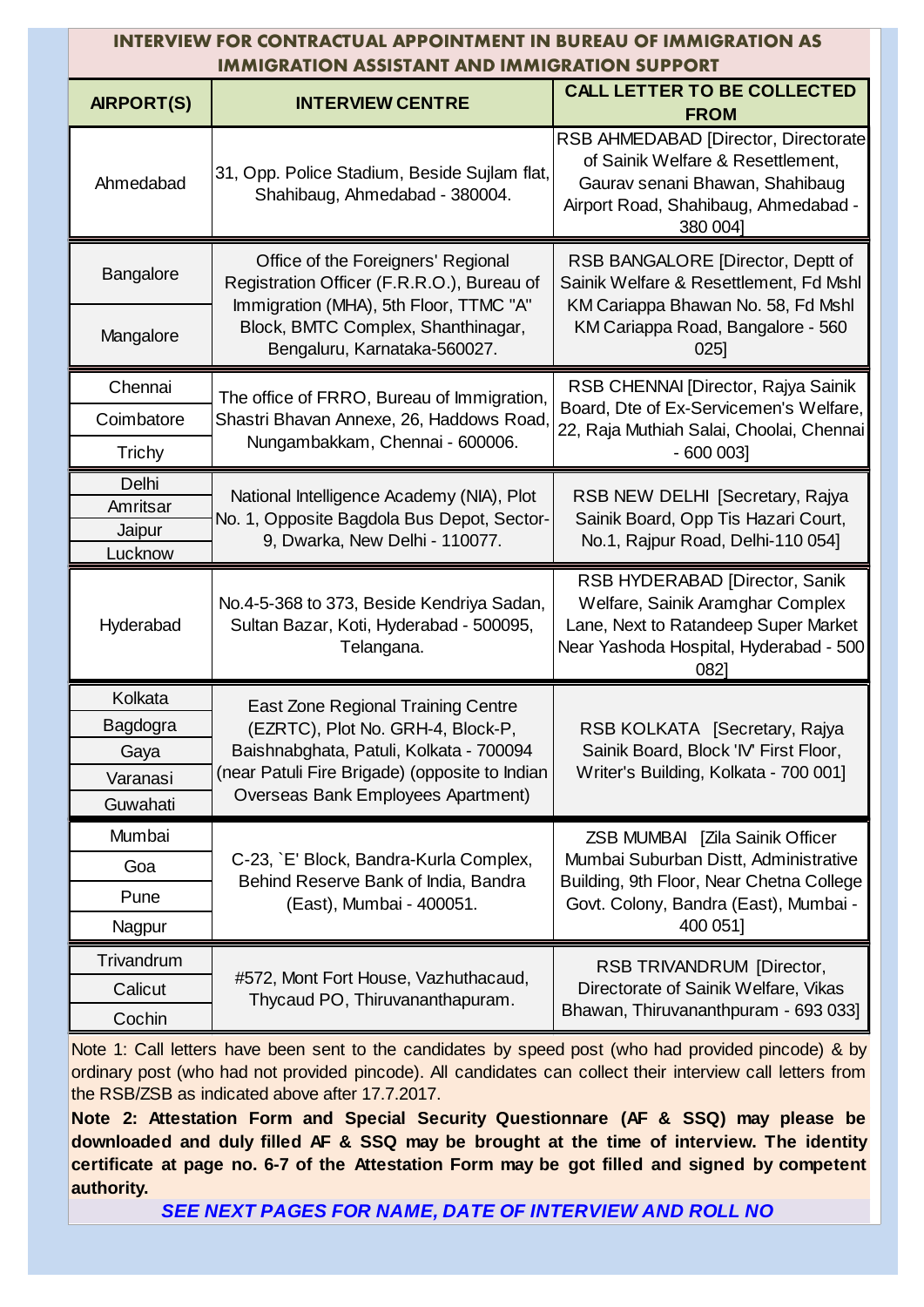# **Airport:AHMEDABAD**

*INTERVIEW AT:31, Opp. Police Stadium, Beside Sujlam flat, Shahibaug, Ahmedabad - 380004.*

|              | <b>Name of the post: Immigration Assistant</b> |             |                       |                     |
|--------------|------------------------------------------------|-------------|-----------------------|---------------------|
|              | <b>Name</b>                                    | Service No. | <b>Interview date</b> | <b>Roll No.</b>     |
| $\mathbf{1}$ | ASARI ARVINDKUMAR VALJIBHAI                    | 2688923-P   | 24-07-2017            | AMD/6/IMA/10        |
| 2            | ASARI DILIP KUMAR NATHUBHAI                    | 14824938-K  | 25-07-2017            | AMD/6/IMA/51        |
| 3            | ASARI NARAYANBHAI ALKHABHAI                    | 14824116-H  | 25-07-2017            | <b>AMD/6/IMA/44</b> |
| 4            | ASARI SURESH KUMAR VAKSI BHAI                  | 14825887-N  | 25-07-2017            | AMD/6/IMA/62        |
| 5            | <b>ASHOK KUMAR SINHA</b>                       | 624850      | 24-07-2017            | AMD/6/IMA/3         |
| 6            | <b>BABU LAL</b>                                | 481307W     | 24-07-2017            | AMD/6/IMA/4         |
| 7            | <b>BACHOO SINGH</b>                            | 480262P     | 24-07-2017            | AMD/6/IMA/8         |
| 8            | <b>BHAGORA GIMESH KUMAR</b>                    | 4076218-Y   | 25-07-2017            | AMD/6/IMA/41        |
| 9            | <b>BHAGORA NARESHKUMAR</b>                     | 13695841-H  | 26-07-2017            | <b>AMD/6/IMA/82</b> |
| 10           | BHAGORA RAJENDRA KUMAR DITAJI                  | 5849584-W   | 25-07-2017            | AMD/6/IMA/58        |
| 11           | <b>BHAGORA RAJESHKUMAR KANUBHAI</b>            | 14826401-K  | 26-07-2017            | AMD/6/IMA/113       |
| 12           | <b>BHAMBHI, ASHOKBHAI LALLUBHAI</b>            | 15761336-P  | 24-07-2017            | AMD/6/IMA/14        |
| 13           | <b>BHARVAD JASHUBHAI SHIBHABHAI</b>            | 4473545-M   | 25-07-2017            | AMD/6/IMA/66        |
| 14           | <b>BHARVAD MUKESHKUMAR RAMABHAI</b>            | 14814251-M  | 26-07-2017            | AMD/6/IMA/91        |
| 15           | <b>BHEHOD NARESHKUMAR KANJIBHAI</b>            | 14819169-F  | 26-07-2017            | AMD/6/IMA/89        |
| 16           | <b>BL YADAV</b>                                | 382505Y     | 24-07-2017            | AMD/6/IMA/5         |
| 17           | <b>BUVAL SURESH BHAI PANJIBHAI</b>             | 6933949-F   | 24-07-2017            | AMD/6/IMA/37        |
| 18           | CHAMAR NANABHAI KODARBHAI                      | 14803963-P  | 24-07-2017            | AMD/6/IMA/13        |
| 19           | <b>CHAUHAN BHARATSINH DHULSINH</b>             | 14825888-W  | 26-07-2017            | AMD/6/IMA/102       |
| 20           | DAMOR ARVINDBHAI BHIMAJI                       | 4273140-X   | 26-07-2017            | AMD/6/IMA/80        |
| 21           | DAMOR BHIKHABHAI MADHUBHAI                     | 13995318-M  | 26-07-2017            | AMD/6/IMA/98        |
| 22           | DAMOR JAWAHARBHAI BABUJI                       | 4275350-W   | 25-07-2017            | AMD/6/IMA/59        |
| 23           | DAMOR JIVABHAI KAMJI                           | 14422550-M  | 26-07-2017            | AMD/6/IMA/99        |
| 24           | <b>DAMOR SANJAY KUMAR SAKARAJI</b>             | 14422092-F  | 25-07-2017            | AMD/6/IMA/61        |
| 25           | <b>DEVADA BHARATSINH SONSINH</b>               | 14819164-H  | 26-07-2017            | AMD/6/IMA/83        |
| 26           | <b>DHARADA SURESH KUMAR SANJAJI</b>            | 14820527-N  | 25-07-2017            | AMD/6/IMA/46        |
| 27           | <b>DHIRENDRA KUMAR</b>                         | JC697137L   | 24-07-2017            | AMD/6/IMA/7         |
| 28           | DODIYAR ASHOKBHAI RAMABHAI                     | 14813947-L  | 24-07-2017            | AMD/6/IMA/31        |
| 29           | DODIYAR JAGADISHKUMAR                          | 14813169-L  | 24-07-2017            | AMD/6/IMA/36        |
| 30           | FANAT AMRUTBHAI KAMAJIBHAI                     | 4277487-F   | 27-07-2017            | AMD/6/IMA/115       |
| 31           | <b>GAMETI ARJUNBHAI KALUBHAI</b>               | 14824049-M  | 25-07-2017            | AMD/6/IMA/47        |
| 32           | GAMETI ASHVINBHAI RAMJIBHAI                    | 14824114-F  | 25-07-2017            | AMD/6/IMA/48        |
| 33           | <b>GAMETI NARESHBHAI SHAKARABHAI</b>           | 4567273-W   | 26-07-2017            | AMD/6/IMA/96        |
| 34           | <b>GOJA KIRTIKUMAR HIRAJI</b>                  | 13693583-P  | 24-07-2017            | AMD/6/IMA/27        |
| 35           | <b>GOSWAMI MUKESHGIRI BHURGIRI</b>             | 14804146-H  | 27-07-2017            | AMD/6/IMA/127       |
| 36           | JETAVANT AMARSINH REVUSINH                     | 4565551-A   | 24-07-2017            | AMD/6/IMA/21        |
| 37           | KAKALA BABUBHAI RAMJIBHAI                      | 4571401-A   | 27-07-2017            | AMD/6/IMA/121       |
| 38           | KAKALA PRAVINKUMAR DHULABHAI                   | 7780583-M   | 26-07-2017            | AMD/6/IMA/86        |
| 39           | KAKLA PRAVIN KUMAR                             | 14807791-H  | 24-07-2017            | AMD/6/IMA/26        |
| 40           | KALASWA SURESHBHAI BABUBHAI                    | 4273131-W   | 25-07-2017            | AMD/6/IMA/60        |
| 41           | KANTIBHAI JESABHA GODHA                        | 15467606-W  | 24-07-2017            | AMD/6/IMA/28        |
| 42           | KATARA MOHANBHAI VELAJI                        | 14818406-N  | 25-07-2017            | AMD/6/IMA/72        |
| 43           | KATARA SHAILESHKUMAR HAKSIBHAI                 | 4278728H    | 27-07-2017            | AMD/6/IMA/123       |
| 44           | KHANT BHUPATBHAI DANLABHAI                     | 2889536-W   | 27-07-2017            | AMD/6/IMA/126       |
| 45           | KHANT RANJITSINH SOMABHAI                      | 4571725-L   | 27-07-2017            | AMD/6/IMA/125       |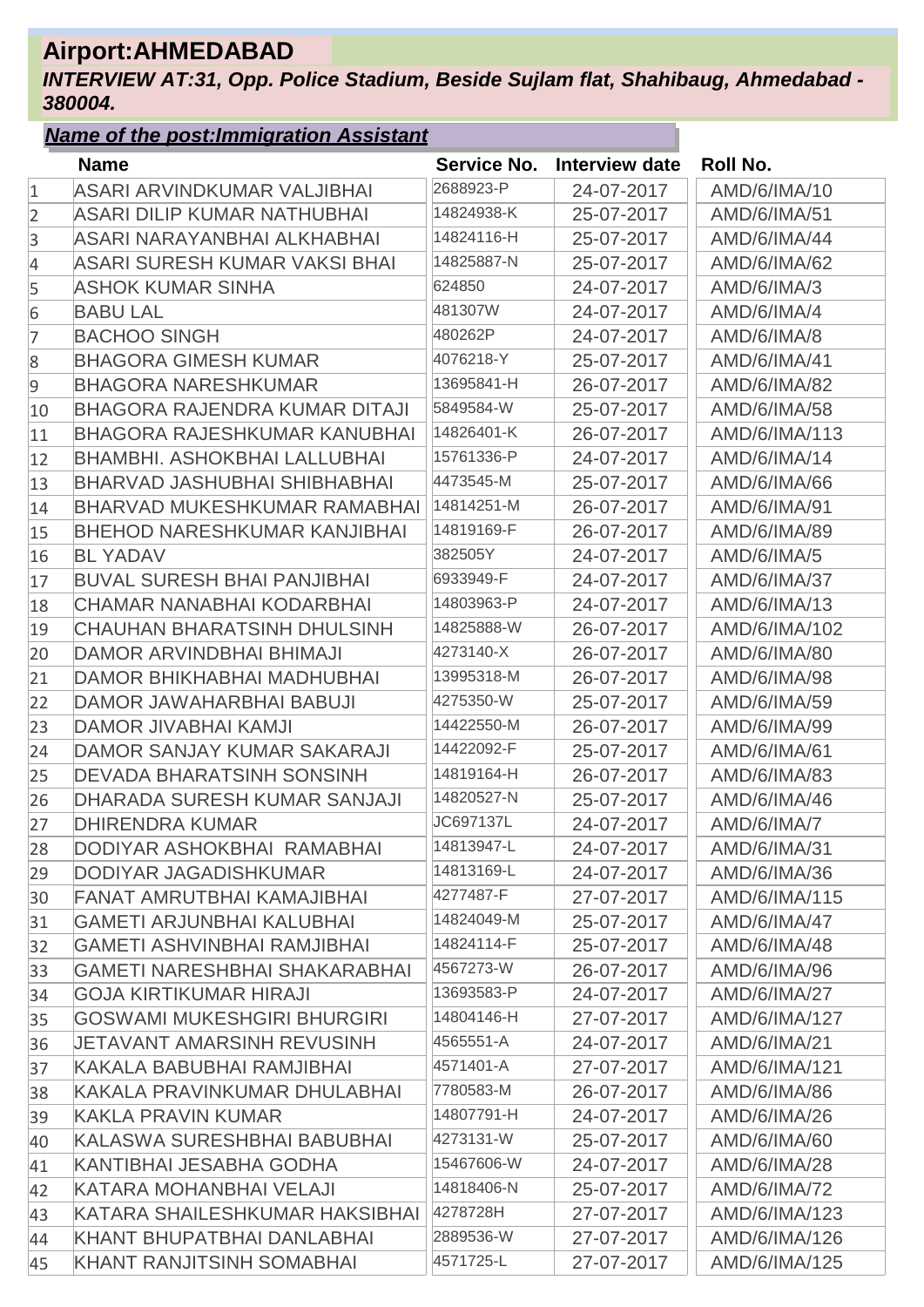|    |                                      | 4277489-M   |            |               |
|----|--------------------------------------|-------------|------------|---------------|
| 46 | KHARADI ANANDKUMAR RAMESHBHA         | 13997203-X  | 27-07-2017 | AMD/6/IMA/114 |
| 47 | KHARADI ARVINDKUMAR PUNAJI           | 4272994-L   | 27-07-2017 | AMD/6/IMA/120 |
| 48 | KHARADI PRAKASHBHAI HURASANBH        | 15385957-Y  | 27-07-2017 | AMD/6/IMA/132 |
| 49 | KHOTAR BABUBHAI NATHAJI              |             | 24-07-2017 | AMD/6/IMA/30  |
| 50 | KHOTAR KANTIBHAI KURABHAI            | 15377924-Y  | 27-07-2017 | AMD/6/IMA/117 |
| 51 | <b>KOTAD JAGDISHBHAI RUPAJI</b>      | 4274874-L   | 25-07-2017 | AMD/6/IMA/56  |
| 52 | KOTAVAL BAKABHAI JEMABHAI            | 2486545-Y   | 26-07-2017 | AMD/6/IMA/97  |
| 53 | LIMBACHIYA CHETANKUMAR NATHAB        | 14406418-M  | 24-07-2017 | AMD/6/IMA/9   |
| 54 | <b>LIMBAT RAMESH BHAI</b>            | 14824112-W  | 25-07-2017 | AMD/6/IMA/45  |
| 55 | <b>MANSURI YAKUBHUSAIN RAHIMBHAI</b> | 13987809-X  | 24-07-2017 | AMD/6/IMA/12  |
| 56 | <b>MARIVAD KHEMABHAI KANABHAI</b>    | 4567151-M   | 26-07-2017 | AMD/6/IMA/100 |
| 57 | <b>MENAT BHARATKUMAR JIVABHAI</b>    | 14425165-N  | 26-07-2017 | AMD/6/IMA/79  |
| 58 | <b>MENAT SURESHBHAI DAHYABHAI</b>    | 4274473-W   | 26-07-2017 | AMD/6/IMA/104 |
| 59 | <b>MORI BHURAJIBHAI RAJABHAI</b>     | 14826871-P  | 27-07-2017 | AMD/6/IMA/118 |
| 60 | <b>MRITYUNJAY KUMAR</b>              | 674889      | 24-07-2017 | AMD/6/IMA/1   |
| 61 | NADIYA GALABHAI REVABHAI             | 4565540-N   | 24-07-2017 | AMD/6/IMA/16  |
| 62 | NINAMA NARESHKUMAR MAVJIBHAI         | 6487994-Y   | 25-07-2017 | AMD/6/IMA/69  |
| 63 | NINAMA NARSINHBHAI BECHARAJI         | 14825509-F  | 25-07-2017 | AMD/6/IMA/68  |
| 64 | NINAMA VINODKUMAR MANJI              | 2792445-H   | 24-07-2017 | AMD/6/IMA/11  |
| 65 | NINAMA VISHNUKUMAR                   | 4272423-M   | 24-07-2017 | AMD/6/IMA/25  |
| 66 | <b>OM PRAKASH</b>                    | 659052      | 24-07-2017 | AMD/6/IMA/2   |
| 67 | <b>PANCHOLA NARESHBHAI</b>           | 15665540-W  | 25-07-2017 | AMD/6/IMA/39  |
| 68 | PANDOR PRAKASHBHAI KANUBHAI          | 14425037-W  | 26-07-2017 | AMD/6/IMA/105 |
| 69 | PARGHI JANAK KUMAR RAMJIBHAI         | 4272859-X   | 25-07-2017 | AMD/6/IMA/43  |
| 70 | PARMAR BABUBHAI PARMABHAI            | 4567258-F   | 25-07-2017 | AMD/6/IMA/71  |
| 71 | <b>PARMAR KARANSINH KANTISINH</b>    | 14823333-W  | 25-07-2017 | AMD/6/IMA/38  |
| 72 | <b>PARMAR LAXMANSINH SHIVASINH</b>   | 13986236-M  | 24-07-2017 | AMD/6/IMA/20  |
| 73 | <b>PARMAR MAGANSINH BALUSINH</b>     | 4567138-H   | 25-07-2017 | AMD/6/IMA/64  |
| 74 | PARMAR MANABHAI LEMBABHAI            | 14813170-A  | 25-07-2017 | AMD/6/IMA/42  |
| 75 | <b>PARMAR SHAILESH BHAI MANILAL</b>  | 14629671-A  | 25-07-2017 | AMD/6/IMA/65  |
| 76 | <b>PARMAR SHAMBHUSINH KISHORSINH</b> | 14406366-X  | 24-07-2017 | AMD/6/IMA/15  |
| 77 | <b>PARMAR SURESHKUMAR MITHABHAI</b>  | 2893368-A   | 26-07-2017 | AMD/6/IMA/81  |
| 78 | PATEL ARVINDBHAI JIVANBHAI           | 4567412-P   | 26-07-2017 | AMD/6/IMA/103 |
| 79 | <b>PATEL BABUBHAI GOVINDBHAI</b>     | 15126426-A  | 25-07-2017 | AMD/6/IMA/49  |
| 80 | <b>PATEL BHIKHUBHAI SHANKARBHAI</b>  | 6936771-F   | 26-07-2017 | AMD/6/IMA/77  |
| 81 | <b>PATEL BHUPENDRAKUMAR SHANKAR</b>  | 15479361-X  | 27-07-2017 | AMD/6/IMA/124 |
|    | <b>PATEL CHETANKUMAR MANILAL</b>     | JC-280975-W | 27-07-2017 | AMD/6/IMA/119 |
| 82 | PATEL JASAVANTKUMAR JESHINGBH        | 2691076-P   |            | AMD/6/IMA/108 |
| 83 |                                      | 13988766-A  | 26-07-2017 |               |
| 84 | PATEL MAHENDRA BHAI DHULABHAI        | 15118887-P  | 25-07-2017 | AMD/6/IMA/54  |
| 85 | PATEL MUKESHBHAI GABHABHAI           | 14821344-K  | 26-07-2017 | AMD/6/IMA/107 |
| 86 | PATEL MUKESHBHAI VIRABHAI            |             | 24-07-2017 | AMD/6/IMA/34  |
| 87 | PATEL NILESHKUMAR JAYANTILAL         | 14917956-Y  | 25-07-2017 | AMD/6/IMA/67  |
| 88 | <b>PATEL PRAKASH</b>                 | JC380739    | 24-07-2017 | AMD/6/IMA/6   |
| 89 | PATEL RAJESHBHAI RAMJIBHAI           | 15137793-M  | 26-07-2017 | AMD/6/IMA/110 |
| 90 | PATEL RAKESH KUMAR AMRUTBHAI         | 6488382-N   | 24-07-2017 | AMD/6/IMA/24  |
| 91 | PATEL RAMESHBHAI TEJABHAI            | 15471211M   | 27-07-2017 | AMD/6/IMA/122 |
| 92 | <b>PATEL VINODKUMAR BABULAL</b>      | 15381737-X  | 26-07-2017 | AMD/6/IMA/76  |
| 93 | PATELIA DINESHKUMAR DITAJI           | 13695040-F  | 24-07-2017 | AMD/6/IMA/22  |
| 94 | PATELIYA BHANUBHAI SOMABHAI          | 14632676-K  | 26-07-2017 | AMD/6/IMA/94  |
| 95 | PATELIYA CHANDUBHAI TEJAJI           | 4567255-N   | 25-07-2017 | AMD/6/IMA/63  |
| 96 | PATELIYA MAGANBHAI KALAJI            | 14807152-F  | 26-07-2017 | AMD/6/IMA/90  |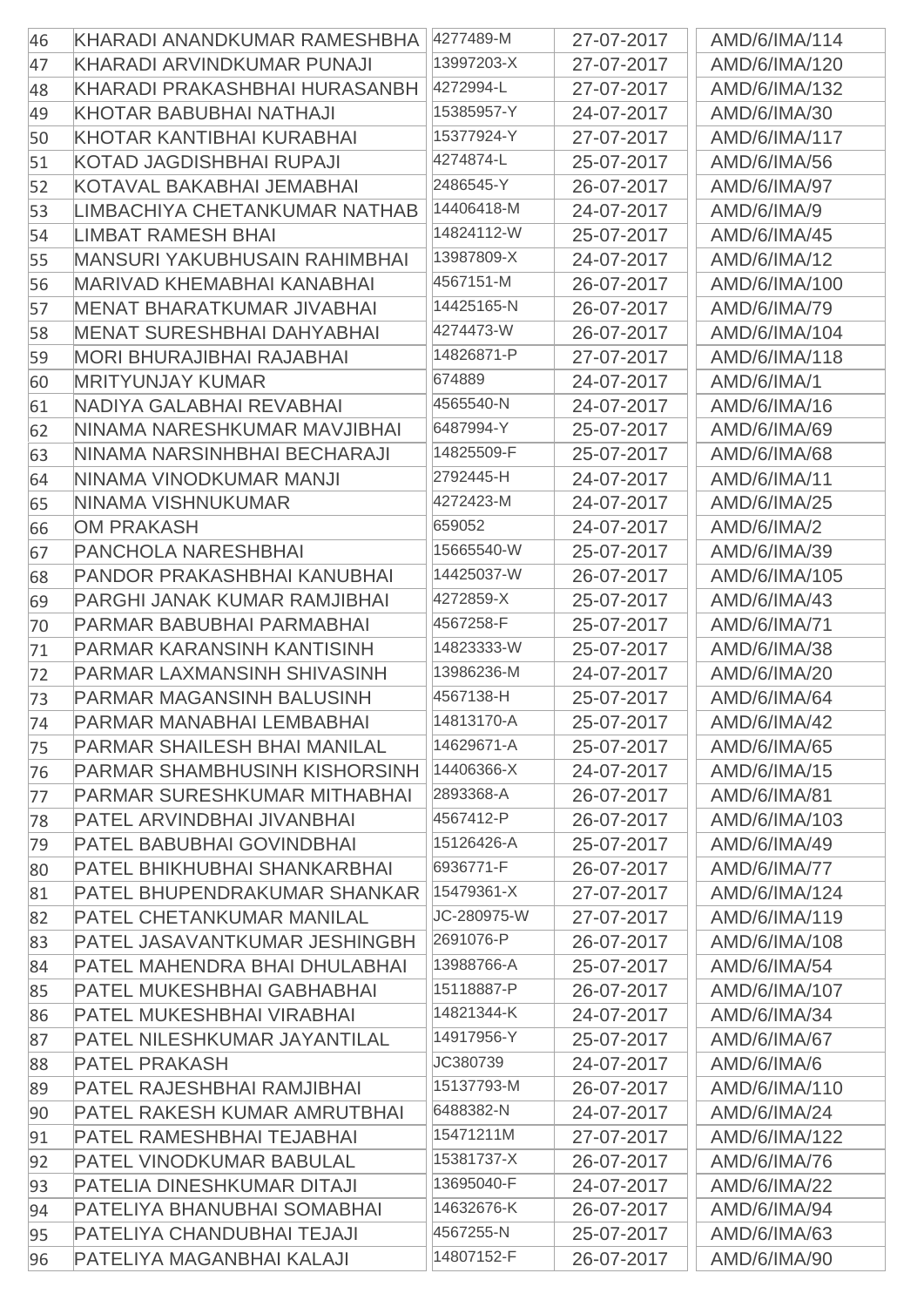| 97  | PATELIYA RAMESHKUMAR VELAJI          | 13990582-A | 24-07-2017 | AMD/6/IMA/35        |
|-----|--------------------------------------|------------|------------|---------------------|
| 98  | PRAJAPATI ANILKUMAR BABUBHAI         | 2891504-M  | 24-07-2017 | AMD/6/IMA/29        |
| 99  | <b>PRAJAPATI MUKESHKUMAR BHAGAW</b>  | 6490657-P  | 26-07-2017 | AMD/6/IMA/92        |
| 100 | PRIYADARSHI FALGUN GULABDAS          | 13991558-W | 26-07-2017 | AMD/6/IMA/101       |
| 101 | PUJARA MANABHAI CHANDUBHAI           | 14625242-F | 26-07-2017 | AMD/6/IMA/93        |
| 102 | RAHEVAR DIGVIJAYSINH JUJARSINH       | 15141973-M | 26-07-2017 | AMD/6/IMA/106       |
| 103 | RAJPUT BHUPATSINGH SOPALSINH         | 15666387-X | 25-07-2017 | AMD/6/IMA/73        |
| 104 | RAJPUT MANOJKUMAR ISHVARSINH         | 4571513-A  | 27-07-2017 | AMD/6/IMA/129       |
| 105 | RAV DINESHKUMAR NANDLAL              | 14638066-N | 27-07-2017 | AMD/6/IMA/131       |
| 106 | <b>SADAT ASHIRVADBHAI THAVRAJI</b>   | 6392385-K  | 25-07-2017 | <b>AMD/6/IMA/57</b> |
| 107 | <b>SADAT BHURJIBHAI NAGAJIBHAI</b>   | 6487989-N  | 25-07-2017 | AMD/6/IMA/70        |
| 108 | <b>SADAT MAGANLAL SAVJIBHAI</b>      | 14818415-P | 27-07-2017 | AMD/6/IMA/116       |
| 109 | <b>SOLANKI BRIJESH DAHYALAL</b>      | 14824621-P | 25-07-2017 | AMD/6/IMA/53        |
| 110 | SOLANKI KAMLESH KUMAR DAHYALA        | 13991113-K | 24-07-2017 | AMD/6/IMA/19        |
| 111 | <b>SOLANKI RANJITSINH PUNJSINH</b>   | 15388063-N | 24-07-2017 | AMD/6/IMA/32        |
| 112 | SUMARA MAHAMAD SAJID                 | 14823331-L | 25-07-2017 | AMD/6/IMA/40        |
| 113 | <b>TADAVI PARESHKUMAR JAGUBHAI</b>   | 4276229-P  | 26-07-2017 | AMD/6/IMA/88        |
| 114 | <b>TRIVEDI HARESHKUMAR JAGDISHCH</b> | 6490039-K  | 26-07-2017 | AMD/6/IMA/85        |
| 115 | <b>UDAVAT KIRITSINH HARISINH</b>     | 14619530-X | 26-07-2017 | AMD/6/IMA/111       |
| 116 | VADAR BABUBHAI HIRAJI                | 2890812-A  | 25-07-2017 | AMD/6/IMA/52        |
| 117 | <b>VAISHNAV BHARATKUMAR</b>          | 6488459-L  | 25-07-2017 | AMD/6/IMA/75        |
| 118 | VANAGAI CHANDULAL AMARAJI            | 2890409-N  | 26-07-2017 | AMD/6/IMA/95        |
| 119 | VANKAR ARVINDBHAI MAGANBHAI          | 14616872-A | 26-07-2017 | AMD/6/IMA/112       |
| 120 | VANKAR ARVINDKUMAR DHULABHAI         | 14821304-H | 26-07-2017 | AMD/6/IMA/109       |
| 121 | VANKAR ATULKUMAR MOTIBHAI            | 2897932-F  | 27-07-2017 | AMD/6/IMA/130       |
| 122 | <b>VANKAR JASHAVANT KUMAR</b>        | 14813384-W | 24-07-2017 | AMD/6/IMA/23        |
| 123 | VANKAR MAGANBHAI SOMABHAI            | 15668526-P | 26-07-2017 | <b>AMD/6/IMA/87</b> |
| 124 | VANKAR MANHARBHAI VIRABHAI           | 6936290-P  | 25-07-2017 | <b>AMD/6/IMA/74</b> |
| 125 | VANKAR PANKAJ KUMAR MANGHABH         | 13695441-W | 25-07-2017 | AMD/6/IMA/55        |
| 126 | VANKAR RAJESHKUMAR SOMABHAI          | 4564772-A  | 24-07-2017 | AMD/6/IMA/18        |
| 127 | VARSAT KANTILAL RAMJIBHAI            | 15467617-H | 26-07-2017 | AMD/6/IMA/78        |
| 128 | VAYADA DINESHBHAI DHULABHAI          | 14622938-F | 24-07-2017 | AMD/6/IMA/33        |
| 129 | VILAT BHIKHABHAI DEVAJI              | 14920696-K | 25-07-2017 | AMD/6/IMA/50        |
| 130 | <b>ZALA CHHATRASANG SARDARSANG</b>   | 6490064-H  | 26-07-2017 | AMD/6/IMA/84        |
| 131 | <b>ZALA DASHARATH SINH VAJE SINH</b> | 4567411-M  | 24-07-2017 | AMD/6/IMA/17        |
| 132 | <b>ZALA SHAILENDRAKUMAR UDAYSINH</b> | 14926543W  | 27-07-2017 | AMD/6/IMA/128       |

|                | <b>Name</b>                    | Service No. | Interview date | Roll No.      |
|----------------|--------------------------------|-------------|----------------|---------------|
| $\vert$ 1      | <b>AJAY KUMAR MAHTO</b>        | 790227      | 28-07-2017     | AMD/6/IMS/31  |
| $\overline{2}$ | <b>AJIT KUMAR SINGH</b>        | 775451      | 27-07-2017     | AMD/6/IMS/14  |
| 3              | AMBALA AMRUTBHAI DEVUSINH      | 13985220-P  | 02-08-2017     | AMD/6/IMS/202 |
| $\overline{4}$ | AMBALIYA AMRUTBHAI SEVABHAI    | JC-561220-H | 02-08-2017     | AMD/6/IMS/205 |
| 5              | AMBALIYA BABUBHAI SHAKRABHAI   | 14826403-P  | 31-07-2017     | AMD/6/IMS/114 |
| 6              | ARVINDBHAI THAVRABHAI GADAT    | 14825871-H  | 29-07-2017     | AMD/6/IMS/95  |
|                | ASARI ARVINDKUMAR LALJIBHAI    | 4273136-P   | 01-08-2017     | AMD/6/IMS/164 |
| $\mathcal{B}$  | ASARI BABUBHAI HARJIBHAI       | 14824941-K  | 29-07-2017     | AMD/6/IMS/82  |
| 9              | ASARI BABUBHAI NAVALJI         | 6489013-H   | 31-07-2017     | AMD/6/IMS/133 |
| 10             | ASARI BHIMJIBHAI ARAJANBHAI    | 4276627-W   | 01-08-2017     | AMD/6/IMS/161 |
| 11             | <b>ASARI LALAJIBHAI SALUJI</b> | 14616512-K  | 02-08-2017     | AMD/6/IMS/189 |
| 12             | ASARI MAHESH KUMAR AMARAJI     | 14824108-N  | 29-07-2017     | AMD/6/IMS/78  |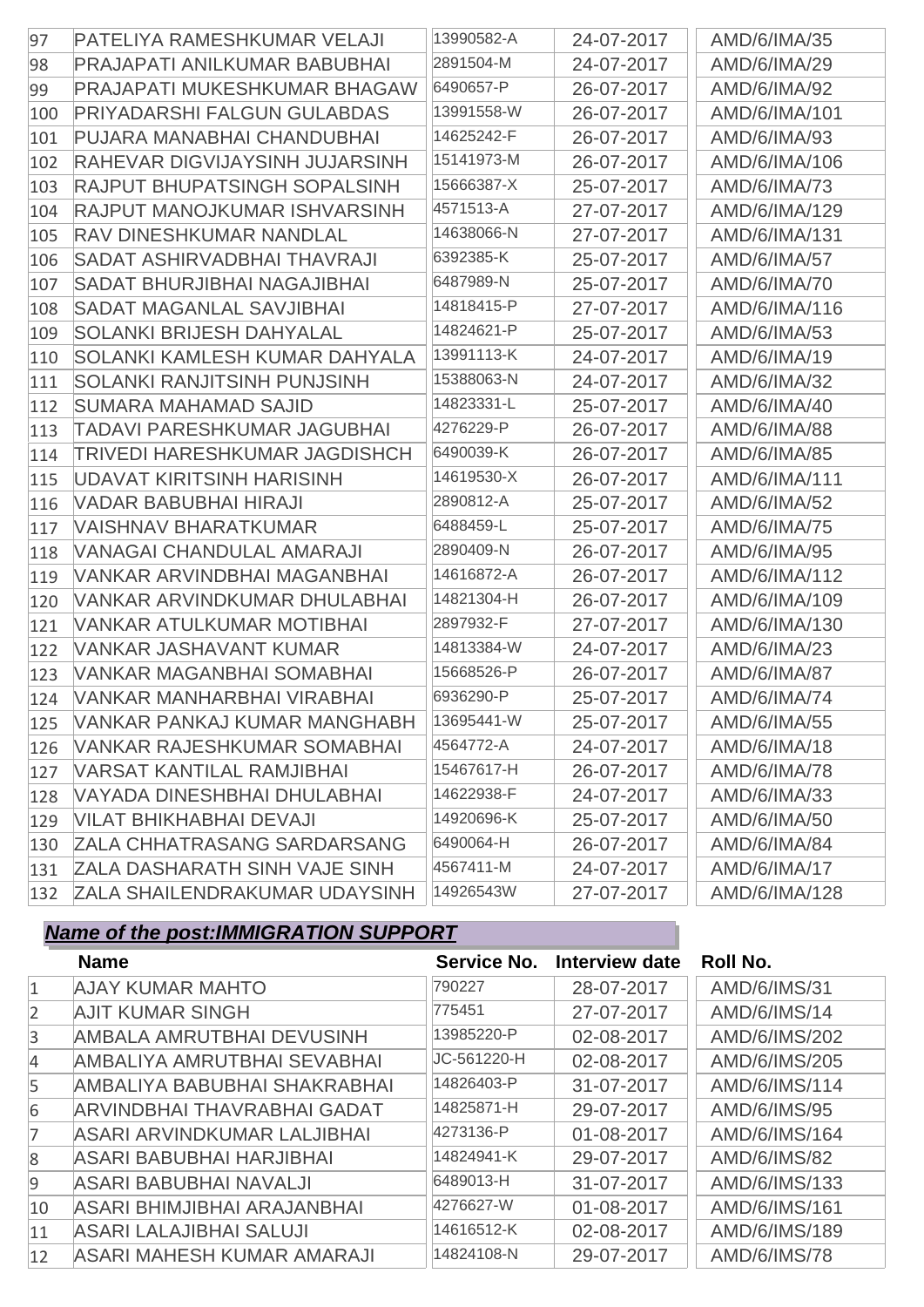| 13 | ASARI MANGLABHAI KABABHAI            | 4278371-X  | 03-08-2017 | AMD/6/IMS/243       |
|----|--------------------------------------|------------|------------|---------------------|
| 14 | ASARI NARSINHBHAI DALAJIBHAI         | 14429406-A | 03-08-2017 | AMD/6/IMS/228       |
| 15 | ASARI VINOD KUMAR VALJIBHAI          | 14813943-P | 29-07-2017 | <b>AMD/6/IMS/75</b> |
| 16 | ASARI VISHRAMBHAI MANJIBHAI          | 14921243-L | 02-08-2017 | AMD/6/IMS/204       |
| 17 | ASODA KANAIYALAL KALABHAI            | JC-560574Y | 03-08-2017 | AMD/6/IMS/218       |
| 18 | ASODA SURPALBHAI RUPABHAI            | 4273163-Y  | 03-08-2017 | AMD/6/IMS/219       |
| 19 | BAMANIYA RAMABHAI SAYABABHA          | 14433322-K | 02-08-2017 | AMD/6/IMS/207       |
| 20 | <b>BARA SUBHASH CHANDRA THAVRA B</b> | 4276597K   | 03-08-2017 | AMD/6/IMS/210       |
| 21 | <b>BARANDA SINGAJI MAGANJI</b>       | 4567272-N  | 29-07-2017 | AMD/6/IMS/85        |
| 22 | <b>BARIYA SANSINH DHULSINH</b>       | 2685220-H  | 28-07-2017 | AMD/6/IMS/55        |
| 23 | BHAGORA AMARABHAI KHATARABHAI        | 4272440-M  | 03-08-2017 | AMD/6/IMS/225       |
| 24 | <b>BHAGORA KANTILAL DITAJI</b>       | 1492654-L  | 01-08-2017 | AMD/6/IMS/150       |
| 25 | <b>BHAGORA PRADIPKUMAR SAGUBHAI</b>  | 4277475-M  | 02-08-2017 | AMD/6/IMS/191       |
|    | <b>BHAGORA RAMESHBHAI HIRABHAI</b>   | 4273349-H  | 29-07-2017 | AMD/6/IMS/79        |
| 26 | <b>BHAGORA SHANKARBHAI DHULAJI</b>   | 4274497-A  |            | AMD/6/IMS/76        |
| 27 | <b>BHAMBHI KANUBHAI DHANABHAI</b>    | 14926825-P | 29-07-2017 |                     |
| 28 |                                      | 14640739-W | 03-08-2017 | AMD/6/IMS/246       |
| 29 | <b>BODAT MAHENDRAKUMAR KAVJIBHAI</b> |            | 02-08-2017 | AMD/6/IMS/182       |
| 30 | <b>BODAT RAMANBHAI GOMAJI</b>        | 14826400-F | 31-07-2017 | AMD/6/IMS/117       |
| 31 | CHAMAR BABUBHAI DUDHABHAI            | 14813946-H | 29-07-2017 | AMD/6/IMS/65        |
| 32 | <b>CHAMAR BHALABHAI SHANABHAI</b>    | 4076629-X  | 29-07-2017 | <b>AMD/6/IMS/84</b> |
| 33 | CHAMAR BHARAT KUMAR JETHABHAI        | 13696227-A | 31-07-2017 | AMD/6/IMS/99        |
| 34 | CHAMAR DINESHKUMAR MAGANBHAI         | 6487632-X  | 31-07-2017 | AMD/6/IMS/115       |
| 35 | CHAMAR MAHENDRA KUMAR CHHAN          | 14408629-K | 29-07-2017 | AMD/6/IMS/86        |
| 36 | CHAMAR MUKESH KUMAR DHULABHA         | 6936183-N  | 28-07-2017 | <b>AMD/6/IMS/41</b> |
| 37 | CHAMAR NARESHBHAI DAHYABHAI          | 6930644-W  | 02-08-2017 | AMD/6/IMS/195       |
| 38 | CHAMAR PRAVINKUMAR HIRABHAI          | 2894479-K  | 01-08-2017 | AMD/6/IMS/166       |
| 39 | CHAMAR RAMESHBHAI LALABHAI           | 14825895-M | 02-08-2017 | AMD/6/IMS/184       |
| 40 | CHAMPAVAT RANVIRSINH DEVISINH        | 7778699-K  | 02-08-2017 | AMD/6/IMS/173       |
| 41 | CHAMPAVAT RANVIRSINH PRAVINSIN       | 4564777-Y  | 28-07-2017 | AMD/6/IMS/56        |
| 42 | CHAUHAN JAYESHKUMAR NAGJIBHAI        | 15132551-A | 01-08-2017 | AMD/6/IMS/138       |
| 43 | CHAVDA JAGADISHKUMAR NATHABH         | 15476038X  | 03-08-2017 | AMD/6/IMS/214       |
| 44 | <b>CK MAHESH</b>                     | 723974     | 27-07-2017 | AMD/6/IMS/9         |
| 45 | DABHI MULJIBHAI NANABHAI             | 13695112-A | 01-08-2017 | AMD/6/IMS/167       |
| 46 | DABHI VIJAY KUMAR RATILALA           | 15766790-Y | 31-07-2017 | AMD/6/IMS/98        |
| 47 | DAMOR BABUBHAI KAMUBHAI              | 4276153-A  | 01-08-2017 | AMD/6/IMS/134       |
| 48 | <b>DAMOR BHIKHABHAI HATHIBHAI</b>    | 13994875-H | 29-07-2017 | AMD/6/IMS/80        |
| 49 | <b>DAMOR BIPINKUMAR MANJIBHAI</b>    | 15123036-M | 31-07-2017 | AMD/6/IMS/104       |
| 50 | DAMOR CHANDULAL DALABHAI             | 4273145-W  | 29-07-2017 | AMD/6/IMS/89        |
| 51 | <b>DAMOR CHHAGANBHAI KAVJIBHAI</b>   | 4272982-W  | 31-07-2017 | AMD/6/IMS/102       |
| 52 | <b>DAMOR DILIPBHAI RAGUJI</b>        | 14813117-P | 29-07-2017 | <b>AMD/6/IMS/91</b> |
| 53 | DAMOR DILIPKUMAR SAVJIBHAI           | 4563263-P  | 28-07-2017 | AMD/6/IMS/48        |
| 54 | DAMOR JIVANBHAI RAMJIBHAI            | 4272863-A  | 31-07-2017 | AMD/6/IMS/116       |
| 55 | <b>DAMOR KANTILAL BADAJI</b>         | 14824967Y  | 02-08-2017 | AMD/6/IMS/176       |
| 56 | DAMOR LAXMANBHAI JIVAJI              | 4272862-X  | 31-07-2017 | AMD/6/IMS/101       |
| 57 | DAMOR LORENSBHAI PREMAJIBHAI         | 4276445-H  | 31-07-2017 | AMD/6/IMS/129       |
| 58 | DAMOR MAHENDRAKUMAR KAKAVAB          | 4274957-W  | 01-08-2017 | AMD/6/IMS/137       |
| 59 | DAMOR MOHANBHAI KADVAJI              | 4278545M   | 02-08-2017 | AMD/6/IMS/209       |
| 60 | <b>DAMOR POPATLAL DHULAJI</b>        | 4274500-P  | 31-07-2017 | AMD/6/IMS/111       |
| 61 | DARJI DILIPKUMAR JAYANTILAL          | 15467327-L | 28-07-2017 | AMD/6/IMS/42        |
| 62 | <b>DEOTA DIN YADAV</b>               | 762089     | 27-07-2017 | AMD/6/IMS/16        |
| 63 | <b>DESAI SAGARBHAI MANKABHAI</b>     | 13988774-Y | 29-07-2017 | AMD/6/IMS/63        |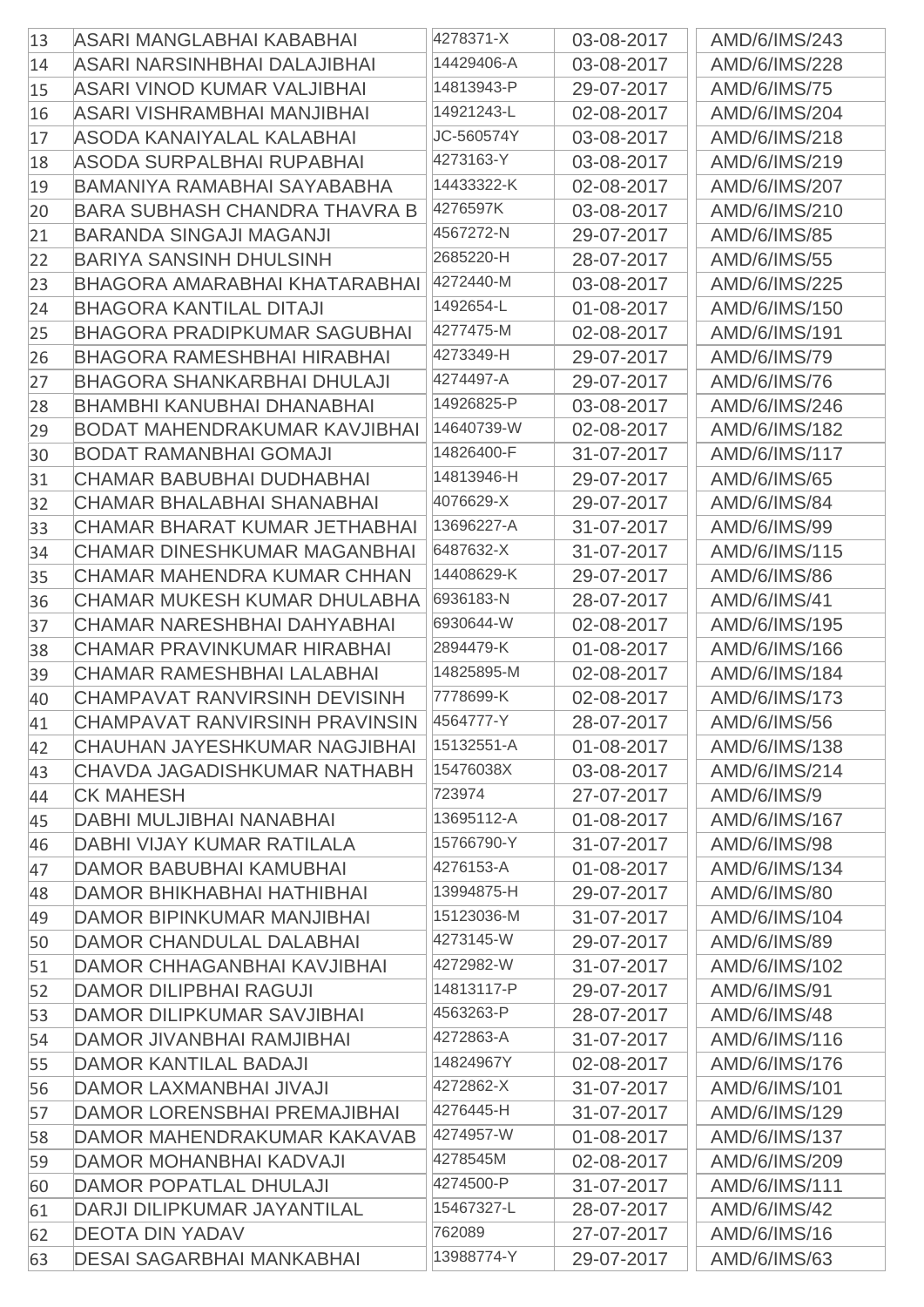| 64  | DHARMENDRA KUMAR JHA                | 776032     | 28-07-2017 | AMD/6/IMS/30        |
|-----|-------------------------------------|------------|------------|---------------------|
| 65  | <b>DINANATH CHOUDHARY</b>           | 763791     | 27-07-2017 | AMD/6/IMS/10        |
| 66  | <b>DINESH KUMAR SINGH</b>           | 775805     | 27-07-2017 | AMD/6/IMS/15        |
| 67  | <b>DIVYA PRAKASH</b>                | 676259     | 28-07-2017 | <b>AMD/6/IMS/24</b> |
| 68  | DODIYAR MAGANLAL SURMAJI            | 4275964-Y  | 31-07-2017 | AMD/6/IMS/127       |
| 69  | <b>GADAT NAGINBHAI SOMABHAI</b>     | 4277492-M  | 02-08-2017 | AMD/6/IMS/194       |
| 70  | <b>GAMETI DEVAJIBHAI MANGLABHAI</b> | 4276600-Y  | 01-08-2017 | AMD/6/IMS/156       |
| 71  | <b>GAMETI DINESHBHAI JAGANABHAI</b> | 4277486-Y  | 02-08-2017 | AMD/6/IMS/197       |
| 72  | <b>GAMETI PRAVINKUMAR JIVABHAI</b>  | 4278549-H  | 03-08-2017 | AMD/6/IMS/224       |
| 73  | <b>GAMETI SURESHBHAI CHANDUBHAI</b> | 14924234-P | 29-07-2017 | <b>AMD/6/IMS/81</b> |
| 74  | <b>GARAS SAVAJIBHAI DHANJIBHAI</b>  | 4276626-N  | 01-08-2017 | AMD/6/IMS/160       |
| 75  | <b>GARASIYA JASVATLAL KALABHAI</b>  | 4272973-P  | 29-07-2017 | <b>AMD/6/IMS/73</b> |
| 76  | <b>GAUTAM BANERJEE</b>              | 672194     | 27-07-2017 | AMD/6/IMS/8         |
| 77  | <b>GOURANGA UTTHASANI</b>           | 729045     | 28-07-2017 | AMD/6/IMS/35        |
| 78  | <b>GOURI SANKAR PATI</b>            | 626184     | 28-07-2017 | AMD/6/IMS/20        |
| 79  | <b>INDLA NATHANIEL NAVEEN</b>       | 741390     | 28-07-2017 | <b>AMD/6/IMS/22</b> |
| 80  | <b>JADEJA SURESHKUMAR BHALAJI</b>   | 4571407-F  | 02-08-2017 | AMD/6/IMS/186       |
| 81  | KAKALA PRAVINKUMAR ISHVARBHAI       | 15766786-W | 01-08-2017 | AMD/6/IMS/165       |
| 82  | KALAB DHANESHVAR BHAI RANCHHO       | 14824113-Y | 29-07-2017 | <b>AMD/6/IMS/77</b> |
| 83  | KALASAVA JAYANTILAL NATHABHAI       | 4272979-W  | 03-08-2017 | AMD/6/IMS/233       |
| 84  | KALASAVA KALPESHKUMAR NANJIBH       | 14818873-L | 02-08-2017 | AMD/6/IMS/203       |
| 85  | KANHAIYA LAL JAYSWAL                | 738875     | 27-07-2017 | AMD/6/IMS/7         |
| 86  | KATARA ANILKUMAR KAVJIBHAI          | 14826040-W | 02-08-2017 | AMD/6/IMS/185       |
| 87  | KATARA BABUBHAI VALAJIBHAI          | 4276439-P  | 01-08-2017 | AMD/6/IMS/152       |
| 88  | KATARA BALDEVSHIH SURJIBHAI         | 4271141-F  | 31-07-2017 | AMD/6/IMS/122       |
| 89  | KATARA DINESHKUAMR VAJABHAI         | 4277488-K  | 02-08-2017 | AMD/6/IMS/192       |
| 90  | KATARA JAGDISHBHAI MAGANBHAI        | 4567266-A  | 01-08-2017 | AMD/6/IMS/147       |
| 91  | KATARA KALPESHKUMAR BACHUBHAI       | 4274873-H  | 01-08-2017 | AMD/6/IMS/170       |
| 92  | KATARA KANTILAL SOMABHAI            | 4271487-L  | 02-08-2017 | AMD/6/IMS/183       |
| 93  | KATARA KANUBHAI HAKSIBHAI           | 4276983-W  | 02-08-2017 | AMD/6/IMS/179       |
| 94  | KATARA MAHENDRAKUMAR MANJIBH        | 13992314-P | 01-08-2017 | AMD/6/IMS/135       |
| 95  | KATARA NARSINHBHAI BACHUJI          | 4278483-X  | 03-08-2017 | AMD/6/IMS/245       |
| 96  | KATARA POPATBHAI VALJIBHAI          | 4276225-Y  | 03-08-2017 | AMD/6/IMS/230       |
| 97  | KATARA RAMESHBHAI SURJI             | 15479403-Y | 02-08-2017 | AMD/6/IMS/206       |
| 98  | KATARA SHANTILAL BACHUJI            | 4277203M   | 03-08-2017 | AMD/6/IMS/213       |
| 99  | KHADA BALUBHAI JIVABHAI             | 15668273-L | 01-08-2017 | AMD/6/IMS/140       |
| 100 | KHAIR BACHUBHAI BABUBHAI            | 14824968-F | 01-08-2017 | AMD/6/IMS/171       |
| 101 | KHANT KANUBHAI UDABHAI              | 14813944-X | 29-07-2017 | <b>AMD/6/IMS/72</b> |
| 102 | KHANT CHIMANBHAI HIRABHAI           | 14820239-F | 29-07-2017 | <b>AMD/6/IMS/74</b> |
| 103 | <b>KHANT DEVAJI UDAJI</b>           | 15118106-W | 29-07-2017 | AMD/6/IMS/64        |
| 104 | KHANT PARTHIJI BABAJI               | 14616879-K | 31-07-2017 | AMD/6/IMS/112       |
| 105 | KHANT RANJITBHAI SHANKARBHAI        | 9101234-Y  | 28-07-2017 | <b>AMD/6/IMS/57</b> |
| 106 | KHARADI BALKRISHNA NANJIBHAI        | 4274120-W  | 03-08-2017 | AMD/6/IMS/226       |
| 107 | KHARADI JAGDISHKUMAR JIVAJI         | 4278479-P  | 03-08-2017 | AMD/6/IMS/238       |
| 108 | KHARADI KANTIBHAI BABUBHAI          | 4272421-F  | 28-07-2017 | AMD/6/IMS/49        |
| 109 | KHARADI MAGANBHAI GALJIBHAI         | 14632772-Y | 31-07-2017 | AMD/6/IMS/121       |
| 110 | KHARADI NATVARBHAI MANJIBHAI        | 15773668-L | 03-08-2017 | AMD/6/IMS/229       |
| 111 | KHARADI PRAVINKUMAR NATAVARLA       | 4273144-N  | 03-08-2017 | AMD/6/IMS/220       |
| 112 | KOTWAL KANTIBHAI RAGHAJI            | 14825869-L | 02-08-2017 | AMD/6/IMS/198       |
| 113 | KOTWAL SIBHASH CHANDRA DITAJI       | 4275354-M  | 29-07-2017 | AMD/6/IMS/90        |
| 114 | KUMPAVAT DHARMENDRASINH GOPA        | 15476147K  | 03-08-2017 | AMD/6/IMS/212       |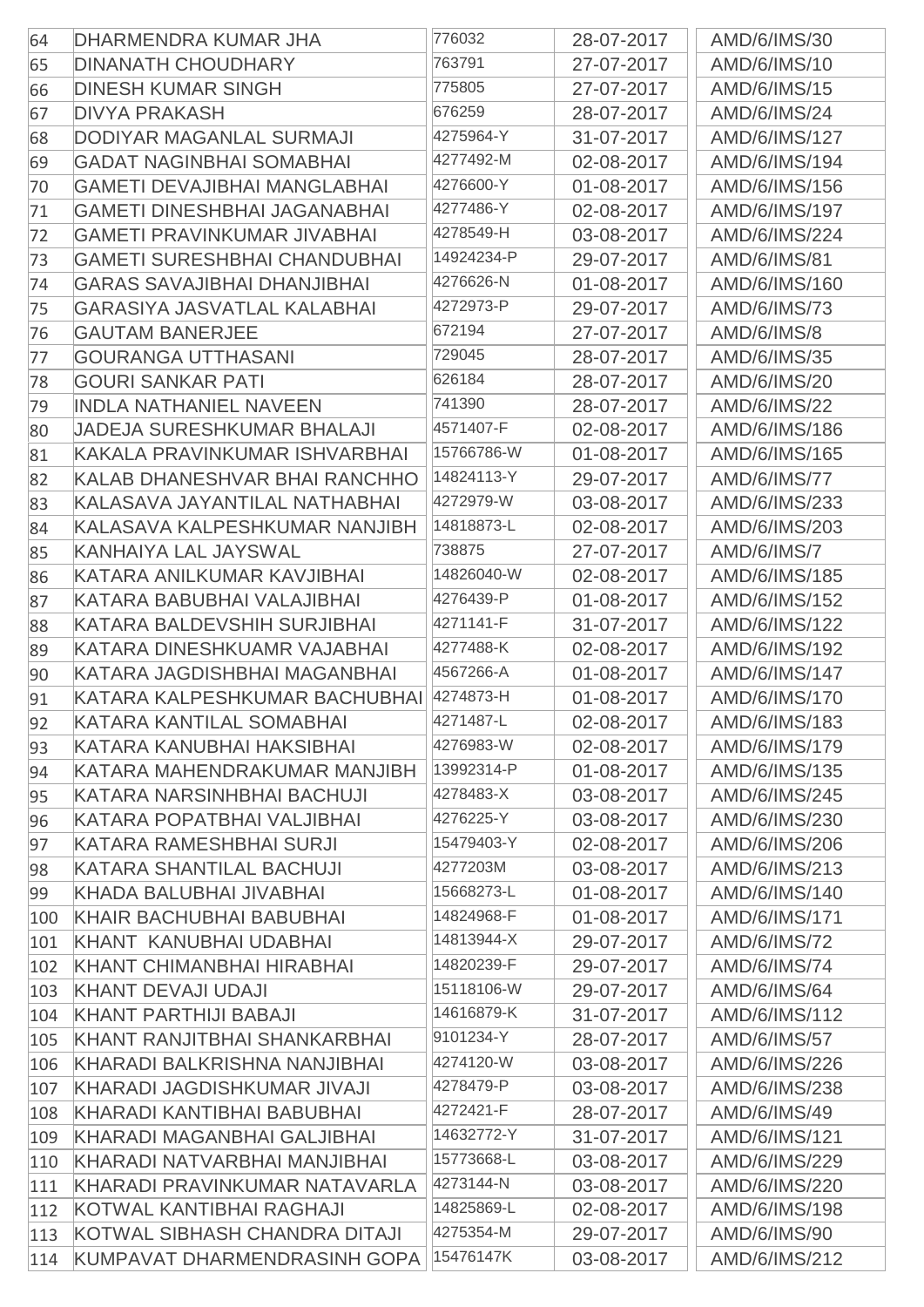| 115 | <b>LAXMAN SINGH</b>                   | 735622     | 28-07-2017 | AMD/6/IMS/23        |
|-----|---------------------------------------|------------|------------|---------------------|
| 116 | LUHAR JAYANTILAL LALUJI               | 14404799-W | 02-08-2017 | AMD/6/IMS/190       |
| 117 | MAKAVANA ARVINDBHAI GANDABHAI         | 6935611-P  | 28-07-2017 | AMD/6/IMS/54        |
| 118 | <b>MAKVANA AMRITSINH MOTISINH</b>     | 14804186-K | 01-08-2017 | AMD/6/IMS/141       |
| 119 | <b>MAKVANA CHANDUBHAI JIVAJI</b>      | 13986771-M | 28-07-2017 | <b>AMD/6/IMS/44</b> |
| 120 | <b>MAKVANA DOLATJI SHIVAJI</b>        | 15381394-M | 28-07-2017 | AMD/6/IMS/43        |
| 121 | <b>MAKWANA RANJITSINH KANSINH</b>     | 4567160-N  | 31-07-2017 | AMD/6/IMS/130       |
| 122 | <b>MAKWANA RASIKSINH PUJESINH</b>     | 13997756-X | 03-08-2017 | AMD/6/IMS/237       |
| 123 | MALAVIYA LAXMANBHAI KHALAJI           | 4276994-H  | 02-08-2017 | AMD/6/IMS/180       |
| 124 | <b>MALHOTRA VIPULKUMAR MOTIBHAI</b>   | 4566094-K  | 31-07-2017 | AMD/6/IMS/124       |
| 125 | <b>MANISH KUMAR CHOPRA</b>            | 775434     | 27-07-2017 | AMD/6/IMS/13        |
| 126 | <b>MANOHAR LAL</b>                    | 716744     | 27-07-2017 | AMD/6/IMS/18        |
| 127 | <b>MANOJ KUMAR</b>                    | 4571513A   | 27-07-2017 | AMD/6/IMS/3         |
| 128 | <b>MANOJ KUMAR TRIPATHY</b>           | 732716     | 28-07-2017 | <b>AMD/6/IMS/34</b> |
| 129 | <b>MANSURIYA NAVNIT</b>               | 15387414L  | 27-07-2017 | AMD/6/IMS/2         |
| 130 | <b>MENAT KANUBHAI SINGABHAI</b>       | 14826398-P | 31-07-2017 | AMD/6/IMS/113       |
| 131 | <b>MENAT RAMESHBHAI HIRABHAI</b>      | 4569872-P  | 31-07-2017 | AMD/6/IMS/131       |
| 132 | <b>MODIYA SHANTILAL JIVAJI</b>        | 14825862-F | 29-07-2017 | AMD/6/IMS/92        |
| 133 | <b>MOHAN KUMAR</b>                    | 763992     | 28-07-2017 | AMD/6/IMS/39        |
| 134 | <b>MRITYUNJAY KUMAR SHAHI</b>         | 775964     | 28-07-2017 | AMD/6/IMS/29        |
| 135 | <b>NAVEEN KUMAR RAJAK</b>             | 789751     | 28-07-2017 | AMD/6/IMS/38        |
| 136 | NIGAMANANDA TRIPATHY                  | 662627     | 28-07-2017 | <b>AMD/6/IMS/28</b> |
| 137 | NINAMA ISWEBHAI RAVJIBHAI             | 14422100-P | 02-08-2017 | AMD/6/IMS/200       |
| 138 | NINAMA KRUSHANBHAI RAJAJI             | 4273347-X  | 02-08-2017 | AMD/6/IMS/181       |
| 139 | NINAMA MAHENDRAKUMAR VALJI            | 4273161-N  | 31-07-2017 | AMD/6/IMS/128       |
| 140 | NINAMA MANILAL ADHELAJI               | 4275351-Y  | 31-07-2017 | AMD/6/IMS/105       |
| 141 | NINAMA NARESHABHAI SUKABHAI           | 13988349-N | 02-08-2017 | AMD/6/IMS/188       |
| 142 | NINAMA RAMESHBHAI DHULJIBHAI          | 4272422-K  | 03-08-2017 | AMD/6/IMS/240       |
| 143 | NINAMA RAMESHKUMAR SOMAJI             | 14818430-K | 02-08-2017 | AMD/6/IMS/196       |
| 144 | PADVALA KAMLESHKUMAR SONJAJI          | 4272995-N  | 01-08-2017 | AMD/6/IMS/153       |
| 145 | PAGI HIRABHAI SHAMBHAJI (SENA ME      | 4568891-N  | 01-08-2017 | AMD/6/IMS/149       |
| 146 | <b>PANDAV NARESHKUMAR SAVJIBHAI</b>   | 4276604-P  | 01-08-2017 | AMD/6/IMS/157       |
| 147 | PANDAV PRAKASHBHAI NAVJIBHAI          | 4275337-M  | 01-08-2017 | AMD/6/IMS/151       |
| 148 | PANDAV RAMESH BHAI GOMABHAI           | 13988350-H | 29-07-2017 | <b>AMD/6/IMS/87</b> |
| 149 | <b>PANDAV VIKRAMKUMAR KHIMJI BHAI</b> | 14825884-A | 29-07-2017 | AMD/6/IMS/93        |
| 150 | <b>PANDOR RAMESHBHAI S/O DAHYABH</b>  | 7241055-K  | 31-07-2017 | AMD/6/IMS/126       |
| 151 | PANDYA BIPINBHAI KARSANBHAI           | 1492704-L  | 29-07-2017 | AMD/6/IMS/94        |
| 152 | <b>PANKAJ KUMAR JHA</b>               | 741307     | 28-07-2017 | AMD/6/IMS/25        |
| 153 | <b>PARMAR BHARATSINH LAXMAN SINH</b>  | 14813012-L | 28-07-2017 | <b>AMD/6/IMS/52</b> |
| 154 | PARMAR DASHARATHBHAI PUNJABHA         | 14803935-H | 01-08-2017 | AMD/6/IMS/154       |
| 155 | <b>PARMAR DILAVARSINH PUJSINH</b>     | 6487662-P  | 03-08-2017 | AMD/6/IMS/241       |
| 156 | <b>PARMAR DINESHBHAI MAVABHAI</b>     | 3186353-Y  | 29-07-2017 | AMD/6/IMS/68        |
| 157 | PARMAR JAGADISHCHANDRA DAHYA          | 15467163-A | 31-07-2017 | AMD/6/IMS/118       |
| 158 | PARMAR JAYANTIBHAI DHAYABHAI          | 14823311-X | 29-07-2017 | AMD/6/IMS/71        |
| 159 | <b>PARMAR MAHENDRAKUMAR DAHYAL</b>    | 14812206-F | 28-07-2017 | AMD/6/IMS/50        |
| 160 | PARMAR MAHENDRAKUMAR MULJIBH          | 14827015-K | 01-08-2017 | AMD/6/IMS/145       |
| 161 | <b>PARMAR NARSINHBHAI RANCHHODB</b>   | 14916833-A | 31-07-2017 | AMD/6/IMS/123       |
| 162 | <b>PARMAR PREMKUMAR PUNJABHAI</b>     | 4563694-F  | 31-07-2017 | AMD/6/IMS/132       |
| 163 | <b>PARMAR RAJESHKUMAR SOMABHAI</b>    | 15123501-N | 28-07-2017 | <b>AMD/6/IMS/47</b> |
| 164 | <b>PARMAR RANJITSINH JUVANSINH</b>    | 4571116-F  | 01-08-2017 | AMD/6/IMS/136       |
| 165 | <b>PARMAR SURESHKUMAR HIRSANG</b>     | 15467328-N | 29-07-2017 | <b>AMD/6/IMS/67</b> |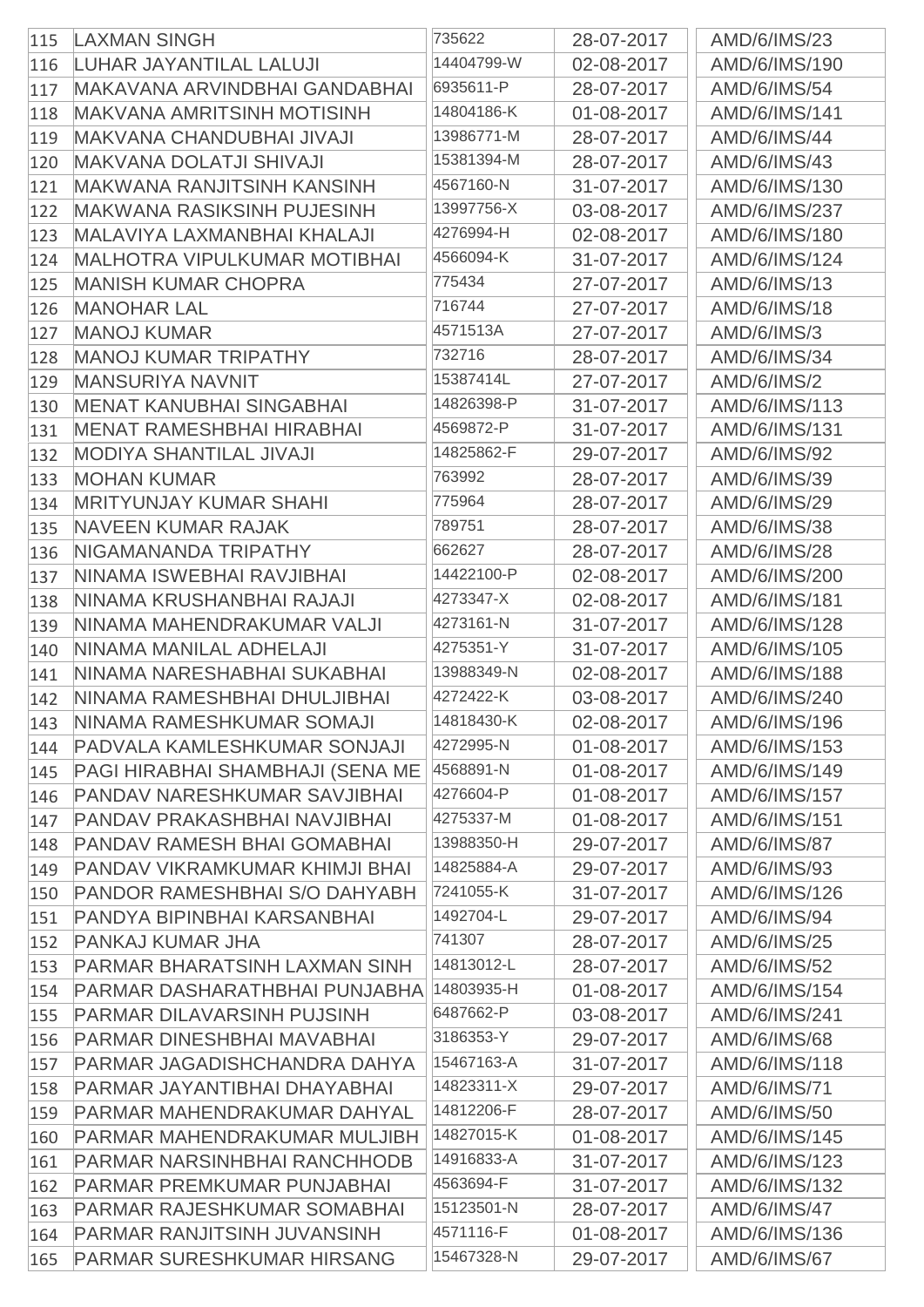| 166 | <b>PATEL BHARATKUMAR SHAMALBHAI</b>   | 15667440K   | 02-08-2017 | AMD/6/IMS/208       |
|-----|---------------------------------------|-------------|------------|---------------------|
| 167 | <b>PATEL DASHRATHKUMAR BHIKHABHA</b>  | 15612592-L  | 03-08-2017 | AMD/6/IMS/227       |
| 168 | <b>PATEL DEVJIBHAI KHUMABHAI</b>      | 14410012-M  | 03-08-2017 | AMD/6/IMS/236       |
| 169 | PATEL DILIPKUMAR RANCHHODBHAI         | 7777578-W   | 01-08-2017 | AMD/6/IMS/155       |
| 170 | <b>PATEL DIPAKKUMAR SIVABHAI</b>      | 15467544-F  | 31-07-2017 | AMD/6/IMS/96        |
| 171 | PATEL JASHUBHAI RAJABHAI              | 14421885-X  | 01-08-2017 | AMD/6/IMS/139       |
| 172 | <b>PATEL JASHVANTLAL TULSIBHAI</b>    | 15392116-Y  | 02-08-2017 | AMD/6/IMS/199       |
| 173 | <b>PATEL KANAIYALAL P</b>             | 15762613-F  | 28-07-2017 | AMD/6/IMS/45        |
| 174 | <b>PATEL MAHESHKUMAR BHAGABHAI</b>    | 2693917-L   | 03-08-2017 | AMD/6/IMS/223       |
| 175 | PATEL MANOJKUMAR KARSANBHAI           | 15118461-N  | 02-08-2017 | AMD/6/IMS/178       |
| 176 | PATEL NARENDRAKUMAR NARSINHB          | 4571422-W   | 02-08-2017 | AMD/6/IMS/172       |
| 177 | <b>PATEL NARESHKUMAR SHAMALBHAI</b>   | 14821901-X  | 29-07-2017 | AMD/6/IMS/66        |
| 178 | <b>PATEL NIPULKUMAR LALLUBHAI</b>     | 13985959-P  | 29-07-2017 | AMD/6/IMS/83        |
| 179 | PATEL PRAVINBHAI VIRABHAI             | 7780348-M   | 31-07-2017 | AMD/6/IMS/125       |
| 180 | PATEL PRAVINKUMAR SHAMALBHAI          | 6493660-A   | 03-08-2017 | AMD/6/IMS/217       |
| 181 | <b>PATEL RAJESH KUMAR LALLUJI</b>     | 14406419-L  | 29-07-2017 | AMD/6/IMS/59        |
| 182 | <b>PATEL RAKESHKUMAR PRABHUBHAI</b>   | 15766476-L  | 01-08-2017 | AMD/6/IMS/143       |
| 183 | PATEL RAMESHBHAI KANJIBHAI            | 4571429A    | 03-08-2017 | AMD/6/IMS/211       |
| 184 | <b>PATEL VISHALKUMAR PRABHUDAS</b>    | 4571859-K   | 03-08-2017 | AMD/6/IMS/232       |
| 185 | PATELIYA ARVINDBHAI BACHERBHAI        | 15479352-W  | 03-08-2017 | AMD/6/IMS/244       |
| 186 | PATELIYA CHANDUBHAI KODARBHAI         | 14920187L   | 03-08-2017 | AMD/6/IMS/215       |
| 187 | PATELIYA DEVJIBHAI RAMJIBHAI          | 14416387-F  | 31-07-2017 | AMD/6/IMS/109       |
| 188 | <b>PATELIYA DINESHBHAI GOVINDBHAI</b> | 13695036-Y  | 29-07-2017 | <b>AMD/6/IMS/58</b> |
| 189 | PATELIYA DINESHCHANDRA RAMJIBH        | 4564036-F   | 02-08-2017 | AMD/6/IMS/174       |
| 190 | PATELIYA GIRISHKUMAR DHANJIBHAI       | 13998017-X  | 03-08-2017 | AMD/6/IMS/242       |
| 191 | PATELIYA HARISHKUMAR MULABHAI         | 14924600-N  | 02-08-2017 | AMD/6/IMS/193       |
| 192 | PATELIYA KANJIBHAI THAVRAJI           | JC-246917-A | 01-08-2017 | AMD/6/IMS/163       |
| 193 | PATELIYA PANKAJKUMA R BHIKHAJI        | 14807503-L  | 01-08-2017 | AMD/6/IMS/168       |
| 194 | PATELIYA ROHITKUMAR DEVJIBHAI         | 15463470-A  | 01-08-2017 | AMD/6/IMS/148       |
| 195 | PATELIYA RUPABHAI SOMAJI              | 7240660-L   | 03-08-2017 | AMD/6/IMS/239       |
| 196 | <b>PRABIR MAJUMDAR</b>                | 730417      | 28-07-2017 | <b>AMD/6/IMS/37</b> |
| 197 | <b>RAJPUT JAGATSINH UMEDSINGH</b>     | 15397251-W  | 03-08-2017 | AMD/6/IMS/231       |
| 198 | <b>RAKESH KUMAR RAUSHAN</b>           | 790020      | 27-07-2017 | AMD/6/IMS/11        |
| 199 | <b>RAMCHANDRA</b>                     | 625841      | 28-07-2017 | AMD/6/IMS/27        |
| 200 | <b>RAN VIJAY KUMAR</b>                | 769058      | 28-07-2017 | AMD/6/IMS/32        |
| 201 | <b>RATHOD BHARATSINH SHAMARUSINH</b>  | 15761764-N  | 28-07-2017 | AMD/6/IMS/46        |
| 202 | <b>RATHOD DINUSINH CHEHARSINH</b>     | 4564676-L   | 01-08-2017 | AMD/6/IMS/146       |
| 203 | <b>RATHOD JASHUBHAI VIRABHAI</b>      | 14806956-K  | 01-08-2017 | AMD/6/IMS/142       |
| 204 | <b>RATHOD KANAKSINH BATUSINH</b>      | 15379436P   | 03-08-2017 | AMD/6/IMS/216       |
| 205 | RAVAL RAMESHBHAI DAHYABHAI            | 14807592-P  | 28-07-2017 | AMD/6/IMS/51        |
| 206 | ROJAD SHANKARLAL KANTIBHAI            | 14824966-W  | 01-08-2017 | AMD/6/IMS/169       |
| 207 | <b>ROT PRAVINBHAI BHURABHAI</b>       | 4276602-K   | 01-08-2017 | AMD/6/IMS/159       |
|     | <b>SANTOSH KUMAR</b>                  | 653638      | 28-07-2017 | AMD/6/IMS/33        |
| 208 | <b>SANTOSH KUMAR SINGH</b>            | 711141      | 27-07-2017 | <b>AMD/6/IMS/5</b>  |
| 209 | <b>SANTOSH KUMAR SINGH</b>            | 734778      | 28-07-2017 | AMD/6/IMS/21        |
| 210 | <b>SHYARA NITIN KUMAR</b>             | 15396482    | 27-07-2017 | AMD/6/IMS/1         |
| 211 | <b>SOLANKI BHARAT</b>                 | 14420189N   | 27-07-2017 | AMD/6/IMS/4         |
| 212 | <b>SOLANKI JOMABHAI DITABHAI</b>      | 15129039-W  | 02-08-2017 | AMD/6/IMS/187       |
| 213 | SOLANKI KESHUBHAI MANJIBHAI           | 3188145-H   | 29-07-2017 | <b>AMD/6/IMS/88</b> |
| 214 | <b>SOLANKI PRAVINSINH NANSINH</b>     | 15467507-N  |            | AMD/6/IMS/120       |
| 215 |                                       | 14824110-L  | 31-07-2017 |                     |
| 216 | <b>SOLANKI RAMSINH DHANSINH</b>       |             | 31-07-2017 | AMD/6/IMS/100       |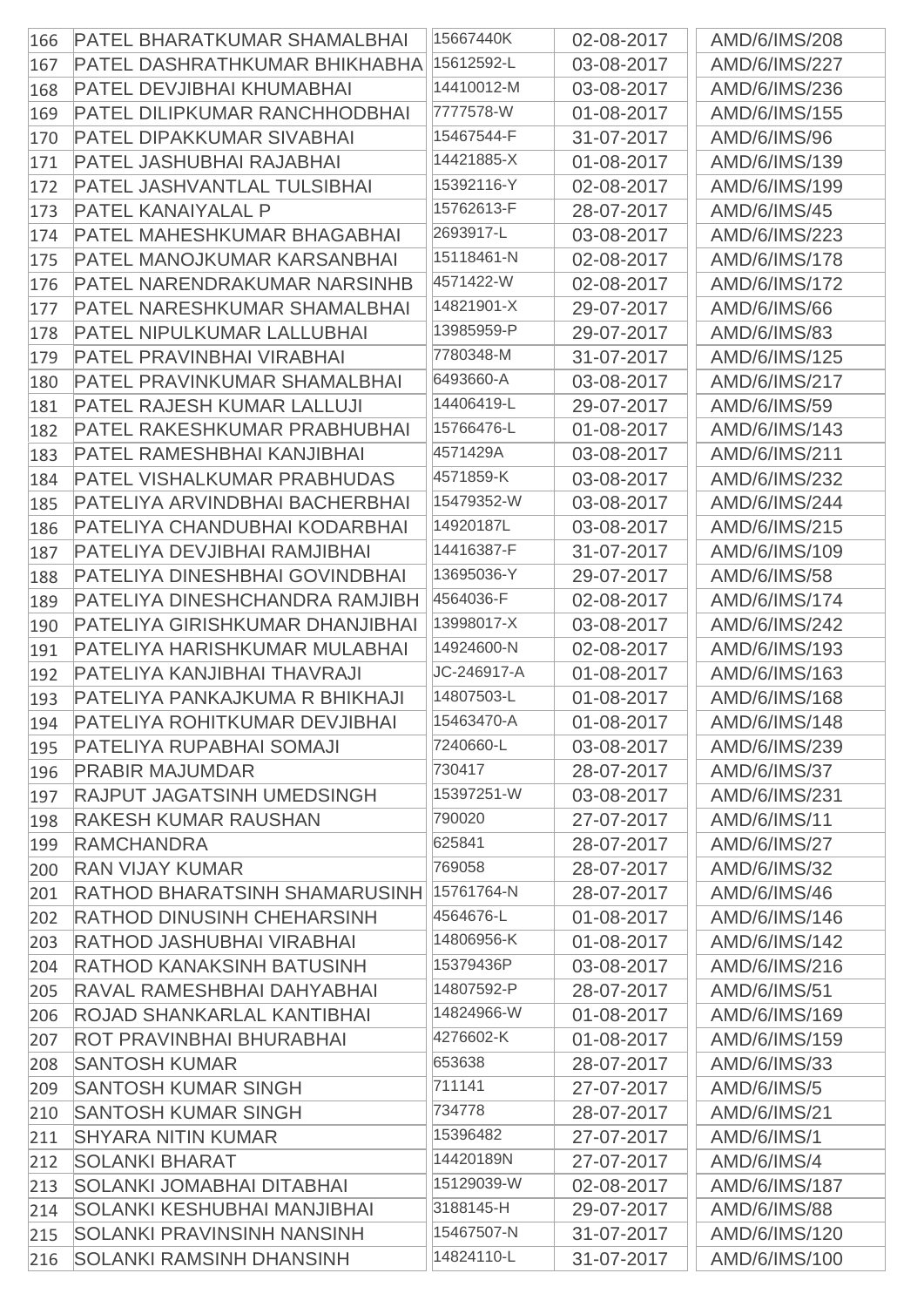| 217 | <b>SOLANKI UPENDRABHAI RAMABHAI</b>   | 14429410-H | 02-08-2017 | AMD/6/IMS/175       |
|-----|---------------------------------------|------------|------------|---------------------|
| 218 | <b>SUMIT MUKHERJEE</b>                | 701936     | 28-07-2017 | AMD/6/IMS/36        |
| 219 | <b>SURESH KUMAR JANGIR</b>            | 772185     | 27-07-2017 | AMD/6/IMS/19        |
| 220 | <b>SUTHAR SHAILESHBHAI DHANJIBHAI</b> | 14809029-F | 28-07-2017 | AMD/6/IMS/40        |
| 221 | TABIYAR JAGDISH BHAI                  | 4275338-P  | 31-07-2017 | AMD/6/IMS/108       |
| 222 | <b>TABIYAR SURESHBHAI PUNJABHAI</b>   | 4272933-N  | 29-07-2017 | AMD/6/IMS/60        |
| 223 | <b>TARUN KUMAR SONI</b>               | 725004     | 27-07-2017 | AMD/6/IMS/12        |
| 224 | <b>TS KAPOOR</b>                      | 737175     | 27-07-2017 | AMD/6/IMS/6         |
| 225 | VADAR LAXMANBHAI RUPABHAI             | 15385974-Y | 03-08-2017 | AMD/6/IMS/234       |
| 226 | VADERA DAHYABHAI VISHNUBHAI           | 13696591-Y | 29-07-2017 | AMD/6/IMS/70        |
| 227 | VADERA DEVAJIBHAI MANAJIBHAI          | 14826872-X | 03-08-2017 | AMD/6/IMS/222       |
| 228 | VADERA SHAILESHKUMAR RUPABHAI         | 4276231-M  | 01-08-2017 | AMD/6/IMS/144       |
| 229 | <b>VADI GANESHBHAI BABUBHAI</b>       | 14819167-W | 02-08-2017 | AMD/6/IMS/177       |
| 230 | VAGHELA NARSINHBHAI ARKHABHAI         | 7240967-W  | 03-08-2017 | AMD/6/IMS/235       |
| 231 | VAGHELA RAM SINH RANJITSINH           | 2685075-W  | 29-07-2017 | AMD/6/IMS/62        |
| 232 | VALAND RAMESHBHAI SHANKARBHAI         | 2690770-P  | 31-07-2017 | AMD/6/IMS/110       |
| 233 | VANKAR AMRUTBHAI DAHYABHAI            | 4567698-P  | 31-07-2017 | AMD/6/IMS/119       |
| 234 | <b>VANKAR ARVINDBHAI KODARBHAI</b>    | 15132228-L | 31-07-2017 | AMD/6/IMS/106       |
| 235 | VANKAR DILIPKUMAR KUBERBHAI VA        | 14821217-P | 29-07-2017 | AMD/6/IMS/61        |
| 236 | VANKAR ISHVARBHAI HIRABHAI            | 13990333-F | 01-08-2017 | AMD/6/IMS/162       |
| 237 | <b>VANKAR KANTIBHAI PUNJABHAI</b>     | 14824053-P | 31-07-2017 | <b>AMD/6/IMS/97</b> |
| 238 | VANKAR MAHENDRABHAI KACHARAB          | 2890729-H  | 03-08-2017 | AMD/6/IMS/221       |
| 239 | VANKAR NATVAR BHAI BAHECHRBHAI        | 14823334-Y | 29-07-2017 | AMD/6/IMS/69        |
| 240 | <b>VANKAR RAMANBHAI GOVINDBHAI</b>    | 15130691-N | 31-07-2017 | AMD/6/IMS/107       |
| 241 | VANKAR RAMANBHAI KOHYABHAI            | 15467512-Y | 01-08-2017 | AMD/6/IMS/158       |
| 242 | <b>VIJAY SINGH JAGAWAT</b>            | 711897     | 27-07-2017 | <b>AMD/6/IMS/17</b> |
| 243 | <b>VINOD KUMAR</b>                    | 764014     | 28-07-2017 | AMD/6/IMS/26        |
| 244 | <b>ZALA PRAVINSINH UDESINH</b>        | 14428534-L | 02-08-2017 | AMD/6/IMS/201       |
| 245 | <b>ZALA RATANSINGH JUVANSINGH</b>     | 14824750-P | 31-07-2017 | AMD/6/IMS/103       |
| 246 | <b>ZALA SHAILENDRASINH NIRUSINH</b>   | 15463197-W | 28-07-2017 | AMD/6/IMS/53        |

#### **Airport:AMRITSAR**

*Name of the post:Immigration Assistant*

*INTERVIEW AT:National Intelligence Academy (NIA), Plot No. 1, Opposite Bagdola Bus Depot, Sector-9, Dwarka, New Delhi - 110077.*

|                | Name of the post:Immigration Assistant |             |                |                 |
|----------------|----------------------------------------|-------------|----------------|-----------------|
|                | <b>Name</b>                            | Service No. | Interview date | <b>Roll No.</b> |
| $\mathbf{1}$   | <b>BALDEV SINGH</b>                    | JC-729298K  | 24-07-2017     | DEL/2/IMA/4     |
| $\overline{2}$ | <b>BALDEV SINGH</b>                    | JC-471365M  | 24-07-2017     | DEL/2/IMA/2     |
| $\overline{3}$ | <b>DAVINDER KUMAR</b>                  | JC 379098W  | 24-07-2017     | DEL/2/IMA/9     |
| $\overline{4}$ | <b>DHARMINDER SINGH</b>                | JC-378085M  | 24-07-2017     | DEL/2/IMA/1     |
| 5              | <b>HARBHAJAN LAL</b>                   | JC-727781F  | 24-07-2017     | DEL/2/IMA/6     |
| 6              | <b>JAI KRISHAN</b>                     | JC-272894F  | 24-07-2017     | DEL/2/IMA/5     |
| $\overline{7}$ | <b>SUBHASH CHANDER</b>                 | JC-378563L  | 24-07-2017     | DEL/2/IMA/10    |
| 8              | <b>SUBHASH KUMAR</b>                   | JC-378598F  | 24-07-2017     | DEL/2/IMA/8     |
| 9              | <b>TARLOK CHAND</b>                    | JC-668974P  | 24-07-2017     | DEL/2/IMA/7     |
| 10             | <b>VINAY KUMAR</b>                     | JC-665885L  | 24-07-2017     | DEL/2/IMA/3     |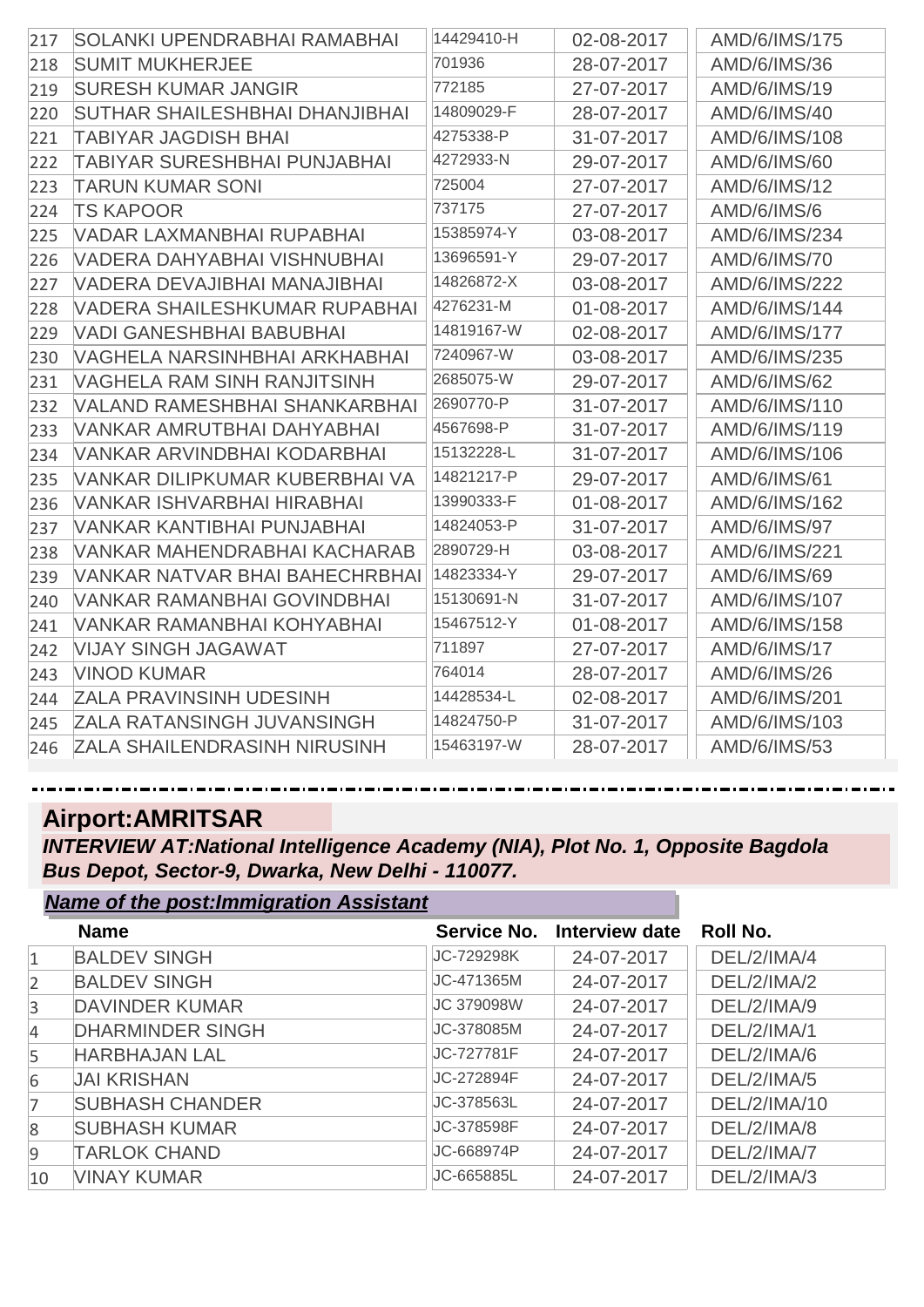|                | <b>Name</b>                       |           | Service No. Interview date | Roll No.            |
|----------------|-----------------------------------|-----------|----------------------------|---------------------|
| $\mathbf{1}$   | <b>JAGTAR SINGH</b>               | 2887693K  | 27-07-2017                 | <b>DEL/2/IMS/11</b> |
| $\overline{2}$ | <b>MALKIAT SINGH</b>              | 1589684   | 27-07-2017                 | <b>DEL/2/IMS/5</b>  |
| 3              | <b>NARSINGHI SUKHJINDER SINGH</b> | 3403402Y  | 27-07-2017                 | <b>DEL/2/IMS/7</b>  |
| $\overline{4}$ | <b>SUNIL THAKUR</b>               | 13765474F | 27-07-2017                 | <b>DEL/2/IMS/8</b>  |
| 5              | <b>AJAY KUMAR</b>                 | 4000158F  | 27-07-2017                 | <b>DEL/2/IMS/16</b> |
| 6              | <b>AMAN PREET SINGH</b>           | 785229    | 27-07-2017                 | <b>DEL/2/IMS/36</b> |
| 7              | <b>AMARBIR SINGH</b>              | 6939697W  | 27-07-2017                 | <b>DEL/2/IMS/10</b> |
| $8\phantom{1}$ | <b>AMARJIT SINGH GILL</b>         | 649278    | 27-07-2017                 | <b>DEL/2/IMS/38</b> |
| 9              | <b>AMIT KUMAR SHARMA</b>          | 773180    | 27-07-2017                 | <b>DEL/2/IMS/40</b> |
| 10             | <b>AMRIK SINGH</b>                | 6937944A  | 27-07-2017                 | <b>DEL/2/IMS/3</b>  |
| 11             | <b>ASHOK SINGH</b>                | 9101869X  | 27-07-2017                 | <b>DEL/2/IMS/23</b> |
| 12             | <b>BALBIR SINGH BATTI</b>         | 2483861M  | 27-07-2017                 | <b>DEL/2/IMS/14</b> |
| 13             | <b>BALCHARAN SINGH</b>            | 2600186Y  | 27-07-2017                 | <b>DEL/2/IMS/1</b>  |
| 14             | <b>BALJIT SINGH RANDHAWA</b>      | 739664    | 27-07-2017                 | <b>DEL/2/IMS/31</b> |
| 15             | <b>CHAMAIL SINGH</b>              | 9104249M  | 27-07-2017                 | <b>DEL/2/IMS/17</b> |
| 16             | <b>DALJEET SINGH</b>              | 13764358M | 27-07-2017                 | <b>DEL/2/IMS/25</b> |
| 17             | <b>HARJEET PAUL LAKHOTRA</b>      | 15138439K | 27-07-2017                 | <b>DEL/2/IMS/30</b> |
| 18             | <b>HARPREET SINGH</b>             | 3404622P  | 27-07-2017                 | <b>DEL/2/IMS/9</b>  |
| 19             | <b>HARVINDER SINGH</b>            | 9104261N  | 27-07-2017                 | <b>DEL/2/IMS/15</b> |
| 20             | <b>INTZAR HUSSAIN</b>             | 9104677L  | 27-07-2017                 | <b>DEL/2/IMS/26</b> |
| 21             | <b>JASPAL SINGH DHILLON</b>       | 725246    | 27-07-2017                 | <b>DEL/2/IMS/34</b> |
| 22             | <b>JOGINDER SINGH</b>             | 15470899X | 27-07-2017                 | <b>DEL/2/IMS/20</b> |
| 23             | <b>KABIR AHMED</b>                | 9103533W  | 27-07-2017                 | <b>DEL/2/IMS/24</b> |
| 24             | <b>KERISHAN KUMAR CHATRATH</b>    | 640286    | 27-07-2017                 | <b>DEL/2/IMS/35</b> |
| 25             | <b>MANJEET SINGH</b>              | 15138450H | 27-07-2017                 | <b>DEL/2/IMS/18</b> |
| 26             | <b>MANOJ KUMAR</b>                | 15476372Y | 27-07-2017                 | <b>DEL/2/IMS/6</b>  |
| 27             | <b>MOHD JABAR BEIG</b>            | 9097773P  | 27-07-2017                 | <b>DEL/2/IMS/28</b> |
| 28             | <b>PARMINDER SINGH</b>            | 3397203M  | 27-07-2017                 | <b>DEL/2/IMS/2</b>  |
| 29             | <b>PRADIPTA KUMAR SWAIN</b>       | 771442    | 27-07-2017                 | <b>DEL/2/IMS/37</b> |
| 30             | RAJINDER KUMAR                    | 4000241X  | 27-07-2017                 | DEL/2/IMS/19        |
| 31             | RAKESH KUMAR SEPOLIA              | 9104751F  | 27-07-2017                 | <b>DEL/2/IMS/13</b> |
| 32             | <b>ROMESH KUMAR</b>               | 9102679X  | 27-07-2017                 | <b>DEL/2/IMS/22</b> |
| 33             | <b>SAJAD AHMAD</b>                | 9097734W  | 27-07-2017                 | <b>DEL/2/IMS/29</b> |
| 34             | <b>SATINDER SINGH</b>             | 2493913L  | 27-07-2017                 | <b>DEL/2/IMS/21</b> |
| 35             | <b>SUJIT KUMAR RAJ</b>            | 741810    | 27-07-2017                 | <b>DEL/2/IMS/32</b> |
| 36             | <b>SUKHVINDER SINGH</b>           | 1490548N  | 27-07-2017                 | <b>DEL/2/IMS/27</b> |
| 37             | <b>SURJIT SINGH</b>               | 13763420F | 27-07-2017                 | <b>DEL/2/IMS/4</b>  |
| 38             | <b>UDHAM SINGH</b>                | 723508    | 27-07-2017                 | <b>DEL/2/IMS/39</b> |
| 39             | <b>VIJAY KUMAR</b>                | 15665181N | 27-07-2017                 | DEL/2/IMS/12        |
| 40             | <b>VINOD KUMAR VERMA</b>          | 775614    | 27-07-2017                 | <b>DEL/2/IMS/33</b> |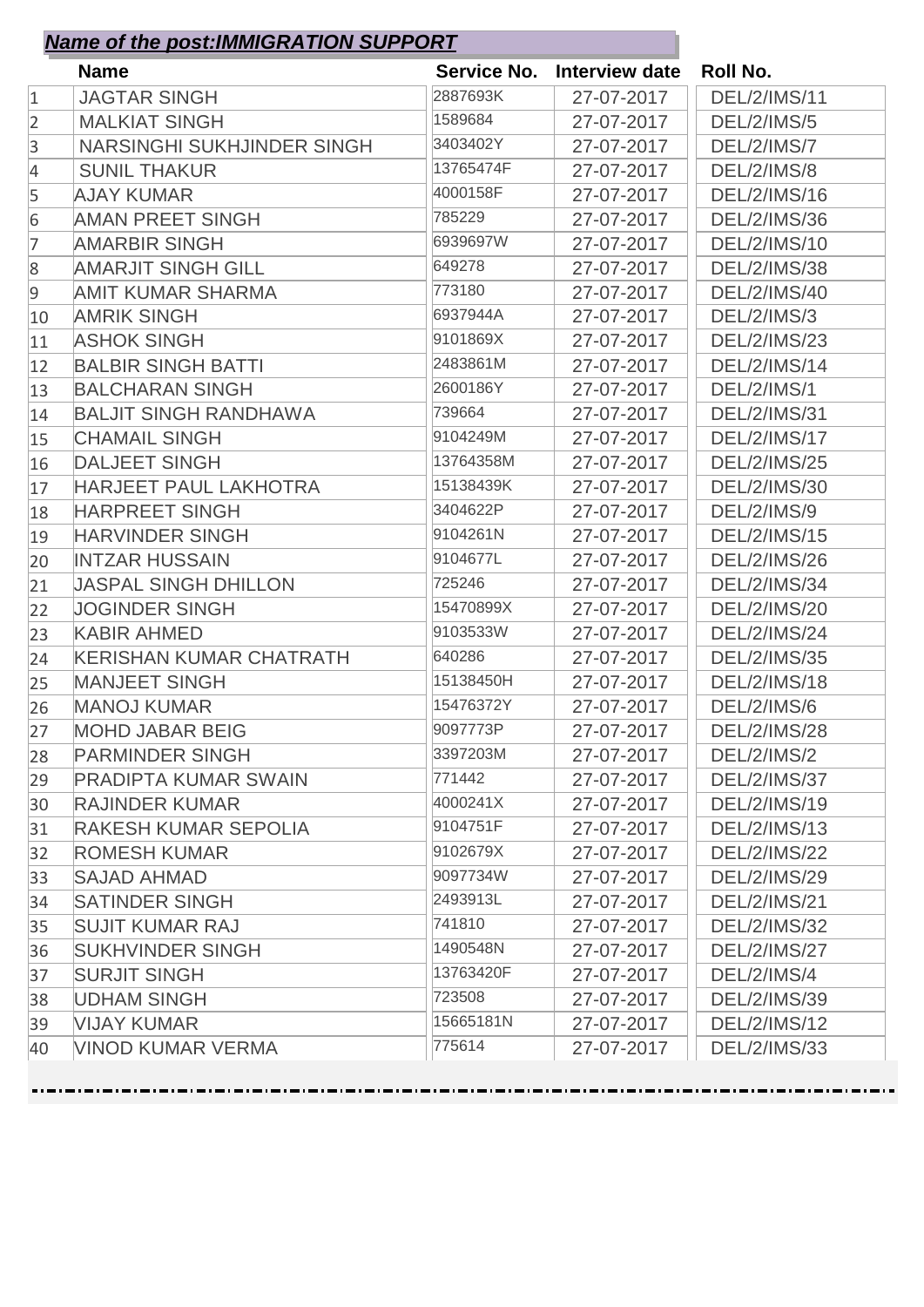#### **Airport:BAGDOGRA**

*INTERVIEW AT:East Zone Regional Training Centre (EZRTC), Plot No. GRH-4, Block-P, Baishnabghata, Patuli, Kolkata - 700094 (near Patuli Fire Brigade) (opposite to Indian Overseas Bank Employees Apartment)*

|                | <b>Name of the post: Immigration Assistant</b> |             |                       |                     |  |  |
|----------------|------------------------------------------------|-------------|-----------------------|---------------------|--|--|
|                | <b>Name</b>                                    | Service No. | Interview date        | <b>Roll No.</b>     |  |  |
| 1              | <b>ABHIJIT SARKAR</b>                          | 749608      | 24-07-2017            | <b>KOL/12/IMA/1</b> |  |  |
|                | <b>Name of the post: IMMIGRATION SUPPORT</b>   |             |                       |                     |  |  |
|                |                                                |             |                       |                     |  |  |
|                | <b>Name</b>                                    | Service No. | <b>Interview date</b> | Roll No.            |  |  |
| $\mathbf{1}$   | <b>AMITABHA SENGUPTA</b>                       | 749752      | 25-07-2017            | <b>KOL/12/IMS/6</b> |  |  |
| $\overline{2}$ | <b>PRADIP KUMAR KHAWAS</b>                     | 656427      | 25-07-2017            | <b>KOL/12/IMS/2</b> |  |  |
| 3              | <b>RAJAT SEN GUPTA</b>                         | 766756      | 25-07-2017            | <b>KOL/12/IMS/7</b> |  |  |
| 4              | <b>SANDEEP JAMWAL</b>                          | 790958      | 25-07-2017            | <b>KOL/12/IMS/3</b> |  |  |
| 5              | <b>SANJAY DUTTA</b>                            | 771460      | 25-07-2017            | <b>KOL/12/IMS/5</b> |  |  |
| 6              | <b>SATYAJIT BARMAN</b>                         | 785219      | 25-07-2017            | <b>KOL/12/IMS/1</b> |  |  |
| 7              | <b>SATYENDRA TIWARI</b>                        | 739522      | 25-07-2017            | <b>KOL/12/IMS/4</b> |  |  |

#### **Airport:BANGALORE**

*Name of the post:Immigration Assistant*

*INTERVIEW AT:Office of the Foreigners' Regional Registration Officer (F.R.R.O.), Bureau of Immigration (MHA), 5th Floor, TTMC "A" Block, BMTC Complex, Shanthinagar, Bengaluru, Karnataka-560027.*

|                | <u>Name of the post: immigration Assistant</u> |             |                |                      |
|----------------|------------------------------------------------|-------------|----------------|----------------------|
|                | <b>Name</b>                                    | Service No. | Interview date | Roll No.             |
| $\mathbf{1}$   | A NAYAK                                        | 634925      | 24-07-2017     | <b>BGL/18/IMA/24</b> |
| $\overline{2}$ | A PARTHIBAN                                    | 664741W     | 25-07-2017     | <b>BGL/18/IMA/67</b> |
| 3              | <b>AJAY KUMAR SINGH</b>                        | 637830      | 24-07-2017     | <b>BGL/18/IMA/23</b> |
| $\overline{4}$ | <b>AJIT KUMAR GUPTA</b>                        | 637739      | 24-07-2017     | <b>BGL/18/IMA/22</b> |
| 5              | <b>ARJUN KORI</b>                              | 439232H     | 25-07-2017     | <b>BGL/18/IMA/43</b> |
| 6              | <b>ASIT KUMAR JENA</b>                         | 804994L     | 25-07-2017     | <b>BGL/18/IMA/69</b> |
| 7              | BASAPPA MAHADEVAPPA KAMATAGI                   | 460020L     | 25-07-2017     | <b>BGL/18/IMA/50</b> |
| 8              | <b>BASAPPA Y MODI</b>                          | 440209F     | 26-07-2017     | <b>BGL/18/IMA/83</b> |
| 9              | <b>BASAVANNI APPAYYA MEKALI</b>                | 459893K     | 25-07-2017     | <b>BGL/18/IMA/62</b> |
| 10             | <b>BASAVARAJ BABU MUNAVALLI</b>                | 5726M       | 24-07-2017     | <b>BGL/18/IMA/26</b> |
| 11             | <b>BASAVARAJ VIRUPAXI KONI</b>                 | 765257L     | 25-07-2017     | <b>BGL/18/IMA/54</b> |
| 12             | <b>BATNAPADU RAJANNA</b>                       | 378696F     | 25-07-2017     | <b>BGL/18/IMA/46</b> |
| 13             | <b>CHANDRA SHAKER R</b>                        | JC-310207   | 24-07-2017     | <b>BGL/18/IMA/6</b>  |
| 14             | <b>CHIDANANDA</b>                              | 769738 JW   | 24-07-2017     | <b>BGL/18/IMA/8</b>  |
| 15             | <b>DAMODAR S</b>                               | 373441X     | 25-07-2017     | <b>BGL/18/IMA/57</b> |
| 16             | <b>DAN SINGH</b>                               | 530523W     | 25-07-2017     | <b>BGL/18/IMA/68</b> |
| 17             | <b>GANESH DEVANGODI KUSHALAPPA</b>             | 668984Y     | 25-07-2017     | <b>BGL/18/IMA/66</b> |
| 18             | <b>GANGADHARAPPA TB</b>                        | 459127N     | 24-07-2017     | <b>BGL/18/IMA/27</b> |
| 19             | <b>GOPALA KRISHNA SHETTY</b>                   | 274217H     | 24-07-2017     | <b>BGL/18/IMA/25</b> |
| 20             | <b>GOPALAKRISHNA RS HEGDE</b>                  | 274218L     | 25-07-2017     | <b>BGL/18/IMA/48</b> |
| 21             | <b>GOWDAND THAMMAIAH THIMMAIAH</b>             | 439794A     | 25-07-2017     | <b>BGL/18/IMA/53</b> |
| 22             | <b>GS PANDEY</b>                               | 623709      | 24-07-2017     | <b>BGL/18/IMA/19</b> |
| 23             | <b>HARISHA NB</b>                              | JC-244296   | 24-07-2017     | <b>BGL/18/IMA/4</b>  |
| 24             | <b>HUSHEN MUGTSAHEB NADAF</b>                  | 440680F     | 25-07-2017     | <b>BGL/18/IMA/37</b> |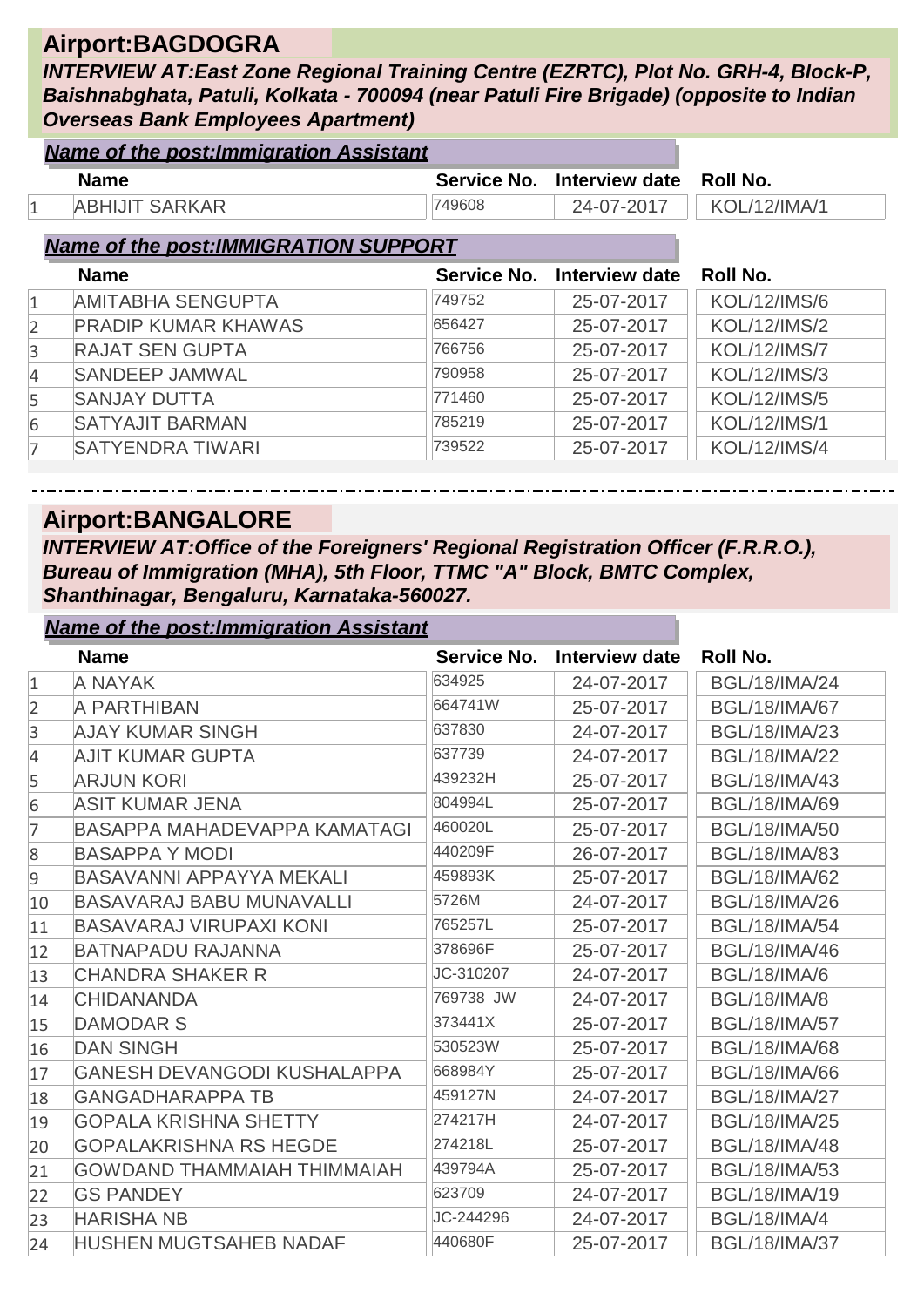| 25 | <b>IISHWAR SAW</b>                                          | 623920     | 24-07-2017               | <b>BGL/18/IMA/16</b>                         |
|----|-------------------------------------------------------------|------------|--------------------------|----------------------------------------------|
| 26 | <b>JAMES MENEZES</b>                                        | JC-667178  | 24-07-2017               | <b>BGL/18/IMA/3</b>                          |
| 27 | <b>JAYA PRAKASH</b>                                         | JC-274100  | 24-07-2017               | <b>BGL/18/IMA/5</b>                          |
| 28 | <b>JNANESHA KG</b>                                          | 440188W    | 25-07-2017               | <b>BGL/18/IMA/47</b>                         |
| 29 | <b>JOSHI PP</b>                                             | 439978Y    | 24-07-2017               | <b>BGL/18/IMA/34</b>                         |
| 30 | <b>KODEESWARAN P</b>                                        | 765910N    | 24-07-2017               | <b>BGL/18/IMA/30</b>                         |
| 31 | <b>KRISHNA KATARAKI</b>                                     | 377450W    | 26-07-2017               | <b>BGL/18/IMA/76</b>                         |
| 32 | <b>KUMAR PATTAR</b>                                         | 309129N    | 24-07-2017               | <b>BGL/18/IMA/31</b>                         |
| 33 | LAKSHMINARAYAN S                                            | 373966F    | 25-07-2017               | <b>BGL/18/IMA/41</b>                         |
| 34 | <b>MALLIKARJUN ILLAL</b>                                    | 277744P    | 26-07-2017               | <b>BGL/18/IMA/89</b>                         |
| 35 | <b>MALTHESHAPPA D</b>                                       | 438984A    | 25-07-2017               | <b>BGL/18/IMA/42</b>                         |
| 36 | <b>MANOJ KUMAR C</b>                                        | 804499M    | 26-07-2017               | <b>BGL/18/IMA/72</b>                         |
| 37 | <b>MARUTHIV</b>                                             | 4652W      | 24-07-2017               | <b>BGL/18/IMA/29</b>                         |
| 38 | <b>MEVUNDEPPA PATTED</b>                                    | 440376X    | 26-07-2017               | <b>BGL/18/IMA/81</b>                         |
| 39 | <b>MOHAMMED GHOUSE.I</b>                                    | 697723N    | 26-07-2017               | <b>BGL/18/IMA/73</b>                         |
| 40 | <b>MOHAN BABURAO GOUNDADKAR</b>                             | 459040M    | 25-07-2017               | <b>BGL/18/IMA/35</b>                         |
| 41 | <b>NARAIN SAHU</b>                                          | 715415     | 24-07-2017               | <b>BGL/18/IMA/17</b>                         |
| 42 | NARAYAN RAMU HARALE                                         | 459733K    | 25-07-2017               | <b>BGL/18/IMA/44</b>                         |
| 43 | <b>P SRINIVASULU</b>                                        | 763667-R   | 24-07-2017               | <b>BGL/18/IMA/1</b>                          |
| 44 | <b>PATIL RUDRA GOUDA</b>                                    | 668772N    | 25-07-2017               | <b>BGL/18/IMA/52</b>                         |
| 45 | <b>PRABHAKAR DASHARATH PATIL</b>                            | 727010A    | 25-07-2017               | <b>BGL/18/IMA/40</b>                         |
| 46 | <b>PRABIN MENON</b>                                         | 741707     | 24-07-2017               | <b>BGL/18/IMA/13</b>                         |
| 47 | <b>PRAHALLADA PADHI</b>                                     | 648869     | 24-07-2017               | <b>BGL/18/IMA/14</b>                         |
| 48 | <b>PRAKASH NAIK</b>                                         | 439707F    | 25-07-2017               | <b>BGL/18/IMA/39</b>                         |
| 49 | <b>PRASAD BABUI PILLAPPA</b>                                | 440500N    | 25-07-2017               | <b>BGL/18/IMA/51</b>                         |
| 50 | <b>PREM SINGH</b>                                           | 670440     | 24-07-2017               | <b>BGL/18/IMA/21</b>                         |
| 51 | <b>R RAJASEKHAR</b>                                         | 704285     | 24-07-2017               | <b>BGL/18/IMA/18</b>                         |
| 52 | <b>RAGHU KUMAR B</b>                                        | JC-4401065 | 24-07-2017               | <b>BGL/18/IMA/9</b>                          |
| 53 | <b>RAGHU KUMARA B</b>                                       | 441065W    | 26-07-2017               | <b>BGL/18/IMA/78</b>                         |
| 54 | <b>RAJ KUMAR V</b>                                          | 273290P    | 26-07-2017               | <b>BGL/18/IMA/85</b>                         |
| 55 | RAJENDRA CHANDRAKANT PATIL                                  | 667569N    | 25-07-2017               | <b>BGL/18/IMA/65</b>                         |
| 56 | <b>RAJESH KUMAR DUBEY</b>                                   | 413088F    | 25-07-2017               | <b>BGL/18/IMA/45</b>                         |
| 57 | <b>RAJU PANDURANG PALEKAR</b>                               | 761936L    | 25-07-2017               | <b>BGL/18/IMA/38</b>                         |
| 58 | RAJU RAMAPPA CHANNAVAR                                      | 413282W    | 24-07-2017               | <b>BGL/18/IMA/32</b>                         |
| 59 | <b>RAM CHANDRA TIWARI</b>                                   | 667849Y    | 26-07-2017               | <b>BGL/18/IMA/77</b>                         |
|    | <b>RAM NARESH CHOUDHARY</b>                                 | 667445W    | 25-07-2017               | <b>BGL/18/IMA/56</b>                         |
| 60 | <b>RAM NIWAS</b>                                            | 330983N    | 26-07-2017               | <b>BGL/18/IMA/87</b>                         |
| 61 | RAMA KANT DWIVEDI                                           | 653101     | 24-07-2017               | <b>BGL/18/IMA/20</b>                         |
| 62 | <b>RAMESH SADASHIV CHOUGALA</b>                             | 460073K    | 25-07-2017               | <b>BGL/18/IMA/58</b>                         |
| 63 | RANGAPPA RACHAPPA TIPPIMANI                                 | 275541M    | 25-07-2017               | <b>BGL/18/IMA/49</b>                         |
| 64 | RAVAN RAVINDRANATH APPASOHEB                                | 379719K    | 26-07-2017               | <b>BGL/18/IMA/75</b>                         |
| 65 | <b>RAYAPPA SHIDNAL</b>                                      | 440896H    | 25-07-2017               | <b>BGL/18/IMA/64</b>                         |
| 66 | <b>SA BASHA</b>                                             | 790525     |                          | <b>BGL/18/IMA/90</b>                         |
| 67 | <b>SADASHIVA MOOLYA</b>                                     | 277489N    | 26-07-2017<br>24-07-2017 | <b>BGL/18/IMA/33</b>                         |
| 68 |                                                             | 667464F    |                          |                                              |
| 69 | <b>SAMBHU BISWAS</b>                                        | 642599X    | 26-07-2017               | <b>BGL/18/IMA/79</b>                         |
| 70 | SANDUGADE RAMDAS GANU<br>SANGAPPA TAMMANNA METI             | 459195F    | 26-07-2017               | <b>BGL/18/IMA/74</b><br><b>BGL/18/IMA/28</b> |
| 71 |                                                             | 710816     | 24-07-2017               |                                              |
| 72 | <b>SHAIK KHASIM VALLI</b><br><b>SHANKAR IRAYYA HIREMATH</b> | 693733A    | 24-07-2017               | <b>BGL/18/IMA/11</b>                         |
| 73 | <b>SHASHI DHARA ALVA</b>                                    | 804521M    | 25-07-2017<br>25-07-2017 | <b>BGL/18/IMA/59</b><br><b>BGL/18/IMA/61</b> |
| 74 | <b>SHASHIKANT NAYAK</b>                                     | 307692F    |                          | <b>BGL/18/IMA/86</b>                         |
| 75 |                                                             |            | 26-07-2017               |                                              |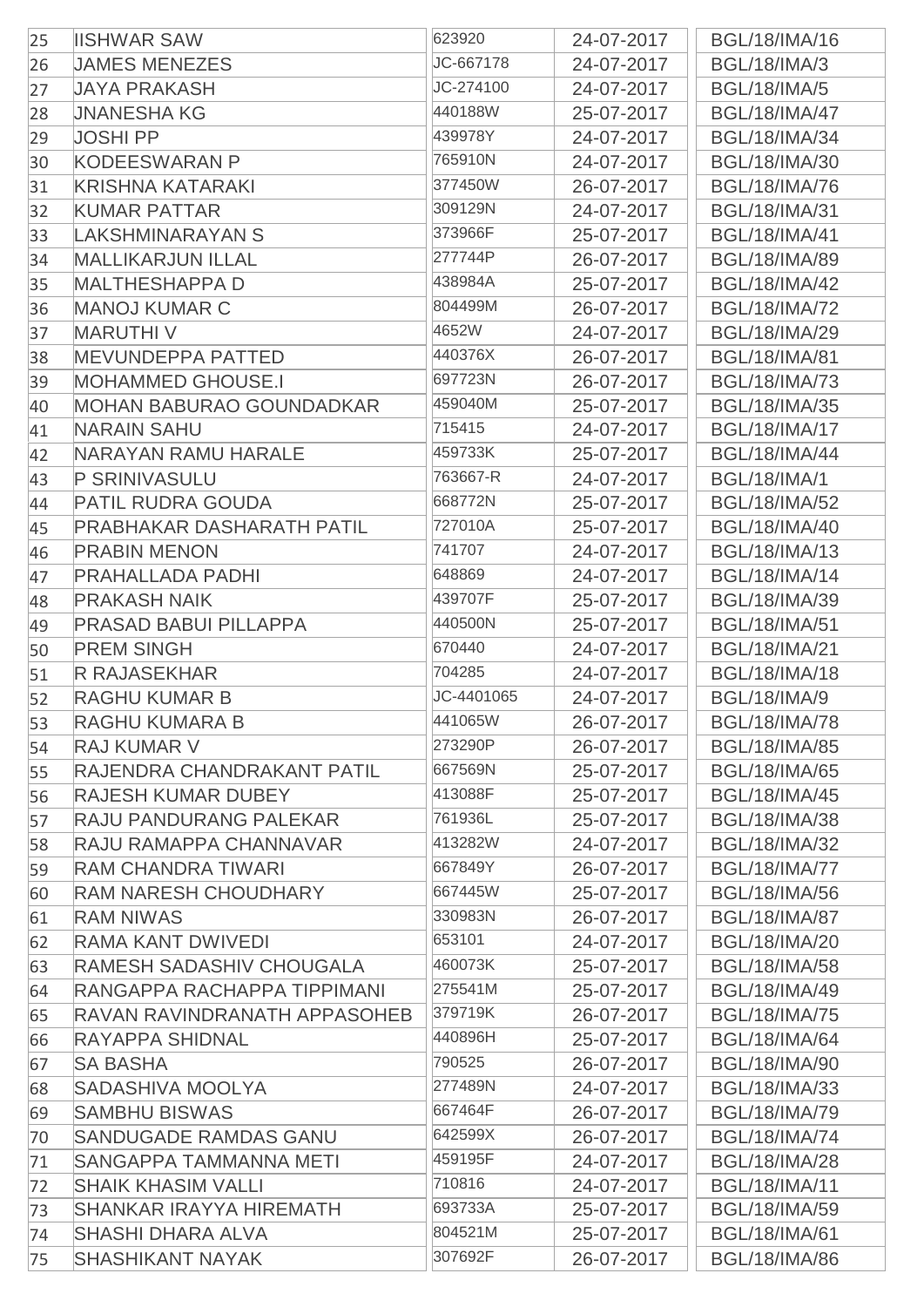| 76 | <b>SHESH KUMAR PANDEY</b>            | 803640W   | 25-07-2017 | <b>BGL/18/IMA/60</b> |
|----|--------------------------------------|-----------|------------|----------------------|
| 77 | <b>SHIV SHANE SINGH</b>              | 767725    | 24-07-2017 | <b>BGL/18/IMA/10</b> |
| 78 | <b>SHRISHAILAPPA BASAPPA BADIGER</b> | 460065L   | 25-07-2017 | <b>BGL/18/IMA/63</b> |
| 79 | <b>SK HARUN RASHID</b>               | 667478    | 24-07-2017 | <b>BGL/18/IMA/12</b> |
| 80 | <b>SOMSHEKARAPPA KH</b>              | 441011P   | 26-07-2017 | <b>BGL/18/IMA/71</b> |
| 81 | <b>SRIHARI HS</b>                    | 422552F   | 26-07-2017 | <b>BGL/18/IMA/80</b> |
| 82 | <b>SURNDER SINGH</b>                 | 829543W   | 26-07-2017 | <b>BGL/18/IMA/70</b> |
| 83 | <b>THIMMAIAH OR</b>                  | JC-440120 | 24-07-2017 | <b>BGL/18/IMA/7</b>  |
| 84 | UTTAM TUKARAM JADHAV                 | 459996H   | 25-07-2017 | <b>BGL/18/IMA/36</b> |
| 85 | V UDAYA BHASKAR                      | 749498-R  | 24-07-2017 | <b>BGL/18/IMA/2</b>  |
| 86 | <b>VENKATESHA BAYUR KESHVE GOWD</b>  | 440711W   | 26-07-2017 | <b>BGL/18/IMA/88</b> |
| 87 | <b>VIJAYKUMAR LINGU GAWAS</b>        | 459482L   | 26-07-2017 | <b>BGL/18/IMA/82</b> |
| 88 | <b>VINOD KUMAR</b>                   | 803560Y   | 25-07-2017 | <b>BGL/18/IMA/55</b> |
| 89 | <b>VISHWA MOHAN BANDHU</b>           | 676747    | 24-07-2017 | <b>BGL/18/IMA/15</b> |
| 90 | YALLAPPAGOUDA VEERABHRAGOUD          | 460018N   | 26-07-2017 | <b>BGL/18/IMA/84</b> |

|                | <b>Name</b>                     |           | Service No. Interview date | Roll No.              |
|----------------|---------------------------------|-----------|----------------------------|-----------------------|
| $\mathbf{1}$   | <b>ALLADA BIJOY SHYAM</b>       | 742132    | 28-07-2017                 | <b>BGL/18/IMS/64</b>  |
| $\overline{2}$ | <b>ALOK MATTEY</b>              | 762550    | 27-07-2017                 | <b>BGL/18/IMS/24</b>  |
| 3              | <b>AMOD KUMAR GUPTA</b>         | 774844    | 27-07-2017                 | <b>BGL/18/IMS/15</b>  |
| 4              | <b>ARUMUGAM</b>                 | 13621916A | 26-07-2017                 | <b>BGL/18/IMS/1</b>   |
| 5              | <b>AS KIRAN KUMARS</b>          | 741529    | 27-07-2017                 | <b>BGL/18/IMS/20</b>  |
| 6              | <b>AS KUMARODHAYA</b>           | 11579     | 28-07-2017                 | <b>BGL/18/IMS/78</b>  |
| $\overline{7}$ | <b>ASHOK KUMAR CHAUHAN</b>      | 697404    | 28-07-2017                 | <b>BGL/18/IMS/57</b>  |
| 8              | <b>ASHOK KUMAR SR</b>           | 2599570   | 29-07-2017                 | <b>BGL/18/IMS/99</b>  |
| 9              | <b>BABU MS</b>                  | 15468727  | 29-07-2017                 | <b>BGL/18/IMS/88</b>  |
| 10             | <b>BALAKRISHNA N</b>            | 15314256  | 29-07-2017                 | <b>BGL/18/IMS/91</b>  |
| 11             | <b>BIJAYARAMA DASH</b>          | 717425    | 27-07-2017                 | <b>BGL/18/IMS/33</b>  |
| 12             | <b>CHANCHAL KUMAR SHANDILYA</b> | 738074    | 27-07-2017                 | <b>BGL/18/IMS/41</b>  |
| 13             | <b>CHANDRASHAKER</b>            | 14822209  | 29-07-2017                 | <b>BGL/18/IMS/111</b> |
| 14             | <b>CHENGAPPA PP</b>             | 2600443   | 29-07-2017                 | BGL/18/IMS/114        |
| 15             | <b>D KUMAR</b>                  | 763879    | 27-07-2017                 | <b>BGL/18/IMS/16</b>  |
| 16             | <b>DEEPAK</b>                   | 14918649  | 28-07-2017                 | <b>BGL/18/IMS/75</b>  |
| 17             | <b>DEEPAK KUMAR</b>             | 749584    | 28-07-2017                 | <b>BGL/18/IMS/55</b>  |
| 18             | <b>DEVARAJ PS</b>               | 14408058  | 28-07-2017                 | <b>BGL/18/IMS/72</b>  |
| 19             | <b>DEVENDRA PATHAK</b>          | 690143    | 27-07-2017                 | <b>BGL/18/IMS/44</b>  |
| 20             | <b>DHINAKARAN S</b>             | 785120    | 27-07-2017                 | <b>BGL/18/IMS/29</b>  |
| 21             | <b>DINESH DWARKA</b>            | 748221    | 28-07-2017                 | <b>BGL/18/IMS/61</b>  |
| 22             | <b>DINESH N</b>                 | 15099     | 28-07-2017                 | <b>BGL/18/IMS/71</b>  |
| 23             | <b>GANGADHARA S</b>             | 14625808  | 29-07-2017                 | BGL/18/IMS/113        |
| 24             | <b>GIREESHA HK</b>              | 2789252   | 28-07-2017                 | <b>BGL/18/IMS/73</b>  |
| 25             | <b>GIRISH MR</b>                | 14809888  | 29-07-2017                 | BGL/18/IMS/105        |
| 26             | <b>GURU PRASAD KP</b>           | 14621710  | 28-07-2017                 | <b>BGL/18/IMS/67</b>  |
| 27             | <b>HABIBUR RAHMAN</b>           | 730057    | 28-07-2017                 | <b>BGL/18/IMS/51</b>  |
| 28             | <b>HEMANTA KUMAR P</b>          | 15312947  | 29-07-2017                 | <b>BGL/18/IMS/92</b>  |
| 29             | <b>HIMANSHU SEKHAR OJHA</b>     | 686434    | 28-07-2017                 | <b>BGL/18/IMS/53</b>  |
| 30             | <b>J PRADEEP</b>                | 771809    | 27-07-2017                 | <b>BGL/18/IMS/48</b>  |
| 31             | <b>J VIJAY SINGH</b>            | 175003    | 28-07-2017                 | <b>BGL/18/IMS/68</b>  |
| 32             | <b>JAGADISH R</b>               | 2596770   | 29-07-2017                 | <b>BGL/18/IMS/95</b>  |
| 33             | <b>JAYARAMU KV</b>              | 15314244  | 29-07-2017                 | <b>BGL/18/IMS/94</b>  |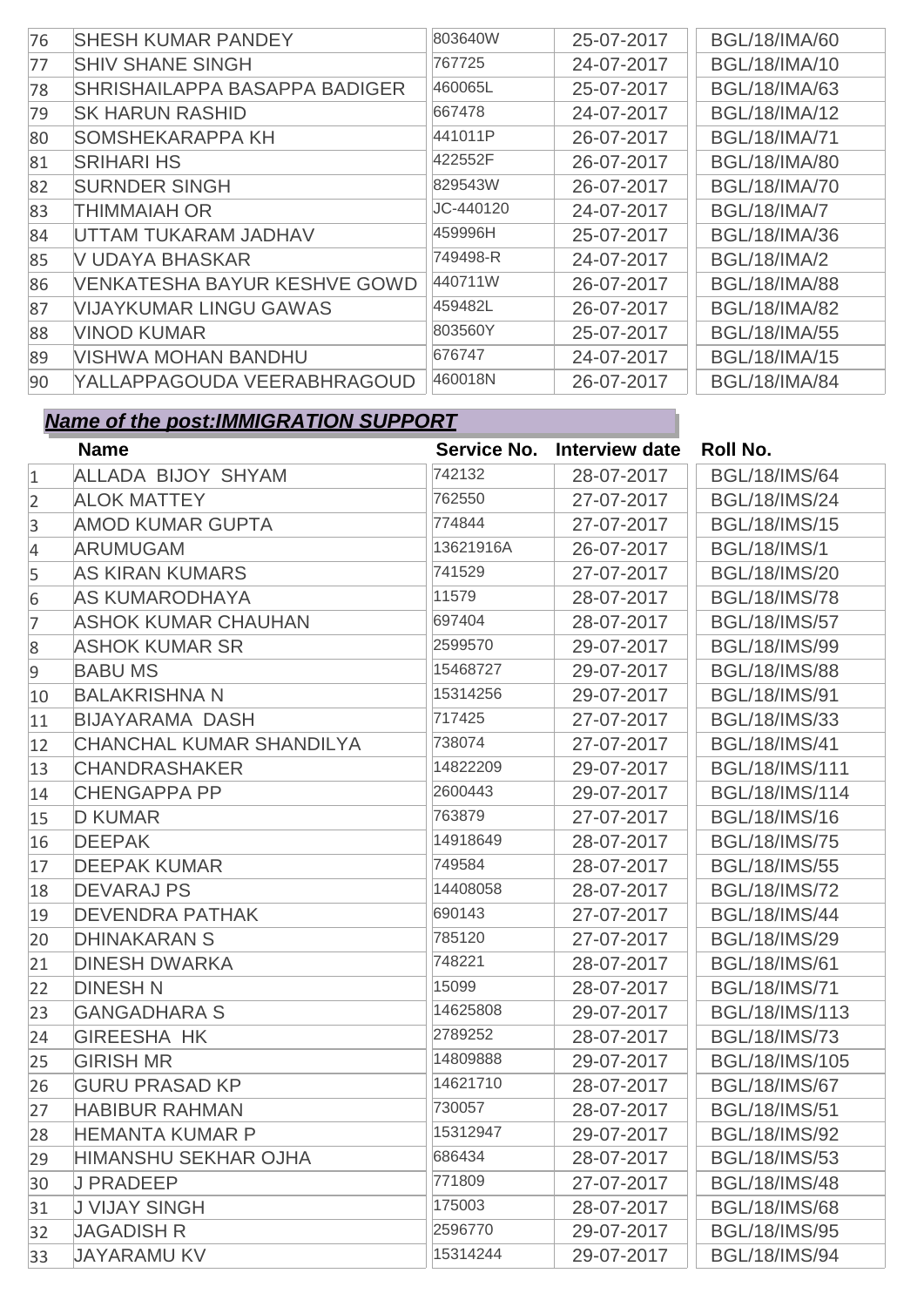| 34 | <b>JOHN JOSEPH</b>              | 712115    | 28-07-2017 | <b>BGL/18/IMS/49</b>  |
|----|---------------------------------|-----------|------------|-----------------------|
| 35 | <b>K VINCENT</b>                | 674161    | 28-07-2017 | <b>BGL/18/IMS/59</b>  |
| 36 | <b>KESHAVA V</b>                | 13986265  | 29-07-2017 | <b>BGL/18/IMS/85</b>  |
| 37 | <b>LISHIL KV</b>                | 742056    | 27-07-2017 | <b>BGL/18/IMS/27</b>  |
| 38 | <b>MAHADEVA HS</b>              | 15386311  | 29-07-2017 | <b>BGL/18/IMS/101</b> |
| 39 | <b>MAHESHA</b>                  | 2790824   | 29-07-2017 | <b>BGL/18/IMS/97</b>  |
| 40 | <b>MANAS RANJAN PANI</b>        | 763811    | 27-07-2017 | <b>BGL/18/IMS/21</b>  |
| 41 | <b>MANJUNATHA MS</b>            | 15467520  | 29-07-2017 | <b>BGL/18/IMS/87</b>  |
| 42 | <b>MANU</b>                     | 15465161  | 28-07-2017 | <b>BGL/18/IMS/82</b>  |
| 43 | <b>MOHAN KUMAR PG</b>           | 13620567  | 29-07-2017 | <b>BGL/18/IMS/86</b>  |
| 44 | <b>MRUNAL KUMAR DAS</b>         | 760521    | 27-07-2017 | <b>BGL/18/IMS/25</b>  |
| 45 | N CHANDRASHAKER                 | 6486774   | 29-07-2017 | <b>BGL/18/IMS/98</b>  |
| 46 | N YASHWANTH RAO                 | 773446    | 28-07-2017 | <b>BGL/18/IMS/56</b>  |
| 47 | P RAJENDRAN                     | 676597    | 26-07-2017 | <b>BGL/18/IMS/11</b>  |
| 48 | <b>P SRINIVASULU</b>            | 763667    | 27-07-2017 | <b>BGL/18/IMS/30</b>  |
| 49 | PENDYALA MALLIKARJUNA RAO       | 711651    | 26-07-2017 | <b>BGL/18/IMS/8</b>   |
| 50 | <b>PRABHAKARA</b>               | 15129618  | 29-07-2017 | BGL/18/IMS/109        |
| 51 | <b>PRASANNA KUMAR BK</b>        | 1492958   | 29-07-2017 | BGL/18/IMS/102        |
| 52 | <b>PRAVEEN KUMAR</b>            | 15388345  | 29-07-2017 | BGL/18/IMS/110        |
| 53 | <b>PULAK KUMAR BOSE</b>         | 730151    | 28-07-2017 | <b>BGL/18/IMS/50</b>  |
| 54 | <b>R CHETHAN KUMAR</b>          | 15316745  | 29-07-2017 | <b>BGL/18/IMS/104</b> |
| 55 | <b>R ESWARA REDDY</b>           | 775480    | 27-07-2017 | <b>BGL/18/IMS/28</b>  |
| 56 | RADHAKRISHNAN NAIR A V          | 698053    | 27-07-2017 | <b>BGL/18/IMS/17</b>  |
| 57 | <b>RAJASHEKHARAIAH</b>          | 790544    | 28-07-2017 | <b>BGL/18/IMS/65</b>  |
| 58 | <b>RAJE GOWDA</b>               | 2596933   | 28-07-2017 | <b>BGL/18/IMS/81</b>  |
| 59 | RAJENDRA PRASAD YADAV           | 747627    | 27-07-2017 | <b>BGL/18/IMS/23</b>  |
| 60 | <b>RAJESH KUMAR</b>             | 699741    | 27-07-2017 | <b>BGL/18/IMS/26</b>  |
| 61 | <b>RAKESH KUMAR RAI</b>         | 688069    | 26-07-2017 | <b>BGL/18/IMS/10</b>  |
| 62 | <b>RAM JEE</b>                  | 709535    | 26-07-2017 | <b>BGL/18/IMS/12</b>  |
| 63 | <b>RAM PRAVESH KUMAR SINHA</b>  | 726804    | 27-07-2017 | <b>BGL/18/IMS/36</b>  |
| 64 | <b>RAMESH BANDI</b>             | 749543    | 27-07-2017 | <b>BGL/18/IMS/35</b>  |
| 65 | <b>RAMESH KV</b>                | 2596904   | 28-07-2017 | <b>BGL/18/IMS/79</b>  |
| 66 | <b>RAMESH R</b>                 | 761602    | 28-07-2017 | <b>BGL/18/IMS/69</b>  |
| 67 | <b>RAMESHTM</b>                 | 725507    | 27-07-2017 | <b>BGL/18/IMS/34</b>  |
| 68 | RANGANATH                       | 15124279  | 29-07-2017 | BGL/18/IMS/112        |
| 69 | <b>RAVEESHA</b>                 | 15389322  | 29-07-2017 | <b>BGL/18/IMS/108</b> |
| 70 | <b>RAVIR</b>                    | 15314127  | 29-07-2017 | <b>BGL/18/IMS/93</b>  |
| 71 | <b>RAVIKUMAR HS</b>             | 2596828   | 29-07-2017 | <b>BGL/18/IMS/89</b>  |
| 72 | RAVINDRA SHARMA                 | 769462    | 27-07-2017 | <b>BGL/18/IMS/31</b>  |
| 73 | <b>ROHITH KB</b>                | 15150575M | 26-07-2017 | <b>BGL/18/IMS/5</b>   |
| 74 | S IRSHAD AHMED                  | 772254    | 28-07-2017 | <b>BGL/18/IMS/58</b>  |
| 75 | <b>S SHASHI KUMAR</b>           | 772970    | 27-07-2017 | <b>BGL/18/IMS/45</b>  |
| 76 | <b>SAJIT S NAIR</b>             | 711590    | 27-07-2017 | <b>BGL/18/IMS/14</b>  |
| 77 | <b>SANJAY PRABHU S</b>          | 115760    | 28-07-2017 | <b>BGL/18/IMS/76</b>  |
| 78 | SANJIV KUMAR SRIVASTAVA         | 762326    | 27-07-2017 | <b>BGL/18/IMS/47</b>  |
| 79 | <b>SANTOSH KUMAR PANDEY</b>     | 790498    | 27-07-2017 | <b>BGL/18/IMS/19</b>  |
| 80 | <b>SATISH KUMAR</b>             | 178898    | 28-07-2017 | <b>BGL/18/IMS/70</b>  |
| 81 | <b>SATISH KUMAR JHA</b>         | 772665    | 27-07-2017 | <b>BGL/18/IMS/39</b>  |
| 82 | <b>SATISH KUMAR ROY</b>         | 686243    | 28-07-2017 | <b>BGL/18/IMS/52</b>  |
| 83 | <b>SATYAVIR SINGH DAHAMIWAL</b> | 690118    | 27-07-2017 | <b>BGL/18/IMS/43</b>  |
| 84 | <b>SHAIK NOOR MOHAMMAD</b>      | 734929    | 26-07-2017 | <b>BGL/18/IMS/7</b>   |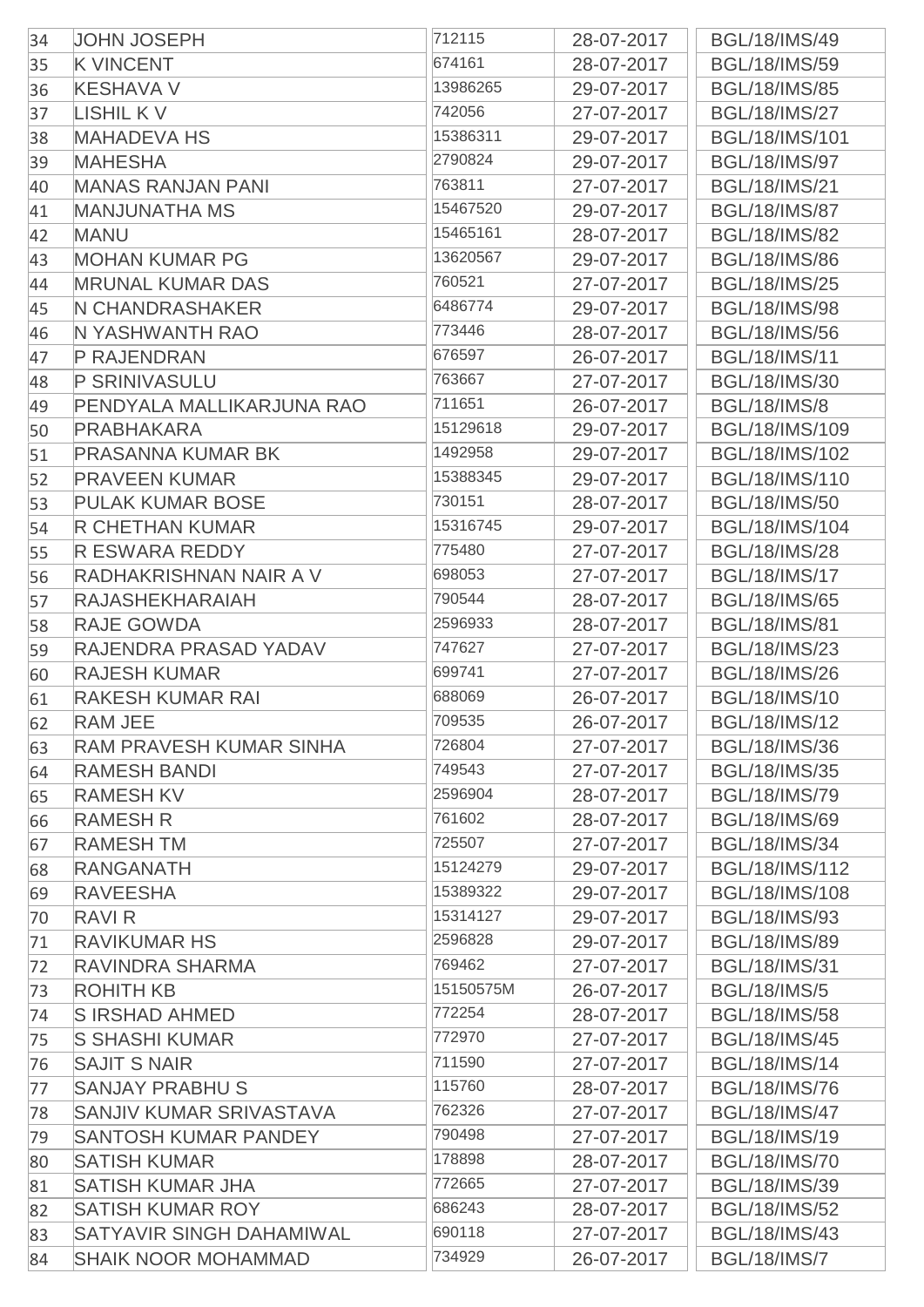| 85  | <b>SHAILENDRA KUMAR TIWARI</b> | 735023    | 27-07-2017 | <b>BGL/18/IMS/42</b>  |
|-----|--------------------------------|-----------|------------|-----------------------|
| 86  | <b>SHAILESH SRIVASTAVA</b>     | 696928    | 28-07-2017 | <b>BGL/18/IMS/66</b>  |
| 87  | <b>SHANKAR SATAPPA PATIL</b>   | 15481523W | 26-07-2017 | <b>BGL/18/IMS/3</b>   |
| 88  | <b>SHASHIKANT PRASAD</b>       | 775257    | 27-07-2017 | <b>BGL/18/IMS/22</b>  |
| 89  | <b>SHEIK ATAJMAL</b>           | 2598488   | 29-07-2017 | <b>BGL/18/IMS/90</b>  |
| 90  | <b>SHEIKH SONI AKHTER</b>      | 739310    | 28-07-2017 | <b>BGL/18/IMS/60</b>  |
| 91  | <b>SHEKHRAPPA PAVIN</b>        | 700003    | 28-07-2017 | <b>BGL/18/IMS/54</b>  |
| 92  | <b>SHIVA KUMAR</b>             | 15470188  | 29-07-2017 | BGL/18/IMS/115        |
| 93  | <b>SHIVAJI KK</b>              | 2596816   | 29-07-2017 | <b>BGL/18/IMS/84</b>  |
| 94  | <b>SIDDARAJU</b>               | 2790971   | 29-07-2017 | <b>BGL/18/IMS/96</b>  |
| 95  | <b>SJOHN</b>                   | 15314454K | 26-07-2017 | <b>BGL/18/IMS/4</b>   |
| 96  | <b>SK MISHRA</b>               | 749760    | 28-07-2017 | <b>BGL/18/IMS/63</b>  |
| 97  | <b>SUKUMAR S</b>               | 14812578  | 29-07-2017 | BGL/18/IMS/106        |
| 98  | <b>SUNIL DK</b>                | 14809889  | 28-07-2017 | <b>BGL/18/IMS/83</b>  |
| 99  | <b>SUNIL GAYAKAWAD</b>         | 772718    | 27-07-2017 | <b>BGL/18/IMS/40</b>  |
| 100 | <b>SURENDRA KUMAR</b>          | 741404    | 27-07-2017 | <b>BGL/18/IMS/38</b>  |
| 101 | <b>SURESH K</b>                | 2596836   | 28-07-2017 | <b>BGL/18/IMS/77</b>  |
| 102 | <b>SURESH KUMAR</b>            | 775424    | 26-07-2017 | <b>BGL/18/IMS/9</b>   |
| 103 | <b>SUVARNA KUMAR MR</b>        | 14419455  | 29-07-2017 | BGL/18/IMS/103        |
| 104 | <b>SYED FASLOOM REHMAN</b>     | 767183    | 29-07-2017 | <b>BGL/18/IMS/116</b> |
| 105 | SYED.KZD                       | 649878    | 28-07-2017 | <b>BGL/18/IMS/62</b>  |
| 106 | <b>T HANUMANTHA RAO</b>        | 776345    | 26-07-2017 | <b>BGL/18/IMS/6</b>   |
| 107 | <b>TAPAS KANTI SARKAR</b>      | 696170    | 27-07-2017 | <b>BGL/18/IMS/32</b>  |
| 108 | <b>TARACHAND JAT</b>           | 629814    | 27-07-2017 | <b>BGL/18/IMS/37</b>  |
| 109 | <b>THRILOK CHANDAR</b>         | 6394638M  | 26-07-2017 | <b>BGL/18/IMS/2</b>   |
| 110 | UNNIKRISHNA MK                 | 2597514   | 28-07-2017 | <b>BGL/18/IMS/80</b>  |
| 111 | <b>V UDAYA BHASKAR</b>         | 749498    | 27-07-2017 | <b>BGL/18/IMS/46</b>  |
| 112 | <b>VENKATESHAT</b>             | 15386143  | 29-07-2017 | <b>BGL/18/IMS/100</b> |
| 113 | <b>VENUGOPALAN</b>             | 680564    | 27-07-2017 | <b>BGL/18/IMS/18</b>  |
| 114 | <b>VIJAY VC</b>                | 748262    | 26-07-2017 | <b>BGL/18/IMS/13</b>  |
| 115 | <b>VINAY M</b>                 | 15399704  | 29-07-2017 | <b>BGL/18/IMS/107</b> |
| 116 | <b>VISHWANATH G</b>            | 740278    | 28-07-2017 | <b>BGL/18/IMS/74</b>  |

# **Airport:CALICUT**

*Name of the post:Immigration Assistant*

*INTERVIEW AT:#572, Mont Fort House, Vazhuthacaud, Thycaud PO, Thiruvananthapuram.*

|                | Name of the post.miningration Assistant |             |                       |                      |
|----------------|-----------------------------------------|-------------|-----------------------|----------------------|
|                | <b>Name</b>                             | Service No. | <b>Interview date</b> | Roll No.             |
| $\mathbf{1}$   | <b>AM CHANDRAN</b>                      | JC-382842   | 24-07-2017            | <b>TVM/22/IMA/26</b> |
| $\overline{2}$ | ANADA KRISHAN K                         | NO.728941F  | 27-07-2017            | <b>TVM/22/IMA/95</b> |
| $\overline{3}$ | <b>ANIL AUGUSTY</b>                     | JC-301627L  | 24-07-2017            | <b>TVM/22/IMA/3</b>  |
| $\overline{4}$ | <b>ANIL KUMAR MK</b>                    | 723534N     | 26-07-2017            | <b>TVM/22/IMA/73</b> |
| 5              | <b>ARAVINDAKSHAN P</b>                  | 116036      | 24-07-2017            | <b>TVM/22/IMA/9</b>  |
| 6              | <b>ASHOK KUMAR T</b>                    | JC-379120   | 27-07-2017            | TVM/22/IMA/110       |
|                | <b>ASOKAN MK</b>                        | JC-309969N  | 25-07-2017            | <b>TVM/22/IMA/61</b> |
| 8              | <b>BABURAJ V</b>                        | JC-762114   | 27-07-2017            | TVM/22/IMA/104       |
| 9              | <b>BABURAJ PUTHUPPADI</b>               | JC-440086-A | 24-07-2017            | TVM/22/IMA/19        |
| 10             | <b>BABURAJAN URALATH</b>                | JC-761297P  | 26-07-2017            | <b>TVM/22/IMA/71</b> |
| 11             | <b>BALAKRISHNAN M.K</b>                 | JC-2740422  | 25-07-2017            | <b>TVM/22/IMA/33</b> |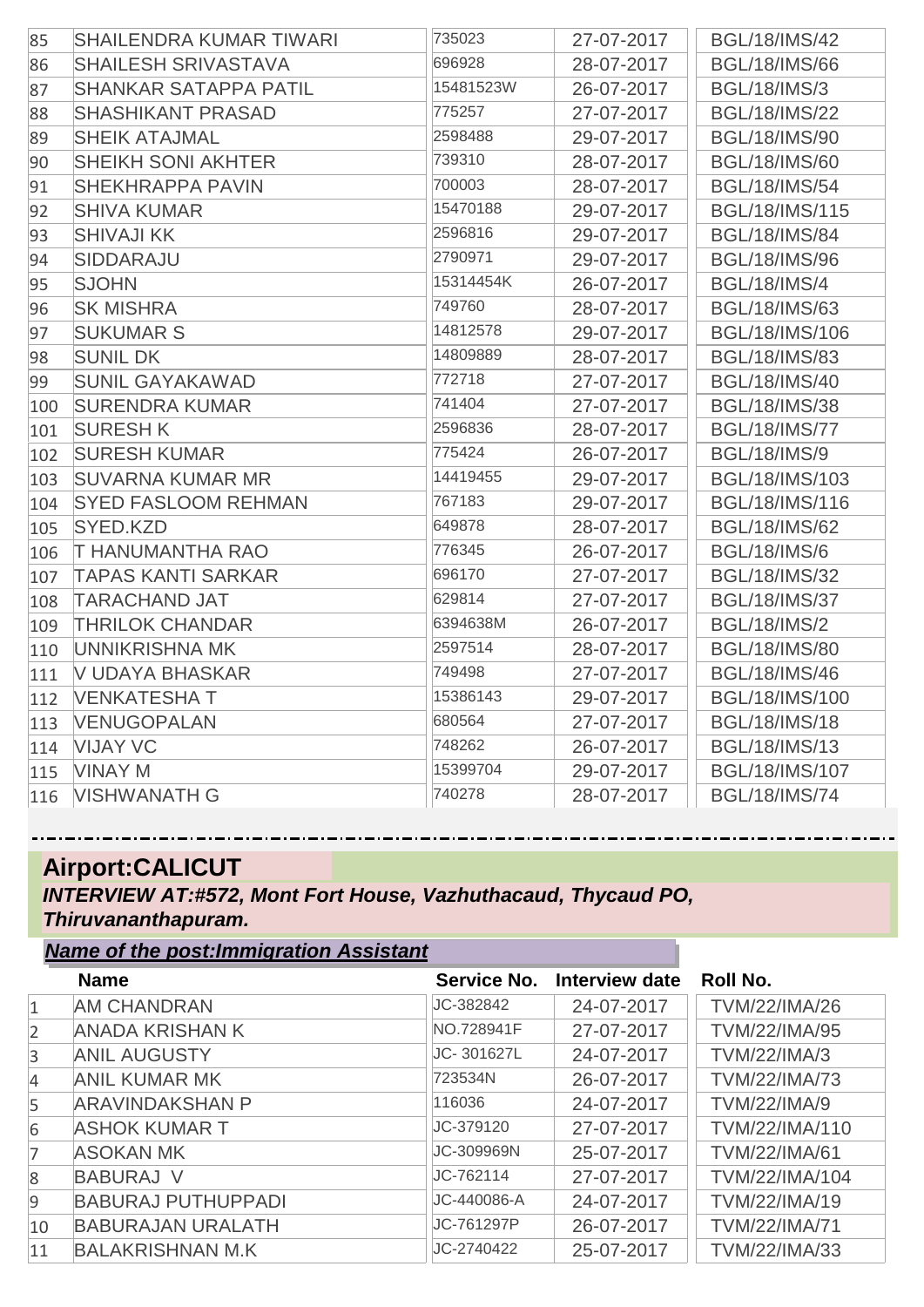| 12 | <b>BALRAJ KK</b>                     | JC274534K      | 26-07-2017 | <b>TVM/22/IMA/79</b>  |
|----|--------------------------------------|----------------|------------|-----------------------|
| 13 | <b>BAVA SUNIL KUMAR K</b>            | JC-379490W     | 25-07-2017 | <b>TVM/22/IMA/52</b>  |
| 14 | <b>BHASKARAN KALLUVEETU KUZHIKKA</b> | JC-379755P     | 25-07-2017 | <b>TVM/22/IMA/62</b>  |
| 15 | <b>BIJU AN</b>                       | 751504         | 27-07-2017 | TVM/22/IMA/105        |
| 16 | <b>BIJUD</b>                         | JC-439366F     | 24-07-2017 | <b>TVM/22/IMA/2</b>   |
| 17 | <b>CHANDRAKALADHARAN A</b>           | JC-301875-F    | 24-07-2017 | <b>TVM/22/IMA/16</b>  |
| 18 | <b>CK UNNIKRISHNAN</b>               | 187603         | 27-07-2017 | TVM/22/IMA/109        |
| 19 | DAYANANDAN KV                        | JC439420K      | 26-07-2017 | <b>TVM/22/IMA/91</b>  |
| 20 | <b>DHARMARJAN T</b>                  | JC-27748       | 24-07-2017 | <b>TVM/22/IMA/15</b>  |
| 21 | <b>DINESAN CV</b>                    | JC-439879W     | 24-07-2017 | <b>TVM/22/IMA/27</b>  |
| 22 | <b>DINESAN KV</b>                    | JC7660907      | 26-07-2017 | <b>TVM/22/IMA/87</b>  |
| 23 | <b>FASALU RAHMAN C</b>               | 130158R,       | 25-07-2017 | <b>TVM/22/IMA/58</b>  |
| 24 | <b>HANEFAKK</b>                      | JC-819316      | 25-07-2017 | <b>TVM/22/IMA/37</b>  |
| 25 | <b>HARI DAS TP</b>                   | JC-309615L     | 25-07-2017 | <b>TVM/22/IMA/59</b>  |
| 26 | <b>HARIDAS.C</b>                     | NO. JC-219563Y | 26-07-2017 | <b>TVM/22/IMA/93</b>  |
| 27 | <b>JAYAEH KUMAR PL</b>               | JC-403630      | 27-07-2017 | TVM/22/IMA/119        |
| 28 | <b>JAYAKRISHNAN P</b>                | JC-244525 A    | 25-07-2017 | <b>TVM/22/IMA/41</b>  |
| 29 | <b>JAYAKUMAR VV</b>                  | NO.JC-219586A  | 27-07-2017 | <b>TVM/22/IMA/96</b>  |
| 30 | <b>JAYAPRAKASH PV</b>                | JC-75858       | 24-07-2017 | <b>TVM/22/IMA/11</b>  |
| 31 | <b>JAYAPRAKASHAN CP</b>              | JC-667180X     | 25-07-2017 | <b>TVM/22/IMA/51</b>  |
| 32 | <b>JOHER AK</b>                      | JC-375284      | 27-07-2017 | TVM/22/IMA/100        |
| 33 | <b>JOHNSON TD</b>                    | JC-761911Y     | 24-07-2017 | <b>TVM/22/IMA/1</b>   |
| 34 | <b>K SAJESH</b>                      | 785032         | 24-07-2017 | <b>TVM/22/IMA/4</b>   |
| 35 | <b>K SIDHEEQ</b>                     | JC-421585-A    | 24-07-2017 | <b>TVM/22/IMA/22</b>  |
| 36 | <b>K VINOD KUMAR</b>                 | JC-768154X     | 25-07-2017 | <b>TVM/22/IMA/49</b>  |
| 37 | <b>KISHOR KUMAR MADAYI</b>           | JC-377155      | 24-07-2017 | <b>TVM/22/IMA/8</b>   |
| 38 | <b>KISHORKUMAR MADAYI</b>            | JC-377155      | 27-07-2017 | TVM/22/IMA/101        |
| 39 | <b>LAL TP</b>                        | JC-271899      | 27-07-2017 | TVM/22/IMA/116        |
| 40 | LT SIVANANDAN. N                     | JC-440204-H    | 25-07-2017 | <b>TVM/22/IMA/32</b>  |
| 41 | <b>M BHASKARAN</b>                   | NO. JC-311159K | 26-07-2017 | <b>TVM/22/IMA/94</b>  |
| 42 | <b>MADHUSOODANAN V</b>               | JC-380246H     | 25-07-2017 | <b>TVM/22/IMA/50</b>  |
| 43 | <b>MAJ DAYANANDAN KV</b>             | JC439420K      | 26-07-2017 | <b>TVM/22/IMA/77</b>  |
| 44 | <b>MANI MOHANAN TP</b>               | JC-422042A     | 25-07-2017 | <b>TVM/22/IMA/54</b>  |
| 45 | <b>MANIKANDAN R</b>                  | JC381425       | 27-07-2017 | TVM/22/IMA/118        |
| 46 | <b>MANOJ KUMAR P</b>                 | JC-381473P     | 25-07-2017 | <b>TVM/22/IMA/60</b>  |
| 47 | <b>MANOJAN NK</b>                    | JC-243346      | 27-07-2017 | <b>TVM/22/IMA/115</b> |
| 48 | <b>MANOJKUMAR C</b>                  | JC-804499M     | 25-07-2017 | <b>TVM/22/IMA/48</b>  |
| 49 | <b>MOHANAN KANNOTH</b>               | JC761976M      | 26-07-2017 | <b>TVM/22/IMA/89</b>  |
| 50 | MURALEEDHARAN KALLUMKUL              | JC761918H      | 26-07-2017 | <b>TVM/22/IMA/86</b>  |
| 51 | <b>MURALEEDHARAN P</b>               | JC-766853K     | 25-07-2017 | <b>TVM/22/IMA/47</b>  |
| 52 | <b>MURALIDHARAN K</b>                | JC4398834      | 26-07-2017 | <b>TVM/22/IMA/90</b>  |
| 53 | NANDAKUMAR KR                        | JC-762557      | 27-07-2017 | TVM/22/IMA/113        |
| 54 | NANDANANDAN P                        | JC-669459P     | 25-07-2017 | <b>TVM/22/IMA/56</b>  |
| 55 | <b>NOBLE JON</b>                     | NO.193875A     | 27-07-2017 | <b>TVM/22/IMA/98</b>  |
| 56 | PETER KALASIYIL PAUL                 | 115162H        | 26-07-2017 | <b>TVM/22/IMA/81</b>  |
| 57 | PK ABDUL RASHEED                     | JC-330589H     | 26-07-2017 | <b>TVM/22/IMA/68</b>  |
| 58 | <b>PRADEEP KUMAR KIZHUKOTH</b>       | 729750         | 24-07-2017 | <b>TVM/22/IMA/5</b>   |
| 59 | <b>PRADEEP KUMAR PP</b>              | JC-310075K     | 25-07-2017 | <b>TVM/22/IMA/57</b>  |
| 60 | <b>PRADEEP KUMAR V</b>               | JC-309643      | 26-07-2017 | <b>TVM/22/IMA/66</b>  |
| 61 | <b>PRADEEP KUMAT KIZHUKOTH</b>       | 729750-H       | 25-07-2017 | <b>TVM/22/IMA/38</b>  |
| 62 | <b>PREDEEP KUMAR KN</b>              | JC810997P      | 26-07-2017 | <b>TVM/22/IMA/85</b>  |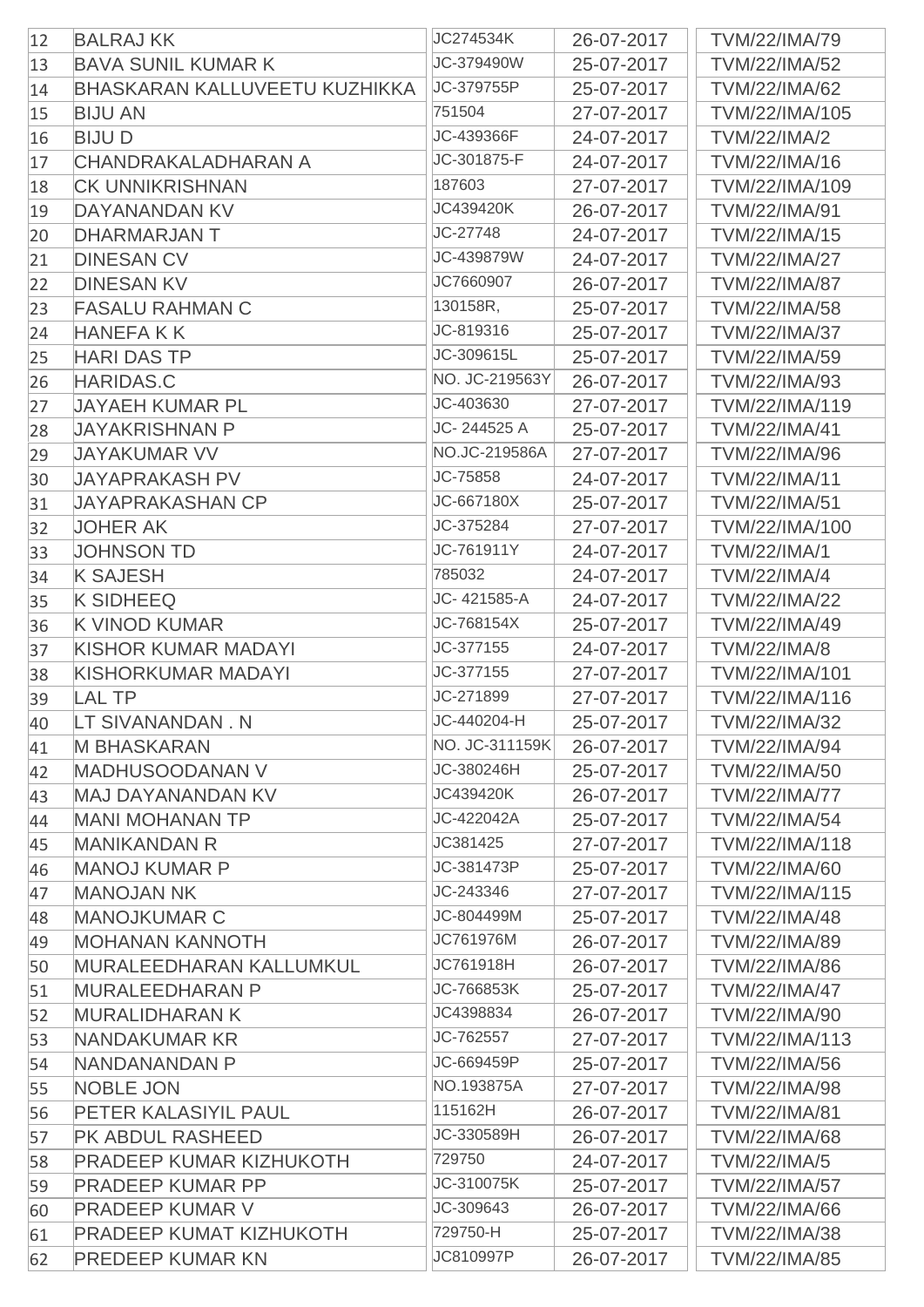| 63  | <b>PREMAKUMARK</b>               | JC-810783       | 27-07-2017 | TVM/22/IMA/112        |
|-----|----------------------------------|-----------------|------------|-----------------------|
| 64  | <b>R DILEEP KUMAR</b>            | 763923K         | 26-07-2017 | <b>TVM/22/IMA/64</b>  |
| 65  | <b>RAHULANT</b>                  | JC-440094Y      | 25-07-2017 | <b>TVM/22/IMA/35</b>  |
| 66  | <b>RAJAN M</b>                   | JC-440384W      | 25-07-2017 | <b>TVM/22/IMA/42</b>  |
| 67  | <b>RAJEESHK</b>                  | JC-280833Y      | 25-07-2017 | <b>TVM/22/IMA/45</b>  |
| 68  | <b>RAJEEV KS</b>                 | JC-440109       | 27-07-2017 | TVM/22/IMA/114        |
| 69  | <b>RAJEEV MENON EN</b>           | JC-376053       | 26-07-2017 | <b>TVM/22/IMA/63</b>  |
| 70  | <b>RAJESH K</b>                  | JC245454K       | 26-07-2017 | <b>TVM/22/IMA/84</b>  |
| 71  | <b>RAJESHO</b>                   | JC-2699422      | 25-07-2017 | <b>TVM/22/IMA/39</b>  |
| 72  | <b>RAJESH VARIYATH P</b>         | 739109R         | 26-07-2017 | <b>TVM/22/IMA/75</b>  |
| 73  | <b>RAMAKRISHNAN K</b>            | <b>JC66770W</b> | 26-07-2017 | <b>TVM/22/IMA/88</b>  |
| 74  | <b>RAMESAN EP</b>                | JC-330906Y      | 26-07-2017 | <b>TVM/22/IMA/65</b>  |
| 75  | <b>RAMESH BABU P</b>             | JC-439980W      | 25-07-2017 | <b>TVM/22/IMA/34</b>  |
| 76  | RAMESH VANNARA PURAYIL           | JC279668M       | 26-07-2017 | <b>TVM/22/IMA/78</b>  |
| 77  | <b>RAVEENDRAN K</b>              | JC-439509-W     | 24-07-2017 | <b>TVM/22/IMA/20</b>  |
| 78  | <b>RAVINDAKSHAN P</b>            | 116036,S        | 27-07-2017 | TVM/22/IMA/102        |
| 79  | <b>RIS RAJESH K</b>              | JC245454K       | 26-07-2017 | <b>TVM/22/IMA/76</b>  |
| 80  | <b>S MUHAMMEDKUTTY N</b>         | JC-243289-F     | 24-07-2017 | <b>TVM/22/IMA/23</b>  |
| 81  | <b>SADANADAN VK</b>              | JC-766089-K     | 25-07-2017 | <b>TVM/22/IMA/40</b>  |
| 82  | <b>SAJEESH KUMAR TP</b>          | JC-301825-W     | 24-07-2017 | <b>TVM/22/IMA/18</b>  |
| 83  | <b>SAJEEVAN P.K</b>              | JC-277945-N     | 24-07-2017 | <b>TVM/22/IMA/17</b>  |
| 84  | <b>SAJESH P</b>                  | 188595A         | 26-07-2017 | <b>TVM/22/IMA/67</b>  |
| 85  | <b>SANISH SURENDRAN</b>          | 773120H         | 26-07-2017 | <b>TVM/22/IMA/74</b>  |
| 86  | <b>SANJEEVAN PV</b>              | JC-819667X      | 26-07-2017 | <b>TVM/22/IMA/72</b>  |
| 87  | <b>SANTHOSH K</b>                | JC-381867N      | 25-07-2017 | <b>TVM/22/IMA/55</b>  |
| 88  | <b>SANTHOSH KUMAR V.K</b>        | JC-381146 K     | 25-07-2017 | <b>TVM/22/IMA/44</b>  |
| 89  | <b>SASEENDRAN. P</b>             | JC-275699-P     | 24-07-2017 | <b>TVM/22/IMA/24</b>  |
| 90  | <b>SASIKUMART</b>                | JC-412884-X     | 24-07-2017 | <b>TVM/22/IMA/31</b>  |
| 91  | <b>SATHEESAN T.M</b>             | JC-439627-K     | 24-07-2017 | TVM/22/IMA/30         |
| 92  | <b>SATIAN AK</b>                 | JC-275795       | 24-07-2017 | <b>TVM/22/IMA/13</b>  |
| 93  | <b>SHAKKEER ODAKKAL</b>          | 790485          | 24-07-2017 | <b>TVM/22/IMA/7</b>   |
| 94  | <b>SHANAVAS KT</b>               | JC-381159       | 27-07-2017 | <b>TVM/22/IMA/111</b> |
| 95  | <b>SHYLESH M</b>                 | JC-766167       | 24-07-2017 | <b>TVM/22/IMA/12</b>  |
| 96  | <b>SREE MANIKANDAN NADUKANDI</b> | JC-268253-X     | 24-07-2017 | <b>TVM/22/IMA/28</b>  |
| 97  | <b>SREERAMN MC</b>               | TJ-6045         | 24-07-2017 | <b>TVM/22/IMA/10</b>  |
| 98  | <b>SUBHASHRAJ N. K</b>           | JC-380763A      | 24-07-2017 | <b>TVM/22/IMA/29</b>  |
| 99  | <b>SUDHEESH K</b>                | 117649-R        | 25-07-2017 | <b>TVM/22/IMA/43</b>  |
| 100 | <b>SUNIL KN</b>                  | 116927          | 27-07-2017 | TVM/22/IMA/103        |
| 101 | <b>SUNIL KUMAR B</b>             | 770036R         | 26-07-2017 | <b>TVM/22/IMA/83</b>  |
| 102 | <b>SUNIL KUMAR CB</b>            | JC-730988       | 27-07-2017 | TVM/22/IMA/106        |
| 103 | <b>SUNILKUMAR KC</b>             | 731059          | 24-07-2017 | <b>TVM/22/IMA/6</b>   |
| 104 | <b>SURAJAN CP</b>                | JC-27551        | 25-07-2017 | <b>TVM/22/IMA/46</b>  |
| 105 | <b>SURENDRAN V</b>               | 173763          | 27-07-2017 | <b>TVM/22/IMA/99</b>  |
| 106 | <b>SURESH PK</b>                 | JC-439716-A     | 24-07-2017 | <b>TVM/22/IMA/14</b>  |
| 107 | <b>SURESH, NK</b>                | JC-301477A      | 26-07-2017 | <b>TVM/22/IMA/70</b>  |
| 108 | <b>T VINODH KUMAR</b>            | JC-3096834      | 24-07-2017 | <b>TVM/22/IMA/21</b>  |
| 109 | <b>THAMPAN.M</b>                 | NO.15356528P    | 26-07-2017 | <b>TVM/22/IMA/92</b>  |
| 110 | <b>THILAKAN KA</b>               | JC-309594Y      | 25-07-2017 | <b>TVM/22/IMA/53</b>  |
| 111 | <b>THOMAS JOHN</b>               | JC-246136-M     | 24-07-2017 | <b>TVM/22/IMA/25</b>  |
| 112 | <b>VARGHESE KV</b>               | JC-330947       | 27-07-2017 | TVM/22/IMA/108        |
| 113 | <b>VIJESH K.P</b>                | 181095-F        | 25-07-2017 | <b>TVM/22/IMA/36</b>  |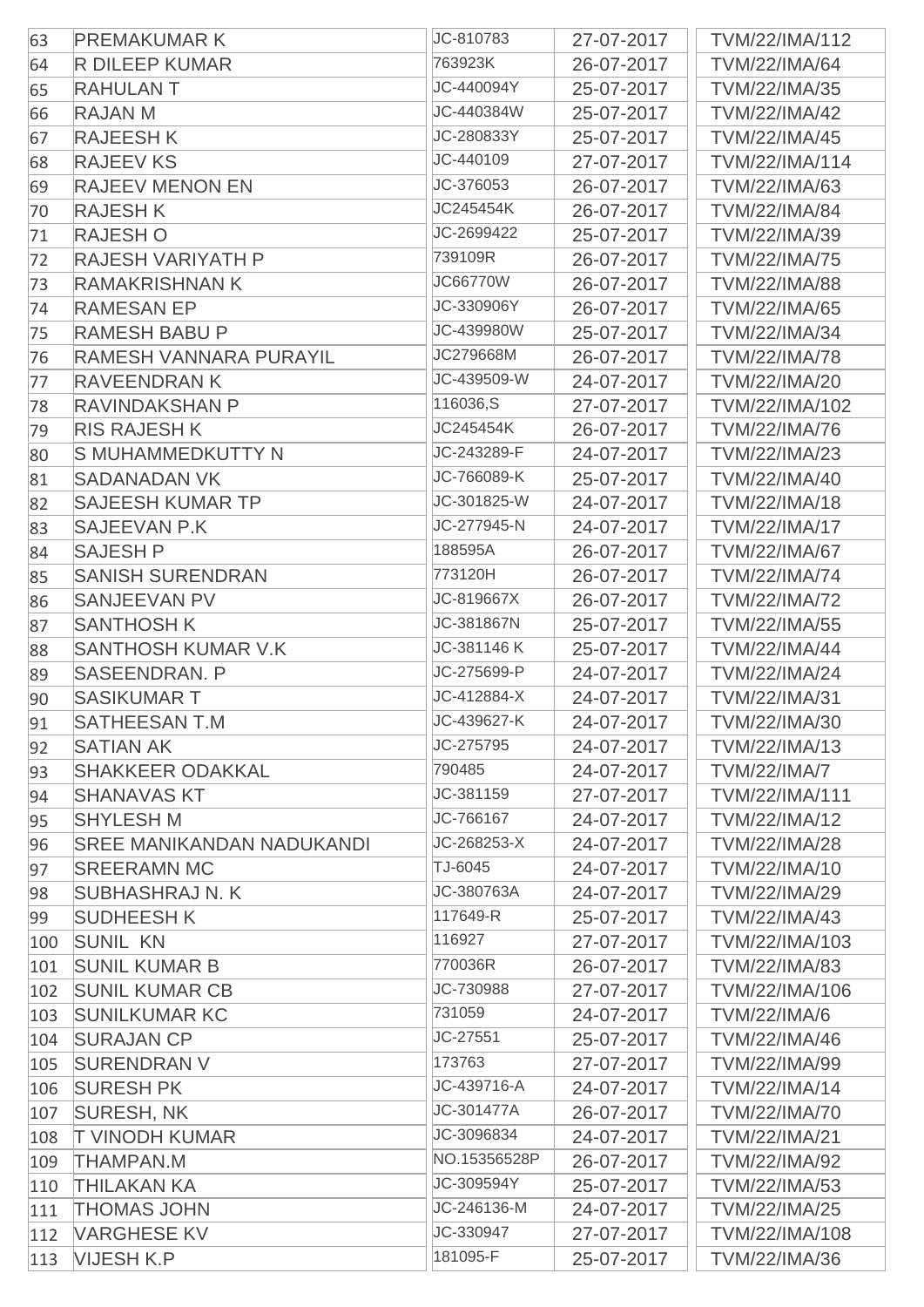| 114 | NIJITH KUMAR KK        | JC-3738989   | 26-07-2017 | <b>TVM/22/IMA/69</b> |
|-----|------------------------|--------------|------------|----------------------|
| 115 | <b>VINAYAN PALORAN</b> | TJ3989M      | 26-07-2017 | <b>TVM/22/IMA/82</b> |
| 116 | VINCENT KS             | NO193964B EX | 27-07-2017 | <b>TVM/22/IMA/97</b> |
| 117 | VINOD PK               | 115061B      | 26-07-2017 | <b>TVM/22/IMA/80</b> |

|                | <b>Name</b>                 | Service No.   | Interview date | Roll No.             |
|----------------|-----------------------------|---------------|----------------|----------------------|
| $\mathbf{1}$   | <b>ABDUL RAZAK C</b>        | 15384870L     | 04-08-2017     | <b>TVM/22/IMS/51</b> |
| $\overline{2}$ | <b>ABHILASH</b>             | 144420591X    | 03-08-2017     | <b>TVM/22/IMS/21</b> |
| 3              | <b>ANANDA KUMAR V</b>       | 15669092M     | 03-08-2017     | <b>TVM/22/IMS/32</b> |
| $\overline{4}$ | <b>ARUN KUMAR NR</b>        | 260478A       | 03-08-2017     | <b>TVM/22/IMS/25</b> |
| 5              | <b>BABUMON MJ</b>           | 7779727H      | 04-08-2017     | <b>TVM/22/IMS/76</b> |
| 6              | <b>BALARAM KK</b>           | 14822051L     | 04-08-2017     | <b>TVM/22/IMS/45</b> |
| 7              | <b>BIJEESH .U.K</b>         | 15476730Y     | 03-08-2017     | <b>TVM/22/IMS/1</b>  |
| 8              | <b>BIJITH PS</b>            | 763097        | 03-08-2017     | <b>TVM/22/IMS/4</b>  |
| $\overline{9}$ | <b>BIJU KOROTH PUNATHIL</b> | 14433889A     | 03-08-2017     | <b>TVM/22/IMS/35</b> |
| 10             | <b>BIJU LAL CK</b>          | 6936975N      | 03-08-2017     | <b>TVM/22/IMS/24</b> |
| 11             | <b>BIJUP</b>                | 2600523H      | 04-08-2017     | <b>TVM/22/IMS/56</b> |
| 12             | <b>BIJU PV</b>              | NO. 15313667L | 04-08-2017     | <b>TVM/22/IMS/67</b> |
| 13             | <b>BINOY M</b>              | 1576764P      | 03-08-2017     | <b>TVM/22/IMS/28</b> |
| 14             | <b>BYJUO</b>                | 2598174       | 03-08-2017     | <b>TVM/22/IMS/31</b> |
| 15             | <b>E SANEEL</b>             | 711396 S      | 03-08-2017     | <b>TVM/22/IMS/13</b> |
| 16             | <b>GIRISH AV</b>            | 2605242W      | 04-08-2017     | <b>TVM/22/IMS/53</b> |
| 17             | <b>JITHESH EP</b>           | 14825726L     | 03-08-2017     | <b>TVM/22/IMS/27</b> |
| 18             | <b>JITHESH KUMAR K</b>      | 15662589F     | 03-08-2017     | <b>TVM/22/IMS/42</b> |
| 19             | <b>JOMEX KALATHIL</b>       | 741142        | 03-08-2017     | <b>TVM/22/IMS/6</b>  |
| 20             | <b>JUSTIN MANUAL</b>        | 2603144X      | 04-08-2017     | <b>TVM/22/IMS/63</b> |
| 21             | <b>K DEVADASAN</b>          | 760297        | 03-08-2017     | <b>TVM/22/IMS/7</b>  |
| 22             | <b>K SANDEEP</b>            | 734529        | 03-08-2017     | TVM/22/IMS/10        |
| 23             | <b>LAJEESH PK</b>           | 15480008X     | 04-08-2017     | <b>TVM/22/IMS/59</b> |
| 24             | <b>LAL PRABHEESH PK</b>     | 14925366P     | 03-08-2017     | <b>TVM/22/IMS/30</b> |
| 25             | <b>MANOJ KV</b>             | 2600812X      | 04-08-2017     | <b>TVM/22/IMS/65</b> |
| 26             | MANOJKUMAR.M                | 688515        | 03-08-2017     | <b>TVM/22/IMS/3</b>  |
| 27             | NANDA KUMAR K               | 15316304M     | 03-08-2017     | <b>TVM/22/IMS/26</b> |
| 28             | NIDEESH KODERIPOYIL         | 2599654Y      | 03-08-2017     | <b>TVM/22/IMS/40</b> |
| 29             | <b>PONNUCK</b>              | 15312730H     | 03-08-2017     | <b>TVM/22/IMS/18</b> |
| 30             | <b>PRADEEP KAKKARAYIL</b>   | 6387263W      | 03-08-2017     | <b>TVM/22/IMS/23</b> |
| 31             | <b>PRASADANT</b>            | 15315560F     | 03-08-2017     | <b>TVM/22/IMS/33</b> |
| 32             | PRASOON.R                   | 711602        | 03-08-2017     | <b>TVM/22/IMS/8</b>  |
| 33             | <b>PRATHYUSH ANEEKKAD</b>   | 2600017       | 04-08-2017     | <b>TVM/22/IMS/72</b> |
| 34             | <b>RAJU KM</b>              | 15386221Y     | 03-08-2017     | <b>TVM/22/IMS/36</b> |
| 35             | RAMANATHAN K                | 773339        | 03-08-2017     | <b>TVM/22/IMS/5</b>  |
| 36             | <b>RATHEESH NP</b>          | 14421094      | 04-08-2017     | <b>TVM/22/IMS/50</b> |
| 37             | <b>SABASTIAN KA</b>         | NO.13988243F  | 04-08-2017     | <b>TVM/22/IMS/68</b> |
| 38             | <b>SAJEESH K MOHAN</b>      | 2599020H      | 04-08-2017     | <b>TVM/22/IMS/77</b> |
| 39             | <b>SAJESH VELLUVAKKANDY</b> | 2602309Y      | 04-08-2017     | <b>TVM/22/IMS/62</b> |
| 40             | <b>SANISH SURENDRAN</b>     | 773120        | 03-08-2017     | <b>TVM/22/IMS/11</b> |
| 41             | <b>SANJU GOVINDAN</b>       | 124044W       | 04-08-2017     | <b>TVM/22/IMS/60</b> |
| 42             | <b>SANOJ PK</b>             | 15135626X     | 04-08-2017     | <b>TVM/22/IMS/58</b> |
| 43             | <b>SANTHOSH KUMAR K</b>     | 771898H       | 04-08-2017     | <b>TVM/22/IMS/54</b> |
| 44             | <b>SANTHOSH KUMAR O</b>     | 2598153M      | 04-08-2017     | <b>TVM/22/IMS/64</b> |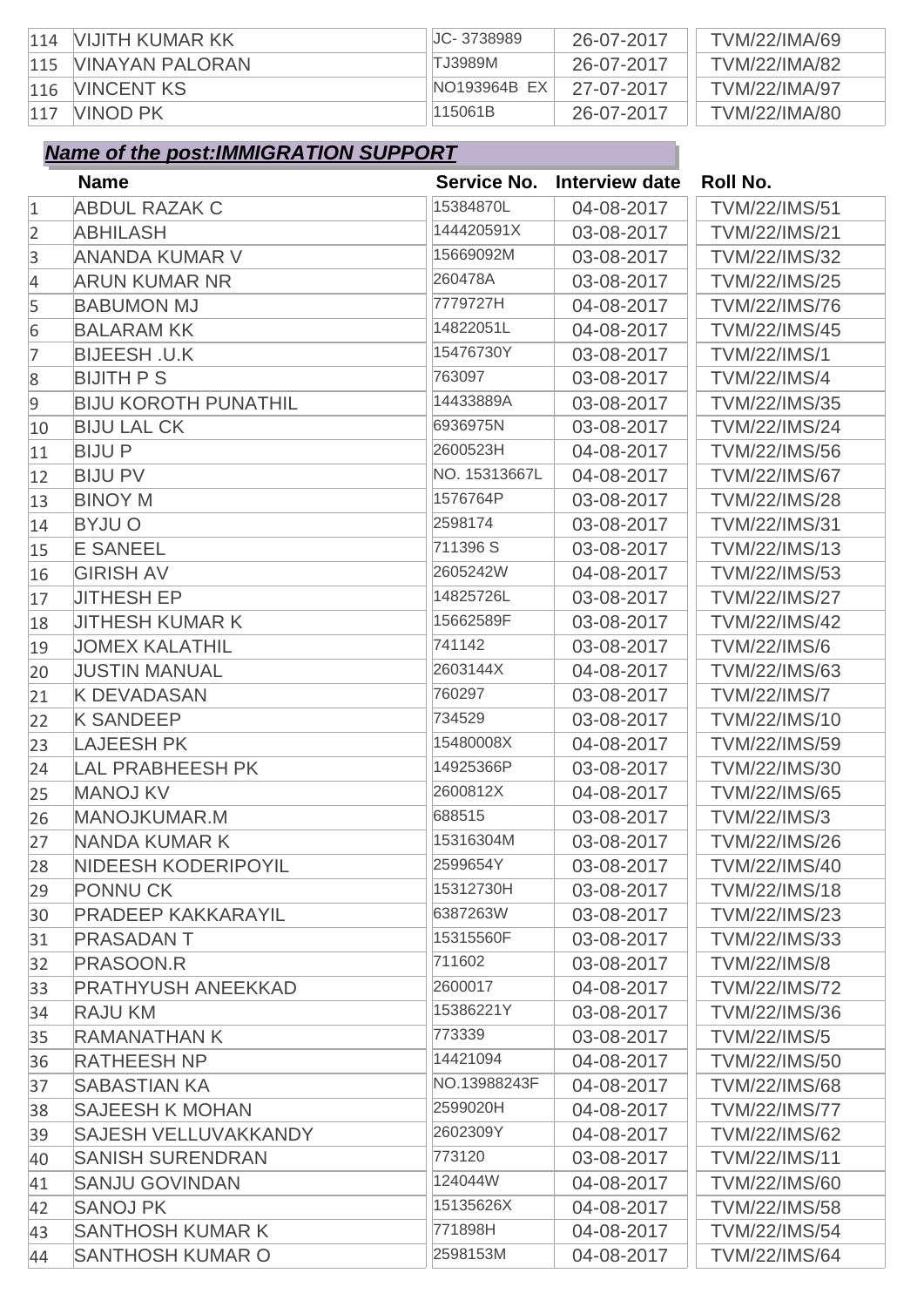| 45 | SARATHCHANDRA.N.V              | 134133ZL     | 04-08-2017 | <b>TVM/22/IMS/49</b> |
|----|--------------------------------|--------------|------------|----------------------|
| 46 | <b>SASICV</b>                  | 14419248     | 04-08-2017 | <b>TVM/22/IMS/73</b> |
| 47 | <b>SATHEESAN KE</b>            | 14921151Y    | 04-08-2017 | <b>TVM/22/IMS/61</b> |
| 48 | <b>SHAIJU P</b>                | 15134707L    | 03-08-2017 | <b>TVM/22/IMS/2</b>  |
| 49 | <b>SHAJI B</b>                 | 15319837A    | 04-08-2017 | <b>TVM/22/IMS/57</b> |
| 50 | <b>SHAJI JOSEPH</b>            | 13619424H    | 04-08-2017 | <b>TVM/22/IMS/44</b> |
| 51 | <b>SHAJI P PALLIKKARA</b>      | 2599624F     | 03-08-2017 | TVM/22/IMS/19        |
| 52 | <b>SHIBASH E</b>               | 116037Y      | 03-08-2017 | <b>TVM/22/IMS/22</b> |
| 53 | <b>SHIBU JOHN</b>              | 15668723     | 04-08-2017 | <b>TVM/22/IMS/74</b> |
| 54 | <b>SHIBUK</b>                  | 15665480M    | 04-08-2017 | <b>TVM/22/IMS/43</b> |
| 55 | <b>SHIJI KP</b>                | 15661449H    | 03-08-2017 | <b>TVM/22/IMS/39</b> |
| 56 | <b>SIAM MANOHAR PRASAD</b>     | 15661387     | 03-08-2017 | <b>TVM/22/IMS/20</b> |
| 57 | <b>SINUT</b>                   | 15377382     | 03-08-2017 | <b>TVM/22/IMS/17</b> |
| 58 | <b>SIVADASAN V K</b>           | 698736       | 03-08-2017 | <b>TVM/22/IMS/12</b> |
| 59 | <b>SREEJITH KAKKARAVAYALIL</b> | 13992244F    | 04-08-2017 | <b>TVM/22/IMS/46</b> |
| 60 | <b>SREEJITH P</b>              | 15316329Y    | 03-08-2017 | <b>TVM/22/IMS/41</b> |
| 61 | <b>SREEJITH PK</b>             | 2604749L     | 04-08-2017 | <b>TVM/22/IMS/52</b> |
| 62 | <b>SRIJITH</b>                 | 15767968W    | 03-08-2017 | <b>TVM/22/IMS/38</b> |
| 63 | <b>SUDHINDRAN P</b>            | 15390780A    | 03-08-2017 | <b>TVM/22/IMS/29</b> |
| 64 | <b>SUGATH KUMAR TP</b>         | 15116342 Y   | 04-08-2017 | <b>TVM/22/IMS/69</b> |
| 65 | <b>SUNIL KUMAR .M</b>          | 15664635K    | 03-08-2017 | <b>TVM/22/IMS/34</b> |
| 66 | <b>SUNIL KUMAR AK</b>          | 15311190H    | 03-08-2017 | <b>TVM/22/IMS/16</b> |
| 67 | <b>SUNIL KUMAR C</b>           | 10291666A    | 03-08-2017 | <b>TVM/22/IMS/15</b> |
| 68 | <b>SUNILKUMAR PP</b>           | 15374211H    | 04-08-2017 | <b>TVM/22/IMS/55</b> |
| 69 | <b>SURESH BABUK</b>            | 772792       | 03-08-2017 | <b>TVM/22/IMS/9</b>  |
| 70 | <b>SUSHANTHO K</b>             | 15385025M    | 03-08-2017 | <b>TVM/22/IMS/37</b> |
| 71 | <b>UMESAN CHAPPAYIL</b>        | NO. 2595954H | 04-08-2017 | <b>TVM/22/IMS/66</b> |
| 72 | <b>V SIVAKUMAR</b>             | 2595950      | 04-08-2017 | <b>TVM/22/IMS/70</b> |
| 73 | <b>VENUGOPALAN KV</b>          | 14813621P    | 04-08-2017 | <b>TVM/22/IMS/47</b> |
| 74 | <b>VIJAYAN PARIPRAKKANDY</b>   | 14915898     | 03-08-2017 | <b>TVM/22/IMS/14</b> |
| 75 | YATHEESH T                     | 14627298M    | 04-08-2017 | <b>TVM/22/IMS/48</b> |

#### **Airport:CHENNAI**

*Name of the post:Immigration Assistant*

*INTERVIEW AT:The office of FRRO, Bureau of Immigration, Shastri Bhavan Annexe, 26, Haddows Road, Nungambakkam, Chennai - 600006.*

|                | Name of the post.miningration Assistant |             |                       |                 |
|----------------|-----------------------------------------|-------------|-----------------------|-----------------|
|                | <b>Name</b>                             | Service No. | <b>Interview date</b> | <b>Roll No.</b> |
| $\mathbf{1}$   | AMARAM RAJAMUTHU GOVINDARAJU            | 308355Y     | 25-07-2017            | CNI/15/IMA/39   |
| $\overline{2}$ | <b>AUTHITHAN K</b>                      | 439971P     | 24-07-2017            | CNI/15/IMA/7    |
| $\overline{3}$ | <b>AYYALUSAMY S</b>                     | 440092N     | 24-07-2017            | CNI/15/IMA/15   |
| $\overline{4}$ | <b>CHELLA DURAI RAJESH</b>              | 273779N     | 24-07-2017            | CNI/15/IMA/29   |
| 5              | <b>D WILLIAM CHARLES</b>                | 654014      | 25-07-2017            | CNI/15/IMA/46   |
| 6              | <b>DEVASAGAYAM J</b>                    | 762267K     | 25-07-2017            | CNI/15/IMA/35   |
| 7              | <b>HAOBIJAM BIRBAL SINGH</b>            | 682086      | 25-07-2017            | CNI/15/IMA/43   |
| $\overline{8}$ | <b>JIBAN KUMAR MOHANTY</b>              | 731335      | 25-07-2017            | CNI/15/IMA/59   |
| $\overline{9}$ | <b>JUSTIN SELLADURAI J</b>              | 765560M     | 25-07-2017            | CNI/15/IMA/36   |
| 10             | <b>K KALEESWARAN</b>                    | 759322K     | 24-07-2017            | CNI/15/IMA/21   |
| 11             | <b>K KATHIRVEL</b>                      | 762565A     | 24-07-2017            | CNI/15/IMA/27   |
| 12             | <b>KANDASAMY A</b>                      | 310466P     | 24-07-2017            | CNI/15/IMA/2    |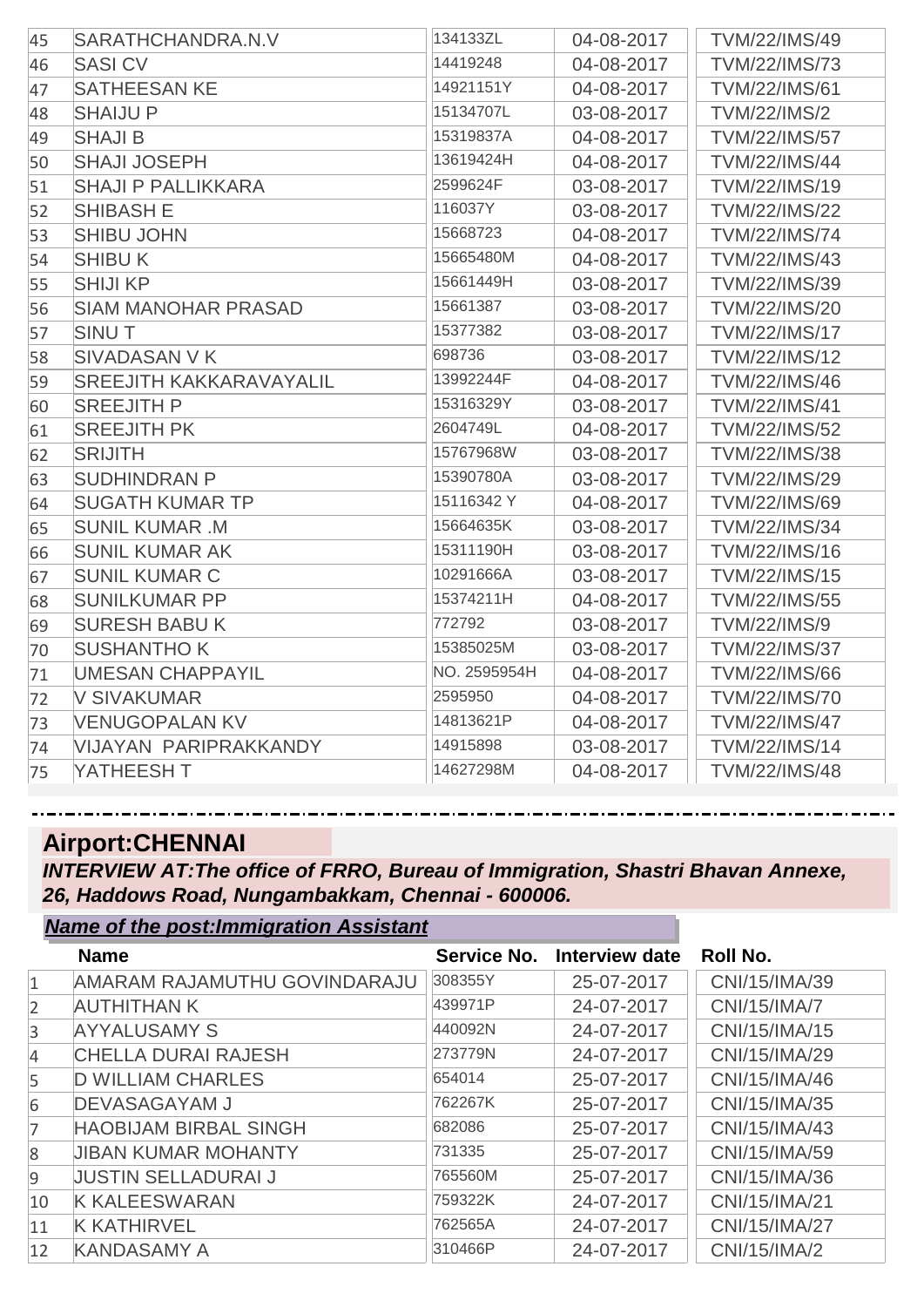| 13 | <b>KRISHNAKUMAR.S</b>         | EX.NO.772627-<br>R  | 25-07-2017 | CNI/15/IMA/55 |
|----|-------------------------------|---------------------|------------|---------------|
| 14 | <b>KRISHNAMURTHI</b>          | 376979K             | 24-07-2017 | CNI/15/IMA/31 |
| 15 | <b>MATHISAYA RAJ</b>          | 439395W             | 24-07-2017 | CNI/15/IMA/16 |
| 16 | <b>M BALAKRISHNAN</b>         | 763924P             | 24-07-2017 | CNI/15/IMA/28 |
| 17 | <b>M JOHN PETER</b>           | 642916N             | 24-07-2017 | CNI/15/IMA/19 |
| 18 | <b>M MARIAPPAN</b>            | 243508F             | 24-07-2017 | CNI/15/IMA/6  |
| 19 | <b>MRAVI</b>                  | 310227A             | 24-07-2017 | CNI/15/IMA/25 |
| 20 | <b>M.LAKSHMANA PILLAI</b>     | 14631782-W          | 25-07-2017 | CNI/15/IMA/57 |
| 21 | <b>M.VIJAYAKUMAR</b>          | EX.15370739H        | 25-07-2017 | CNI/15/IMA/47 |
| 22 | <b>MANIVANAN R</b>            | 668611L             | 24-07-2017 | CNI/15/IMA/33 |
| 23 | <b>MARIMUTHU R</b>            | 440327P             | 24-07-2017 | CNI/15/IMA/11 |
| 24 | <b>MUTHUSAMY</b>              | 440211Y             | 25-07-2017 | CNI/15/IMA/42 |
| 25 | <b>N GANESAN</b>              | 309814Y             | 24-07-2017 | CNI/15/IMA/32 |
| 26 | <b>P BHARATHI</b>             | 617972F             | 24-07-2017 | CNI/15/IMA/1  |
| 27 | P SAMIKKANNU                  | 440249H             | 24-07-2017 | CNI/15/IMA/18 |
| 28 | P THANGARAJ                   | 439979F             | 24-07-2017 | CNI/15/IMA/14 |
| 29 | P VEERAMANI                   | 665093L             | 24-07-2017 | CNI/15/IMA/23 |
| 30 | P.SUNDARAPANDIYAN             | EX.NO.1547558       | 25-07-2017 | CNI/15/IMA/54 |
|    |                               | 5A                  |            |               |
| 31 | <b>PT RAJAN</b>               | 439777A             | 24-07-2017 | CNI/15/IMA/8  |
| 32 | <b>R GIRIDHARA PRABU</b>      | 115175-N CPO        | 25-07-2017 | CNI/15/IMA/58 |
| 33 | <b>R MAHENDRAN</b>            | 440293M             | 25-07-2017 | CNI/15/IMA/41 |
| 34 | R MANIKANDAN                  | 767115M             | 24-07-2017 | CNI/15/IMA/20 |
| 35 | <b>R RAJAMUNI</b>             | 440371Y             | 25-07-2017 | CNI/15/IMA/37 |
| 36 | <b>R SURESH BABU</b>          | 380500F             | 24-07-2017 | CNI/15/IMA/3  |
| 37 | R.BOSE                        | 310444W             | 24-07-2017 | CNI/15/IMA/13 |
| 38 | <b>R.S.CHINNAPARAJ</b>        | EX.NO.7777438<br>Κ  | 25-07-2017 | CNI/15/IMA/48 |
| 39 | <b>R.SIVAJI</b>               | EX.2595005W         | 25-07-2017 | CNI/15/IMA/51 |
| 40 | <b>RAM BABU SHARMA</b>        | 765391              | 25-07-2017 | CNI/15/IMA/44 |
| 41 | <b>RAVIKUMAR P</b>            | 309610M             | 25-07-2017 | CNI/15/IMA/40 |
| 42 | <b>ROBINSON C</b>             | 440133M             | 24-07-2017 | CNI/15/IMA/17 |
| 43 | <b>SJEYAKODI</b>              | 309434A             | 24-07-2017 | CNI/15/IMA/4  |
| 44 | <b>S MURUGAN</b>              | 439856P             | 24-07-2017 | CNI/15/IMA/5  |
| 45 | <b>S RAVICHANDRAN</b>         | 269186K             | 25-07-2017 | CNI/15/IMA/61 |
| 46 | <b>S SIVA KUMAR</b>           | 499807W             | 24-07-2017 | CNI/15/IMA/26 |
| 47 | <b>S.GOVINDARAJU</b>          | EX.2593632K         | 25-07-2017 | CNI/15/IMA/49 |
| 48 | <b>S.JERALD BANGIRAS</b>      | EX.NO.1442712<br>0M | 25-07-2017 | CNI/15/IMA/52 |
| 49 | S.P.J ALLOY                   | 637574              | 25-07-2017 | CNI/15/IMA/45 |
| 50 | S.PIRAMANAYAGAM               | JC-379553-N         | 25-07-2017 | CNI/15/IMA/56 |
| 51 | S.T.TAMILBALAN                | EX.NO.176360<br>W   | 25-07-2017 | CNI/15/IMA/53 |
| 52 | <b>SAHAYAKUMAR GASPAR</b>     | 680469              | 25-07-2017 | CNI/15/IMA/60 |
| 53 | <b>SEENIVASAKAP PERUMAL V</b> | 439747X             | 24-07-2017 | CNI/15/IMA/10 |
| 54 | <b>SEKAR VENKATASAMY</b>      | 811308P             | 24-07-2017 | CNI/15/IMA/12 |
| 55 | <b>SHANMUGAVELU S</b>         | 273019L             | 25-07-2017 | CNI/15/IMA/38 |
| 56 | <b>SUNDAR P</b>               | 765684F             | 24-07-2017 | CNI/15/IMA/30 |
| 57 | <b>SURULIAPPAN S</b>          | 439438A             | 24-07-2017 | CNI/15/IMA/22 |
| 58 | <b>T. LAWRENCE</b>            | 243926W             | 24-07-2017 | CNI/15/IMA/9  |
| 59 | <b>TITUS S</b>                | 309828Y             | 24-07-2017 | CNI/15/IMA/24 |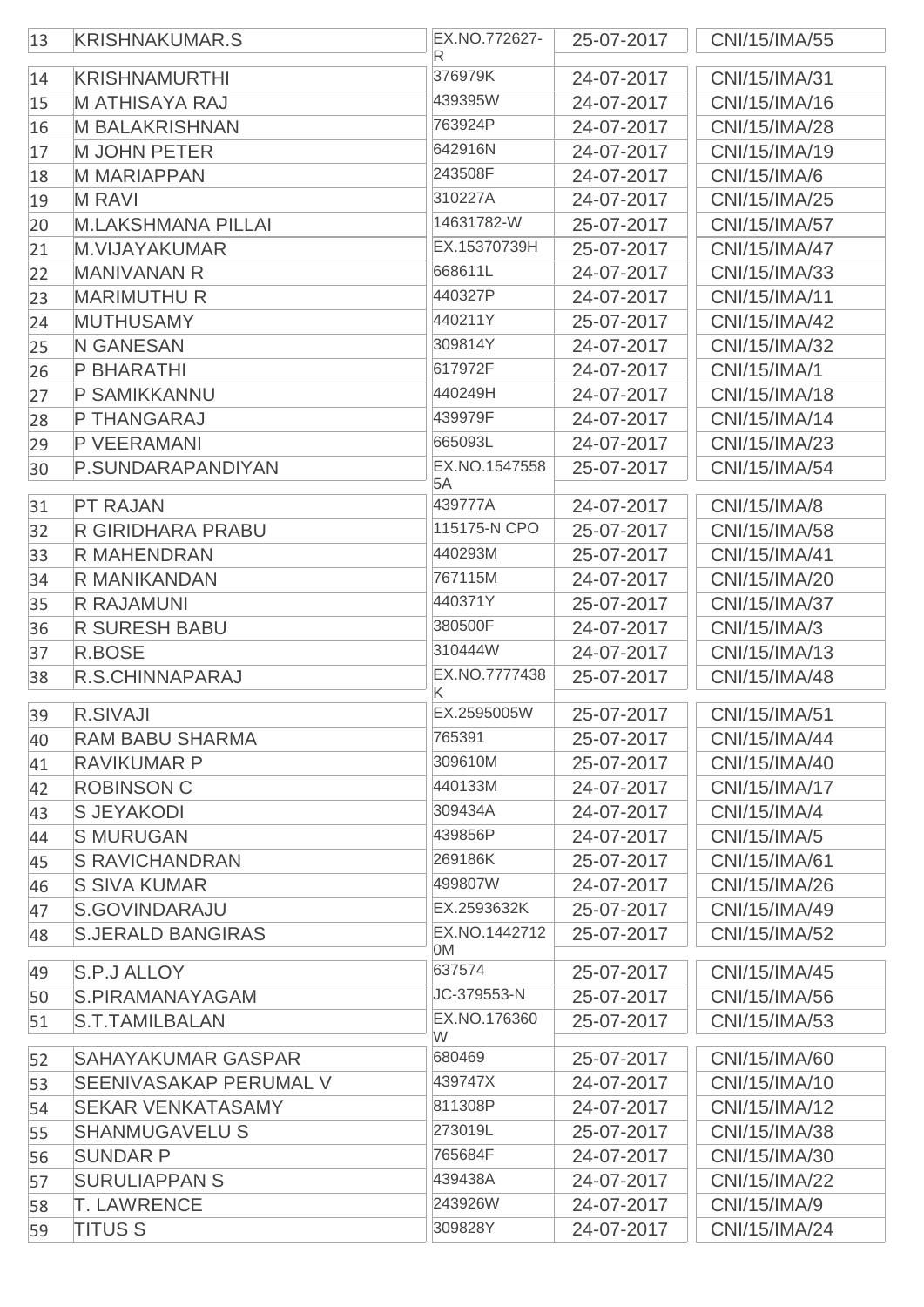| 60 | V.KRISHNAMOORTHY      | EX.NO.2589927 | 25-07-2017 | CNI/15/IMA/50 |
|----|-----------------------|---------------|------------|---------------|
|    |                       |               |            |               |
| 61 | <b>VENKATESHWARAN</b> | 310048A       | 24-07-2017 | CNI/15/IMA/34 |

|                | <b>Name</b>                      | Service No.           | Interview date | <b>Roll No.</b> |
|----------------|----------------------------------|-----------------------|----------------|-----------------|
| $\mathbf{1}$   | A EMPERUMAL                      | 6485506M              | 26-07-2017     | CNI/15/IMS/6    |
| $\overline{2}$ | <b>A FRANCIS</b>                 | EX.14628863L          | 28-07-2017     | CNI/15/IMS/59   |
| 3              | A JESURAJ                        | 2594766P              | 27-07-2017     | CNI/15/IMS/16   |
| 4              | <b>A SELLAKKUTTI</b>             | 769356                | 27-07-2017     | CNI/15/IMS/37   |
| 5              | <b>A SRIDHAR</b>                 | 14922507N             | 27-07-2017     | CNI/15/IMS/24   |
| 6              | A.MURUGANANDHAM,                 | EX.NO:-<br>15383796H  | 28-07-2017     | CNI/15/IMS/75   |
| 7              | A.RAJENDRAN,                     | EX.NO:-<br>15310130F  | 28-07-2017     | CNI/15/IMS/72   |
| $8\phantom{1}$ | <b>ATHENS DAS MOHAPATRA</b>      | 775969-S              | 28-07-2017     | CNI/15/IMS/67   |
| $\overline{9}$ | <b>B.SARAVANAN</b>               | EX.NO:-<br>14413843W  | 28-07-2017     | CNI/15/IMS/83   |
| 10             | <b>BM SUNDARAM</b>               | 13982463P             | 27-07-2017     | CNI/15/IMS/19   |
| 11             | <b>C.DASS</b>                    | EX.NO.1514377         | 28-07-2017     | CNI/15/IMS/66   |
|                |                                  | 72                    |                |                 |
| 12             | <b>D MUTHU RAJ</b>               | 15377713W             | 26-07-2017     | CNI/15/IMS/7    |
| 13             | <b>D R SREE KUMAR</b>            | 772114                | 27-07-2017     | CNI/15/IMS/36   |
| 14             | D. KARTHIKEYAN                   | EX.15304750F          | 28-07-2017     | CNI/15/IMS/53   |
| 15             | <b>D.SELVAM</b>                  | EX.NO.1480511<br>6X   | 27-07-2017     | CNI/15/IMS/48   |
| 16             | <b>ELA R.SENTHIL</b>             | EX.NO.1733732<br>Z/   | 28-07-2017     | CNI/15/IMS/52   |
| 17             | <b>G.BALAMURUGAN</b>             | EX.NO:-<br>15137114K  | 28-07-2017     | CNI/15/IMS/78   |
| 18             | <b>G.MURUGAN</b>                 | EX.NO:-<br>15387156W  | 28-07-2017     | CNI/15/IMS/76   |
| 19             | <b>G.SEKAR</b>                   | JC-695884X            | 28-07-2017     | CNI/15/IMS/81   |
| 20             | <b>GRANIN MG</b>                 | 710974                | 27-07-2017     | CNI/15/IMS/35   |
| 21             | <b>GUNTUPALLI VENKATA RAMESH</b> | 741665                | 27-07-2017     | CNI/15/IMS/27   |
| 22             | <b>J.ALWIN</b>                   | 13982761L             | 28-07-2017     | CNI/15/IMS/71   |
| 23             | <b>J.SATHISHKUMAR</b>            | 741347-H              | 28-07-2017     | CNI/15/IMS/69   |
| 24             | <b>JAI ANAND P</b>               | 4567874F              | 27-07-2017     | CNI/15/IMS/22   |
| 25             | <b>K NVAEEN KUMAR</b>            | 785123                | 27-07-2017     | CNI/15/IMS/33   |
| 26             | <b>K PUSHPARAJ</b>               | 15770776K             | 27-07-2017     | CNI/15/IMS/20   |
| 27             | <b>K SANKAR</b>                  | EX.15304840           | 28-07-2017     | CNI/15/IMS/61   |
| 28             | <b>K SURIYANARAYANAN</b>         | 720339                | 27-07-2017     | CNI/15/IMS/30   |
| 29             | <b>K.BALAMURUGAN</b>             | EX.NO:-<br>14808409-N | 28-07-2017     | CNI/15/IMS/74   |
| 30             | <b>K.MANIKANDAN</b>              | EX.NO.1531891<br>3P   | 28-07-2017     | CNI/15/IMS/63   |
| 31             | <b>K.MURUGESAN</b>               | EX.NO:-<br>10452865M  | 28-07-2017     | CNI/15/IMS/80   |
| 32             | <b>K.RENGANATHAN</b>             | EX.14808204Y          | 28-07-2017     | CNI/15/IMS/57   |
| 33             | <b>K.SUBRAMANIYAN</b>            | EX.NO.1480254<br>3H   | 27-07-2017     | CNI/15/IMS/49   |
| 34             | <b>K.VENKATESH</b>               | 749842-S              | 28-07-2017     | CNI/15/IMS/68   |
| 35             | <b>KC RADHISH</b>                | 790966                | 27-07-2017     | CNI/15/IMS/41   |
| 36             | <b>KM VENKATESAN</b>             | 2596657               | 28-07-2017     | CNI/15/IMS/70   |
| 37             | <b>KUMAR VPN</b>                 | 734616                | 27-07-2017     | CNI/15/IMS/34   |
| 38             | LT(MNS) JAYA                     | EX.NO.21128Y/         | 28-07-2017     | CNI/15/IMS/51   |
|                |                                  | <b>NS</b>             |                |                 |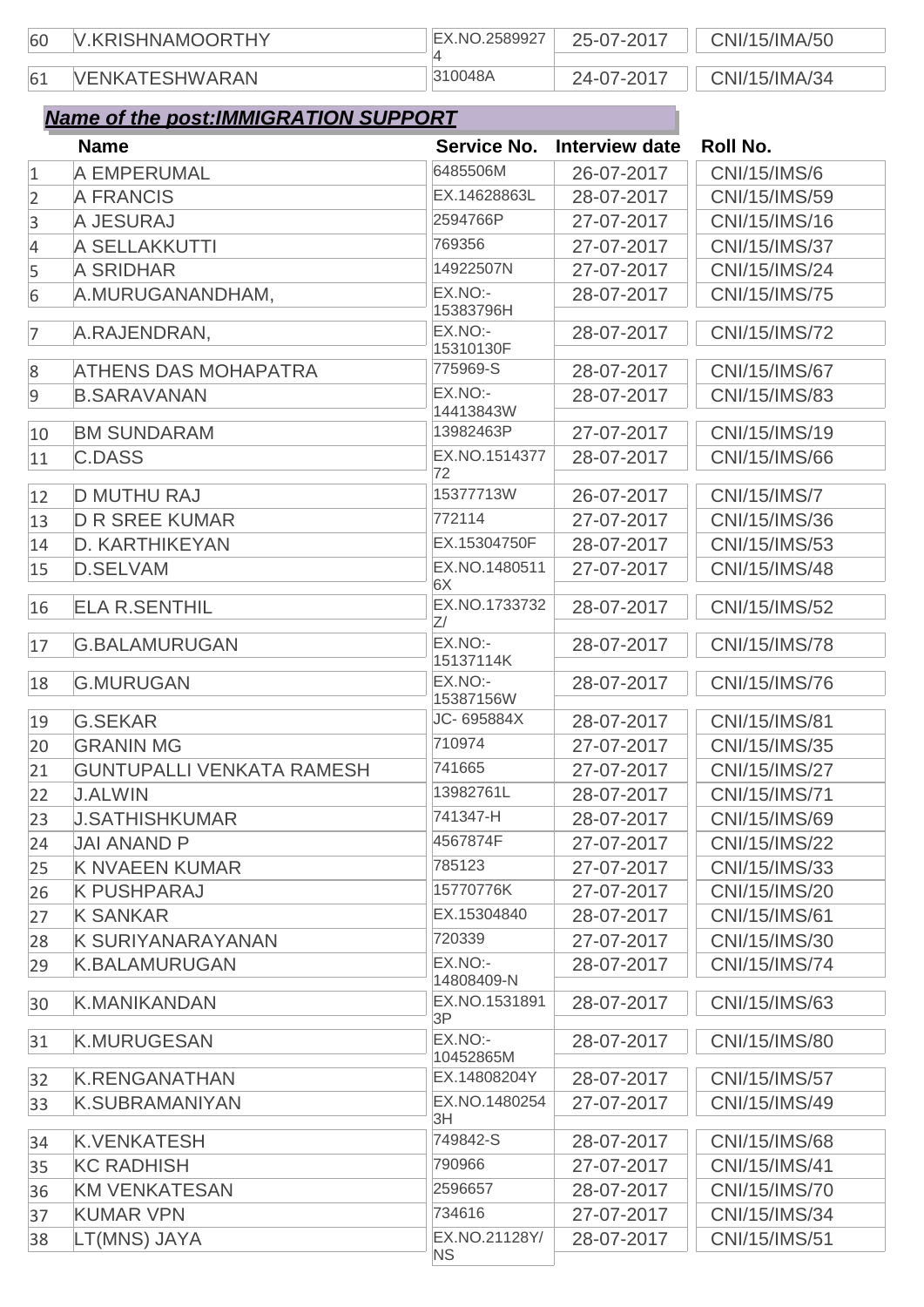| 39 | <b>M. SARAVANAN</b>          | 2604492                          | 28-07-2017 | CNI/15/IMS/84       |
|----|------------------------------|----------------------------------|------------|---------------------|
| 40 | <b>M.KALIYAPERUMAL</b>       | EX.10359392M                     | 28-07-2017 | CNI/15/IMS/56       |
| 41 | M.P ANDICHELVAM,             | EX.139850584                     | 28-07-2017 | CNI/15/IMS/60       |
| 42 | <b>MANAVALAN S</b>           | 10452925W                        | 26-07-2017 | CNI/15/IMS/11       |
| 43 | <b>N MANI</b>                | 2602238H                         | 26-07-2017 | CNI/15/IMS/13       |
| 44 | NAGARJUNA DAMMA              | 780138                           | 27-07-2017 | CNI/15/IMS/40       |
| 45 | <b>NARAYANA PILLAI S</b>     | 2794615A                         | 26-07-2017 | CNI/15/IMS/3        |
| 46 | <b>NR CHARLES</b>            | 771022                           | 27-07-2017 | CNI/15/IMS/46       |
| 47 | P NAGANANDEESWARAN           | 15311644L                        | 27-07-2017 | CNI/15/IMS/15       |
| 48 | P.VIJAYAN                    | EX.NO:-                          | 28-07-2017 | CNI/15/IMS/82       |
| 49 | <b>PANNEER SELVAM U</b>      | 7241063H<br>15377648F            | 26-07-2017 | CNI/15/IMS/9        |
| 50 | <b>PONNUCHAMY P</b>          | 6393359P                         | 26-07-2017 | CNI/15/IMS/14       |
|    | <b>R VINCENT REGAN</b>       | 10452925W                        | 27-07-2017 | CNI/15/IMS/25       |
| 51 | <b>R.MURUGAN</b>             | 155771467N                       | 26-07-2017 | <b>CNI/15/IMS/4</b> |
| 52 |                              | EX.NO.1576918                    |            |                     |
| 53 | <b>R.SANKAR</b>              | 2H                               | 28-07-2017 | CNI/15/IMS/65       |
| 54 | <b>R.SANKAR</b>              | EX.15375273P                     | 28-07-2017 | CNI/15/IMS/62       |
| 55 | <b>R.SEEMAN</b>              | EX.NO.1576889<br>3W              | 28-07-2017 | CNI/15/IMS/64       |
| 56 | <b>R.SRINIVASAN</b>          | EX.NO:-<br>15468889P             | 28-07-2017 | CNI/15/IMS/77       |
| 57 | <b>RAJIV SINGH BHANDARI</b>  | 768502                           | 27-07-2017 | CNI/15/IMS/45       |
| 58 | <b>RAMAKANTA SAMAL</b>       | 762613                           | 27-07-2017 | CNI/15/IMS/29       |
| 59 | <b>RAMANATHAN K</b>          | 2600272K                         | 26-07-2017 | <b>CNI/15/IMS/5</b> |
|    | <b>RC VAITHIYA</b>           | 770678                           | 27-07-2017 | CNI/15/IMS/44       |
| 60 | <b>S A SYED ZAHEERUDDIN</b>  | 726953                           |            | CNI/15/IMS/47       |
| 61 |                              | 15117722K                        | 27-07-2017 |                     |
| 62 | <b>S GUNASEKARAN</b>         | 15771458M                        | 26-07-2017 | CNI/15/IMS/12       |
| 63 | <b>S SIVANANDHAN</b>         |                                  | 26-07-2017 | <b>CNI/15/IMS/8</b> |
| 64 | <b>S SUBRAMANIAN</b>         | 14916680F                        | 26-07-2017 | <b>CNI/15/IMS/1</b> |
| 65 | <b>S VENKATA RAO</b>         | 790621                           | 27-07-2017 | CNI/15/IMS/28       |
| 66 | <b>S.ANBU</b>                | EX.NO:<br>14807836               | 28-07-2017 | CNI/15/IMS/73       |
| 67 | <b>S.NAVASEELAN</b>          | EX.15309721W/                    | 28-07-2017 | CNI/15/IMS/50       |
| 68 | <b>S.RAMADOSS</b>            | <b>NK</b><br>EX.NO.1512004<br>4A | 28-07-2017 | CNI/15/IMS/54       |
| 69 | S.TAMILSELVAN                | EX.NO.6483046<br>X/              | 28-07-2017 | CNI/15/IMS/55       |
| 70 | <b>SAJJA SRINIVASA RAO</b>   | 722107                           | 27-07-2017 | CNI/15/IMS/42       |
| 71 | <b>SATYA NARAYAN CHOUBEY</b> | 698463                           | 27-07-2017 | CNI/15/IMS/39       |
| 72 | <b>SHAIK MOHAMMADRAFI</b>    | 734924                           | 27-07-2017 | CNI/15/IMS/32       |
| 73 | <b>SIVA KUMAR TR</b>         | 2600573N                         | 27-07-2017 | CNI/15/IMS/23       |
| 74 | <b>SUNIL NAIR P</b>          | 734922                           | 27-07-2017 | CNI/15/IMS/31       |
| 75 | T R ANANTHANARAYANAN,        | EX.721551L/SG                    | 28-07-2017 | CNI/15/IMS/58       |
|    |                              | Τ,                               |            |                     |
| 76 | <b>T SHANKAR RAJ</b>         | 747586A                          | 29-07-2017 | CNI/15/IMS/85       |
| 77 | <b>T VIJAY YESUDHAS</b>      | 14925670Y                        | 26-07-2017 | CNI/15/IMS/2        |
| 78 | UMESH CHANDRA SAXENA         | 790103                           | 27-07-2017 | CNI/15/IMS/43       |
| 79 | V SARAVANA KUMAR             | 15138082Y                        | 27-07-2017 | CNI/15/IMS/21       |
| 80 | <b>V.ARASAKUMAR</b>          | EX.NO:-<br>10452856L             | 28-07-2017 | CNI/15/IMS/79       |
| 81 | <b>VENGADESHWARAN G</b>      | 15141528N                        | 27-07-2017 | CNI/15/IMS/18       |
| 82 | <b>VENKATA RAMAN SATISH</b>  | 772828                           | 27-07-2017 | CNI/15/IMS/38       |
| 83 | <b>VIJAY KUMAR</b>           | 737638                           | 27-07-2017 | CNI/15/IMS/26       |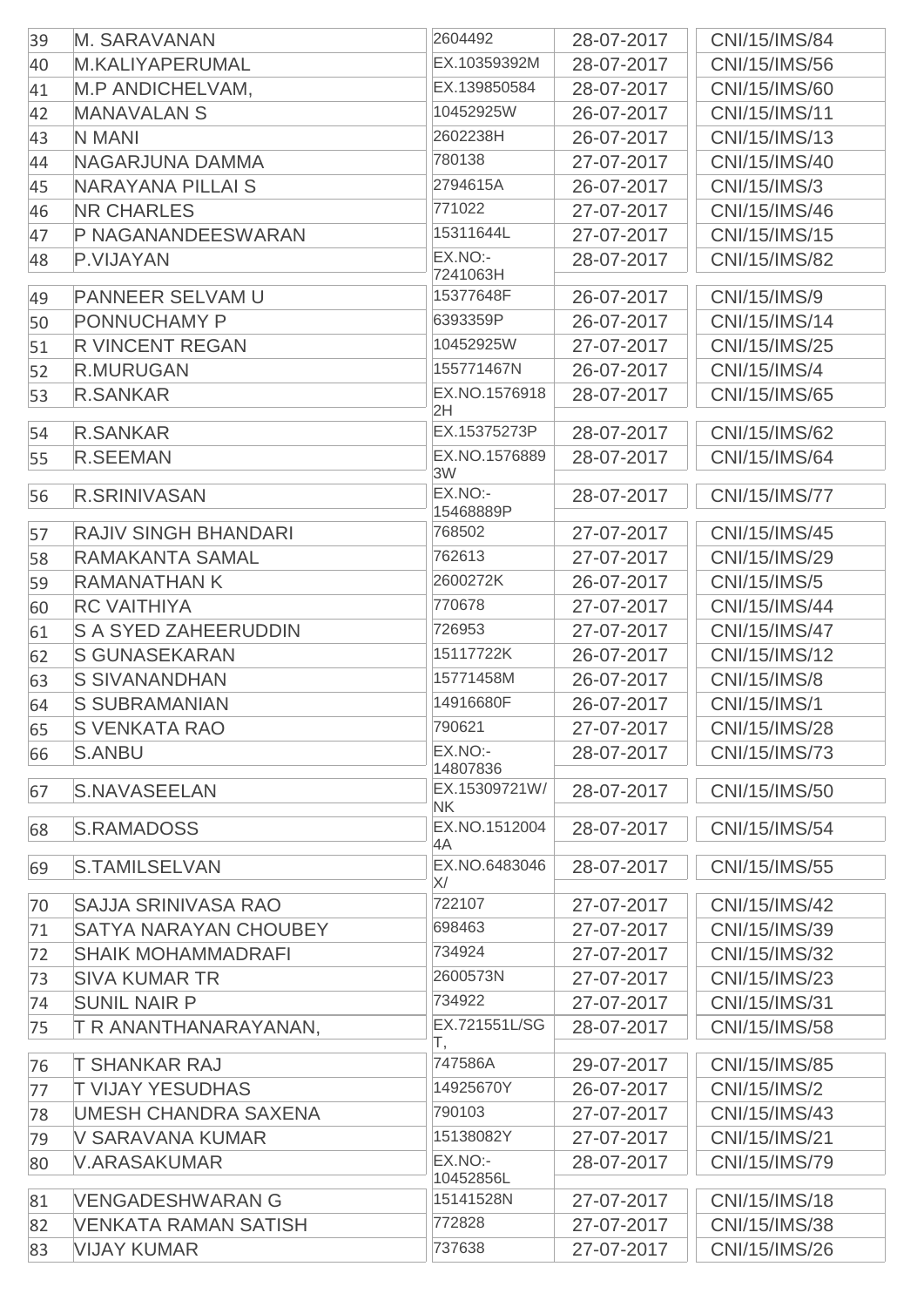| 84 | . VIJAYA KUMAR س   | 15771803P | 26-07-2017 | CNI/15/IMS/10 |
|----|--------------------|-----------|------------|---------------|
| 85 | <b>YESH DHAS P</b> | 15768966X | 7-07-2017  | CNI/15/IMS/17 |

## **Airport:COCHIN**

*INTERVIEW AT:#572, Mont Fort House, Vazhuthacaud, Thycaud PO, Thiruvananthapuram.*

#### *Name of the post:Immigration Assistant*

|                 | <b>Name</b>                 | <b>Service No.</b> | <b>Interview date</b> | Roll No.             |
|-----------------|-----------------------------|--------------------|-----------------------|----------------------|
| $\mathbf{1}$    | <b>A S SREENI</b>           | 704725N            | 29-07-2017            | <b>TVM/21/IMA/64</b> |
| $\overline{2}$  | A SOMASEKHARAN NAR          | 689929-F,          | 31-07-2017            | TVM/21/IMA/96        |
| 3               | <b>AJAIKUMAR P</b>          | 785025H            | 29-07-2017            | TVM/21/IMA/69        |
| $\overline{4}$  | <b>ANIL KUMAR M</b>         | 775187             | 31-07-2017            | TVM/21/IMA/131       |
| 5               | <b>ANRUMEL PK</b>           | 117721-Z,          | 31-07-2017            | TVM/21/IMA/103       |
| $6\phantom{.}6$ | <b>ARAVINDAKSHA MENON K</b> | JC-379188X         | 29-07-2017            | <b>TVM/21/IMA/62</b> |
| 7               | <b>ARISH MH</b>             | 117444-W,          | 31-07-2017            | TVM/21/IMA/100       |
| 8               | <b>BABUS</b>                | JC-421493N         | 31-07-2017            | <b>TVM/21/IMA/82</b> |
| $\overline{9}$  | <b>BAIJU PV</b>             | 763867-A,          | 31-07-2017            | TVM/21/IMA/102       |
| 10              | <b>BALAKRISHNAN IV</b>      | 187435-R           | 31-07-2017            | TVM/21/IMA/127       |
| 11              | <b>BC PRAJU</b>             | 194106-A,          | 31-07-2017            | TVM/21/IMA/115       |
| 12              | <b>BENNY PJ</b>             | 179297-W           | 31-07-2017            | <b>TVM/21/IMA/89</b> |
| 13              | <b>BENOY DEVASIA</b>        | JC-310461W         | 28-07-2017            | TVM/21/IMA/36        |
| 14              | <b>BIJU DAVIS K</b>         | 179111-Y           | 29-07-2017            | <b>TVM/21/IMA/65</b> |
| 15              | <b>BIJU SAMUEL J</b>        | 301552Y            | 28-07-2017            | TVM/21/IMA/16        |
| 16              | <b>BYJU KURUVILA</b>        | JC-331584W         | 28-07-2017            | <b>TVM/21/IMA/27</b> |
| 17              | <b>BYJUVS</b>               | JC-769509K         | 29-07-2017            | <b>TVM/21/IMA/58</b> |
| 18              | <b>CHANDRAN N</b>           | JC-764524P         | 31-07-2017            | <b>TVM/21/IMA/75</b> |
| 19              | <b>CV UNNIKRISHNAN</b>      | 765091P            | 28-07-2017            | TVM/21/IMA/10        |
| 20              | <b>DAISON MC</b>            | 180699F MCS        | 29-07-2017            | <b>TVM/21/IMA/51</b> |
| 21              | <b>DEVARAJAN K K</b>        | JC-274096W         | 29-07-2017            | <b>TVM/21/IMA/55</b> |
| 22              | <b>DINACHANDRAN MP</b>      | 725805G            | 29-07-2017            | <b>TVM/21/IMA/45</b> |
| 23              | <b>DINESH SANKAR</b>        | 180614N            | 29-07-2017            | <b>TVM/21/IMA/48</b> |
| 24              | <b>EBY VARGHESE</b>         | 775134-K,          | 31-07-2017            | TVM/21/IMA/105       |
| 25              | <b>ELDO K VARGHESE+D4</b>   | 181109-N,          | 31-07-2017            | TVM/21/IMA/94        |
| 26              | <b>ELDOSE K MATHEW</b>      | 773032-B,          | 31-07-2017            | TVM/21/IMA/108       |
| 27              | <b>GEORGE JOJI PL</b>       | 117731-Y,          | 31-07-2017            | <b>TVM/21/IMA/98</b> |
| 28              | <b>GEORGE MK</b>            | JC-759520-P        | 29-07-2017            | <b>TVM/21/IMA/42</b> |
| 29              | <b>GIRIVR</b>               | 172060Y            | 31-07-2017            | <b>TVM/21/IMA/70</b> |
| 30              | <b>GIRISH KUMAR BN</b>      | 198129-W,          | 31-07-2017            | TVM/21/IMA/117       |
| 31              | <b>GIRISH KUMR PV</b>       | 180538R            | 31-07-2017            | TVM/21/IMA/79        |
| 32              | <b>GORGE MK</b>             | JC-759520P         | 31-07-2017            | TVM/21/IMA/124       |
| 33              | <b>HARIDEV C</b>            | 193952A MCA        | 31-07-2017            | <b>TVM/21/IMA/86</b> |
| 34              | <b>JAYAKRISHNAN CK</b>      | 622351             | 01-08-2017            | TVM/21/IMA/132       |
| 35              | <b>JEEVANLAL VM</b>         | 120220-B,          | 31-07-2017            | TVM/21/IMA/104       |
| 36              | <b>JESH KUMAR VN</b>        | NO 775326N         | 28-07-2017            | TVM/21/IMA/34        |
| 37              | <b>JOBIN K JOSEPH</b>       | NO 1812211         | 28-07-2017            | TVM/21/IMA/29        |
| 38              | JOJOMON THOMAS              | NO 181185K         | 28-07-2017            | TVM/21/IMA/30        |
| 39              | <b>JOSE KK</b>              | JC-378983          | 29-07-2017            | TVM/21/IMA/49        |
| 40              | <b>JOY CYRIAC</b>           | 278433N            | 28-07-2017            | TVM/21/IMA/12        |
| 41              | <b>K M SHYAM</b>            | 15767357F          | 28-07-2017            | <b>TVM/21/IMA/17</b> |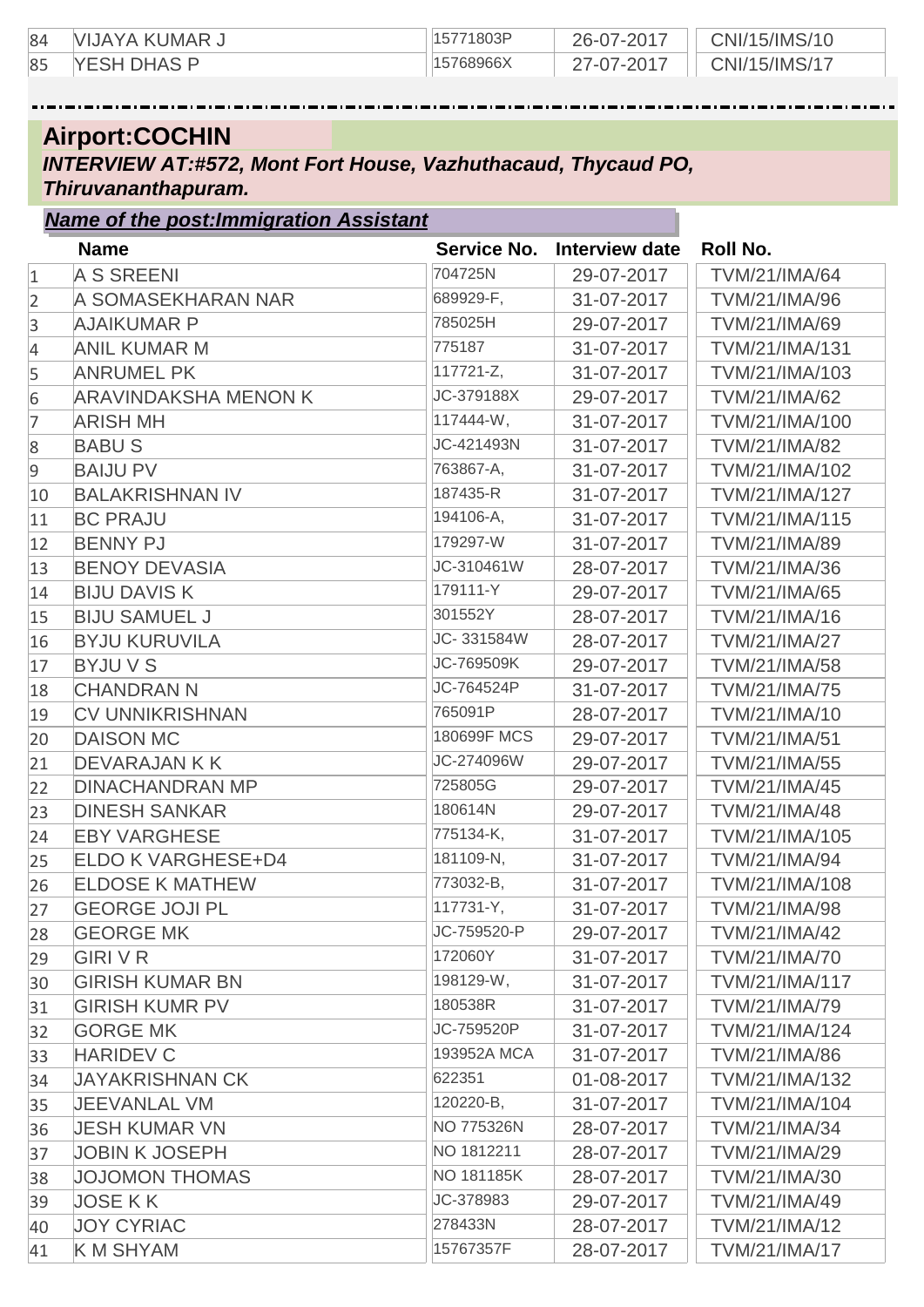| 111582Y<br><b>KMJ PRAKASH NAIR</b><br>28-07-2017<br>43<br>JC-404110A<br><b>KRISHNA KUMAR C</b><br>29-07-2017<br>44<br>700786N WO<br><b>M MADHU</b><br>29-07-2017<br>45<br>NO 728389 J<br><b>MV VINOD</b><br>28-07-2017<br>46<br>JC-331026P<br><b>MAJ G PRAMOD</b><br>31-07-2017<br>47<br>JC-278871W | <b>TVM/21/IMA/21</b><br><b>TVM/21/IMA/57</b><br><b>TVM/21/IMA/53</b><br><b>TVM/21/IMA/26</b> |
|-----------------------------------------------------------------------------------------------------------------------------------------------------------------------------------------------------------------------------------------------------------------------------------------------------|----------------------------------------------------------------------------------------------|
|                                                                                                                                                                                                                                                                                                     |                                                                                              |
|                                                                                                                                                                                                                                                                                                     |                                                                                              |
|                                                                                                                                                                                                                                                                                                     |                                                                                              |
|                                                                                                                                                                                                                                                                                                     |                                                                                              |
|                                                                                                                                                                                                                                                                                                     | <b>TVM/21/IMA/85</b>                                                                         |
| <b>MANOJ</b><br>29-07-2017<br>48                                                                                                                                                                                                                                                                    | <b>TVM/21/IMA/61</b>                                                                         |
| JC-381525<br><b>MANOJ K SEKHAR</b><br>31-07-2017<br>49                                                                                                                                                                                                                                              | TVM/21/IMA/106                                                                               |
| JC302602L<br><b>MANOJ KUMAR PK</b><br>28-07-2017<br>50                                                                                                                                                                                                                                              | <b>TVM/21/IMA/8</b>                                                                          |
| 711251-F,<br><b>MANOJ R PILLAI</b><br>31-07-2017<br>51                                                                                                                                                                                                                                              | TVM/21/IMA/107                                                                               |
| 193655-A,<br><b>MANOJ VARGHESE</b><br>31-07-2017<br>52                                                                                                                                                                                                                                              | TVM/21/IMA/92                                                                                |
| 194038-Y,<br><b>MANU MS</b><br>31-07-2017<br>53                                                                                                                                                                                                                                                     | TVM/21/IMA/109                                                                               |
| JC-811330A<br><b>MASKJ</b><br>31-07-2017<br>54                                                                                                                                                                                                                                                      | TVM/21/IMA/125                                                                               |
| 708082<br><b>MATHEW KC</b><br>31-07-2017<br>55                                                                                                                                                                                                                                                      | TVM/21/IMA/129                                                                               |
| 704777<br><b>MM MEERAN</b><br>28-07-2017<br>56                                                                                                                                                                                                                                                      | <b>TVM/21/IMA/20</b>                                                                         |
| <b>MO POLLY</b><br>745703-T<br>31-07-2017<br>57                                                                                                                                                                                                                                                     | TVM/21/IMA/126                                                                               |
| 180445-B.<br><b>MUHAMMED RAFEEK TK</b><br>31-07-2017<br>58                                                                                                                                                                                                                                          | <b>TVM/21/IMA/90</b>                                                                         |
| 180448-K,<br><b>NAVEEN PN</b><br>31-07-2017<br>59                                                                                                                                                                                                                                                   | <b>TVM/21/IMA/91</b>                                                                         |
| JC-278487P<br><b>NELSON T G</b><br>29-07-2017<br>60                                                                                                                                                                                                                                                 | <b>TVM/21/IMA/52</b>                                                                         |
| 691397<br><b>NEVIN CR</b><br>31-07-2017<br>61                                                                                                                                                                                                                                                       | TVM/21/IMA/130                                                                               |
| NO 775110R<br><b>NNY JOSEPH</b><br>28-07-2017<br>62                                                                                                                                                                                                                                                 | <b>TVM/21/IMA/32</b>                                                                         |
| JC-698493X<br><b>OMANAKKUTTAN TK</b><br>28-07-2017<br>63                                                                                                                                                                                                                                            | <b>TVM/21/IMA/24</b>                                                                         |
| 194109-H<br>P G SREEJITH<br>31-07-2017<br>64                                                                                                                                                                                                                                                        | TVM/21/IMA/112                                                                               |
| 194109-H<br><b>PG SREEJITH</b><br>29-07-2017<br>65                                                                                                                                                                                                                                                  | TVM/21/IMA/40                                                                                |
| 278788Y<br>POTHODI PRAMOD<br>28-07-2017<br>66                                                                                                                                                                                                                                                       | TVM/21/IMA/14                                                                                |
| JC-274919F<br><b>PRADEESH BABU K</b><br>31-07-2017<br>67                                                                                                                                                                                                                                            | <b>TVM/21/IMA/80</b>                                                                         |
| JC-282197A<br><b>PRASAD N</b><br>31-07-2017<br>68                                                                                                                                                                                                                                                   | <b>TVM/21/IMA/87</b>                                                                         |
| 181484R MCE<br><b>PRASAD R</b><br>69<br>31-07-2017                                                                                                                                                                                                                                                  | <b>TVM/21/IMA/84</b>                                                                         |
| JC-440481N<br><b>PRASAD TU</b><br>29-07-2017<br>70                                                                                                                                                                                                                                                  | TVM/21/IMA/56                                                                                |
| <b>PRASAD UNNIKRISHNAN</b><br>741979-A,<br>31-07-2017<br>71                                                                                                                                                                                                                                         | TVM/21/IMA/119                                                                               |
| 775214-N,<br><b>PRAVEEN A</b><br>31-07-2017<br>72                                                                                                                                                                                                                                                   | TVM/21/IMA/101                                                                               |
| 775214<br>PRAVEEN ANANDAPADMANABHAN<br>31-07-2017<br>73                                                                                                                                                                                                                                             | TVM/21/IMA/128                                                                               |
| 194029-A,<br><b>PRAVEEN PK</b><br>31-07-2017<br>74                                                                                                                                                                                                                                                  | TVM/21/IMA/110                                                                               |
| 179099W CPO<br>R GANGADHARAN V V<br>29-07-2017<br>75                                                                                                                                                                                                                                                | <b>TVM/21/IMA/47</b>                                                                         |
| NO 775120K<br>RAJ PANKAJ<br>28-07-2017<br>76                                                                                                                                                                                                                                                        | TVM/21/IMA/33                                                                                |
| JC377159K<br><b>RAJEESHLAL K</b><br>27-07-2017<br>77                                                                                                                                                                                                                                                | <b>TVM/21/IMA/1</b>                                                                          |
| JC-760028W<br>RAJEEV C V<br>29-07-2017<br>78                                                                                                                                                                                                                                                        | <b>TVM/21/IMA/68</b>                                                                         |
| JC-762855 N<br><b>RAJEEV K MENON</b><br>28-07-2017<br>79                                                                                                                                                                                                                                            | <b>TVM/21/IMA/25</b>                                                                         |
| JC376053L<br><b>RAJEEV MENON EN</b><br>27-07-2017<br>80                                                                                                                                                                                                                                             | <b>TVM/21/IMA/5</b>                                                                          |
| JC-440441M<br><b>RAJENDRAN P G</b><br>29-07-2017<br>81                                                                                                                                                                                                                                              | TVM/21/IMA/63                                                                                |
| 728931<br><b>RAJESH V NAIR</b><br>31-07-2017<br>82                                                                                                                                                                                                                                                  | TVM/21/IMA/121                                                                               |
| 181219-N,<br><b>RAJESH VIJAYAN</b><br>31-07-2017<br>83                                                                                                                                                                                                                                              | TVM/21/IMA/99                                                                                |
| JC-764724L<br><b>RAMAKRISHNAN C</b><br>31-07-2017<br>84                                                                                                                                                                                                                                             | <b>TVM/21/IMA/76</b>                                                                         |
| JC-440358P<br><b>RANJITH N NAIR</b><br>28-07-2017<br>85                                                                                                                                                                                                                                             | <b>TVM/21/IMA/28</b>                                                                         |
| 181438-K,<br><b>REXALIN LOPEZ</b><br>31-07-2017<br>86                                                                                                                                                                                                                                               | TVM/21/IMA/118                                                                               |
| 181794W CEA<br><b>RINSON FRANCIS A</b><br>31-07-2017<br>87                                                                                                                                                                                                                                          | <b>TVM/21/IMA/72</b>                                                                         |
| JC-244413N<br><b>RIS BENNY TM</b><br>29-07-2017<br>88                                                                                                                                                                                                                                               | <b>TVM/21/IMA/67</b>                                                                         |
| 176762-H<br><b>SAAGI SG</b><br>31-07-2017<br>89                                                                                                                                                                                                                                                     | <b>TVM/21/IMA/88</b>                                                                         |
| JC301825W<br><b>SAJEESH KUMAR TP</b><br>27-07-2017<br>90                                                                                                                                                                                                                                            | <b>TVM/21/IMA/2</b>                                                                          |
| JC-668209 F<br><b>SALIM KA</b><br>28-07-2017<br>91                                                                                                                                                                                                                                                  | <b>TVM/21/IMA/37</b>                                                                         |
| JC-378847P<br><b>SALVARAJTS</b><br>29-07-2017<br>92                                                                                                                                                                                                                                                 | <b>TVM/21/IMA/60</b>                                                                         |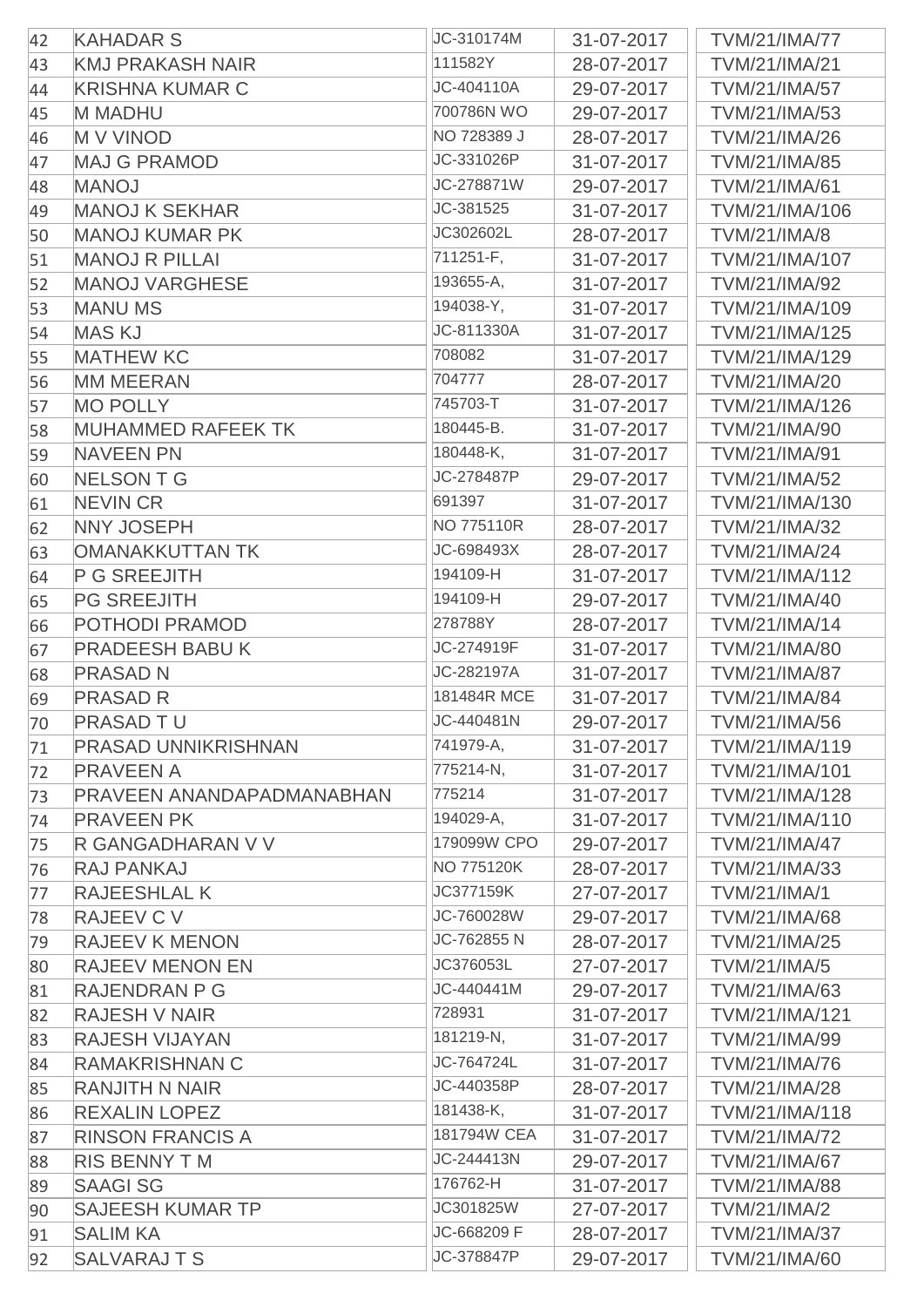| 93  | <b>SANIL KV</b>            | 194071-Y,   | 31-07-2017 | TVM/21/IMA/116       |
|-----|----------------------------|-------------|------------|----------------------|
| 94  | <b>SANTHOSH KUMAR K</b>    | 117648H     | 31-07-2017 | TVM/21/IMA/83        |
| 95  | <b>SANTOSH KUMAR K V</b>   | 728390F     | 29-07-2017 | <b>TVM/21/IMA/54</b> |
| 96  | <b>SASINK</b>              | 1491142M    | 28-07-2017 | <b>TVM/21/IMA/18</b> |
| 97  | <b>SASIDHARAN PILLAI V</b> | JC-273562-K | 28-07-2017 | <b>TVM/21/IMA/22</b> |
| 98  | <b>SATHEESH K</b>          | JC-379909W  | 31-07-2017 | <b>TVM/21/IMA/71</b> |
| 99  | <b>SATISH K</b>            | 175625Z     | 31-07-2017 | <b>TVM/21/IMA/74</b> |
| 100 | <b>SHAJI KUMAR A</b>       | JC-308483-W | 28-07-2017 | TVM/21/IMA/23        |
| 101 | <b>SHAJU C J</b>           | JC-766540L  | 29-07-2017 | TVM/21/IMA/46        |
| 102 | <b>SHAJUMON TJ</b>         | JC-277629-P | 29-07-2017 | <b>TVM/21/IMA/41</b> |
| 103 | <b>SHENIL N</b>            | 751494-N,   | 31-07-2017 | <b>TVM/21/IMA/97</b> |
| 104 | <b>SHIJO MON AUGUSTIN</b>  | 277660F     | 28-07-2017 | TVM/21/IMA/15        |
| 105 | <b>SHINTO MATHEW</b>       | JC-439888   | 29-07-2017 | TVM/21/IMA/66        |
| 106 | <b>SHYLESH M</b>           | 766167W     | 28-07-2017 | <b>TVM/21/IMA/9</b>  |
| 107 | <b>SIBICHAN B</b>          | 301939F     | 28-07-2017 | TVM/21/IMA/13        |
| 108 | <b>SILU LAL SR</b>         | JC310588X   | 27-07-2017 | <b>TVM/21/IMA/3</b>  |
| 109 | <b>SOMASEKHARAN NAR</b>    | 689929-F    | 28-07-2017 | TVM/21/IMA/38        |
| 110 | <b>SREEKUMARKS</b>         | 181733F     | 31-07-2017 | <b>TVM/21/IMA/73</b> |
| 111 | <b>SREELESH KUMAR G</b>    | 117364-N,   | 31-07-2017 | TVM/21/IMA/95        |
| 112 | <b>STEEPHEN PK</b>         | 176232-B    | 31-07-2017 | TVM/21/IMA/120       |
| 113 | <b>SUDHAKARAN ME</b>       | JC421993L   | 27-07-2017 | <b>TVM/21/IMA/6</b>  |
| 114 | <b>SUDHEER KUMAR PK</b>    | 9512748K    | 28-07-2017 | TVM/21/IMA/19        |
| 115 | <b>SUDHISH KM</b>          | 180517T MCE | 31-07-2017 | <b>TVM/21/IMA/81</b> |
| 116 | <b>SUNIL C NAIR</b>        | NO 773047T  | 28-07-2017 | TVM/21/IMA/35        |
| 117 | <b>SURESH BABU P</b>       | JC-278284L  | 31-07-2017 | <b>TVM/21/IMA/78</b> |
| 118 | <b>SURESH KUMAR R</b>      | JC384037H   | 27-07-2017 | <b>TVM/21/IMA/4</b>  |
| 119 | <b>SURESH NK</b>           | JC301477A   | 27-07-2017 | <b>TVM/21/IMA/7</b>  |
| 120 | <b>THASVEER M SALIM</b>    | 194051-A,   | 31-07-2017 | TVM/21/IMA/114       |
|     | 121 THOMAS KJ              | JC-811330-A | 29-07-2017 | <b>TVM/21/IMA/43</b> |
| 122 | <b>THYAG SUDHIR RAJAN</b>  | 197858A     | 28-07-2017 | <b>TVM/21/IMA/11</b> |
| 123 | <b>TOYSON THOMAS</b>       | JC-310893   | 28-07-2017 | <b>TVM/21/IMA/31</b> |
| 124 | <b>V KATHIRESAN</b>        | JC-421952F  | 29-07-2017 | TVM/21/IMA/50        |
| 125 | <b>VIJAYAKUMAR P</b>       | JC-459607K  | 29-07-2017 | <b>TVM/21/IMA/44</b> |
| 126 | <b>VINOD KUMAR AK</b>      | 689918-N,   | 31-07-2017 | TVM/21/IMA/93        |
| 127 | <b>VINOD KUMAR KM</b>      | 709132S     | 29-07-2017 | TVM/21/IMA/59        |
| 128 | <b>VINOD KUMAR VL</b>      | 702756-L    | 31-07-2017 | TVM/21/IMA/123       |
| 129 | <b>VINOD MR</b>            | 194096-B    | 29-07-2017 | TVM/21/IMA/39        |
| 130 | <b>VINODH KV</b>           | 198164-Z,   | 31-07-2017 | TVM/21/IMA/113       |

|                | <b>Name</b>               | Service No. | <b>Interview date</b> | <b>Roll No.</b>      |
|----------------|---------------------------|-------------|-----------------------|----------------------|
| $\mathbf{1}$   | <b>ABI THOMAS</b>         | 772273      | 05-08-2017            | <b>TVM/21/IMS/50</b> |
| $\overline{2}$ | <b>AJI KUMAR AK</b>       | JC-379611M  | 04-08-2017            | <b>TVM/21/IMS/12</b> |
| 3              | <b>ANAND K</b>            | 121363A     | 05-08-2017            | <b>TVM/21/IMS/70</b> |
| 4              | <b>ANIL KUMAR A</b>       | JC-301908A  | 04-08-2017            | <b>TVM/21/IMS/1</b>  |
| 5              | <b>ANIL KUMAR CK</b>      | JC-310912L  | 04-08-2017            | <b>TVM/21/IMS/14</b> |
| 6              | <b>ANIL KUMAR G</b>       | JC-272484L  | 04-08-2017            | <b>TVM/21/IMS/8</b>  |
|                | <b>ANIT KUMAR</b>         | 697174      | 05-08-2017            | <b>TVM/21/IMS/68</b> |
| 8              | ANOOP SIVASANKARAN KARTHA | 775202      | 05-08-2017            | <b>TVM/21/IMS/35</b> |
| 9              | <b>BIJUKUMAR A K</b>      | 749542      | 05-08-2017            | <b>TVM/21/IMS/41</b> |
| 10             | <b>BIJUKUMAR P R</b>      | 146338761H  | 05-08-2017            | <b>TVM/21/IMS/71</b> |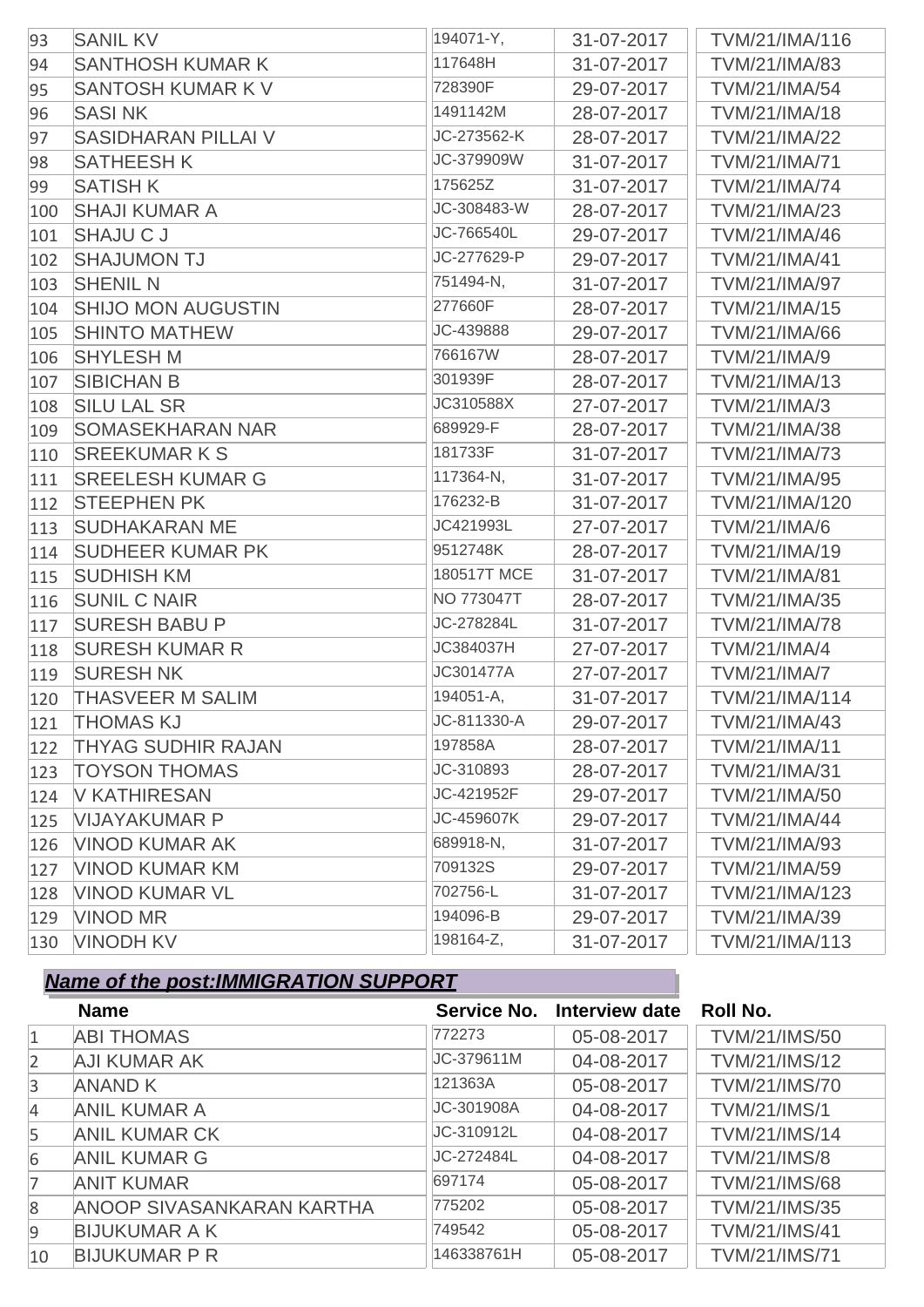| 11 | <b>BINU P THOMAS</b>                | 14919722N  | 05-08-2017 | <b>TVM/21/IMS/73</b> |
|----|-------------------------------------|------------|------------|----------------------|
| 12 | <b>ELDOSE MATHEW</b>                | 773032     | 05-08-2017 | <b>TVM/21/IMS/58</b> |
| 13 | <b>G SETHURAJ</b>                   | 711391     | 05-08-2017 | TVM/21/IMS/42        |
| 14 | <b>GIGITH NARAYANA PILLAI</b>       | 749322     | 05-08-2017 | <b>TVM/21/IMS/56</b> |
| 15 | <b>GIJO MOOLAKATTU GEORGE</b>       | 785301     | 04-08-2017 | <b>TVM/21/IMS/22</b> |
| 16 | <b>GOPALAN RAJESH</b>               | 769491     | 05-08-2017 | <b>TVM/21/IMS/48</b> |
| 17 | <b>HAREENDRAN C</b>                 | 14434856F  | 04-08-2017 | TVM/21/IMS/20        |
| 18 | <b>I.COLLET DANIEL RAJARATHINAM</b> | 682390     | 05-08-2017 | TVM/21/IMS/69        |
| 19 | <b>ISMAIL KUZHUMBIL MOIDEENQ</b>    | 785142     | 04-08-2017 | TVM/21/IMS/23        |
| 20 | <b>JAGADISH A S</b>                 | 775353     | 05-08-2017 | <b>TVM/21/IMS/38</b> |
| 21 | <b>JINSKUMAR A T</b>                | 772275     | 05-08-2017 | <b>TVM/21/IMS/51</b> |
| 22 | <b>JITESH VR</b>                    | 2603191P   | 04-08-2017 | <b>TVM/21/IMS/17</b> |
| 23 | <b>JITHESH PR</b>                   | 773117     | 05-08-2017 | TVM/21/IMS/59        |
| 24 | <b>JOBY KURIANS</b>                 | 775138     | 05-08-2017 | <b>TVM/21/IMS/34</b> |
| 25 | <b>JOFY K JOHN</b>                  | 773472     | 05-08-2017 | <b>TVM/21/IMS/66</b> |
| 26 | <b>KISHOR KUMAR V M</b>             | 772521     | 05-08-2017 | <b>TVM/21/IMS/28</b> |
| 27 | LATHEESH KUMAR VELLUVA              | 764227     | 05-08-2017 | TVM/21/IMS/39        |
| 28 | <b>M S RADHA KRISHNAN</b>           | 721918     | 04-08-2017 | <b>TVM/21/IMS/24</b> |
| 29 | <b>MANOJ KUMAR CK</b>               | JC-811480W | 04-08-2017 | <b>TVM/21/IMS/5</b>  |
| 30 | <b>MANOJ KUMAR R</b>                | 724390     | 04-08-2017 | <b>TVM/21/IMS/27</b> |
| 31 | <b>MOHAMMED SUDHIR KB</b>           | 771467     | 05-08-2017 | <b>TVM/21/IMS/52</b> |
| 32 | <b>MURALIDHARAN K</b>               | 711628     | 05-08-2017 | <b>TVM/21/IMS/44</b> |
| 33 | <b>OMANAKUTTAN R</b>                | JC-25470W  | 04-08-2017 | <b>TVM/21/IMS/7</b>  |
| 34 | <b>P RANJITH</b>                    | 780215     | 05-08-2017 | <b>TVM/21/IMS/54</b> |
| 35 | <b>PRABHA KUMAR KT</b>              | JC-302015A | 04-08-2017 | TVM/21/IMS/15        |
| 36 | <b>PRADEEP KB</b>                   | 780877     | 05-08-2017 | <b>TVM/21/IMS/60</b> |
| 37 | <b>PRADEEP KUMAR</b>                | JC-766745A | 04-08-2017 | <b>TVM/21/IMS/11</b> |
| 38 | <b>PRADEEP VARGHESE</b>             | 711785     | 05-08-2017 | <b>TVM/21/IMS/64</b> |
| 39 | PRASAD UNNIKRISHNAN                 | 741979     | 05-08-2017 | TVM/21/IMS/55        |
| 40 | <b>PRASEEN POOCHANKUNNATH</b>       | 776056     | 05-08-2017 | TVM/21/IMS/30        |
| 41 | <b>R PRATHEEPAN</b>                 | 748760     | 05-08-2017 | TVM/21/IMS/46        |
| 42 | <b>RADHAKRISHNAKURUP J</b>          | JC-310596K | 04-08-2017 | TVM/21/IMS/16        |
| 43 | <b>RAJESH B</b>                     | 15767848X  | 04-08-2017 | <b>TVM/21/IMS/18</b> |
| 44 | <b>RAJESH KUMAR K</b>               | 15129093K  | 04-08-2017 | <b>TVM/21/IMS/21</b> |
| 45 | <b>RAKESH CS</b>                    | 773315     | 05-08-2017 | <b>TVM/21/IMS/65</b> |
| 46 | <b>RAMAN TP</b>                     | 698021     | 05-08-2017 | TVM/21/IMS/29        |
| 47 | <b>RAMESH MENON</b>                 | 721145     | 05-08-2017 | TVM/21/IMS/43        |
| 48 | <b>RISON JOSE</b>                   | 741242     | 05-08-2017 | TVM/21/IMS/45        |
| 49 | <b>ROBINKT</b>                      | 748370     | 04-08-2017 | <b>TVM/21/IMS/25</b> |
| 50 | <b>S DILIP KUMAR PATRO</b>          | 682779     | 05-08-2017 | <b>TVM/21/IMS/37</b> |
| 51 | <b>SAJIMON T</b>                    | JC-378913M | 04-08-2017 | TVM/21/IMS/10        |
| 52 | <b>SAJUP</b>                        | JC-378621K | 04-08-2017 | <b>TVM/21/IMS/6</b>  |
| 53 | <b>SAJU VARGHESE</b>                | 773011     | 05-08-2017 | <b>TVM/21/IMS/57</b> |
| 54 | <b>SAKERIA THOMAS</b>               | 741634     | 05-08-2017 | <b>TVM/21/IMS/31</b> |
| 55 | <b>SANDEEP G NAIR</b>               | 728908     | 05-08-2017 | <b>TVM/21/IMS/67</b> |
| 56 | <b>SANJEEV KUMAR MG</b>             | JC-438748Y | 04-08-2017 | <b>TVM/21/IMS/4</b>  |
| 57 | <b>SASINDRADAS PS</b>               | 727290     | 05-08-2017 | <b>TVM/21/IMS/61</b> |
| 58 | <b>SHAJI PG</b>                     |            | 04-08-2017 | <b>TVM/21/IMS/2</b>  |
| 59 | <b>SHAJIMON K</b>                   | 683688     | 05-08-2017 | <b>TVM/21/IMS/62</b> |
| 60 | SREEJITH.J                          | 15471386P  | 04-08-2017 | TVM/21/IMS/19        |
| 61 | <b>SREEJITH BALARAMAN PILLAI</b>    | 771866     | 05-08-2017 | TVM/21/IMS/53        |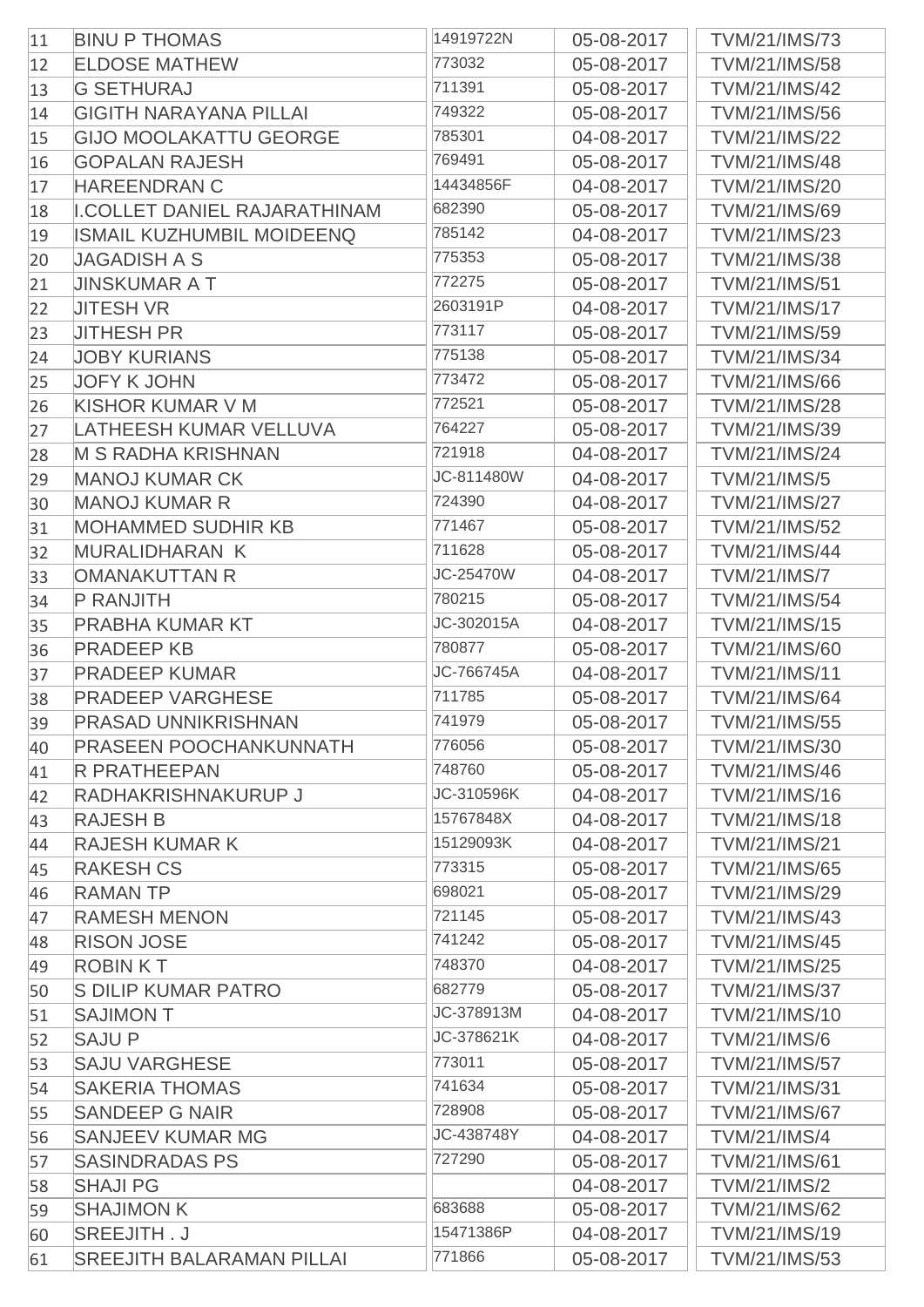| 62 | <b>SREEKUMAR CR</b>        | JC-765387N | 04-08-2017 | <b>TVM/21/IMS/9</b>  |
|----|----------------------------|------------|------------|----------------------|
| 63 | <b>SREENIVAS K B</b>       | 763131     | 04-08-2017 | <b>TVM/21/IMS/26</b> |
| 64 | <b>SREENIVASAN PAKATH</b>  | 749469     | 05-08-2017 | <b>TVM/21/IMS/40</b> |
| 65 | <b>SUCHEENDRA KUMAR VK</b> | 723890     | 05-08-2017 | <b>TVM/21/IMS/36</b> |
| 66 | <b>SUDHEESHSUDHARMAN</b>   | 741653     | 05-08-2017 | <b>TVM/21/IMS/32</b> |
| 67 | <b>SUNIL KUMAR</b>         |            | 04-08-2017 | <b>TVM/21/IMS/13</b> |
| 68 | <b>SUNIL KUMAR V</b>       | 734215     | 05-08-2017 | TVM/21/IMS/49        |
| 69 | <b>SURAJ PANKAJ</b>        | 775120     | 05-08-2017 | TVM/21/IMS/33        |
| 70 | <b>THOMAS KURIYAKOSE</b>   | JC-328423H | 04-08-2017 | <b>TVM/21/IMS/3</b>  |
| 71 | <b>TM BIJOY</b>            | 741418     | 05-08-2017 | <b>TVM/21/IMS/47</b> |
| 72 | <b>VINOD KUMAR V</b>       | 696065     | 05-08-2017 | TVM/21/IMS/63        |
| 73 | <b>VINOD PS</b>            | 2601366N   | 05-08-2017 | <b>TVM/21/IMS/72</b> |
|    |                            |            |            |                      |

#### **Airport:COIMBATORE**

*Name of the post:Immigration Assistant*

*INTERVIEW AT:The office of FRRO, Bureau of Immigration, Shastri Bhavan Annexe, 26, Haddows Road, Nungambakkam, Chennai - 600006.*

|              | <u>Name of the post.miningration Assistant</u> |             |                |                     |
|--------------|------------------------------------------------|-------------|----------------|---------------------|
|              | <b>Name</b>                                    | Service No. | Interview date | <b>Roll No.</b>     |
| $\mathbf{1}$ | A R SIVAKUMAR                                  | JC275881P   | 26-07-2017     | CNI/17/IMA/18       |
| 2            | <b>A T RAMESH</b>                              | 15468066P   | 26-07-2017     | CNI/17/IMA/13       |
| 3            | A.K.MOHANA SUNDARAM                            | JC441136M   | 25-07-2017     | CNI/17/IMA/1        |
| 4            | <b>B MURUGAN</b>                               | 2597140H    | 26-07-2017     | CNI/17/IMA/11       |
| 5            | <b>C JESUDASS</b>                              | 2599486L    | 26-07-2017     | CNI/17/IMA/14       |
| 6            | <b>D BHOJAN</b>                                | JC 274537H  | 25-07-2017     | <b>CNI/17/IMA/8</b> |
| 7            | <b>E DURAISAMI</b>                             | 729775      | 26-07-2017     | CNI/17/IMA/22       |
| 8            | <b>G LAKSHMANAN</b>                            | JC 306627P  | 25-07-2017     | CNI/17/IMA/5        |
| 9            | <b>GYANA RANJAN MOHAPATRA</b>                  | 765550      | 26-07-2017     | CNI/17/IMA/21       |
| 10           | <b>J RAMARAJ</b>                               | JC 306627P  | 25-07-2017     | CNI/17/IMA/6        |
| 11           | <b>K MANI</b>                                  | 2602145N    | 26-07-2017     | CNI/17/IMA/15       |
| 12           | <b>K RAMALINGAM</b>                            | JC 663189P  | 25-07-2017     | <b>CNI/17/IMA/4</b> |
| 13           | <b>K RAVI</b>                                  | JC439981    | 26-07-2017     | CNI/17/IMA/9        |
| 14           | <b>K SARAVANAM</b>                             | 4636937K    | 26-07-2017     | CNI/17/IMA/19       |
| 15           | K THIRUKKUMARAN                                | 638218      | 26-07-2017     | CNI/17/IMA/23       |
| 16           | K.G. JAIYANTH MUTHAIAH                         | 175473-B    | 25-07-2017     | CNI/17/IMA/3        |
| 17           | <b>R RAJA</b>                                  | 8431169F    | 26-07-2017     | CNI/17/IMA/20       |
| 18           | R. SIVANATHU                                   | JC725039K   | 25-07-2017     | <b>CNI/17/IMA/7</b> |
| 19           | <b>RAMACHANDRAN</b>                            | 738670      | 26-07-2017     | CNI/17/IMA/12       |
| 20           | <b>RAVI SELVAM</b>                             | JC379597L   | 26-07-2017     | CNI/17/IMA/10       |
| 21           | <b>S.GOVINDARAJI</b>                           | JC767884W   | 25-07-2017     | <b>CNI/17/IMA/2</b> |
| 22           | <b>SIGOMAL V BIJU</b>                          | 1566679H    | 26-07-2017     | CNI/17/IMA/16       |
| 23           | <b>SIVAKUMAR</b>                               | 15315227    | 26-07-2017     | CNI/17/IMA/17       |

|   | <b>Name</b>         |          | Service No. Interview date | - Roll No.    |
|---|---------------------|----------|----------------------------|---------------|
|   | A SRINIVASAN        | 732125   | 29-07-2017                 | CNI/17/IMS/12 |
|   | A.DINESH            | 172318-H | 29-07-2017                 | CNI/17/IMS/16 |
| 3 | <b>ARVIND KUMAR</b> | 747478   | 29-07-2017                 | CNI/17/IMS/4  |
| 4 | <b>BIMAN NANDI</b>  | 790634   | 29-07-2017                 | CNI/17/IMS/6  |
|   | G. VIJAY KUMAR      | 15385125 | 29-07-2017                 | CNI/17/IMS/13 |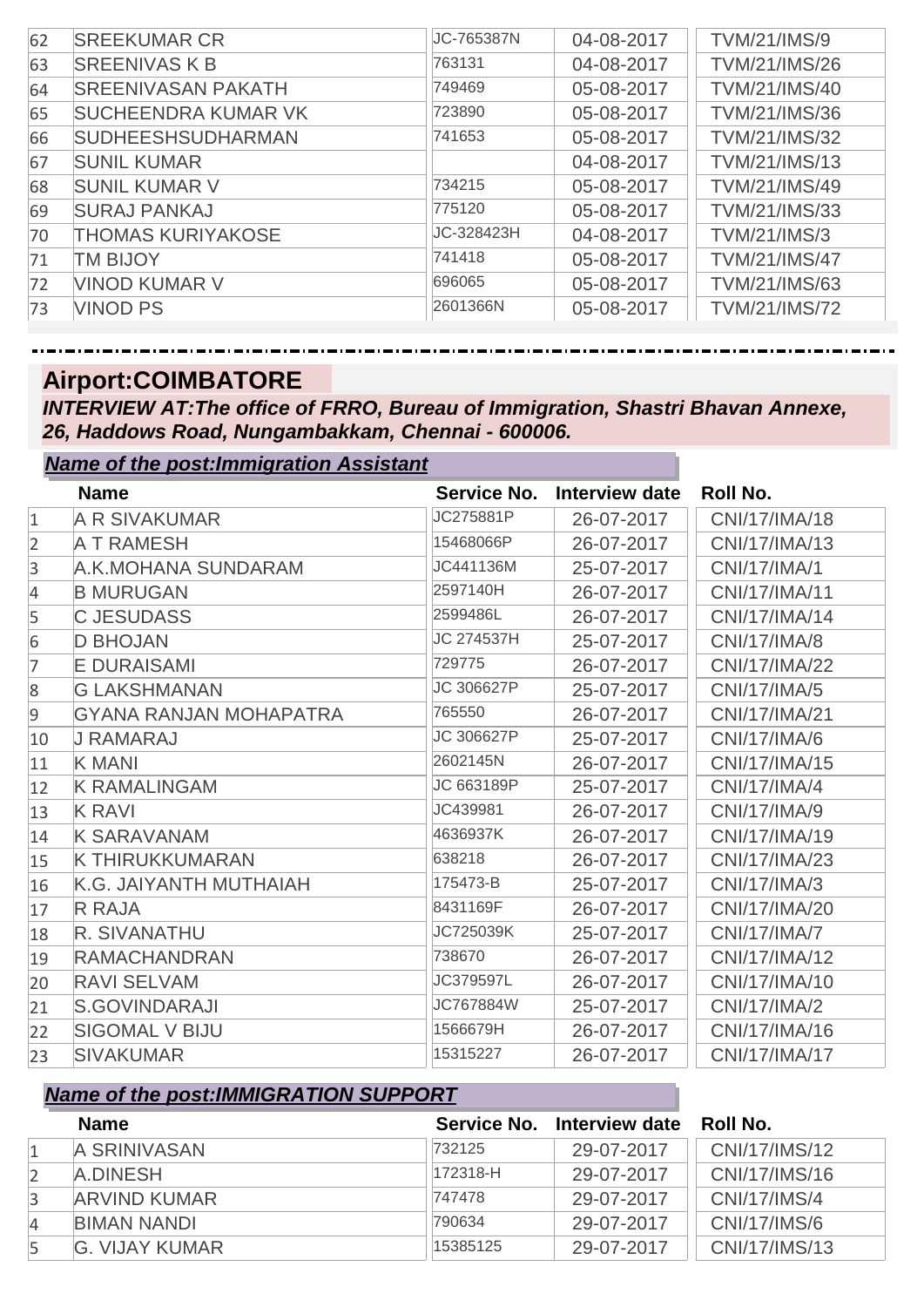| 6              | <b>JENSON V THOMAS</b>    | 773832   | 29-07-2017 | CNI/17/IMS/9        |
|----------------|---------------------------|----------|------------|---------------------|
| 7              | <b>K K BHUVANESWARAN</b>  | 676604   | 29-07-2017 | <b>CNI/17/IMS/8</b> |
| 8              | <b>K RAVI</b>             | 688523   | 29-07-2017 | CNI/17/IMS/3        |
| $\overline{9}$ | <b>M SARVANAN</b>         | 260449L  | 29-07-2017 | CNI/17/IMS/15       |
| 10             | <b>MOHAMMED SHAFEEK K</b> | 785218   | 29-07-2017 | CNI/17/IMS/5        |
| 11             | <b>N SATISH KUMAR</b>     | 732545   | 29-07-2017 | <b>CNI/17/IMS/7</b> |
| 12             | <b>P SELVE KUMAR</b>      | 722768   | 29-07-2017 | CNI/17/IMS/14       |
| 13             | R.AYYANAN                 | 2599280N | 29-07-2017 | CNI/17/IMS/2        |
| 14             | <b>R.RAJENDRAN</b>        | 169379B  | 29-07-2017 | CNI/17/IMS/1        |
| 15             | <b>RAJENDHIRAN K</b>      | 627465   | 29-07-2017 | CNI/17/IMS/11       |
| 16             | <b>RAMESH KUMAR</b>       | 628209   | 29-07-2017 | CNI/17/IMS/10       |

## **Airport:DELHI**

*INTERVIEW AT:National Intelligence Academy (NIA), Plot No. 1, Opposite Bagdola Bus Depot, Sector-9, Dwarka, New Delhi - 110077.*

| <b>Name of the post: Immigration Assistant</b> |                             |             |                       |                     |
|------------------------------------------------|-----------------------------|-------------|-----------------------|---------------------|
|                                                | <b>Name</b>                 | Service No. | <b>Interview date</b> | Roll No.            |
| $\mathbf{1}$                                   | <b>JP JASOLA</b>            | JC699332F   | 26-07-2017            | DEL/1/IMA/149       |
| $\overline{2}$                                 | <b>MAHAVIR</b>              | JC668317L   | 26-07-2017            | DEL/1/IMA/158       |
| 3                                              | <b>RAJ KUMAR SINGH</b>      | 118902-H    | 24-07-2017            | <b>DEL/1/IMA/25</b> |
| 4                                              | <b>VIRENDRA SINGH</b>       | JC665258    | 26-07-2017            | DEL/1/IMA/142       |
| 5                                              | A M UPADHYAY                | 130424-W    | 24-07-2017            | <b>DEL/1/IMA/14</b> |
| 6                                              | <b>ABHAY PAL SINGH</b>      | 118879-F    | 24-07-2017            | DEL/1/IMA/16        |
| $\overline{7}$                                 | <b>ADITYA KUMAR DWIVEDI</b> | 765142B     | 25-07-2017            | <b>DEL/1/IMA/81</b> |
| 8                                              | <b>AJAY KUMAR</b>           | JC-665240H  | 25-07-2017            | DEL/1/IMA/132       |
| 9                                              | <b>AK TOMER</b>             | JC819401L   | 26-07-2017            | DEL/1/IMA/169       |
| 10                                             | <b>AMAR SINGH RAWAT</b>     |             | 24-07-2017            | <b>DEL/1/IMA/52</b> |
| 11                                             | <b>AMIT KUMAR</b>           | 123289B     | 24-07-2017            | DEL/1/IMA/18        |
| 12                                             | <b>AMRUDDIN ANSARI</b>      | JC698660H   | 26-07-2017            | DEL/1/IMA/159       |
| 13                                             | <b>ANAND MOHAN UPADHYAY</b> | 130424-W    | 24-07-2017            | <b>DEL/1/IMA/24</b> |
| 14                                             | <b>ANAND PRAKASH</b>        | 746996      | 25-07-2017            | DEL/1/IMA/118       |
| 15                                             | <b>ANIL KUMAR RAI</b>       | 197785-N    | 24-07-2017            | DEL/1/IMA/19        |
| 16                                             | <b>ANUP</b>                 |             | 24-07-2017            | <b>DEL/1/IMA/34</b> |
| 17                                             | <b>ARAVENDRA KUMAR</b>      | JC280178L   | 26-07-2017            | DEL/1/IMA/144       |
| 18                                             | <b>AS BISWAS</b>            | 119922-A    | 24-07-2017            | DEL/1/IMA/2         |
| 19                                             | <b>ASHOK KUMAR</b>          | 176843-T    | 24-07-2017            | DEL/1/IMA/13        |
| 20                                             | <b>AVINASH KUMAR</b>        | 716643      | 25-07-2017            | DEL/1/IMA/103       |
| 21                                             | <b>B LT DAYA CHAND</b>      |             | 25-07-2017            | <b>DEL/1/IMA/70</b> |
| 22                                             | <b>BHAGAT SINGH</b>         | 121331-B    | 24-07-2017            | DEL/1/IMA/6         |
| 23                                             | <b>BHARAT SINGH</b>         |             | 25-07-2017            | <b>DEL/1/IMA/72</b> |
| 24                                             | <b>BIVASH SAMADDAR</b>      | 649763      | 25-07-2017            | DEL/1/IMA/104       |
| 25                                             | <b>BRIJ PAL</b>             |             | 25-07-2017            | <b>DEL/1/IMA/79</b> |
| 26                                             | <b>CHANDRA MOHAN SINGH</b>  | 168587-B    | 24-07-2017            | <b>DEL/1/IMA/26</b> |
| 27                                             | <b>CHANDRABIR SINGH</b>     | JC729448P   | 26-07-2017            | DEL/1/IMA/146       |
| 28                                             | <b>CHANDRANA BHAKTA</b>     |             | 24-07-2017            | DEL/1/IMA/33        |
| 29                                             | <b>CHANGAN LAL YADAV</b>    | 4190271     | 24-07-2017            | DEL/1/IMA/49        |
| 30                                             | <b>DARMIYAN SINGH</b>       | JC-530950   | 26-07-2017            | DEL/1/IMA/171       |
| 31                                             | <b>DESHPAL SINGH HUDDA</b>  | 675832      | 25-07-2017            | DEL/1/IMA/128       |
| 32                                             | <b>DHANANJAY KUMAR</b>      | 740372      | 25-07-2017            | DEL/1/IMA/122       |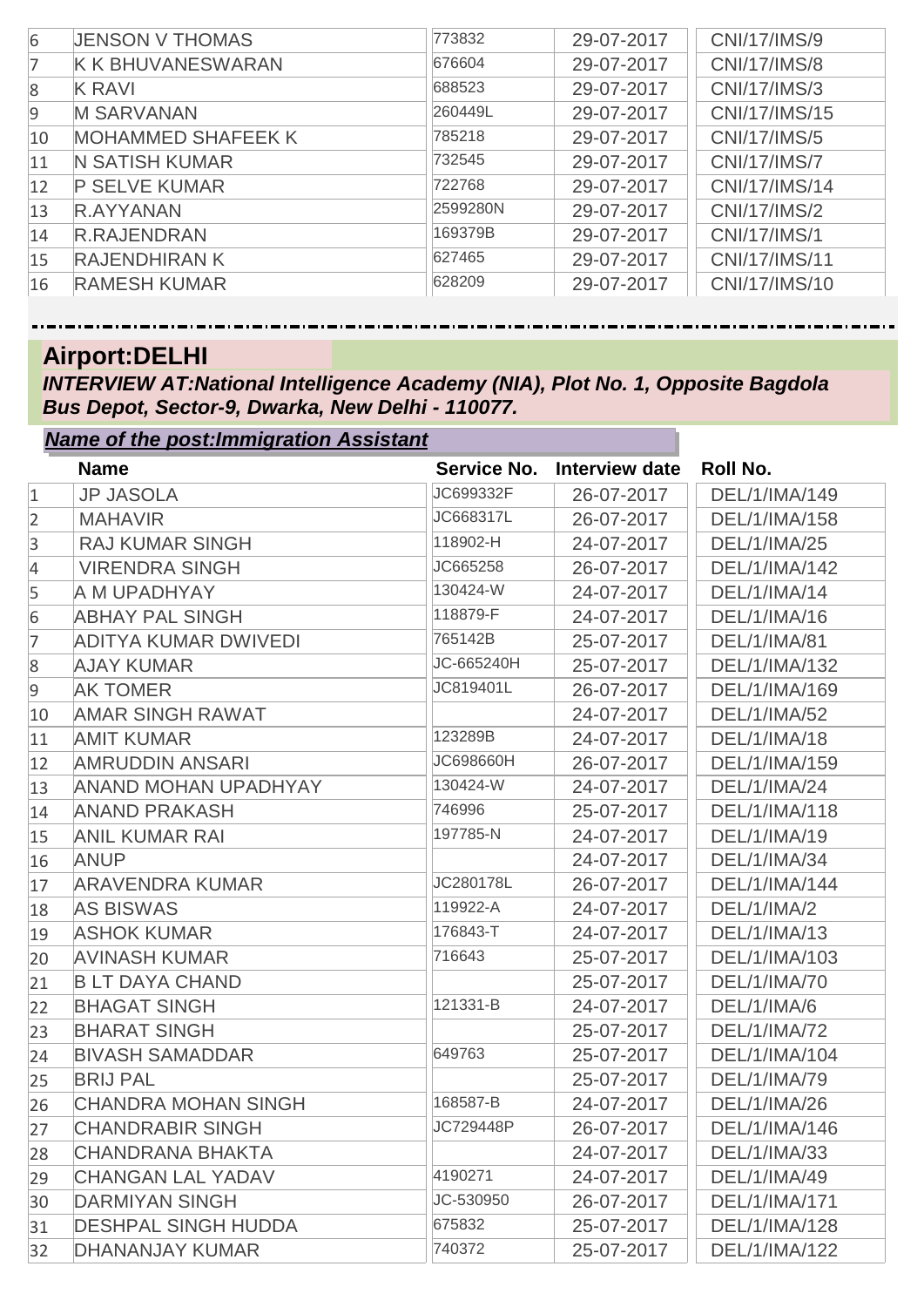| 33 | <b>DHANBIR SHARMA</b>         | 648528     | 25-07-2017 | DEL/1/IMA/89        |
|----|-------------------------------|------------|------------|---------------------|
| 34 | <b>DHARAMPAL</b>              | JC-766743P | 26-07-2017 | DEL/1/IMA/168       |
| 35 | <b>DHARAMPAL</b>              | 726918     | 25-07-2017 | DEL/1/IMA/107       |
| 36 | <b>DHARAMPAL</b>              | JC-699766F | 25-07-2017 | DEL/1/IMA/136       |
| 37 | <b>DHIRAJ SINGH</b>           | 2998878A   | 24-07-2017 | DEL/1/IMA/51        |
| 38 | <b>DHIRAJ SINGH</b>           |            | 24-07-2017 | DEL/1/IMA/64        |
| 39 | <b>DINESH KUMAR SINGH</b>     |            | 24-07-2017 | DEL/1/IMA/58        |
| 40 | <b>DN SAHU</b>                | 179962-F   | 24-07-2017 | DEL/1/IMA/3         |
| 41 | <b>DULAL PAUL</b>             | 686833     | 25-07-2017 | DEL/1/IMA/101       |
| 42 | <b>FATEH CHANDRA GAURH</b>    | 697916     | 25-07-2017 | DEL/1/IMA/129       |
| 43 | <b>GOPAL SINGH</b>            |            | 25-07-2017 | DEL/1/IMA/68        |
| 44 | <b>GOPAL SINGH</b>            |            | 25-07-2017 | DEL/1/IMA/76        |
| 45 | <b>GOPI CHAND</b>             | JC667409L  | 26-07-2017 | DEL/1/IMA/141       |
| 46 | <b>GRISH CHANDRA PANDEY</b>   | JC669463X  | 26-07-2017 | DEL/1/IMA/163       |
| 47 | <b>HAKIM SINGH</b>            | JC470952L  | 26-07-2017 | DEL/1/IMA/150       |
| 48 | <b>HANS RAJ</b>               | 15146048W  | 24-07-2017 | DEL/1/IMA/46        |
| 49 | <b>HANS RAJ</b>               | JC470523K  | 26-07-2017 | DEL/1/IMA/151       |
| 50 | <b>HARISH KUMAR VERMA</b>     |            | 24-07-2017 | DEL/1/IMA/62        |
| 51 | <b>HARSHARAN SINGH</b>        | 653002     | 25-07-2017 | DEL/1/IMA/109       |
| 52 | <b>HIMMAT SINGH</b>           | JCO756508H | 26-07-2017 | DEL/1/IMA/166       |
| 53 | <b>HUKAM CHAND</b>            |            | 24-07-2017 | DEL/1/IMA/63        |
| 54 | <b>IRSHAAD AHMED</b>          | 168067-Y   | 24-07-2017 | DEL/1/IMA/15        |
| 55 | <b>JAGANNATH PRASAD VERMA</b> | 700511F    | 25-07-2017 | DEL/1/IMA/83        |
| 56 | <b>JAGBIR SINGH</b>           |            | 24-07-2017 | DEL/1/IMA/55        |
| 57 | <b>JAGDISH PRASAD</b>         | 739435L    | 24-07-2017 | <b>DEL/1/IMA/42</b> |
| 58 | <b>JAI BHAGWAN</b>            | 120362A    | 24-07-2017 | DEL/1/IMA/10        |
| 59 | <b>JAI KISHAN</b>             |            | 25-07-2017 | DEL/1/IMA/65        |
| 60 | <b>JAIPAL SINGH</b>           |            | 24-07-2017 | DEL/1/IMA/61        |
| 61 | <b>JAIPAL SINGH</b>           | 649884     | 25-07-2017 | DEL/1/IMA/115       |
| 62 | <b>JAISA RAJ YADAV</b>        | 126115A    | 24-07-2017 | DEL/1/IMA/9         |
| 63 | <b>JITENDER SINGH</b>         | JC275969Y  | 25-07-2017 | DEL/1/IMA/134       |
| 64 | <b>JITENDRA KUMAR THAKUR</b>  | 762887     | 25-07-2017 | DEL/1/IMA/91        |
| 65 | <b>JK TYAGI</b>               | 662057     | 25-07-2017 | DEL/1/IMA/116       |
| 66 | <b>KAILASH</b>                |            | 25-07-2017 | DEL/1/IMA/73        |
| 67 | <b>KARAMVEER SINGH</b>        | 765956     | 25-07-2017 | DEL/1/IMA/126       |
| 68 | KISHAN CHANDRA SHARMA         |            | 24-07-2017 | DEL/1/IMA/57        |
| 69 | <b>KRISHAN KUMAR</b>          | 635571     | 25-07-2017 | DEL/1/IMA/86        |
| 70 | <b>KRISHANPAL SHARMA</b>      | 650152     | 25-07-2017 | DEL/1/IMA/98        |
| 71 | <b>KRISHNA PRATAP</b>         |            | 25-07-2017 | DEL/1/IMA/75        |
| 72 | <b>LADU KISHORE PRADHAN</b>   | JC-379666W | 26-07-2017 | DEL/1/IMA/167       |
| 73 | <b>LAXMI PADA SAHU</b>        | 729035     | 25-07-2017 | DEL/1/IMA/85        |
| 74 | <b>MAHENDRA SINGH</b>         | 193792     | 25-07-2017 | DEL/1/IMA/82        |
| 75 | <b>MANI UPADHYAY</b>          | JC-759001M | 25-07-2017 | DEL/1/IMA/133       |
| 76 | <b>MANOJ KUMAR</b>            | 181607-W   | 24-07-2017 | DEL/1/IMA/4         |
| 77 | <b>MANOJ THAKUR</b>           |            | 25-07-2017 | <b>DEL/1/IMA/78</b> |
| 78 | <b>MASAWWIR ALAM</b>          | JC767184H  | 26-07-2017 | DEL/1/IMA/155       |
| 79 | <b>MEHAR</b>                  |            | 25-07-2017 | DEL/1/IMA/80        |
| 80 | MOHAMMAD JAMIL AHMAD          | 685331     | 25-07-2017 | DEL/1/IMA/100       |
| 81 | <b>MUKESH KUMAR GURJAR</b>    | 14926046M  | 24-07-2017 | DEL/1/IMA/45        |
| 82 | <b>MUKESH KUMAR SINGH</b>     | 741709     | 25-07-2017 | <b>DEL/1/IMA/88</b> |
| 83 | <b>NARENDER NAGAR</b>         |            | 25-07-2017 | DEL/1/IMA/67        |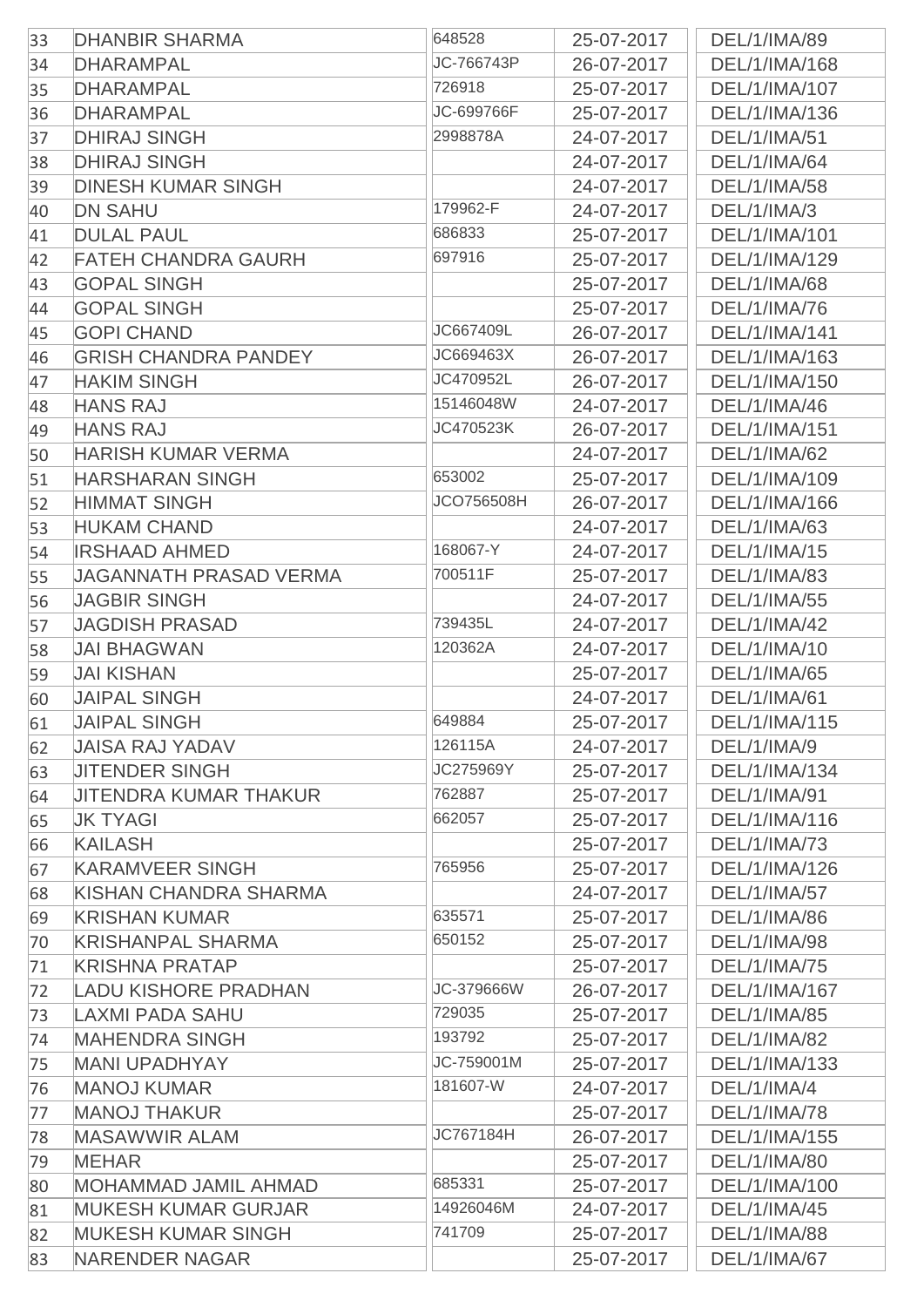| 84  | NARENDRA PAL SINGH          | JC729803F       | 26-07-2017 | DEL/1/IMA/153       |
|-----|-----------------------------|-----------------|------------|---------------------|
| 85  | <b>NASEEM KUMAR</b>         | JC668275K       | 26-07-2017 | DEL/1/IMA/148       |
| 86  | <b>NATHA SINGH</b>          | JC-530950       | 26-07-2017 | DEL/1/IMA/172       |
| 87  | <b>NEERAJ KUMAR</b>         |                 | 24-07-2017 | DEL/1/IMA/31        |
| 88  | <b>NIRANKAR SINGH</b>       | 624543          | 25-07-2017 | DEL/1/IMA/92        |
| 89  | <b>OM PRAKASH PRASAD</b>    |                 | 24-07-2017 | DEL/1/IMA/59        |
| 90  | OM PRAKASH THAREJA          | 635012          | 25-07-2017 | DEL/1/IMA/110       |
| 91  | P SIDDIQUI                  |                 | 24-07-2017 | DEL/1/IMA/29        |
| 92  | <b>PANKAJ DABRAL</b>        | 741862          | 25-07-2017 | DEL/1/IMA/113       |
| 93  | <b>PANKAJ KUMAR GARG</b>    | 125910-K        | 24-07-2017 | DEL/1/IMA/17        |
| 94  | <b>PARDEEP TIWARI</b>       |                 | 25-07-2017 | DEL/1/IMA/71        |
| 95  | <b>PAWAN KUMAR SINGH</b>    | JC-761226N      | 26-07-2017 | DEL/1/IMA/164       |
| 96  | <b>PHOOL SINGH</b>          |                 | 24-07-2017 | DEL/1/IMA/36        |
| 97  | <b>PINAKI SARKAR</b>        | 763040          | 25-07-2017 | DEL/1/IMA/125       |
| 98  | <b>PRADEEP KUMAR SHARMA</b> | 3998506L        | 24-07-2017 | DEL/1/IMA/50        |
| 99  | <b>PRADEEP SHARMA</b>       | 750112          | 25-07-2017 | DEL/1/IMA/123       |
| 100 | <b>PRAMOD KUMAR KOKAR</b>   | 649396          | 25-07-2017 | DEL/1/IMA/96        |
| 101 | <b>PRANAY KUMAR TIWARI</b>  | 119618-K        | 24-07-2017 | DEL/1/IMA/8         |
| 102 | <b>PRAVEEN KUMAR RATHI</b>  |                 | 24-07-2017 | DEL/1/IMA/40        |
| 103 | <b>PREM SAGAR GUPTA</b>     | 647671          | 25-07-2017 | DEL/1/IMA/95        |
| 104 | <b>RADHEY SHYAM</b>         | <b>JC72968H</b> | 26-07-2017 | DEL/1/IMA/160       |
| 105 | <b>RAJ KUMAR</b>            |                 | 25-07-2017 | DEL/1/IMA/69        |
| 106 | <b>RAJ KUMAR</b>            |                 | 25-07-2017 | <b>DEL/1/IMA/66</b> |
| 107 | <b>RAJ PAL</b>              | 174652-N        | 24-07-2017 | DEL/1/IMA/11        |
| 108 | <b>RAJAN PANDEY</b>         | 654736          | 25-07-2017 | DEL/1/IMA/106       |
| 109 | <b>RAJBIR</b>               | JC279726L       | 26-07-2017 | DEL/1/IMA/143       |
| 110 | <b>RAJBIR</b>               |                 | 24-07-2017 | DEL/1/IMA/35        |
| 111 | <b>RAJENDER KUMAR TYAGI</b> | 716711          | 25-07-2017 | DEL/1/IMA/105       |
|     | 112 RAJENDER SINGH          |                 | 24-07-2017 | <b>DEL/1/IMA/54</b> |
| 113 | <b>RAJESH KUMAR</b>         | JC810818K       | 26-07-2017 | DEL/1/IMA/161       |
| 114 | <b>RAJESH KUMAR DATTA</b>   | 733427          | 25-07-2017 | DEL/1/IMA/99        |
| 115 | <b>RAJESH KUMAR SINGH</b>   | 173480-Z        | 24-07-2017 | DEL/1/IMA/12        |
| 116 | <b>RAJESH KUMAR YADAV</b>   | 4192028L        | 24-07-2017 | DEL/1/IMA/44        |
| 117 | <b>RAJINDER KUMAR GERA</b>  | 635633          | 25-07-2017 | DEL/1/IMA/130       |
| 118 | <b>RAJPAL</b>               |                 | 25-07-2017 | <b>DEL/1/IMA/74</b> |
| 119 | <b>RAJPAL YADAV</b>         | JC278161Y       | 25-07-2017 | DEL/1/IMA/139       |
| 120 | RAKESH BABU SAXENA          | 635475          | 25-07-2017 | DEL/1/IMA/114       |
| 121 | <b>RAM PUKAR SAH</b>        |                 | 24-07-2017 | DEL/1/IMA/38        |
| 122 | <b>RAMESH CHAND JYOTSHI</b> | 14924677W       | 24-07-2017 | DEL/1/IMA/43        |
| 123 | <b>RAMESH CHANDRA SINGH</b> | 674034          | 25-07-2017 | DEL/1/IMA/90        |
| 124 | <b>RAMESH KUMAR SINGH</b>   | JCO-76202A      | 26-07-2017 | DEL/1/IMA/165       |
| 125 | <b>RANVIR SINGH</b>         |                 | 24-07-2017 | DEL/1/IMA/53        |
| 126 | <b>RAVINDRA DUTT SHARMA</b> | 699459          | 25-07-2017 | DEL/1/IMA/119       |
| 127 | <b>RK JAISWAL</b>           | 677124          | 25-07-2017 | DEL/1/IMA/117       |
| 128 | <b>SC SAINI</b>             | 612349          | 25-07-2017 | DEL/1/IMA/127       |
| 129 | <b>SAJJAN SINGH</b>         | 4194640N        | 24-07-2017 | DEL/1/IMA/47        |
| 130 | <b>SANJAY KUMAR</b>         |                 | 24-07-2017 | DEL/1/IMA/60        |
| 131 | <b>SANTOSH KUMAR SINGH</b>  | 716928          | 25-07-2017 | DEL/1/IMA/121       |
| 132 | <b>SATBIR SINGH</b>         |                 | 25-07-2017 | <b>DEL/1/IMA/77</b> |
| 133 | <b>SATBIR SINGH</b>         | JC669485W       | 26-07-2017 | DEL/1/IMA/170       |
| 134 | <b>SATISH KUMAR</b>         | 178268-F        | 24-07-2017 | <b>DEL/1/IMA/22</b> |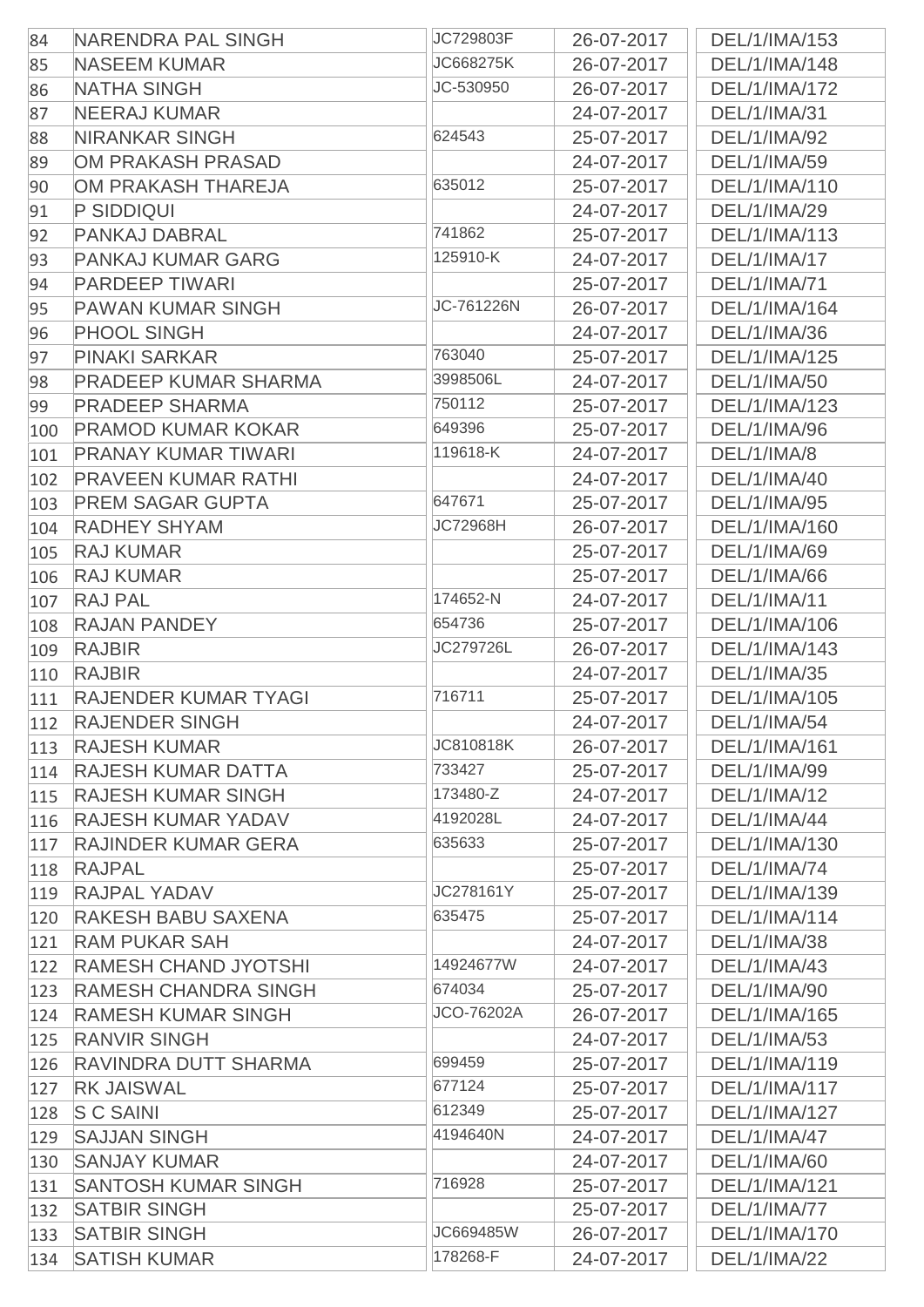| 135 | <b>SATISH KUMAR MAURYA</b>    | 123014          | 24-07-2017 | DEL/1/IMA/1         |
|-----|-------------------------------|-----------------|------------|---------------------|
| 136 | <b>SATYAPAL SINGH</b>         | 15479578        | 24-07-2017 | DEL/1/IMA/48        |
| 137 | <b>SEBASTIAN JOSEPH</b>       | JC729596A       | 26-07-2017 | DEL/1/IMA/147       |
| 138 | <b>SHAKTI BRATA DE</b>        |                 | 24-07-2017 | DEL/1/IMA/37        |
| 139 | <b>SHANKAR RAJPUT</b>         | 717546          | 25-07-2017 | DEL/1/IMA/131       |
| 140 | <b>SHIMBHU DAYAL</b>          | 154750-F        | 24-07-2017 | DEL/1/IMA/28        |
| 141 | <b>SHIV CHARAN SINGH</b>      | 181587-Z        | 24-07-2017 | DEL/1/IMA/21        |
| 142 | <b>SHIV NARAYAN SOROUT</b>    | 619886          | 25-07-2017 | DEL/1/IMA/93        |
| 143 | <b>SHRI KRISHAN</b>           | JC277055N       | 25-07-2017 | DEL/1/IMA/135       |
| 144 | <b>SHRINIWAS SINGH</b>        | JC769852N       | 25-07-2017 | DEL/1/IMA/137       |
| 145 | <b>SK SINGH</b>               | 649102          | 25-07-2017 | DEL/1/IMA/108       |
| 146 | <b>SOUMYA MUKHOPADHYAY</b>    | 761167          | 25-07-2017 | DEL/1/IMA/124       |
| 147 | <b>SRUENDER SINGH</b>         |                 | 24-07-2017 | DEL/1/IMA/32        |
| 148 | <b>SUDHINDER SINGH</b>        | 167382 R        | 24-07-2017 | <b>DEL/1/IMA/27</b> |
| 149 | <b>SUJI C AYYAR</b>           | JC769947M       | 25-07-2017 | DEL/1/IMA/138       |
| 150 | <b>SUNDER SINGH</b>           |                 | 24-07-2017 | DEL/1/IMA/56        |
| 151 | <b>SUNIL KUMAR</b>            |                 | 24-07-2017 | DEL/1/IMA/30        |
| 152 | <b>SUNIL KUMAR</b>            |                 | 24-07-2017 | DEL/1/IMA/41        |
| 153 | <b>SUNIL MALPOTRA</b>         | 181781-R        | 24-07-2017 | DEL/1/IMA/5         |
| 154 | <b>SURENDER SINGH</b>         | 720440          | 25-07-2017 | DEL/1/IMA/120       |
| 155 | <b>SURENDRA KUMAR</b>         | JC693723W       | 26-07-2017 | DEL/1/IMA/154       |
| 156 | <b>SURESH CHAND SHARMA</b>    | 717194          | 25-07-2017 | DEL/1/IMA/112       |
| 157 | <b>SURESH KUMAR</b>           | JC728343Y       | 26-07-2017 | DEL/1/IMA/156       |
| 158 | <b>SURESH KUMAR</b>           |                 | 24-07-2017 | DEL/1/IMA/39        |
| 159 | <b>SUSHANTA BANDYOPADHYAY</b> | 725269          | 25-07-2017 | DEL/1/IMA/111       |
| 160 | <b>T J K RAJU</b>             | 181308-H        | 24-07-2017 | DEL/1/IMA/23        |
| 161 | <b>TARA CHAND</b>             | JC667455A       | 26-07-2017 | DEL/1/IMA/157       |
| 162 | <b>TIPU CHANDRA GOGOI</b>     | 647944          | 25-07-2017 | DEL/1/IMA/102       |
| 163 | <b>TIRMAL SINGH</b>           | JC470161N       | 26-07-2017 | DEL/1/IMA/162       |
| 164 | <b>UDAI SINGH</b>             | JC668648M       | 26-07-2017 | DEL/1/IMA/145       |
| 165 | <b>UGERSAIN</b>               | JC278978L       | 26-07-2017 | DEL/1/IMA/140       |
| 166 | UMESH CHANDER DAHIYA          | 633591          | 25-07-2017 | DEL/1/IMA/94        |
| 167 | <b>VEER PAL SINGH</b>         | <b>JC97713P</b> | 26-07-2017 | DEL/1/IMA/152       |
| 168 | <b>VINAY KUMAR GUPTA</b>      | 692080          | 25-07-2017 | <b>DEL/1/IMA/87</b> |
| 169 | <b>VINOD KUMAR SINGH</b>      | 680955          | 25-07-2017 | DEL/1/IMA/97        |
| 170 | <b>VINOD M R</b>              | 194096-B        | 24-07-2017 | DEL/1/IMA/7         |
| 171 | <b>VIPIN KUMAR</b>            | 194114W         | 24-07-2017 | DEL/1/IMA/20        |
| 172 | <b>VISHWA DEEPAK</b>          | 181617T         | 25-07-2017 | DEL/1/IMA/84        |

|                | <b>Name</b>                | Service No. | Interview date | <b>Roll No.</b>      |
|----------------|----------------------------|-------------|----------------|----------------------|
| $\mathbf{1}$   | HAV NAVEEN KUMAR CHOUDHARY | 23886W EX   | 03-08-2017     | <b>DEL/1/IMS/42</b>  |
| $\overline{2}$ | N HAV SURESH               | 3191274     | 03-08-2017     | <b>DEL/1/IMS/45</b>  |
| 3              | <b>NADEEM ANWAR</b>        | 849 EX-SGT  | 03-08-2017     | <b>DEL/1/IMS/43</b>  |
| 4              | <b>NK MUNISH KUMAR</b>     | 2895644W    | 03-08-2017     | <b>DEL/1/IMS/46</b>  |
| 5              | NK PREM SINGH NEGI         | 15765070    | 03-08-2017     | <b>DEL/1/IMS/44</b>  |
| 6              | A K UPADHYAY               | 775870      | 04-08-2017     | DEL/1/IMS/153        |
| 7              | <b>ABBAL SINGH</b>         | 4074784K    | 03-08-2017     | DEL/1/IMS/106        |
| 8              | <b>ABHISHEK YADAV</b>      | 131174-Z    | 27-07-2017     | <b>DEL/1/IMS/12</b>  |
| 9              | <b>AJAY GIRI GOSWAMI</b>   | 773385      | 01-08-2017     | <b>DEL/1/IMS/321</b> |
| 10             | <b>AJAY KUMAR</b>          | 785197      | 31-07-2017     | DEL/1/IMS/253        |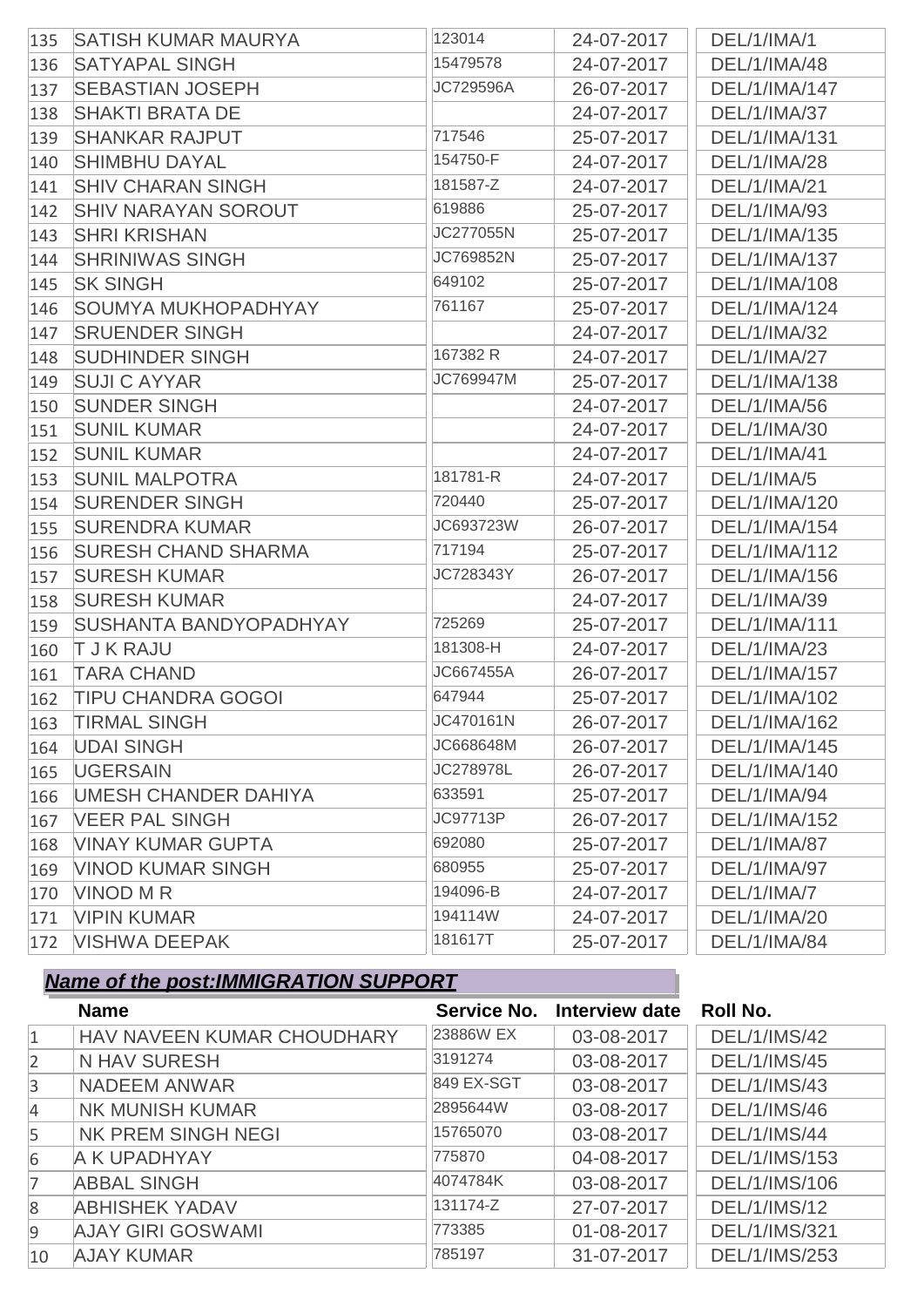| 11       | <b>AJAY KUMAR SINGH</b>                         | 776289    | 01-08-2017               | DEL/1/IMS/269        |
|----------|-------------------------------------------------|-----------|--------------------------|----------------------|
| 12       | <b>AJAY LAL</b>                                 | 681075    | 31-07-2017               | DEL/1/IMS/212        |
| 13       | <b>AJIT DHAMA</b>                               | 2893618W  | 04-08-2017               | DEL/1/IMS/129        |
| 14       | <b>AJIT SINGH</b>                               | 132185-Y  | 27-07-2017               | <b>DEL/1/IMS/19</b>  |
| 15       | <b>AJIT SINGH</b>                               |           | 03-08-2017               | <b>DEL/1/IMS/83</b>  |
| 16       | <b>AJIT SINGH RAINA</b>                         | 749611    | 01-08-2017               | DEL/1/IMS/319        |
| 17       | <b>AKSHAY KUMAR</b>                             | 763249    | 31-07-2017               | DEL/1/IMS/259        |
| 18       | <b>ALOK KUMAR</b>                               | 121707-H  | 27-07-2017               | <b>DEL/1/IMS/15</b>  |
| 19       | <b>ALOK KUMAR</b>                               | 742179    | 01-08-2017               | DEL/1/IMS/273        |
| 20       | <b>AMBRISH KUMAR</b>                            | 731794    | 01-08-2017               | DEL/1/IMS/311        |
| 21       | <b>AMIT KUMAR PAUL</b>                          | 734233    | 31-07-2017               | DEL/1/IMS/210        |
| 22       | <b>AMOD KUMAR JHA</b>                           | 739966    | 01-08-2017               | DEL/1/IMS/317        |
| 23       | <b>AMRITALAL BOSE</b>                           | 130767-Z  | 27-07-2017               | <b>DEL/1/IMS/14</b>  |
| 24       | <b>AMULYA KUMAR MOHANTY</b>                     | 681769    | 31-07-2017               | DEL/1/IMS/250        |
| 25       | <b>ANAND KUMAR VERMA</b>                        | 733998    | 31-07-2017               | DEL/1/IMS/238        |
| 26       | <b>ANAND LAL</b>                                | 4078574   | 03-08-2017               | DEL/1/IMS/107        |
| 27       | <b>ANAND SHARMA</b>                             | 129087-F  | 27-07-2017               | <b>DEL/1/IMS/11</b>  |
| 28       | ANANTA NARAYAN PRADHAN                          | 765957    | 01-08-2017               | DEL/1/IMS/267        |
| 29       | <b>ANIL KUMAR</b>                               |           | 27-07-2017               | <b>DEL/1/IMS/33</b>  |
| 30       | <b>ANIL KUMAR</b>                               |           | 27-07-2017               | <b>DEL/1/IMS/35</b>  |
| 31       | <b>ANIL KUMAR ARORA</b>                         | 634458    | 31-07-2017               | DEL/1/IMS/261        |
| 32       | <b>ARABINDA PARAI</b>                           |           | 03-08-2017               | <b>DEL/1/IMS/37</b>  |
| 33       | <b>ARJUN KUMAR PRASAD</b>                       | 739680    | 04-08-2017               | DEL/1/IMS/159        |
| 34       | <b>ARUN KUMAR NANDI</b>                         | 746254    | 31-07-2017               | DEL/1/IMS/264        |
|          | <b>ARVIND KUMAR PANDEY</b>                      | 790056    | 04-08-2017               | DEL/1/IMS/149        |
| 35       | <b>ARVINDO KUMAR</b>                            | 15664798X | 04-08-2017               | DEL/1/IMS/130        |
| 36<br>37 | <b>ASHIM ANANDA DAS</b>                         | 701588    | 31-07-2017               | DEL/1/IMS/225        |
| 38       | <b>ASHISH KUMAR</b>                             | 775658    | 04-08-2017               | <b>DEL/1/IMS/188</b> |
| 39       | <b>ASHOK KUMAR V</b>                            |           | 03-08-2017               | <b>DEL/1/IMS/84</b>  |
| 40       | <b>ASHOK SHARMA</b>                             | 699353    | 01-08-2017               | DEL/1/IMS/277        |
|          | ASHWINI KUMAR                                   | 705041    | 01-08-2017               | DEL/1/IMS/314        |
| 41       | <b>ATUL KUMAR</b>                               | 130309-H  | 27-07-2017               | DEL/1/IMS/7          |
| 42       | <b>AVIK SARKAR</b>                              | 785227    | 31-07-2017               | DEL/1/IMS/200        |
| 43       | <b>AVNISH KUMAR DWIVEDI</b>                     | 767912    | 01-08-2017               | DEL/1/IMS/308        |
| 44       | <b>AWADHESH SHUKLA</b>                          | 722600    | 04-08-2017               | DEL/1/IMS/151        |
| 45       | <b>B KUMAR</b>                                  | 728935    | 31-07-2017               | DEL/1/IMS/242        |
| 46       | <b>BALRAM JHA</b>                               |           | 03-08-2017               | <b>DEL/1/IMS/38</b>  |
| 47       | <b>BASANT KUMAR</b>                             | 719765    |                          | DEL/1/IMS/208        |
| 48       | <b>BHART SINGH</b>                              |           | 31-07-2017<br>03-08-2017 | <b>DEL/1/IMS/71</b>  |
| 49       | <b>BHIM PRAKASH JIGYASU</b>                     | 628690    | 31-07-2017               | DEL/1/IMS/204        |
| 50       | <b>BHIM SINGH</b>                               |           | 03-08-2017               | <b>DEL/1/IMS/75</b>  |
| 51       | <b>BHUVAN CHANDRA JOSHI</b>                     | 739884    | 01-08-2017               | DEL/1/IMS/316        |
| 52       | <b>BIRENDRA KUMAR SINGH</b>                     | 790100    | 04-08-2017               | DEL/1/IMS/148        |
| 53       | <b>BRAJESH KUMAR</b>                            | 723207    |                          | DEL/1/IMS/257        |
| 54       |                                                 | 768041    | 31-07-2017               |                      |
| 55       | <b>BRAJESH KUMAR</b><br><b>BRIJBIHARI SINGH</b> | 796091    | 04-08-2017               | DEL/1/IMS/175        |
| 56       |                                                 |           | 31-07-2017               | DEL/1/IMS/203        |
| 57       | <b>BRIJESH KUMAR MAURYA</b>                     | 771549    | 03-08-2017               | <b>DEL/1/IMS/85</b>  |
| 58       | <b>CHANDER MOHAN</b>                            |           | 01-08-2017               | DEL/1/IMS/298        |
| 59       | <b>CHANDERPAL</b>                               | 14673747P | 03-08-2017               | <b>DEL/1/IMS/92</b>  |
| 60       | <b>CHETAN SHARMA</b>                            | 776125    | 04-08-2017               | DEL/1/IMS/133        |
| 61       | <b>CHITTRANJAN KUMAR</b>                        |           | 01-08-2017               | DEL/1/IMS/268        |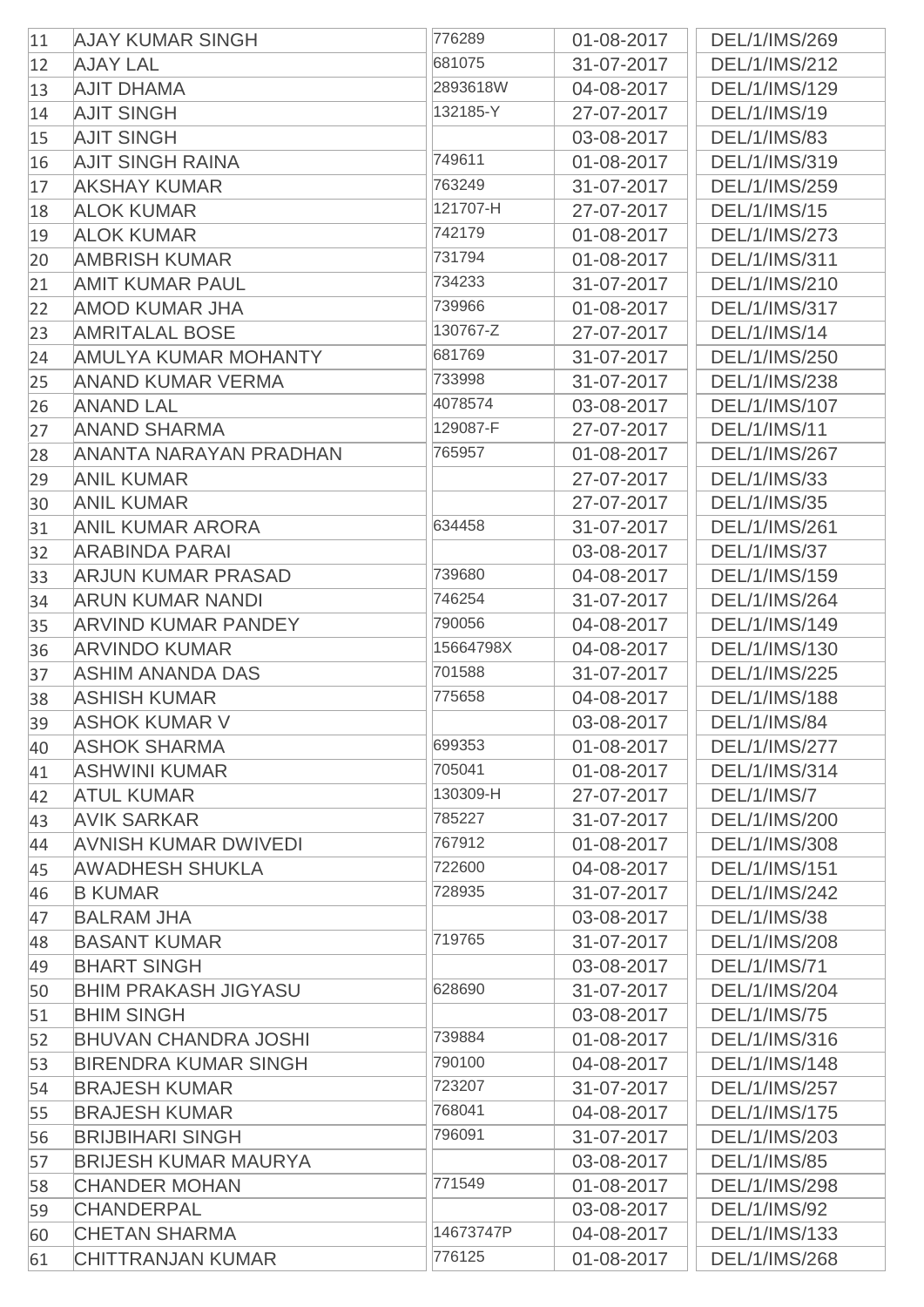| 62  | <b>DARA SINGH BANA</b>         | 745254    | 01-08-2017 | DEL/1/IMS/309        |
|-----|--------------------------------|-----------|------------|----------------------|
| 63  | <b>DEEP KISHOR</b>             |           | 03-08-2017 | <b>DEL/1/IMS/80</b>  |
| 64  | <b>DEEPAK</b>                  |           | 27-07-2017 | <b>DEL/1/IMS/34</b>  |
| 65  | <b>DEEPAK</b>                  |           | 03-08-2017 | <b>DEL/1/IMS/94</b>  |
| 66  | <b>DEEPAK KUMAR</b>            | 129148-W  | 27-07-2017 | DEL/1/IMS/6          |
| 67  | <b>DEEPAK KUMAR CHOUDHARY</b>  | 769775    | 04-08-2017 | DEL/1/IMS/189        |
| 68  | <b>DEEPAK KUMAR PACHAURI</b>   | 710286    | 31-07-2017 | DEL/1/IMS/226        |
| 69  | <b>DESPAL SINGH</b>            | 25638951N | 04-08-2017 | DEL/1/IMS/137        |
| 70  | <b>DEV RAJ SHARMA</b>          |           | 03-08-2017 | DEL/1/IMS/91         |
| 71  | <b>DEVENDRA SINGH</b>          | 724872    | 31-07-2017 | DEL/1/IMS/262        |
| 72  | <b>DEVKI NANDAN GUPTA</b>      | 761095    | 04-08-2017 | DEL/1/IMS/177        |
| 73  | <b>DHARMENDRA CHHETRI</b>      |           | 03-08-2017 | <b>DEL/1/IMS/77</b>  |
| 74  | DHARMENDRA KISHORE PRASAD      | 785225    | 31-07-2017 | DEL/1/IMS/201        |
| 75  | <b>DHARMENDRA KUMAR SINGH</b>  | 761523    | 31-07-2017 | DEL/1/IMS/220        |
| 76  | <b>DHARMINDRA SHARMA</b>       |           | 03-08-2017 | <b>DEL/1/IMS/54</b>  |
| 77  | <b>DHEER SINGH</b>             |           | 03-08-2017 | <b>DEL/1/IMS/60</b>  |
| 78  | <b>DILIP KUMAR SINGH</b>       | 769622    | 01-08-2017 | DEL/1/IMS/288        |
| 79  | <b>DILLIP KUMAR OJHA</b>       | 14811985H | 03-08-2017 | <b>DEL/1/IMS/50</b>  |
| 80  | <b>DINESH</b>                  |           | 03-08-2017 | <b>DEL/1/IMS/74</b>  |
| 81  | <b>DINESH</b>                  |           | 03-08-2017 | <b>DEL/1/IMS/99</b>  |
| 82  | <b>DINESH KUMAR</b>            |           | 03-08-2017 | <b>DEL/1/IMS/78</b>  |
| 83  | <b>DIPAK KUMAR</b>             | 742058    | 01-08-2017 | DEL/1/IMS/302        |
| 84  | <b>DK BHARDWAJ</b>             | 770886    | 04-08-2017 | DEL/1/IMS/156        |
| 85  | <b>GAGAN BIHARI NAYAK</b>      | 726006    | 31-07-2017 | DEL/1/IMS/252        |
| 86  | <b>GAMBIR SINGH</b>            | 4079469   | 03-08-2017 | DEL/1/IMS/108        |
| 87  | <b>GAUTAM MISHRA</b>           | 728259    | 31-07-2017 | DEL/1/IMS/255        |
| 88  | <b>GGIRISH CHANDRA THAKUR</b>  | 15105539P | 04-08-2017 | DEL/1/IMS/138        |
| 89  | <b>GHAN SHYAM MAURYA</b>       | 716932    | 04-08-2017 | DEL/1/IMS/180        |
| 90  | <b>GIRISH CHANDRA</b>          | 15370956  | 03-08-2017 | DEL/1/IMS/105        |
| 91  | <b>GIRISH CHANDRA PANDEY</b>   | 760911    | 01-08-2017 | DEL/1/IMS/290        |
| 92  | <b>GS MOUN</b>                 | 745620    | 31-07-2017 | <b>DEL/1/IMS/233</b> |
| 93  | <b>HARISH KUMAR SAPRA</b>      | 721174    | 31-07-2017 | DEL/1/IMS/258        |
| 94  | <b>HAV BALJIT SINGH</b>        | 14627976F | 04-08-2017 | DEL/1/IMS/123        |
| 95  | <b>HAV CHANDERBHAN</b>         | 15770492A | 04-08-2017 | DEL/1/IMS/115        |
| 96  | <b>HAV GANGADHAN</b>           | 10135699P | 04-08-2017 | DEL/1/IMS/128        |
| 97  | <b>HAV KARAMBIR JAKHAR</b>     | 15131733F | 04-08-2017 | DEL/1/IMS/120        |
| 98  | <b>HAV MUNENDRA KUMAR</b>      | 39955416Y | 04-08-2017 | <b>DEL/1/IMS/122</b> |
| 99  | <b>HAV RAVINDER SINGH</b>      | 15361067A | 04-08-2017 | DEL/1/IMS/127        |
| 100 | HAV SURENDERA PAL SINGH        | 15367389W | 04-08-2017 | DEL/1/IMS/124        |
| 101 | <b>HEMANT SHARMA</b>           | 737043    | 31-07-2017 | DEL/1/IMS/192        |
| 102 | <b>HIRA SINGH</b>              |           | 03-08-2017 | <b>DEL/1/IMS/36</b>  |
| 103 | <b>HITENDER YADAV</b>          |           | 03-08-2017 | <b>DEL/1/IMS/79</b>  |
| 104 | <b>INDRAJEET PRASAD</b>        | 742086    | 01-08-2017 | DEL/1/IMS/303        |
| 105 | <b>J S BHATI</b>               | 722185    | 31-07-2017 | DEL/1/IMS/196        |
| 106 | <b>JAGPAL SINGH</b>            | 3397143H  | 04-08-2017 | DEL/1/IMS/135        |
| 107 | <b>JAIKISHAN ADHWARIA</b>      | 769362    | 31-07-2017 | DEL/1/IMS/202        |
| 108 | <b>JAIRAJ</b>                  |           | 03-08-2017 | <b>DEL/1/IMS/66</b>  |
| 109 | <b>JAIVIR</b>                  |           | 03-08-2017 | <b>DEL/1/IMS/52</b>  |
| 110 | <b>JAIVIR SINGH</b>            |           | 03-08-2017 | <b>DEL/1/IMS/62</b>  |
| 111 | <b>JANAK SINGH</b>             |           | 03-08-2017 | <b>DEL/1/IMS/64</b>  |
| 112 | <b>JANG BAHADUR KAMAL HANS</b> | 724892    | 31-07-2017 | DEL/1/IMS/263        |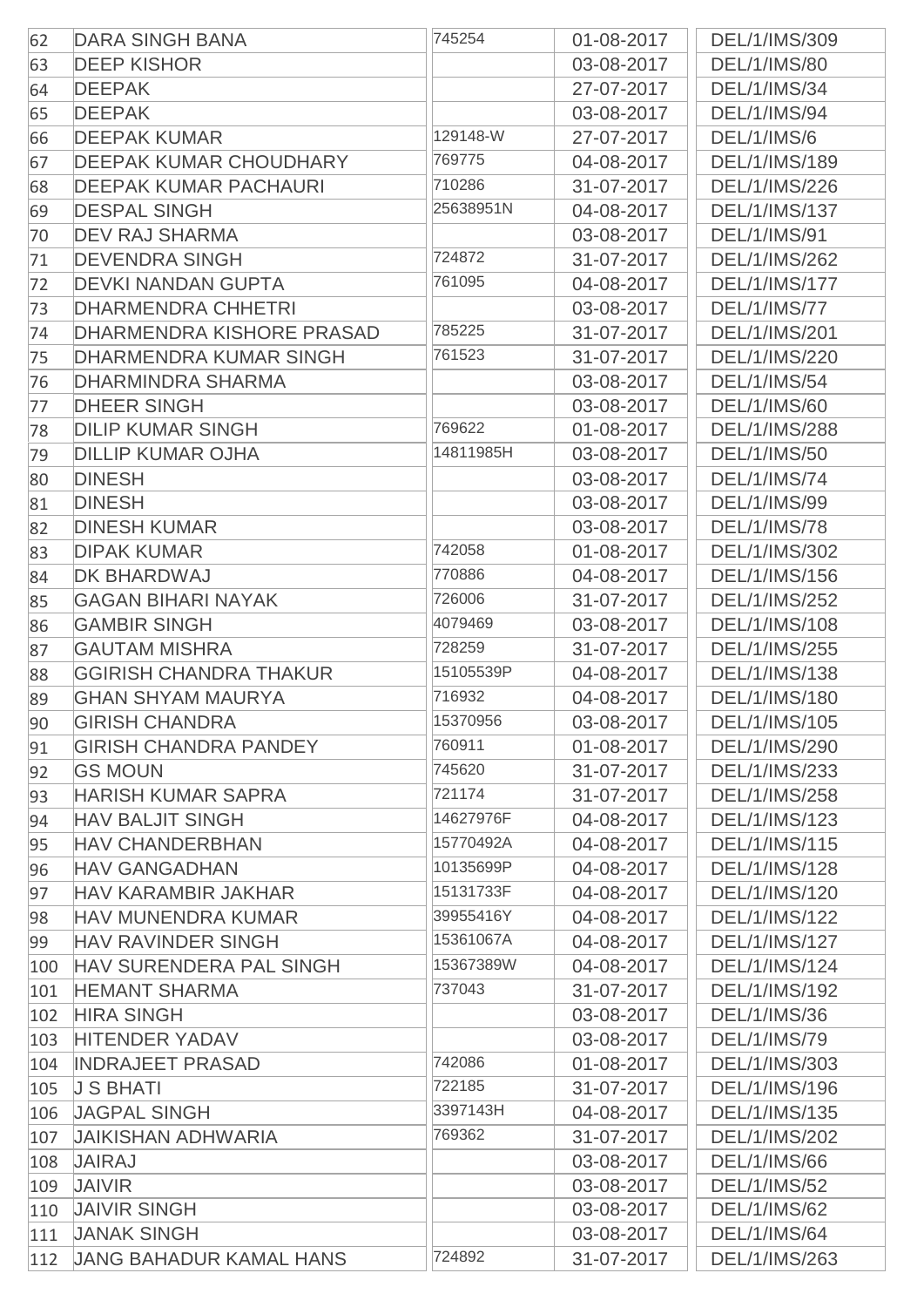| 113 | <b>JASBIR SINGH TEWATIA</b>      | 749106    | 04-08-2017 | DEL/1/IMS/186        |
|-----|----------------------------------|-----------|------------|----------------------|
| 114 | <b>JEETENDRA KUMAR</b>           | 775890    | 01-08-2017 | DEL/1/IMS/306        |
| 115 | <b>JITANDER KUMAR</b>            | 703789    | 31-07-2017 | DEL/1/IMS/206        |
| 116 | <b>JOGINDER</b>                  |           | 03-08-2017 | DEL/1/IMS/97         |
| 117 | <b>JOGINDER SINGH</b>            |           | 03-08-2017 | <b>DEL/1/IMS/51</b>  |
| 118 | <b>K(O)MUKESH KUMAR</b>          | 155816BC  | 27-07-2017 | <b>DEL/1/IMS/29</b>  |
| 119 | <b>KAILASH BABU</b>              | 14641065W | 04-08-2017 | <b>DEL/1/IMS/134</b> |
| 120 | <b>KAMAKHYA NARAYAN</b>          | 773261    | 01-08-2017 | DEL/1/IMS/320        |
| 121 | <b>KAMAL KISHOR LOHAMI</b>       | 15664777F | 03-08-2017 | DEL/1/IMS/103        |
| 122 | <b>KAPIL AHUJA</b>               | 743440    | 31-07-2017 | DEL/1/IMS/248        |
| 123 | <b>KAPIL DEO DAS</b>             | 689626    | 01-08-2017 | DEL/1/IMS/280        |
| 124 | <b>KESHAV</b>                    | 693799    | 31-07-2017 | DEL/1/IMS/195        |
| 125 | <b>KHEMCHAND</b>                 |           | 03-08-2017 | <b>DEL/1/IMS/68</b>  |
| 126 | <b>KIRAN DEV RAWAT SM</b>        |           | 03-08-2017 | DEL/1/IMS/101        |
| 127 | <b>KRISHAN KUMAR</b>             | 2996212H  | 03-08-2017 | DEL/1/IMS/102        |
| 128 | <b>KRISHAN PAL SINGH</b>         | 726921    | 01-08-2017 | DEL/1/IMS/325        |
| 129 | <b>KRISHNA KUMAR</b>             | 765212    | 01-08-2017 | DEL/1/IMS/283        |
| 130 | <b>KRISHNA KUMAR</b>             | 773432    | 31-07-2017 | DEL/1/IMS/235        |
| 131 | <b>KULDEEP KUMAR</b>             | 775877    | 01-08-2017 | DEL/1/IMS/324        |
| 132 | <b>KULDEEP SHARMA</b>            |           | 03-08-2017 | <b>DEL/1/IMS/93</b>  |
| 133 | <b>KUMAR SHIVA SANKERA RAO T</b> | 6394329K  | 04-08-2017 | DEL/1/IMS/142        |
| 134 | <b>LAKSHMI KANT</b>              | 748488    | 31-07-2017 | DEL/1/IMS/197        |
| 135 | <b>LALAN KUMAR SINGH</b>         |           | 27-07-2017 | DEL/1/IMS/30         |
| 136 | <b>LAYKESH KUMAR BHATI</b>       |           | 03-08-2017 | <b>DEL/1/IMS/82</b>  |
| 137 | <b>LC PRASAD</b>                 | 742037    | 04-08-2017 | DEL/1/IMS/152        |
| 138 | <b>LNK ARVIND KUMAR</b>          | 15337223A | 04-08-2017 | DEL/1/IMS/117        |
| 139 | <b>M R PANIGRAHI</b>             | 749478    | 31-07-2017 | DEL/1/IMS/217        |
| 140 | <b>MADHUVAN SINGH</b>            | 16011996A | 04-08-2017 | DEL/1/IMS/140        |
|     | 141 MAHAK SINGH                  | 129946-H  | 27-07-2017 | <b>DEL/1/IMS/10</b>  |
| 142 | <b>MAHAVIR SINGH</b>             |           | 03-08-2017 | <b>DEL/1/IMS/76</b>  |
| 143 | <b>MAHENDER SINGH</b>            | 1480693X  | 03-08-2017 | <b>DEL/1/IMS/112</b> |
| 144 | <b>MAHENDER SINGH</b>            |           | 03-08-2017 | <b>DEL/1/IMS/63</b>  |
| 145 | <b>MAHENDRA KUMAR SATI</b>       | 749554    | 01-08-2017 | DEL/1/IMS/287        |
| 146 | <b>MAHENDRA SINGH</b>            | 687120    | 04-08-2017 | DEL/1/IMS/179        |
| 147 | <b>MAHI PAL SINGH</b>            | 776323    | 01-08-2017 | DEL/1/IMS/270        |
| 148 | <b>MANISH DOGRA</b>              | 131489-R  | 27-07-2017 | <b>DEL/1/IMS/18</b>  |
| 149 | <b>MANISH GULATI</b>             | 771443    | 31-07-2017 | DEL/1/IMS/209        |
| 150 | <b>MANISH KUMAR MANGARAUNI</b>   | 719449    | 04-08-2017 | DEL/1/IMS/157        |
| 151 | <b>MANOJ KUMAR</b>               | 775502    | 01-08-2017 | DEL/1/IMS/284        |
| 152 | <b>MANOJ KUMAR</b>               | 15398380H | 04-08-2017 | DEL/1/IMS/144        |
| 153 | <b>MANOJ KUMAR</b>               | 763088    | 04-08-2017 | DEL/1/IMS/165        |
| 154 | <b>MANOJ KUMAR CHOHAN</b>        | 15472401L | 04-08-2017 | DEL/1/IMS/141        |
| 155 | <b>MANOJ KUMAR SINGH</b>         | 126321-W  | 27-07-2017 | <b>DEL/1/IMS/2</b>   |
| 156 | <b>MANOJ KUMAR YADAV</b>         | 129744-Z  | 27-07-2017 | DEL/1/IMS/13         |
| 157 | <b>MD MAHMUD ALAM</b>            | 129811-A  | 27-07-2017 | <b>DEL/1/IMS/20</b>  |
| 158 | <b>MITBHASHI KUMAR</b>           | 749932    | 01-08-2017 | DEL/1/IMS/276        |
| 159 | <b>MOHAMMAD FIROZ</b>            | 132827-F  | 27-07-2017 | DEL/1/IMS/1          |
| 160 | <b>MOHAN CHAND BHARTOLA</b>      | 118917-T  | 27-07-2017 | <b>DEL/1/IMS/23</b>  |
| 161 | <b>MOHAN LAL GOYAL</b>           | 640994    | 31-07-2017 | DEL/1/IMS/239        |
| 162 | <b>MOOL CHAND</b>                |           | 03-08-2017 | <b>DEL/1/IMS/55</b>  |
| 163 | <b>MUKESH</b>                    |           | 03-08-2017 | <b>DEL/1/IMS/56</b>  |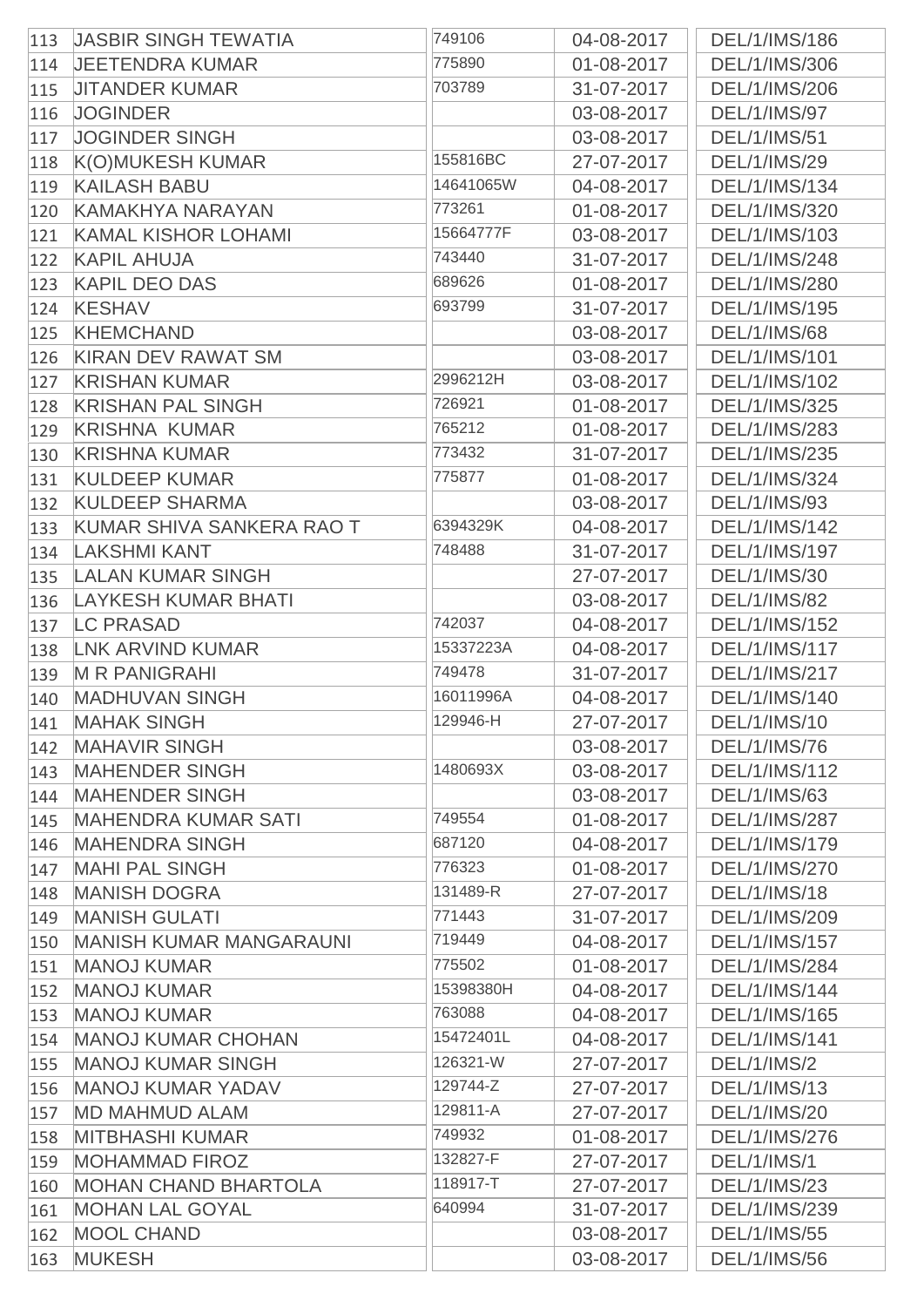| 773350<br><b>MUKESH KUMAR TEHLAN</b><br>01-08-2017<br><b>DEL/1/IMS/322</b><br>165<br>764223<br><b>MUKESH KUMAR TYAGI</b><br>01-08-2017<br><b>DEL/1/IMS/282</b><br>166<br>749701<br><b>NAGENDRA KUMAR</b><br>01-08-2017<br>DEL/1/IMS/274<br>167<br>697191<br><b>NARANDER YADAV</b><br>DEL/1/IMS/323<br>01-08-2017<br>168<br>2896627H<br><b>NARAYAN SINGH</b><br>DEL/1/IMS/131<br>04-08-2017<br>169<br>NARENDER SINGH RATHEE<br>740336<br>DEL/1/IMS/243<br>31-07-2017<br>170<br>748654<br>NARENDRA KUMAR JHA<br>31-07-2017<br>DEL/1/IMS/221<br>171<br><b>NARENDRA SINGH</b><br>723609<br>DEL/1/IMS/315<br>01-08-2017<br>172<br><b>NARESH RATHEE</b><br>03-08-2017<br>DEL/1/IMS/40<br>173<br>768503<br>NAVEENKUMAR PASRICHA<br>31-07-2017<br><b>DEL/1/IMS/222</b><br>174<br>762654<br>NAVIN KUMAR JHA<br>31-07-2017<br>DEL/1/IMS/190<br>175<br>727692<br><b>NIHAL SINGH</b><br>DEL/1/IMS/289<br>01-08-2017<br>176<br>NILACHALA MOHAPATRA<br>684011<br>DEL/1/IMS/230<br>31-07-2017<br>125205-H<br><b>NIRANJAN KUMAR CHOUHAN</b><br>27-07-2017<br><b>DEL/1/IMS/27</b><br>5454178M<br><b>NK AKHILESH KUMAR</b><br><b>DEL/1/IMS/121</b><br>04-08-2017<br>179<br>15396382P<br><b>NK ANIL KUMAR</b><br>03-08-2017<br>DEL/1/IMS/113<br>180<br>2896729Y<br><b>NK RAM PRAKASH SINGH</b><br>DEL/1/IMS/126<br>04-08-2017<br>181<br>13983553<br>DEL/1/IMS/119<br><b>NK ROLIN V JACOB</b><br>04-08-2017<br>182<br>2890238M<br><b>NK SATENDRA SINGH</b><br>04-08-2017<br>DEL/1/IMS/125<br>183<br>15399960K<br><b>NK VIJAIPAL SINGH</b><br>04-08-2017<br>DEL/1/IMS/118<br>184<br>O COM (TEL) VIJAY KANT JHA<br>129449-B<br><b>DEL/1/IMS/28</b><br>27-07-2017<br>185<br>126742-A<br>OMADHUSUDAN BHATTACHARJEE<br>27-07-2017<br><b>DEL/1/IMS/24</b><br>186<br><b>OMBIR SINGH</b><br><b>DEL/1/IMS/67</b><br>03-08-2017<br>187<br>728736<br><b>OMKAR SINGH</b><br>31-07-2017<br>DEL/1/IMS/236<br>188<br><b>OMKAR SINGH</b><br>711105<br>DEL/1/IMS/191<br>31-07-2017<br>189<br><b>OMPAL V</b><br><b>DEL/1/IMS/86</b><br>03-08-2017<br>190<br>724730<br>OMPRAKASH KUMAR SRIVASTAVA<br>01-08-2017<br><b>DEL/1/IMS/294</b><br>191<br>734533<br>31-07-2017<br>DEL/1/IMS/214<br>192 PANKAJ ARORA<br><b>PAPPU KUMAR</b><br>15133732X<br>04-08-2017<br>DEL/1/IMS/139<br>193<br>775302<br><b>PARMESH</b><br>DEL/1/IMS/176<br>04-08-2017<br>194<br><b>PARMOD KUMAR</b><br><b>DEL/1/IMS/47</b><br>03-08-2017<br>195<br>640008<br><b>PAWAN KUMAR SHARMA</b><br>DEL/1/IMS/194<br>31-07-2017<br>196<br><b>PRADIP KUMAR</b><br>745867<br>DEL/1/IMS/213<br>31-07-2017<br>197<br>703719<br><b>PRADIP KUMAR SINGH</b><br><b>DEL/1/IMS/205</b><br>31-07-2017<br>198<br><b>PRAMOD KUMAR</b><br><b>DEL/1/IMS/58</b><br>03-08-2017<br>199<br><b>PRASANTA KUMAR PODDAR</b><br>711642<br>01-08-2017<br>DEL/1/IMS/293<br>200<br>749763<br><b>PRAVEEN KUMAR PANDEY</b><br>01-08-2017<br>DEL/1/IMS/275<br>201<br>771238<br><b>PRAVEEN MAHESHWARI</b><br>31-07-2017<br>DEL/1/IMS/251<br>202<br><b>PRAVIN R YADAV</b><br>130039-W<br><b>DEL/1/IMS/22</b><br>27-07-2017<br>203<br>737845<br><b>PRAVINDRA KUMAR TYAGI</b><br>DEL/1/IMS/178<br>04-08-2017<br>204<br><b>PREM CHAND</b><br>03-08-2017<br><b>DEL/1/IMS/73</b><br>205<br>687098<br><b>R C SHARMA</b><br>DEL/1/IMS/296<br>01-08-2017<br>206<br>770339<br><b>R S YADAV</b><br>DEL/1/IMS/166<br>04-08-2017<br>207<br><b>RAJBIR</b><br>03-08-2017<br>DEL/1/IMS/100<br>208<br>728379<br><b>RAJEEV BHARDWAJ</b><br>31-07-2017<br>DEL/1/IMS/249<br>209<br><b>RAJEEV RANJAN SHARMA</b><br>775249<br>DEL/1/IMS/154<br>04-08-2017<br>210<br><b>RAJENDRA SINGH</b><br><b>DEL/1/IMS/81</b><br>03-08-2017<br>211<br>4080411<br><b>RAJENDRA SINGH</b><br>03-08-2017<br>DEL/1/IMS/110<br>212<br>776140<br><b>RAJENDRA SINGH</b><br>04-08-2017<br>DEL/1/IMS/171<br>213 | 164 | <b>MUKESH KUMAR SINHA</b> | 775706 | 01-08-2017 | DEL/1/IMS/286       |
|--------------------------------------------------------------------------------------------------------------------------------------------------------------------------------------------------------------------------------------------------------------------------------------------------------------------------------------------------------------------------------------------------------------------------------------------------------------------------------------------------------------------------------------------------------------------------------------------------------------------------------------------------------------------------------------------------------------------------------------------------------------------------------------------------------------------------------------------------------------------------------------------------------------------------------------------------------------------------------------------------------------------------------------------------------------------------------------------------------------------------------------------------------------------------------------------------------------------------------------------------------------------------------------------------------------------------------------------------------------------------------------------------------------------------------------------------------------------------------------------------------------------------------------------------------------------------------------------------------------------------------------------------------------------------------------------------------------------------------------------------------------------------------------------------------------------------------------------------------------------------------------------------------------------------------------------------------------------------------------------------------------------------------------------------------------------------------------------------------------------------------------------------------------------------------------------------------------------------------------------------------------------------------------------------------------------------------------------------------------------------------------------------------------------------------------------------------------------------------------------------------------------------------------------------------------------------------------------------------------------------------------------------------------------------------------------------------------------------------------------------------------------------------------------------------------------------------------------------------------------------------------------------------------------------------------------------------------------------------------------------------------------------------------------------------------------------------------------------------------------------------------------------------------------------------------------------------------------------------------------------------------------------------------------------------------------------------------------------------------------------------------------------------------------------------------------------------------------------------------------------------------------------------------------------------------------------------------------------------------------------------------------------------------------------------------------------------------------------------------------------------------|-----|---------------------------|--------|------------|---------------------|
|                                                                                                                                                                                                                                                                                                                                                                                                                                                                                                                                                                                                                                                                                                                                                                                                                                                                                                                                                                                                                                                                                                                                                                                                                                                                                                                                                                                                                                                                                                                                                                                                                                                                                                                                                                                                                                                                                                                                                                                                                                                                                                                                                                                                                                                                                                                                                                                                                                                                                                                                                                                                                                                                                                                                                                                                                                                                                                                                                                                                                                                                                                                                                                                                                                                                                                                                                                                                                                                                                                                                                                                                                                                                                                                                                              |     |                           |        |            |                     |
|                                                                                                                                                                                                                                                                                                                                                                                                                                                                                                                                                                                                                                                                                                                                                                                                                                                                                                                                                                                                                                                                                                                                                                                                                                                                                                                                                                                                                                                                                                                                                                                                                                                                                                                                                                                                                                                                                                                                                                                                                                                                                                                                                                                                                                                                                                                                                                                                                                                                                                                                                                                                                                                                                                                                                                                                                                                                                                                                                                                                                                                                                                                                                                                                                                                                                                                                                                                                                                                                                                                                                                                                                                                                                                                                                              |     |                           |        |            |                     |
|                                                                                                                                                                                                                                                                                                                                                                                                                                                                                                                                                                                                                                                                                                                                                                                                                                                                                                                                                                                                                                                                                                                                                                                                                                                                                                                                                                                                                                                                                                                                                                                                                                                                                                                                                                                                                                                                                                                                                                                                                                                                                                                                                                                                                                                                                                                                                                                                                                                                                                                                                                                                                                                                                                                                                                                                                                                                                                                                                                                                                                                                                                                                                                                                                                                                                                                                                                                                                                                                                                                                                                                                                                                                                                                                                              |     |                           |        |            |                     |
|                                                                                                                                                                                                                                                                                                                                                                                                                                                                                                                                                                                                                                                                                                                                                                                                                                                                                                                                                                                                                                                                                                                                                                                                                                                                                                                                                                                                                                                                                                                                                                                                                                                                                                                                                                                                                                                                                                                                                                                                                                                                                                                                                                                                                                                                                                                                                                                                                                                                                                                                                                                                                                                                                                                                                                                                                                                                                                                                                                                                                                                                                                                                                                                                                                                                                                                                                                                                                                                                                                                                                                                                                                                                                                                                                              |     |                           |        |            |                     |
|                                                                                                                                                                                                                                                                                                                                                                                                                                                                                                                                                                                                                                                                                                                                                                                                                                                                                                                                                                                                                                                                                                                                                                                                                                                                                                                                                                                                                                                                                                                                                                                                                                                                                                                                                                                                                                                                                                                                                                                                                                                                                                                                                                                                                                                                                                                                                                                                                                                                                                                                                                                                                                                                                                                                                                                                                                                                                                                                                                                                                                                                                                                                                                                                                                                                                                                                                                                                                                                                                                                                                                                                                                                                                                                                                              |     |                           |        |            |                     |
|                                                                                                                                                                                                                                                                                                                                                                                                                                                                                                                                                                                                                                                                                                                                                                                                                                                                                                                                                                                                                                                                                                                                                                                                                                                                                                                                                                                                                                                                                                                                                                                                                                                                                                                                                                                                                                                                                                                                                                                                                                                                                                                                                                                                                                                                                                                                                                                                                                                                                                                                                                                                                                                                                                                                                                                                                                                                                                                                                                                                                                                                                                                                                                                                                                                                                                                                                                                                                                                                                                                                                                                                                                                                                                                                                              |     |                           |        |            |                     |
|                                                                                                                                                                                                                                                                                                                                                                                                                                                                                                                                                                                                                                                                                                                                                                                                                                                                                                                                                                                                                                                                                                                                                                                                                                                                                                                                                                                                                                                                                                                                                                                                                                                                                                                                                                                                                                                                                                                                                                                                                                                                                                                                                                                                                                                                                                                                                                                                                                                                                                                                                                                                                                                                                                                                                                                                                                                                                                                                                                                                                                                                                                                                                                                                                                                                                                                                                                                                                                                                                                                                                                                                                                                                                                                                                              |     |                           |        |            |                     |
|                                                                                                                                                                                                                                                                                                                                                                                                                                                                                                                                                                                                                                                                                                                                                                                                                                                                                                                                                                                                                                                                                                                                                                                                                                                                                                                                                                                                                                                                                                                                                                                                                                                                                                                                                                                                                                                                                                                                                                                                                                                                                                                                                                                                                                                                                                                                                                                                                                                                                                                                                                                                                                                                                                                                                                                                                                                                                                                                                                                                                                                                                                                                                                                                                                                                                                                                                                                                                                                                                                                                                                                                                                                                                                                                                              |     |                           |        |            |                     |
|                                                                                                                                                                                                                                                                                                                                                                                                                                                                                                                                                                                                                                                                                                                                                                                                                                                                                                                                                                                                                                                                                                                                                                                                                                                                                                                                                                                                                                                                                                                                                                                                                                                                                                                                                                                                                                                                                                                                                                                                                                                                                                                                                                                                                                                                                                                                                                                                                                                                                                                                                                                                                                                                                                                                                                                                                                                                                                                                                                                                                                                                                                                                                                                                                                                                                                                                                                                                                                                                                                                                                                                                                                                                                                                                                              |     |                           |        |            |                     |
|                                                                                                                                                                                                                                                                                                                                                                                                                                                                                                                                                                                                                                                                                                                                                                                                                                                                                                                                                                                                                                                                                                                                                                                                                                                                                                                                                                                                                                                                                                                                                                                                                                                                                                                                                                                                                                                                                                                                                                                                                                                                                                                                                                                                                                                                                                                                                                                                                                                                                                                                                                                                                                                                                                                                                                                                                                                                                                                                                                                                                                                                                                                                                                                                                                                                                                                                                                                                                                                                                                                                                                                                                                                                                                                                                              |     |                           |        |            |                     |
|                                                                                                                                                                                                                                                                                                                                                                                                                                                                                                                                                                                                                                                                                                                                                                                                                                                                                                                                                                                                                                                                                                                                                                                                                                                                                                                                                                                                                                                                                                                                                                                                                                                                                                                                                                                                                                                                                                                                                                                                                                                                                                                                                                                                                                                                                                                                                                                                                                                                                                                                                                                                                                                                                                                                                                                                                                                                                                                                                                                                                                                                                                                                                                                                                                                                                                                                                                                                                                                                                                                                                                                                                                                                                                                                                              |     |                           |        |            |                     |
|                                                                                                                                                                                                                                                                                                                                                                                                                                                                                                                                                                                                                                                                                                                                                                                                                                                                                                                                                                                                                                                                                                                                                                                                                                                                                                                                                                                                                                                                                                                                                                                                                                                                                                                                                                                                                                                                                                                                                                                                                                                                                                                                                                                                                                                                                                                                                                                                                                                                                                                                                                                                                                                                                                                                                                                                                                                                                                                                                                                                                                                                                                                                                                                                                                                                                                                                                                                                                                                                                                                                                                                                                                                                                                                                                              |     |                           |        |            |                     |
|                                                                                                                                                                                                                                                                                                                                                                                                                                                                                                                                                                                                                                                                                                                                                                                                                                                                                                                                                                                                                                                                                                                                                                                                                                                                                                                                                                                                                                                                                                                                                                                                                                                                                                                                                                                                                                                                                                                                                                                                                                                                                                                                                                                                                                                                                                                                                                                                                                                                                                                                                                                                                                                                                                                                                                                                                                                                                                                                                                                                                                                                                                                                                                                                                                                                                                                                                                                                                                                                                                                                                                                                                                                                                                                                                              | 177 |                           |        |            |                     |
|                                                                                                                                                                                                                                                                                                                                                                                                                                                                                                                                                                                                                                                                                                                                                                                                                                                                                                                                                                                                                                                                                                                                                                                                                                                                                                                                                                                                                                                                                                                                                                                                                                                                                                                                                                                                                                                                                                                                                                                                                                                                                                                                                                                                                                                                                                                                                                                                                                                                                                                                                                                                                                                                                                                                                                                                                                                                                                                                                                                                                                                                                                                                                                                                                                                                                                                                                                                                                                                                                                                                                                                                                                                                                                                                                              | 178 |                           |        |            |                     |
|                                                                                                                                                                                                                                                                                                                                                                                                                                                                                                                                                                                                                                                                                                                                                                                                                                                                                                                                                                                                                                                                                                                                                                                                                                                                                                                                                                                                                                                                                                                                                                                                                                                                                                                                                                                                                                                                                                                                                                                                                                                                                                                                                                                                                                                                                                                                                                                                                                                                                                                                                                                                                                                                                                                                                                                                                                                                                                                                                                                                                                                                                                                                                                                                                                                                                                                                                                                                                                                                                                                                                                                                                                                                                                                                                              |     |                           |        |            |                     |
|                                                                                                                                                                                                                                                                                                                                                                                                                                                                                                                                                                                                                                                                                                                                                                                                                                                                                                                                                                                                                                                                                                                                                                                                                                                                                                                                                                                                                                                                                                                                                                                                                                                                                                                                                                                                                                                                                                                                                                                                                                                                                                                                                                                                                                                                                                                                                                                                                                                                                                                                                                                                                                                                                                                                                                                                                                                                                                                                                                                                                                                                                                                                                                                                                                                                                                                                                                                                                                                                                                                                                                                                                                                                                                                                                              |     |                           |        |            |                     |
|                                                                                                                                                                                                                                                                                                                                                                                                                                                                                                                                                                                                                                                                                                                                                                                                                                                                                                                                                                                                                                                                                                                                                                                                                                                                                                                                                                                                                                                                                                                                                                                                                                                                                                                                                                                                                                                                                                                                                                                                                                                                                                                                                                                                                                                                                                                                                                                                                                                                                                                                                                                                                                                                                                                                                                                                                                                                                                                                                                                                                                                                                                                                                                                                                                                                                                                                                                                                                                                                                                                                                                                                                                                                                                                                                              |     |                           |        |            |                     |
|                                                                                                                                                                                                                                                                                                                                                                                                                                                                                                                                                                                                                                                                                                                                                                                                                                                                                                                                                                                                                                                                                                                                                                                                                                                                                                                                                                                                                                                                                                                                                                                                                                                                                                                                                                                                                                                                                                                                                                                                                                                                                                                                                                                                                                                                                                                                                                                                                                                                                                                                                                                                                                                                                                                                                                                                                                                                                                                                                                                                                                                                                                                                                                                                                                                                                                                                                                                                                                                                                                                                                                                                                                                                                                                                                              |     |                           |        |            |                     |
|                                                                                                                                                                                                                                                                                                                                                                                                                                                                                                                                                                                                                                                                                                                                                                                                                                                                                                                                                                                                                                                                                                                                                                                                                                                                                                                                                                                                                                                                                                                                                                                                                                                                                                                                                                                                                                                                                                                                                                                                                                                                                                                                                                                                                                                                                                                                                                                                                                                                                                                                                                                                                                                                                                                                                                                                                                                                                                                                                                                                                                                                                                                                                                                                                                                                                                                                                                                                                                                                                                                                                                                                                                                                                                                                                              |     |                           |        |            |                     |
|                                                                                                                                                                                                                                                                                                                                                                                                                                                                                                                                                                                                                                                                                                                                                                                                                                                                                                                                                                                                                                                                                                                                                                                                                                                                                                                                                                                                                                                                                                                                                                                                                                                                                                                                                                                                                                                                                                                                                                                                                                                                                                                                                                                                                                                                                                                                                                                                                                                                                                                                                                                                                                                                                                                                                                                                                                                                                                                                                                                                                                                                                                                                                                                                                                                                                                                                                                                                                                                                                                                                                                                                                                                                                                                                                              |     |                           |        |            |                     |
|                                                                                                                                                                                                                                                                                                                                                                                                                                                                                                                                                                                                                                                                                                                                                                                                                                                                                                                                                                                                                                                                                                                                                                                                                                                                                                                                                                                                                                                                                                                                                                                                                                                                                                                                                                                                                                                                                                                                                                                                                                                                                                                                                                                                                                                                                                                                                                                                                                                                                                                                                                                                                                                                                                                                                                                                                                                                                                                                                                                                                                                                                                                                                                                                                                                                                                                                                                                                                                                                                                                                                                                                                                                                                                                                                              |     |                           |        |            |                     |
|                                                                                                                                                                                                                                                                                                                                                                                                                                                                                                                                                                                                                                                                                                                                                                                                                                                                                                                                                                                                                                                                                                                                                                                                                                                                                                                                                                                                                                                                                                                                                                                                                                                                                                                                                                                                                                                                                                                                                                                                                                                                                                                                                                                                                                                                                                                                                                                                                                                                                                                                                                                                                                                                                                                                                                                                                                                                                                                                                                                                                                                                                                                                                                                                                                                                                                                                                                                                                                                                                                                                                                                                                                                                                                                                                              |     |                           |        |            |                     |
|                                                                                                                                                                                                                                                                                                                                                                                                                                                                                                                                                                                                                                                                                                                                                                                                                                                                                                                                                                                                                                                                                                                                                                                                                                                                                                                                                                                                                                                                                                                                                                                                                                                                                                                                                                                                                                                                                                                                                                                                                                                                                                                                                                                                                                                                                                                                                                                                                                                                                                                                                                                                                                                                                                                                                                                                                                                                                                                                                                                                                                                                                                                                                                                                                                                                                                                                                                                                                                                                                                                                                                                                                                                                                                                                                              |     |                           |        |            |                     |
|                                                                                                                                                                                                                                                                                                                                                                                                                                                                                                                                                                                                                                                                                                                                                                                                                                                                                                                                                                                                                                                                                                                                                                                                                                                                                                                                                                                                                                                                                                                                                                                                                                                                                                                                                                                                                                                                                                                                                                                                                                                                                                                                                                                                                                                                                                                                                                                                                                                                                                                                                                                                                                                                                                                                                                                                                                                                                                                                                                                                                                                                                                                                                                                                                                                                                                                                                                                                                                                                                                                                                                                                                                                                                                                                                              |     |                           |        |            |                     |
|                                                                                                                                                                                                                                                                                                                                                                                                                                                                                                                                                                                                                                                                                                                                                                                                                                                                                                                                                                                                                                                                                                                                                                                                                                                                                                                                                                                                                                                                                                                                                                                                                                                                                                                                                                                                                                                                                                                                                                                                                                                                                                                                                                                                                                                                                                                                                                                                                                                                                                                                                                                                                                                                                                                                                                                                                                                                                                                                                                                                                                                                                                                                                                                                                                                                                                                                                                                                                                                                                                                                                                                                                                                                                                                                                              |     |                           |        |            |                     |
|                                                                                                                                                                                                                                                                                                                                                                                                                                                                                                                                                                                                                                                                                                                                                                                                                                                                                                                                                                                                                                                                                                                                                                                                                                                                                                                                                                                                                                                                                                                                                                                                                                                                                                                                                                                                                                                                                                                                                                                                                                                                                                                                                                                                                                                                                                                                                                                                                                                                                                                                                                                                                                                                                                                                                                                                                                                                                                                                                                                                                                                                                                                                                                                                                                                                                                                                                                                                                                                                                                                                                                                                                                                                                                                                                              |     |                           |        |            |                     |
|                                                                                                                                                                                                                                                                                                                                                                                                                                                                                                                                                                                                                                                                                                                                                                                                                                                                                                                                                                                                                                                                                                                                                                                                                                                                                                                                                                                                                                                                                                                                                                                                                                                                                                                                                                                                                                                                                                                                                                                                                                                                                                                                                                                                                                                                                                                                                                                                                                                                                                                                                                                                                                                                                                                                                                                                                                                                                                                                                                                                                                                                                                                                                                                                                                                                                                                                                                                                                                                                                                                                                                                                                                                                                                                                                              |     |                           |        |            |                     |
|                                                                                                                                                                                                                                                                                                                                                                                                                                                                                                                                                                                                                                                                                                                                                                                                                                                                                                                                                                                                                                                                                                                                                                                                                                                                                                                                                                                                                                                                                                                                                                                                                                                                                                                                                                                                                                                                                                                                                                                                                                                                                                                                                                                                                                                                                                                                                                                                                                                                                                                                                                                                                                                                                                                                                                                                                                                                                                                                                                                                                                                                                                                                                                                                                                                                                                                                                                                                                                                                                                                                                                                                                                                                                                                                                              |     |                           |        |            |                     |
|                                                                                                                                                                                                                                                                                                                                                                                                                                                                                                                                                                                                                                                                                                                                                                                                                                                                                                                                                                                                                                                                                                                                                                                                                                                                                                                                                                                                                                                                                                                                                                                                                                                                                                                                                                                                                                                                                                                                                                                                                                                                                                                                                                                                                                                                                                                                                                                                                                                                                                                                                                                                                                                                                                                                                                                                                                                                                                                                                                                                                                                                                                                                                                                                                                                                                                                                                                                                                                                                                                                                                                                                                                                                                                                                                              |     |                           |        |            |                     |
|                                                                                                                                                                                                                                                                                                                                                                                                                                                                                                                                                                                                                                                                                                                                                                                                                                                                                                                                                                                                                                                                                                                                                                                                                                                                                                                                                                                                                                                                                                                                                                                                                                                                                                                                                                                                                                                                                                                                                                                                                                                                                                                                                                                                                                                                                                                                                                                                                                                                                                                                                                                                                                                                                                                                                                                                                                                                                                                                                                                                                                                                                                                                                                                                                                                                                                                                                                                                                                                                                                                                                                                                                                                                                                                                                              |     |                           |        |            |                     |
|                                                                                                                                                                                                                                                                                                                                                                                                                                                                                                                                                                                                                                                                                                                                                                                                                                                                                                                                                                                                                                                                                                                                                                                                                                                                                                                                                                                                                                                                                                                                                                                                                                                                                                                                                                                                                                                                                                                                                                                                                                                                                                                                                                                                                                                                                                                                                                                                                                                                                                                                                                                                                                                                                                                                                                                                                                                                                                                                                                                                                                                                                                                                                                                                                                                                                                                                                                                                                                                                                                                                                                                                                                                                                                                                                              |     |                           |        |            |                     |
|                                                                                                                                                                                                                                                                                                                                                                                                                                                                                                                                                                                                                                                                                                                                                                                                                                                                                                                                                                                                                                                                                                                                                                                                                                                                                                                                                                                                                                                                                                                                                                                                                                                                                                                                                                                                                                                                                                                                                                                                                                                                                                                                                                                                                                                                                                                                                                                                                                                                                                                                                                                                                                                                                                                                                                                                                                                                                                                                                                                                                                                                                                                                                                                                                                                                                                                                                                                                                                                                                                                                                                                                                                                                                                                                                              |     |                           |        |            |                     |
|                                                                                                                                                                                                                                                                                                                                                                                                                                                                                                                                                                                                                                                                                                                                                                                                                                                                                                                                                                                                                                                                                                                                                                                                                                                                                                                                                                                                                                                                                                                                                                                                                                                                                                                                                                                                                                                                                                                                                                                                                                                                                                                                                                                                                                                                                                                                                                                                                                                                                                                                                                                                                                                                                                                                                                                                                                                                                                                                                                                                                                                                                                                                                                                                                                                                                                                                                                                                                                                                                                                                                                                                                                                                                                                                                              |     |                           |        |            |                     |
|                                                                                                                                                                                                                                                                                                                                                                                                                                                                                                                                                                                                                                                                                                                                                                                                                                                                                                                                                                                                                                                                                                                                                                                                                                                                                                                                                                                                                                                                                                                                                                                                                                                                                                                                                                                                                                                                                                                                                                                                                                                                                                                                                                                                                                                                                                                                                                                                                                                                                                                                                                                                                                                                                                                                                                                                                                                                                                                                                                                                                                                                                                                                                                                                                                                                                                                                                                                                                                                                                                                                                                                                                                                                                                                                                              |     |                           |        |            |                     |
|                                                                                                                                                                                                                                                                                                                                                                                                                                                                                                                                                                                                                                                                                                                                                                                                                                                                                                                                                                                                                                                                                                                                                                                                                                                                                                                                                                                                                                                                                                                                                                                                                                                                                                                                                                                                                                                                                                                                                                                                                                                                                                                                                                                                                                                                                                                                                                                                                                                                                                                                                                                                                                                                                                                                                                                                                                                                                                                                                                                                                                                                                                                                                                                                                                                                                                                                                                                                                                                                                                                                                                                                                                                                                                                                                              |     |                           |        |            |                     |
|                                                                                                                                                                                                                                                                                                                                                                                                                                                                                                                                                                                                                                                                                                                                                                                                                                                                                                                                                                                                                                                                                                                                                                                                                                                                                                                                                                                                                                                                                                                                                                                                                                                                                                                                                                                                                                                                                                                                                                                                                                                                                                                                                                                                                                                                                                                                                                                                                                                                                                                                                                                                                                                                                                                                                                                                                                                                                                                                                                                                                                                                                                                                                                                                                                                                                                                                                                                                                                                                                                                                                                                                                                                                                                                                                              |     |                           |        |            |                     |
|                                                                                                                                                                                                                                                                                                                                                                                                                                                                                                                                                                                                                                                                                                                                                                                                                                                                                                                                                                                                                                                                                                                                                                                                                                                                                                                                                                                                                                                                                                                                                                                                                                                                                                                                                                                                                                                                                                                                                                                                                                                                                                                                                                                                                                                                                                                                                                                                                                                                                                                                                                                                                                                                                                                                                                                                                                                                                                                                                                                                                                                                                                                                                                                                                                                                                                                                                                                                                                                                                                                                                                                                                                                                                                                                                              |     |                           |        |            |                     |
|                                                                                                                                                                                                                                                                                                                                                                                                                                                                                                                                                                                                                                                                                                                                                                                                                                                                                                                                                                                                                                                                                                                                                                                                                                                                                                                                                                                                                                                                                                                                                                                                                                                                                                                                                                                                                                                                                                                                                                                                                                                                                                                                                                                                                                                                                                                                                                                                                                                                                                                                                                                                                                                                                                                                                                                                                                                                                                                                                                                                                                                                                                                                                                                                                                                                                                                                                                                                                                                                                                                                                                                                                                                                                                                                                              |     |                           |        |            |                     |
|                                                                                                                                                                                                                                                                                                                                                                                                                                                                                                                                                                                                                                                                                                                                                                                                                                                                                                                                                                                                                                                                                                                                                                                                                                                                                                                                                                                                                                                                                                                                                                                                                                                                                                                                                                                                                                                                                                                                                                                                                                                                                                                                                                                                                                                                                                                                                                                                                                                                                                                                                                                                                                                                                                                                                                                                                                                                                                                                                                                                                                                                                                                                                                                                                                                                                                                                                                                                                                                                                                                                                                                                                                                                                                                                                              |     |                           |        |            |                     |
|                                                                                                                                                                                                                                                                                                                                                                                                                                                                                                                                                                                                                                                                                                                                                                                                                                                                                                                                                                                                                                                                                                                                                                                                                                                                                                                                                                                                                                                                                                                                                                                                                                                                                                                                                                                                                                                                                                                                                                                                                                                                                                                                                                                                                                                                                                                                                                                                                                                                                                                                                                                                                                                                                                                                                                                                                                                                                                                                                                                                                                                                                                                                                                                                                                                                                                                                                                                                                                                                                                                                                                                                                                                                                                                                                              |     |                           |        |            |                     |
|                                                                                                                                                                                                                                                                                                                                                                                                                                                                                                                                                                                                                                                                                                                                                                                                                                                                                                                                                                                                                                                                                                                                                                                                                                                                                                                                                                                                                                                                                                                                                                                                                                                                                                                                                                                                                                                                                                                                                                                                                                                                                                                                                                                                                                                                                                                                                                                                                                                                                                                                                                                                                                                                                                                                                                                                                                                                                                                                                                                                                                                                                                                                                                                                                                                                                                                                                                                                                                                                                                                                                                                                                                                                                                                                                              |     |                           |        |            |                     |
|                                                                                                                                                                                                                                                                                                                                                                                                                                                                                                                                                                                                                                                                                                                                                                                                                                                                                                                                                                                                                                                                                                                                                                                                                                                                                                                                                                                                                                                                                                                                                                                                                                                                                                                                                                                                                                                                                                                                                                                                                                                                                                                                                                                                                                                                                                                                                                                                                                                                                                                                                                                                                                                                                                                                                                                                                                                                                                                                                                                                                                                                                                                                                                                                                                                                                                                                                                                                                                                                                                                                                                                                                                                                                                                                                              |     |                           |        |            |                     |
|                                                                                                                                                                                                                                                                                                                                                                                                                                                                                                                                                                                                                                                                                                                                                                                                                                                                                                                                                                                                                                                                                                                                                                                                                                                                                                                                                                                                                                                                                                                                                                                                                                                                                                                                                                                                                                                                                                                                                                                                                                                                                                                                                                                                                                                                                                                                                                                                                                                                                                                                                                                                                                                                                                                                                                                                                                                                                                                                                                                                                                                                                                                                                                                                                                                                                                                                                                                                                                                                                                                                                                                                                                                                                                                                                              |     |                           |        |            |                     |
|                                                                                                                                                                                                                                                                                                                                                                                                                                                                                                                                                                                                                                                                                                                                                                                                                                                                                                                                                                                                                                                                                                                                                                                                                                                                                                                                                                                                                                                                                                                                                                                                                                                                                                                                                                                                                                                                                                                                                                                                                                                                                                                                                                                                                                                                                                                                                                                                                                                                                                                                                                                                                                                                                                                                                                                                                                                                                                                                                                                                                                                                                                                                                                                                                                                                                                                                                                                                                                                                                                                                                                                                                                                                                                                                                              |     |                           |        |            |                     |
|                                                                                                                                                                                                                                                                                                                                                                                                                                                                                                                                                                                                                                                                                                                                                                                                                                                                                                                                                                                                                                                                                                                                                                                                                                                                                                                                                                                                                                                                                                                                                                                                                                                                                                                                                                                                                                                                                                                                                                                                                                                                                                                                                                                                                                                                                                                                                                                                                                                                                                                                                                                                                                                                                                                                                                                                                                                                                                                                                                                                                                                                                                                                                                                                                                                                                                                                                                                                                                                                                                                                                                                                                                                                                                                                                              |     |                           |        |            |                     |
|                                                                                                                                                                                                                                                                                                                                                                                                                                                                                                                                                                                                                                                                                                                                                                                                                                                                                                                                                                                                                                                                                                                                                                                                                                                                                                                                                                                                                                                                                                                                                                                                                                                                                                                                                                                                                                                                                                                                                                                                                                                                                                                                                                                                                                                                                                                                                                                                                                                                                                                                                                                                                                                                                                                                                                                                                                                                                                                                                                                                                                                                                                                                                                                                                                                                                                                                                                                                                                                                                                                                                                                                                                                                                                                                                              |     |                           |        |            |                     |
|                                                                                                                                                                                                                                                                                                                                                                                                                                                                                                                                                                                                                                                                                                                                                                                                                                                                                                                                                                                                                                                                                                                                                                                                                                                                                                                                                                                                                                                                                                                                                                                                                                                                                                                                                                                                                                                                                                                                                                                                                                                                                                                                                                                                                                                                                                                                                                                                                                                                                                                                                                                                                                                                                                                                                                                                                                                                                                                                                                                                                                                                                                                                                                                                                                                                                                                                                                                                                                                                                                                                                                                                                                                                                                                                                              |     |                           |        |            |                     |
|                                                                                                                                                                                                                                                                                                                                                                                                                                                                                                                                                                                                                                                                                                                                                                                                                                                                                                                                                                                                                                                                                                                                                                                                                                                                                                                                                                                                                                                                                                                                                                                                                                                                                                                                                                                                                                                                                                                                                                                                                                                                                                                                                                                                                                                                                                                                                                                                                                                                                                                                                                                                                                                                                                                                                                                                                                                                                                                                                                                                                                                                                                                                                                                                                                                                                                                                                                                                                                                                                                                                                                                                                                                                                                                                                              |     |                           |        |            |                     |
|                                                                                                                                                                                                                                                                                                                                                                                                                                                                                                                                                                                                                                                                                                                                                                                                                                                                                                                                                                                                                                                                                                                                                                                                                                                                                                                                                                                                                                                                                                                                                                                                                                                                                                                                                                                                                                                                                                                                                                                                                                                                                                                                                                                                                                                                                                                                                                                                                                                                                                                                                                                                                                                                                                                                                                                                                                                                                                                                                                                                                                                                                                                                                                                                                                                                                                                                                                                                                                                                                                                                                                                                                                                                                                                                                              |     |                           |        |            |                     |
|                                                                                                                                                                                                                                                                                                                                                                                                                                                                                                                                                                                                                                                                                                                                                                                                                                                                                                                                                                                                                                                                                                                                                                                                                                                                                                                                                                                                                                                                                                                                                                                                                                                                                                                                                                                                                                                                                                                                                                                                                                                                                                                                                                                                                                                                                                                                                                                                                                                                                                                                                                                                                                                                                                                                                                                                                                                                                                                                                                                                                                                                                                                                                                                                                                                                                                                                                                                                                                                                                                                                                                                                                                                                                                                                                              | 214 | <b>RAJESH KUMAR</b>       |        | 03-08-2017 | <b>DEL/1/IMS/69</b> |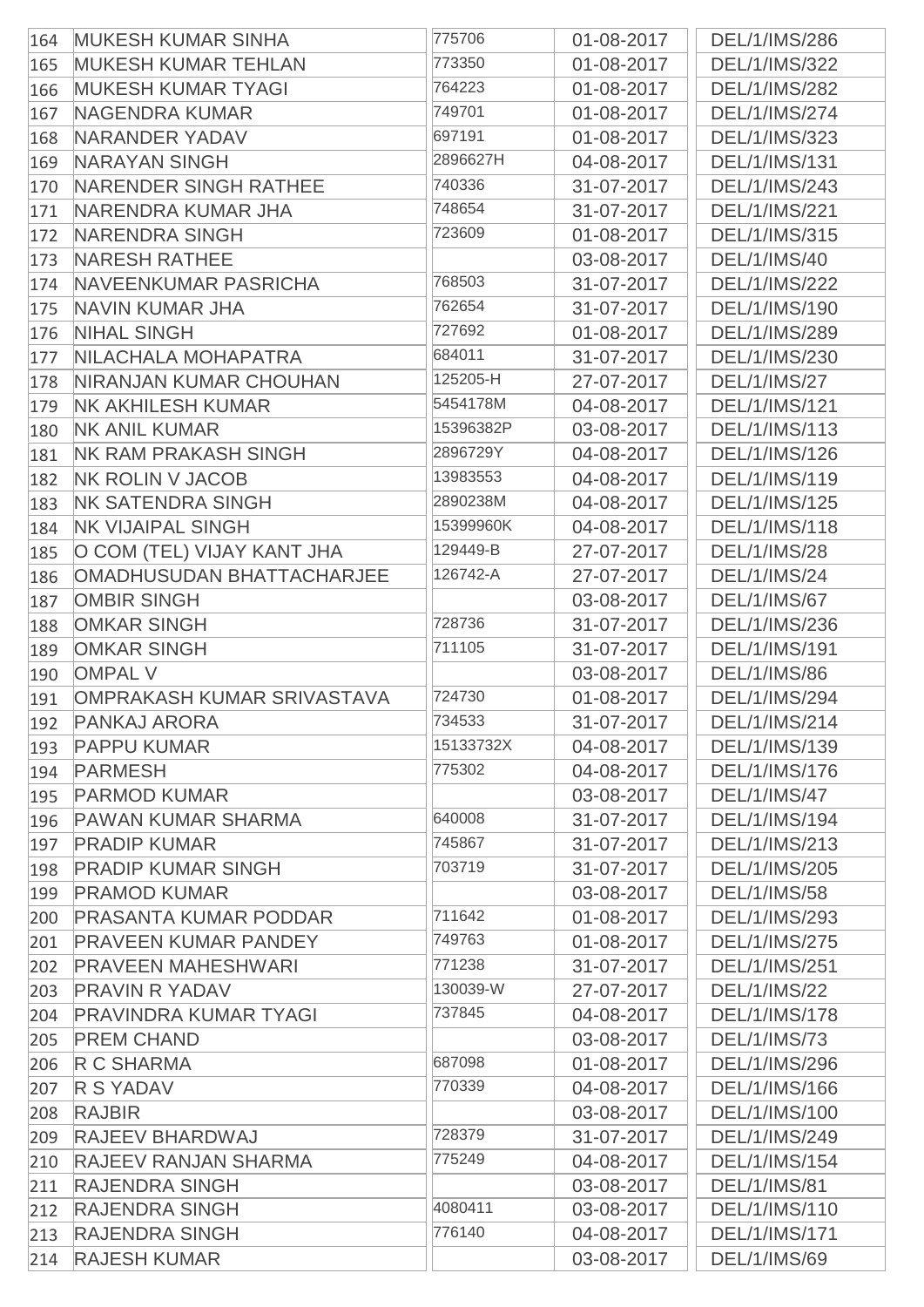| 215 | <b>RAJESH KUMAR</b>           | 712031    | 31-07-2017 | DEL/1/IMS/207        |
|-----|-------------------------------|-----------|------------|----------------------|
| 216 | <b>RAJESH KUMAR VERMA</b>     | 687442    | 01-08-2017 | DEL/1/IMS/326        |
| 217 | <b>RAJESH SINGH YADAV</b>     | 762383    | 31-07-2017 | DEL/1/IMS/218        |
| 218 | <b>RAJESWAR PANI</b>          | 121145-F  | 27-07-2017 | <b>DEL/1/IMS/21</b>  |
| 219 | <b>RAJIV NAYAN</b>            | 715796    | 31-07-2017 | DEL/1/IMS/244        |
| 220 | <b>RAKESH KUMAR, V-J</b>      |           | 03-08-2017 | <b>DEL/1/IMS/72</b>  |
| 221 | <b>RAM AWTAR</b>              | 711731    | 01-08-2017 | DEL/1/IMS/281        |
| 222 | <b>RAMA CHANDRA BISWAL</b>    | 749956    | 01-08-2017 | DEL/1/IMS/307        |
| 223 | <b>RAMADAS M S</b>            | 742032    | 01-08-2017 | DEL/1/IMS/301        |
| 224 | <b>RANDHIR KUMAR</b>          | 723843    | 04-08-2017 | DEL/1/IMS/164        |
| 225 | <b>RANJAN KUMAR</b>           | 775659    | 01-08-2017 | DEL/1/IMS/285        |
| 226 | <b>RANJEET PRASAD SINGH</b>   | 705131    | 31-07-2017 | DEL/1/IMS/232        |
| 227 | <b>RANVIR SINGH</b>           |           | 03-08-2017 | <b>DEL/1/IMS/70</b>  |
| 228 | <b>RAVINDER KUMAR</b>         |           | 03-08-2017 | <b>DEL/1/IMS/59</b>  |
| 229 | <b>RAVINDRA KUMAR CHOUHAN</b> | 738447    | 01-08-2017 | DEL/1/IMS/299        |
| 230 | RAVINDRA NARAYAN PANDEY       | 721630    | 01-08-2017 | <b>DEL/1/IMS/328</b> |
| 231 | <b>RIPU MARDAN PATHAK</b>     | 766234    | 04-08-2017 | DEL/1/IMS/150        |
| 232 | <b>RITESH KUMAR SINGH</b>     | 133197-Y  | 27-07-2017 | <b>DEL/1/IMS/3</b>   |
| 233 | <b>ROOPESH RANJAN</b>         | 775837    | 01-08-2017 | DEL/1/IMS/305        |
| 234 | <b>RS BISHT</b>               |           | 27-07-2017 | <b>DEL/1/IMS/31</b>  |
| 235 | <b>SACHIDA NAND SINGH</b>     | 168224-B  | 27-07-2017 | <b>DEL/1/IMS/5</b>   |
| 236 | <b>SADIQUE ALI KHAN</b>       | 700213    | 04-08-2017 | DEL/1/IMS/169        |
| 237 | <b>SAKET KUMAR WATS</b>       | 790382    | 31-07-2017 | DEL/1/IMS/216        |
| 238 | <b>SANDEEP HOODA</b>          | 130002KP  | 27-07-2017 | <b>DEL/1/IMS/16</b>  |
| 239 | <b>SANJAI SHARMA</b>          | 14417074P | 04-08-2017 | DEL/1/IMS/136        |
| 240 | <b>SANJAY AHLUWALIA</b>       | 683493    | 04-08-2017 | DEL/1/IMS/181        |
| 241 | <b>SANJAY KUMAR</b>           | 775435    | 04-08-2017 | <b>DEL/1/IMS/187</b> |
| 242 | <b>SANJAY KUMAR</b>           | 776319    | 04-08-2017 | <b>DEL/1/IMS/147</b> |
| 243 | <b>SANJAY KUMAR RAI</b>       | 738068    | 31-07-2017 | DEL/1/IMS/246        |
| 244 | <b>SANJAY KUMAR TIWARI</b>    | 737772    | 04-08-2017 | DEL/1/IMS/170        |
| 245 | <b>SANJEEV BALODHI</b>        | 767579    | 31-07-2017 | DEL/1/IMS/219        |
| 246 | <b>SANJEEV KUMAR</b>          | 724324    | 01-08-2017 | DEL/1/IMS/271        |
| 247 | <b>SANJEEV KUMAR</b>          | 1490669P  | 03-08-2017 | DEL/1/IMS/111        |
| 248 | <b>SANJEEV KUMAR</b>          | 718831    | 04-08-2017 | DEL/1/IMS/160        |
| 249 | <b>SANJEEV KUMAR RAI</b>      | 739994    | 01-08-2017 | DEL/1/IMS/318        |
| 250 | <b>SANJEEV KUMAR SINGH</b>    | 764433    | 01-08-2017 | DEL/1/IMS/266        |
| 251 | <b>SANTOSH KUMAR</b>          |           | 03-08-2017 | <b>DEL/1/IMS/89</b>  |
| 252 | <b>SANTOSH KUMAR SINGH</b>    | 128782-N  | 27-07-2017 | <b>DEL/1/IMS/8</b>   |
| 253 | <b>SARVESH KUMAR</b>          | 719512    | 04-08-2017 | DEL/1/IMS/168        |
| 254 | <b>SATBIR</b>                 |           | 03-08-2017 | <b>DEL/1/IMS/65</b>  |
| 255 | <b>SATBIR SINGH</b>           | 627343    | 01-08-2017 | <b>DEL/1/IMS/327</b> |
| 256 | <b>SATENDER KUMAR MALIK</b>   | 717185    | 31-07-2017 | DEL/1/IMS/229        |
| 257 | <b>SATISH KUMAR</b>           | 724346    | 01-08-2017 | <b>DEL/1/IMS/272</b> |
| 258 | <b>SATISH KUMAR</b>           |           | 03-08-2017 | <b>DEL/1/IMS/61</b>  |
| 259 | <b>SATYABRATA JENA</b>        | 747978    | 31-07-2017 | DEL/1/IMS/228        |
| 260 | <b>SATYAVIR SINGH</b>         | 746301    | 01-08-2017 | DEL/1/IMS/279        |
| 261 | <b>SATYENDRA SHARMA</b>       | 773374    | 31-07-2017 | DEL/1/IMS/234        |
| 262 | <b>SEP NEERAJ RAWAT</b>       | 4080686W  | 04-08-2017 | DEL/1/IMS/116        |
| 263 | <b>SEP SUNIL KUMAR</b>        | 15336902L | 04-08-2017 | DEL/1/IMS/114        |
| 264 | <b>SHAILENDRA KUMAR</b>       | 747688    | 01-08-2017 | DEL/1/IMS/278        |
| 265 | <b>SHAILENDRA KUMAR</b>       | 764189    | 04-08-2017 | DEL/1/IMS/174        |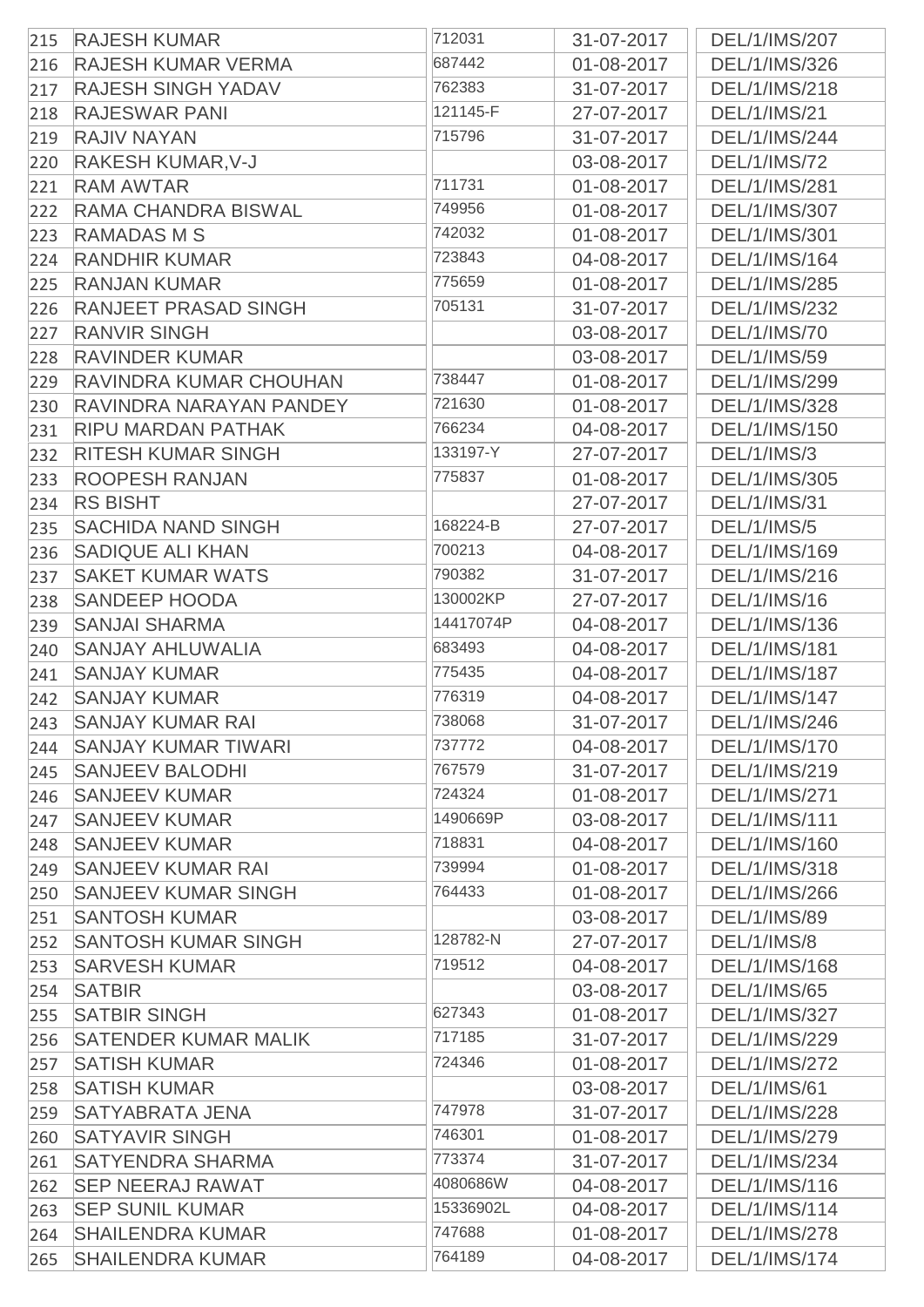| 266 | <b>SHAILESH KUMAR</b>          | 795190    | 31-07-2017 | DEL/1/IMS/223        |
|-----|--------------------------------|-----------|------------|----------------------|
| 267 | <b>SHAKTIDASAN KR</b>          | 15381834P | 04-08-2017 | DEL/1/IMS/143        |
| 268 | <b>SHAMBHU NATH SINGH</b>      | 724722    | 31-07-2017 | DEL/1/IMS/198        |
| 269 | <b>SHAMSHER SINGH SHEORAN</b>  | 701425    | 31-07-2017 | DEL/1/IMS/227        |
| 270 | <b>SHANKAR KUMAR</b>           | 742307    | 01-08-2017 | DEL/1/IMS/329        |
| 271 | <b>SHASHI SHEKHAR SINGH</b>    | 741510    | 04-08-2017 | DEL/1/IMS/173        |
| 272 | <b>SHIBU JOHM</b>              | 772641    | 01-08-2017 | DEL/1/IMS/297        |
| 273 | <b>SHIVENDRA KUMAR SINGH</b>   | 748514    | 04-08-2017 | DEL/1/IMS/145        |
| 274 | <b>SHRI NIVAS MISHRA</b>       | 670780    | 01-08-2017 | DEL/1/IMS/300        |
| 275 | <b>SHYAM KRISHAN SAXENA</b>    | 736646    | 04-08-2017 | <b>DEL/1/IMS/155</b> |
| 276 | <b>SHYAM SUNDER</b>            | 720539    | 01-08-2017 | DEL/1/IMS/310        |
| 277 | <b>SHYAMBIR</b>                |           | 03-08-2017 | <b>DEL/1/IMS/96</b>  |
| 278 | <b>SOMENDU BISWAS</b>          | 719712    | 31-07-2017 | <b>DEL/1/IMS/211</b> |
| 279 | <b>SOMVIR SINGH</b>            | 2895544L  | 04-08-2017 | DEL/1/IMS/132        |
| 280 | <b>SUBASA CHANDRA MISRA</b>    | 665594    | 31-07-2017 | DEL/1/IMS/247        |
| 281 | <b>SUBHASH KUMAR</b>           |           | 03-08-2017 | <b>DEL/1/IMS/57</b>  |
| 282 | <b>SUKANTA BHADRA</b>          | 745942    | 31-07-2017 | DEL/1/IMS/215        |
| 283 | <b>SUKHVEER</b>                |           | 03-08-2017 | <b>DEL/1/IMS/88</b>  |
| 284 | <b>SUMANTA KUMAR MOHANTY</b>   | 735816    | 01-08-2017 | DEL/1/IMS/295        |
| 285 | <b>SUMIT KUMAR</b>             | 130323-R  | 27-07-2017 | DEL/1/IMS/4          |
| 286 | <b>SUNIL CHAUDHRY</b>          | 739478    | 04-08-2017 | DEL/1/IMS/184        |
| 287 | <b>SUNIL KUMAR CHANCHAL</b>    | 127616-N  | 27-07-2017 | <b>DEL/1/IMS/17</b>  |
| 288 | <b>SUNIL KUMAR CHAUDHARY</b>   | 742104    | 01-08-2017 | DEL/1/IMS/304        |
| 289 | <b>SUNIT KUMAR</b>             | 722192    | 01-08-2017 | DEL/1/IMS/292        |
| 290 | <b>SURAJ BHAN KODAN</b>        | 669064    | 04-08-2017 | DEL/1/IMS/158        |
| 291 | <b>SURENDRA NARAYAN SHUKLA</b> | 747721    | 31-07-2017 | DEL/1/IMS/265        |
| 292 | <b>SURENDRA SINGH</b>          | 765739    | 04-08-2017 | DEL/1/IMS/146        |
| 293 | <b>SURESH KUMAR</b>            |           | 03-08-2017 | <b>DEL/1/IMS/53</b>  |
| 294 | <b>SURESH KUMAR</b>            | 736787    | 31-07-2017 | DEL/1/IMS/199        |
| 295 | <b>SURESH KUMAR</b>            | 722435    | 31-07-2017 | DEL/1/IMS/260        |
| 296 | <b>SURYA KANT BHARDWAJ</b>     | 15767672X | 03-08-2017 | <b>DEL/1/IMS/49</b>  |
| 297 | <b>SUSHIL KUMAR</b>            | 707747    | 31-07-2017 | DEL/1/IMS/241        |
| 298 | <b>SUSHIL KUMAR TRIPATHI</b>   | 727645    | 31-07-2017 | DEL/1/IMS/193        |
| 299 | <b>SUVASH CHANDRA JOSHI</b>    | 4187884   | 03-08-2017 | <b>DEL/1/IMS/48</b>  |
| 300 | <b>SV MADHUSUDHAN RAO</b>      | 737064    | 04-08-2017 | <b>DEL/1/IMS/183</b> |
| 301 | <b>SWAMI SHARAN SINGH</b>      | 762991    | 31-07-2017 | DEL/1/IMS/256        |
| 302 | <b>TAWASSUL HUSAIN KHAN</b>    | 695910    | 31-07-2017 | DEL/1/IMS/231        |
| 303 | <b>TEJNARAYAN KUMAR</b>        | 724444    | 04-08-2017 | DEL/1/IMS/163        |
| 304 | THOMAS AR                      | 688702    | 31-07-2017 | DEL/1/IMS/224        |
| 305 | <b>TIRLOK CHAND</b>            | 749091    | 04-08-2017 | DEL/1/IMS/185        |
| 306 | <b>TULSI DASS SHARMA</b>       | 732260    | 01-08-2017 | DEL/1/IMS/291        |
| 307 | <b>UMAKANT RAI</b>             | 736931    | 04-08-2017 | DEL/1/IMS/182        |
| 308 | <b>VED PARKASH</b>             |           | 03-08-2017 | <b>DEL/1/IMS/98</b>  |
| 309 | <b>VED PRAKASH KAUSHIK</b>     | 724300    | 04-08-2017 | DEL/1/IMS/172        |
| 310 | <b>VIJAY AHLAWAT</b>           | 785247    | 31-07-2017 | DEL/1/IMS/254        |
| 311 | <b>VIJAY GAJANAND MISHRA</b>   | 694928    | 31-07-2017 | DEL/1/IMS/237        |
| 312 | <b>VIJAY KUMAR</b>             | 119533-T  | 27-07-2017 | <b>DEL/1/IMS/25</b>  |
| 313 | <b>VIJAY SINGH GUSAIN</b>      | 4081625   | 03-08-2017 | DEL/1/IMS/109        |
| 314 | <b>VIJAYAN MALAYIL</b>         | 613408    | 31-07-2017 | DEL/1/IMS/245        |
| 315 | <b>VIKAS UA</b>                | 737211    | 04-08-2017 | DEL/1/IMS/161        |
| 316 | <b>VIKASH CHANDRA SAINI</b>    | 736416    | 01-08-2017 | DEL/1/IMS/313        |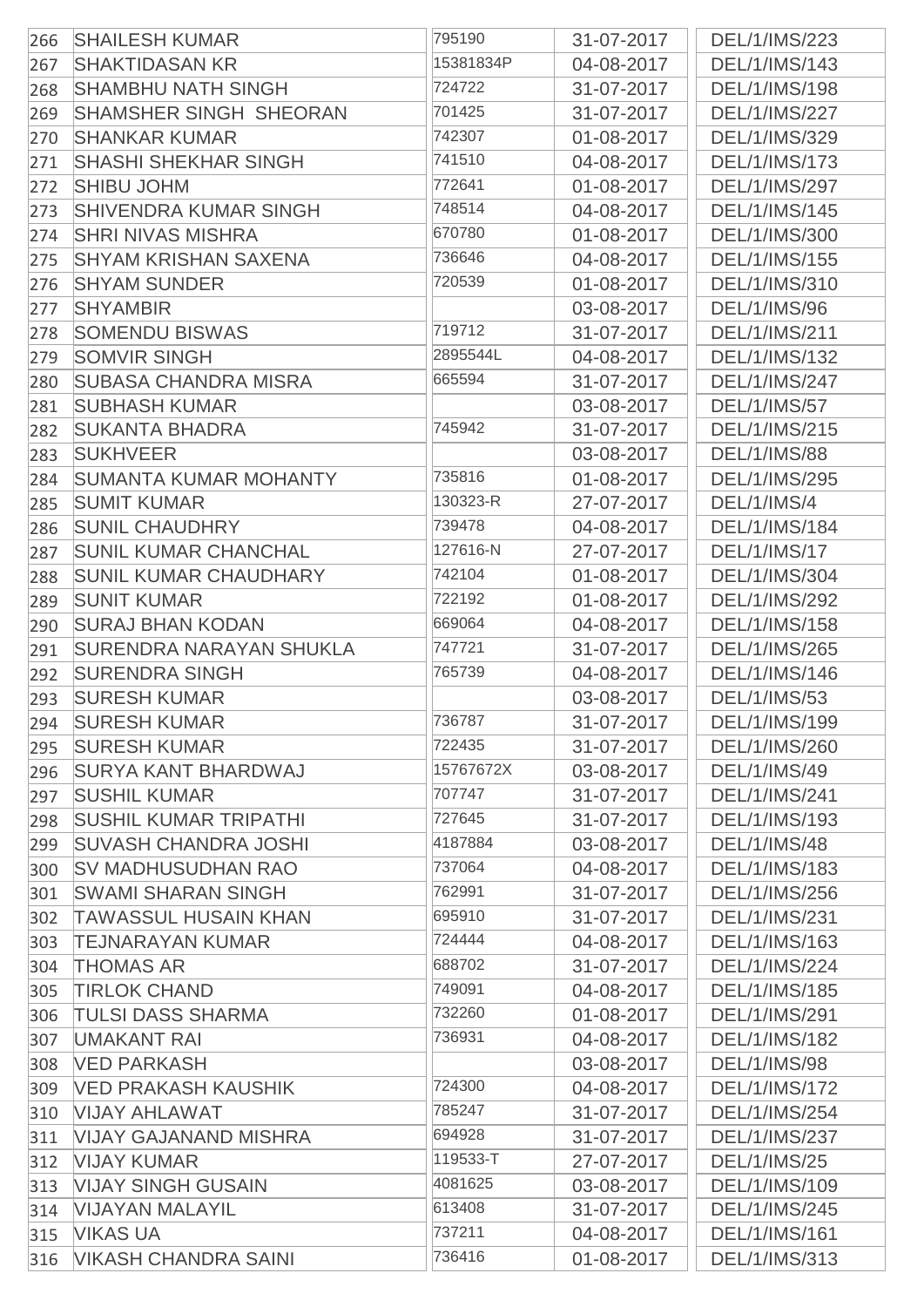| 317 | <b>VINOD GEORGE</b>       | 745706   | 04-08-2017 | DEL/1/IMS/167       |
|-----|---------------------------|----------|------------|---------------------|
| 318 | <b>VINOD KUMAR</b>        | 129966-B | 27-07-2017 | DEL/1/IMS/9         |
| 319 | <b>VINOD KUMAR</b>        |          | 03-08-2017 | <b>DEL/1/IMS/87</b> |
| 320 | <b>VINOD KUMAR GUPTA</b>  | 741148   | 01-08-2017 | DEL/1/IMS/312       |
| 321 | <b>VINOD KUMAR RAGHAV</b> |          | 27-07-2017 | <b>DEL/1/IMS/32</b> |
| 322 | <b>VIRBHAN</b>            |          | 03-08-2017 | <b>DEL/1/IMS/41</b> |
| 323 | <b>VIRENDER KUMAR</b>     |          | 03-08-2017 | <b>DEL/1/IMS/90</b> |
| 324 | <b>VIRENDER SINGH</b>     |          | 03-08-2017 | <b>DEL/1/IMS/39</b> |
| 325 | YOGENDER KUMAR            | 710693   | 31-07-2017 | DEL/1/IMS/240       |
| 326 | YOGESH KUMAR              | 770195   | 04-08-2017 | DEL/1/IMS/162       |
| 327 | YOGESH SHARMA             | 4191077F | 03-08-2017 | DEL/1/IMS/104       |

**Airport:GAYA**

*INTERVIEW AT:East Zone Regional Training Centre (EZRTC), Plot No. GRH-4, Block-P, Baishnabghata, Patuli, Kolkata - 700094 (near Patuli Fire Brigade) (opposite to Indian Overseas Bank Employees Apartment)*

|    | <b>Name of the post: Immigration Assistant</b> |             |                       |                     |
|----|------------------------------------------------|-------------|-----------------------|---------------------|
|    | <b>Name</b>                                    | Service No. | Interview date        | <b>Roll No.</b>     |
| 1  | <b>UMA SHANKER SHARMA</b>                      | 773359      | 24-07-2017            | <b>KOL/13/IMA/1</b> |
|    | <b>Name of the post:IMMIGRATION SUPPORT</b>    |             |                       |                     |
|    | <b>Name</b>                                    | Service No. | <b>Interview date</b> | <b>Roll No.</b>     |
| 1  | <b>A K MISHRA</b>                              | 738279      | 25-07-2017            | KOL/13/IMS/14       |
| 2  | <b>AWADHESH KUMAR SINGH</b>                    | 668720      | 25-07-2017            | <b>KOL/13/IMS/8</b> |
| 3  | <b>BIPIN KUMAR</b>                             | 733078      | 25-07-2017            | KOL/13/IMS/10       |
| 4  | <b>DHANANJAY KUMAR</b>                         | 768751      | 25-07-2017            | KOL/13/IMS/13       |
| 5  | <b>DILEEP KUMAR</b>                            | 768993      | 25-07-2017            | KOL/13/IMS/15       |
| 6  | NAVEEN KUMAR MALAV                             | 722814      | 25-07-2017            | <b>KOL/13/IMS/9</b> |
| 7  | <b>RAJEEV KUMAR</b>                            | 775988      | 25-07-2017            | KOL/13/IMS/12       |
| 8  | RAJNISH CHANDRA PRABHAKAR                      | 772198      | 25-07-2017            | <b>KOL/13/IMS/1</b> |
| 9  | <b>RAKESH KUMAR</b>                            | 769410      | 25-07-2017            | <b>KOL/13/IMS/4</b> |
| 10 | <b>RANJIT KUMAR</b>                            | 775927      | 25-07-2017            | KOL/13/IMS/11       |
| 11 | <b>SANJAY KUMAR</b>                            | 790404      | 25-07-2017            | <b>KOL/13/IMS/3</b> |
| 12 | <b>SATISH KUMAR SUDHANSU</b>                   | 775028      | 25-07-2017            | <b>KOL/13/IMS/6</b> |
| 13 | <b>SUBHAS KUMAR</b>                            | 697219      | 25-07-2017            | KOL/13/IMS/16       |
| 14 | SURENDRA KUMAR SINGH                           | 775484      | 25-07-2017            | <b>KOL/13/IMS/2</b> |
| 15 | <b>VIJAY KUMAR SINGH</b>                       | 772296      | 25-07-2017            | <b>KOL/13/IMS/7</b> |
| 16 | YOGENDRA YADAV                                 | 769658      | 25-07-2017            | <b>KOL/13/IMS/5</b> |

#### **Airport:GOA**

*INTERVIEW AT:C-23, `E' Block, Bandra-Kurla Complex, Behind Reserve Bank of India, Bandra (East), Mumbai - 400051.*

| <b>Name of the post: Immigration Assistant</b> |          |                            |                     |
|------------------------------------------------|----------|----------------------------|---------------------|
| <b>Name</b>                                    |          | Service No. Interview date | Roll No.            |
| <b>AMRIK SINGH</b>                             | 144005-K | 24-07-2017                 | MUM/7/IMA/30        |
| <b>ANAND SINGH</b>                             | 163968-F | 24-07-2017                 | <b>MUM/7/IMA/18</b> |
| ARUN KUMAR TRIVEDI                             | 164813-A | 24-07-2017                 | MUM/7/IMA/29        |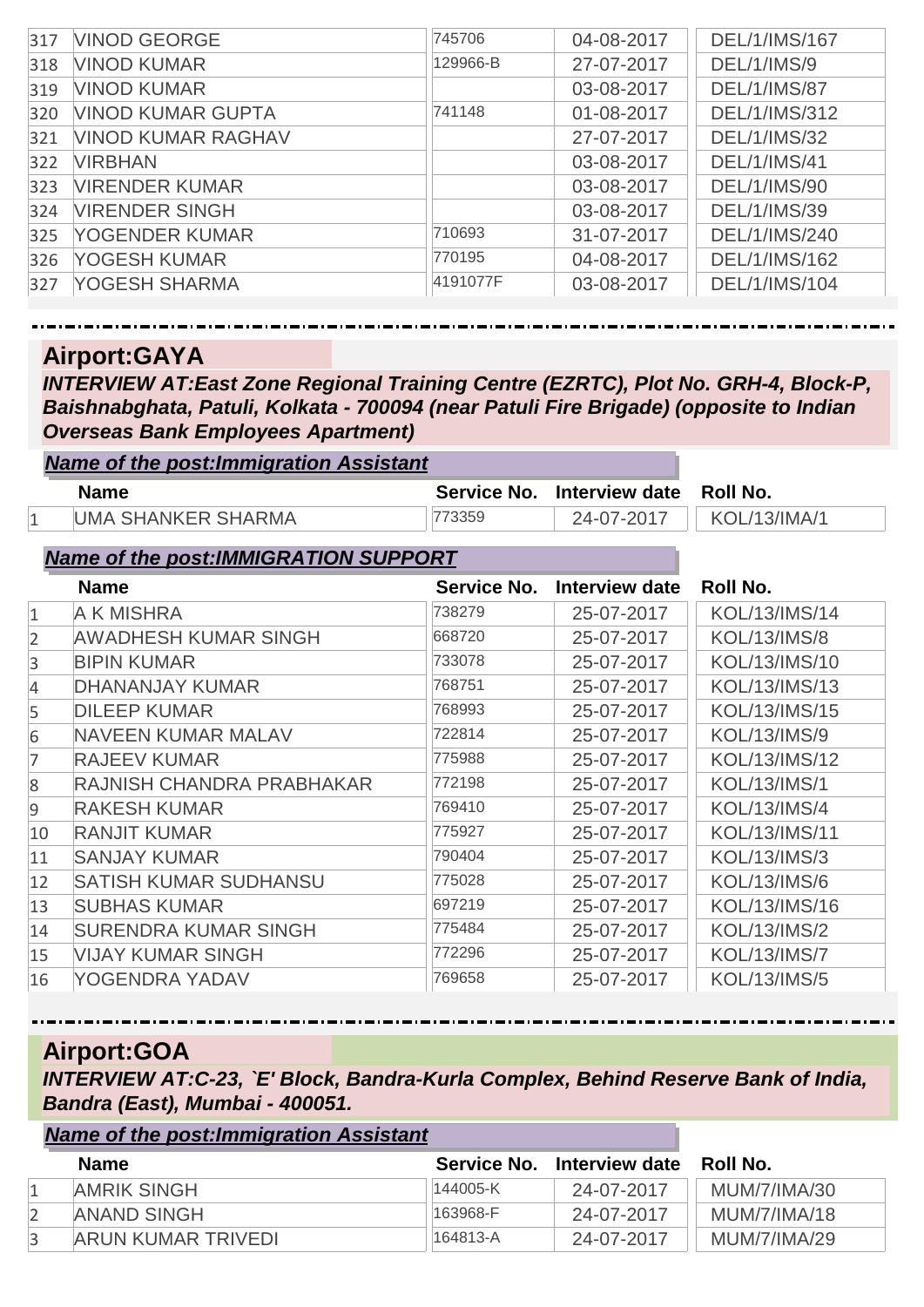| $\overline{4}$ | <b>BASHISH MISHRA</b>           | 114153-R  | 24-07-2017 | <b>MUM/7/IMA/22</b> |
|----------------|---------------------------------|-----------|------------|---------------------|
| 5              | <b>CHANDAN SINGH</b>            | 188050-N  | 24-07-2017 | <b>MUM/7/IMA/16</b> |
| 6              | <b>DENISH SINGH</b>             | 172145-R  | 24-07-2017 | <b>MUM/7/IMA/20</b> |
| $\overline{7}$ | <b>GANESH S GAIKWAD</b>         | JC-380517 | 24-07-2017 | <b>MUM/7/IMA/26</b> |
| 8              | <b>GAURISH RAWJI SINGBAL</b>    | 181419-T  | 24-07-2017 | <b>MUM/7/IMA/32</b> |
| 9              | <b>GORKH NATH MISHRA</b>        | 142035-H  | 24-07-2017 | <b>MUM/7/IMA/10</b> |
| 10             | <b>HOMBAL YADAVENDRA</b>        | 198077-A  | 24-07-2017 | <b>MUM/7/IMA/28</b> |
| 11             | <b>KHURSHID ALAM</b>            | 198015-K  | 24-07-2017 | <b>MUM/7/IMA/23</b> |
| 12             | <b>MAHIPAL SINGH</b>            | 165510-K  | 24-07-2017 | <b>MUM/7/IMA/13</b> |
| 13             | <b>MEESALA SAMBA SIVA RAO</b>   | JC-403780 | 24-07-2017 | <b>MUM/7/IMA/27</b> |
| 14             | <b>MUKESH RAJ</b>               | 170623-F  | 24-07-2017 | MUM/7/IMA/2         |
| 15             | <b>NIKHIL RAJAN PAUL</b>        | 140949-R  | 24-07-2017 | MUM/7/IMA/4         |
| 16             | <b>OM PRAKASH</b>               | 175726-B  | 24-07-2017 | <b>MUM/7/IMA/11</b> |
| 17             | <b>PRAVIN CHANDRA CHAUDHRY</b>  | 166218-W  | 24-07-2017 | <b>MUM/7/IMA/19</b> |
| 18             | <b>RAJ KISHOR SHARMA</b>        | 113805-Z  | 24-07-2017 | MUM/7/IMA/6         |
| 19             | <b>RAJ KUMAR AWASTHI</b>        | 163456-T  | 24-07-2017 | <b>MUM/7/IMA/14</b> |
| 20             | <b>RAKESH BABU</b>              | 164567-R  | 24-07-2017 | MUM/7/IMA/8         |
| 21             | <b>RATAN KUMAR</b>              | 161026-W  | 24-07-2017 | MUM/7/IMA/1         |
| 22             | <b>SANJIB KUMAR RATH</b>        | 168179-A  | 24-07-2017 | <b>MUM/7/IMA/31</b> |
| 23             | <b>SDHANKAR PANDU SARVANKAR</b> | JC-758127 | 24-07-2017 | MUM/7/IMA/9         |
| 24             | <b>SHAMBHU NATH TIWARI</b>      | 166386-A  | 24-07-2017 | MUM/7/IMA/3         |
| 25             | <b>SHEO SINGH</b>               | 114414-H  | 24-07-2017 | <b>MUM/7/IMA/17</b> |
| 26             | <b>SHESHVIR</b>                 | 118794-N  | 24-07-2017 | <b>MUM/7/IMA/33</b> |
| 27             | <b>SHYAM SUNDER HANDA</b>       | 14609010  | 24-07-2017 | <b>MUM/7/IMA/21</b> |
| 28             | <b>SUJEET KUMAR</b>             | 193823-M  | 24-07-2017 | <b>MUM/7/IMA/24</b> |
| 29             | <b>SUNIL PRASAD</b>             | 109707-K  | 24-07-2017 | MUM/7/IMA/7         |
| 30             | <b>SURESH SINGH</b>             | 197933-Z  | 24-07-2017 | <b>MUM/7/IMA/15</b> |
| 31             | <b>SWAPAN KUMAR KARMAKAR</b>    | 149737-N  | 24-07-2017 | MUM/7/IMA/5         |
| 32             | <b>TAUFIQ ALI</b>               | 192237-B  | 24-07-2017 | <b>MUM/7/IMA/25</b> |
| 33             | <b>VASUDEV NAIK</b>             | JC-460255 | 24-07-2017 | <b>MUM/7/IMA/12</b> |

# *Name of the post:IMMIGRATION SUPPORT*

|                | <b>Name</b>                         | Service No. | Interview date | <b>Roll No.</b>     |
|----------------|-------------------------------------|-------------|----------------|---------------------|
| $\mathbf{1}$   | <b>AJIT PADMAKARAN</b>              | 15664296    | 31-07-2017     | <b>MUM/7/IMS/7</b>  |
| $\overline{2}$ | <b>AKHILESH KUMAR SHARMA</b>        | 171892-R    | 01-08-2017     | <b>MUM/7/IMS/21</b> |
| 3              | <b>ALEX RODRIGUES</b>               | 697636      | 01-08-2017     | <b>MUM/7/IMS/34</b> |
| 4              | <b>AMAR V MALIK</b>                 | 15320172    | 01-08-2017     | <b>MUM/7/IMS/20</b> |
| 5              | <b>AMIT DWIVEDI</b>                 | 734500      | 01-08-2017     | <b>MUM/7/IMS/42</b> |
| 6              | <b>ANIL TUKARAM GAWADE</b>          | 2794592K    | 31-07-2017     | <b>MUM/7/IMS/13</b> |
| 7              | <b>AVINASH TIWARI</b>               | 126668-H    | 31-07-2017     | <b>MUM/7/IMS/11</b> |
| 8              | <b>B B DEBNATH</b>                  | 775968      | 01-08-2017     | <b>MUM/7/IMS/43</b> |
| $\overline{9}$ | <b>BALARAM PANDA</b>                | 790424      | 01-08-2017     | <b>MUM/7/IMS/38</b> |
| 10             | <b>BALAT PANDIT</b>                 | 176413-R    | 31-07-2017     | <b>MUM/7/IMS/5</b>  |
| 11             | <b>BIPLOB CHAKRABORTY</b>           | 174171-W    | 31-07-2017     | <b>MUM/7/IMS/4</b>  |
| 12             | <b>CLSINGH</b>                      | 747891      | 01-08-2017     | <b>MUM/7/IMS/32</b> |
| 13             | <b>CHANDESHWAR KUMAR</b>            | 775222      | 01-08-2017     | <b>MUM/7/IMS/37</b> |
| 14             | <b>DHANESH RAJ SINGH</b>            | 177661-A    | 31-07-2017     | <b>MUM/7/IMS/2</b>  |
| 15             | <b>EAMANE NAGA PRASAD NAGARATNA</b> | 155942-R    | 01-08-2017     | <b>MUM/7/IMS/23</b> |
| 16             | <b>GAWADE BAPU G</b>                | 2793653K    | 31-07-2017     | <b>MUM/7/IMS/12</b> |
| 17             | <b>HARI SHANKER SINGH</b>           | 174805-K    | 31-07-2017     | <b>MUM/7/IMS/1</b>  |
| 18             | <b>KRISHNA KUMAR</b>                | 152788-Y    | 31-07-2017     | <b>MUM/7/IMS/15</b> |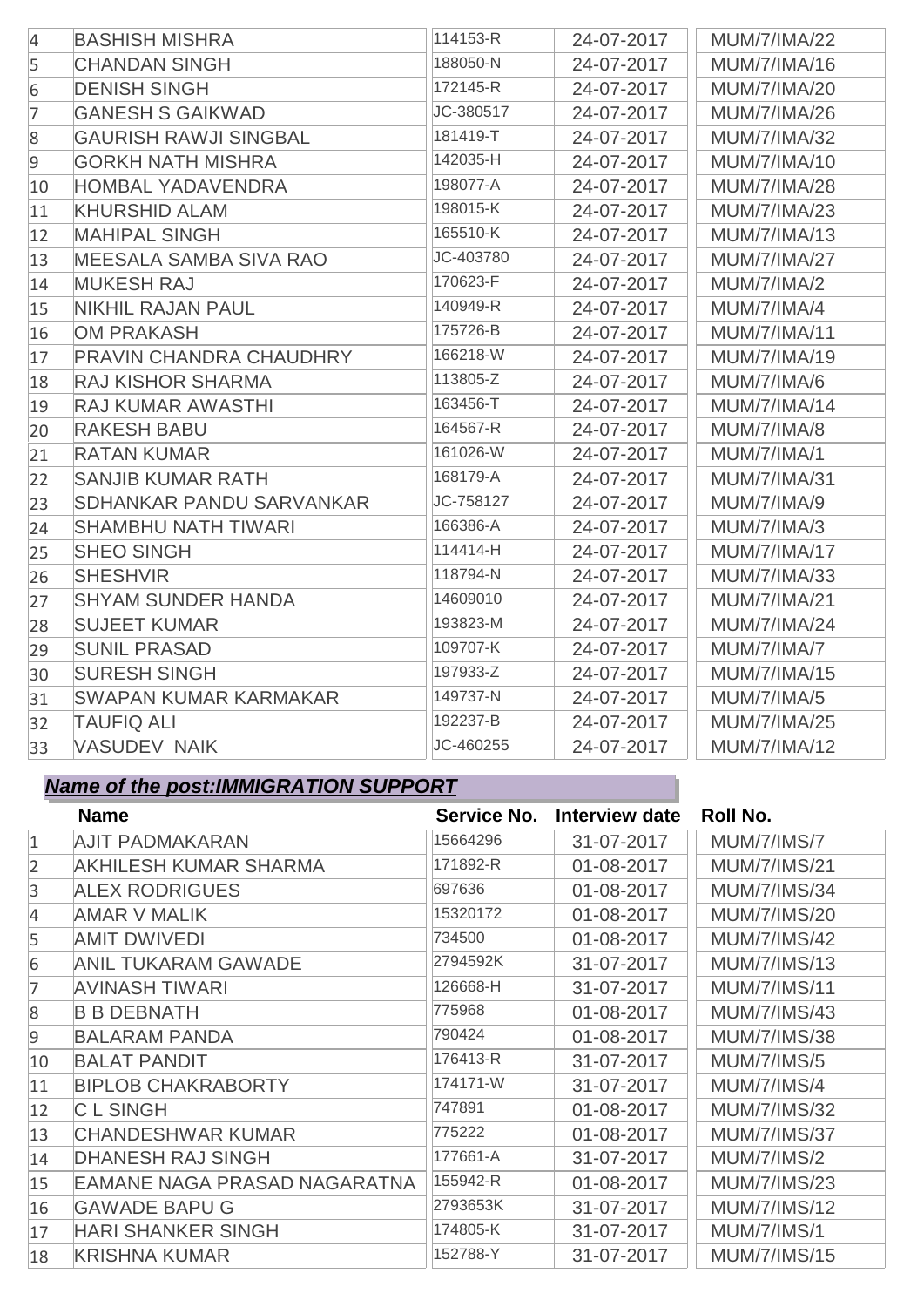| 19 | <b>KRISTOPHAR P. ALFANSO</b> | 15321341K  | 01-08-2017 | <b>MUM/7/IMS/25</b> |
|----|------------------------------|------------|------------|---------------------|
| 20 | <b>KUBER YADAV</b>           | 177614-W   | 31-07-2017 | <b>MUM/7/IMS/6</b>  |
| 21 | <b>LAXMIMAN M THAKU</b>      | 2605036M   | 01-08-2017 | <b>MUM/7/IMS/29</b> |
| 22 | <b>MAHIPAL SINGH</b>         | 165510-K   | 31-07-2017 | <b>MUM/7/IMS/10</b> |
| 23 | <b>MANOJ KUMAR SHUKLA</b>    | 116868-K   | 31-07-2017 | <b>MUM/7/IMS/17</b> |
| 24 | <b>MUNAWAR SALIM PINJAR</b>  | 737878     | 01-08-2017 | <b>MUM/7/IMS/44</b> |
| 25 | <b>PANDHARINATH E SALI</b>   | 15394114M  | 01-08-2017 | <b>MUM/7/IMS/30</b> |
| 26 | <b>PARDEEP KUMAR KHARB</b>   | 739159     | 01-08-2017 | <b>MUM/7/IMS/40</b> |
| 27 | <b>PATIL SUNIL KALLAPA</b>   | 2606724X   | 01-08-2017 | <b>MUM/7/IMS/19</b> |
| 28 | <b>PRAKASH CHELAT</b>        | 730747     | 01-08-2017 | <b>MUM/7/IMS/35</b> |
| 29 | <b>RAJSHEKHAR GOWDER</b>     | 772537     | 01-08-2017 | <b>MUM/7/IMS/31</b> |
| 30 | RAMESH DUNDAPPA MARENNAVAR   | 772775     | 01-08-2017 | <b>MUM/7/IMS/41</b> |
| 31 | RAVINDER NATH SRIVASTANA     | 628236-R   | 31-07-2017 | <b>MUM/7/IMS/3</b>  |
| 32 | <b>RENATI VENKATESWARLU</b>  | 15389887H  | 01-08-2017 | <b>MUM/7/IMS/22</b> |
| 33 | <b>SAJI HOHN</b>             | 121343-F   | 01-08-2017 | <b>MUM/7/IMS/27</b> |
| 34 | <b>SANTOSH KUMAR PHADKE</b>  | 656838     | 01-08-2017 | <b>MUM/7/IMS/33</b> |
| 35 | <b>SATHEESH RAVINDRANATH</b> | 718587     | 01-08-2017 | <b>MUM/7/IMS/39</b> |
| 36 | <b>SREENIVASULU REDDY V</b>  | 15133941P  | 01-08-2017 | <b>MUM/7/IMS/26</b> |
| 37 | <b>SUNIL KUMAR PRASAD</b>    | 764430     | 01-08-2017 | <b>MUM/7/IMS/36</b> |
| 38 | <b>SUNIL KUMAR YADAV</b>     | 119748-F   | 01-08-2017 | <b>MUM/7/IMS/28</b> |
| 39 | <b>TANUJ KUMAR DE</b>        | 127981-F   | 01-08-2017 | <b>MUM/7/IMS/18</b> |
| 40 | <b>VAGANEPPA YALAMELI</b>    | 14826749   | 31-07-2017 | <b>MUM/7/IMS/16</b> |
| 41 | <b>VASUDEV NAIK</b>          | JC-460255X | 31-07-2017 | <b>MUM/7/IMS/9</b>  |
| 42 | <b>VIJAY D TELKARI</b>       | 2795594F   | 01-08-2017 | <b>MUM/7/IMS/24</b> |
| 43 | <b>VINAY KUMAR</b>           | 176957-A   | 31-07-2017 | <b>MUM/7/IMS/8</b>  |
| 44 | YESHWANT H GAWAS             | 14815721Y  | 31-07-2017 | <b>MUM/7/IMS/14</b> |
|    |                              |            |            |                     |

# **Airport:GUWAHATI**

*INTERVIEW AT:East Zone Regional Training Centre (EZRTC), Plot No. GRH-4, Block-P, Baishnabghata, Patuli, Kolkata - 700094 (near Patuli Fire Brigade) (opposite to Indian Overseas Bank Employees Apartment)*

| <b>Name of the post: Immigration Assistant</b> |                              |        |                                     |                          |  |
|------------------------------------------------|------------------------------|--------|-------------------------------------|--------------------------|--|
|                                                | <b>Name</b>                  |        | Service No. Interview date Roll No. |                          |  |
|                                                | <b>DIPANKAR BHATTACHARYA</b> | 763937 | 24-07-2017                          | $\parallel$ KOL/11/IMA/1 |  |

#### **Airport:Hyderabad**

*INTERVIEW AT:No.4-5-368 to 373, Beside Kendriya Sadan, Sultan Bazar, Koti, Hyderabad - 500095, Telangana.*

|                | <b>Name of the post: Immigration Assistant</b> |                   |                            |                     |
|----------------|------------------------------------------------|-------------------|----------------------------|---------------------|
|                | <b>Name</b>                                    |                   | Service No. Interview date | Roll No.            |
|                | Eswara Rao S                                   | 15662351F, HAV    | 24-07-2017                 | HYD/19/IMA/34       |
| $\overline{2}$ | Krishna Prasad                                 | Ex.775478L<br>JWO | 24-07-2017                 | HYD/19/IMA/31       |
| 3              | Ambavaram Srinivasa Reddy                      | 384767N           | 24-07-2017                 | <b>HYD/19/IMA/8</b> |
| 4              | <b>AV HEMANT KUMAR</b>                         | 722470-B          | 24-07-2017                 | HYD/19/IMA/29       |
| 5              | <b>B N Sharma</b>                              | 609848            | 24-07-2017                 | HYD/19/IMA/19       |
| 6              | Bhaskara Rao Ponnada                           | 2600002P, Hav.    | 25-07-2017                 | HYD/19/IMA/38       |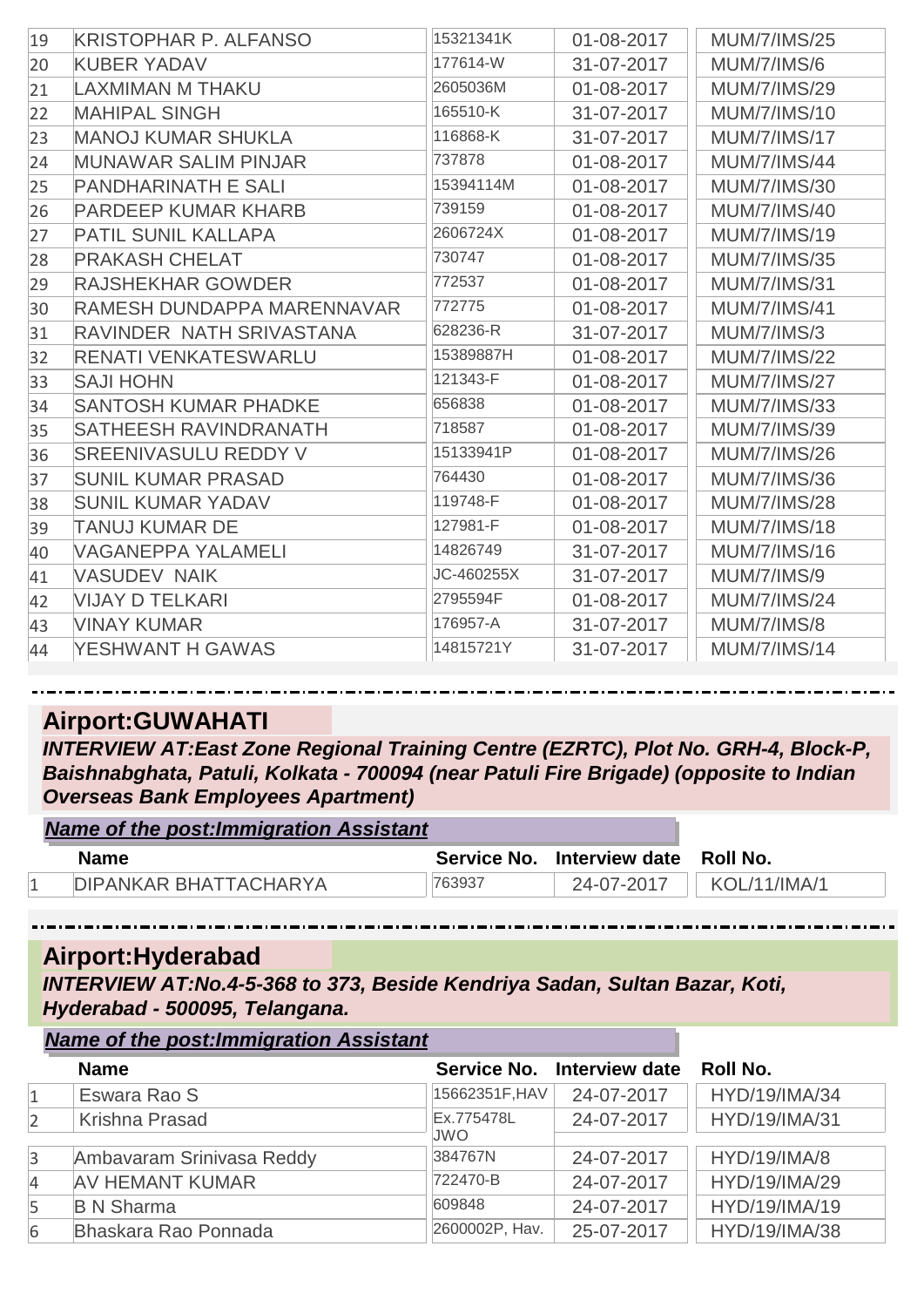| $\overline{7}$   | Bhoga Rao Gollangi8           | 15771660A,<br>Hav.,       | 25-07-2017 | HYD/19/IMA/37        |
|------------------|-------------------------------|---------------------------|------------|----------------------|
| $\boldsymbol{8}$ | <b>G KISHORE</b>              | 763379-F,                 | 24-07-2017 | HYD/19/IMA/23        |
| 9                | <b>GURRAM KISHORE BABU</b>    | 763884                    | 24-07-2017 | HYD/19/IMA/21        |
| 10               | <b>K MANOJ KUMAR</b>          | 762142-K,                 | 24-07-2017 | HYD/19/IMA/25        |
| 11               | K SAMBASIVAJI VIYYAPU         | 763898                    | 24-07-2017 | HYD/19/IMA/18        |
| 12               | Kancharana Gopinadha Rao      | 181296N, MC<br>ERA-II     | 25-07-2017 | HYD/19/IMA/45        |
| 13               | <b>KHADAR KHAN</b>            | 281483K                   | 24-07-2017 | <b>HYD/19/IMA/6</b>  |
| 14               | Lakshminarayana Genji         | 15480370L,<br>DFR.        | 25-07-2017 | HYD/19/IMA/42        |
| 15               | <b>M RAMANJAIAH</b>           | JC-272483-H               | 24-07-2017 | HYD/19/IMA/24        |
| 16               | Madhusudhana Rao Dolla        | 119495F,<br>CHERA.,       | 25-07-2017 | HYD/19/IMA/43        |
| 17               | <b>MARAM REDDY SABBA</b>      | 277932W                   | 24-07-2017 | <b>HYD/19/IMA/4</b>  |
| 18               | N V K CHAITHANYA              | 741724                    | 24-07-2017 | HYD/19/IMA/17        |
| 19               | N VIJAYA BHASKAR              | 276783F                   | 24-07-2017 | <b>HYD/19/IMA/2</b>  |
| 20               | NEELAKANTHA RAO PEMMU         | 281614K                   | 24-07-2017 | <b>HYD/19/IMA/7</b>  |
| 21               | <b>NEERAJ</b>                 | JC-768102-F               | 24-07-2017 | <b>HYD/19/IMA/28</b> |
| 22               | P.Kumara Swamy                | 775492B, JWO              | 24-07-2017 | HYD/19/IMA/33        |
| 23               | <b>PALURU RAJA</b>            | 280299M                   | 24-07-2017 | <b>HYD/19/IMA/1</b>  |
| 24               | <b>PALURU RAJA</b>            | 280299M                   | 24-07-2017 | HYD/19/IMA/22        |
| 25               | Pandava Dillep Kumar,         | 130508K, POEL<br>(P),     | 25-07-2017 | HYD/19/IMA/44        |
| 26               | PANDIRI VENKAT RAMANA         | 669334X                   | 24-07-2017 | HYD/19/IMA/3         |
| 27               | Perabathula Nageswara Rao     | 15119054 X Nk             | 24-07-2017 | HYD/19/IMA/14        |
| 28               | Phanikumar Reddy. Medapati    | 12538 Z SPO               | 24-07-2017 | HYD/19/IMA/15        |
| 29               | PV SURENDRA BABU              | 281731P                   | 24-07-2017 | HYD/19/IMA/11        |
| 30               | Rajaratnam Naidu B            | 119540H, ERA-<br>III,     | 25-07-2017 | HYD/19/IMA/40        |
| 31               | ravi reddy gudla              | 269189X                   | 24-07-2017 | HYD/19/IMA/5         |
| 32               | <b>REBBA VIJAY KUMAR</b>      | 768111H                   | 24-07-2017 | HYD/19/IMA/12        |
| 33               | Regeti Venkata Rao            | JC-440113Y,               | 25-07-2017 | HYD/19/IMA/36        |
| 34               | <b>SAGAR PATTANAYAK</b>       | Sub.,<br>768014L          | 24-07-2017 | HYD/19/IMA/9         |
| 35               | Srinivasa Rao Ginni           | 15772784F,<br>Hav.        | 24-07-2017 | HYD/19/IMA/35        |
| 36               | <b>SURENDAR REDDY K</b>       | 278528N                   | 24-07-2017 | HYD/19/IMA/10        |
| 37               | <b>TP BRAHMAM</b>             | JC-439946-W               | 24-07-2017 | HYD/19/IMA/27        |
| 38               | Udatha Rajesh                 | 1448154 Y Hav             | 24-07-2017 | HYD/19/IMA/13        |
| 39               | V.S.Narayana V                | 9512885H,<br>Hav/CLK.,    | 25-07-2017 | HYD/19/IMA/39        |
| 40               | V.Srinivasa Rao               | 181379A, MC<br>ERA,       | 25-07-2017 | HYD/19/IMA/46        |
| 41               | <b>VEMULA KISHORE GOUD</b>    | 763880R                   | 24-07-2017 | HYD/19/IMA/30        |
| 42               | Venkata Ramana Ippili         | 14436890A, NK,            | 25-07-2017 | HYD/19/IMA/41        |
| 43               | <b>VOTTEA GYANESWAR YADAV</b> | 773402                    | 24-07-2017 | HYD/19/IMA/16        |
| 44               | <b>VVR PREM</b>               | 768268-R                  | 24-07-2017 | HYD/19/IMA/26        |
| 45               | <b>VVR PREM KUMAR</b>         | 768268                    | 24-07-2017 | HYD/19/IMA/20        |
| 46               | Yamalaiah Guttikonda          | Ex-773037 F<br><b>JWO</b> | 24-07-2017 | HYD/19/IMA/32        |

| <b>Name of the post: Immigration Support</b> |            |                                     |                       |
|----------------------------------------------|------------|-------------------------------------|-----------------------|
| <b>Name</b>                                  |            | Service No. Interview date Roll No. |                       |
| A Tarakanadh                                 | Ex-739012B | $07 - 08 - 2017$                    | <b>HYD/19/IMS/414</b> |
|                                              | JWO        |                                     |                       |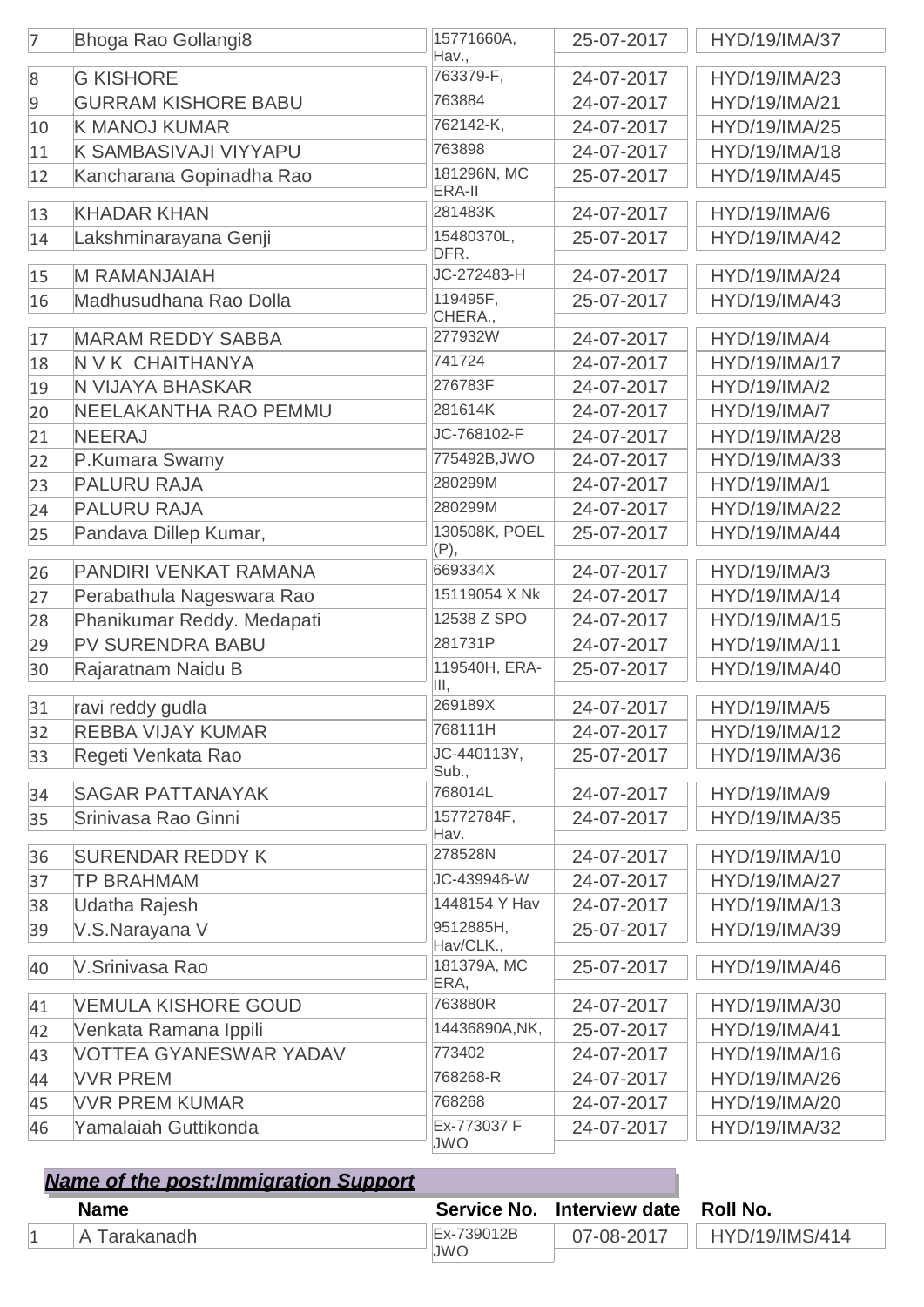| $\overline{2}$   | <b>ALLI TARAFDAR</b>            | $119115 -$<br>T, PO, SK ITMAD     | 31-07-2017 | HYD/19/IMS/190       |
|------------------|---------------------------------|-----------------------------------|------------|----------------------|
| $\overline{3}$   | <b>G MANDAL</b>                 | .15392596N,                       | 01-08-2017 | HYD/19/IMS/227       |
| $\overline{4}$   | <b>G Srinivasa Rao</b>          | Ex-15767249X<br>Gnr               | 08-08-2017 | HYD/19/IMS/430       |
| 5                | K Rajesh                        | Ex-14424469Y                      | 08-08-2017 | HYD/19/IMS/422       |
| $6\phantom{.}6$  | K. Sridhar                      | No.14926856P                      | 05-08-2017 | HYD/19/IMS/370       |
| $\overline{7}$   | P Srinivasa Rao                 | Ex-15662862L<br>NK                | 08-08-2017 | HYD/19/IMS/426       |
| $\boldsymbol{8}$ | <b>RAMESH</b>                   | 2600291P,                         | 01-08-2017 | HYD/19/IMS/222       |
| $\overline{9}$   | Sattaru Srinivasa Rao           | 14826149W,<br>Sep (ACP Hav.,)     | 08-08-2017 | HYD/19/IMS/439       |
| 10               | Tupakula Nadipanna              | No.15317568A                      | 03-08-2017 | HYD/19/IMS/281       |
| 11               | V. Rukmndaha                    | No.13997126x                      | 05-08-2017 | HYD/19/IMS/359       |
| 12               | A BHAVANI PRASAD                | 773293                            | 31-07-2017 | HYD/19/IMS/180       |
| 13               | A HAMANDU                       | .2599700H,                        | 01-08-2017 | HYD/19/IMS/223       |
| 14               | <b>A SHOK KUMAR</b>             | 15134597F,                        | 01-08-2017 | HYD/19/IMS/218       |
| 15               | A. Baskaran                     | Naik,<br>No.14432222M             | 05-08-2017 | HYD/19/IMS/374       |
| 16               | A. Bhaskar                      | No.14415653H                      | 02-08-2017 | HYD/19/IMS/257       |
| 17               | A. Devendran                    | No.2606679W                       | 07-08-2017 | HYD/19/IMS/399       |
| 18               | A. Munirathnam                  | No.14415663                       | 05-08-2017 | HYD/19/IMS/348       |
| 19               | A. Phani Prakash                | 15390559 E Nk                     | 27-07-2017 | HYD/19/IMS/69        |
| 20               | A. Subramanyam                  | No.14423251A                      | 04-08-2017 | HYD/19/IMS/329       |
| 21               | A. Suresh Babu                  | No.14423252H                      | 02-08-2017 | HYD/19/IMS/260       |
| 22               | A. Vema Sekhara Naidu           | No.2599416M                       | 02-08-2017 | HYD/19/IMS/265       |
| 23               | <b>AB Rajesh Madhavarapu</b>    | 742071 G Sgt                      | 27-07-2017 | <b>HYD/19/IMS/78</b> |
| 24               | <b>ABDUL HAFEEZ</b>             | 760105                            | 29-07-2017 | HYD/19/IMS/133       |
| 25               | <b>ABDUL KHADER SHAIK</b>       | 13996760N                         | 31-07-2017 | HYD/19/IMS/196       |
| 26               | Adabala V V Bulli Raju          | 2602683-F Hav                     | 26-07-2017 | HYD/19/IMS/51        |
| 27               | Adapa Venkata Baskara Kishore   | 15320125 Nk                       | 27-07-2017 | <b>HYD/19/IMS/63</b> |
| 28               | <b>ADARI VN MURTHY</b>          | 15668344F                         | 31-07-2017 | HYD/19/IMS/194       |
| 29               | <b>AJAY SINGH</b>               | .15766751A                        | 01-08-2017 | HYD/19/IMS/213       |
| 30               | Anisetti Sathibabu              | 181026 Z<br><b>CHSWA</b>          | 27-07-2017 | HYD/19/IMS/93        |
| 31               | Ankamma Addanki                 | 2602973Y                          | 25-07-2017 | <b>HYD/19/IMS/22</b> |
| 32               | <b>ANKULA SAGAR</b>             | 128690-B                          | 31-07-2017 | HYD/19/IMS/200       |
| 33               | <b>ARKALAGUDMA VIKRAM REDDY</b> | 773082                            | 29-07-2017 | HYD/19/IMS/149       |
| 34               | <b>ASKOH KUMAR SINGH</b>        | 15398567L                         | 01-08-2017 | HYD/19/IMS/229       |
| 35               | Avinash S                       | 730371                            | 31-07-2017 | HYD/19/IMS/176       |
| 36               | <b>B MANDAL</b>                 | 14422684L                         | 01-08-2017 | HYD/19/IMS/209       |
| 37               | <b>B RAMBABU</b>                | 769947-K Sgt B<br><b>RAM BABU</b> | 31-07-2017 | HYD/19/IMS/198       |
| 38               | <b>B Sriniva Rao</b>            | 702166                            | 31-07-2017 | HYD/19/IMS/185       |
| 39               | B. Jnaradhana Reddy             | No.15318460P                      | 05-08-2017 | HYD/19/IMS/378       |
| 40               | <b>B.</b> Krishnaiah            | No.10329401                       | 02-08-2017 | HYD/19/IMS/254       |
| 41               | <b>B.</b> Munirajulu            | No.2600412L                       | 04-08-2017 | HYD/19/IMS/337       |
| 42               | <b>B. Parameswara Reddy</b>     | No.2604008N                       | 04-08-2017 | HYD/19/IMS/345       |
| 43               | <b>B.Parandhama Naidu</b>       | No.15133475L                      | 03-08-2017 | HYD/19/IMS/300       |
| 44               | <b>B.R. Gajendra Yadav</b>      | No.15317732X                      | 03-08-2017 | HYD/19/IMS/287       |
| 45               | <b>B.S. Vasu</b>                | No.15666493W                      | 03-08-2017 | HYD/19/IMS/291       |
| 46               | <b>Balaji</b>                   | No.15666490H                      | 04-08-2017 | HYD/19/IMS/315       |
| 47               | Bammidi Mukunda                 | 14806086X,                        | 08-08-2017 | HYD/19/IMS/446       |
|                  |                                 | Hav.,                             |            |                      |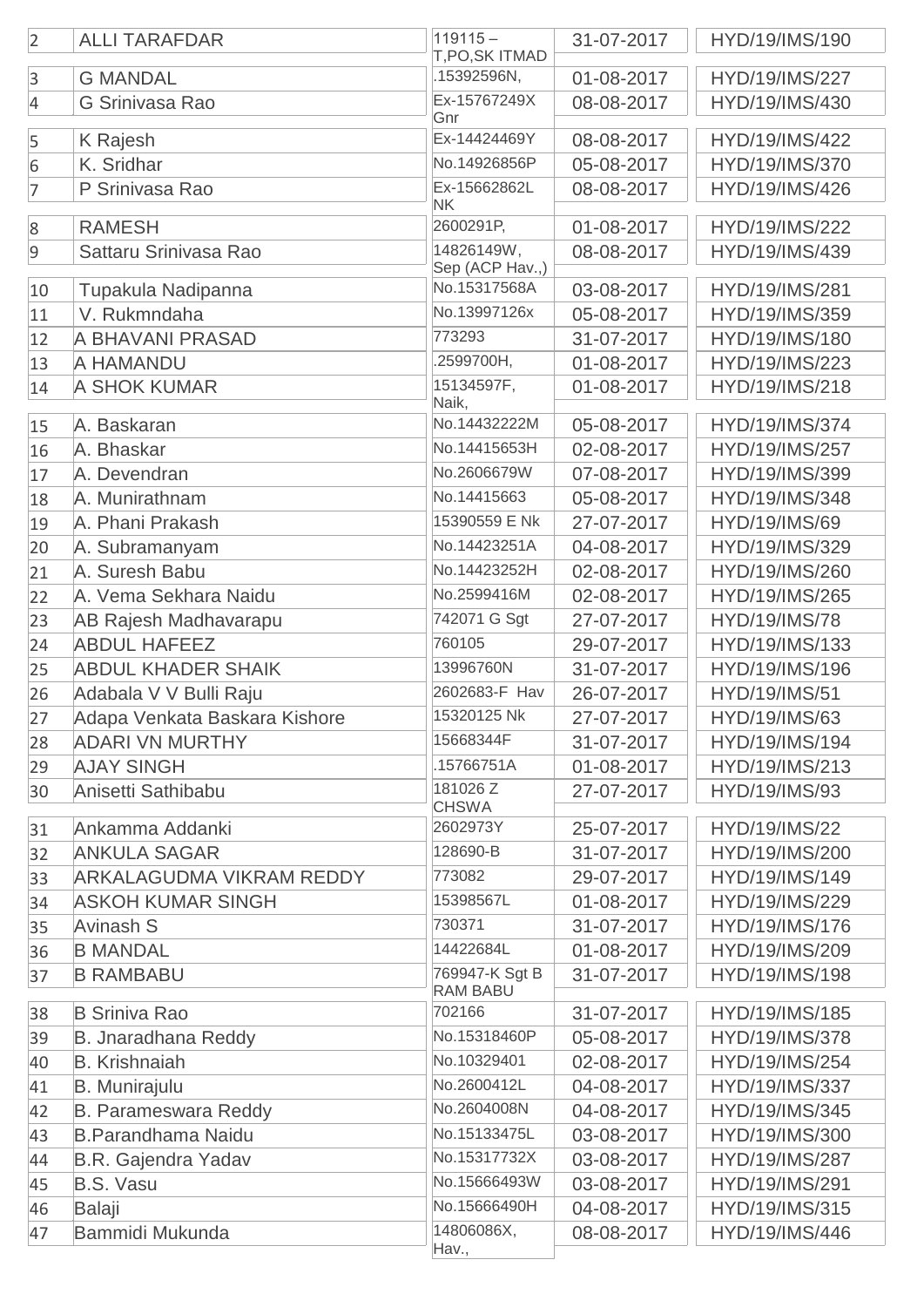| 48 | <b>BANDARI RICHARD JOHNSON</b>                                 | 772725                     | 29-07-2017 | HYD/19/IMS/147                        |
|----|----------------------------------------------------------------|----------------------------|------------|---------------------------------------|
| 49 | Bangaru Brahma Naidu                                           | 14414048 H Hav             | 27-07-2017 | <b>HYD/19/IMS/64</b>                  |
| 50 | Baripati Tirupathi Rao                                         | 2796702 Nk                 | 26-07-2017 | HYD/19/IMS/50                         |
| 51 | <b>BATHULA ANIL KUMAR</b>                                      | 724410                     | 28-07-2017 | HYD/19/IMS/106                        |
| 52 | <b>BEHANAN THOMAS</b>                                          | 739604                     | 28-07-2017 | HYD/19/IMS/132                        |
| 53 | <b>Biniya Debendra</b>                                         | 14818009P,                 | 08-08-2017 | HYD/19/IMS/449                        |
|    |                                                                | Sep.,                      |            |                                       |
| 54 | Birendra prasad singh                                          | 697329                     | 31-07-2017 | HYD/19/IMS/183                        |
| 55 | Bobbili Ramakrishna Yadav                                      | 14440892 H<br>Gnr          | 27-07-2017 | <b>HYD/19/IMS/88</b>                  |
| 56 | <b>Bugatha Ramu</b>                                            | 15310549M,<br>Hav.,        | 08-08-2017 | HYD/19/IMS/433                        |
| 57 | <b>Burra Chandra Sekhar</b>                                    | 129904 N POA<br>(MET)      | 27-07-2017 | HYD/19/IMS/96                         |
| 58 | C Venkateshwar                                                 | 741636                     | 29-07-2017 | HYD/19/IMS/157                        |
| 59 | C. Babu                                                        | No.2603985A                | 04-08-2017 | HYD/19/IMS/333                        |
| 60 | C. Chandra Sekhar                                              | No.2603710M                | 04-08-2017 | HYD/19/IMS/322                        |
| 61 | C. Gopal Naidu                                                 | No.2596390X                | 07-08-2017 | HYD/19/IMS/386                        |
| 62 | C. Lokeswara                                                   | No.15143872A               | 05-08-2017 | HYD/19/IMS/369                        |
| 63 | C. Rajesh Reddy                                                | No.15473751K               | 04-08-2017 | HYD/19/IMS/317                        |
| 64 | C. Siva Reddy                                                  | No.14434646F               | 05-08-2017 | HYD/19/IMS/379                        |
| 65 | C.P. Soma Sekkhar Reddy                                        | No.Jc.10329287<br>P        | 05-08-2017 | HYD/19/IMS/349                        |
| 66 | <b>CH GOPI KRISHNA</b>                                         | 741852                     | 29-07-2017 | HYD/19/IMS/159                        |
| 67 | <b>CH MADHAVA</b>                                              | 724453                     | 28-07-2017 | HYD/19/IMS/107                        |
| 68 | Ch. Venkata Ramana                                             | 14405754 H                 | 27-07-2017 | <b>HYD/19/IMS/76</b>                  |
|    |                                                                | Hav                        |            |                                       |
| 69 | <b>Chandra Sekhar Reddy</b>                                    | No.2599495M                | 03-08-2017 | HYD/19/IMS/283                        |
| 70 | Chandraiah                                                     | No.15666523H               | 03-08-2017 | HYD/19/IMS/294                        |
| 71 | <b>CHDV PRASAD</b>                                             | 785171                     | 28-07-2017 | HYD/19/IMS/105                        |
| 72 | Chenrayulu Chinna Reddy                                        | No.2597074L                | 03-08-2017 | HYD/19/IMS/278                        |
| 73 | <b>CHITRANJAN KUMAR SINGH</b>                                  | 775498                     | 28-07-2017 | HYD/19/IMS/100                        |
| 74 | <b>CHITTOOR HARI KRISHNA</b>                                   | 734923                     | 28-07-2017 | HYD/19/IMS/125                        |
| 75 | <b>CHSS HARI KRISHNA</b>                                       | 772501                     | 28-07-2017 | HYD/19/IMS/109                        |
| 76 | D Lakshmi Kanth                                                | Ex-14628894L<br><b>HMT</b> | 07-08-2017 | HYD/19/IMS/415                        |
| 77 | <b>D SRINIVAS</b>                                              | <b>D SRINIVAS</b>          | 31-07-2017 | HYD/19/IMS/192                        |
| 78 | <b>D TULDAS</b>                                                | .14407228H,                | 02-08-2017 | HYD/19/IMS/239                        |
| 79 | D. Irusaiah                                                    | No.14638778                | 02-08-2017 | HYD/19/IMS/269                        |
| 80 | D. Mohan Naidu                                                 | No.1443046N                | 04-08-2017 | HYD/19/IMS/346                        |
| 81 | D. Sankar                                                      | No.15773211K               | 05-08-2017 | HYD/19/IMS/371                        |
| 82 | D. Sateesh Kumar                                               | No.15666033P               | 02-08-2017 | HYD/19/IMS/266                        |
| 83 | D.Nagarajan                                                    | No.2601766A                | 04-08-2017 | HYD/19/IMS/326                        |
| 84 | Dasaradha Ramayya Dola                                         | 14818038K,<br>Sep.,        | 08-08-2017 | HYD/19/IMS/445                        |
| 85 | <b>DEEPANDAS</b>                                               | .14423037X,,               | 01-08-2017 | HYD/19/IMS/219                        |
| 86 | Devendra Phani Kumar                                           | 131418 B                   | 27-07-2017 | <b>HYD/19/IMS/87</b>                  |
| 87 | <b>DEVIDAS</b>                                                 | <b>POME</b><br>14923693F,  | 02-08-2017 | HYD/19/IMS/243                        |
|    | <b>DHEERAJ</b>                                                 | 14426136L,                 | 01-08-2017 | HYD/19/IMS/215                        |
| 88 |                                                                | 131528 B PO                | 27-07-2017 | <b>HYD/19/IMS/86</b>                  |
| 89 | <b>Domala Srinivas</b>                                         | 15462910W                  | 25-07-2017 |                                       |
| 90 | <b>DUDEKULA HUSSAIN PEERA</b><br><b>DUDEKULA HUSSAIN PEERA</b> | 15462910W                  |            | <b>HYD/19/IMS/5</b><br>HYD/19/IMS/195 |
| 91 |                                                                | No.15316946                | 31-07-2017 | HYD/19/IMS/251                        |
| 92 | E. Lokesh                                                      | No. 8033483A               | 02-08-2017 |                                       |
| 93 | E. Murali                                                      |                            | 02-08-2017 | HYD/19/IMS/264                        |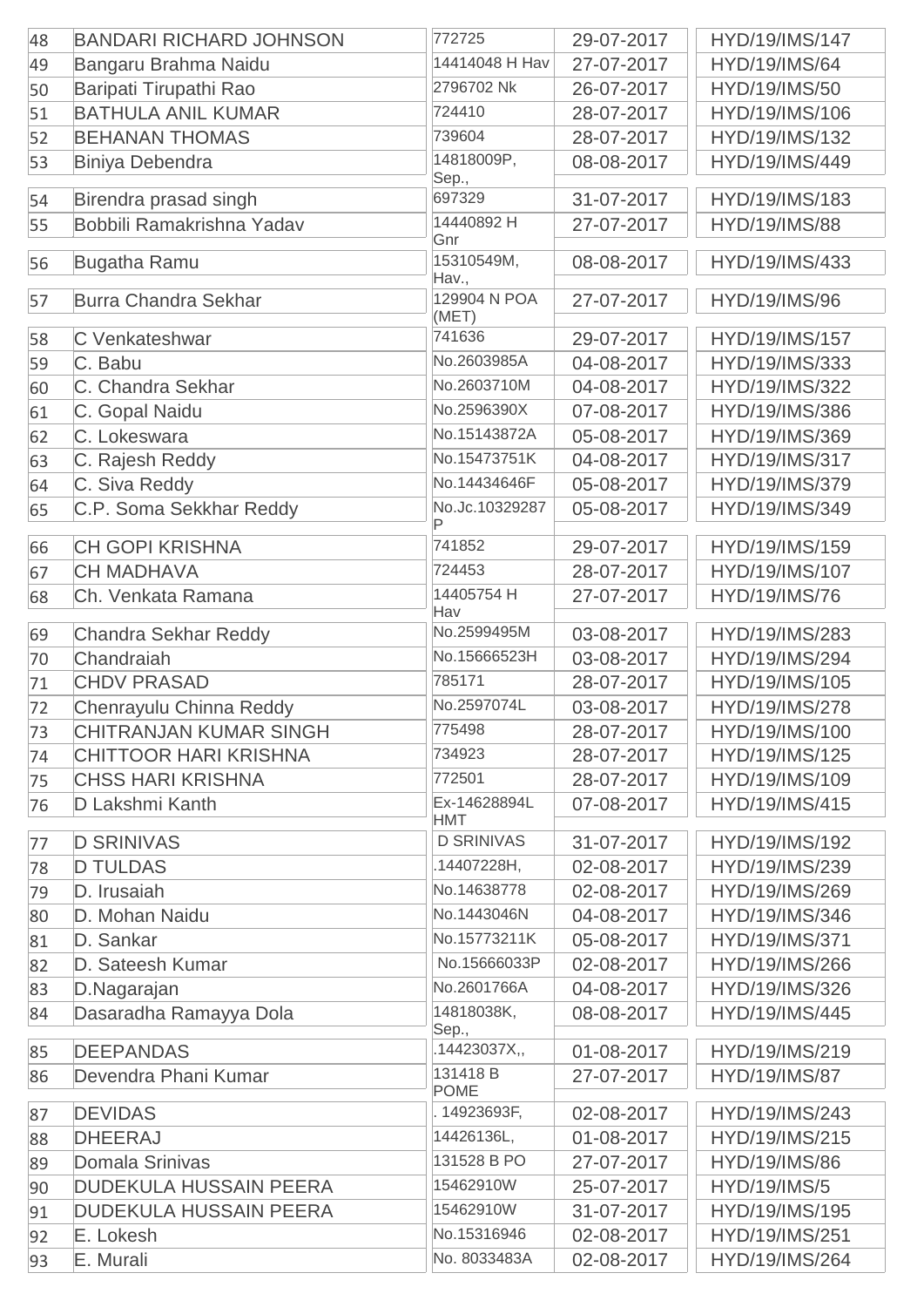| 94  | E. Surendra Reddy                    | No.13623274P                                  | 05-08-2017 | HYD/19/IMS/367       |
|-----|--------------------------------------|-----------------------------------------------|------------|----------------------|
| 95  | Ex.No. 8033942-N Nk Krishna Tadituri | Ex.No. 8033942-<br>N                          | 26-07-2017 | HYD/19/IMS/42        |
| 96  | Ex-Nk, M. Muniraja                   | No.15480356Y                                  | 07-08-2017 | HYD/19/IMS/382       |
| 97  | <b>G</b> Aravind                     | 741632                                        | 29-07-2017 | HYD/19/IMS/156       |
| 98  | G. Chapathi                          | No.13997127A                                  | 05-08-2017 | HYD/19/IMS/358       |
| 99  | G. Dora Swamy                        | No.15317578K                                  | 04-08-2017 | HYD/19/IMS/343       |
| 100 | G. Murali                            | No.7777299L                                   | 05-08-2017 | HYD/19/IMS/365       |
| 101 | G. Nageswara Naidu                   | No.15480339Y                                  | 05-08-2017 | HYD/19/IMS/372       |
| 102 | G. Purushotham                       | No.2604706W                                   | 04-08-2017 | HYD/19/IMS/339       |
| 103 | G. Ramesh                            | No.15766251W                                  | 03-08-2017 | HYD/19/IMS/276       |
| 104 | G. Sudhakarudu                       | No.15777759M                                  | 04-08-2017 | HYD/19/IMS/323       |
| 105 | G. Suresh                            | No.14638361W                                  | 04-08-2017 | HYD/19/IMS/332       |
| 106 | G. Thaviti Naidu                     | 15394592 W                                    | 27-07-2017 | <b>HYD/19/IMS/67</b> |
| 107 | <b>G.Appala Reddy</b>                | Hav<br>14634701-W                             | 26-07-2017 | HYD/19/IMS/59        |
| 108 | G.Krishna                            | Hav<br>15317675 Nk                            | 26-07-2017 | <b>HYD/19/IMS/47</b> |
| 109 | <b>GADDAM KOTESHWAR</b>              | 741664                                        | 29-07-2017 | HYD/19/IMS/158       |
| 110 | <b>GADDE JAYA RAMA RAJU</b>          | 742499                                        | 28-07-2017 | HYD/19/IMS/98        |
| 111 | <b>GANGADHAR</b>                     | .15771864M,                                   | 01-08-2017 | HYD/19/IMS/238       |
|     |                                      | Ex-13698632W                                  |            | HYD/19/IMS/428       |
| 112 | Gangadhara Srinivas V                | <b>GDSM</b>                                   | 08-08-2017 |                      |
| 113 | gangireddy surendranatha reddy       | 731828                                        | 31-07-2017 | HYD/19/IMS/186       |
| 114 | Ganti Jaganadha Sarma                | 775297                                        | 28-07-2017 | HYD/19/IMS/103       |
| 115 | <b>Ganti Srinivas</b>                | 773108                                        | 29-07-2017 | HYD/19/IMS/165       |
| 116 | <b>GAURAV GAUR</b>                   | 716816                                        | 28-07-2017 | HYD/19/IMS/102       |
| 117 | Gavarayya Jeeru                      | 15120851P,<br>Hav.,                           | 08-08-2017 | HYD/19/IMS/436       |
| 118 | <b>GC PRADHAN</b>                    | 772281                                        | 29-07-2017 | HYD/19/IMS/144       |
| 119 | Gella Venkata Muni,                  | No.2599888H                                   | 03-08-2017 | HYD/19/IMS/282       |
| 120 | <b>GNVV PRASAD</b>                   | 772672                                        | 29-07-2017 | HYD/19/IMS/146       |
| 121 | <b>GOKUL</b>                         | 15118740Y,                                    | 01-08-2017 | HYD/19/IMS/221       |
| 122 | Golakaram Ratnakumar                 | 2603293L                                      | 26-07-2017 | <b>HYD/19/IMS/31</b> |
| 123 | Goluguri Nagireddy                   | 14401224 W                                    | 26-07-2017 | HYD/19/IMS/60        |
| 124 | <b>GOPALA KRISHNA KUMMRI</b>         | Hav<br>724086                                 | 29-07-2017 | HYD/19/IMS/161       |
| 125 | Gopala Rao Batchala                  | 2603844L,                                     | 08-08-2017 | HYD/19/IMS/442       |
|     |                                      | L/NK.                                         |            |                      |
| 126 | Gudupu.K.Chkravarthi                 | 13985139-H<br>Sep                             | 26-07-2017 | HYD/19/IMS/54        |
| 127 | Gundu Srinivasa Rao                  | 747310 R JWO                                  | 28-07-2017 | HYD/19/IMS/97        |
| 128 | Gurram Rambabu                       | 2595390L                                      | 25-07-2017 | <b>HYD/19/IMS/4</b>  |
| 129 | <b>GURRAM RAMESH</b>                 |                                               | 31-07-2017 | HYD/19/IMS/201       |
| 130 | Guttula Yesubu                       | 15477994 Dfr                                  | 26-07-2017 | HYD/19/IMS/52        |
| 131 | Hari Kumar. M                        | No.180719A, Ex-<br>MCEAP-II, Hari<br>Kumar. M | 03-08-2017 | HYD/19/IMS/292       |
| 132 | Hari Krishna                         | 772501 R Sgt<br><b>CHSS</b>                   | 27-07-2017 | HYD/19/IMS/94        |
| 133 | hari krishnan                        | 726969                                        | 29-07-2017 | HYD/19/IMS/136       |
| 134 | <b>Harinder Singh Kundu</b>          | 726336                                        | 31-07-2017 | HYD/19/IMS/184       |
| 135 | Hav Kshatri Surajlal                 | 14622422 Y                                    | 27-07-2017 | HYD/19/IMS/73        |
| 136 | <b>Hav P.Gouri Shankar</b>           | Ex.No.<br>15665490-W                          | 26-07-2017 | HYD/19/IMS/43        |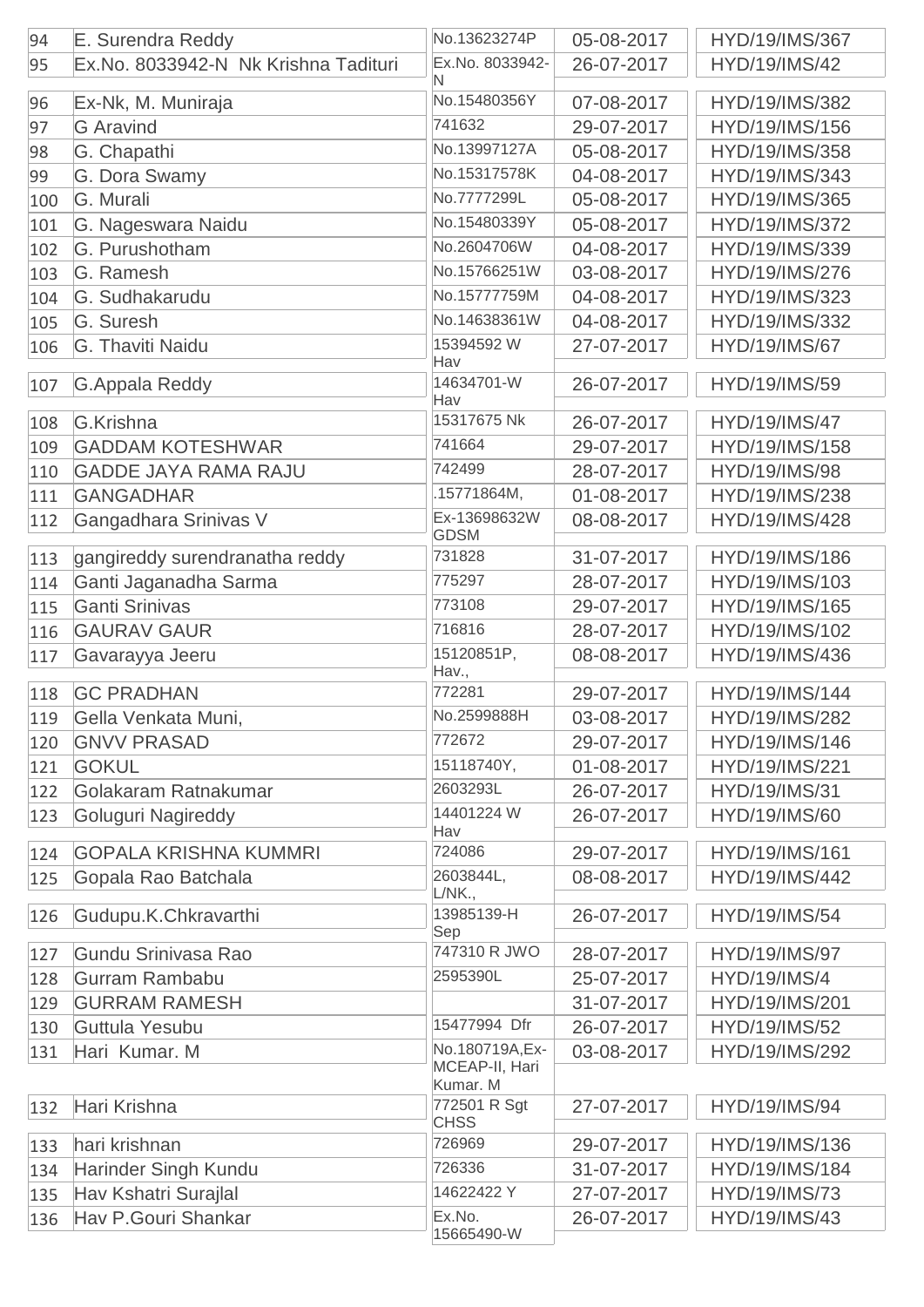| 137 | Hav Pyla Satyam           | Ex.No.<br>15128227-L           | 26-07-2017 | <b>HYD/19/IMS/45</b> |
|-----|---------------------------|--------------------------------|------------|----------------------|
| 138 | Hav, M.Siva Kumar         | No.15315006K                   | 07-08-2017 | HYD/19/IMS/401       |
| 139 | I Ram Prasad              | Ex-JC273240<br><b>NB Sub</b>   | 07-08-2017 | HYD/19/IMS/409       |
| 140 | I. Prathapa Reddy         | No.13620449F                   | 03-08-2017 | HYD/19/IMS/309       |
| 141 | <b>J ADINARAYAN RAO</b>   | 785326                         | 28-07-2017 | HYD/19/IMS/130       |
| 142 | <b>J ASHOK RAO</b>        | .15313153N,                    | 02-08-2017 | HYD/19/IMS/241       |
| 143 | <b>J DURGA PRASAD</b>     | .15317942X,                    | 02-08-2017 | HYD/19/IMS/244       |
| 144 | J. Devaraj                | No.2603674M                    | 05-08-2017 | HYD/19/IMS/350       |
| 145 | J. Kesavulu               | No. 15314822N                  | 02-08-2017 | HYD/19/IMS/249       |
| 146 | J. Pattabhi Naidu         | No.15764388                    | 03-08-2017 | HYD/19/IMS/275       |
| 147 | Jafar Hussain             | 2793137-P<br><b>Naik</b>       | 26-07-2017 | HYD/19/IMS/58        |
| 148 | Jagan Mohan Reddy         | No.2595128H                    | 04-08-2017 | HYD/19/IMS/319       |
| 149 | Jahganatham               | No.15120178Y                   | 04-08-2017 | HYD/19/IMS/320       |
| 150 | Jampani Ravi              | Ex-14437738Y                   | 07-08-2017 | HYD/19/IMS/410       |
|     |                           | Hav                            |            |                      |
| 151 | <b>JANMENJOY SANA</b>     | 15474061M,                     | 01-08-2017 | HYD/19/IMS/236       |
| 152 | Jeeru Prakash Rao         | 15116562H,<br>Hav.,            | 08-08-2017 | HYD/19/IMS/434       |
| 153 | Jogarao Bammidi           | 2602552W,<br>Hav.,             | 08-08-2017 | HYD/19/IMS/440       |
| 154 | <b>JP SIKHAMANI</b>       | 776260                         | 28-07-2017 | HYD/19/IMS/116       |
| 155 | Juttuga Sarveswara Rao    | 181495 R<br><b>MCEAPII</b>     | 27-07-2017 | HYD/19/IMS/95        |
| 156 | <b>K BASHKAR</b>          | .15772507W,                    | 02-08-2017 | HYD/19/IMS/242       |
| 157 | <b>K CHANDRA KANTH</b>    | 14410168K                      | 01-08-2017 | HYD/19/IMS/230       |
| 158 | <b>K CHANDRA SEKHAR</b>   | 689000                         | 28-07-2017 | HYD/19/IMS/122       |
| 159 | <b>K K RAKESH</b>         | 773188                         | 29-07-2017 | HYD/19/IMS/167       |
| 160 | K Kondala Rao             | Ex4366791A NK                  | 08-08-2017 | HYD/19/IMS/420       |
| 161 | K Mastan Rao              | Ex-15314485K<br><b>NK</b>      | 07-08-2017 | HYD/19/IMS/412       |
| 162 | <b>K P MIRDHA</b>         | 15394780X,                     | 01-08-2017 | HYD/19/IMS/211       |
| 163 | K Seshayya                | 2599343L                       | 25-07-2017 | <b>HYD/19/IMS/1</b>  |
| 164 | <b>K SRINIVAS ACHARY</b>  | 718342                         | 28-07-2017 | HYD/19/IMS/131       |
| 165 | K. Balaraju,              | No.15668301M                   | 03-08-2017 | HYD/19/IMS/310       |
| 166 | K. Gopi Krishna           | No.714595H                     | 05-08-2017 | HYD/19/IMS/366       |
| 167 | K. Janaradhana Reddy      | No.14418074Fy                  | 02-08-2017 | HYD/19/IMS/262       |
| 168 | K. Kishore Kumar          | No.155421F                     | 04-08-2017 | HYD/19/IMS/328       |
| 169 | K. Lokanadham Reddy       | No.14423298L                   | 03-08-2017 | HYD/19/IMS/290       |
| 170 | K. Munikrishna            | No.13997123K                   | 05-08-2017 | HYD/19/IMS/362       |
| 171 | K. N. Krishaiah           | No.2601250x                    | 04-08-2017 | HYD/19/IMS/340       |
| 172 | K. Pattabhi Rama Naidu    | No.15465235A                   | 02-08-2017 | HYD/19/IMS/252       |
| 173 | K. Ravi                   | No.10329426A                   | 07-08-2017 | HYD/19/IMS/391       |
| 174 | K. Srreenivasulu          | No.15474511Y                   | 05-08-2017 | HYD/19/IMS/347       |
| 175 | K. Venkataiah             | No.2596413N                    | 07-08-2017 | HYD/19/IMS/385       |
| 176 | K. Venkatesulu            | No.15311302                    | 02-08-2017 | HYD/19/IMS/263       |
| 177 | K. Vijaya Sekhar          | No.13988523P                   | 04-08-2017 | HYD/19/IMS/330       |
| 178 | K. Yugandhar              | No.14821021F                   | 02-08-2017 | HYD/19/IMS/253       |
| 179 | K.Rama Rao                | 10323191K,<br>Hav.,            | 08-08-2017 | HYD/19/IMS/447       |
| 180 | K.Vijayan                 | No. 15315762L                  | 02-08-2017 | HYD/19/IMS/248       |
| 181 | Kalluri Purna Chandra Rao | Ex.JC 767987P<br><b>NB SUB</b> | 07-08-2017 | HYD/19/IMS/405       |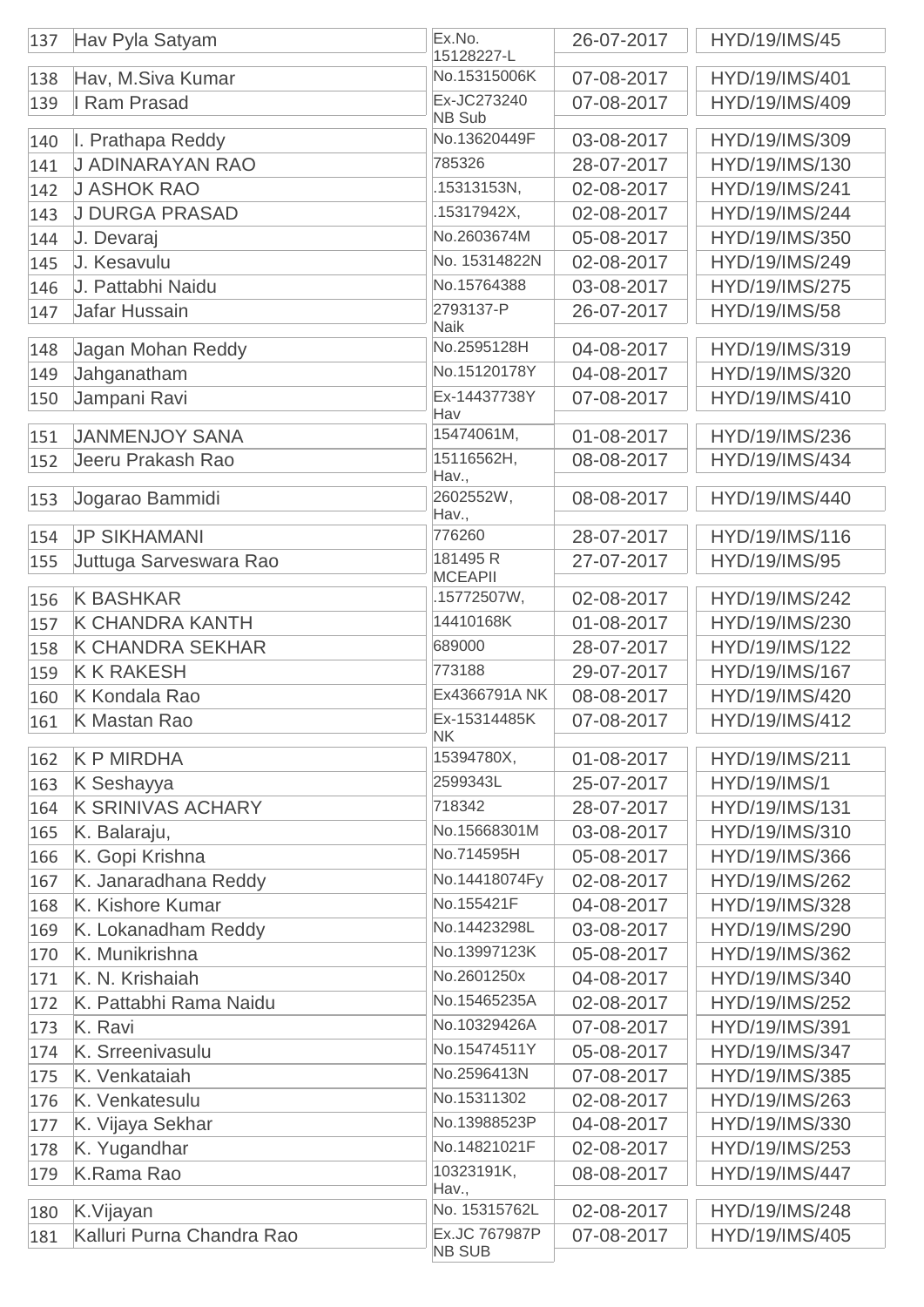| 182 | KAMESWARA RAO KARNATI                | 769981                        | 31-07-2017 | HYD/19/IMS/170       |
|-----|--------------------------------------|-------------------------------|------------|----------------------|
| 183 | <b>KAMLESH KUMAR MISHRA</b>          | 764270                        | 28-07-2017 | HYD/19/IMS/114       |
| 184 | Karri Dharama Raju                   | 131400 N SEA-I                | 27-07-2017 | <b>HYD/19/IMS/84</b> |
| 185 | Kayam Ramesh                         | No.15389082L                  | 04-08-2017 | HYD/19/IMS/316       |
| 186 | <b>KEDARISETTY VIJAYA BABU</b>       | 773119                        | 29-07-2017 | HYD/19/IMS/166       |
| 187 | <b>KESANA SRINIVASA RAO</b>          | 15316228L                     | 25-07-2017 | <b>HYD/19/IMS/17</b> |
| 188 | <b>KG RAO</b>                        | 115109-N,PO                   | 31-07-2017 | HYD/19/IMS/188       |
| 189 | Khageswara Rao B                     | 2604366Y, NK.,                | 08-08-2017 | HYD/19/IMS/443       |
| 190 | <b>KHUDDUS PONUGUPATI SK</b>         | 15383573L                     | 25-07-2017 | HYD/19/IMS/14        |
| 191 | Kongati Srinivasa Rao                | Ex-JC278395H<br><b>NB SUB</b> | 08-08-2017 | HYD/19/IMS/418       |
| 192 | KOTHAGORLA KRISHNA PRASAD            | 775478                        | 28-07-2017 | HYD/19/IMS/126       |
| 193 | Kovvuri Naveen Krishnam Raju         | 131413 T POEL<br>(P)          | 27-07-2017 | <b>HYD/19/IMS/85</b> |
| 194 | Krishna Rao Bepala                   | 2601013N, Hav.,               | 08-08-2017 | HYD/19/IMS/432       |
| 195 | <b>KVS PAVAN KUMAR</b>               | 722803-A                      | 02-08-2017 | HYD/19/IMS/246       |
| 196 | <b>L SRIDHAR</b>                     | .2596541L,                    | 01-08-2017 | HYD/19/IMS/226       |
| 197 | L. Babu Naidu                        | No.2605215M u                 | 07-08-2017 | HYD/19/IMS/384       |
| 198 | L. Munichandraiah                    | No.15144566P                  | 05-08-2017 | HYD/19/IMS/380       |
| 199 | Lakshmipathia                        | No.14826853M                  | 02-08-2017 | HYD/19/IMS/268       |
| 200 | <b>LUCKY SOHATA</b>                  | .7779463F,                    | 01-08-2017 | HYD/19/IMS/216       |
| 201 | <b>M ANAND RAO</b>                   | .2600303Y,                    | 01-08-2017 | HYD/19/IMS/214       |
| 202 | <b>M BABU MIYA</b>                   | 772647-F                      | 01-08-2017 | HYD/19/IMS/204       |
| 203 | <b>M GANGA DHAR</b>                  | 15771864M                     | 25-07-2017 | <b>HYD/19/IMS/18</b> |
| 204 | M Hari Babu                          | Ex-15384225W<br>Hony Hav      | 07-08-2017 | HYD/19/IMS/413       |
| 205 | <b>M JAGAN MOHAN</b>                 | 769108                        | 29-07-2017 | HYD/19/IMS/140       |
| 206 | <b>M KISHORE BABU</b>                | 748831                        | 29-07-2017 | HYD/19/IMS/139       |
| 207 | M Mohammad Rafi                      | 741834                        | 29-07-2017 | HYD/19/IMS/137       |
| 208 | M Pulla Rao                          | Ex-15772792 NK                | 08-08-2017 | HYD/19/IMS/417       |
| 209 | <b>MRELLURI</b>                      | 15765342A                     | 25-07-2017 | HYD/19/IMS/10        |
| 210 | <b>M SREEKANTH</b>                   | 773406                        | 31-07-2017 | HYD/19/IMS/181       |
| 211 | M. Arifulla                          | No.14926586L                  | 07-08-2017 | HYD/19/IMS/390       |
| 212 | M. Ganesha                           | No.13621727W                  | 04-08-2017 | HYD/19/IMS/313       |
| 213 | M. Gurunatha Reddy                   | No.14430469P                  | 05-08-2017 | HYD/19/IMS/381       |
| 214 | M. Jaya Chandra Naidu                | No.2601298L                   | 03-08-2017 | HYD/19/IMS/284       |
| 215 | M. Laxman Reddy                      | 768623 G Sgt                  | 27-07-2017 | <b>HYD/19/IMS/72</b> |
| 216 | M. Madhsudhana Reddy                 | No.14812627K                  | 02-08-2017 | HYD/19/IMS/250       |
| 217 | M. Nowshadvalli                      | No.15761765W                  | 03-08-2017 | HYD/19/IMS/308       |
| 218 | M. Prema Kumar,                      | No.14807123M                  | 07-08-2017 | HYD/19/IMS/393       |
| 219 | M. Sastya Raj Kumar                  | 15369521 K<br>Hav             | 27-07-2017 | <b>HYD/19/IMS/71</b> |
| 220 | M. Subramanyam                       | M.<br>Subramanyam             | 05-08-2017 | HYD/19/IMS/351       |
| 221 | M. Subramanyam                       | No.15767238L                  | 03-08-2017 | HYD/19/IMS/306       |
| 222 | M. Sudhakar                          | No.14818870X                  | 04-08-2017 | HYD/19/IMS/312       |
| 223 | M. Suresh Babu                       | No.2602673X                   | 05-08-2017 | HYD/19/IMS/353       |
| 224 | M. Yugandhar                         | No.2603180H                   | 04-08-2017 | HYD/19/IMS/344       |
| 225 | M.S. Mohan                           | No.2603852K                   | 05-08-2017 | HYD/19/IMS/354       |
| 226 | <b>MADDI KUNTLA CHINNA ESWARAIAH</b> | 2596442H                      | 26-07-2017 | HYD/19/IMS/33        |
| 227 | <b>MADDI KUNTLA CHINNA ESWARAIAH</b> | 2596442H                      | 31-07-2017 | HYD/19/IMS/197       |
| 228 | <b>MAHESH VASIREDDY</b>              | 763883                        | 28-07-2017 | HYD/19/IMS/108       |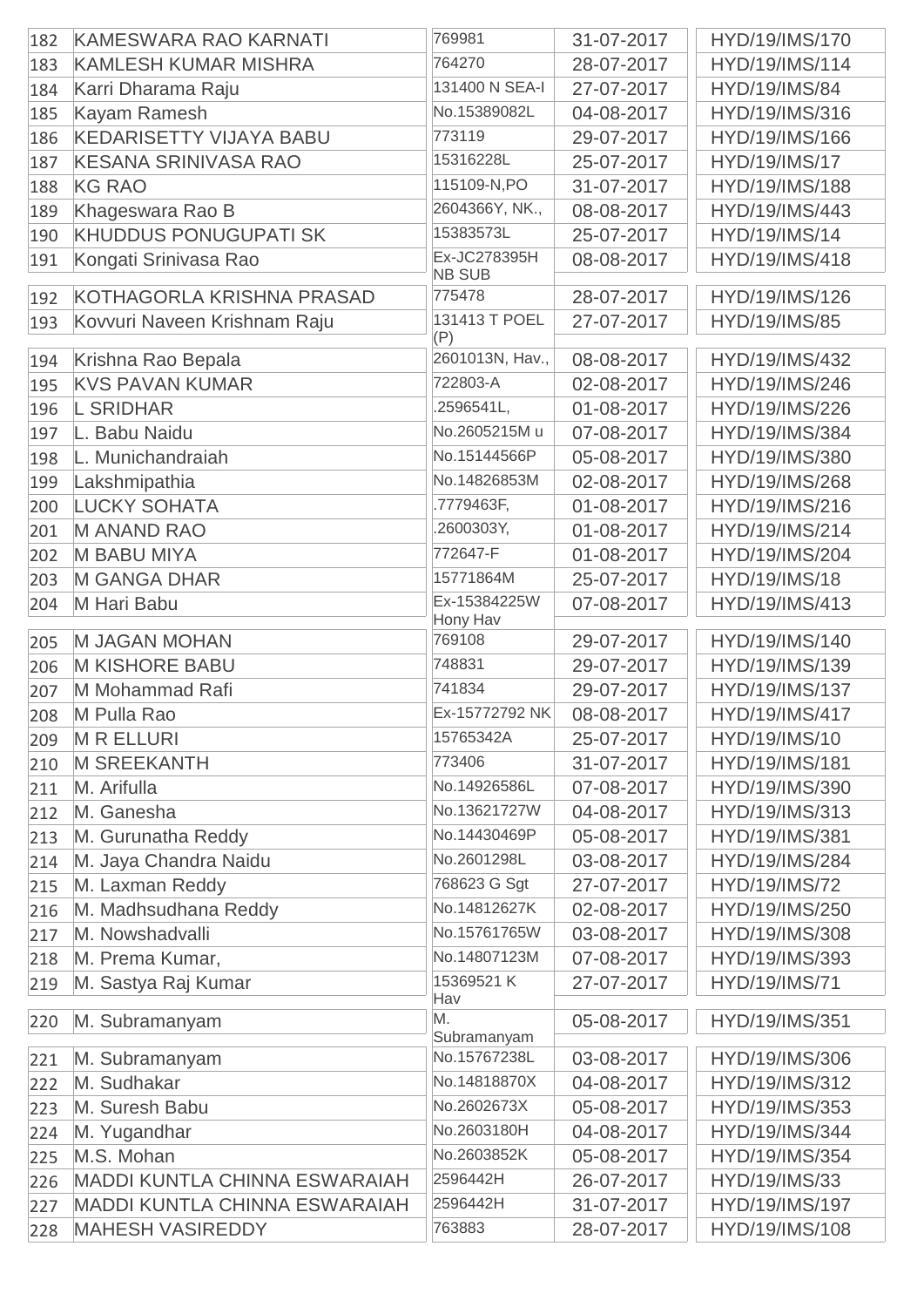| 229 | Maheswara Rao Sahukari            | 14818041K,<br>CEP (ACP<br>Hav.,), | 08-08-2017 | HYD/19/IMS/448       |
|-----|-----------------------------------|-----------------------------------|------------|----------------------|
| 230 | Mallaparthi Rama Krishna          | 15666398-K<br>L/Nk                | 26-07-2017 | HYD/19/IMS/46        |
| 231 | Mallireddy Nagendra Reddy         | Ex-181295<br><b>MCERAII</b>       | 07-08-2017 | HYD/19/IMS/407       |
| 232 | <b>MANAS RANJAN SWAIN</b>         | 717396                            | 28-07-2017 | HYD/19/IMS/123       |
| 233 | <b>Mareswar Pothuluru</b>         | No.14818887L                      | 02-08-2017 | HYD/19/IMS/273       |
| 234 | <b>MARIKAL ASHOK KUMAR</b>        | 776349                            | 28-07-2017 | HYD/19/IMS/117       |
| 235 | <b>MARISETTI RAMESH</b>           | 15319204M                         | 26-07-2017 | HYD/19/IMS/35        |
| 236 | <b>MASTANVALI SHAIK</b>           | 742430                            | 28-07-2017 | HYD/19/IMS/112       |
| 237 | Merugu Tammayya                   | 14917752M,<br>Hav.,               | 08-08-2017 | HYD/19/IMS/437       |
| 238 | <b>MK Dharani Krishna</b>         | 711757                            | 28-07-2017 | HYD/19/IMS/104       |
| 239 | MM, Neelakanthan                  | No.14817763K                      | 02-08-2017 | HYD/19/IMS/259       |
| 240 | <b>MOGANTIAPPARAO</b>             | 682352                            | 31-07-2017 | HYD/19/IMS/174       |
| 241 | <b>Mohammad Khader</b>            | 797872 F LAC                      | 27-07-2017 | <b>HYD/19/IMS/81</b> |
| 242 | <b>MOHAMMAD NABIULLAH</b>         | 775687                            | 28-07-2017 | HYD/19/IMS/128       |
| 243 | <b>Mohammed Arif</b>              | Ex.JC 771744F                     | 07-08-2017 | HYD/19/IMS/402       |
| 244 | <b>MOHAMMED KHADER MOHIYUDDIN</b> | 797872                            | 31-07-2017 | HYD/19/IMS/175       |
| 245 | Mohan Babu                        | No.14636443A                      | 03-08-2017 | HYD/19/IMS/299       |
| 246 | Mohan Rao. B                      | No.2601329A                       | 04-08-2017 | HYD/19/IMS/324       |
| 247 | Mohana Rao A                      | 14826716N,<br>Sep.,               | 08-08-2017 | HYD/19/IMS/451       |
| 248 | <b>MOHD ABDUL GHANI</b>           | .2793500A,                        | 01-08-2017 | HYD/19/IMS/225       |
| 249 | <b>MTR Sekhar</b>                 | 730669                            | 29-07-2017 | HYD/19/IMS/162       |
| 250 | <b>MURALI MOHAN RAJU M</b>        | 14432150N                         | 26-07-2017 | HYD/19/IMS/30        |
| 251 | N Guru Prasad                     | Ex-3996224N                       | 08-08-2017 | HYD/19/IMS/424       |
| 252 | N Srinivasa Rao                   | Hav<br>Ex-14428025M<br>Hav        | 08-08-2017 | HYD/19/IMS/431       |
| 253 | N. Devendrudu                     | No.2600835Y                       | 02-08-2017 | HYD/19/IMS/267       |
| 254 | N. Murali Reddy                   | N. Murali Reddy                   | 03-08-2017 | HYD/19/IMS/293       |
| 255 | N. Ramu                           | No.1516616                        | 05-08-2017 | HYD/19/IMS/361       |
| 256 | N. Sankar Mohan                   | No.15121879F                      | 07-08-2017 | HYD/19/IMS/383       |
| 257 | N.Murali Mohan                    | No.2601756W                       | 04-08-2017 | HYD/19/IMS/311       |
| 258 | Nagalapelli Bhimaraju             | 698971                            | 29-07-2017 | HYD/19/IMS/142       |
| 259 | Nageswara Rao Vadada              | 14818005Y,<br>Sep.,               | 08-08-2017 | HYD/19/IMS/444       |
| 260 | NaikPuppala Ramesh                | 13989116                          | 27-07-2017 | HYD/19/IMS/62        |
| 261 | Nakka Ramanjaneyulu               | 2602115-W<br>Naik u               | 26-07-2017 | <b>HYD/19/IMS/57</b> |
| 262 | <b>NANDA KISHORE</b>              | .15117330W,                       | 01-08-2017 | HYD/19/IMS/208       |
| 263 | <b>NARASIMHA REDDY</b>            | 15773986P                         | 26-07-2017 | HYD/19/IMS/32        |
| 264 | <b>NARAYANA SWAMY</b>             | 15664524M,                        | 01-08-2017 | HYD/19/IMS/212       |
| 265 | <b>NEERAJ KUMAR JHA</b>           | 771877                            | 31-07-2017 | HYD/19/IMS/171       |
| 266 | Nk I Venugopal                    | Ex.No.<br>15663853W               | 26-07-2017 | <b>HYD/19/IMS/41</b> |
| 267 | <b>NK Malempati Praveen</b>       | Ex-15320333Y<br><b>NK</b>         | 07-08-2017 | HYD/19/IMS/411       |
| 268 | Nk, P. Ravi                       | No.15321178P                      | 05-08-2017 | HYD/19/IMS/377       |
| 269 | <b>P KUMARA SWAMY</b>             | 775492                            | 28-07-2017 | HYD/19/IMS/127       |
| 270 | P Laksmipathi                     | No.2596305KI                      | 02-08-2017 | HYD/19/IMS/261       |
| 271 | P PURSHOTAM                       | .2604058Y,                        | 01-08-2017 | HYD/19/IMS/233       |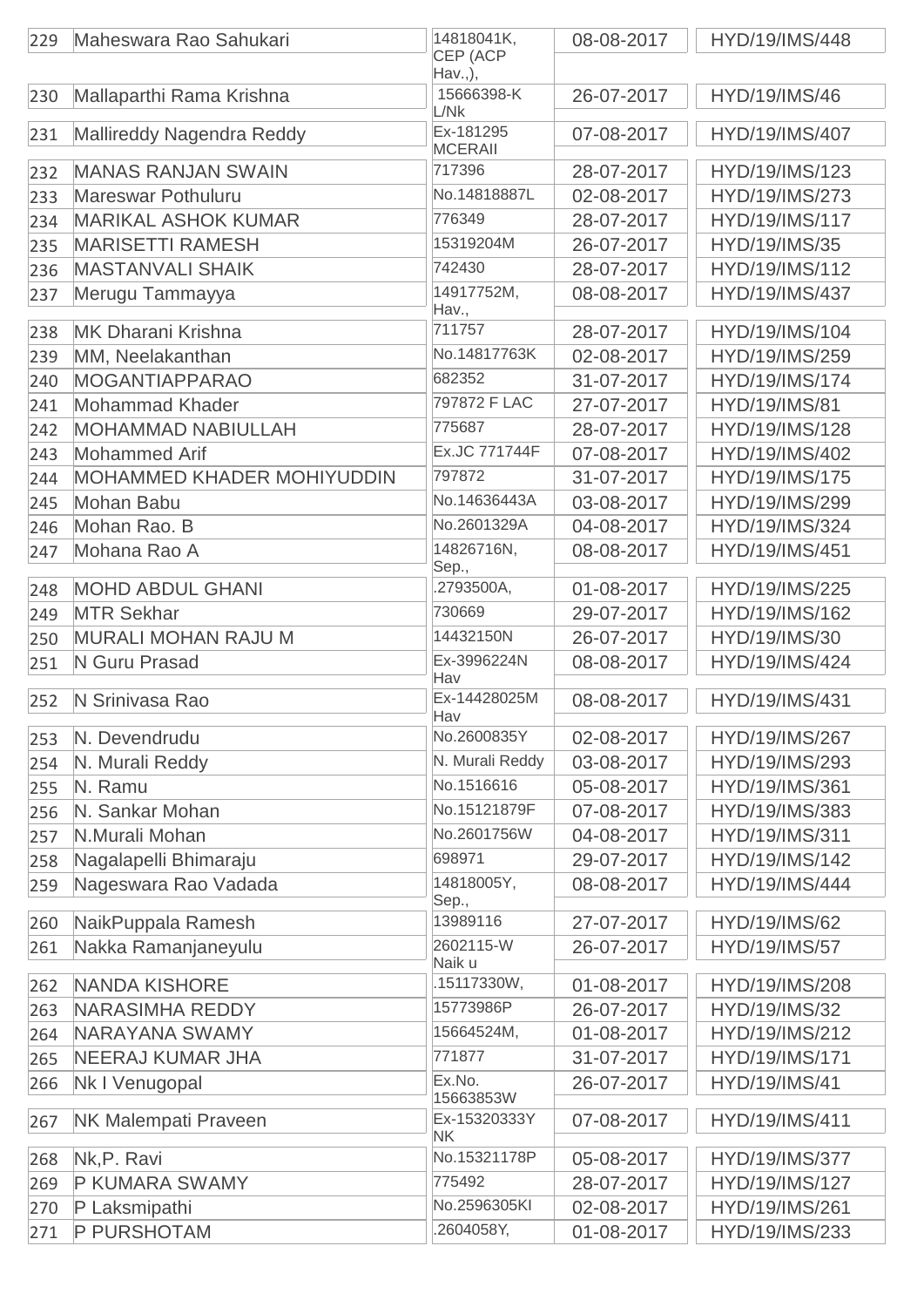| 272 | P Sridhar Rao                    | Ex-15471835Y<br><b>DFR</b>                | 08-08-2017 | HYD/19/IMS/429       |
|-----|----------------------------------|-------------------------------------------|------------|----------------------|
| 273 | P Srinivasa Rao                  | Ex-15663900H<br><b>NK</b>                 | 08-08-2017 | HYD/19/IMS/423       |
| 274 | <b>P SUDHAKAR</b>                | .15320685W,                               | 02-08-2017 | HYD/19/IMS/240       |
| 275 | <b>P SURESH</b>                  | 6939317M                                  | 25-07-2017 | <b>HYD/19/IMS/8</b>  |
| 276 | P. Bhaskar                       | No.15312662A                              | 04-08-2017 | HYD/19/IMS/335       |
| 277 | P. Bhaskara                      | No.14432204K                              | 07-08-2017 | HYD/19/IMS/395       |
| 278 | P. Dilli Babu                    | No.2601080Y                               | 07-08-2017 | HYD/19/IMS/396       |
| 279 | P. Giridhar                      | No.2603226A                               | 04-08-2017 | HYD/19/IMS/338       |
| 280 | P. Madhu Sekhar                  | No.15320341x                              | 05-08-2017 | HYD/19/IMS/363       |
| 281 | P. Murali                        | No.2601691N                               | 04-08-2017 | HYD/19/IMS/342       |
| 282 | P. Prasad                        | No.15664089H                              | 02-08-2017 | HYD/19/IMS/274       |
| 283 | P. Ramesh                        | No.14817170X                              | 02-08-2017 | HYD/19/IMS/256       |
| 284 | P. Ramesh                        | No.129903K                                | 05-08-2017 | HYD/19/IMS/376       |
| 285 | P. Ravi Kumar                    | No.13996589A                              | 03-08-2017 | HYD/19/IMS/302       |
| 286 | P. Srinivasulu                   | No.14423255W                              | 03-08-2017 | HYD/19/IMS/285       |
| 287 | P. Surendranath                  | No.2598534N                               | 07-08-2017 | HYD/19/IMS/394       |
| 288 | P. Tarakaraman                   | No.14434699A                              | 05-08-2017 | HYD/19/IMS/364       |
| 289 | P.Madanaiah                      | No.13997149Y                              | 05-08-2017 | HYD/19/IMS/357       |
| 290 | P.Ravi Kumar Reddy               | No.15313882W                              | 03-08-2017 | HYD/19/IMS/307       |
| 291 | P.Srinivas                       | Ex.No.JC-                                 | 27-07-2017 | HYD/19/IMS/89        |
|     |                                  | 245406 Nb/Ris                             |            |                      |
| 292 | <b>PALANI KUMAR BUDDI</b>        | 14631014P                                 | 25-07-2017 | <b>HYD/19/IMS/24</b> |
| 293 | PALLI APPALA NAIDU               | 14424917A                                 | 25-07-2017 | <b>HYD/19/IMS/9</b>  |
| 294 | <b>PAMULA UMA SHAKAR</b>         | 769955                                    | 31-07-2017 | HYD/19/IMS/172       |
| 295 | Panduranga.S                     | 4566048-P<br>Nk(TS)                       | 26-07-2017 | HYD/19/IMS/49        |
| 296 | <b>PANDURI SHREENIVAS RAO</b>    | 6931004Y                                  | 25-07-2017 | <b>HYD/19/IMS/3</b>  |
| 297 | <b>PANNALAL DEY</b>              | 742326                                    | 28-07-2017 | HYD/19/IMS/111       |
| 298 | <b>PASHAM BALRAJ</b>             | 6393216P                                  | 02-08-2017 | HYD/19/IMS/245       |
| 299 | PASUPULETI SIVA SANKAR RAO       | 761100                                    | 31-07-2017 | HYD/19/IMS/187       |
| 300 | PATLOORI GOPI KRISHNA            | 771566                                    | 29-07-2017 | HYD/19/IMS/150       |
| 301 | Perabathula Nageswara Rao        | 15119054 X Nk                             | 27-07-2017 | HYD/19/IMS/66        |
| 302 | Petluri Ramanjaneyulu            | Ex-15474506N<br><b>DFR</b>                | 07-08-2017 | HYD/19/IMS/408       |
| 303 | Petta Raja Babu                  | Ex.No.14804967<br>-X Hav                  | 26-07-2017 | HYD/19/IMS/39        |
| 304 | Phanikumar Reddy. Medapati       | Phanikumar<br>Reddy. Medapati             | 27-07-2017 | HYD/19/IMS/90        |
| 305 | PILLI PHANI KUMAR                | 724375                                    | 28-07-2017 | HYD/19/IMS/118       |
| 306 | Pineni Udaya Bhskara Rao         | Ex-15772544K                              | 07-08-2017 | HYD/19/IMS/406       |
| 307 | Piriya Ananda Rao                | <b>NK</b><br>2596485 X Hav<br>Macp nb/Sub | 26-07-2017 | HYD/19/IMS/53        |
| 308 | <b>PITALA VIJAY BHASKER</b>      | 775736                                    | 28-07-2017 | HYD/19/IMS/129       |
| 309 | PONNADA VASUDEVA RAO             | 14405755L                                 | 25-07-2017 | <b>HYD/19/IMS/15</b> |
| 310 | Prabhakara Mihra Kumar Vinjarapu | 734616 K Sgt                              | 27-07-2017 | <b>HYD/19/IMS/77</b> |
| 311 | Prakasa Rao Bosta                | 2599350F                                  | 31-07-2017 | HYD/19/IMS/193       |
| 312 | <b>PRASAD T S</b>                | 700775                                    | 29-07-2017 | HYD/19/IMS/152       |
| 313 | <b>PRAVIN KUMAR SINGUPURAM</b>   | 14434650K                                 | 25-07-2017 | <b>HYD/19/IMS/20</b> |
| 314 | Puppala Ramesh                   | 13989116-Y Nk                             | 26-07-2017 | HYD/19/IMS/55        |
| 315 | PURIHELLA BHARADWAJA             | 749423                                    | 31-07-2017 | HYD/19/IMS/169       |
| 316 | <b>PVR MURTHY</b>                | 716314                                    | 29-07-2017 | HYD/19/IMS/163       |
| 317 | <b>R ARAVIND KUMAR</b>           | 773476                                    | 31-07-2017 | HYD/19/IMS/182       |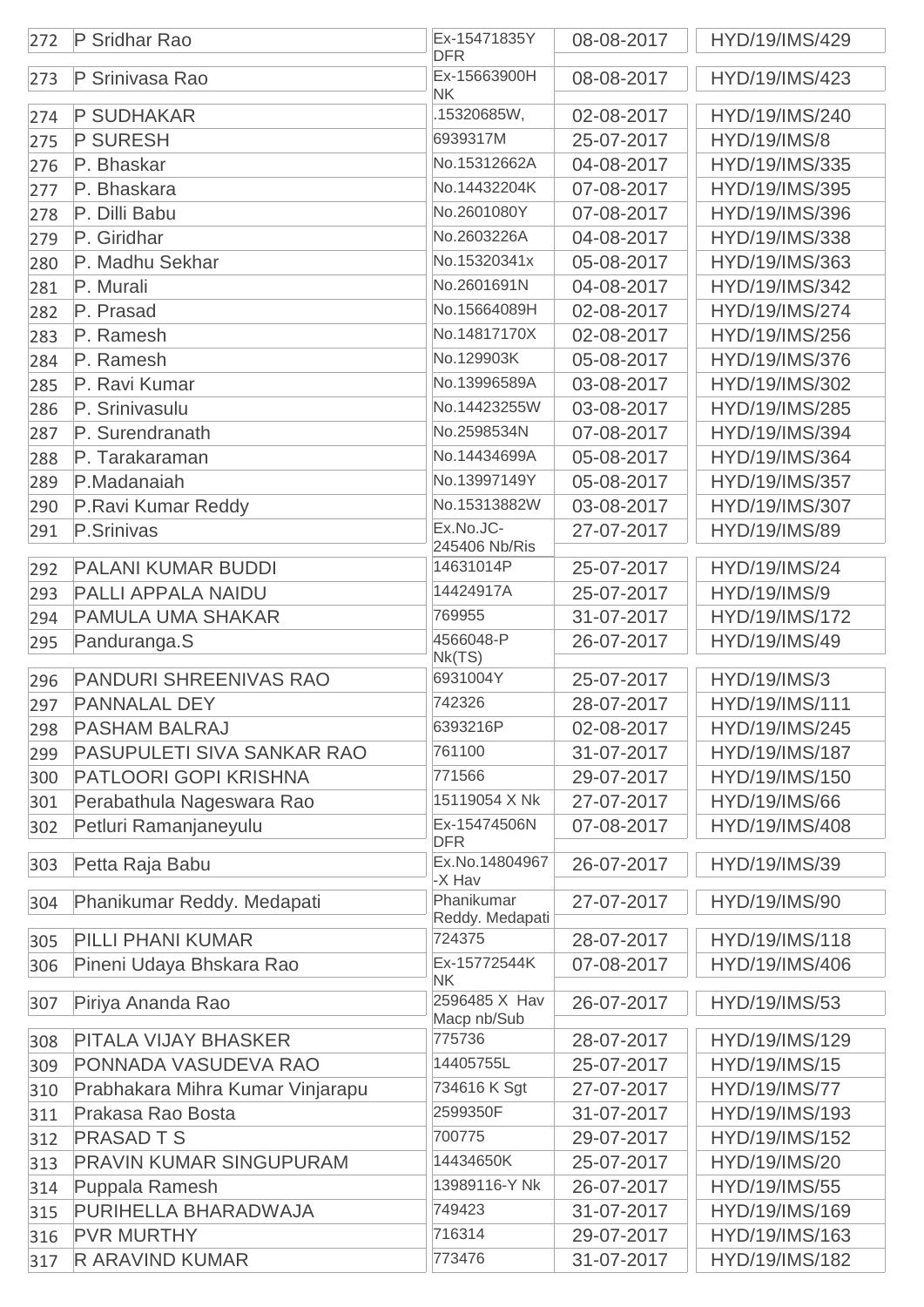| 318 | <b>R GOPALASWAMY</b>           | 117758-H,PO           | 31-07-2017               | HYD/19/IMS/189                         |
|-----|--------------------------------|-----------------------|--------------------------|----------------------------------------|
| 319 | R Nagaraja                     | 2606616N              | 26-07-2017               | <b>HYD/19/IMS/27</b>                   |
| 320 | <b>R PHANI KUMAR</b>           | 742180                | 29-07-2017               | HYD/19/IMS/138                         |
| 321 | R, Vinayakam                   | No.14408502F          | 04-08-2017               | HYD/19/IMS/321                         |
| 322 | R. Cand Basha                  | No.2600813A           | 03-08-2017               | HYD/19/IMS/295                         |
| 323 | R. Chadra Mouli Raju           | No.14809227M          | 04-08-2017               | HYD/19/IMS/327                         |
| 324 | R. Chandra Sekhar              | No.14212225Ar         | 03-08-2017               | HYD/19/IMS/289                         |
| 325 | R. Kadhar Valli                | No.15480393M          | 05-08-2017               | HYD/19/IMS/368                         |
| 326 | R. Nagaraja                    | No.2606616N           | 05-08-2017               | HYD/19/IMS/373                         |
| 327 | R. Parthasaradhi Reddy         | No.13623590N          | 07-08-2017               | HYD/19/IMS/397                         |
| 328 | R. Prathap                     | No.2598773H           | 04-08-2017               | HYD/19/IMS/341                         |
| 329 | Raja Rao Bondara               | 14817526A,            | 08-08-2017               | HYD/19/IMS/438                         |
|     |                                | Sep.,                 |                          |                                        |
| 330 | RAJEEMPATA KHADAR VALLI        | 15480393M             | 26-07-2017               | HYD/19/IMS/26                          |
| 331 | <b>RajeshChetty</b>            | No.15665549L          | 02-08-2017               | HYD/19/IMS/272                         |
| 332 | Rajeswar Pani                  | 121145-F,PO           | 31-07-2017               | HYD/19/IMS/191                         |
| 333 | Rakesh Bhushan Arora           | 640288                | 29-07-2017               | HYD/19/IMS/135                         |
| 334 | <b>RAKESH KUMAR</b>            | 775166                | 28-07-2017               | HYD/19/IMS/120                         |
| 335 | Rakesh Ranjan                  | 766768                | 28-07-2017               | HYD/19/IMS/121                         |
| 336 | <b>RAM NIWAS</b>               | 13698316X             | 26-07-2017               | HYD/19/IMS/34                          |
| 337 | Rama Chndra Reddy              | No.259872A            | 03-08-2017               | HYD/19/IMS/296                         |
| 338 | Rama Murthy Palagummi          | 749373 N Sgt          | 27-07-2017               | HYD/19/IMS/80                          |
| 339 | <b>RAMAKRISHNA K</b>           | 724209-F              | 31-07-2017               | HYD/19/IMS/199                         |
| 340 | <b>RAMANA GUDIVADA</b>         | 15611109K             | 26-07-2017               | HYD/19/IMS/36                          |
| 341 | Ravendra Palleni               | No.2601714K           | 04-08-2017               | HYD/19/IMS/314                         |
| 342 | Ravi Reddy Gudla               | JC-269189 H<br>Nb Sub | 27-07-2017               | HYD/19/IMS/92                          |
| 343 | Ravi Savaram                   | No.2600834W           | 03-08-2017               | HYD/19/IMS/286                         |
| 344 | RL. Sreenivasula Reddy         | No.15313778H          | 03-08-2017               | HYD/19/IMS/303                         |
| 345 | Ruknmangada Reddy              | No.2604155W           | 07-08-2017               | HYD/19/IMS/388                         |
| 346 | s vijay bhaskar                | 738998                | 31-07-2017               | HYD/19/IMS/178                         |
| 347 | S. Bhaskar                     | No.13621575A          | 04-08-2017               | HYD/19/IMS/318                         |
| 348 | S. Damodhara Reddy             | No.14826855X          | 02-08-2017               | HYD/19/IMS/270                         |
| 349 | S. Jagadeswar                  | No.14428020N          | 03-08-2017               | HYD/19/IMS/305                         |
| 350 | S. Rama Rao                    | No.14411532K          | 03-08-2017               | HYD/19/IMS/298                         |
| 351 | S. Satyanarayana               | 15137007 F            | 27-07-2017               | <b>HYD/19/IMS/75</b>                   |
|     |                                | Hav<br>No.2794636W    |                          |                                        |
| 352 | S.G. Gouse<br>S.Govinda Rao    | 2601509-H Hav         | 03-08-2017<br>26-07-2017 | HYD/19/IMS/277<br><b>HYD/19/IMS/48</b> |
| 353 | S.Velu                         | No.15143407L          | 05-08-2017               | HYD/19/IMS/356                         |
| 354 |                                | Ex-15769014K          |                          |                                        |
| 355 | Sagi Pavan Kumar               | 724544                | 07-08-2017               | HYD/19/IMS/404                         |
| 356 | <b>SAMBA SIVA RAO PALADUGU</b> | 742242                | 29-07-2017               | HYD/19/IMS/153                         |
| 357 | SAMBASIVA RAO NANDYALA         | 773278                | 28-07-2017               | HYD/19/IMS/110                         |
| 358 | <b>SANDIRI NAVEEN KUMAR</b>    | 772648-A              | 31-07-2017               | HYD/19/IMS/179                         |
| 359 | <b>SANJAY KUMAR D</b>          | 772648                | 01-08-2017               | HYD/19/IMS/203                         |
| 360 | Sanjay Kumar Dhade             |                       | 29-07-2017               | HYD/19/IMS/145                         |
| 361 | <b>SANJAY KUMAR ROY</b>        | .15381796K,<br>711724 | 01-08-2017               | HYD/19/IMS/231                         |
| 362 | <b>SANJEEV KUMAR CHOURASIA</b> | No.2602108            | 29-07-2017               | HYD/19/IMS/151                         |
| 363 | Sankarappa                     |                       | 05-08-2017               | HYD/19/IMS/360                         |
| 364 | SARANGAPANI                    | .14407115A,           | 01-08-2017               | HYD/19/IMS/237                         |
| 365 | <b>SASTRY NSN</b>              | 698988                | 29-07-2017               | HYD/19/IMS/143                         |
| 366 | <b>SATYAJI ROY</b>             | .13996993P,           | 01-08-2017               | HYD/19/IMS/235                         |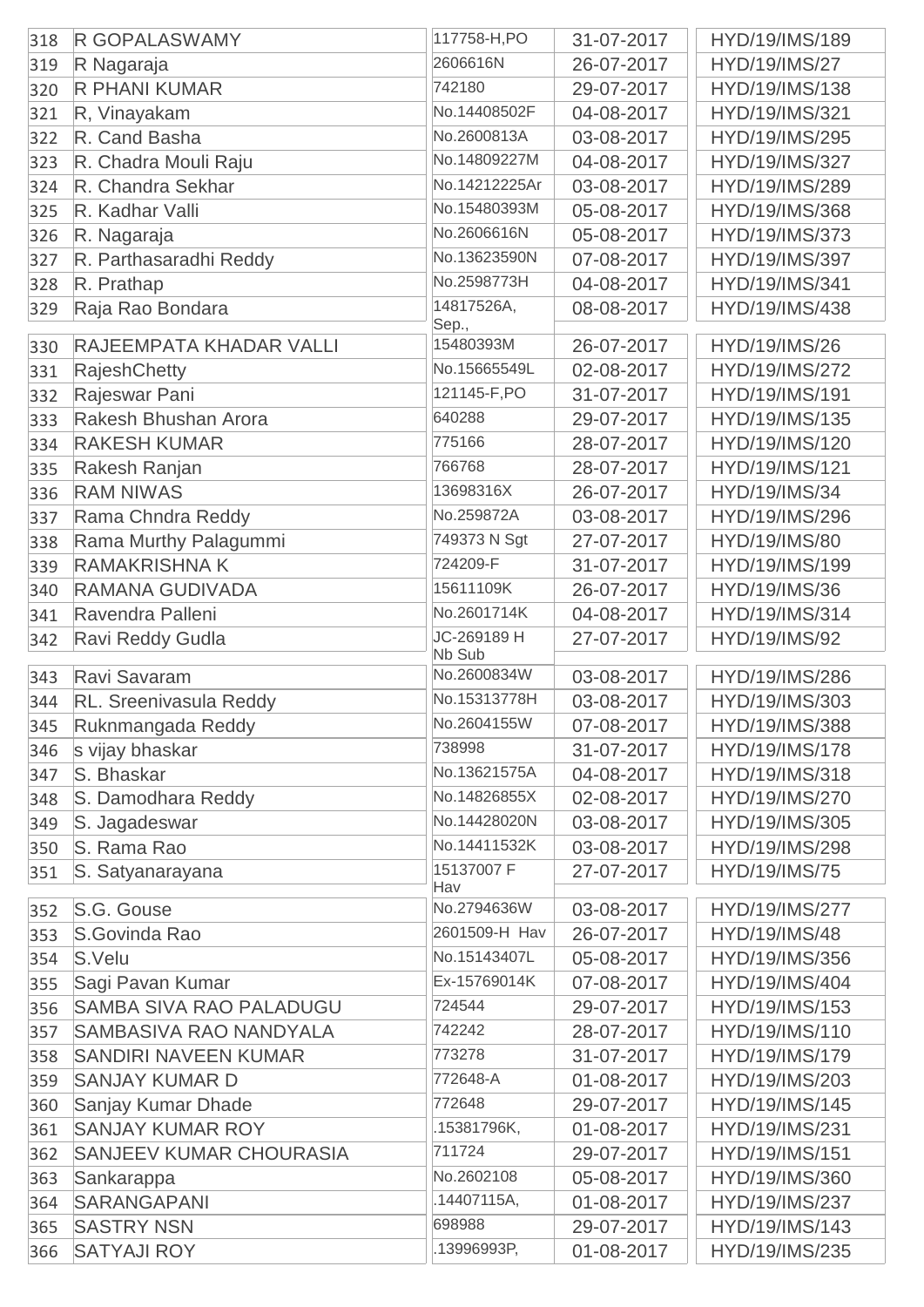| 2604980N<br>26-07-2017<br><b>HYD/19/IMS/28</b><br><b>SB Naresh</b><br>368<br>2601488X<br>Seshagiri Rao Duppala<br>HYD/19/IMS/13<br>25-07-2017<br>369<br>No. 2600486A<br>Shaheer Saheb K<br>03-08-2017<br>HYD/19/IMS/304<br>370<br>Ex-15319238A<br><b>Shaik Abdul Ravuf</b><br>08-08-2017<br>HYD/19/IMS/419<br>371<br>Spr<br>Ex-2598598Y<br>08-08-2017<br>Shaik Baji<br>HYD/19/IMS/425<br>372<br>Hav<br>No. 2597560H<br>Shaik Jaffarvali<br>02-08-2017<br>HYD/19/IMS/247<br>373<br>15118277H<br><b>Shaik Karimulla</b><br>26-07-2017<br><b>HYD/19/IMS/38</b><br>374<br>JC-460417 X<br><b>Shaik Rahman</b><br>27-07-2017<br>HYD/19/IMS/91<br>375<br>Nb Sub<br><b>SHASTRULA LAXMANA SHASTRY</b><br>790279<br>31-07-2017<br>HYD/19/IMS/168<br>376<br><b>SHRIRAM PRASAD YADAV</b><br>768456<br>31-07-2017<br>HYD/19/IMS/173<br>377<br>No.15321348N<br><b>Sick Bathails</b><br>07-08-2017<br>HYD/19/IMS/392<br>378<br>15318601Y<br>SIDHANADHAM VENKATESWARA RAO<br>25-07-2017<br>HYD/19/IMS/21<br>379<br>15664652-K<br>Sigmn P.Rama Krishna<br>26-07-2017<br><b>HYD/19/IMS/56</b><br>380<br>.14423043N,<br><b>SIRAM PRASAD</b><br>01-08-2017<br>HYD/19/IMS/224<br>381<br>6393819L<br><b>SIVA KOTESWARA RAO P</b><br>25-07-2017<br>HYD/19/IMS/11<br>382<br>15385397X<br><b>SIVA RAMAKRISHNA KAGITALA</b><br>HYD/19/IMS/23<br>383<br>25-07-2017<br>2793281K,<br><b>SK JEKEER</b><br>01-08-2017<br>HYD/19/IMS/220<br>384<br>15318277-K<br><b>SK KARIMULLA</b><br>01-08-2017<br>HYD/19/IMS/207<br>385<br>14826271M,<br>Someswara Rao Nathireddy<br>08-08-2017<br>HYD/19/IMS/441<br>386<br>Sep.,<br>15766801A<br><b>SOPAM RAO</b><br>HYD/19/IMS/217<br>01-08-2017<br>387<br>773102<br><b>SOUDAN SRIKANTH</b><br>28-07-2017<br>HYD/19/IMS/101<br>388<br>15135065N,<br><b>SP MANDAL</b><br>01-08-2017<br>HYD/19/IMS/210<br>389<br>14628599H<br><b>SRINIVAS GUTTULA</b><br>390<br>25-07-2017<br><b>HYD/19/IMS/2</b><br>724607<br><b>SRINIVAS RAO</b><br>29-07-2017<br>HYD/19/IMS/155<br>391<br>14420754A<br><b>SRINIVASA RAO GEDELA</b><br><b>HYD/19/IMS/37</b><br>26-07-2017<br>392<br>393<br><b>SRINIVASA REDDY SOMULA</b><br>14923633M<br>25-07-2017<br>HYD/19/IMS/19<br>2795013-Y<br>27-07-2017<br><b>HYD/19/IMS/61</b><br>Subhan Khan Pathan<br>394<br><b>Naik</b><br>2600161L<br>26-07-2017<br><b>HYD/19/IMS/25</b><br>Subrahmanyam Vaka<br>395<br>No. 2599481M<br>HYD/19/IMS/375<br>Subramanyam<br>05-08-2017<br>396<br>2599481M<br>Subramanyam K<br>26-07-2017<br>HYD/19/IMS/29<br>397<br>2998082K<br>SUDHAKARA REDDY GOGI REDDY<br>25-07-2017<br><b>HYD/19/IMS/16</b><br>398<br>763836<br><b>SUDHIR BABU KUNAPAREDDY</b><br>28-07-2017<br>HYD/19/IMS/99<br>399<br>745953<br><b>SURAJIT MAJUMDER</b><br>HYD/19/IMS/160<br>29-07-2017<br>400<br>Ex-15476162Y<br>HYD/19/IMS/403<br>Suresh Kumar Dhulipala<br>07-08-2017<br>401<br>LD<br>122569 T PO<br>Suryanaryana Murthy<br>27-07-2017<br>HYD/19/IMS/70<br>402<br><b>PVN</b><br>.15399706A,<br><b>T SURAJ</b><br>01-08-2017<br>HYD/19/IMS/228<br>403<br>No.14818749K<br>T. Bojja Reddy<br>03-08-2017<br>HYD/19/IMS/280<br>404<br>No.2603130X<br>T. Kesavulu Reddy<br>07-08-2017<br>HYD/19/IMS/387<br>405<br>No.14428026P<br>T. Keshavardhan<br>04-08-2017<br>HYD/19/IMS/325<br>406<br>No.7780884W<br>T. Murali<br>07-08-2017<br>HYD/19/IMS/389<br>407<br>No.2597995L<br>T. Ramesh<br>03-08-2017<br>HYD/19/IMS/297<br>408<br>No.15317312X<br>T. Ravi<br>03-08-2017<br>HYD/19/IMS/279<br>409<br>No.2605257Y<br>T. Suresh Babu<br>07-08-2017<br>HYD/19/IMS/400<br>410<br>716471<br>T.Behera<br>29-07-2017<br>HYD/19/IMS/141<br>411<br>709250<br>31-07-2017<br>HYD/19/IMS/177<br>412<br>T.Nagaraju<br>776108<br>TANGALLAPALLY NARENDER REDDY<br>28-07-2017<br>HYD/19/IMS/115<br>413 | 367 | <b>SATYANARAYANA REKHA</b> | 15471130M | 25-07-2017 | HYD/19/IMS/12 |
|---------------------------------------------------------------------------------------------------------------------------------------------------------------------------------------------------------------------------------------------------------------------------------------------------------------------------------------------------------------------------------------------------------------------------------------------------------------------------------------------------------------------------------------------------------------------------------------------------------------------------------------------------------------------------------------------------------------------------------------------------------------------------------------------------------------------------------------------------------------------------------------------------------------------------------------------------------------------------------------------------------------------------------------------------------------------------------------------------------------------------------------------------------------------------------------------------------------------------------------------------------------------------------------------------------------------------------------------------------------------------------------------------------------------------------------------------------------------------------------------------------------------------------------------------------------------------------------------------------------------------------------------------------------------------------------------------------------------------------------------------------------------------------------------------------------------------------------------------------------------------------------------------------------------------------------------------------------------------------------------------------------------------------------------------------------------------------------------------------------------------------------------------------------------------------------------------------------------------------------------------------------------------------------------------------------------------------------------------------------------------------------------------------------------------------------------------------------------------------------------------------------------------------------------------------------------------------------------------------------------------------------------------------------------------------------------------------------------------------------------------------------------------------------------------------------------------------------------------------------------------------------------------------------------------------------------------------------------------------------------------------------------------------------------------------------------------------------------------------------------------------------------------------------------------------------------------------------------------------------------------------------------------------------------------------------------------------------------------------------------------------------------------------------------------------------------------------------------------------------------------------------------------------------------------------------------------------------------------------------------------------------------------------------------------------------------------------------------------|-----|----------------------------|-----------|------------|---------------|
|                                                                                                                                                                                                                                                                                                                                                                                                                                                                                                                                                                                                                                                                                                                                                                                                                                                                                                                                                                                                                                                                                                                                                                                                                                                                                                                                                                                                                                                                                                                                                                                                                                                                                                                                                                                                                                                                                                                                                                                                                                                                                                                                                                                                                                                                                                                                                                                                                                                                                                                                                                                                                                                                                                                                                                                                                                                                                                                                                                                                                                                                                                                                                                                                                                                                                                                                                                                                                                                                                                                                                                                                                                                                                                                           |     |                            |           |            |               |
|                                                                                                                                                                                                                                                                                                                                                                                                                                                                                                                                                                                                                                                                                                                                                                                                                                                                                                                                                                                                                                                                                                                                                                                                                                                                                                                                                                                                                                                                                                                                                                                                                                                                                                                                                                                                                                                                                                                                                                                                                                                                                                                                                                                                                                                                                                                                                                                                                                                                                                                                                                                                                                                                                                                                                                                                                                                                                                                                                                                                                                                                                                                                                                                                                                                                                                                                                                                                                                                                                                                                                                                                                                                                                                                           |     |                            |           |            |               |
|                                                                                                                                                                                                                                                                                                                                                                                                                                                                                                                                                                                                                                                                                                                                                                                                                                                                                                                                                                                                                                                                                                                                                                                                                                                                                                                                                                                                                                                                                                                                                                                                                                                                                                                                                                                                                                                                                                                                                                                                                                                                                                                                                                                                                                                                                                                                                                                                                                                                                                                                                                                                                                                                                                                                                                                                                                                                                                                                                                                                                                                                                                                                                                                                                                                                                                                                                                                                                                                                                                                                                                                                                                                                                                                           |     |                            |           |            |               |
|                                                                                                                                                                                                                                                                                                                                                                                                                                                                                                                                                                                                                                                                                                                                                                                                                                                                                                                                                                                                                                                                                                                                                                                                                                                                                                                                                                                                                                                                                                                                                                                                                                                                                                                                                                                                                                                                                                                                                                                                                                                                                                                                                                                                                                                                                                                                                                                                                                                                                                                                                                                                                                                                                                                                                                                                                                                                                                                                                                                                                                                                                                                                                                                                                                                                                                                                                                                                                                                                                                                                                                                                                                                                                                                           |     |                            |           |            |               |
|                                                                                                                                                                                                                                                                                                                                                                                                                                                                                                                                                                                                                                                                                                                                                                                                                                                                                                                                                                                                                                                                                                                                                                                                                                                                                                                                                                                                                                                                                                                                                                                                                                                                                                                                                                                                                                                                                                                                                                                                                                                                                                                                                                                                                                                                                                                                                                                                                                                                                                                                                                                                                                                                                                                                                                                                                                                                                                                                                                                                                                                                                                                                                                                                                                                                                                                                                                                                                                                                                                                                                                                                                                                                                                                           |     |                            |           |            |               |
|                                                                                                                                                                                                                                                                                                                                                                                                                                                                                                                                                                                                                                                                                                                                                                                                                                                                                                                                                                                                                                                                                                                                                                                                                                                                                                                                                                                                                                                                                                                                                                                                                                                                                                                                                                                                                                                                                                                                                                                                                                                                                                                                                                                                                                                                                                                                                                                                                                                                                                                                                                                                                                                                                                                                                                                                                                                                                                                                                                                                                                                                                                                                                                                                                                                                                                                                                                                                                                                                                                                                                                                                                                                                                                                           |     |                            |           |            |               |
|                                                                                                                                                                                                                                                                                                                                                                                                                                                                                                                                                                                                                                                                                                                                                                                                                                                                                                                                                                                                                                                                                                                                                                                                                                                                                                                                                                                                                                                                                                                                                                                                                                                                                                                                                                                                                                                                                                                                                                                                                                                                                                                                                                                                                                                                                                                                                                                                                                                                                                                                                                                                                                                                                                                                                                                                                                                                                                                                                                                                                                                                                                                                                                                                                                                                                                                                                                                                                                                                                                                                                                                                                                                                                                                           |     |                            |           |            |               |
|                                                                                                                                                                                                                                                                                                                                                                                                                                                                                                                                                                                                                                                                                                                                                                                                                                                                                                                                                                                                                                                                                                                                                                                                                                                                                                                                                                                                                                                                                                                                                                                                                                                                                                                                                                                                                                                                                                                                                                                                                                                                                                                                                                                                                                                                                                                                                                                                                                                                                                                                                                                                                                                                                                                                                                                                                                                                                                                                                                                                                                                                                                                                                                                                                                                                                                                                                                                                                                                                                                                                                                                                                                                                                                                           |     |                            |           |            |               |
|                                                                                                                                                                                                                                                                                                                                                                                                                                                                                                                                                                                                                                                                                                                                                                                                                                                                                                                                                                                                                                                                                                                                                                                                                                                                                                                                                                                                                                                                                                                                                                                                                                                                                                                                                                                                                                                                                                                                                                                                                                                                                                                                                                                                                                                                                                                                                                                                                                                                                                                                                                                                                                                                                                                                                                                                                                                                                                                                                                                                                                                                                                                                                                                                                                                                                                                                                                                                                                                                                                                                                                                                                                                                                                                           |     |                            |           |            |               |
|                                                                                                                                                                                                                                                                                                                                                                                                                                                                                                                                                                                                                                                                                                                                                                                                                                                                                                                                                                                                                                                                                                                                                                                                                                                                                                                                                                                                                                                                                                                                                                                                                                                                                                                                                                                                                                                                                                                                                                                                                                                                                                                                                                                                                                                                                                                                                                                                                                                                                                                                                                                                                                                                                                                                                                                                                                                                                                                                                                                                                                                                                                                                                                                                                                                                                                                                                                                                                                                                                                                                                                                                                                                                                                                           |     |                            |           |            |               |
|                                                                                                                                                                                                                                                                                                                                                                                                                                                                                                                                                                                                                                                                                                                                                                                                                                                                                                                                                                                                                                                                                                                                                                                                                                                                                                                                                                                                                                                                                                                                                                                                                                                                                                                                                                                                                                                                                                                                                                                                                                                                                                                                                                                                                                                                                                                                                                                                                                                                                                                                                                                                                                                                                                                                                                                                                                                                                                                                                                                                                                                                                                                                                                                                                                                                                                                                                                                                                                                                                                                                                                                                                                                                                                                           |     |                            |           |            |               |
|                                                                                                                                                                                                                                                                                                                                                                                                                                                                                                                                                                                                                                                                                                                                                                                                                                                                                                                                                                                                                                                                                                                                                                                                                                                                                                                                                                                                                                                                                                                                                                                                                                                                                                                                                                                                                                                                                                                                                                                                                                                                                                                                                                                                                                                                                                                                                                                                                                                                                                                                                                                                                                                                                                                                                                                                                                                                                                                                                                                                                                                                                                                                                                                                                                                                                                                                                                                                                                                                                                                                                                                                                                                                                                                           |     |                            |           |            |               |
|                                                                                                                                                                                                                                                                                                                                                                                                                                                                                                                                                                                                                                                                                                                                                                                                                                                                                                                                                                                                                                                                                                                                                                                                                                                                                                                                                                                                                                                                                                                                                                                                                                                                                                                                                                                                                                                                                                                                                                                                                                                                                                                                                                                                                                                                                                                                                                                                                                                                                                                                                                                                                                                                                                                                                                                                                                                                                                                                                                                                                                                                                                                                                                                                                                                                                                                                                                                                                                                                                                                                                                                                                                                                                                                           |     |                            |           |            |               |
|                                                                                                                                                                                                                                                                                                                                                                                                                                                                                                                                                                                                                                                                                                                                                                                                                                                                                                                                                                                                                                                                                                                                                                                                                                                                                                                                                                                                                                                                                                                                                                                                                                                                                                                                                                                                                                                                                                                                                                                                                                                                                                                                                                                                                                                                                                                                                                                                                                                                                                                                                                                                                                                                                                                                                                                                                                                                                                                                                                                                                                                                                                                                                                                                                                                                                                                                                                                                                                                                                                                                                                                                                                                                                                                           |     |                            |           |            |               |
|                                                                                                                                                                                                                                                                                                                                                                                                                                                                                                                                                                                                                                                                                                                                                                                                                                                                                                                                                                                                                                                                                                                                                                                                                                                                                                                                                                                                                                                                                                                                                                                                                                                                                                                                                                                                                                                                                                                                                                                                                                                                                                                                                                                                                                                                                                                                                                                                                                                                                                                                                                                                                                                                                                                                                                                                                                                                                                                                                                                                                                                                                                                                                                                                                                                                                                                                                                                                                                                                                                                                                                                                                                                                                                                           |     |                            |           |            |               |
|                                                                                                                                                                                                                                                                                                                                                                                                                                                                                                                                                                                                                                                                                                                                                                                                                                                                                                                                                                                                                                                                                                                                                                                                                                                                                                                                                                                                                                                                                                                                                                                                                                                                                                                                                                                                                                                                                                                                                                                                                                                                                                                                                                                                                                                                                                                                                                                                                                                                                                                                                                                                                                                                                                                                                                                                                                                                                                                                                                                                                                                                                                                                                                                                                                                                                                                                                                                                                                                                                                                                                                                                                                                                                                                           |     |                            |           |            |               |
|                                                                                                                                                                                                                                                                                                                                                                                                                                                                                                                                                                                                                                                                                                                                                                                                                                                                                                                                                                                                                                                                                                                                                                                                                                                                                                                                                                                                                                                                                                                                                                                                                                                                                                                                                                                                                                                                                                                                                                                                                                                                                                                                                                                                                                                                                                                                                                                                                                                                                                                                                                                                                                                                                                                                                                                                                                                                                                                                                                                                                                                                                                                                                                                                                                                                                                                                                                                                                                                                                                                                                                                                                                                                                                                           |     |                            |           |            |               |
|                                                                                                                                                                                                                                                                                                                                                                                                                                                                                                                                                                                                                                                                                                                                                                                                                                                                                                                                                                                                                                                                                                                                                                                                                                                                                                                                                                                                                                                                                                                                                                                                                                                                                                                                                                                                                                                                                                                                                                                                                                                                                                                                                                                                                                                                                                                                                                                                                                                                                                                                                                                                                                                                                                                                                                                                                                                                                                                                                                                                                                                                                                                                                                                                                                                                                                                                                                                                                                                                                                                                                                                                                                                                                                                           |     |                            |           |            |               |
|                                                                                                                                                                                                                                                                                                                                                                                                                                                                                                                                                                                                                                                                                                                                                                                                                                                                                                                                                                                                                                                                                                                                                                                                                                                                                                                                                                                                                                                                                                                                                                                                                                                                                                                                                                                                                                                                                                                                                                                                                                                                                                                                                                                                                                                                                                                                                                                                                                                                                                                                                                                                                                                                                                                                                                                                                                                                                                                                                                                                                                                                                                                                                                                                                                                                                                                                                                                                                                                                                                                                                                                                                                                                                                                           |     |                            |           |            |               |
|                                                                                                                                                                                                                                                                                                                                                                                                                                                                                                                                                                                                                                                                                                                                                                                                                                                                                                                                                                                                                                                                                                                                                                                                                                                                                                                                                                                                                                                                                                                                                                                                                                                                                                                                                                                                                                                                                                                                                                                                                                                                                                                                                                                                                                                                                                                                                                                                                                                                                                                                                                                                                                                                                                                                                                                                                                                                                                                                                                                                                                                                                                                                                                                                                                                                                                                                                                                                                                                                                                                                                                                                                                                                                                                           |     |                            |           |            |               |
|                                                                                                                                                                                                                                                                                                                                                                                                                                                                                                                                                                                                                                                                                                                                                                                                                                                                                                                                                                                                                                                                                                                                                                                                                                                                                                                                                                                                                                                                                                                                                                                                                                                                                                                                                                                                                                                                                                                                                                                                                                                                                                                                                                                                                                                                                                                                                                                                                                                                                                                                                                                                                                                                                                                                                                                                                                                                                                                                                                                                                                                                                                                                                                                                                                                                                                                                                                                                                                                                                                                                                                                                                                                                                                                           |     |                            |           |            |               |
|                                                                                                                                                                                                                                                                                                                                                                                                                                                                                                                                                                                                                                                                                                                                                                                                                                                                                                                                                                                                                                                                                                                                                                                                                                                                                                                                                                                                                                                                                                                                                                                                                                                                                                                                                                                                                                                                                                                                                                                                                                                                                                                                                                                                                                                                                                                                                                                                                                                                                                                                                                                                                                                                                                                                                                                                                                                                                                                                                                                                                                                                                                                                                                                                                                                                                                                                                                                                                                                                                                                                                                                                                                                                                                                           |     |                            |           |            |               |
|                                                                                                                                                                                                                                                                                                                                                                                                                                                                                                                                                                                                                                                                                                                                                                                                                                                                                                                                                                                                                                                                                                                                                                                                                                                                                                                                                                                                                                                                                                                                                                                                                                                                                                                                                                                                                                                                                                                                                                                                                                                                                                                                                                                                                                                                                                                                                                                                                                                                                                                                                                                                                                                                                                                                                                                                                                                                                                                                                                                                                                                                                                                                                                                                                                                                                                                                                                                                                                                                                                                                                                                                                                                                                                                           |     |                            |           |            |               |
|                                                                                                                                                                                                                                                                                                                                                                                                                                                                                                                                                                                                                                                                                                                                                                                                                                                                                                                                                                                                                                                                                                                                                                                                                                                                                                                                                                                                                                                                                                                                                                                                                                                                                                                                                                                                                                                                                                                                                                                                                                                                                                                                                                                                                                                                                                                                                                                                                                                                                                                                                                                                                                                                                                                                                                                                                                                                                                                                                                                                                                                                                                                                                                                                                                                                                                                                                                                                                                                                                                                                                                                                                                                                                                                           |     |                            |           |            |               |
|                                                                                                                                                                                                                                                                                                                                                                                                                                                                                                                                                                                                                                                                                                                                                                                                                                                                                                                                                                                                                                                                                                                                                                                                                                                                                                                                                                                                                                                                                                                                                                                                                                                                                                                                                                                                                                                                                                                                                                                                                                                                                                                                                                                                                                                                                                                                                                                                                                                                                                                                                                                                                                                                                                                                                                                                                                                                                                                                                                                                                                                                                                                                                                                                                                                                                                                                                                                                                                                                                                                                                                                                                                                                                                                           |     |                            |           |            |               |
|                                                                                                                                                                                                                                                                                                                                                                                                                                                                                                                                                                                                                                                                                                                                                                                                                                                                                                                                                                                                                                                                                                                                                                                                                                                                                                                                                                                                                                                                                                                                                                                                                                                                                                                                                                                                                                                                                                                                                                                                                                                                                                                                                                                                                                                                                                                                                                                                                                                                                                                                                                                                                                                                                                                                                                                                                                                                                                                                                                                                                                                                                                                                                                                                                                                                                                                                                                                                                                                                                                                                                                                                                                                                                                                           |     |                            |           |            |               |
|                                                                                                                                                                                                                                                                                                                                                                                                                                                                                                                                                                                                                                                                                                                                                                                                                                                                                                                                                                                                                                                                                                                                                                                                                                                                                                                                                                                                                                                                                                                                                                                                                                                                                                                                                                                                                                                                                                                                                                                                                                                                                                                                                                                                                                                                                                                                                                                                                                                                                                                                                                                                                                                                                                                                                                                                                                                                                                                                                                                                                                                                                                                                                                                                                                                                                                                                                                                                                                                                                                                                                                                                                                                                                                                           |     |                            |           |            |               |
|                                                                                                                                                                                                                                                                                                                                                                                                                                                                                                                                                                                                                                                                                                                                                                                                                                                                                                                                                                                                                                                                                                                                                                                                                                                                                                                                                                                                                                                                                                                                                                                                                                                                                                                                                                                                                                                                                                                                                                                                                                                                                                                                                                                                                                                                                                                                                                                                                                                                                                                                                                                                                                                                                                                                                                                                                                                                                                                                                                                                                                                                                                                                                                                                                                                                                                                                                                                                                                                                                                                                                                                                                                                                                                                           |     |                            |           |            |               |
|                                                                                                                                                                                                                                                                                                                                                                                                                                                                                                                                                                                                                                                                                                                                                                                                                                                                                                                                                                                                                                                                                                                                                                                                                                                                                                                                                                                                                                                                                                                                                                                                                                                                                                                                                                                                                                                                                                                                                                                                                                                                                                                                                                                                                                                                                                                                                                                                                                                                                                                                                                                                                                                                                                                                                                                                                                                                                                                                                                                                                                                                                                                                                                                                                                                                                                                                                                                                                                                                                                                                                                                                                                                                                                                           |     |                            |           |            |               |
|                                                                                                                                                                                                                                                                                                                                                                                                                                                                                                                                                                                                                                                                                                                                                                                                                                                                                                                                                                                                                                                                                                                                                                                                                                                                                                                                                                                                                                                                                                                                                                                                                                                                                                                                                                                                                                                                                                                                                                                                                                                                                                                                                                                                                                                                                                                                                                                                                                                                                                                                                                                                                                                                                                                                                                                                                                                                                                                                                                                                                                                                                                                                                                                                                                                                                                                                                                                                                                                                                                                                                                                                                                                                                                                           |     |                            |           |            |               |
|                                                                                                                                                                                                                                                                                                                                                                                                                                                                                                                                                                                                                                                                                                                                                                                                                                                                                                                                                                                                                                                                                                                                                                                                                                                                                                                                                                                                                                                                                                                                                                                                                                                                                                                                                                                                                                                                                                                                                                                                                                                                                                                                                                                                                                                                                                                                                                                                                                                                                                                                                                                                                                                                                                                                                                                                                                                                                                                                                                                                                                                                                                                                                                                                                                                                                                                                                                                                                                                                                                                                                                                                                                                                                                                           |     |                            |           |            |               |
|                                                                                                                                                                                                                                                                                                                                                                                                                                                                                                                                                                                                                                                                                                                                                                                                                                                                                                                                                                                                                                                                                                                                                                                                                                                                                                                                                                                                                                                                                                                                                                                                                                                                                                                                                                                                                                                                                                                                                                                                                                                                                                                                                                                                                                                                                                                                                                                                                                                                                                                                                                                                                                                                                                                                                                                                                                                                                                                                                                                                                                                                                                                                                                                                                                                                                                                                                                                                                                                                                                                                                                                                                                                                                                                           |     |                            |           |            |               |
|                                                                                                                                                                                                                                                                                                                                                                                                                                                                                                                                                                                                                                                                                                                                                                                                                                                                                                                                                                                                                                                                                                                                                                                                                                                                                                                                                                                                                                                                                                                                                                                                                                                                                                                                                                                                                                                                                                                                                                                                                                                                                                                                                                                                                                                                                                                                                                                                                                                                                                                                                                                                                                                                                                                                                                                                                                                                                                                                                                                                                                                                                                                                                                                                                                                                                                                                                                                                                                                                                                                                                                                                                                                                                                                           |     |                            |           |            |               |
|                                                                                                                                                                                                                                                                                                                                                                                                                                                                                                                                                                                                                                                                                                                                                                                                                                                                                                                                                                                                                                                                                                                                                                                                                                                                                                                                                                                                                                                                                                                                                                                                                                                                                                                                                                                                                                                                                                                                                                                                                                                                                                                                                                                                                                                                                                                                                                                                                                                                                                                                                                                                                                                                                                                                                                                                                                                                                                                                                                                                                                                                                                                                                                                                                                                                                                                                                                                                                                                                                                                                                                                                                                                                                                                           |     |                            |           |            |               |
|                                                                                                                                                                                                                                                                                                                                                                                                                                                                                                                                                                                                                                                                                                                                                                                                                                                                                                                                                                                                                                                                                                                                                                                                                                                                                                                                                                                                                                                                                                                                                                                                                                                                                                                                                                                                                                                                                                                                                                                                                                                                                                                                                                                                                                                                                                                                                                                                                                                                                                                                                                                                                                                                                                                                                                                                                                                                                                                                                                                                                                                                                                                                                                                                                                                                                                                                                                                                                                                                                                                                                                                                                                                                                                                           |     |                            |           |            |               |
|                                                                                                                                                                                                                                                                                                                                                                                                                                                                                                                                                                                                                                                                                                                                                                                                                                                                                                                                                                                                                                                                                                                                                                                                                                                                                                                                                                                                                                                                                                                                                                                                                                                                                                                                                                                                                                                                                                                                                                                                                                                                                                                                                                                                                                                                                                                                                                                                                                                                                                                                                                                                                                                                                                                                                                                                                                                                                                                                                                                                                                                                                                                                                                                                                                                                                                                                                                                                                                                                                                                                                                                                                                                                                                                           |     |                            |           |            |               |
|                                                                                                                                                                                                                                                                                                                                                                                                                                                                                                                                                                                                                                                                                                                                                                                                                                                                                                                                                                                                                                                                                                                                                                                                                                                                                                                                                                                                                                                                                                                                                                                                                                                                                                                                                                                                                                                                                                                                                                                                                                                                                                                                                                                                                                                                                                                                                                                                                                                                                                                                                                                                                                                                                                                                                                                                                                                                                                                                                                                                                                                                                                                                                                                                                                                                                                                                                                                                                                                                                                                                                                                                                                                                                                                           |     |                            |           |            |               |
|                                                                                                                                                                                                                                                                                                                                                                                                                                                                                                                                                                                                                                                                                                                                                                                                                                                                                                                                                                                                                                                                                                                                                                                                                                                                                                                                                                                                                                                                                                                                                                                                                                                                                                                                                                                                                                                                                                                                                                                                                                                                                                                                                                                                                                                                                                                                                                                                                                                                                                                                                                                                                                                                                                                                                                                                                                                                                                                                                                                                                                                                                                                                                                                                                                                                                                                                                                                                                                                                                                                                                                                                                                                                                                                           |     |                            |           |            |               |
|                                                                                                                                                                                                                                                                                                                                                                                                                                                                                                                                                                                                                                                                                                                                                                                                                                                                                                                                                                                                                                                                                                                                                                                                                                                                                                                                                                                                                                                                                                                                                                                                                                                                                                                                                                                                                                                                                                                                                                                                                                                                                                                                                                                                                                                                                                                                                                                                                                                                                                                                                                                                                                                                                                                                                                                                                                                                                                                                                                                                                                                                                                                                                                                                                                                                                                                                                                                                                                                                                                                                                                                                                                                                                                                           |     |                            |           |            |               |
|                                                                                                                                                                                                                                                                                                                                                                                                                                                                                                                                                                                                                                                                                                                                                                                                                                                                                                                                                                                                                                                                                                                                                                                                                                                                                                                                                                                                                                                                                                                                                                                                                                                                                                                                                                                                                                                                                                                                                                                                                                                                                                                                                                                                                                                                                                                                                                                                                                                                                                                                                                                                                                                                                                                                                                                                                                                                                                                                                                                                                                                                                                                                                                                                                                                                                                                                                                                                                                                                                                                                                                                                                                                                                                                           |     |                            |           |            |               |
|                                                                                                                                                                                                                                                                                                                                                                                                                                                                                                                                                                                                                                                                                                                                                                                                                                                                                                                                                                                                                                                                                                                                                                                                                                                                                                                                                                                                                                                                                                                                                                                                                                                                                                                                                                                                                                                                                                                                                                                                                                                                                                                                                                                                                                                                                                                                                                                                                                                                                                                                                                                                                                                                                                                                                                                                                                                                                                                                                                                                                                                                                                                                                                                                                                                                                                                                                                                                                                                                                                                                                                                                                                                                                                                           |     |                            |           |            |               |
|                                                                                                                                                                                                                                                                                                                                                                                                                                                                                                                                                                                                                                                                                                                                                                                                                                                                                                                                                                                                                                                                                                                                                                                                                                                                                                                                                                                                                                                                                                                                                                                                                                                                                                                                                                                                                                                                                                                                                                                                                                                                                                                                                                                                                                                                                                                                                                                                                                                                                                                                                                                                                                                                                                                                                                                                                                                                                                                                                                                                                                                                                                                                                                                                                                                                                                                                                                                                                                                                                                                                                                                                                                                                                                                           |     |                            |           |            |               |
|                                                                                                                                                                                                                                                                                                                                                                                                                                                                                                                                                                                                                                                                                                                                                                                                                                                                                                                                                                                                                                                                                                                                                                                                                                                                                                                                                                                                                                                                                                                                                                                                                                                                                                                                                                                                                                                                                                                                                                                                                                                                                                                                                                                                                                                                                                                                                                                                                                                                                                                                                                                                                                                                                                                                                                                                                                                                                                                                                                                                                                                                                                                                                                                                                                                                                                                                                                                                                                                                                                                                                                                                                                                                                                                           |     |                            |           |            |               |
|                                                                                                                                                                                                                                                                                                                                                                                                                                                                                                                                                                                                                                                                                                                                                                                                                                                                                                                                                                                                                                                                                                                                                                                                                                                                                                                                                                                                                                                                                                                                                                                                                                                                                                                                                                                                                                                                                                                                                                                                                                                                                                                                                                                                                                                                                                                                                                                                                                                                                                                                                                                                                                                                                                                                                                                                                                                                                                                                                                                                                                                                                                                                                                                                                                                                                                                                                                                                                                                                                                                                                                                                                                                                                                                           |     |                            |           |            |               |
|                                                                                                                                                                                                                                                                                                                                                                                                                                                                                                                                                                                                                                                                                                                                                                                                                                                                                                                                                                                                                                                                                                                                                                                                                                                                                                                                                                                                                                                                                                                                                                                                                                                                                                                                                                                                                                                                                                                                                                                                                                                                                                                                                                                                                                                                                                                                                                                                                                                                                                                                                                                                                                                                                                                                                                                                                                                                                                                                                                                                                                                                                                                                                                                                                                                                                                                                                                                                                                                                                                                                                                                                                                                                                                                           |     |                            |           |            |               |
|                                                                                                                                                                                                                                                                                                                                                                                                                                                                                                                                                                                                                                                                                                                                                                                                                                                                                                                                                                                                                                                                                                                                                                                                                                                                                                                                                                                                                                                                                                                                                                                                                                                                                                                                                                                                                                                                                                                                                                                                                                                                                                                                                                                                                                                                                                                                                                                                                                                                                                                                                                                                                                                                                                                                                                                                                                                                                                                                                                                                                                                                                                                                                                                                                                                                                                                                                                                                                                                                                                                                                                                                                                                                                                                           |     |                            |           |            |               |
|                                                                                                                                                                                                                                                                                                                                                                                                                                                                                                                                                                                                                                                                                                                                                                                                                                                                                                                                                                                                                                                                                                                                                                                                                                                                                                                                                                                                                                                                                                                                                                                                                                                                                                                                                                                                                                                                                                                                                                                                                                                                                                                                                                                                                                                                                                                                                                                                                                                                                                                                                                                                                                                                                                                                                                                                                                                                                                                                                                                                                                                                                                                                                                                                                                                                                                                                                                                                                                                                                                                                                                                                                                                                                                                           |     |                            |           |            |               |
|                                                                                                                                                                                                                                                                                                                                                                                                                                                                                                                                                                                                                                                                                                                                                                                                                                                                                                                                                                                                                                                                                                                                                                                                                                                                                                                                                                                                                                                                                                                                                                                                                                                                                                                                                                                                                                                                                                                                                                                                                                                                                                                                                                                                                                                                                                                                                                                                                                                                                                                                                                                                                                                                                                                                                                                                                                                                                                                                                                                                                                                                                                                                                                                                                                                                                                                                                                                                                                                                                                                                                                                                                                                                                                                           |     |                            |           |            |               |
|                                                                                                                                                                                                                                                                                                                                                                                                                                                                                                                                                                                                                                                                                                                                                                                                                                                                                                                                                                                                                                                                                                                                                                                                                                                                                                                                                                                                                                                                                                                                                                                                                                                                                                                                                                                                                                                                                                                                                                                                                                                                                                                                                                                                                                                                                                                                                                                                                                                                                                                                                                                                                                                                                                                                                                                                                                                                                                                                                                                                                                                                                                                                                                                                                                                                                                                                                                                                                                                                                                                                                                                                                                                                                                                           |     |                            |           |            |               |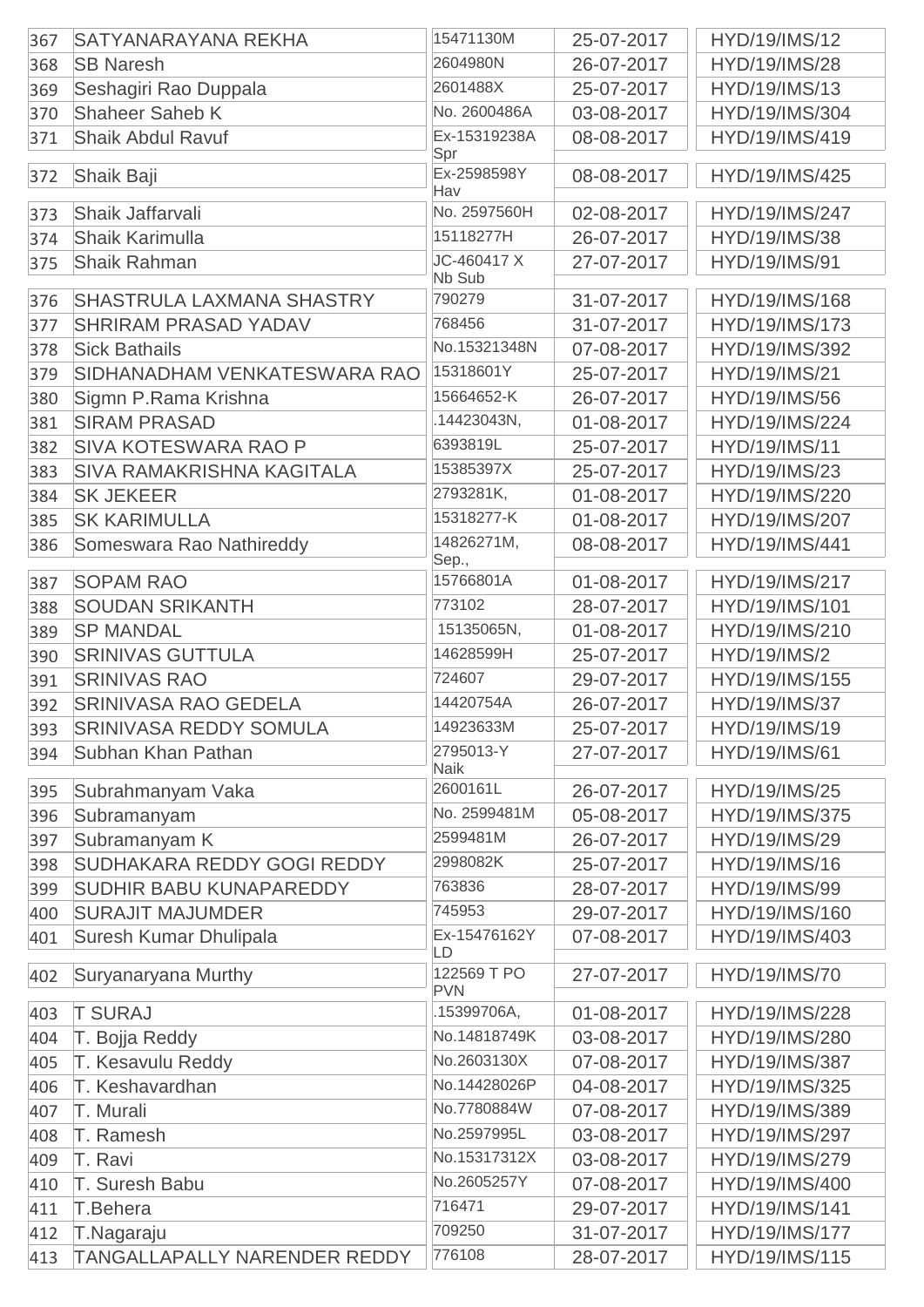| 414 | Teki Prasanna Kumar         | 15770799 L Hav         | 27-07-2017 | HYD/19/IMS/79        |
|-----|-----------------------------|------------------------|------------|----------------------|
| 415 | <b>THOTA SREENIVASA RAO</b> | 2596613-K              | 01-08-2017 | HYD/19/IMS/205       |
| 416 | Udatha Rajesh               | 1448154 Y Hav          | 27-07-2017 | HYD/19/IMS/65        |
| 417 | <b>UMAKANTH V</b>           | 772892-A               | 31-07-2017 | HYD/19/IMS/202       |
| 418 | V Karunakara Reddy          | Ex-14634861W<br>Hav    | 08-08-2017 | HYD/19/IMS/427       |
| 419 | <b>V NARAYANA</b>           | 13692927W,             | 01-08-2017 | HYD/19/IMS/232       |
| 420 | V Rambabu                   | Ex-15668585            | 08-08-2017 | HYD/19/IMS/421       |
| 421 | V. Babu                     | Sigmn<br>No.2597802A   | 04-08-2017 | HYD/19/IMS/336       |
| 422 | V. Chirtabanu Prasad        | 723845 B Sgt           | 27-07-2017 | HYD/19/IMS/74        |
| 423 | V. Gajapathi                | No.2595915             | 02-08-2017 | HYD/19/IMS/255       |
| 424 | V. Ganga Sivaji Bathula     | 15143836 M<br>Hav      | 27-07-2017 | HYD/19/IMS/83        |
| 425 | V. Shanmuga Reddy           | No.14816129            | 04-08-2017 | HYD/19/IMS/331       |
| 426 | V. Subramanyam              | No.15666505A           | 05-08-2017 | HYD/19/IMS/355       |
| 427 | V.N. Ramesh Kumar Krosuru   | 724314 K Sgt           | 27-07-2017 | <b>HYD/19/IMS/82</b> |
| 428 | V.S. Dharani Kumar          | No.15132567L           | 02-08-2017 | HYD/19/IMS/258       |
| 429 | V.Srinivasa Rao             | Ex.No.                 | 26-07-2017 | HYD/19/IMS/40        |
| 430 | Vadala Kanakaraju           | 2601613 Nk<br>2595575M | 25-07-2017 | <b>HYD/19/IMS/7</b>  |
| 431 | Vallu Veera Raju            | Ex.No. 6938115-        | 26-07-2017 | HYD/19/IMS/44        |
|     |                             | Y L/Nk                 |            |                      |
| 432 | Vasamsetti Srinivasa Rao    | 747036-F Sgt           | 27-07-2017 | HYD/19/IMS/68        |
| 433 | Velayudham                  | No.15134090A           | 03-08-2017 | HYD/19/IMS/301       |
| 434 | <b>VELICHETI SWAROOP</b>    | 724580                 | 29-07-2017 | HYD/19/IMS/154       |
| 435 | Vema Reddy Ramana Reddy     | No.2600120H            | 07-08-2017 | HYD/19/IMS/398       |
| 436 | Venkata Raju Reddy          | No.14826860H           | 02-08-2017 | HYD/19/IMS/271       |
| 437 | Venkata Rao Burjapeta       | 14826417P,<br>Sep.,    | 08-08-2017 | HYD/19/IMS/450       |
| 438 | Venkateswara Rao B          | 2604013Y               | 25-07-2017 | <b>HYD/19/IMS/6</b>  |
| 439 | Venkateswarlumandadi        | No.14415950W           | 05-08-2017 | HYD/19/IMS/352       |
| 440 | <b>VINOD KUMAR</b>          | 1724893-F,             | 01-08-2017 | HYD/19/IMS/206       |
| 441 | <b>VINOD KUMAR</b>          | 724839                 | 28-07-2017 | HYD/19/IMS/124       |
| 442 | Viswanadhamu Boddepalli     | 2605168A,<br>Hav.,     | 08-08-2017 | HYD/19/IMS/435       |
| 443 | vummaneni nagarjuna         | 772133                 | 29-07-2017 | HYD/19/IMS/134       |
| 444 | <b>VVAV PRASAD</b>          | 742455                 | 28-07-2017 | HYD/19/IMS/113       |
| 445 | vvn chandra sekhar          | 772805                 | 29-07-2017 | HYD/19/IMS/148       |
| 446 | <b>Waheed Ahmed</b>         | 749694                 | 28-07-2017 | HYD/19/IMS/119       |
| 447 | Y MAHESH                    | .15141561L,            | 01-08-2017 | HYD/19/IMS/234       |
| 448 | Y Venkateswarlu             | Ex-3397088X<br>Hav     | 07-08-2017 | HYD/19/IMS/416       |
| 449 | Y. Srinivasulu              | No.14812840K           | 04-08-2017 | HYD/19/IMS/334       |
| 450 | Y. Thulasiram Reddy         | No.14819041W           | 03-08-2017 | HYD/19/IMS/288       |
| 451 | YAMALAIAH GUTTIKONDA        | 773037                 | 29-07-2017 | HYD/19/IMS/164       |

# **Airport:Jaipur**

*Name of the post:Immigration Assistant*

*INTERVIEW AT:National Intelligence Academy (NIA), Plot No. 1, Opposite Bagdola Bus Depot, Sector-9, Dwarka, New Delhi - 110077.*

| <b>Hand Of the postmining anon Assistant</b> |                 |                                     |             |
|----------------------------------------------|-----------------|-------------------------------------|-------------|
| <b>Name</b>                                  |                 | Service No. Interview date Roll No. |             |
| AVDHESH NARAYAN SAXENA                       | <b>JCO90788</b> | 26-07-2017                          | DEL/4/IMA/3 |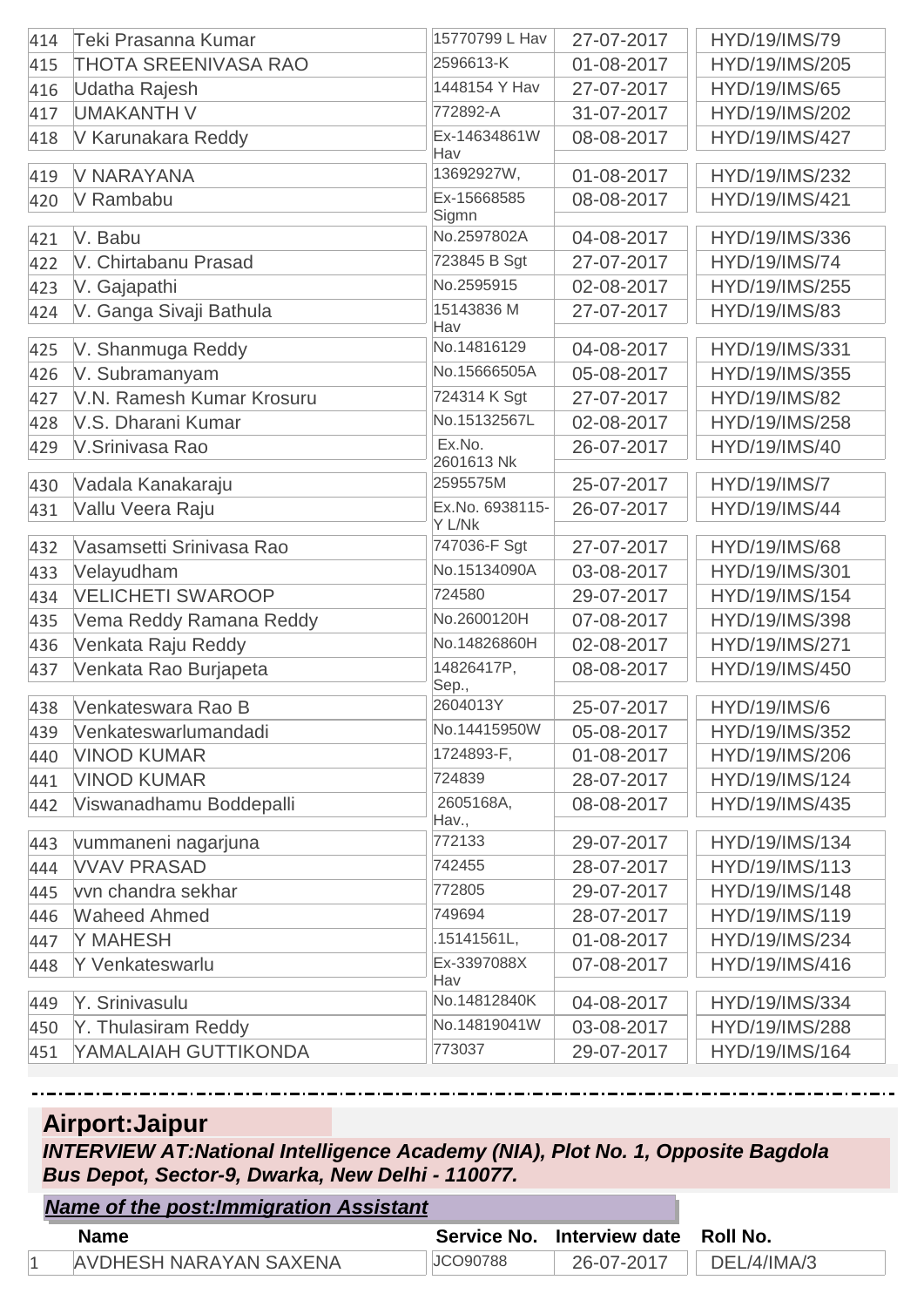| $\overline{2}$ | <b>BABU LAL</b>             | JCO84667 | 26-07-2017 | DEL/4/IMA/1 |
|----------------|-----------------------------|----------|------------|-------------|
| $\overline{3}$ | <b>Bachu Singh</b>          | 480262P  | 26-07-2017 | DEL/4/IMA/8 |
| $\overline{4}$ | <b>BL YADAV</b>             | JCO93416 | 26-07-2017 | DEL/4/IMA/2 |
| 5              | <b>HARI SHANKAR</b>         | 673993   | 26-07-2017 | DEL/4/IMA/4 |
| 6              | Narayan Ram Daiya           | 769371   | 26-07-2017 | DEL/4/IMA/7 |
| $\overline{7}$ | <b>SHISHRAM</b>             | 704421   | 26-07-2017 | DEL/4/IMA/5 |
| 8              | <b>VED PRAKASH DHAKA</b>    | 706536   | 26-07-2017 | DEL/4/IMA/6 |
| $\overline{9}$ | <b>VISHNU DUTT BHARDWAJ</b> | 637425   | 26-07-2017 | DEL/4/IMA/9 |

|                | <b>Name</b>                       |               | Service No. Interview date | <b>Roll No.</b>     |
|----------------|-----------------------------------|---------------|----------------------------|---------------------|
| $\mathbf{1}$   | Ashok kumar                       | 725121        | 02-08-2017                 | <b>DEL/4/IMS/31</b> |
| $\overline{2}$ | <b>ASHOK KUMAR MATAWA</b>         | 15662943L     | 01-08-2017                 | <b>DEL/4/IMS/11</b> |
| $\overline{3}$ | <b>ASHOK KUMAR YADAV</b>          | 15772916K     | 02-08-2017                 | <b>DEL/4/IMS/14</b> |
| 4              | <b>Bhanu Pratap Singh Rathore</b> | 2892841N      | 01-08-2017                 | <b>DEL/4/IMS/9</b>  |
| 5              | <b>BINOD KUMAR SINGH</b>          | 751156        | 02-08-2017                 | <b>DEL/4/IMS/26</b> |
| 6              | <b>DASARATH MAL SAINI</b>         | 776166        | 02-08-2017                 | <b>DEL/4/IMS/18</b> |
| 7              | <b>DINESH SINGH RATHORE</b>       | 739331        | 02-08-2017                 | <b>DEL/4/IMS/29</b> |
| 8              | <b>GANESH DUTT</b>                | 13752597P     | 02-08-2017                 | <b>DEL/4/IMS/13</b> |
| 9              | HANUMANA RAM BISHNOI              | 741577        | 02-08-2017                 | <b>DEL/4/IMS/24</b> |
| 10             | <b>HARDEV SINGH</b>               | 15662302Y     | 01-08-2017                 | <b>DEL/4/IMS/3</b>  |
| 11             | <b>HARI PRASAD RAWAT</b>          | 763368        | 02-08-2017                 | <b>DEL/4/IMS/28</b> |
| 12             | <b>HEMENDAR SINGH</b>             | 721656        | 02-08-2017                 | <b>DEL/4/IMS/30</b> |
| 13             | Hopi Kumar                        | 15126160Y Hav | 02-08-2017                 | <b>DEL/4/IMS/35</b> |
| 14             | <b>KDS Godara</b>                 | 645796        | 02-08-2017                 | <b>DEL/4/IMS/27</b> |
| 15             | <b>KRISHNA KARAYAT</b>            | 737646        | 02-08-2017                 | <b>DEL/4/IMS/16</b> |
| 16             | <b>LAXMAN RAM</b>                 | 15468996W     | 01-08-2017                 | DEL/4/IMS/7         |
| 17             | <b>LICHHA RAM JAKHAR</b>          | 3192345W      | 01-08-2017                 | DEL/4/IMS/8         |
| 18             | <b>MAHAVEER SINGH</b>             | 770189        | 02-08-2017                 | <b>DEL/4/IMS/34</b> |
| 19             | <b>MANI RAM VISHNOI</b>           | 14924774N     | 01-08-2017                 | DEL/4/IMS/4         |
| 20             | <b>Manish Kumar Sharma</b>        | 770873        | 02-08-2017                 | <b>DEL/4/IMS/33</b> |
| 21             | Manoj Malani                      | 760881        | 02-08-2017                 | <b>DEL/4/IMS/23</b> |
| 22             | <b>MOHAN SINGH DAGUR</b>          | 15391567M     | 01-08-2017                 | <b>DEL/4/IMS/5</b>  |
| 23             | Narendra Prasad Singh             | 769610        | 02-08-2017                 | <b>DEL/4/IMS/22</b> |
| 24             | <b>NITENDRA SINGH NARUKA</b>      | 2889994M      | 01-08-2017                 | <b>DEL/4/IMS/1</b>  |
| 25             | <b>RAJENDRA KUMAR</b>             | 15763239W     | 01-08-2017                 | <b>DEL/4/IMS/12</b> |
| 26             | RAJENDRA PRASAD - -               | 4190412N      | 01-08-2017                 | <b>DEL/4/IMS/10</b> |
| 27             | Rajesh Kumar Jangid               | 769422        | 02-08-2017                 | <b>DEL/4/IMS/21</b> |
| 28             | <b>RAJVIR SINGH DABAS</b>         | 745622        | 02-08-2017                 | <b>DEL/4/IMS/32</b> |
| 29             | <b>RAKESH KUMAR DUTTA</b>         | 769672        | 02-08-2017                 | <b>DEL/4/IMS/25</b> |
| 30             | <b>RAM KUNWAR GURJAR</b>          | 2691087F      | 01-08-2017                 | <b>DEL/4/IMS/2</b>  |
| 31             | <b>ROHITASH KHARRA</b>            | 2888276K      | 02-08-2017                 | <b>DEL/4/IMS/15</b> |
| 32             | <b>SUGAN SINGH BHATI</b>          | 15387979W     | 01-08-2017                 | DEL/4/IMS/6         |
| 33             | <b>UGRA RAM CHOUDHARY</b>         | 775191        | 02-08-2017                 | <b>DEL/4/IMS/20</b> |
| 34             | Virendra Singh Mehta              | 741491        | 02-08-2017                 | <b>DEL/4/IMS/19</b> |
| 35             | <b>VS Rathore</b>                 | 723178        | 02-08-2017                 | <b>DEL/4/IMS/17</b> |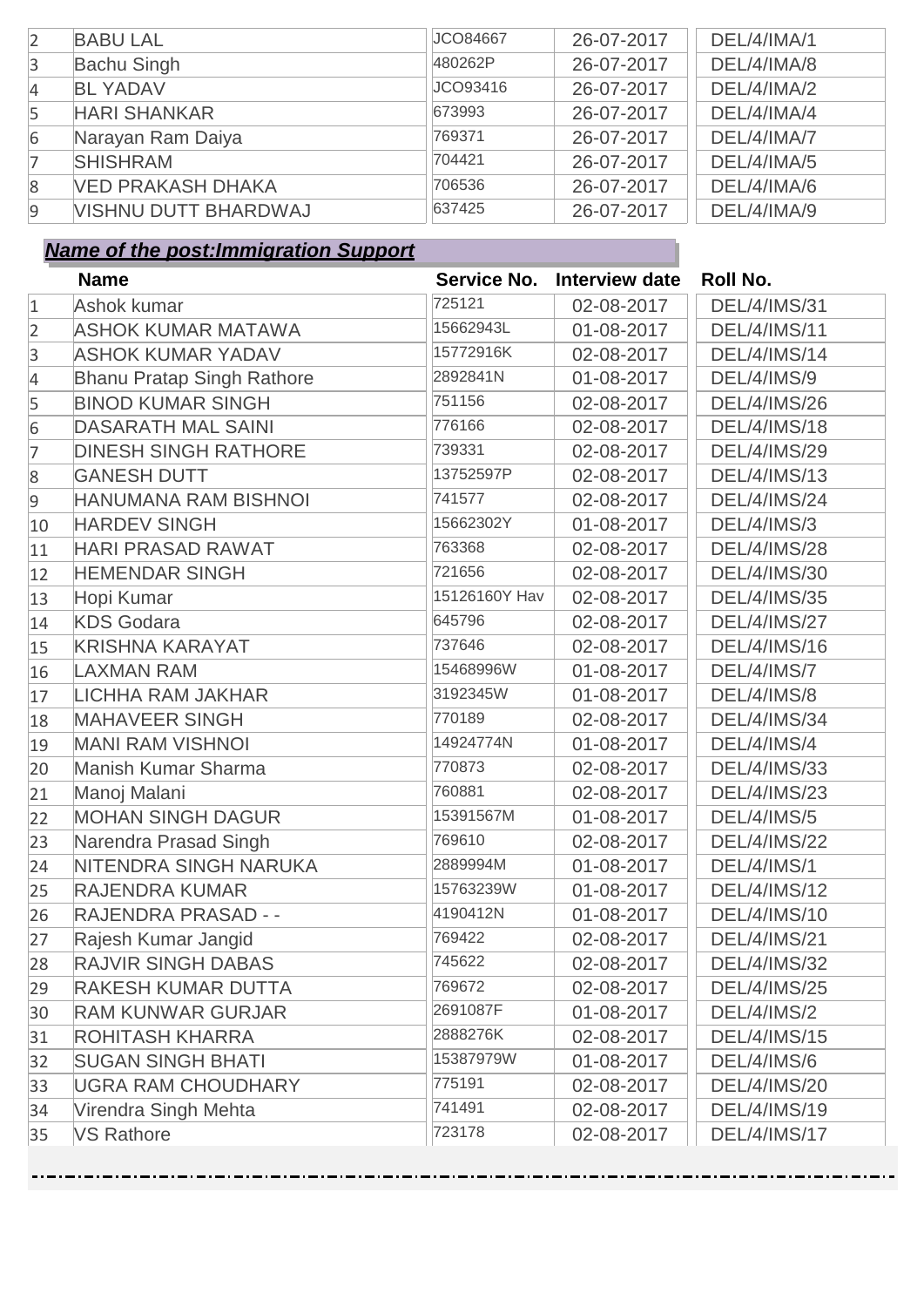### **Airport:Kolkata**

*INTERVIEW AT:East Zone Regional Training Centre (EZRTC), Plot No. GRH-4, Block-P, Baishnabghata, Patuli, Kolkata - 700094 (near Patuli Fire Brigade) (opposite to Indian Overseas Bank Employees Apartment)*

|                | <b>Name of the post: Immigration Assistant</b> |                                          |                       |                     |
|----------------|------------------------------------------------|------------------------------------------|-----------------------|---------------------|
|                | <b>Name</b>                                    | <b>Service No.</b>                       | <b>Interview date</b> | <b>Roll No.</b>     |
| $\mathbf{1}$   | <b>ARUP KUMAR PAL</b>                          | JC-246202KL                              | 24-07-2017            | <b>KOL/10/IMA/4</b> |
| $\overline{2}$ | <b>DKBERA</b>                                  | JC-246532H                               | 24-07-2017            | <b>KOL/10/IMA/1</b> |
| $\overline{3}$ | <b>MD ASRAFUL SK</b>                           | JC422502W                                | 24-07-2017            | KOL/10/IMA/10       |
| $\overline{4}$ | <b>RC BISWAS</b>                               | JC-246030A                               | 24-07-2017            | <b>KOL/10/IMA/6</b> |
| 5              | <b>SOUMEN GHOSH</b>                            | JC771810Y                                | 24-07-2017            | <b>KOL/10/IMA/3</b> |
| 6              | <b>ABUL HAYAT MIRDHA</b>                       | 695240                                   | 24-07-2017            | KOL/10/IMA/25       |
| 7              | <b>AK GHOSH</b>                                | JC-769255X                               | 24-07-2017            | <b>KOL/10/IMA/8</b> |
| 8              | <b>ANUP KUMAR PRADHAN</b>                      | JC-594392X                               | 24-07-2017            | <b>KOL/10/IMA/2</b> |
| $\overline{9}$ | <b>ASHOK KUMAR</b>                             | 750690                                   | 24-07-2017            | KOL/10/IMA/24       |
| 10             | Ashwani kumar                                  | JC-279613H                               | 24-07-2017            | KOL/10/IMA/29       |
| 11             | <b>BASUDEB DUTTA</b>                           | 741713                                   | 24-07-2017            | KOL/10/IMA/17       |
| 12             | <b>BUDDHADEB GHOSH</b>                         | JC-770733H                               | 24-07-2017            | <b>KOL/10/IMA/7</b> |
| 13             | <b>CHANCHAL KUMAR NATH</b>                     | 660867                                   | 24-07-2017            | KOL/10/IMA/20       |
| 14             | <b>DEBABRATA PANDA</b>                         | 702699                                   | 24-07-2017            | KOL/10/IMA/15       |
| 15             | <b>Gautam Roy</b>                              | 775395                                   | 24-07-2017            | KOL/10/IMA/22       |
| 16             | <b>JALANDHAR BEHERA</b>                        | 666901                                   | 24-07-2017            | KOL/10/IMA/13       |
| 17             | KAUSTUBH PURAKAYASTHA                          | 686308                                   | 24-07-2017            | KOL/10/IMA/14       |
| 18             | <b>KAZI MD SAFIQUE</b>                         | 709876                                   | 24-07-2017            | KOL/10/IMA/18       |
| 19             | <b>KRUSHNA CHANDRA NANDI</b>                   | 687576                                   | 24-07-2017            | KOL/10/IMA/26       |
| 20             | <b>M KUMAR</b>                                 | JC-581365P                               | 24-07-2017            | KOL/10/IMA/11       |
| 21             | <b>NIHAR KUMAR ROUT</b>                        | 775996                                   | 24-07-2017            | KOL/10/IMA/19       |
| 22             | <b>PARITHOSH KUMAR LODH</b>                    | 693963                                   | 24-07-2017            | KOL/10/IMA/23       |
| 23             | <b>PARTHA PRATIM BALL</b>                      | 717154                                   | 24-07-2017            | KOL/10/IMA/16       |
| 24             | <b>PRANTOSH DEY</b>                            | 669724                                   | 24-07-2017            | KOL/10/IMA/21       |
| 25             | R C Lohra                                      | JC-559903X                               | 24-07-2017            | KOL/10/IMA/28       |
| 26             | <b>S NAYEK</b>                                 | JC-245652P                               | 24-07-2017            | KOL/10/IMA/9        |
| 27             | <b>SUDIPTA CHOWDHURY</b>                       | 768887                                   | 24-07-2017            | KOL/10/IMA/12       |
| 28             | <b>TAPAS KUAMAR</b>                            | JC-246662L,                              | 24-07-2017            | <b>KOL/10/IMA/5</b> |
|                |                                                | NB SUB,<br><b>TAPAS</b><br><b>KUAMAR</b> |                       |                     |
| 29             | <b>TARAK NATH DAWN</b>                         | 742342                                   | 24-07-2017            | KOL/10/IMA/27       |

|                | <b>Name</b>                 | Service No. | Interview date | Roll No.             |
|----------------|-----------------------------|-------------|----------------|----------------------|
| $\mathbf{1}$   | Azam Ansari                 | 15390953M   | 25-07-2017     | <b>KOL/10/IMS/3</b>  |
| $\overline{2}$ | <b>DEBASISH DAS</b>         | 15477760H   | 26-07-2017     | <b>KOL/10/IMS/17</b> |
| $\overline{3}$ | <b>DIBYENDU CHAKRABORTY</b> | 15392634Y   | 26-07-2017     | <b>KOL/10/IMS/12</b> |
| 4              | Hav, Sita Ram Singh         | 10213076A   | 25-07-2017     | <b>KOL/10/IMS/4</b>  |
| 5              | PATTHA BHATTAHCARYA         | 15375240K   | 25-07-2017     | KOL/10/IMS/10        |
| 6              | PROSENJIT DEY               | 15476510P   | 26-07-2017     | <b>KOL/10/IMS/15</b> |
| $\overline{7}$ | <b>RAJDEV MANDAL</b>        | 13695785P   | 26-07-2017     | KOL/10/IMS/20        |
| 8              | <b>RANJIT KUMAR SHAW</b>    | 10213107P   | 26-07-2017     | KOL/10/IMS/16        |
| $\overline{9}$ | <b>Shiv Shankar Saha</b>    | 2482585H    | 25-07-2017     | <b>KOL/10/IMS/2</b>  |
| 10             | <b>TAPAN PAL</b>            | 1587120L    | 26-07-2017     | KOL/10/IMS/23        |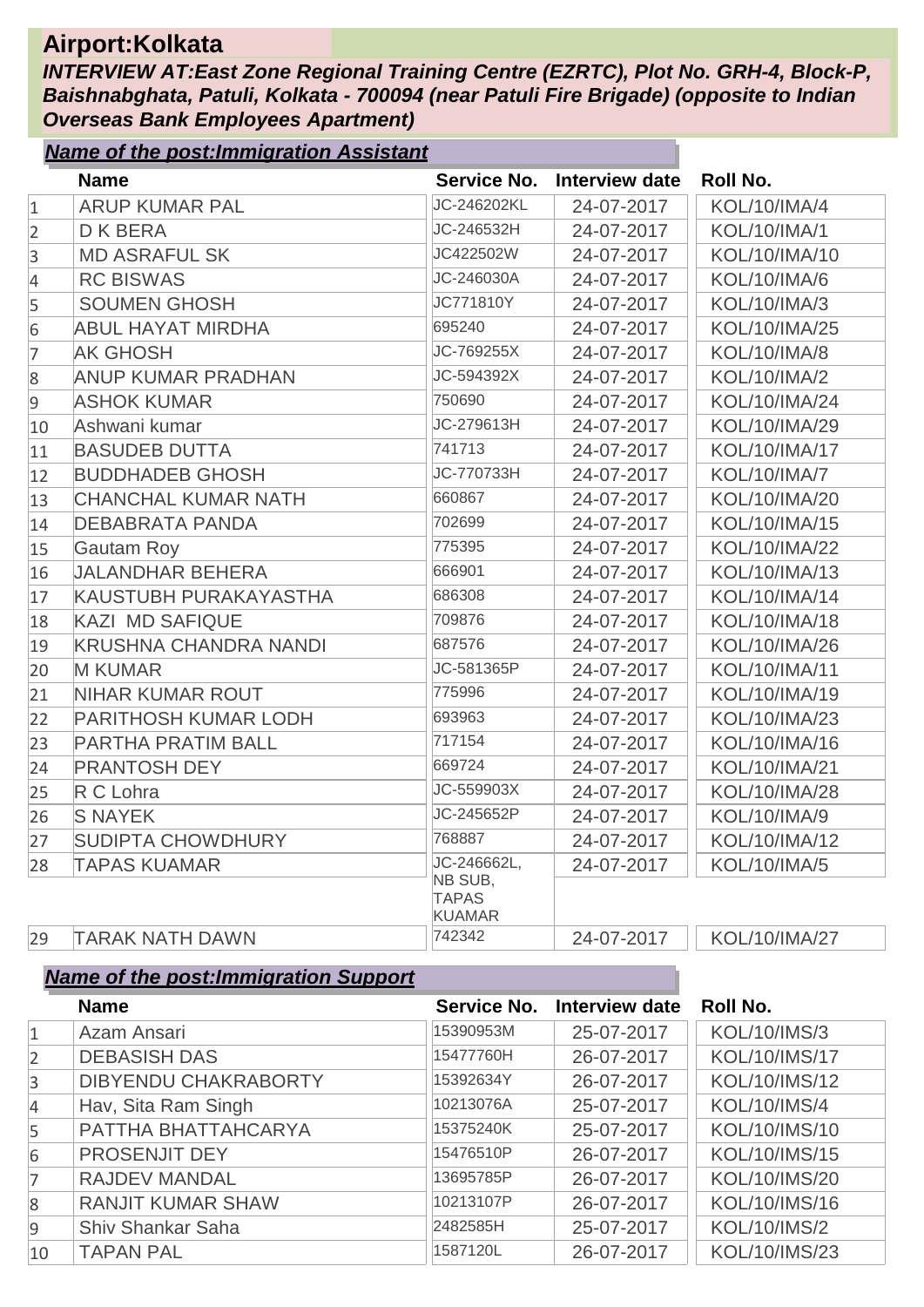| 11 | <b>ACHIN DAS</b>            | 734602    | 28-07-2017 | KOL/10/IMS/96       |
|----|-----------------------------|-----------|------------|---------------------|
| 12 | ajay kumar singh            | 763810    | 27-07-2017 | KOL/10/IMS/52       |
| 13 | <b>AJAY KUMAR SINGH</b>     | 749035    | 27-07-2017 | KOL/10/IMS/76       |
| 14 | <b>AMAL KUMAR MANNA</b>     | 6937509L  | 26-07-2017 | KOL/10/IMS/13       |
| 15 | <b>AMAN ANAND</b>           | 795385    | 27-07-2017 | KOL/10/IMS/62       |
| 16 | <b>Amar Nath Dey</b>        | 710697    | 27-07-2017 | KOL/10/IMS/63       |
| 17 | <b>AMIT KUMAR DAS</b>       | 785149    | 26-07-2017 | KOL/10/IMS/38       |
| 18 | <b>ANISH KUMAR</b>          | 769949    | 27-07-2017 | KOL/10/IMS/59       |
| 19 | <b>ANJAN DASGUPTA</b>       | 760076    | 28-07-2017 | KOL/10/IMS/102      |
| 20 | <b>ASHIM KUMAR MAITY</b>    | 1539110L  | 26-07-2017 | KOL/10/IMS/29       |
| 21 | <b>ASHIS KUMAR MAITY</b>    | 15382910H | 26-07-2017 | KOL/10/IMS/26       |
| 22 | Ashok Kumar Acharya         | 760757    | 28-07-2017 | KOL/10/IMS/103      |
| 23 | <b>Avijit Mukherjee</b>     | 761611    | 28-07-2017 | KOL/10/IMS/98       |
| 24 | <b>BAPAI BHATTACHARYYA</b>  | 760272    | 28-07-2017 | KOL/10/IMS/87       |
| 25 | <b>BARUN KUMAR GHOSAL</b>   | 696297    | 26-07-2017 | KOL/10/IMS/32       |
| 26 | <b>BHASKAR SINHA ROY</b>    | 773313    | 28-07-2017 | KOL/10/IMS/81       |
| 27 | <b>Bidyut Mukherjee</b>     | 692882    | 28-07-2017 | KOL/10/IMS/84       |
| 28 | <b>BIPLAB CHAKRABORTY</b>   | 761092    | 28-07-2017 | KOL/10/IMS/97       |
| 29 | <b>BISWA NATH MONDAL</b>    | 10213106M | 26-07-2017 | KOL/10/IMS/24       |
| 30 | <b>BISWARAJ MONDAL</b>      | 749079    | 28-07-2017 | KOL/10/IMS/94       |
| 31 | <b>BIVASH SANKAR BOSE</b>   | 741997    | 27-07-2017 | KOL/10/IMS/66       |
| 32 | <b>BRATA SADHAN PATRA</b>   | 14926649H | 26-07-2017 | KOL/10/IMS/31       |
|    | <b>DEBABRATA PANDIT</b>     | 15667136A | 25-07-2017 | <b>KOL/10/IMS/9</b> |
| 33 | <b>DIGVIJAY SINGH</b>       | 737756    | 27-07-2017 | KOL/10/IMS/48       |
| 34 | <b>HEMANTA KUMAR BEHERA</b> | 748392    |            | KOL/10/IMS/99       |
| 35 | <b>JEET LAL MAHATO</b>      | 741425    | 28-07-2017 |                     |
| 36 |                             | 14428733Y | 27-07-2017 | KOL/10/IMS/58       |
| 37 | <b>JOYDEB ADAK</b>          | 775582    | 26-07-2017 | KOL/10/IMS/22       |
| 38 | <b>JOYDEV CHAKRABORTY</b>   | 748037    | 28-07-2017 | KOL/10/IMS/95       |
| 39 | Jyotiprakash Dash           | 700803    | 28-07-2017 | KOL/10/IMS/85       |
| 40 | <b>KANCHAN PURKAYASTHA</b>  | 769591    | 27-07-2017 | KOL/10/IMS/64       |
| 41 | <b>KAUSHAL KISHORE</b>      | 710793    | 27-07-2017 | KOL/10/IMS/53       |
| 42 | <b>KISHORE KUMAR DAS</b>    |           | 27-07-2017 | KOL/10/IMS/56       |
| 43 | Krishna Kumar Laha          | 745668    | 28-07-2017 | KOL/10/IMS/78       |
| 44 | Kunwar Shanti Bhushan Singh | 14926412L | 25-07-2017 | <b>KOL/10/IMS/1</b> |
| 45 | <b>MADHU SUDAN MALLICK</b>  | 742107    | 26-07-2017 | KOL/10/IMS/34       |
| 46 | <b>MAINAK MITRA</b>         | 785145    | 28-07-2017 | KOL/10/IMS/89       |
| 47 | <b>MANAS RANJAN MOHANTY</b> | 723853    | 26-07-2017 | KOL/10/IMS/41       |
| 48 | <b>MANOJ KUMAR DE</b>       | 15663276P | 26-07-2017 | KOL/10/IMS/21       |
| 49 | <b>MANOJ KUMAR PODDAR</b>   | 738688    | 28-07-2017 | KOL/10/IMS/91       |
| 50 | Manoranjan Behera           | 761162    | 26-07-2017 | KOL/10/IMS/43       |
| 51 | <b>MD AKHTAR HOSSAIN</b>    | 723507    | 27-07-2017 | KOL/10/IMS/73       |
| 52 | <b>MD. MOZAMMAL SK</b>      | 711754    | 28-07-2017 | KOL/10/IMS/88       |
| 53 | <b>MUKESH KUMAR</b>         | 775935    | 27-07-2017 | KOL/10/IMS/47       |
| 54 | <b>Mukesh Kumar Rathore</b> | 711766    | 26-07-2017 | KOL/10/IMS/39       |
| 55 | <b>NARESH SINGH GUSAIN</b>  | 760389    | 28-07-2017 | KOL/10/IMS/105      |
| 56 | Nirod Kumar Nayak           | 698965    | 27-07-2017 | KOL/10/IMS/60       |
| 57 | NK, PRASANTA SAHA           | 15396406N | 26-07-2017 | KOL/10/IMS/27       |
| 58 | <b>PRADIP KUMAR SHARMA</b>  | 741784    | 27-07-2017 | KOL/10/IMS/57       |
| 59 | <b>PRAKASH DASH</b>         | 773115    | 27-07-2017 | KOL/10/IMS/68       |
| 60 | <b>PRASANTA CHAKRABORTY</b> | 15378076X | 25-07-2017 | <b>KOL/10/IMS/6</b> |
| 61 | <b>PRASANTA SARKAR</b>      | 785084    | 27-07-2017 | KOL/10/IMS/51       |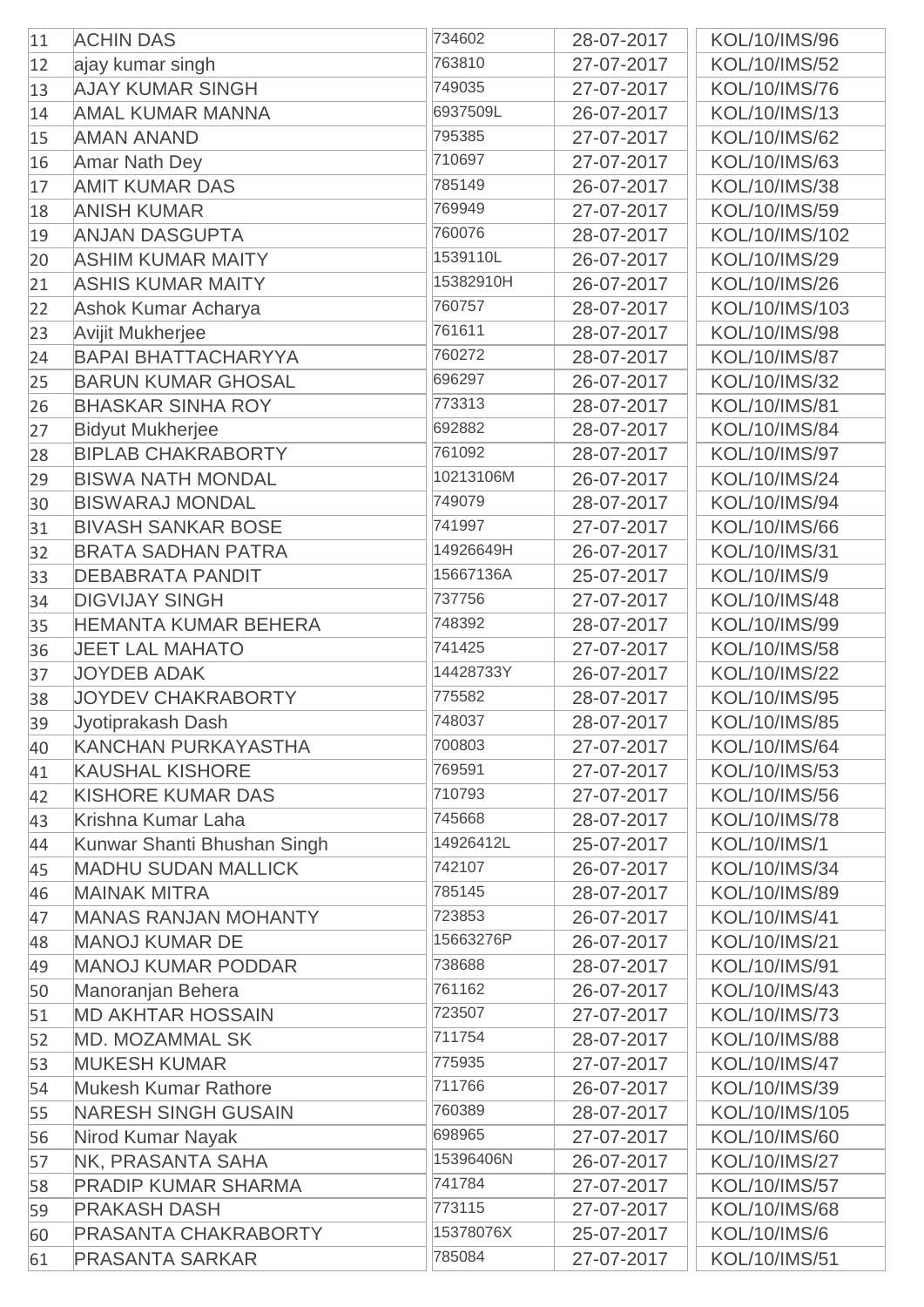| 62  | <b>PRASENJIT MUKHERJEE</b>    | 14419708Y | 25-07-2017 | <b>KOL/10/IMS/8</b> |
|-----|-------------------------------|-----------|------------|---------------------|
| 63  | <b>PRITAM KUMAR DUBEY</b>     | 775971    | 27-07-2017 | KOL/10/IMS/69       |
| 64  | <b>PRIYABRATA MONDAL</b>      | 790278    | 28-07-2017 | KOL/10/IMS/100      |
| 65  | <b>PRIYABRATA RATH</b>        | 745143    | 27-07-2017 | KOL/10/IMS/71       |
| 66  | <b>RABIN DEBNATH</b>          | 14428269A | 26-07-2017 | KOL/10/IMS/11       |
| 67  | <b>RABINDRA KUMAR</b>         | 742291    | 28-07-2017 | KOL/10/IMS/92       |
| 68  | <b>RAJARSHI KAR</b>           | 790588    | 27-07-2017 | KOL/10/IMS/45       |
| 69  | <b>RAJAT GANGOPADHYAY</b>     | 745552    | 28-07-2017 | KOL/10/IMS/104      |
| 70  | <b>RAJDEEP MOHANTY</b>        | 772170    | 26-07-2017 | KOL/10/IMS/36       |
| 71  | Rajeev Majumdar               | 737124    | 28-07-2017 | KOL/10/IMS/86       |
| 72  | RAJESH CHAKRABORTY            | 767780    | 27-07-2017 | KOL/10/IMS/75       |
| 73  | Rajib Majumdar                | 707607    | 27-07-2017 | KOL/10/IMS/55       |
| 74  | <b>RAJU MUKHERJEE</b>         | 15771168P | 26-07-2017 | KOL/10/IMS/30       |
| 75  | <b>RANJIT PATRA</b>           | 15385609X | 26-07-2017 | KOL/10/IMS/28       |
| 76  | <b>S GHOSH</b>                | 764319    | 28-07-2017 | KOL/10/IMS/93       |
| 77  | Samir Singha Roy              | 709999    | 27-07-2017 | KOL/10/IMS/77       |
| 78  | <b>SANDEEP SENGUPTA</b>       | 711803    | 28-07-2017 | KOL/10/IMS/79       |
| 79  | <b>SANJAY KUMAR DAS</b>       | 748230    | 28-07-2017 | KOL/10/IMS/90       |
| 80  | Sanjoy Bhattacharyya          | 722556    | 28-07-2017 | KOL/10/IMS/80       |
| 81  | <b>SANJOY KUMAR GHOSH</b>     | OR265760  | 25-07-2017 | <b>KOL/10/IMS/5</b> |
| 82  | <b>SANTANU KUMAR DEY</b>      | 773403    | 28-07-2017 | KOL/10/IMS/82       |
| 83  | <b>SANTANU MALLIK</b>         | 15389505N | 26-07-2017 | KOL/10/IMS/14       |
| 84  | <b>SATYA PRIYA BHOWMIK</b>    | 14636543L | 26-07-2017 | KOL/10/IMS/18       |
| 85  | satyaki siddhanta             | 760073    | 27-07-2017 | KOL/10/IMS/74       |
| 86  | <b>SAYAN PANJA</b>            | 772650    | 27-07-2017 | KOL/10/IMS/61       |
| 87  | <b>SAYYED MOHAMMAD SHAKIL</b> | 761240    | 27-07-2017 | KOL/10/IMS/54       |
| 88  | <b>SHEKHAR SINGH</b>          | 790865    | 28-07-2017 | KOL/10/IMS/101      |
| 89  | <b>SHYAM KUMAR</b>            | 775250    | 27-07-2017 | KOL/10/IMS/72       |
| 90  | <b>SK Sahu</b>                | 772480    | 26-07-2017 | KOL/10/IMS/40       |
| 91  | <b>SOURAV</b>                 | 740017    | 28-07-2017 | KOL/10/IMS/83       |
| 92  | <b>SOURAV BAKSHI</b>          | 730499    | 27-07-2017 | KOL/10/IMS/65       |
| 93  | <b>SUBHAJIT BANDYOPADHYAY</b> | 740962    | 26-07-2017 | KOL/10/IMS/42       |
| 94  | <b>SUBHAYAN MALLICK</b>       | 775436    | 27-07-2017 | KOL/10/IMS/50       |
| 95  | <b>SUBRATA DUTTA</b>          | 776051    | 26-07-2017 | KOL/10/IMS/33       |
| 96  | <b>SUBRATA JASH</b>           | 13698983L | 26-07-2017 | KOL/10/IMS/19       |
| 97  | <b>SUDIP PURKAYASTHA</b>      | 736026    | 26-07-2017 | KOL/10/IMS/35       |
| 98  | <b>SUKDEB BISWAS</b>          | 10213170K | 26-07-2017 | KOL/10/IMS/25       |
| 99  | <b>SUNIL KUMAR SINGH</b>      | 760555    | 27-07-2017 | KOL/10/IMS/67       |
| 100 | <b>SURAJIT GHOSE</b>          | 742103    | 27-07-2017 | KOL/10/IMS/49       |
| 101 | <b>SUROJIT BISWAS</b>         | 776212    | 27-07-2017 | KOL/10/IMS/44       |
| 102 | <b>SUSANTA SAMANTA</b>        | 790250    | 27-07-2017 | KOL/10/IMS/70       |
| 103 | <b>TANMOY CHAKRABORTY</b>     | 15770992X | 25-07-2017 | <b>KOL/10/IMS/7</b> |
| 104 | <b>TAPAN KUMAR GOSWAMI</b>    | 711748    | 26-07-2017 | KOL/10/IMS/37       |
| 105 | <b>TAPAN KUMAR SENAPATI</b>   | 775208    | 27-07-2017 | KOL/10/IMS/46       |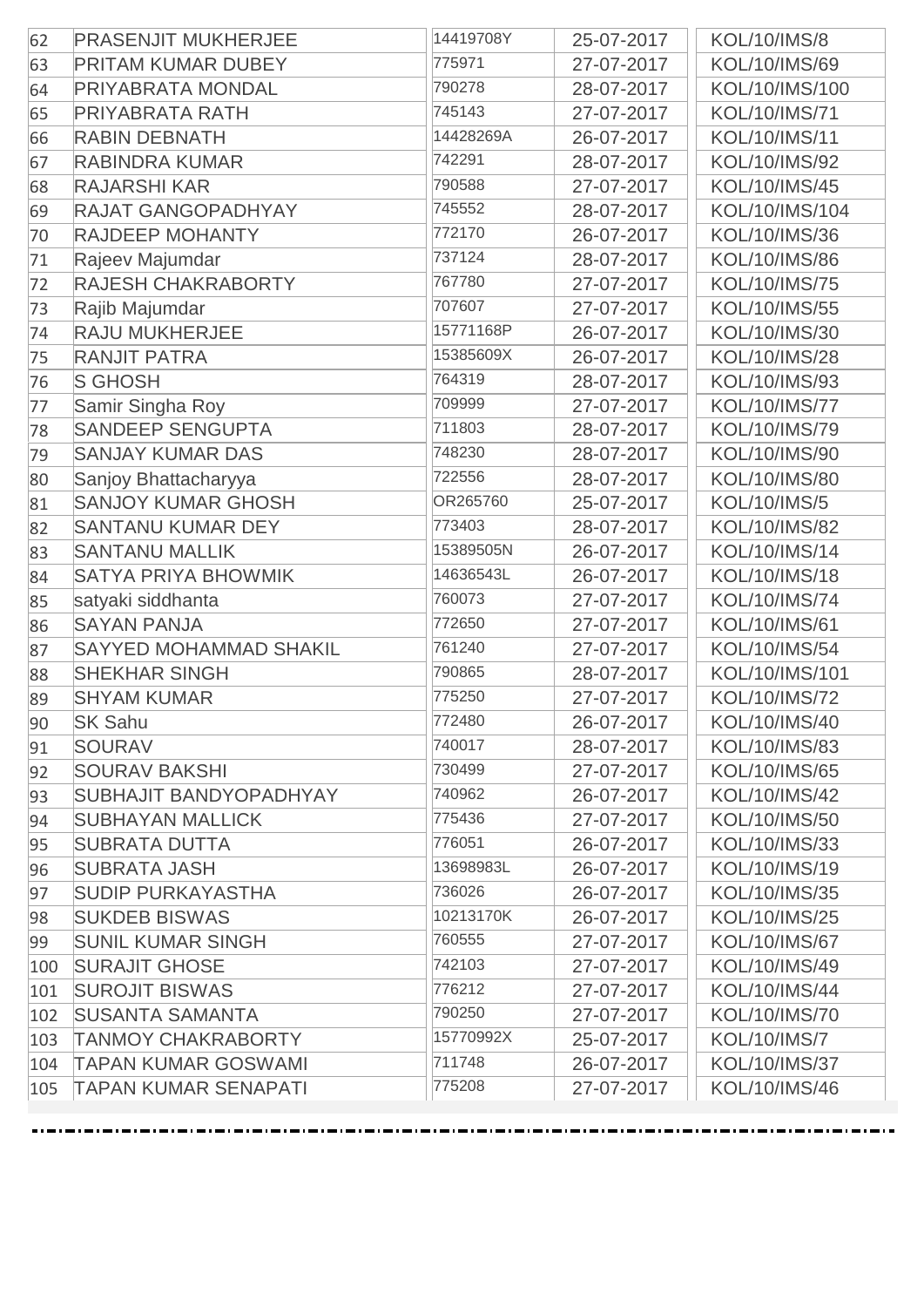# **Airport:LUCKNOW**

*INTERVIEW AT:National Intelligence Academy (NIA), Plot No. 1, Opposite Bagdola Bus Depot, Sector-9, Dwarka, New Delhi - 110077.*

#### *Name of the post:Immigration Assistant*

|                | <b>Name</b>                  |                            | Service No. Interview date | <b>Roll No.</b>     |
|----------------|------------------------------|----------------------------|----------------------------|---------------------|
| $\mathbf{1}$   | <b>AK SHUKLA</b>             | 689427                     | 27-07-2017                 | <b>DEL/3/IMA/37</b> |
| $\overline{2}$ | <b>ANANT PRAKASH VERMA</b>   | 734426                     | 26-07-2017                 | DEL/3/IMA/34        |
| 3              | <b>ANIL KUMAR</b>            | JCO85342                   | 26-07-2017                 | DEL/3/IMA/6         |
| 4              | <b>ATUL KUMAR SAXENA</b>     | 622950                     | 26-07-2017                 | DEL/3/IMA/30        |
| 5              | <b>Bahadur Singh</b>         | JC-758415M<br>Sub          | 26-07-2017                 | <b>DEL/3/IMA/32</b> |
| 6              | Brij Mohan Singh             | JC-691786A<br>Sub Maj/H/Lt | 26-07-2017                 | <b>DEL/3/IMA/33</b> |
| 7              | <b>BRIJESH CHANDRA DUBEY</b> | JCO85173                   | 26-07-2017                 | DEL/3/IMA/5         |
| 8              | <b>CHANDRA PRAKASH SINGH</b> | JCO95172                   | 26-07-2017                 | DEL/3/IMA/13        |
| $\overline{9}$ | <b>DEVENDRA SINGH</b>        | JCO84991                   | 26-07-2017                 | DEL/3/IMA/4         |
| 10             | <b>DHANANJAI KUMAR RAI</b>   | 742003                     | 26-07-2017                 | <b>DEL/3/IMA/28</b> |
| 11             | <b>DINESH CHANDRA YADAV</b>  | 765362                     | 26-07-2017                 | DEL/3/IMA/29        |
| 12             | <b>GANESH MISHRA</b>         | JCO93747                   | 26-07-2017                 | DEL/3/IMA/11        |
| 13             | <b>GOVIND KUMAR MISHRA</b>   | 666824                     | 27-07-2017                 | DEL/3/IMA/36        |
| 14             | Hansraj Sobhnath Patel       | JCO87411                   | 26-07-2017                 | <b>DEL/3/IMA/22</b> |
| 15             | Hira Singh Rana              | JCO95656                   | 26-07-2017                 | <b>DEL/3/IMA/20</b> |
| 16             | <b>INDRAJEET SINGH</b>       | JCO96308                   | 26-07-2017                 | DEL/3/IMA/25        |
| 17             | <b>JEETBAHADUR SINGH</b>     | JCO94053                   | 26-07-2017                 | DEL/3/IMA/12        |
| 18             | <b>KEDAR NATH TIWARI</b>     | JCO88335                   | 26-07-2017                 | DEL/3/IMA/19        |
| 19             | <b>LALIT NARAYAN MISHRA</b>  | JCO81582                   | 26-07-2017                 | DEL/3/IMA/2         |
| 20             | <b>MURLIDHAR PANDEY</b>      | JCO88428                   | 26-07-2017                 | <b>DEL/3/IMA/21</b> |
| 21             | <b>NARSINGH BAHADUR</b>      | JCO88922                   | 26-07-2017                 | DEL/3/IMA/8         |
| 22             | <b>NAWAL KISHORE</b>         | JCO81606                   | 26-07-2017                 | DEL/3/IMA/3         |
| 23             | <b>R P SINGH</b>             | 650693                     | 26-07-2017                 | DEL/3/IMA/26        |
| 24             | RADHE SHYAM SHARMA           | JCO84262                   | 26-07-2017                 | DEL/3/IMA/18        |
| 25             | <b>RAJ KUMAR</b>             | JCO95931                   | 26-07-2017                 | DEL/3/IMA/23        |
| 26             | RAJENDRA PRASAD SRIVASTAVA   | 638040                     | 26-07-2017                 | DEL/3/IMA/31        |
| 27             | <b>RAJU RAM</b>              | JCO90577                   | 26-07-2017                 | DEL/3/IMA/9         |
| 28             | <b>RAKESH KUMAR YADAV</b>    | JCO74239                   | 26-07-2017                 | DEL/3/IMA/16        |
| 29             | <b>RAM CHANDRA RAI</b>       | JCO85359                   | 26-07-2017                 | DEL/3/IMA/17        |
| 30             | <b>RAM DULAR PRASAD</b>      | JCO96076                   | 26-07-2017                 | DEL/3/IMA/24        |
| 31             | <b>SANJAY SINGH RATHORE</b>  | JCO82496                   | 26-07-2017                 | DEL/3/IMA/15        |
| 32             | <b>SHAMBHU</b>               | JCO92474                   | 26-07-2017                 | DEL/3/IMA/10        |
| 33             | <b>SHASHI KANT MISHRA</b>    | JCO88920                   | 26-07-2017                 | DEL/3/IMA/7         |
| 34             | <b>SUJEET KUMAR</b>          | 734436                     | 26-07-2017                 | DEL/3/IMA/27        |
| 35             | <b>SUKHMI LAL</b>            | JCO95672                   | 26-07-2017                 | DEL/3/IMA/14        |
| 36             | <b>VIDYA SAGAR UPADHYAY</b>  | JCO79813                   | 26-07-2017                 | DEL/3/IMA/1         |

|                | <b>Name</b>             |        | Service No. Interview date | Roll No.            |
|----------------|-------------------------|--------|----------------------------|---------------------|
|                | <b>ABHAY KUMAR</b>      | 741818 | 02-08-2017                 | <b>DEL/3/IMS/11</b> |
|                | Abhilash Srivastava     | 772203 | 02-08-2017                 | <b>DEL/3/IMS/27</b> |
| $\overline{3}$ | <b>ABSAR AHMAD KHAN</b> | 689720 | 02-08-2017                 | <b>DEL/3/IMS/19</b> |
| $\overline{4}$ | Ajay Pranami            | 722853 | 02-08-2017                 | <b>DEL/3/IMS/30</b> |
| 5              | <b>Amit Pandey</b>      | 771644 | 02-08-2017                 | <b>DEL/3/IMS/26</b> |
|                |                         |        |                            |                     |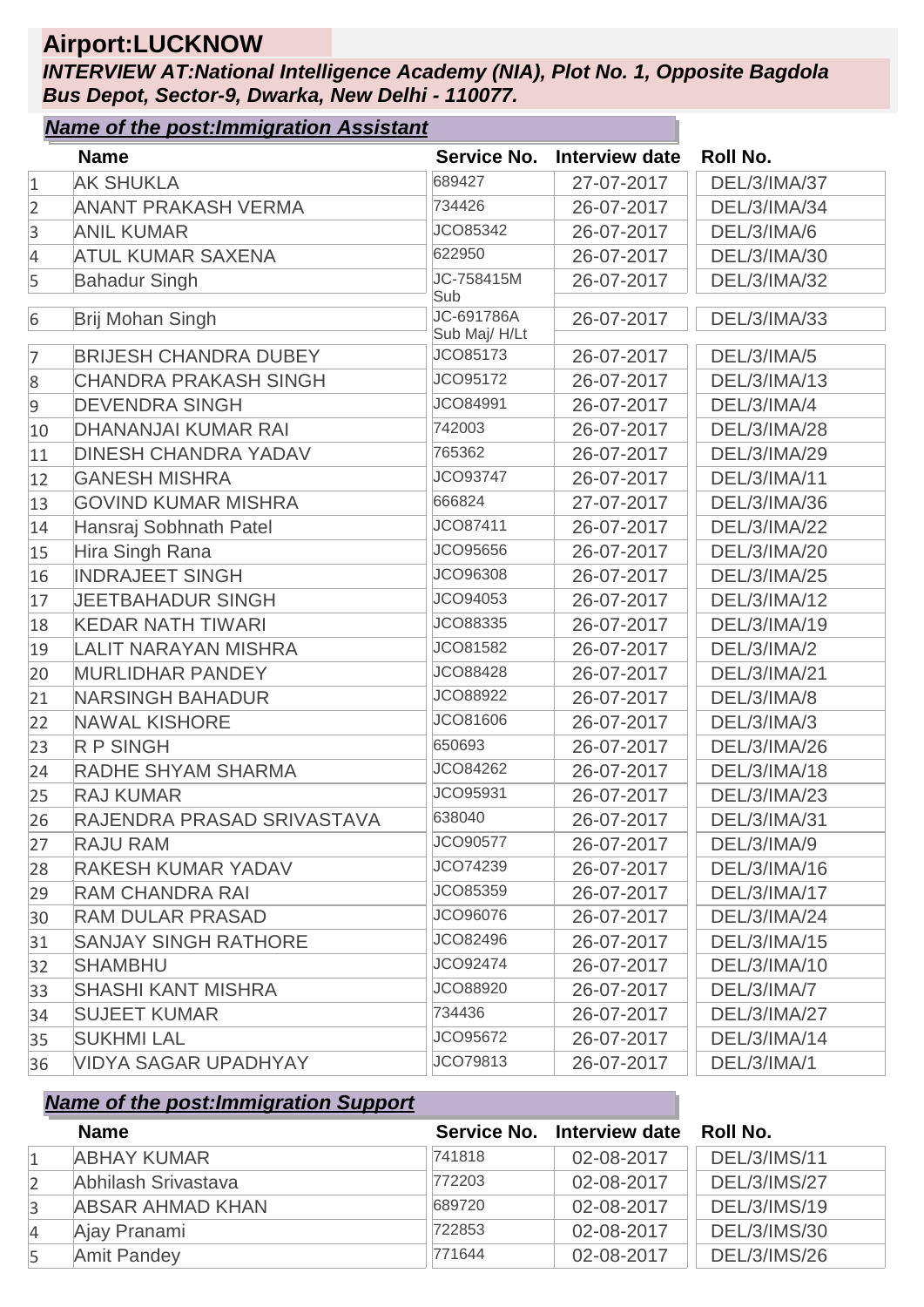| 6              | Amritansh Pratap Singh Rathore | 776018   | 02-08-2017 | <b>DEL/3/IMS/41</b> |
|----------------|--------------------------------|----------|------------|---------------------|
| $\overline{7}$ | <b>Anand Kumar Pathak</b>      | 728594   | 02-08-2017 | <b>DEL/3/IMS/45</b> |
| 8              | <b>Anand Pathak</b>            | 771344   | 02-08-2017 | <b>DEL/3/IMS/35</b> |
| 9              | <b>ANOOP KUMAR</b>             | 775307   | 02-08-2017 | <b>DEL/3/IMS/17</b> |
| 10             | <b>ASHOK KUMAR TEWARI</b>      | 775830   | 02-08-2017 | DEL/3/IMS/6         |
| 11             | <b>Atul Kumar Dubey</b>        | 711621   | 02-08-2017 | <b>DEL/3/IMS/28</b> |
| 12             | <b>BISHWAJIT BHATTACHARYA</b>  | 654984   | 02-08-2017 | DEL/3/IMS/10        |
| 13             | <b>BN Tiwari</b>               | 790280   | 02-08-2017 | DEL/3/IMS/7         |
| 14             | <b>BRAJESH KUMAR SINGH</b>     | 769458   | 02-08-2017 | <b>DEL/3/IMS/25</b> |
| 15             | <b>BRIJESH KUMAR</b>           | 760715   | 02-08-2017 | <b>DEL/3/IMS/13</b> |
| 16             | <b>GAUTAM RANJAN</b>           | 760059   | 02-08-2017 | <b>DEL/3/IMS/36</b> |
| 17             | <b>GIRESH CHAND</b>            | 741913   | 02-08-2017 | <b>DEL/3/IMS/21</b> |
| 18             | Jagdish Narain Verma           | 715405   | 02-08-2017 | <b>DEL/3/IMS/31</b> |
| 19             | <b>MAHESH CHANDER</b>          | 734927   | 02-08-2017 | <b>DEL/3/IMS/20</b> |
| 20             | Manish Kumar Srivastava        | 747769   | 02-08-2017 | DEL/3/IMS/3         |
| 21             | <b>MANOJ KUMAR MISHRA</b>      | 770335   | 02-08-2017 | <b>DEL/3/IMS/50</b> |
| 22             | <b>MOHAMMAD ARSHAD</b>         | 764271   | 02-08-2017 | <b>DEL/3/IMS/14</b> |
| 23             | <b>MOHD WASIFUL HASAN KHAN</b> | 763977   | 02-08-2017 | DEL/3/IMS/8         |
| 24             | <b>OM PRAKASH</b>              | 747917   | 02-08-2017 | DEL/3/IMS/12        |
| 25             | Pawan Kumar Mishra             | 775476   | 02-08-2017 | <b>DEL/3/IMS/23</b> |
| 26             | prem kumar verma               | 762495   | 02-08-2017 | <b>DEL/3/IMS/33</b> |
| 27             | <b>PUSP RAJ SINGH</b>          | 770969   | 02-08-2017 | <b>DEL/3/IMS/48</b> |
| 28             | <b>Rajeev Kumar Mittal</b>     | 697365   | 02-08-2017 | <b>DEL/3/IMS/51</b> |
| 29             | <b>RAJESH KUMAR RAJPUT</b>     | 775387   | 02-08-2017 | <b>DEL/3/IMS/18</b> |
| 30             | <b>RAJESH SINGH</b>            | 772856   | 02-08-2017 | <b>DEL/3/IMS/34</b> |
| 31             | <b>RISHI KANT MISRA</b>        | 764057   | 02-08-2017 | DEL/3/IMS/16        |
| 32             | <b>S</b> Bose                  | 772557   | 02-08-2017 | DEL/3/IMS/9         |
| 33             | <b>SANJAY KUMAR PANDEY</b>     | 775999   | 02-08-2017 | DEL/3/IMS/40        |
| 34             | <b>SANJAY KUMAR SHARMA</b>     | 722516   | 02-08-2017 | <b>DEL/3/IMS/44</b> |
| 35             | <b>SANTOSH KUMAR BHARDWAJ</b>  | OR258513 | 02-08-2017 | <b>DEL/3/IMS/2</b>  |
| 36             | Santosh Kumar Ojha             | 771043   | 02-08-2017 | <b>DEL/3/IMS/49</b> |
| 37             | <b>Satish Kumar Gupta</b>      | 773000   | 02-08-2017 | DEL/3/IMS/39        |
| 38             | <b>SHAILENDRA KUMAR</b>        | 780124   | 02-08-2017 | <b>DEL/3/IMS/42</b> |
| 39             | Sheshkant                      | 639653   | 02-08-2017 | DEL/3/IMS/4         |
| 40             | <b>SHOBHIT NIGAM</b>           | 775466   | 02-08-2017 | <b>DEL/3/IMS/22</b> |
| 41             | SITESH KUMAR SRIVASTAVA        | 790982   | 02-08-2017 | DEL/3/IMS/15        |
| 42             | subodh mishra                  | 760135   | 02-08-2017 | <b>DEL/3/IMS/37</b> |
| 43             | Subodh Misra                   | 725479   | 02-08-2017 | DEL/3/IMS/46        |
| 44             | <b>SUNIL KUMAR YADAV</b>       | 736502   | 02-08-2017 | <b>DEL/3/IMS/47</b> |
| 45             | <b>SURENDER KUMAR DWIVEDI</b>  | 724908   | 02-08-2017 | DEL/3/IMS/29        |
| 46             | <b>SURESH KUMAR</b>            | 764248   | 02-08-2017 | <b>DEL/3/IMS/38</b> |
| 47             | <b>SURESH PRASAD</b>           | OR235022 | 02-08-2017 | DEL/3/IMS/1         |
| 48             | UTTAM KUMAR RAI                | 790647   | 02-08-2017 | <b>DEL/3/IMS/43</b> |
| 49             | <b>VIKASH CHAUDHARY</b>        | 775527   | 02-08-2017 | <b>DEL/3/IMS/24</b> |
| 50             | Y K SHARMA                     | 764165   | 02-08-2017 | <b>DEL/3/IMS/5</b>  |
| 51             | <b>Yashawant Singh</b>         | 747421   | 02-08-2017 | <b>DEL/3/IMS/32</b> |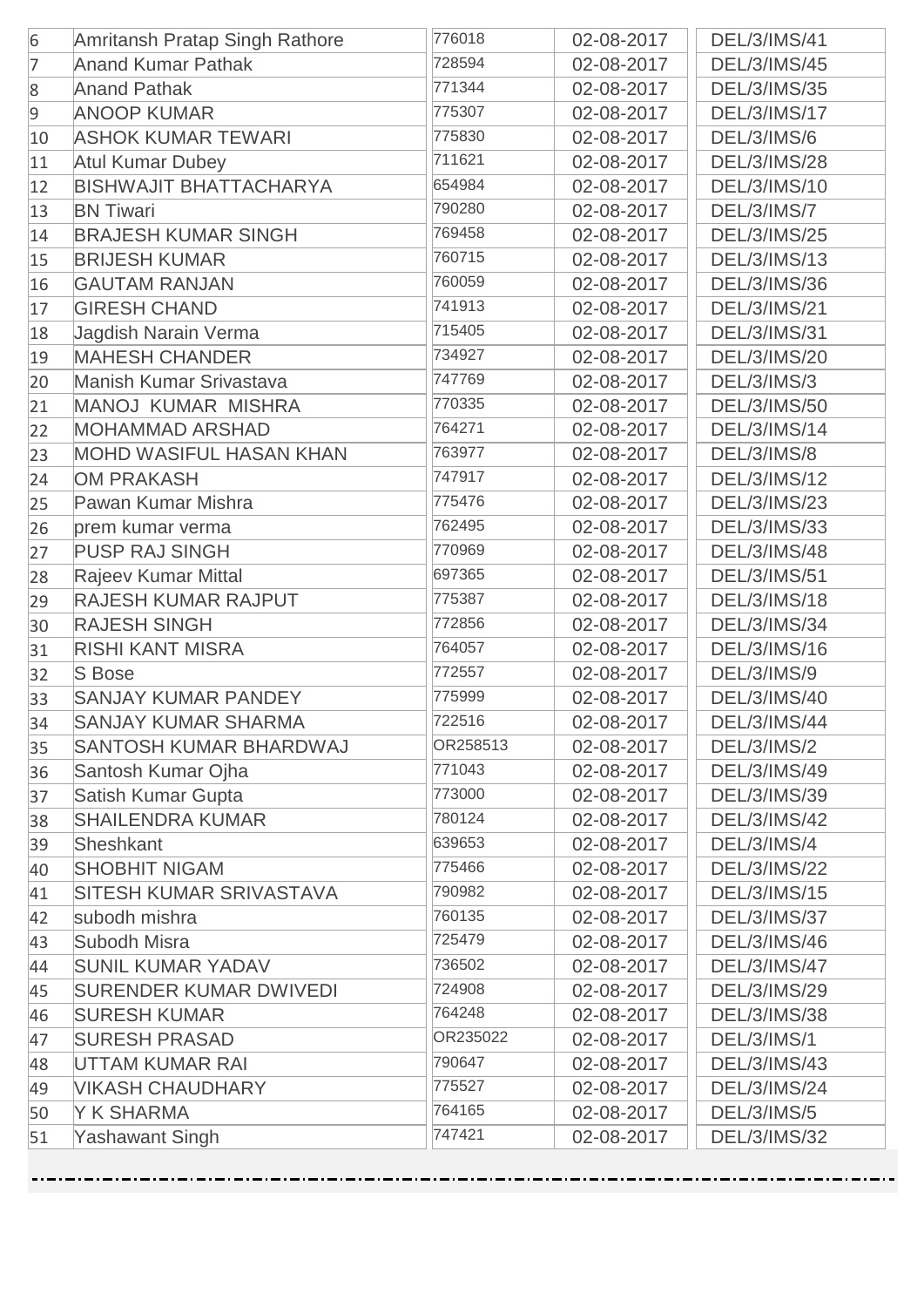#### **Airport:Mangalore**

*INTERVIEW AT:Office of the Foreigners' Regional Registration Officer (F.R.R.O.), Bureau of Immigration (MHA), 5th Floor, TTMC "A" Block, BMTC Complex, Shanthinagar, Bengaluru, Karnataka-560027.*

| <b>Name of the post: Immigration Assistant</b> |        |                            |                     |
|------------------------------------------------|--------|----------------------------|---------------------|
| <b>Name</b>                                    |        | Service No. Interview date | Roll No.            |
| <b>MB PRABHAKAR</b>                            | 748394 | 26-07-2017                 | <b>BGL/23/IMA/1</b> |
| <b>Name of the post: Immigration Support</b>   |        |                            |                     |
|                                                |        |                            |                     |
| <b>Name</b>                                    |        | Service No. Interview date | <b>Roll No.</b>     |
| <b>PREEJITH PV</b>                             | 790199 | 29-07-2017                 | <b>BGL/23/IMS/1</b> |

#### **Airport:Mumbai**

*INTERVIEW AT:C-23, `E' Block, Bandra-Kurla Complex, Behind Reserve Bank of India, Bandra (East), Mumbai - 400051.*

|              | <b>Name of the post: Immigration Assistant</b> |                      |                       |                     |
|--------------|------------------------------------------------|----------------------|-----------------------|---------------------|
|              | <b>Name</b>                                    | <b>Service No.</b>   | <b>Interview date</b> | <b>Roll No.</b>     |
| $\mathbf{1}$ | Ahir Dnyaneshwar Pralhad                       | 15388482 Hav         | 25-07-2017            | <b>MUM/5/IMA/41</b> |
| 2            | Ajit Kumar Mohapatra                           | 178145-A             | 27-07-2017            | <b>MUM/5/IMA/94</b> |
| 3            | Ambre Sudhir Vishnu                            | JC-459834X<br>Sub    | 27-07-2017            | <b>MUM/5/IMA/87</b> |
| 4            | <b>Anil Pandurang Gavhale</b>                  | 13977011H Hav        | 25-07-2017            | <b>MUM/5/IMA/34</b> |
| 5            | Bangar Raju Sitaram                            | 4567570K Hav         | 25-07-2017            | <b>MUM/5/IMA/31</b> |
| 6            | Bansode Sopan Vithoba                          | 4561212 Hav          | 26-07-2017            | <b>MUM/5/IMA/45</b> |
| 7            | <b>Bawane Vinod Tulsiram</b>                   | 14410736K Nk         | 26-07-2017            | <b>MUM/5/IMA/46</b> |
| 8            | <b>Bhakre Dnyaneshwar Shriram</b>              | 144418745 Gav        | 25-07-2017            | <b>MUM/5/IMA/28</b> |
| 9            | Borde Sahebrao Ramji                           | 15362842Y Hav        | 25-07-2017            | <b>MUM/5/IMA/30</b> |
| 10           | <b>Chandrashekhar Sawant</b>                   | JC-764748P Nb<br>Sub | 27-07-2017            | <b>MUM/5/IMA/84</b> |
| 11           | Dalvi Sahilesh                                 | JC-763781 Nb<br>Sub  | 26-07-2017            | <b>MUM/5/IMA/62</b> |
| 12           | <b>DEBENDRA PRADHAN</b>                        | 655750               | 24-07-2017            | <b>MUM/5/IMA/4</b>  |
| 13           | Deshmukh Mangal Sing Daulatram                 | JC-696075K<br>Sub    | 25-07-2017            | <b>MUM/5/IMA/42</b> |
| 14           | Devlekar Pradeep                               | JC-570463 Nb<br>Sub  | 26-07-2017            | <b>MUM/5/IMA/57</b> |
| 15           | Fajage Ramdas Madhavrao                        | 15131806 Nk          | 25-07-2017            | <b>MUM/5/IMA/22</b> |
| 16           | Futankar Gajanan Kisan                         | 6940153N Nk          | 26-07-2017            | <b>MUM/5/IMA/48</b> |
| 17           | Gaikwad Shivaji Nivruti                        | JC-757890W<br>Sub    | 27-07-2017            | <b>MUM/5/IMA/86</b> |
| 18           | Gajanan Sawant                                 | JC-459147 Sub        | 26-07-2017            | <b>MUM/5/IMA/61</b> |
| 19           | Gawade Arjun                                   | JC-459496 Sub        | 26-07-2017            | <b>MUM/5/IMA/65</b> |
| 20           | Gawade Ramdas Arjun                            | JC-797577N Nb<br>Sub | 26-07-2017            | <b>MUM/5/IMA/68</b> |
| 21           | <b>Gawas Naresh</b>                            | JC-729354 Nb<br>Sub  | 26-07-2017            | <b>MUM/5/IMA/64</b> |
| 22           | <b>Ghag Vilas Atmaram</b>                      | JC-696947 Sub        | 27-07-2017            | <b>MUM/5/IMA/83</b> |
| 23           | <b>Ghayal Sanjay Shriram</b>                   | 14424243 Nk          | 25-07-2017            | <b>MUM/5/IMA/29</b> |
| 24           | <b>HARISH KUMAR</b>                            | 120268-N, CPO        | 25-07-2017            | <b>MUM/5/IMA/9</b>  |
| 25           | Hav Armal Santosh Haribhau                     | 2791146 Hav          | 25-07-2017            | <b>MUM/5/IMA/24</b> |
| 26           | Hillale Sanjay Rama                            | JC-569473M           | 27-07-2017            | MI IM/5/IMA/90      |

Sub 26 Hillale Sanjay Rama 27-07-2017 | MUM/5/IMA/90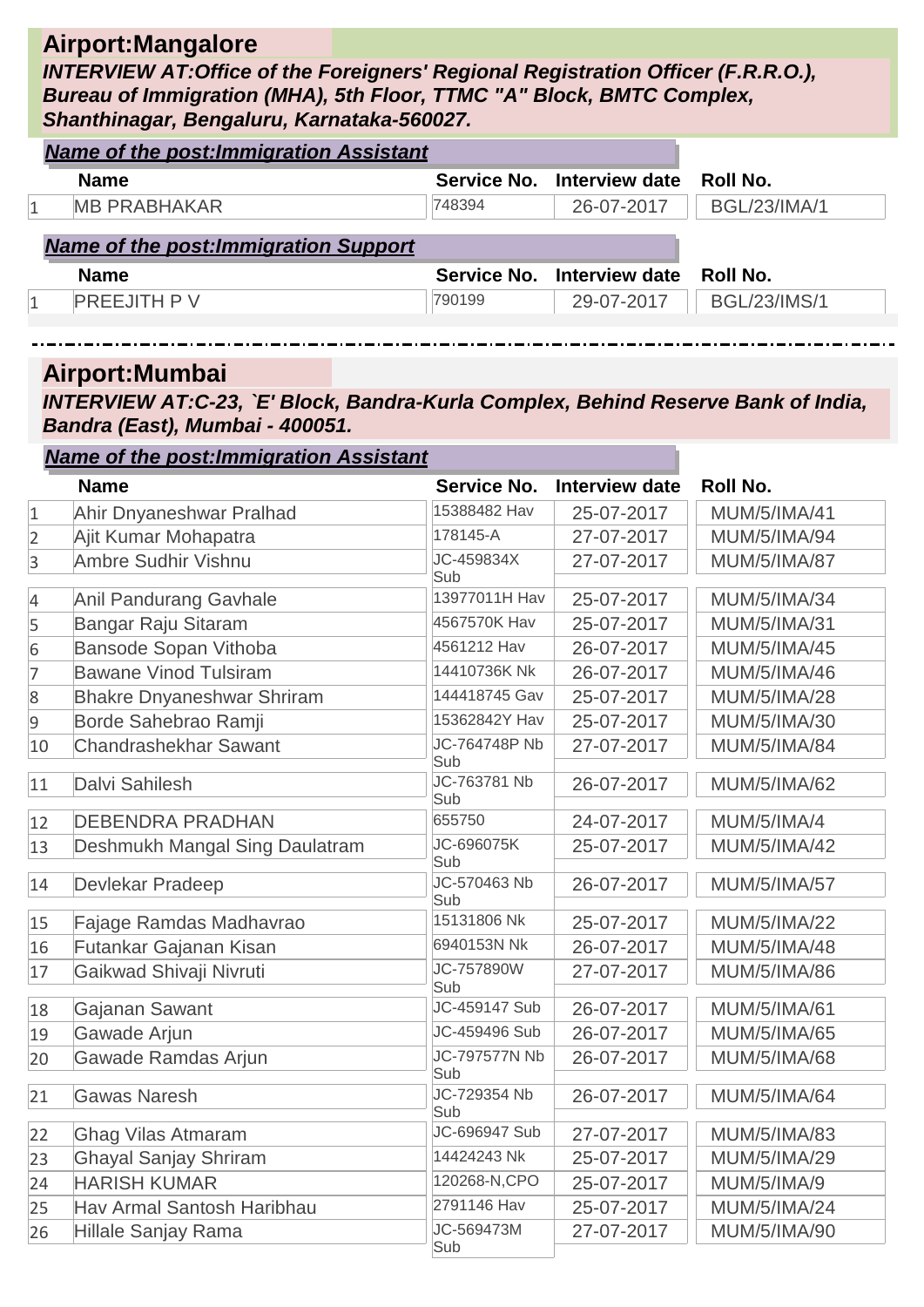| 27 | Jadhao Vijay Dagdu               | 14608200 Hav             | 25-07-2017 | <b>MUM/5/IMA/11</b> |
|----|----------------------------------|--------------------------|------------|---------------------|
| 28 | Jadhav Sanjay Tukaram            | 15133648X Nk             | 26-07-2017 | <b>MUM/5/IMA/50</b> |
| 29 | Jagdale Ramesh Ganapat           | 172377T CPO              | 27-07-2017 | <b>MUM/5/IMA/89</b> |
| 30 | Jairam Rajeshirke                | JC-458418 Sub            | 26-07-2017 | <b>MUM/5/IMA/58</b> |
| 31 | Jaybhaye Vilas Uttamrao          | 2787621 Hav              | 25-07-2017 | <b>MUM/5/IMA/25</b> |
| 32 | <b>Jumbde Vilas Kisan</b>        | JC-276574 Nb             | 25-07-2017 | MUM/5/IMA/19        |
|    |                                  | Sub                      |            |                     |
| 33 | <b>Kakad Vilas Pandurang</b>     | 15391560 Nk              | 25-07-2017 | MUM/5/IMA/10        |
| 34 | Kalaskar Vilas Pandurang         | 13976687 Hav             | 25-07-2017 | <b>MUM/5/IMA/36</b> |
| 35 | <b>Kale Bharat Devidas</b>       | 1512241 Hav              | 26-07-2017 | <b>MUM/5/IMA/44</b> |
| 36 | Kamade Rajesh Laxman             | 4567904 Nk               | 25-07-2017 | <b>MUM/5/IMA/16</b> |
| 37 | Kankal Ashok Baburao             | 7780203 Nk               | 25-07-2017 | <b>MUM/5/IMA/26</b> |
| 38 | Khambaitkar Atmaram Totaram      | 4561689 Hav              | 25-07-2017 | <b>MUM/5/IMA/13</b> |
| 39 | Khetale Ramdas Dattaram          | JC-460123K<br>Sub        | 26-07-2017 | <b>MUM/5/IMA/79</b> |
| 40 | <b>KRISHNA KUMAR SINGH</b>       | 192209-<br>R, MCPO II, K | 24-07-2017 | <b>MUM/5/IMA/5</b>  |
| 41 | <b>Kumar Ratanlal Lahu Dhole</b> | JC-765416X               | 26-07-2017 | <b>MUM/5/IMA/78</b> |
|    |                                  | Sub                      |            |                     |
| 42 | Kumar Yadav Vilas Devji          | JC-570292 Sub            | 26-07-2017 | <b>MUM/5/IMA/73</b> |
| 43 | Lahane Rameshwar Nago            | JC-27672 Sub<br>Maj      | 25-07-2017 | <b>MUM/5/IMA/43</b> |
| 44 | <b>Mahadik Santosh</b>           | JC-413240 Nb             | 26-07-2017 | <b>MUM/5/IMA/66</b> |
|    |                                  | Sub                      |            |                     |
| 45 | Mahendra Damodar Gawade          | JC-379510Y<br>Sub        | 27-07-2017 | <b>MUM/5/IMA/92</b> |
| 46 | Mahendra Ghag                    | 197798 MCPO-             | 26-07-2017 | <b>MUM/5/IMA/63</b> |
| 47 | Maj Deepak Chawan                | JC-459742 Sub            | 26-07-2017 | <b>MUM/5/IMA/60</b> |
| 48 | Mali Gajanan Pandurang           | 14637543X Hav            | 26-07-2017 | <b>MUM/5/IMA/47</b> |
| 49 | Mankar Shivaji Mango             | JC-349370 Sub            | 25-07-2017 | <b>MUM/5/IMA/18</b> |
| 50 | Matukade Suresh Khande           | JC-459281 Sub            | 26-07-2017 | <b>MUM/5/IMA/69</b> |
| 51 | Mehetre Asaram Bapurao           | 14562192 Hav             | 26-07-2017 | <b>MUM/5/IMA/53</b> |
| 52 | Mehetre Shivaji Narayan          | 14920194 Hav             | 26-07-2017 | <b>MUM/5/IMA/52</b> |
| 53 | Mhamunkar Madhukar Laxman        | JC-459414 Sub            | 26-07-2017 | <b>MUM/5/IMA/56</b> |
| 54 | <b>MM PATIL</b>                  | 623829                   | 27-07-2017 | <b>MUM/5/IMA/95</b> |
| 55 | <b>More Anant Dhondu</b>         | JC-272285 Sub            | 26-07-2017 | <b>MUM/5/IMA/74</b> |
| 56 | Nandkishor Ruprao Gadhe          | 2787797W Hav             | 26-07-2017 | <b>MUM/5/IMA/54</b> |
| 57 | <b>NARENDER KUMAR</b>            | 649889                   | 24-07-2017 | <b>MUM/5/IMA/2</b>  |
| 58 | Natekar sanjay Vishnu            | 4566837F Nk              | 25-07-2017 | <b>MUM/5/IMA/33</b> |
| 59 | Padalkar Dhanaji Dajik           | Jc-667645 Nb             | 26-07-2017 | <b>MUM/5/IMA/59</b> |
| 60 | Pawar Shivaji Ganu               | Sub<br>JC-377826 Nb      | 26-07-2017 | <b>MUM/5/IMA/55</b> |
|    |                                  | Sub                      |            |                     |
| 61 | Pawar Vijay Vishwanath           | JC-459751M<br>Sub        | 26-07-2017 | <b>MUM/5/IMA/77</b> |
| 62 | Qureshi Shekh Azam Shekh         | 15131124 Nk              | 25-07-2017 | <b>MUM/5/IMA/20</b> |
| 63 | Rajesh Tatyaba Kadam             | JC-460350K Nb            | 26-07-2017 | <b>MUM/5/IMA/80</b> |
| 64 | Rajiv Kumar                      | Sub<br>126295-K,CPO      | 25-07-2017 | <b>MUM/5/IMA/8</b>  |
| 65 | <b>Rajput Ashok Ramsing</b>      | 13976792A Hav            | 25-07-2017 | <b>MUM/5/IMA/32</b> |
| 66 | Ramkishan                        | 620700                   | 24-07-2017 | <b>MUM/5/IMA/3</b>  |
| 67 | Raut Jagdeo Vishram              | JC-413117L<br>Sub        | 26-07-2017 | <b>MUM/5/IMA/51</b> |
| 68 | Sachin Kalbande                  | 181637-N, CPO            | 25-07-2017 | <b>MUM/5/IMA/6</b>  |
| 69 | <b>SALIAN SUNDEEP KUMAR</b>      | 723032                   | 24-07-2017 | <b>MUM/5/IMA/1</b>  |
|    |                                  |                          |            |                     |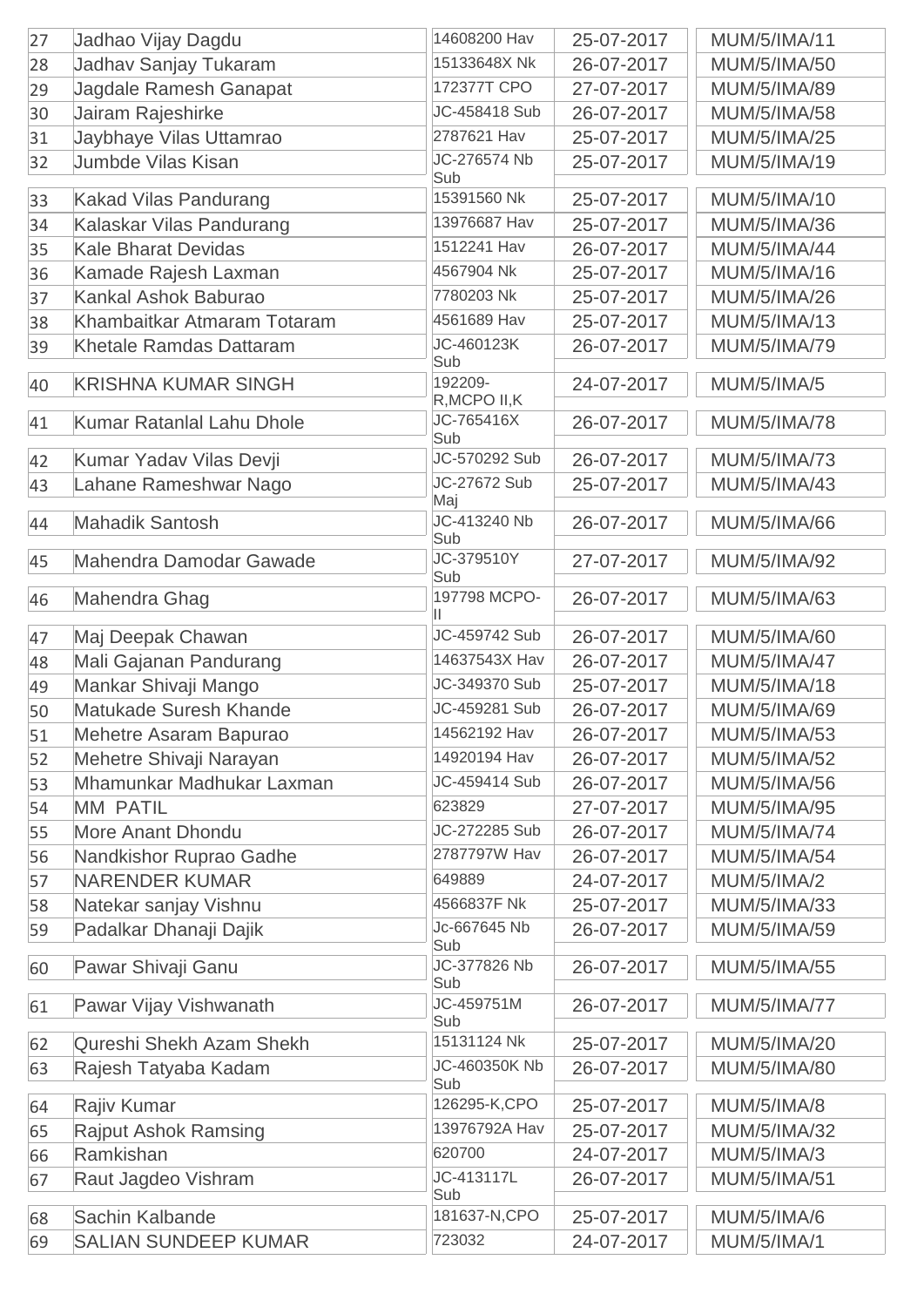| 70 | Sanjay Kalore                   | 13976994P Hav             | 25-07-2017 | <b>MUM/5/IMA/35</b> |
|----|---------------------------------|---------------------------|------------|---------------------|
| 71 | <b>Sanjay Pawar</b>             | 116346Z MCPO-             | 27-07-2017 | <b>MUM/5/IMA/85</b> |
| 72 | <b>SANTOSH KUMAR</b>            | Ш<br>118773-R,CPO         | 25-07-2017 | <b>MUM/5/IMA/7</b>  |
| 73 | Shankar Keru Kadam              | JC-268263F                | 26-07-2017 | <b>MUM/5/IMA/81</b> |
| 74 | Shirke Mangesh Yeshwant         | Sub<br>JC-459676N<br>Sub  | 26-07-2017 | <b>MUM/5/IMA/82</b> |
| 75 | Shriram Jagannath Deshpande     | 741049B Sgt               | 25-07-2017 | <b>MUM/5/IMA/37</b> |
| 76 | Sirsath Gajanan Gopala          | 1585235A Hav              | 25-07-2017 | MUM/5/IMA/39        |
| 77 | Sirsath Santosh Irbhan          | 4567767A Nk               | 25-07-2017 | <b>MUM/5/IMA/40</b> |
| 78 | <b>Sirsath Sriram Kashiram</b>  | 4567032W Nk               | 25-07-2017 | <b>MUM/5/IMA/38</b> |
| 79 | Sonune Arjun Bhagwat            | 4568457 Nk                | 25-07-2017 | <b>MUM/5/IMA/15</b> |
| 80 | Sub Sanjeev Onkar Pawar         | JC-569474 Sub             | 25-07-2017 | <b>MUM/5/IMA/23</b> |
| 81 | Subhash Bhagwan Chavan          | JC-459803 Sub             | 26-07-2017 | <b>MUM/5/IMA/71</b> |
| 82 | Subhash Tukaram Ingle           | JC-569166P<br>Sub         | 26-07-2017 | <b>MUM/5/IMA/75</b> |
| 83 | <b>Suresh Namdeo Sarkate</b>    | 4558836 Hav               | 25-07-2017 | <b>MUM/5/IMA/21</b> |
| 84 | <b>Surve Pramod Jayaram</b>     | JC-459467W<br>Sub         | 27-07-2017 | <b>MUM/5/IMA/88</b> |
| 85 | Syed Ansar, Syed Ali            | 14806113 Hav              | 25-07-2017 | <b>MUM/5/IMA/12</b> |
| 86 | <b>Tare Hari Bhiwa</b>          | JC-665853 Sub             | 26-07-2017 | <b>MUM/5/IMA/72</b> |
| 87 | <b>Tari Devidas Chandrakant</b> | JC-764410K<br>Sub         | 26-07-2017 | <b>MUM/5/IMA/76</b> |
| 88 | Tryambak Ashru Landge           | 4562173F Hav              | 26-07-2017 | <b>MUM/5/IMA/49</b> |
| 89 | Vichare Suresh Bhiva            | JC-271006 Sub             | 26-07-2017 | <b>MUM/5/IMA/67</b> |
| 90 | Vidyadhar Kashiram Shinde       | 181113Y<br><b>MCERA-I</b> | 27-07-2017 | <b>MUM/5/IMA/93</b> |
| 91 | Vinay Raghunath Chavan          | 192927                    | 26-07-2017 | <b>MUM/5/IMA/70</b> |
| 92 | Vishnu Rajaram Jadhav           | JC-459377P<br>Sub         | 27-07-2017 | <b>MUM/5/IMA/91</b> |
| 93 | Wagh Anil Abarao                | 1586995 Nk                | 25-07-2017 | <b>MUM/5/IMA/14</b> |
| 94 | Wagh Ramesh Laxman              | 13975543K Hav             | 25-07-2017 | <b>MUM/5/IMA/27</b> |
| 95 | <b>Wankhade Sharad Shriram</b>  | 4566923 Nk                | 25-07-2017 | <b>MUM/5/IMA/17</b> |

|                | <b>Name</b>                       | Service No.   | <b>Interview date</b> | <b>Roll No.</b>      |
|----------------|-----------------------------------|---------------|-----------------------|----------------------|
| $\mathbf{1}$   | Abhay Ramesh Mahajan              | 741549G Sgt   | 04-08-2017            | MUM/5/IMS/114        |
| $\overline{2}$ | Arripa Rakesh Balan               | 711052R Sgt   | 07-08-2017            | MUM/5/IMS/169        |
| $\overline{3}$ | arun gk                           | 773070        | 02-08-2017            | <b>MUM/5/IMS/21</b>  |
| $\overline{4}$ | <b>ASHLEY</b>                     | 772568        | 01-08-2017            | <b>MUM/5/IMS/6</b>   |
| 5              | <b>Ashok Laxman Patil</b>         | 15471963 Hav  | 05-08-2017            | MUM/5/IMS/146        |
| 6              | <b>Baban Shankar Bhosale</b>      | 13619128 Nk   | 04-08-2017            | <b>MUM/5/IMS/108</b> |
| 7              | <b>Balasaheb Ramchandra Patil</b> | 2787912L Hav  | 05-08-2017            | MUM/5/IMS/140        |
| 8              | <b>Bangale Pravin Keshav</b>      | 14438208W     | 07-08-2017            | <b>MUM/5/IMS/184</b> |
|                |                                   | Hav           |                       |                      |
| $\overline{9}$ | Bapat Abhay Gajanan               | 770561 Sgt    | 03-08-2017            | <b>MUM/5/IMS/59</b>  |
| 10             | <b>Bhalerao Jalinder</b>          | 2486537 Hav   | 02-08-2017            | <b>MUM/5/IMS/50</b>  |
| 11             | Bhalerao Ravindra Jijaba          | 4565733 Hav   | 02-08-2017            | <b>MUM/5/IMS/32</b>  |
| 12             | <b>Bharat Gajanan Khandale</b>    | 179508Z LRO   | 04-08-2017            | <b>MUM/5/IMS/128</b> |
| 13             | <b>Bhausaheb Ganpat Patil</b>     | 117394Z PO    | 04-08-2017            | <b>MUM/5/IMS/122</b> |
| 14             | <b>Bhavsar Gopal</b>              | 7239935 Hav   | 03-08-2017            | <b>MUM/5/IMS/52</b>  |
| 15             | <b>Bhosale Anil Shankar</b>       | 13618862Y Hav | 04-08-2017            | <b>MUM/5/IMS/107</b> |
| 16             | <b>Bhosale Vilas Govind</b>       | 14416355Y Hav | 05-08-2017            | <b>MUM/5/IMS/151</b> |
| 17             | <b>Brid Narendra Raghunath</b>    | 14392761X Nk  | 04-08-2017            | <b>MUM/5/IMS/96</b>  |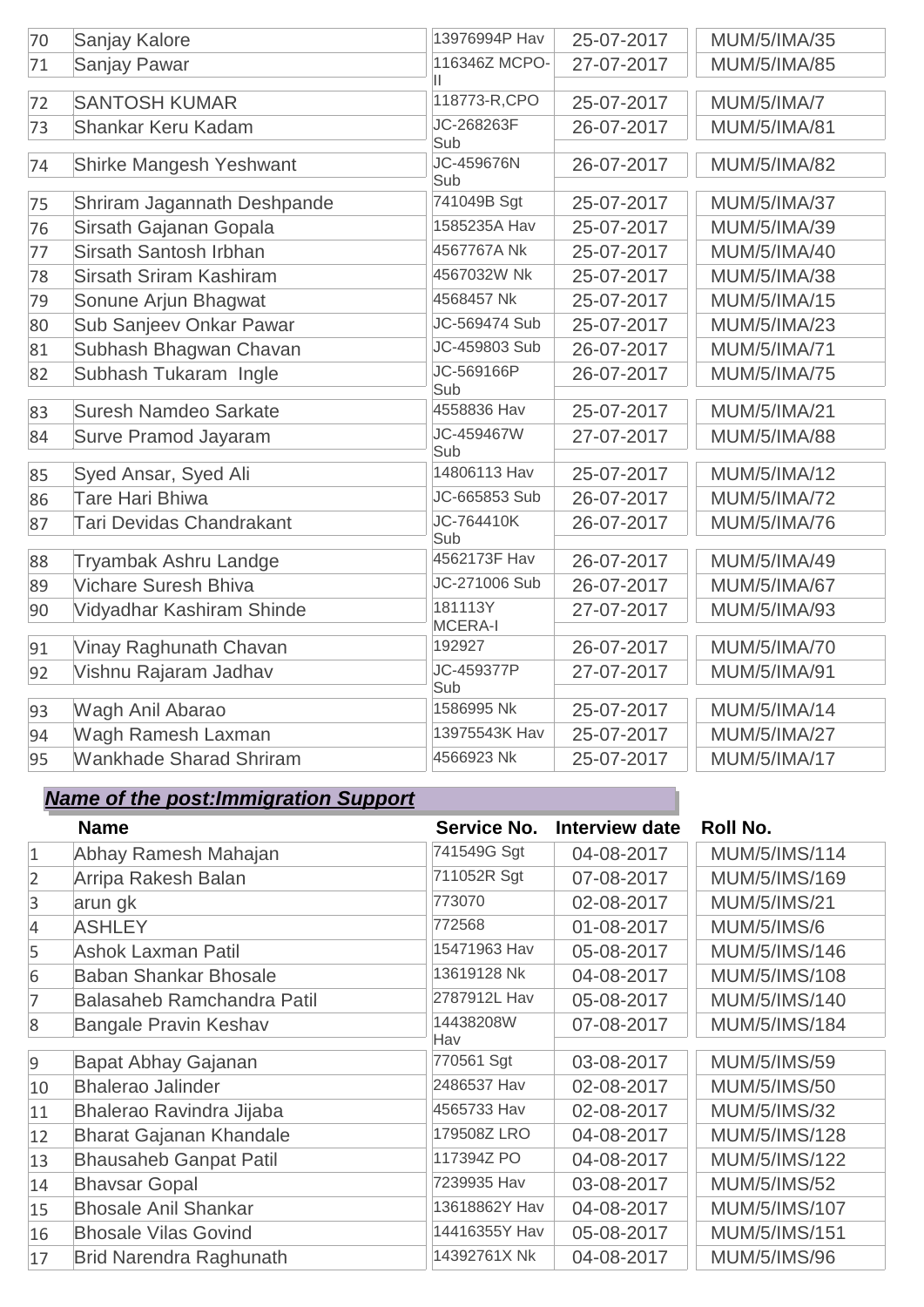| 18 | Chavan Anil Kisan                            | 2795704L Nk                | 05-08-2017 | MUM/5/IMS/145        |
|----|----------------------------------------------|----------------------------|------------|----------------------|
| 19 | Chavan Pandurang Bhimrao                     | 173539H PO                 | 07-08-2017 | MUM/5/IMS/189        |
| 20 | <b>Chavan Pramod Dattaram</b>                | 4074859M Nk                | 04-08-2017 | MUM/5/IMS/110        |
| 21 | Chavan Ravindrfa Baburao                     | 15561004F                  | 05-08-2017 | MUM/5/IMS/155        |
|    |                                              | Hav                        |            |                      |
| 22 | Dalvi Sachin Anant                           | 13623241K Nk               | 04-08-2017 | MUM/5/IMS/129        |
| 23 | Dalvi Surendra                               | 2792070 Hav                | 02-08-2017 | <b>MUM/5/IMS/40</b>  |
| 24 | Darekar Dinesh Mahadeo                       | 15482819F ALD              | 04-08-2017 | MUM/5/IMS/125        |
| 25 | Dattaram Tukaram Pujare                      | 14813194 Nk                | 05-08-2017 | MUM/5/IMS/160        |
| 26 | Dattatraya More                              | 1581277 Hav                | 03-08-2017 | <b>MUM/5/IMS/55</b>  |
| 27 | David Naganna                                | 154538Z PO                 | 03-08-2017 | <b>MUM/5/IMS/85</b>  |
| 28 | Deepak                                       | 2790489 Hav<br><b>Naik</b> | 02-08-2017 | <b>MUM/5/IMS/30</b>  |
| 29 | Deepak Jayram Surashe                        | 153631451 Nk               | 03-08-2017 | <b>MUM/5/IMS/68</b>  |
| 30 | Desai Vishnu Kashiram                        | 14617634A Hav              | 05-08-2017 | MUM/5/IMS/168        |
| 31 | Deshmukh Arun Laxman                         | 14803328K Hav              | 05-08-2017 | MUM/5/IMS/162        |
| 32 | Devda Dattu Patil                            | 15109865 Hav               | 03-08-2017 | <b>MUM/5/IMS/74</b>  |
| 33 | Devgude Dattatray Laxman                     | 1583887A Nk                | 03-08-2017 | <b>MUM/5/IMS/71</b>  |
| 34 | <b>DHANSEE RAM</b>                           | 722805                     | 02-08-2017 | <b>MUM/5/IMS/25</b>  |
| 35 | Dhavare Raju Narhari                         | 14639153N Hav              | 07-08-2017 | MUM/5/IMS/186        |
|    |                                              | 724797G LAC                | 05-08-2017 | MUM/5/IMS/152        |
| 36 | Digvijay Kumar Singh<br>Dinesh Chandra Joshi | 764085G Sgt                |            |                      |
| 37 |                                              | 178337N LRO                | 07-08-2017 | MUM/5/IMS/192        |
| 38 | <b>Dinesh Chandrakant Gaikwad</b>            | 15116834X Hav              | 04-08-2017 | MUM/5/IMS/105        |
| 39 | Durgawale Sanjay Ramu                        |                            | 07-08-2017 | <b>MUM/5/IMS/172</b> |
| 40 | Durgesh Dattaram Ghadge                      | 771662 Sgt                 | 04-08-2017 | MUM/5/IMS/112        |
| 41 | <b>DURGESH DATTATRAY GHADGE</b>              | 771662                     | 02-08-2017 | <b>MUM/5/IMS/14</b>  |
| 42 | Gaichar Manojkumar Laxman                    | 15770592L Hav              | 07-08-2017 | <b>MUM/5/IMS/188</b> |
| 43 | <b>Ganesh Kishor Walawalkar</b>              | 15562312N Nk               | 07-08-2017 | <b>MUM/5/IMS/178</b> |
| 44 | <b>Ganesh Uttam Jadhav</b>                   | 14410903P Nk               | 05-08-2017 | <b>MUM/5/IMS/161</b> |
| 45 | Ganga Dhavalu Chaudhar                       | 13979351 Hav               | 03-08-2017 | <b>MUM/5/IMS/82</b>  |
| 46 | Gangavane Uttam Shankar                      | 15377096Y Hav              | 07-08-2017 | MUM/5/IMS/185        |
| 47 | <b>Gawade Dinesh Bhiva</b>                   | 14416966 Hav               | 05-08-2017 | MUM/5/IMS/149        |
| 48 | <b>Ghule Balasahed Vishwanath</b>            | 175744 PO                  | 03-08-2017 | <b>MUM/5/IMS/69</b>  |
| 49 | Hav Divate Balasaheb Keshvrao                | 2791213L Hav               | 04-08-2017 | <b>MUM/5/IMS/91</b>  |
| 50 | Hav Mhadeshwar Umesh Vasudeo                 | 14614396 Hav               | 03-08-2017 | <b>MUM/5/IMS/57</b>  |
| 51 | Hav Pradeep Kashinath Mahamuni               | 2796634K Hav               | 04-08-2017 | <b>MUM/5/IMS/93</b>  |
| 52 | <b>Hav Praveen Uttekar</b>                   | 2789067K Hav               | 04-08-2017 | MUM/5/IMS/113        |
| 53 | <b>Hav Suresh Deu Lotaba</b>                 | 4561368A Hav               | 04-08-2017 | <b>MUM/5/IMS/92</b>  |
| 54 | Hemant Sudhakar Chandorkar                   | 4569622 Nk                 | 03-08-2017 | <b>MUM/5/IMS/79</b>  |
| 55 | Jadhav Tulshiram Narayan                     | 14423915H Hav              | 04-08-2017 | <b>MUM/5/IMS/95</b>  |
| 56 | <b>Jadhav Vinod Laxman</b>                   | 15662127 Hav               | 03-08-2017 | <b>MUM/5/IMS/66</b>  |
| 57 | Jamdar Namdeo Shamsundar                     | 2797667F Hav               | 05-08-2017 | <b>MUM/5/IMS/141</b> |
| 58 | Jaywant Baburao Ubale                        | 4561793 Hav                | 02-08-2017 | <b>MUM/5/IMS/41</b>  |
| 59 | <b>K N MAILOORKAR</b>                        | 683245                     | 01-08-2017 | <b>MUM/5/IMS/10</b>  |
| 60 | Kadam Deepak Natghuram                       | 2789177 Hav                | 03-08-2017 | <b>MUM/5/IMS/56</b>  |
| 61 | Kadam Arun Ashok                             | 14414789A Hav              | 03-08-2017 | <b>MUM/5/IMS/62</b>  |
| 62 | Kadam Jitendra Bharat                        | 4273675 Nk                 | 03-08-2017 | <b>MUM/5/IMS/72</b>  |
| 63 | Kadam Milind Ganpat                          | 15773672H Nk               | 07-08-2017 | <b>MUM/5/IMS/181</b> |
| 64 | Kadam Pramod Arjun                           | 15350167 Hav               | 03-08-2017 | <b>MUM/5/IMS/58</b>  |
| 65 | Kadam Santosh Sitaram                        | 2788984F Hav               | 04-08-2017 | MUM/5/IMS/103        |
| 66 | Kadam Sunil Vishnu                           | 2790125P Nk                | 04-08-2017 | <b>MUM/5/IMS/98</b>  |
| 67 | <b>Kadam Vivek Suresh</b>                    | 2797621Y Hav               | 05-08-2017 | MUM/5/IMS/138        |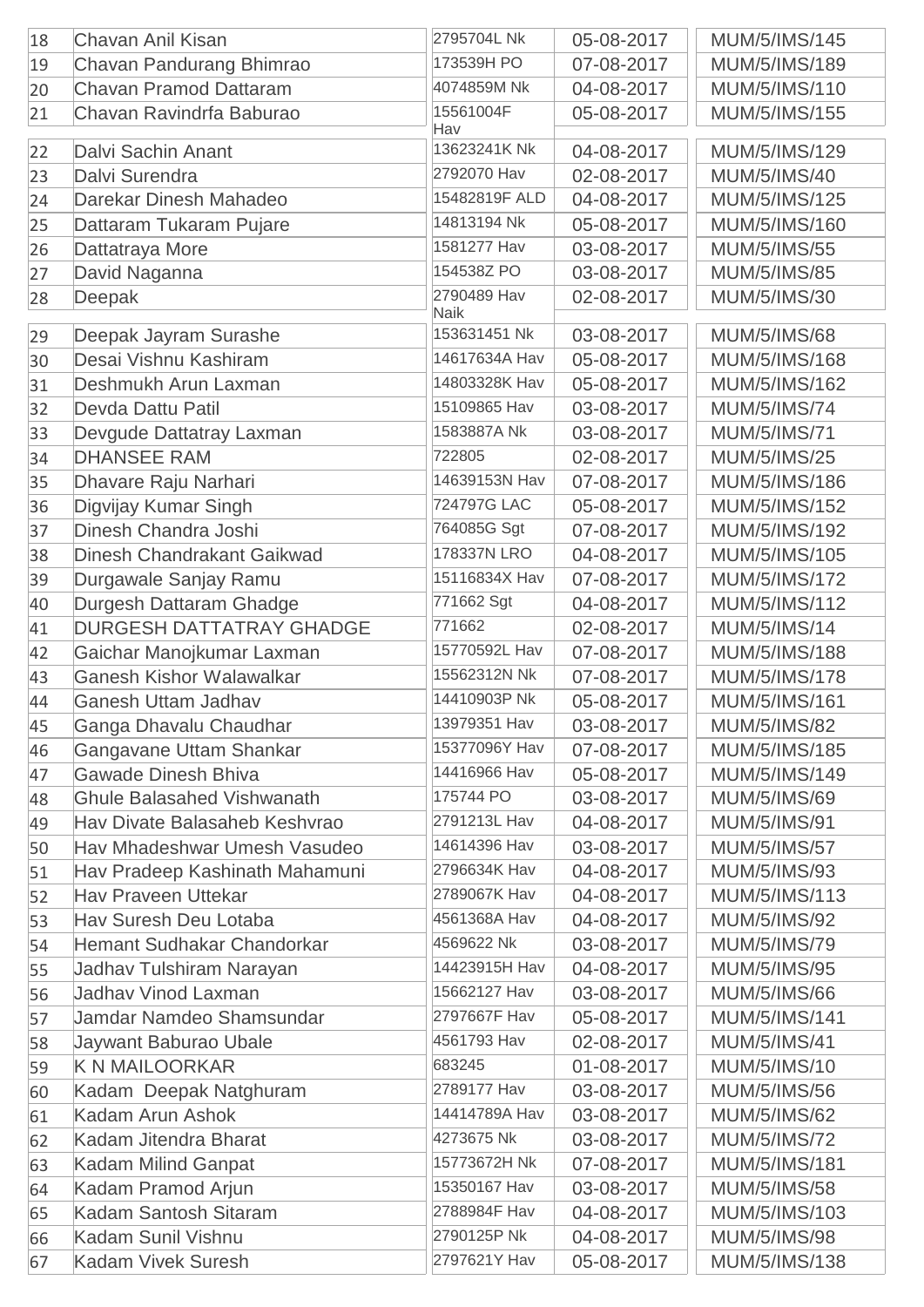| 68  | Kapase Baburao Shamarao         | 14632549P Hav           | 07-08-2017 | MUM/5/IMS/170        |
|-----|---------------------------------|-------------------------|------------|----------------------|
| 69  | Kashinath Shankar Sawant        | 4566312 Nk              | 05-08-2017 | <b>MUM/5/IMS/147</b> |
| 70  | <b>Katkar Jitendra Uttam</b>    | 15469290N<br><b>DFR</b> | 05-08-2017 | MUM/5/IMS/153        |
| 71  | Kesarkar Ishwar Manohar         | 1585377X Hav            | 07-08-2017 | <b>MUM/5/IMS/191</b> |
| 72  | <b>Khaire Shashikant Kisan</b>  | 4566103 Hav             | 02-08-2017 | <b>MUM/5/IMS/43</b>  |
| 73  | <b>Kiran Chandrakant Mestry</b> | 2790281Y                | 04-08-2017 | <b>MUM/5/IMS/121</b> |
| 74  | Krushadeo Vasudeo Shinde        | 13620669L Hav           | 05-08-2017 | <b>MUM/5/IMS/142</b> |
| 75  | Kshirsagar Nanasaheb Kuber      | 157649296 Nk            | 03-08-2017 | <b>MUM/5/IMS/70</b>  |
| 76  | Kulawade Sunil Arjun            | 2796421 Nk              | 04-08-2017 | MUM/5/IMS/109        |
| 77  | Kulkarni Radhesh Ramesh         | 2797111X Nk             | 05-08-2017 | <b>MUM/5/IMS/137</b> |
| 78  | <b>KUSHLA NAND</b>              | 4076207 Hav             | 07-08-2017 | MUM/5/IMS/195        |
| 79  | <b>Lad Praveen</b>              | 15766408 Hav            | 02-08-2017 | <b>MUM/5/IMS/38</b>  |
| 80  | <b>LAXMI KANT TRIVEDI</b>       | 775373                  | 01-08-2017 | <b>MUM/5/IMS/8</b>   |
| 81  | Mahamunkar Sandesh Chandrakant  | 2796985Y Hav            | 03-08-2017 | <b>MUM/5/IMS/90</b>  |
| 82  | mahesh krishnan                 | 723438                  | 02-08-2017 | <b>MUM/5/IMS/17</b>  |
| 83  | Mahesh Murllidhar Jagtap        | 45722568W Nk            | 05-08-2017 | MUM/5/IMS/139        |
| 84  | Mane Chandrakant Prabhakar      | 15391744F Nk            | 05-08-2017 | MUM/5/IMS/166        |
| 85  | Mane Sudhakar Narayan           | 2797154M Nk             | 05-08-2017 | MUM/5/IMS/133        |
| 86  | <b>Manohar Anant Shinde</b>     | 15395081 Nk             | 05-08-2017 | MUM/5/IMS/165        |
| 87  | Manojkumar Pundlik Patkar       | 6931624 Hav             | 03-08-2017 | <b>MUM/5/IMS/67</b>  |
| 88  | <b>Maule Ramdas Kashiram</b>    | 15774775Y Nk            | 05-08-2017 | MUM/5/IMS/143        |
| 89  | Mhamunkar Satish Sugandh        | 15563987A Nk            | 07-08-2017 | <b>MUM/5/IMS/187</b> |
| 90  | <b>MHASHELKAR AJIT</b>          | 761833                  | 02-08-2017 | <b>MUM/5/IMS/13</b>  |
| 91  | <b>MORE BHARAT PATANGRAO</b>    | 739685                  | 01-08-2017 | <b>MUM/5/IMS/4</b>   |
| 92  | <b>More Ganesh</b>              | 15128309 Hav            | 02-08-2017 | <b>MUM/5/IMS/33</b>  |
| 93  | <b>More Ram Tulshiram</b>       | 15482827A LD            | 05-08-2017 | MUM/5/IMS/135        |
|     | Murari Kumar                    | 129400 T PO             | 07-08-2017 | <b>MUM/5/IMS/174</b> |
| 94  |                                 | 112254-Z CPO            |            |                      |
| 95  | Namdeo Dattatraya Jadhav        | 741342                  | 03-08-2017 | <b>MUM/5/IMS/89</b>  |
| 96  | <b>NARESH KUMAR CHOUDHARY</b>   | 13899370F Hav           | 02-08-2017 | <b>MUM/5/IMS/18</b>  |
| 97  | Nikam Jijyaba                   | 15388501Hav             | 02-08-2017 | <b>MUM/5/IMS/48</b>  |
| 98  | Nikam Santosh Shrirang          |                         | 03-08-2017 | <b>MUM/5/IMS/60</b>  |
| 99  | Ninad Shekhar Jaywant           | 130146N PO              | 07-08-2017 | <b>MUM/5/IMS/182</b> |
| 100 | Nirate Keshav Shamrao           | 15393153 Nk             | 03-08-2017 | <b>MUM/5/IMS/73</b>  |
| 101 | Nitin Dattatraya Surve          | 2792457 Hav             | 02-08-2017 | <b>MUM/5/IMS/51</b>  |
| 102 | Nitin Taksande                  | 188457 PO               | 03-08-2017 | <b>MUM/5/IMS/54</b>  |
| 103 | <b>Ohal Vijay Devidas</b>       | 4567398 Hav             | 02-08-2017 | <b>MUM/5/IMS/47</b>  |
| 104 | <b>Panchal Sunil</b>            | 14923744K Hav           | 02-08-2017 | <b>MUM/5/IMS/46</b>  |
| 105 | <b>PANKAJ KUMAR</b>             | 775497                  | 01-08-2017 | <b>MUM/5/IMS/3</b>   |
| 106 | Pardhe Yogesh Yeshwant          | 14640323Y Nk            | 07-08-2017 | MUM/5/IMS/176        |
| 107 | Pathan Mujeeb Bismilla          | 13990290X Nk            | 05-08-2017 | MUM/5/IMS/136        |
| 108 | Patil Anil                      | 15380766A Hav           | 02-08-2017 | <b>MUM/5/IMS/35</b>  |
| 109 | Patil Nagoji Bhayaku            | 2795577F Nk             | 04-08-2017 | <b>MUM/5/IMS/124</b> |
| 110 | Patil Sahil Tukaram             | 2792104X Hav            | 04-08-2017 | <b>MUM/5/IMS/101</b> |
| 111 | Patil Sanjaykhan Alimuddin      | 15770053P<br>Hav        | 07-08-2017 | MUM/5/IMS/190        |
| 112 | Patil Sunil Namdeo              | 14424707 Hav            | 03-08-2017 | <b>MUM/5/IMS/65</b>  |
| 113 | <b>Pawar Arun Vasant</b>        | 13976889A Hav           | 02-08-2017 | <b>MUM/5/IMS/39</b>  |
| 114 | Pawar Rahul Hindurao            | 2795011X Nk             | 04-08-2017 | MUM/5/IMS/102        |
| 115 | Pawar Sandeep Vithoba           | 15561366H Hav           | 04-08-2017 | MUM/5/IMS/104        |
| 116 | Pohkarkar Nilesh Shashikant     | 2797218M Nk             | 04-08-2017 | <b>MUM/5/IMS/127</b> |
| 117 | Pokharkar Dilip Sopan           | 2793286H Nk             | 04-08-2017 | MUM/5/IMS/100        |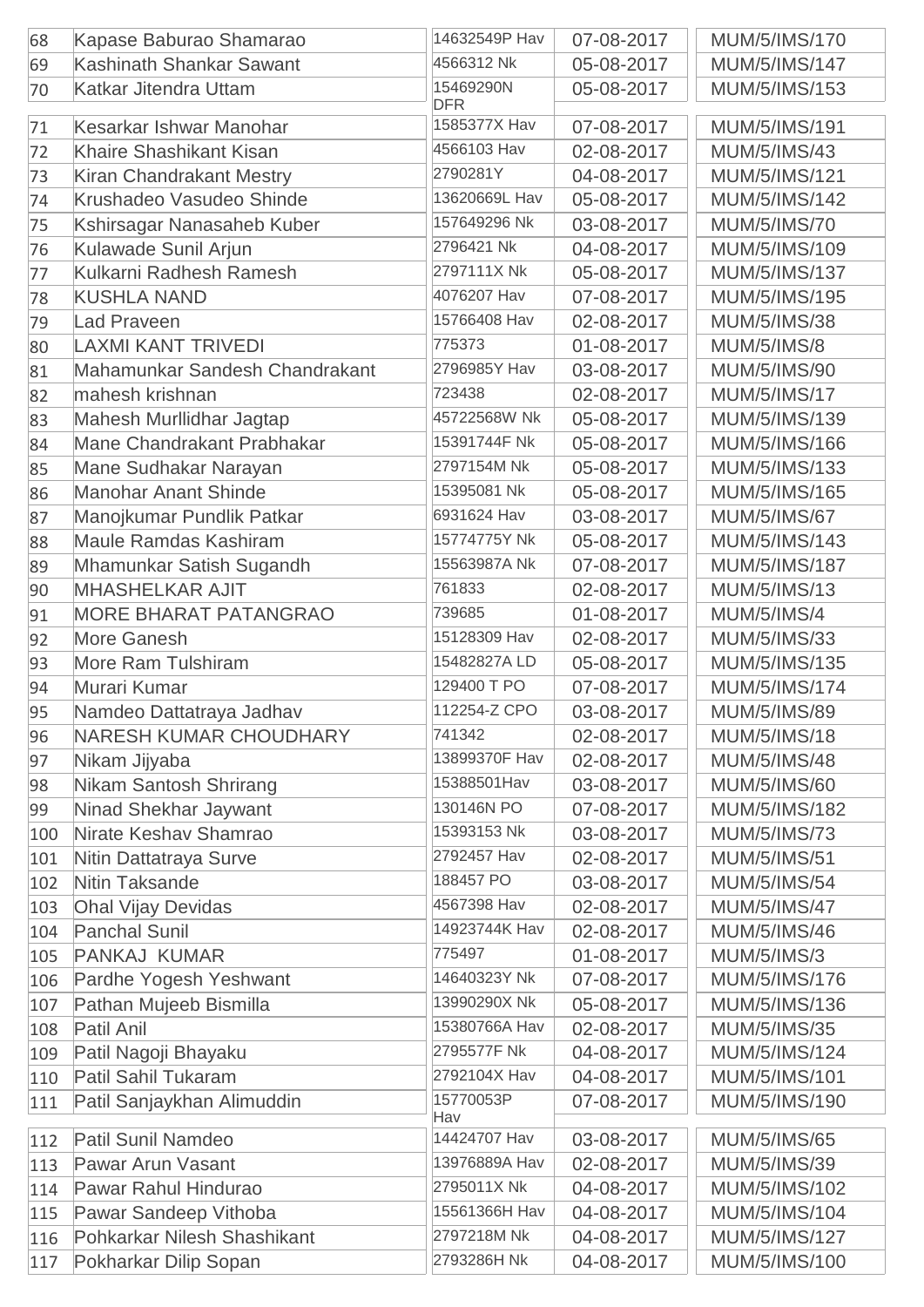| 118 | Popat Baburao Ghule              | 1582241 Nk              | 03-08-2017 | <b>MUM/5/IMS/61</b>  |
|-----|----------------------------------|-------------------------|------------|----------------------|
| 119 | <b>Potphade Ganesh</b>           | 15383746 Hav            | 02-08-2017 | <b>MUM/5/IMS/34</b>  |
| 120 | Prabhakar raut                   | 666566                  | 02-08-2017 | <b>MUM/5/IMS/16</b>  |
| 121 | Prakash Ajit Shinde              | 14598215 Nk             | 03-08-2017 | <b>MUM/5/IMS/78</b>  |
| 122 | Prakash Krishna Mahade           | 15377644L Hav           | 07-08-2017 | <b>MUM/5/IMS/175</b> |
| 123 | Prakkash Bapu Thorat             | 14924965 Hav            | 05-08-2017 | MUM/5/IMS/163        |
| 124 | <b>Prashank Shankar Kamble</b>   | 15662104 Nk             | 05-08-2017 | MUM/5/IMS/164        |
| 125 | <b>Prashant Pandurant Chavan</b> | 14614340F Hav           | 07-08-2017 | MUM/5/IMS/179        |
| 126 | <b>Prashant Pawar</b>            | 702473 Sgt              | 03-08-2017 | <b>MUM/5/IMS/76</b>  |
| 127 | Pravin Gajanan Shinde            | 2792100 Hav             | 03-08-2017 | <b>MUM/5/IMS/84</b>  |
| 128 | <b>Pravin Ramesh Yadav</b>       | 130039W PO              | 04-08-2017 | MUM/5/IMS/123        |
| 129 | <b>Prem Kumar</b>                | 775535                  | 01-08-2017 | <b>MUM/5/IMS/12</b>  |
| 130 | Raghunath Chandru Chavan         | 14465158A<br>Hav        | 04-08-2017 | <b>MUM/5/IMS/97</b>  |
| 131 | Rajbhar Harendra Ramjeet         | 13692257 Hav            | 05-08-2017 | MUM/5/IMS/148        |
| 132 | Rajesh Gopal                     | 723680 Sgt              | 03-08-2017 | <b>MUM/5/IMS/87</b>  |
| 133 | Rajesh Laxman Patil              | 7241628N ALD            | 04-08-2017 | MUM/5/IMS/116        |
| 134 | Raju Rama Wazare                 | 13997912W Nk            | 05-08-2017 | MUM/5/IMS/158        |
| 135 | <b>RAKESH KUMAR KESHARWANI</b>   | 775912                  | 01-08-2017 | <b>MUM/5/IMS/2</b>   |
| 136 | RAKESH KUMAR VISHWAKARMA         | 785164                  | 01-08-2017 | <b>MUM/5/IMS/5</b>   |
| 137 | <b>RAMEN MAHATA</b>              | 762338                  | 01-08-2017 | <b>MUM/5/IMS/1</b>   |
| 138 | Ramesh Namdeo Yadav              | 174122H PO              | 05-08-2017 | MUM/5/IMS/156        |
| 139 | <b>Ramesh Parsad</b>             | 4362657 Hav             | 07-08-2017 | MUM/5/IMS/196        |
| 140 | <b>RANA PRAKASH ARVIND</b>       | 723741                  | 02-08-2017 | <b>MUM/5/IMS/19</b>  |
| 141 | Rashmi Ranjan Satpathy           | 130877-Z                | 07-08-2017 | MUM/5/IMS/193        |
| 142 | Ravindra Shivaji Khedekar        | 3396088L Hav            | 05-08-2017 | MUM/5/IMS/134        |
| 143 | <b>RIZWAN AHMAD</b>              | 750819                  | 02-08-2017 | <b>MUM/5/IMS/15</b>  |
| 144 | <b>RUKAM DAS</b>                 | 4074129 Hav             | 07-08-2017 | MUM/5/IMS/194        |
| 145 | Sable Sanjay Shamrao             | 15564297H Nk            | 07-08-2017 | <b>MUM/5/IMS/177</b> |
| 146 | Sainath Nathu Pawar              | 13979350 Hav            | 03-08-2017 | <b>MUM/5/IMS/81</b>  |
| 147 | Sakunde Sachin Murlidhar         | 15561922N Nk            | 05-08-2017 | MUM/5/IMS/154        |
| 148 | Salunkhe Pramod Govind           | 15562930Y Hav           | 05-08-2017 | <b>MUM/5/IMS/157</b> |
| 149 | Sanjay Bajage                    | 1588265 Nk              | 02-08-2017 | <b>MUM/5/IMS/45</b>  |
| 150 | Sanjay Kumar Raghunath More      | 2794151N Hav            | 04-08-2017 | <b>MUM/5/IMS/99</b>  |
| 151 | Sanjay Shyamrao Jadhav           | 1586538 Hav             | 03-08-2017 | <b>MUM/5/IMS/80</b>  |
| 152 | <b>SANJEEV KUMAR SINGH</b>       | 775311                  | 01-08-2017 | <b>MUM/5/IMS/7</b>   |
| 153 | <b>SANJEEV KUMAR SINHA</b>       | 768928                  | 02-08-2017 | <b>MUM/5/IMS/23</b>  |
| 154 | Sawant Ratnadeep Mahadeo         | 7241631H DFR            | 04-08-2017 | <b>MUM/5/IMS/94</b>  |
| 155 | <b>Shah Alam</b>                 | 125123 PO               | 03-08-2017 | <b>MUM/5/IMS/53</b>  |
| 156 | <b>Shankar Dattu Patil</b>       | 2782834P Nk             | 05-08-2017 | <b>MUM/5/IMS/131</b> |
| 157 | <b>Sharad Vishnu Jadhav</b>      | 15472176F<br><b>DFR</b> | 05-08-2017 | MUM/5/IMS/150        |
| 158 | <b>Sharwan Kumar Thakur</b>      | 4273582W Hav            | 04-08-2017 | MUM/5/IMS/106        |
| 159 | <b>Shelar Deepak</b>             | 2792574 Hav             | 02-08-2017 | <b>MUM/5/IMS/36</b>  |
| 160 | Shinde Chandrakant Shamrao       | 13698238L Hav           | 07-08-2017 | <b>MUM/5/IMS/183</b> |
| 161 | <b>Shinde Navneet</b>            | 4566802 Hav             | 03-08-2017 | <b>MUM/5/IMS/77</b>  |
| 162 | Shitole Ganesh Digambar          | 15561986Y Hav           | 05-08-2017 | MUM/5/IMS/132        |
| 163 | <b>Shrikant Ram Betwadkar</b>    | 166789T LRO             | 04-08-2017 | MUM/5/IMS/120        |
| 164 | Shyamkant Udam Gaikwad           | 4561162H Nk             | 03-08-2017 | <b>MUM/5/IMS/64</b>  |
| 165 | Shyamsundar Tukaram Raul         | 6389646 Hav             | 03-08-2017 | <b>MUM/5/IMS/83</b>  |
| 166 | <b>SIRAJUL HASAN</b>             | 729098                  | 02-08-2017 | <b>MUM/5/IMS/26</b>  |
| 167 | <b>SOBAN SINGH</b>               | 4081865 NK              | 07-08-2017 | MUM/5/IMS/197        |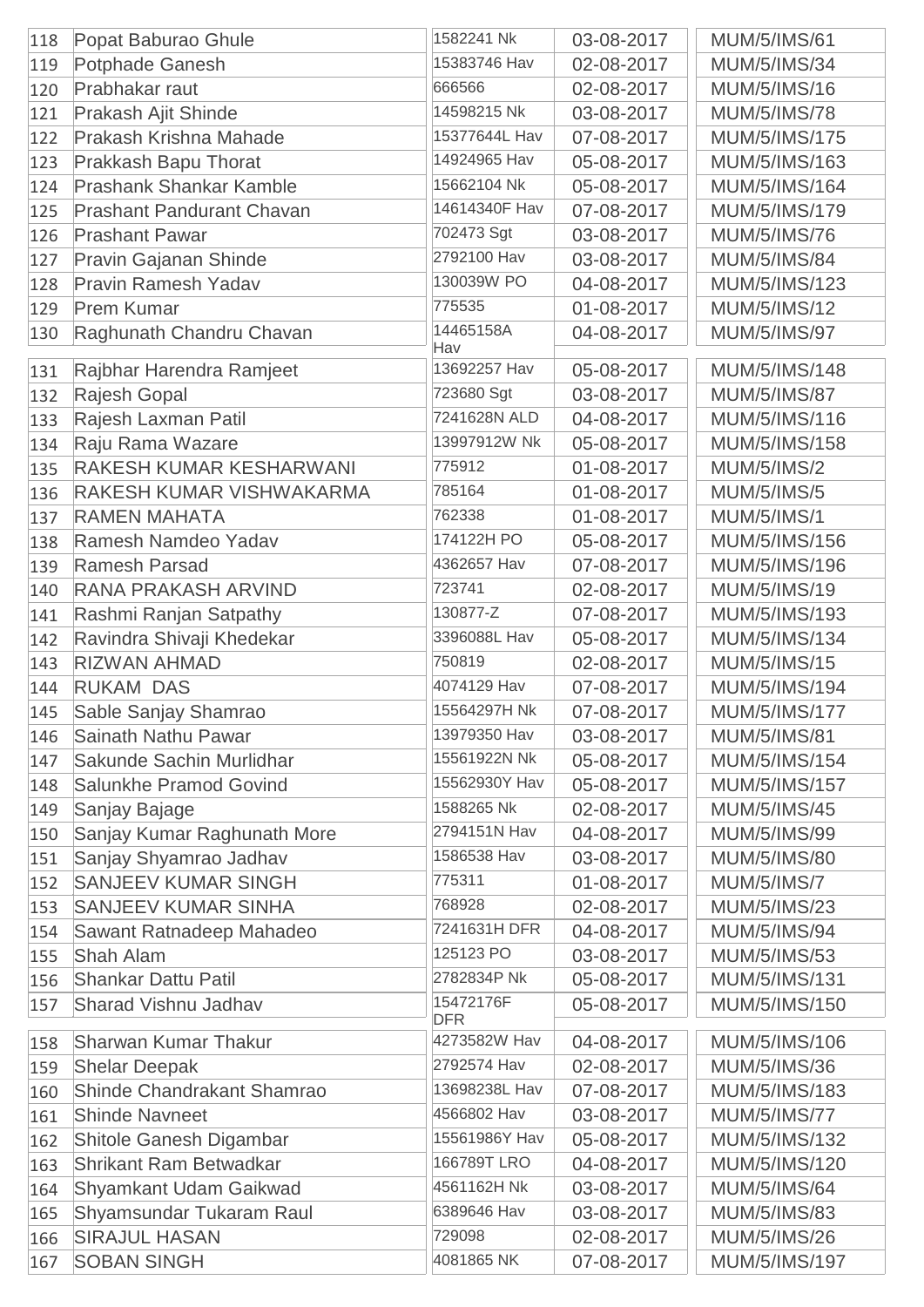| 168 | Sonavane Mahavir Shankar     | 8030820Y Nk      | 04-08-2017 | MUM/5/IMS/119        |
|-----|------------------------------|------------------|------------|----------------------|
| 169 | <b>Sreejit Sreekumar</b>     | 127893 T PO      | 07-08-2017 | MUM/5/IMS/173        |
| 170 | Subhash Jadhav               | 14625220H Hav    | 02-08-2017 | <b>MUM/5/IMS/44</b>  |
| 171 | Subhash Sakharam Jadhav      | 2778194Y Hav     | 05-08-2017 | MUM/5/IMS/130        |
| 172 | Sudarshan Chandrakant Jadhav | 1577046F Nk      | 05-08-2017 | MUM/5/IMS/167        |
| 173 | Sudhakar Ishwara Patil       | 14560378 Hav     | 03-08-2017 | <b>MUM/5/IMS/63</b>  |
| 174 | Sunil Anandrao Gholap        | 15479094F LD     | 04-08-2017 | MUM/5/IMS/117        |
| 175 | Sunil Bhimrao Tarawade       | 2793631 Nk       | 03-08-2017 | <b>MUM/5/IMS/75</b>  |
| 176 | <b>Sunil Tendolkar</b>       | 699818 Sgt       | 02-08-2017 | <b>MUM/5/IMS/28</b>  |
| 177 | <b>Suresh Parasu Patil</b>   | 2599328 Nk       | 03-08-2017 | <b>MUM/5/IMS/86</b>  |
| 178 | <b>Suresh Sarade</b>         | 13753840N Nk     | 02-08-2017 | <b>MUM/5/IMS/31</b>  |
| 179 | <b>SYED JEELAN BASHA</b>     | 770992           | 02-08-2017 | <b>MUM/5/IMS/24</b>  |
| 180 | Taware Popatrao Bhagwanrao   | 170962A PO       | 04-08-2017 | MUM/5/IMS/126        |
| 181 | Thakur Krishna Dagambar      | 14429548X Hav    | 07-08-2017 | <b>MUM/5/IMS/180</b> |
| 182 | <b>Thokale Kiran Bapu</b>    | 1581334 Hav      | 02-08-2017 | <b>MUM/5/IMS/49</b>  |
| 183 | <b>TREPAN SINGH</b>          | 4081848 LNK      | 07-08-2017 | MUM/5/IMS/198        |
| 184 | <b>UDAYAN M</b>              | 773065           | 02-08-2017 | <b>MUM/5/IMS/20</b>  |
| 185 | umesh pandey                 | 761098           | 01-08-2017 | <b>MUM/5/IMS/9</b>   |
| 186 | Uttekar Ganesh Namdev        | 15145351H Nk     | 05-08-2017 | MUM/5/IMS/144        |
| 187 | <b>Uttekar Naresh Bhikku</b> | 6493352A Nk      | 07-08-2017 | MUM/5/IMS/171        |
| 188 | Uvaraj Abaji Salunkhe        | 14415936K Hav    | 05-08-2017 | MUM/5/IMS/159        |
| 189 | V Babu                       | 749453           | 02-08-2017 | <b>MUM/5/IMS/22</b>  |
| 190 | Vijay Kumar Mahadik          | 6934408M Nk      | 04-08-2017 | MUM/5/IMS/115        |
| 191 | Vijay Shivaji Mane           | 4275166L Hav     | 04-08-2017 | MUM/5/IMS/118        |
| 192 | Vijaykumar Shankar           | 1580911A Hav     | 04-08-2017 | <b>MUM/5/IMS/111</b> |
| 193 | <b>Vikash Kumar</b>          | 770755           | 02-08-2017 | <b>MUM/5/IMS/27</b>  |
| 194 | <b>VINAY KUMAR SHARMA</b>    | 768489           | 01-08-2017 | <b>MUM/5/IMS/11</b>  |
| 195 | Vinay Shivaji Khule          | 2789151K Nk      | 03-08-2017 | <b>MUM/5/IMS/88</b>  |
| 196 | <b>Vivek Bhogale</b>         | 4473896 Nk       | 02-08-2017 | <b>MUM/5/IMS/37</b>  |
| 197 | <b>Yadav Sanjay Suresh</b>   | 14425127X Nk     | 02-08-2017 | <b>MUM/5/IMS/29</b>  |
| 198 | <b>Yadav Shivcharan</b>      | 14628607W<br>Hav | 02-08-2017 | <b>MUM/5/IMS/42</b>  |

# **Airport:Nagpur**

*INTERVIEW AT:C-23, `E' Block, Bandra-Kurla Complex, Behind Reserve Bank of India, Bandra (East), Mumbai - 400051.*

|                | <b>Name of the post: Immigration Assistant</b> |                      |                |                     |
|----------------|------------------------------------------------|----------------------|----------------|---------------------|
|                | <b>Name</b>                                    | Service No.          | Interview date | Roll No.            |
| $\mathbf{1}$   | <b>Awasarmol Ramesh Deuba</b>                  | JC-568992 Sub<br>Maj | 27-07-2017     | <b>MUM/8/IMA/20</b> |
| $\overline{2}$ | Bahurupe Santosh Shaligram                     | 15661480 Nk          | 28-07-2017     | <b>MUM/8/IMA/52</b> |
| $\overline{3}$ | Bajad Ukanda Ashru                             | JC-460060 Sub        | 27-07-2017     | <b>MUM/8/IMA/12</b> |
| $\overline{4}$ | <b>Balod Raju Bajrang</b>                      | 13698110 Hav         | 27-07-2017     | <b>MUM/8/IMA/19</b> |
| 5              | <b>Bhondekar Ramkrishna Awadhut</b>            | 15361208 Nk          | 28-07-2017     | <b>MUM/8/IMA/42</b> |
| 6              | Borghare Ramkrishna Shankar                    | JC-460089 Sub        | 27-07-2017     | MUM/8/IMA/6         |
| 7              | Chandrashekhar Sheshrao Chavan                 | 4565286 Nk           | 28-07-2017     | <b>MUM/8/IMA/43</b> |
| 8              | <b>Chatse Gautam Fakira</b>                    | 15662361 Nk          | 27-07-2017     | <b>MUM/8/IMA/21</b> |
| $\overline{9}$ | Cheke Vijaykumar Shivaji                       | 15661032 Nk          | 28-07-2017     | <b>MUM/8/IMA/51</b> |
| 10             | <b>Dewanand Baban Mate</b>                     | 15134027L            | 29-07-2017     | <b>MUM/8/IMA/68</b> |
| 11             | Dhawale Vinod Marotrao                         | 15367456W            | 29-07-2017     | <b>MUM/8/IMA/81</b> |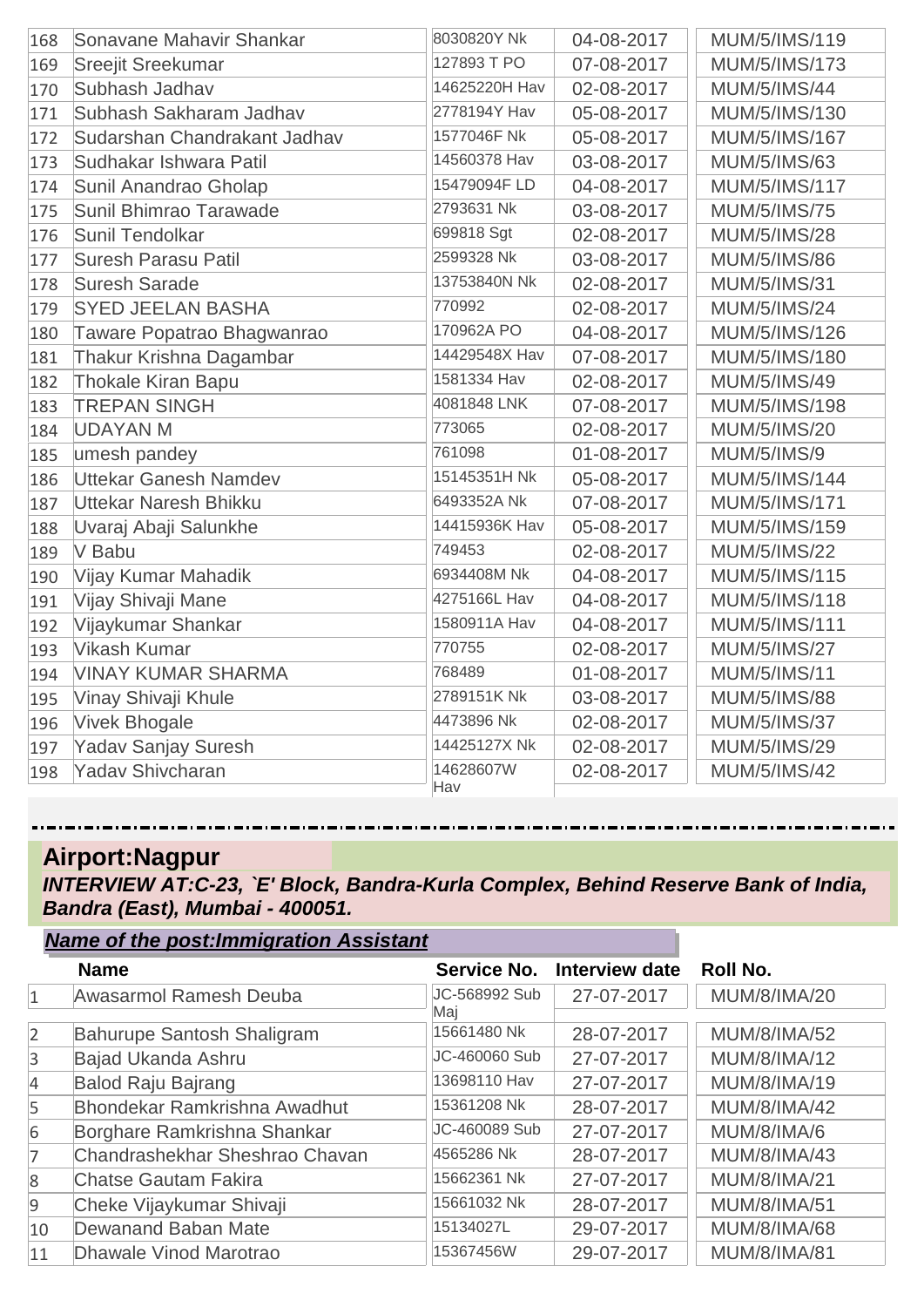| 2780899 Nk<br><b>Dinkar Laxman Kamble</b><br>28-07-2017<br><b>MUM/8/IMA/39</b><br>13<br>2792997 Hav<br>Dolas Ashok Manikrao<br>28-07-2017<br><b>MUM/8/IMA/41</b><br>14<br>2797304X<br>29-07-2017<br><b>MUM/8/IMA/76</b><br>Dummanwar Ajaykumar Bapusaheb<br>15<br>4564327 Hav<br>Gajanan Yeshwant Misalkar<br><b>MUM/8/IMA/30</b><br>16<br>28-07-2017<br>4562480 Hav<br>Ghewande Arjun Vithoba<br>27-07-2017<br><b>MUM/8/IMA/25</b><br>17<br>13989715Y<br>Hamand Padmakar Anandrao<br>29-07-2017<br><b>MUM/8/IMA/74</b><br>18<br>4565247 Hav<br>Hiwale Vijay D<br>28-07-2017<br><b>MUM/8/IMA/34</b><br>19<br>1587760 Hav<br>Ingle Kailash Janardan<br><b>MUM/8/IMA/46</b><br>28-07-2017<br>20<br>4565845 Hav<br>Ingle Manohar Bhika<br>27-07-2017<br><b>MUM/8/IMA/18</b><br>21<br>14427352L<br>Jude Rupesh Marotrao<br>29-07-2017<br><b>MUM/8/IMA/70</b><br>22<br>13698109L<br>Junghare Kanteshwar Shrawan<br>29-07-2017<br><b>MUM/8/IMA/78</b><br>23<br>14924620 Hav<br>Kakad Sugdeo Uttam<br><b>MUM/8/IMA/14</b><br>24<br>27-07-2017<br>Kamble Sharad Bhagwan<br>4569009F<br><b>MUM/8/IMA/60</b><br>28-07-2017<br>25<br>1586169 Hav<br>Kanadje Haridas Natthu<br><b>MUM/8/IMA/33</b><br>28-07-2017<br>26<br>Khade Ram Pandit<br>14818443<br>28-07-2017<br><b>MUM/8/IMA/58</b><br>27<br>4565306 Nk<br>Kharat Rajendra Bhikaji<br><b>MUM/8/IMA/17</b><br>27-07-2017<br>28<br>4558765 Hav<br>Kharche Baliram Kadu<br><b>MUM/8/IMA/36</b><br>28-07-2017<br>29<br>1570424 Dfr<br>Kholgade Gajanan Shriram<br>28-07-2017<br><b>MUM/8/IMA/45</b><br>30<br>15772046X<br>Kubde Ashok Ramchandra<br>29-07-2017<br><b>MUM/8/IMA/71</b><br>31<br>1581697P Hav<br>Lamte Gajanan Nathu<br>27-07-2017<br><b>MUM/8/IMA/26</b><br>32<br>JC-381302H Nb<br>Lekurwale Sanjay Mitiram<br><b>MUM/8/IMA/53</b><br>28-07-2017<br>33<br>Sub<br>JC-569124 Sub<br>Magar Sarjerao Ananda<br>27-07-2017<br><b>MUM/8/IMA/22</b><br>34<br>JC-569867 Sub<br>Maj Wakode Ajabrao Namdeo<br>27-07-2017<br>MUM/8/IMA/8<br>35<br>Maj<br>15127614 Nk<br>Manohar Sitaram Wagh<br>27-07-2017<br><b>MUM/8/IMA/11</b><br>36<br>Milind Haribhau Khandait<br>4563552K<br>29-07-2017<br><b>MUM/8/IMA/79</b><br>37<br>15393852 Nk<br>Mirge Mahadeo Prakash<br>28-07-2017<br><b>MUM/8/IMA/40</b><br>38<br>15563143K<br>Mohurle Chandrashekhar Champat<br><b>MUM/8/IMA/72</b><br>29-07-2017<br>39<br>13995107 Nk<br>Muley VinodKumar Sheshrao<br>27-07-2017<br><b>MUM/8/IMA/24</b><br>40<br>2797351P<br>Niraj Banichandji Rathod<br>29-07-2017<br><b>MUM/8/IMA/73</b><br>41<br>14817358<br>Pawar Anil Amarsingh<br><b>MUM/8/IMA/54</b><br>28-07-2017<br>42<br>Prabhakar Sudamrao Khadse<br>4567705A<br>29-07-2017<br><b>MUM/8/IMA/67</b><br>43<br>15764120Y<br>Prakash Ukandrao Bhosle<br>28-07-2017<br><b>MUM/8/IMA/63</b><br>44<br>15392912<br>Pramod Waman Chukkalwar<br>28-07-2017<br><b>MUM/8/IMA/57</b><br>45<br>15135519W<br>Rajendra Prakash Puri<br><b>MUM/8/IMA/62</b><br>28-07-2017<br>46<br>6491449M<br>Rajesh Gangareddy Padalwar<br>29-07-2017<br>MUM/8/IMA/66<br>47<br>JC-378559 Sub<br><b>Rajput Prakash Lalsing</b><br>27-07-2017<br><b>MUM/8/IMA/10</b><br>48<br>JC-276106<br>Raju Bhaiyya Dahekar<br>MUM/8/IMA/3<br>27-07-2017<br>49<br>Sub/H/Lt<br>15561821A<br>Raju Maroti Atelwad<br>29-07-2017<br><b>MUM/8/IMA/69</b><br>50<br>2594357 Hav<br>Ramdas Mahadeo Raut<br>28-07-2017<br><b>MUM/8/IMA/37</b><br>51<br>14637649 Hav<br>Rathod Mangilal Manohar<br>27-07-2017<br><b>MUM/8/IMA/15</b><br>52<br>13997603N<br>Rudhe Wasudeo Babulal<br>28-07-2017<br><b>MUM/8/IMA/61</b><br>53<br>4564357 Nk<br>Sadashiv S Wakode<br>27-07-2017<br>MUM/8/IMA/16<br>54<br>4560496L<br>Sanjay Madhukar Ambhure<br><b>MUM/8/IMA/64</b><br>28-07-2017<br>55<br>2797588M<br>Santosh Babarao Wankhede<br>29-07-2017<br><b>MUM/8/IMA/75</b><br>56<br>4564173 Hav<br>Sardar Sandip Tryambak<br>28-07-2017<br><b>MUM/8/IMA/50</b><br>57<br>5754188<br>Satish Bapurao Dasarwar<br>28-07-2017<br><b>MUM/8/IMA/56</b><br>58<br>2795829 Nk<br><b>MUM/8/IMA/48</b> | 12 | Digambar Pundlik Ingle | 10119675 Nk | 28-07-2017 | <b>MUM/8/IMA/44</b> |
|--------------------------------------------------------------------------------------------------------------------------------------------------------------------------------------------------------------------------------------------------------------------------------------------------------------------------------------------------------------------------------------------------------------------------------------------------------------------------------------------------------------------------------------------------------------------------------------------------------------------------------------------------------------------------------------------------------------------------------------------------------------------------------------------------------------------------------------------------------------------------------------------------------------------------------------------------------------------------------------------------------------------------------------------------------------------------------------------------------------------------------------------------------------------------------------------------------------------------------------------------------------------------------------------------------------------------------------------------------------------------------------------------------------------------------------------------------------------------------------------------------------------------------------------------------------------------------------------------------------------------------------------------------------------------------------------------------------------------------------------------------------------------------------------------------------------------------------------------------------------------------------------------------------------------------------------------------------------------------------------------------------------------------------------------------------------------------------------------------------------------------------------------------------------------------------------------------------------------------------------------------------------------------------------------------------------------------------------------------------------------------------------------------------------------------------------------------------------------------------------------------------------------------------------------------------------------------------------------------------------------------------------------------------------------------------------------------------------------------------------------------------------------------------------------------------------------------------------------------------------------------------------------------------------------------------------------------------------------------------------------------------------------------------------------------------------------------------------------------------------------------------------------------------------------------------------------------------------------------------------------------------------------------------------------------------------------------------------------------------------------------------------------------------------------------------------------------------------------------------------------------------------------------------------------------------------------------------------------------------------------------------------------------------------------------------------------------------------------------------------------------------------------------------------------------------------------------------------------------------------------------------------------------------------------------------------------------------------------------------------------------------------|----|------------------------|-------------|------------|---------------------|
|                                                                                                                                                                                                                                                                                                                                                                                                                                                                                                                                                                                                                                                                                                                                                                                                                                                                                                                                                                                                                                                                                                                                                                                                                                                                                                                                                                                                                                                                                                                                                                                                                                                                                                                                                                                                                                                                                                                                                                                                                                                                                                                                                                                                                                                                                                                                                                                                                                                                                                                                                                                                                                                                                                                                                                                                                                                                                                                                                                                                                                                                                                                                                                                                                                                                                                                                                                                                                                                                                                                                                                                                                                                                                                                                                                                                                                                                                                                                                                                                                    |    |                        |             |            |                     |
|                                                                                                                                                                                                                                                                                                                                                                                                                                                                                                                                                                                                                                                                                                                                                                                                                                                                                                                                                                                                                                                                                                                                                                                                                                                                                                                                                                                                                                                                                                                                                                                                                                                                                                                                                                                                                                                                                                                                                                                                                                                                                                                                                                                                                                                                                                                                                                                                                                                                                                                                                                                                                                                                                                                                                                                                                                                                                                                                                                                                                                                                                                                                                                                                                                                                                                                                                                                                                                                                                                                                                                                                                                                                                                                                                                                                                                                                                                                                                                                                                    |    |                        |             |            |                     |
|                                                                                                                                                                                                                                                                                                                                                                                                                                                                                                                                                                                                                                                                                                                                                                                                                                                                                                                                                                                                                                                                                                                                                                                                                                                                                                                                                                                                                                                                                                                                                                                                                                                                                                                                                                                                                                                                                                                                                                                                                                                                                                                                                                                                                                                                                                                                                                                                                                                                                                                                                                                                                                                                                                                                                                                                                                                                                                                                                                                                                                                                                                                                                                                                                                                                                                                                                                                                                                                                                                                                                                                                                                                                                                                                                                                                                                                                                                                                                                                                                    |    |                        |             |            |                     |
|                                                                                                                                                                                                                                                                                                                                                                                                                                                                                                                                                                                                                                                                                                                                                                                                                                                                                                                                                                                                                                                                                                                                                                                                                                                                                                                                                                                                                                                                                                                                                                                                                                                                                                                                                                                                                                                                                                                                                                                                                                                                                                                                                                                                                                                                                                                                                                                                                                                                                                                                                                                                                                                                                                                                                                                                                                                                                                                                                                                                                                                                                                                                                                                                                                                                                                                                                                                                                                                                                                                                                                                                                                                                                                                                                                                                                                                                                                                                                                                                                    |    |                        |             |            |                     |
|                                                                                                                                                                                                                                                                                                                                                                                                                                                                                                                                                                                                                                                                                                                                                                                                                                                                                                                                                                                                                                                                                                                                                                                                                                                                                                                                                                                                                                                                                                                                                                                                                                                                                                                                                                                                                                                                                                                                                                                                                                                                                                                                                                                                                                                                                                                                                                                                                                                                                                                                                                                                                                                                                                                                                                                                                                                                                                                                                                                                                                                                                                                                                                                                                                                                                                                                                                                                                                                                                                                                                                                                                                                                                                                                                                                                                                                                                                                                                                                                                    |    |                        |             |            |                     |
|                                                                                                                                                                                                                                                                                                                                                                                                                                                                                                                                                                                                                                                                                                                                                                                                                                                                                                                                                                                                                                                                                                                                                                                                                                                                                                                                                                                                                                                                                                                                                                                                                                                                                                                                                                                                                                                                                                                                                                                                                                                                                                                                                                                                                                                                                                                                                                                                                                                                                                                                                                                                                                                                                                                                                                                                                                                                                                                                                                                                                                                                                                                                                                                                                                                                                                                                                                                                                                                                                                                                                                                                                                                                                                                                                                                                                                                                                                                                                                                                                    |    |                        |             |            |                     |
|                                                                                                                                                                                                                                                                                                                                                                                                                                                                                                                                                                                                                                                                                                                                                                                                                                                                                                                                                                                                                                                                                                                                                                                                                                                                                                                                                                                                                                                                                                                                                                                                                                                                                                                                                                                                                                                                                                                                                                                                                                                                                                                                                                                                                                                                                                                                                                                                                                                                                                                                                                                                                                                                                                                                                                                                                                                                                                                                                                                                                                                                                                                                                                                                                                                                                                                                                                                                                                                                                                                                                                                                                                                                                                                                                                                                                                                                                                                                                                                                                    |    |                        |             |            |                     |
|                                                                                                                                                                                                                                                                                                                                                                                                                                                                                                                                                                                                                                                                                                                                                                                                                                                                                                                                                                                                                                                                                                                                                                                                                                                                                                                                                                                                                                                                                                                                                                                                                                                                                                                                                                                                                                                                                                                                                                                                                                                                                                                                                                                                                                                                                                                                                                                                                                                                                                                                                                                                                                                                                                                                                                                                                                                                                                                                                                                                                                                                                                                                                                                                                                                                                                                                                                                                                                                                                                                                                                                                                                                                                                                                                                                                                                                                                                                                                                                                                    |    |                        |             |            |                     |
|                                                                                                                                                                                                                                                                                                                                                                                                                                                                                                                                                                                                                                                                                                                                                                                                                                                                                                                                                                                                                                                                                                                                                                                                                                                                                                                                                                                                                                                                                                                                                                                                                                                                                                                                                                                                                                                                                                                                                                                                                                                                                                                                                                                                                                                                                                                                                                                                                                                                                                                                                                                                                                                                                                                                                                                                                                                                                                                                                                                                                                                                                                                                                                                                                                                                                                                                                                                                                                                                                                                                                                                                                                                                                                                                                                                                                                                                                                                                                                                                                    |    |                        |             |            |                     |
|                                                                                                                                                                                                                                                                                                                                                                                                                                                                                                                                                                                                                                                                                                                                                                                                                                                                                                                                                                                                                                                                                                                                                                                                                                                                                                                                                                                                                                                                                                                                                                                                                                                                                                                                                                                                                                                                                                                                                                                                                                                                                                                                                                                                                                                                                                                                                                                                                                                                                                                                                                                                                                                                                                                                                                                                                                                                                                                                                                                                                                                                                                                                                                                                                                                                                                                                                                                                                                                                                                                                                                                                                                                                                                                                                                                                                                                                                                                                                                                                                    |    |                        |             |            |                     |
|                                                                                                                                                                                                                                                                                                                                                                                                                                                                                                                                                                                                                                                                                                                                                                                                                                                                                                                                                                                                                                                                                                                                                                                                                                                                                                                                                                                                                                                                                                                                                                                                                                                                                                                                                                                                                                                                                                                                                                                                                                                                                                                                                                                                                                                                                                                                                                                                                                                                                                                                                                                                                                                                                                                                                                                                                                                                                                                                                                                                                                                                                                                                                                                                                                                                                                                                                                                                                                                                                                                                                                                                                                                                                                                                                                                                                                                                                                                                                                                                                    |    |                        |             |            |                     |
|                                                                                                                                                                                                                                                                                                                                                                                                                                                                                                                                                                                                                                                                                                                                                                                                                                                                                                                                                                                                                                                                                                                                                                                                                                                                                                                                                                                                                                                                                                                                                                                                                                                                                                                                                                                                                                                                                                                                                                                                                                                                                                                                                                                                                                                                                                                                                                                                                                                                                                                                                                                                                                                                                                                                                                                                                                                                                                                                                                                                                                                                                                                                                                                                                                                                                                                                                                                                                                                                                                                                                                                                                                                                                                                                                                                                                                                                                                                                                                                                                    |    |                        |             |            |                     |
|                                                                                                                                                                                                                                                                                                                                                                                                                                                                                                                                                                                                                                                                                                                                                                                                                                                                                                                                                                                                                                                                                                                                                                                                                                                                                                                                                                                                                                                                                                                                                                                                                                                                                                                                                                                                                                                                                                                                                                                                                                                                                                                                                                                                                                                                                                                                                                                                                                                                                                                                                                                                                                                                                                                                                                                                                                                                                                                                                                                                                                                                                                                                                                                                                                                                                                                                                                                                                                                                                                                                                                                                                                                                                                                                                                                                                                                                                                                                                                                                                    |    |                        |             |            |                     |
|                                                                                                                                                                                                                                                                                                                                                                                                                                                                                                                                                                                                                                                                                                                                                                                                                                                                                                                                                                                                                                                                                                                                                                                                                                                                                                                                                                                                                                                                                                                                                                                                                                                                                                                                                                                                                                                                                                                                                                                                                                                                                                                                                                                                                                                                                                                                                                                                                                                                                                                                                                                                                                                                                                                                                                                                                                                                                                                                                                                                                                                                                                                                                                                                                                                                                                                                                                                                                                                                                                                                                                                                                                                                                                                                                                                                                                                                                                                                                                                                                    |    |                        |             |            |                     |
|                                                                                                                                                                                                                                                                                                                                                                                                                                                                                                                                                                                                                                                                                                                                                                                                                                                                                                                                                                                                                                                                                                                                                                                                                                                                                                                                                                                                                                                                                                                                                                                                                                                                                                                                                                                                                                                                                                                                                                                                                                                                                                                                                                                                                                                                                                                                                                                                                                                                                                                                                                                                                                                                                                                                                                                                                                                                                                                                                                                                                                                                                                                                                                                                                                                                                                                                                                                                                                                                                                                                                                                                                                                                                                                                                                                                                                                                                                                                                                                                                    |    |                        |             |            |                     |
|                                                                                                                                                                                                                                                                                                                                                                                                                                                                                                                                                                                                                                                                                                                                                                                                                                                                                                                                                                                                                                                                                                                                                                                                                                                                                                                                                                                                                                                                                                                                                                                                                                                                                                                                                                                                                                                                                                                                                                                                                                                                                                                                                                                                                                                                                                                                                                                                                                                                                                                                                                                                                                                                                                                                                                                                                                                                                                                                                                                                                                                                                                                                                                                                                                                                                                                                                                                                                                                                                                                                                                                                                                                                                                                                                                                                                                                                                                                                                                                                                    |    |                        |             |            |                     |
|                                                                                                                                                                                                                                                                                                                                                                                                                                                                                                                                                                                                                                                                                                                                                                                                                                                                                                                                                                                                                                                                                                                                                                                                                                                                                                                                                                                                                                                                                                                                                                                                                                                                                                                                                                                                                                                                                                                                                                                                                                                                                                                                                                                                                                                                                                                                                                                                                                                                                                                                                                                                                                                                                                                                                                                                                                                                                                                                                                                                                                                                                                                                                                                                                                                                                                                                                                                                                                                                                                                                                                                                                                                                                                                                                                                                                                                                                                                                                                                                                    |    |                        |             |            |                     |
|                                                                                                                                                                                                                                                                                                                                                                                                                                                                                                                                                                                                                                                                                                                                                                                                                                                                                                                                                                                                                                                                                                                                                                                                                                                                                                                                                                                                                                                                                                                                                                                                                                                                                                                                                                                                                                                                                                                                                                                                                                                                                                                                                                                                                                                                                                                                                                                                                                                                                                                                                                                                                                                                                                                                                                                                                                                                                                                                                                                                                                                                                                                                                                                                                                                                                                                                                                                                                                                                                                                                                                                                                                                                                                                                                                                                                                                                                                                                                                                                                    |    |                        |             |            |                     |
|                                                                                                                                                                                                                                                                                                                                                                                                                                                                                                                                                                                                                                                                                                                                                                                                                                                                                                                                                                                                                                                                                                                                                                                                                                                                                                                                                                                                                                                                                                                                                                                                                                                                                                                                                                                                                                                                                                                                                                                                                                                                                                                                                                                                                                                                                                                                                                                                                                                                                                                                                                                                                                                                                                                                                                                                                                                                                                                                                                                                                                                                                                                                                                                                                                                                                                                                                                                                                                                                                                                                                                                                                                                                                                                                                                                                                                                                                                                                                                                                                    |    |                        |             |            |                     |
|                                                                                                                                                                                                                                                                                                                                                                                                                                                                                                                                                                                                                                                                                                                                                                                                                                                                                                                                                                                                                                                                                                                                                                                                                                                                                                                                                                                                                                                                                                                                                                                                                                                                                                                                                                                                                                                                                                                                                                                                                                                                                                                                                                                                                                                                                                                                                                                                                                                                                                                                                                                                                                                                                                                                                                                                                                                                                                                                                                                                                                                                                                                                                                                                                                                                                                                                                                                                                                                                                                                                                                                                                                                                                                                                                                                                                                                                                                                                                                                                                    |    |                        |             |            |                     |
|                                                                                                                                                                                                                                                                                                                                                                                                                                                                                                                                                                                                                                                                                                                                                                                                                                                                                                                                                                                                                                                                                                                                                                                                                                                                                                                                                                                                                                                                                                                                                                                                                                                                                                                                                                                                                                                                                                                                                                                                                                                                                                                                                                                                                                                                                                                                                                                                                                                                                                                                                                                                                                                                                                                                                                                                                                                                                                                                                                                                                                                                                                                                                                                                                                                                                                                                                                                                                                                                                                                                                                                                                                                                                                                                                                                                                                                                                                                                                                                                                    |    |                        |             |            |                     |
|                                                                                                                                                                                                                                                                                                                                                                                                                                                                                                                                                                                                                                                                                                                                                                                                                                                                                                                                                                                                                                                                                                                                                                                                                                                                                                                                                                                                                                                                                                                                                                                                                                                                                                                                                                                                                                                                                                                                                                                                                                                                                                                                                                                                                                                                                                                                                                                                                                                                                                                                                                                                                                                                                                                                                                                                                                                                                                                                                                                                                                                                                                                                                                                                                                                                                                                                                                                                                                                                                                                                                                                                                                                                                                                                                                                                                                                                                                                                                                                                                    |    |                        |             |            |                     |
|                                                                                                                                                                                                                                                                                                                                                                                                                                                                                                                                                                                                                                                                                                                                                                                                                                                                                                                                                                                                                                                                                                                                                                                                                                                                                                                                                                                                                                                                                                                                                                                                                                                                                                                                                                                                                                                                                                                                                                                                                                                                                                                                                                                                                                                                                                                                                                                                                                                                                                                                                                                                                                                                                                                                                                                                                                                                                                                                                                                                                                                                                                                                                                                                                                                                                                                                                                                                                                                                                                                                                                                                                                                                                                                                                                                                                                                                                                                                                                                                                    |    |                        |             |            |                     |
|                                                                                                                                                                                                                                                                                                                                                                                                                                                                                                                                                                                                                                                                                                                                                                                                                                                                                                                                                                                                                                                                                                                                                                                                                                                                                                                                                                                                                                                                                                                                                                                                                                                                                                                                                                                                                                                                                                                                                                                                                                                                                                                                                                                                                                                                                                                                                                                                                                                                                                                                                                                                                                                                                                                                                                                                                                                                                                                                                                                                                                                                                                                                                                                                                                                                                                                                                                                                                                                                                                                                                                                                                                                                                                                                                                                                                                                                                                                                                                                                                    |    |                        |             |            |                     |
|                                                                                                                                                                                                                                                                                                                                                                                                                                                                                                                                                                                                                                                                                                                                                                                                                                                                                                                                                                                                                                                                                                                                                                                                                                                                                                                                                                                                                                                                                                                                                                                                                                                                                                                                                                                                                                                                                                                                                                                                                                                                                                                                                                                                                                                                                                                                                                                                                                                                                                                                                                                                                                                                                                                                                                                                                                                                                                                                                                                                                                                                                                                                                                                                                                                                                                                                                                                                                                                                                                                                                                                                                                                                                                                                                                                                                                                                                                                                                                                                                    |    |                        |             |            |                     |
|                                                                                                                                                                                                                                                                                                                                                                                                                                                                                                                                                                                                                                                                                                                                                                                                                                                                                                                                                                                                                                                                                                                                                                                                                                                                                                                                                                                                                                                                                                                                                                                                                                                                                                                                                                                                                                                                                                                                                                                                                                                                                                                                                                                                                                                                                                                                                                                                                                                                                                                                                                                                                                                                                                                                                                                                                                                                                                                                                                                                                                                                                                                                                                                                                                                                                                                                                                                                                                                                                                                                                                                                                                                                                                                                                                                                                                                                                                                                                                                                                    |    |                        |             |            |                     |
|                                                                                                                                                                                                                                                                                                                                                                                                                                                                                                                                                                                                                                                                                                                                                                                                                                                                                                                                                                                                                                                                                                                                                                                                                                                                                                                                                                                                                                                                                                                                                                                                                                                                                                                                                                                                                                                                                                                                                                                                                                                                                                                                                                                                                                                                                                                                                                                                                                                                                                                                                                                                                                                                                                                                                                                                                                                                                                                                                                                                                                                                                                                                                                                                                                                                                                                                                                                                                                                                                                                                                                                                                                                                                                                                                                                                                                                                                                                                                                                                                    |    |                        |             |            |                     |
|                                                                                                                                                                                                                                                                                                                                                                                                                                                                                                                                                                                                                                                                                                                                                                                                                                                                                                                                                                                                                                                                                                                                                                                                                                                                                                                                                                                                                                                                                                                                                                                                                                                                                                                                                                                                                                                                                                                                                                                                                                                                                                                                                                                                                                                                                                                                                                                                                                                                                                                                                                                                                                                                                                                                                                                                                                                                                                                                                                                                                                                                                                                                                                                                                                                                                                                                                                                                                                                                                                                                                                                                                                                                                                                                                                                                                                                                                                                                                                                                                    |    |                        |             |            |                     |
|                                                                                                                                                                                                                                                                                                                                                                                                                                                                                                                                                                                                                                                                                                                                                                                                                                                                                                                                                                                                                                                                                                                                                                                                                                                                                                                                                                                                                                                                                                                                                                                                                                                                                                                                                                                                                                                                                                                                                                                                                                                                                                                                                                                                                                                                                                                                                                                                                                                                                                                                                                                                                                                                                                                                                                                                                                                                                                                                                                                                                                                                                                                                                                                                                                                                                                                                                                                                                                                                                                                                                                                                                                                                                                                                                                                                                                                                                                                                                                                                                    |    |                        |             |            |                     |
|                                                                                                                                                                                                                                                                                                                                                                                                                                                                                                                                                                                                                                                                                                                                                                                                                                                                                                                                                                                                                                                                                                                                                                                                                                                                                                                                                                                                                                                                                                                                                                                                                                                                                                                                                                                                                                                                                                                                                                                                                                                                                                                                                                                                                                                                                                                                                                                                                                                                                                                                                                                                                                                                                                                                                                                                                                                                                                                                                                                                                                                                                                                                                                                                                                                                                                                                                                                                                                                                                                                                                                                                                                                                                                                                                                                                                                                                                                                                                                                                                    |    |                        |             |            |                     |
|                                                                                                                                                                                                                                                                                                                                                                                                                                                                                                                                                                                                                                                                                                                                                                                                                                                                                                                                                                                                                                                                                                                                                                                                                                                                                                                                                                                                                                                                                                                                                                                                                                                                                                                                                                                                                                                                                                                                                                                                                                                                                                                                                                                                                                                                                                                                                                                                                                                                                                                                                                                                                                                                                                                                                                                                                                                                                                                                                                                                                                                                                                                                                                                                                                                                                                                                                                                                                                                                                                                                                                                                                                                                                                                                                                                                                                                                                                                                                                                                                    |    |                        |             |            |                     |
|                                                                                                                                                                                                                                                                                                                                                                                                                                                                                                                                                                                                                                                                                                                                                                                                                                                                                                                                                                                                                                                                                                                                                                                                                                                                                                                                                                                                                                                                                                                                                                                                                                                                                                                                                                                                                                                                                                                                                                                                                                                                                                                                                                                                                                                                                                                                                                                                                                                                                                                                                                                                                                                                                                                                                                                                                                                                                                                                                                                                                                                                                                                                                                                                                                                                                                                                                                                                                                                                                                                                                                                                                                                                                                                                                                                                                                                                                                                                                                                                                    |    |                        |             |            |                     |
|                                                                                                                                                                                                                                                                                                                                                                                                                                                                                                                                                                                                                                                                                                                                                                                                                                                                                                                                                                                                                                                                                                                                                                                                                                                                                                                                                                                                                                                                                                                                                                                                                                                                                                                                                                                                                                                                                                                                                                                                                                                                                                                                                                                                                                                                                                                                                                                                                                                                                                                                                                                                                                                                                                                                                                                                                                                                                                                                                                                                                                                                                                                                                                                                                                                                                                                                                                                                                                                                                                                                                                                                                                                                                                                                                                                                                                                                                                                                                                                                                    |    |                        |             |            |                     |
|                                                                                                                                                                                                                                                                                                                                                                                                                                                                                                                                                                                                                                                                                                                                                                                                                                                                                                                                                                                                                                                                                                                                                                                                                                                                                                                                                                                                                                                                                                                                                                                                                                                                                                                                                                                                                                                                                                                                                                                                                                                                                                                                                                                                                                                                                                                                                                                                                                                                                                                                                                                                                                                                                                                                                                                                                                                                                                                                                                                                                                                                                                                                                                                                                                                                                                                                                                                                                                                                                                                                                                                                                                                                                                                                                                                                                                                                                                                                                                                                                    |    |                        |             |            |                     |
|                                                                                                                                                                                                                                                                                                                                                                                                                                                                                                                                                                                                                                                                                                                                                                                                                                                                                                                                                                                                                                                                                                                                                                                                                                                                                                                                                                                                                                                                                                                                                                                                                                                                                                                                                                                                                                                                                                                                                                                                                                                                                                                                                                                                                                                                                                                                                                                                                                                                                                                                                                                                                                                                                                                                                                                                                                                                                                                                                                                                                                                                                                                                                                                                                                                                                                                                                                                                                                                                                                                                                                                                                                                                                                                                                                                                                                                                                                                                                                                                                    |    |                        |             |            |                     |
|                                                                                                                                                                                                                                                                                                                                                                                                                                                                                                                                                                                                                                                                                                                                                                                                                                                                                                                                                                                                                                                                                                                                                                                                                                                                                                                                                                                                                                                                                                                                                                                                                                                                                                                                                                                                                                                                                                                                                                                                                                                                                                                                                                                                                                                                                                                                                                                                                                                                                                                                                                                                                                                                                                                                                                                                                                                                                                                                                                                                                                                                                                                                                                                                                                                                                                                                                                                                                                                                                                                                                                                                                                                                                                                                                                                                                                                                                                                                                                                                                    |    |                        |             |            |                     |
|                                                                                                                                                                                                                                                                                                                                                                                                                                                                                                                                                                                                                                                                                                                                                                                                                                                                                                                                                                                                                                                                                                                                                                                                                                                                                                                                                                                                                                                                                                                                                                                                                                                                                                                                                                                                                                                                                                                                                                                                                                                                                                                                                                                                                                                                                                                                                                                                                                                                                                                                                                                                                                                                                                                                                                                                                                                                                                                                                                                                                                                                                                                                                                                                                                                                                                                                                                                                                                                                                                                                                                                                                                                                                                                                                                                                                                                                                                                                                                                                                    |    |                        |             |            |                     |
|                                                                                                                                                                                                                                                                                                                                                                                                                                                                                                                                                                                                                                                                                                                                                                                                                                                                                                                                                                                                                                                                                                                                                                                                                                                                                                                                                                                                                                                                                                                                                                                                                                                                                                                                                                                                                                                                                                                                                                                                                                                                                                                                                                                                                                                                                                                                                                                                                                                                                                                                                                                                                                                                                                                                                                                                                                                                                                                                                                                                                                                                                                                                                                                                                                                                                                                                                                                                                                                                                                                                                                                                                                                                                                                                                                                                                                                                                                                                                                                                                    |    |                        |             |            |                     |
|                                                                                                                                                                                                                                                                                                                                                                                                                                                                                                                                                                                                                                                                                                                                                                                                                                                                                                                                                                                                                                                                                                                                                                                                                                                                                                                                                                                                                                                                                                                                                                                                                                                                                                                                                                                                                                                                                                                                                                                                                                                                                                                                                                                                                                                                                                                                                                                                                                                                                                                                                                                                                                                                                                                                                                                                                                                                                                                                                                                                                                                                                                                                                                                                                                                                                                                                                                                                                                                                                                                                                                                                                                                                                                                                                                                                                                                                                                                                                                                                                    |    |                        |             |            |                     |
|                                                                                                                                                                                                                                                                                                                                                                                                                                                                                                                                                                                                                                                                                                                                                                                                                                                                                                                                                                                                                                                                                                                                                                                                                                                                                                                                                                                                                                                                                                                                                                                                                                                                                                                                                                                                                                                                                                                                                                                                                                                                                                                                                                                                                                                                                                                                                                                                                                                                                                                                                                                                                                                                                                                                                                                                                                                                                                                                                                                                                                                                                                                                                                                                                                                                                                                                                                                                                                                                                                                                                                                                                                                                                                                                                                                                                                                                                                                                                                                                                    |    |                        |             |            |                     |
|                                                                                                                                                                                                                                                                                                                                                                                                                                                                                                                                                                                                                                                                                                                                                                                                                                                                                                                                                                                                                                                                                                                                                                                                                                                                                                                                                                                                                                                                                                                                                                                                                                                                                                                                                                                                                                                                                                                                                                                                                                                                                                                                                                                                                                                                                                                                                                                                                                                                                                                                                                                                                                                                                                                                                                                                                                                                                                                                                                                                                                                                                                                                                                                                                                                                                                                                                                                                                                                                                                                                                                                                                                                                                                                                                                                                                                                                                                                                                                                                                    |    |                        |             |            |                     |
|                                                                                                                                                                                                                                                                                                                                                                                                                                                                                                                                                                                                                                                                                                                                                                                                                                                                                                                                                                                                                                                                                                                                                                                                                                                                                                                                                                                                                                                                                                                                                                                                                                                                                                                                                                                                                                                                                                                                                                                                                                                                                                                                                                                                                                                                                                                                                                                                                                                                                                                                                                                                                                                                                                                                                                                                                                                                                                                                                                                                                                                                                                                                                                                                                                                                                                                                                                                                                                                                                                                                                                                                                                                                                                                                                                                                                                                                                                                                                                                                                    |    |                        |             |            |                     |
|                                                                                                                                                                                                                                                                                                                                                                                                                                                                                                                                                                                                                                                                                                                                                                                                                                                                                                                                                                                                                                                                                                                                                                                                                                                                                                                                                                                                                                                                                                                                                                                                                                                                                                                                                                                                                                                                                                                                                                                                                                                                                                                                                                                                                                                                                                                                                                                                                                                                                                                                                                                                                                                                                                                                                                                                                                                                                                                                                                                                                                                                                                                                                                                                                                                                                                                                                                                                                                                                                                                                                                                                                                                                                                                                                                                                                                                                                                                                                                                                                    |    |                        |             |            |                     |
|                                                                                                                                                                                                                                                                                                                                                                                                                                                                                                                                                                                                                                                                                                                                                                                                                                                                                                                                                                                                                                                                                                                                                                                                                                                                                                                                                                                                                                                                                                                                                                                                                                                                                                                                                                                                                                                                                                                                                                                                                                                                                                                                                                                                                                                                                                                                                                                                                                                                                                                                                                                                                                                                                                                                                                                                                                                                                                                                                                                                                                                                                                                                                                                                                                                                                                                                                                                                                                                                                                                                                                                                                                                                                                                                                                                                                                                                                                                                                                                                                    |    |                        |             |            |                     |
|                                                                                                                                                                                                                                                                                                                                                                                                                                                                                                                                                                                                                                                                                                                                                                                                                                                                                                                                                                                                                                                                                                                                                                                                                                                                                                                                                                                                                                                                                                                                                                                                                                                                                                                                                                                                                                                                                                                                                                                                                                                                                                                                                                                                                                                                                                                                                                                                                                                                                                                                                                                                                                                                                                                                                                                                                                                                                                                                                                                                                                                                                                                                                                                                                                                                                                                                                                                                                                                                                                                                                                                                                                                                                                                                                                                                                                                                                                                                                                                                                    |    |                        |             |            |                     |
|                                                                                                                                                                                                                                                                                                                                                                                                                                                                                                                                                                                                                                                                                                                                                                                                                                                                                                                                                                                                                                                                                                                                                                                                                                                                                                                                                                                                                                                                                                                                                                                                                                                                                                                                                                                                                                                                                                                                                                                                                                                                                                                                                                                                                                                                                                                                                                                                                                                                                                                                                                                                                                                                                                                                                                                                                                                                                                                                                                                                                                                                                                                                                                                                                                                                                                                                                                                                                                                                                                                                                                                                                                                                                                                                                                                                                                                                                                                                                                                                                    |    |                        |             |            |                     |
|                                                                                                                                                                                                                                                                                                                                                                                                                                                                                                                                                                                                                                                                                                                                                                                                                                                                                                                                                                                                                                                                                                                                                                                                                                                                                                                                                                                                                                                                                                                                                                                                                                                                                                                                                                                                                                                                                                                                                                                                                                                                                                                                                                                                                                                                                                                                                                                                                                                                                                                                                                                                                                                                                                                                                                                                                                                                                                                                                                                                                                                                                                                                                                                                                                                                                                                                                                                                                                                                                                                                                                                                                                                                                                                                                                                                                                                                                                                                                                                                                    |    |                        |             |            |                     |
|                                                                                                                                                                                                                                                                                                                                                                                                                                                                                                                                                                                                                                                                                                                                                                                                                                                                                                                                                                                                                                                                                                                                                                                                                                                                                                                                                                                                                                                                                                                                                                                                                                                                                                                                                                                                                                                                                                                                                                                                                                                                                                                                                                                                                                                                                                                                                                                                                                                                                                                                                                                                                                                                                                                                                                                                                                                                                                                                                                                                                                                                                                                                                                                                                                                                                                                                                                                                                                                                                                                                                                                                                                                                                                                                                                                                                                                                                                                                                                                                                    |    |                        |             |            |                     |
| JC-300689 Sub<br><b>Shelke Ashok Harikisan</b><br><b>MUM/8/IMA/49</b><br>28-07-2017<br>60                                                                                                                                                                                                                                                                                                                                                                                                                                                                                                                                                                                                                                                                                                                                                                                                                                                                                                                                                                                                                                                                                                                                                                                                                                                                                                                                                                                                                                                                                                                                                                                                                                                                                                                                                                                                                                                                                                                                                                                                                                                                                                                                                                                                                                                                                                                                                                                                                                                                                                                                                                                                                                                                                                                                                                                                                                                                                                                                                                                                                                                                                                                                                                                                                                                                                                                                                                                                                                                                                                                                                                                                                                                                                                                                                                                                                                                                                                                          | 59 | Satpute Gajanan Uddhav |             | 28-07-2017 |                     |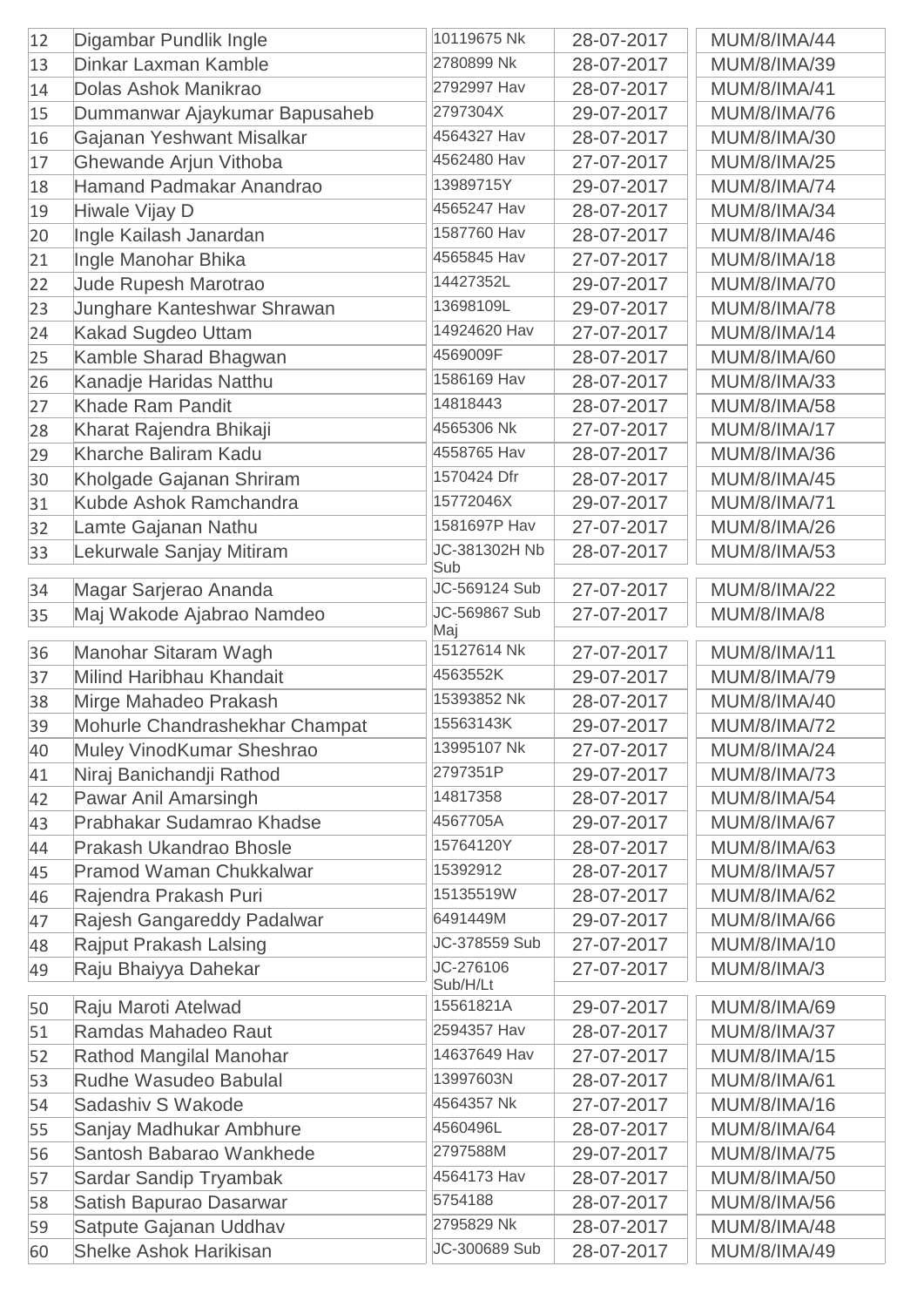| 61 | <b>Shinde Sachin Shankar</b>    | 15135986 Hav  | 28-07-2017 | <b>MUM/8/IMA/38</b> |
|----|---------------------------------|---------------|------------|---------------------|
| 62 | Sonewane Shamrao Domaji         | JC-560534 Sub | 27-07-2017 | <b>MUM/8/IMA/2</b>  |
| 63 | Sonune Sopan Ashruji            | JC-663550P    | 28-07-2017 | <b>MUM/8/IMA/28</b> |
|    |                                 | Sub           |            |                     |
| 64 | Sunil Vishnu Jadhav             | 4560858 Nk    | 28-07-2017 | <b>MUM/8/IMA/47</b> |
| 65 | Suradkar Sandip Shamrao         | 15768716W Nk  | 28-07-2017 | <b>MUM/8/IMA/29</b> |
| 66 | <b>Suresh Ramdas Rathod</b>     | 15466625P     | 29-07-2017 | <b>MUM/8/IMA/80</b> |
| 67 | <b>Tathe Ramchandra Onkar</b>   | JC-459842 Sub | 27-07-2017 | <b>MUM/8/IMA/13</b> |
| 68 | Tiwari Rajdeep Laminarayan      | 15135617 Nk   | 28-07-2017 | <b>MUM/8/IMA/32</b> |
| 69 | Uddhav Dagdu Arakh              | 15364658 Hav  | 28-07-2017 | <b>MUM/8/IMA/31</b> |
| 70 | Ukey Rajendra Jaswantsingh      | JC-559614 Sub | 27-07-2017 | <b>MUM/8/IMA/5</b>  |
| 71 | Vasant Ram Krishna              | JC-459261     | 27-07-2017 | <b>MUM/8/IMA/1</b>  |
|    |                                 | Sub/H/Lt      |            |                     |
| 72 | Vijay Shamrao Dhoble            | 2892927       | 28-07-2017 | <b>MUM/8/IMA/55</b> |
| 73 | <b>Vinod Chhotelal Kaithwas</b> | 4568974       | 28-07-2017 | <b>MUM/8/IMA/59</b> |
| 74 | Vinod Shankarrao Shendre        | 6487272M      | 29-07-2017 | <b>MUM/8/IMA/77</b> |
| 75 | Vinorkar Arun Vishwanath        | 14420128 Nk   | 27-07-2017 | MUM/8/IMA/7         |
| 76 | Vitthal Mallesu Adpawar         | 6490045X      | 28-07-2017 | <b>MUM/8/IMA/65</b> |
| 77 | Wandale Sonaji Laxman           | 6934683 Nk    | 27-07-2017 | <b>MUM/8/IMA/9</b>  |
| 78 | Wanjari Rishi Govinda           | JC-380060 Sub | 27-07-2017 | MUM/8/IMA/4         |
| 79 | Wanve Bhagwan Waman             | 14921604Y     | 27-07-2017 | <b>MUM/8/IMA/23</b> |
| 80 | Wathore Anuraj Rambhau          | 4427003 Nk    | 28-07-2017 | <b>MUM/8/IMA/35</b> |
| 81 | Wawtalikar Sarangdhar Ramdhan   | 15392468W     | 28-07-2017 | <b>MUM/8/IMA/27</b> |
|    |                                 | Hav           |            |                     |

|                | <b>Name</b>                   | Service No.  | Interview date | Roll No.            |
|----------------|-------------------------------|--------------|----------------|---------------------|
| $\mathbf{1}$   | <b>Arvind Ratirm Channe</b>   | 6492135 Sep  | 07-08-2017     | <b>MUM/8/IMS/7</b>  |
| $\overline{2}$ | <b>Bhashkar Rahate</b>        | 10228233 Hav | 08-08-2017     | <b>MUM/8/IMS/13</b> |
| 3              | Chilbule Vijay Mahadeo        | 2797372 LNK  | 08-08-2017     | <b>MUM/8/IMS/15</b> |
| $\overline{4}$ | Dahiwale Sunil Arvind         | 4566091 Hav  | 07-08-2017     | <b>MUM/8/IMS/8</b>  |
| 5              | Deogade Bhaskarrao Jagnnath   | 15770672 Hav | 08-08-2017     | <b>MUM/8/IMS/17</b> |
| 6              | Devendra Ramprasad Bankar     | 2797279 NK   | 08-08-2017     | <b>MUM/8/IMS/10</b> |
| 7              | Hansraj Bhoyar                | 102284458 NK | 08-08-2017     | <b>MUM/8/IMS/11</b> |
| 8              | <b>IRSHAD AHMAD</b>           | 696914       | 07-08-2017     | <b>MUM/8/IMS/4</b>  |
| $\overline{9}$ | <b>MD JAKIR HUSSAIN</b>       | 700804       | 07-08-2017     | <b>MUM/8/IMS/3</b>  |
| 10             | Meshram Purushottam Giridhari | 4571889 NK   | 08-08-2017     | <b>MUM/8/IMS/9</b>  |
| 11             | Motghare Satish Ramaji        | 2797288 NK   | 08-08-2017     | <b>MUM/8/IMS/16</b> |
| 12             | Omprakash Kshirsagar          | 102283364    | 08-08-2017     | <b>MUM/8/IMS/18</b> |
| 13             | <b>SALAMAT ANSARI</b>         | 687899       | 07-08-2017     | <b>MUM/8/IMS/1</b>  |
| 14             | Srikanta Palatasingh          | 724788       | 07-08-2017     | <b>MUM/8/IMS/2</b>  |
| 15             | Subbash Chanda Pardhi         | 10228334 NK  | 08-08-2017     | <b>MUM/8/IMS/14</b> |
| 16             | Surya Kiran Sawwalakhe        | 10228243 Hav | 08-08-2017     | <b>MUM/8/IMS/12</b> |
| 17             | UMALE NARENDRAKUMAR GOVERDH   | 775702       | 07-08-2017     | <b>MUM/8/IMS/5</b>  |
| 18             | Vaile Ankush Domaji           | 2796664 NK   | 07-08-2017     | <b>MUM/8/IMS/6</b>  |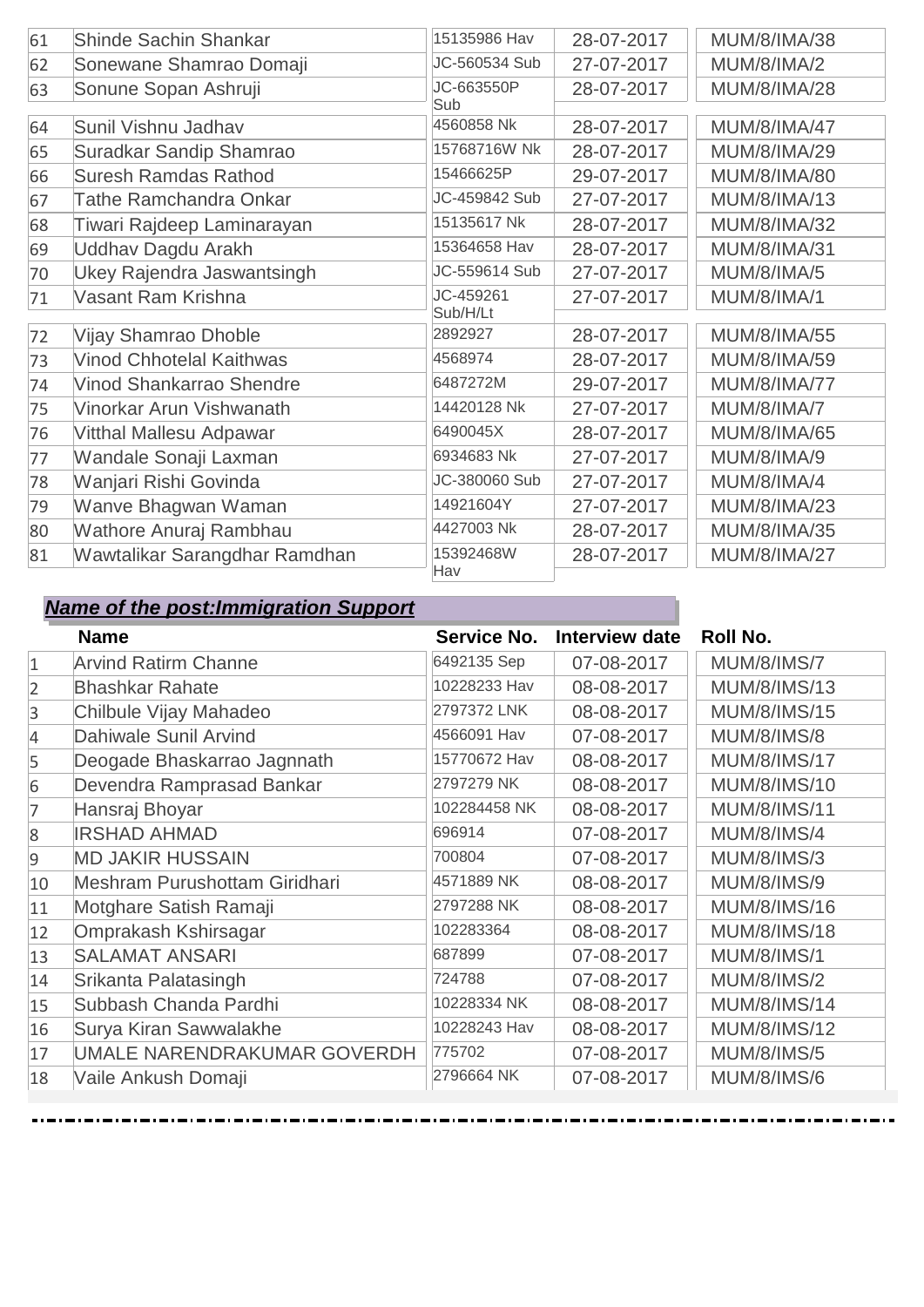# **Airport:Pune**

#### *INTERVIEW AT:C-23, `E' Block, Bandra-Kurla Complex, Behind Reserve Bank of India, Bandra (East), Mumbai - 400051.*

|                  | <b>Name of the post: Immigration Assistant</b> |                      |                       |                     |
|------------------|------------------------------------------------|----------------------|-----------------------|---------------------|
|                  | <b>Name</b>                                    | Service No.          | <b>Interview date</b> | <b>Roll No.</b>     |
| $1\,$            | Shinde Arun Kundlik                            | 4566914L Hav         | 29-07-2017            | MUM/9/IMA/20        |
| $\overline{2}$   | 14349429 Nk Tayade Murlidhar                   | 14349429 Nk          | 29-07-2017            | <b>MUM/9/IMA/5</b>  |
| $\overline{3}$   | 14420955 Nk Jaybhaye Gajanan Mahadu            | 14420955 Nk          | 29-07-2017            | <b>MUM/9/IMA/6</b>  |
| $\overline{4}$   | 1538459 Hav Gawali Husen Jangali               | 1538459 Hav          | 29-07-2017            | <b>MUM/9/IMA/4</b>  |
| 5                | 2787861H Hav Sapkal Pralhad Shersing           | 2787861H Hav         | 29-07-2017            | MUM/9/IMA/3         |
| $\overline{6}$   | 4559603 Nk Machindra Raju Misal                | 4559603 Nk           | 29-07-2017            | <b>MUM/9/IMA/8</b>  |
| 7                | 4566804W Hav Vinkar Raju Gopala                | 4566804W Hav         | 29-07-2017            | <b>MUM/9/IMA/7</b>  |
| $\boldsymbol{8}$ | Ashok Sonaji Pawar                             | JC-569898L<br>Sub    | 31-07-2017            | <b>MUM/9/IMA/32</b> |
| $\overline{9}$   | <b>Aware Sudam Kisan</b>                       | 10437578W<br>Hav     | 29-07-2017            | MUM/9/IMA/13        |
| 10               | <b>Babulal Laxman Kharat</b>                   | 1569434K Hav         | 31-07-2017            | MUM/9/IMA/26        |
| 11               | Barbde Digambar Sheshrao                       | 15366280 Hav         | 31-07-2017            | MUM/9/IMA/35        |
| 12               | <b>Bharat Gyanu Ambhore</b>                    | 4561584 Hav          | 31-07-2017            | <b>MUM/9/IMA/42</b> |
| 13               | Dinkar Narayan Gaikwad                         | 15112242W<br>Hav     | 29-07-2017            | <b>MUM/9/IMA/18</b> |
| 14               | Gaikwad shivaji Janardhan                      | 14420961 Nk          | 29-07-2017            | <b>MUM/9/IMA/12</b> |
| 15               | Hiwale Prabhakar Ganpat                        | 14414425 Hav         | 31-07-2017            | MUM/9/IMA/38        |
| 16               | Ingle Mohan Damodhar                           | 4566928 Nk           | 31-07-2017            | MUM/9/IMA/40        |
| 17               | Ingle Sanjay Rajaram                           | 1588582K Nk          | 31-07-2017            | <b>MUM/9/IMA/28</b> |
| 18               | Jadhao Gajanan Uttamrao                        | 4560495 Nk           | 31-07-2017            | <b>MUM/9/IMA/44</b> |
| 19               | JC-459774N Sub Solanki Prakash Digam           | JC-459774N<br>Sub    | 29-07-2017            | <b>MUM/9/IMA/9</b>  |
| 20               | Kakade Anil Gangadhar                          | 4564557P Hav         | 31-07-2017            | <b>MUM/9/IMA/31</b> |
| 21               | Kalore Pradeep Wasudeo                         | 15666613 Hav         | 31-07-2017            | <b>MUM/9/IMA/37</b> |
| 22               | Kauthkar Nandkishor Mahadeo                    | 15898997 Hav         | 31-07-2017            | <b>MUM/9/IMA/34</b> |
| 23               | Khetre Raju Asaram                             | 15131780y Hav        | 29-07-2017            | MUM/9/IMA/16        |
| 24               | Lande Vitthal Jagannath                        | 2791260 Hav          | 31-07-2017            | MUM/9/IMA/36        |
| 25               | Manohar Waman Narwade                          | 4559998F Nk          | 31-07-2017            | MUM/9/IMA/33        |
| 26               | Maroti Sakharam Raut                           | 1398019F Nk          | 29-07-2017            | <b>MUM/9/IMA/11</b> |
| 27               | Mohan Narayan Ghatol                           | JC-270728P<br>Sub    | 29-07-2017            | <b>MUM/9/IMA/21</b> |
| 28               | Morey Gajanan Waman                            | 14423143 Hav         | 31-07-2017            | <b>MUM/9/IMA/25</b> |
| 29               | Narkhede Dhanajay Waman                        | 15393879 Nk          | 31-07-2017            | MUM/9/IMA/30        |
| 30               | Paithane Sarjerao Punjaji                      | 4566926 Hav          | 31-07-2017            | MUM/9/IMA/39        |
| 31               | Pandit Ravindra Kumar Yogiraj                  | 4566298 Nk           | 31-07-2017            | <b>MUM/9/IMA/24</b> |
| 32               | <b>PATIL SP</b>                                | 670263               | 29-07-2017            | <b>MUM/9/IMA/2</b>  |
| 33               | Pawar Ramdas Gyanba                            | 2791875A Hav         | 31-07-2017            | MUM/9/IMA/45        |
| 34               | RAM PYARE VISHWAKARMA                          | 623966               | 29-07-2017            | <b>MUM/9/IMA/1</b>  |
| 35               | Ramkrushna Anna Raut                           | 27844441 Nk          | 29-07-2017            | <b>MUM/9/IMA/23</b> |
| 36               | Sasane Bhaurao Bhimrao                         | JC-727423K Nb<br>Sub | 31-07-2017            | <b>MUM/9/IMA/29</b> |
| 37               | Sasane Sanjay Bhaurao                          | 4566137M Hav         | 29-07-2017            | <b>MUM/9/IMA/17</b> |
| 38               | Shingne Vishnu Dnyanba                         | 14416021K Hav        | 31-07-2017            | <b>MUM/9/IMA/27</b> |
| 39               | <b>SM Rashidkhan Sikandarkhan</b>              | JC-261091P           | 29-07-2017            | MUM/9/IMA/15        |
|                  |                                                | Sub                  |                       |                     |
| 40               | Solanki Ashok Tukaram                          | JC-569682K<br>Sub    | 29-07-2017            | <b>MUM/9/IMA/22</b> |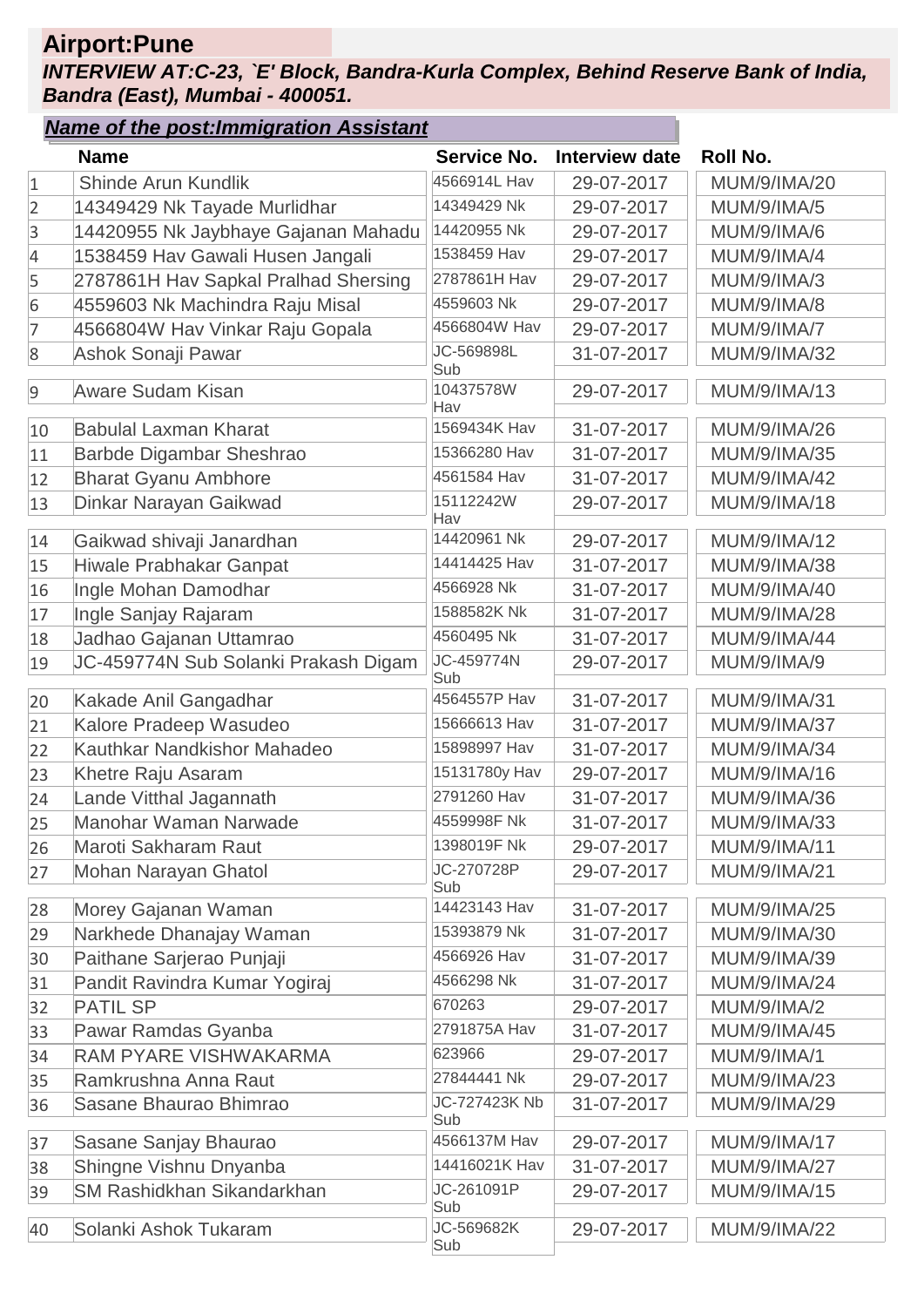| 41 | Sunil Pralhad Jadhay     | 4564845 Hav   | 31-07-2017 | MUM/9/IMA/41 |
|----|--------------------------|---------------|------------|--------------|
| 42 | <b>Wadekar Dattatray</b> | 10120130 Nk   | 31-07-2017 | MUM/9/IMA/43 |
| 43 | Wanare Ananta Devchand   | 14416012 Hav  | 29-07-2017 | MUM/9/IMA/14 |
| 44 | Wankhade Vijay Pandurang | 14418763 Hav  | 29-07-2017 | MUM/9/IMA/19 |
| 45 | Wayal Dilip Bhimrao      | 15469915Y Dfr | 29-07-2017 | MUM/9/IMA/10 |

|                | <b>Name</b>                  | <b>Service No.</b> | <b>Interview date</b> | <b>Roll No.</b>     |
|----------------|------------------------------|--------------------|-----------------------|---------------------|
| $\mathbf{1}$   | Ajay Hanumante               | 722915             | 08-08-2017            | <b>MUM/9/IMS/25</b> |
| $\overline{2}$ | Ajay Kumar Gupta             | 763991             | 08-08-2017            | <b>MUM/9/IMS/14</b> |
| 3              | <b>ARUN KUMAR SINGH</b>      | 790631             | 08-08-2017            | <b>MUM/9/IMS/3</b>  |
| $\overline{4}$ | <b>Charan Prusty</b>         | 679237             | 08-08-2017            | <b>MUM/9/IMS/10</b> |
| 5              | Debashis Chowdhury           | 690279             | 08-08-2017            | <b>MUM/9/IMS/15</b> |
| 6              | <b>DHANUNJAY KUMAR M</b>     | 748629             | 08-08-2017            | <b>MUM/9/IMS/21</b> |
| 7              | gade balkrishna baburao      | 697627             | 08-08-2017            | <b>MUM/9/IMS/5</b>  |
| $8\phantom{.}$ | <b>H S DUTTA</b>             | 697812             | 08-08-2017            | <b>MUM/9/IMS/1</b>  |
| 9              | Hemant P. Jeste              | 679479             | 08-08-2017            | <b>MUM/9/IMS/11</b> |
| 10             | <b>JAY SHANKAR JHA</b>       | 769774             | 08-08-2017            | <b>MUM/9/IMS/9</b>  |
| 11             | <b>JOGESWAR MOHANTA</b>      | 775963             | 08-08-2017            | <b>MUM/9/IMS/18</b> |
| 12             | <b>KAMTHE SAYAJI BABAN</b>   | 665798             | 08-08-2017            | <b>MUM/9/IMS/6</b>  |
| 13             | Kanhaiya Ji Upadhyay         | 723097             | 08-08-2017            | <b>MUM/9/IMS/20</b> |
| 14             | Kanhaiya Ojha                | 775703             | 08-08-2017            | <b>MUM/9/IMS/7</b>  |
| 15             | <b>KB Prahallad</b>          | 749670             | 08-08-2017            | <b>MUM/9/IMS/19</b> |
| 16             | <b>Krashan Kant</b>          | 711072             | 08-08-2017            | <b>MUM/9/IMS/22</b> |
| 17             | <b>MANOJ KUMAR SINGH</b>     | 749609             | 08-08-2017            | <b>MUM/9/IMS/24</b> |
| 18             | <b>MANOJ TG</b>              | 723457             | 08-08-2017            | <b>MUM/9/IMS/12</b> |
| 19             | <b>Prashant Ketkar</b>       | 738309             | 08-08-2017            | <b>MUM/9/IMS/27</b> |
| 20             | Praveen Kumar sharma         | 702325             | 08-08-2017            | <b>MUM/9/IMS/23</b> |
| 21             | R K JHA                      | 768651             | 08-08-2017            | <b>MUM/9/IMS/16</b> |
| 22             | <b>RAKESH KUMAR SINGH</b>    | 769676             | 08-08-2017            | <b>MUM/9/IMS/8</b>  |
| 23             | Sanamath Shivanand           | 694936             | 08-08-2017            | <b>MUM/9/IMS/26</b> |
| 24             | <b>SANTOSH KUMAR MOHANTY</b> | 775784             | 08-08-2017            | <b>MUM/9/IMS/17</b> |
| 25             | Satyabrata Jena              | 734038             | 08-08-2017            | <b>MUM/9/IMS/28</b> |
| 26             | <b>SHIV NANDAN SHARMA</b>    | 725007             | 08-08-2017            | <b>MUM/9/IMS/13</b> |
| 27             | <b>SUKESH KUMAR</b>          | 775071             | 08-08-2017            | <b>MUM/9/IMS/2</b>  |
| 28             | Suresh Rajaram Kurnekar      | 679900             | 08-08-2017            | <b>MUM/9/IMS/4</b>  |

# **Airport:Trichy**

*INTERVIEW AT:The office of FRRO, Bureau of Immigration, Shastri Bhavan Annexe, 26, Haddows Road, Nungambakkam, Chennai - 600006.*

|                | <b>Name of the post: Immigration Assistant</b> |                        |                            |              |
|----------------|------------------------------------------------|------------------------|----------------------------|--------------|
|                | <b>Name</b>                                    |                        | Service No. Interview date | Roll No.     |
| $\mathbf{1}$   | <b>K SEKAR</b>                                 | 14426759P/HAV<br>ILDAR | 26-07-2017                 | CNI/16/IMA/4 |
| $\overline{2}$ | M.Lakshmana Pillai                             | 14631782-W<br>NΚ       | 26-07-2017                 | CNI/16/IMA/5 |
| $\overline{3}$ | P.Sundar                                       | JC-755684 Nb<br>Sub    | 26-07-2017                 | CNI/16/IMA/3 |
| $\overline{4}$ | <b>PRASAD P P</b>                              | 276181N                | 26-07-2017                 | CNI/16/IMA/1 |
| 5              | <b>R BASKAR</b>                                | 765028                 | 26-07-2017                 | CNI/16/IMA/2 |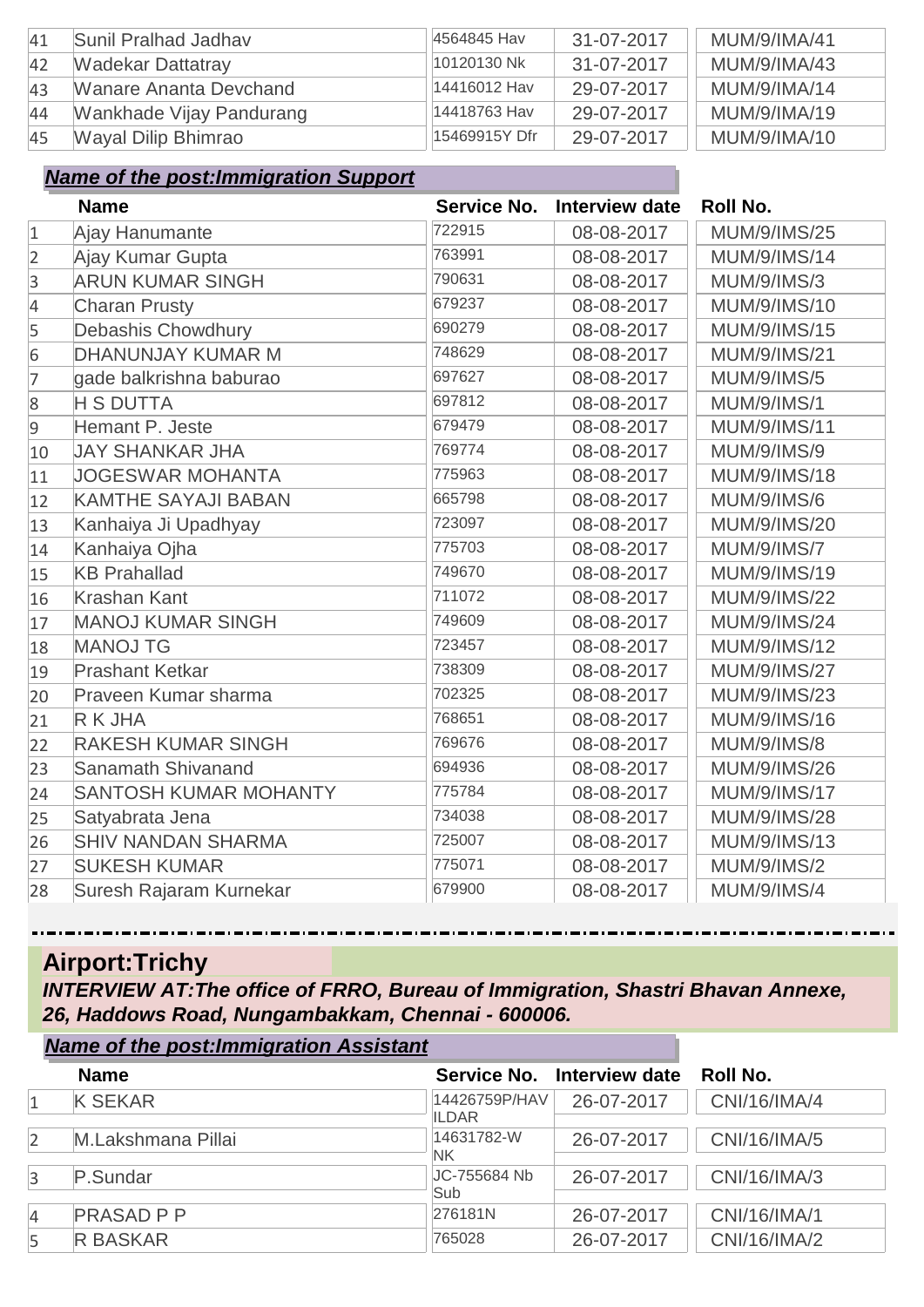6 R.Giridhara Prabu 115175-N CPO 26-07-2017 CNI/16/IMA/6

|                  | <b>Name of the post: Immigration Support</b> |                    |                       |                     |
|------------------|----------------------------------------------|--------------------|-----------------------|---------------------|
|                  | <b>Name</b>                                  | <b>Service No.</b> | <b>Interview date</b> | <b>Roll No.</b>     |
| $\mathbf{1}$     | A.Kasinathan                                 | 10452719/Hav       | 29-07-2017            | <b>CNI/16/IMS/6</b> |
| $\overline{2}$   | <b>D VIJAYA KUMAR</b>                        | 724397             | 29-07-2017            | CNI/16/IMS/2        |
| 3                | <b>DAVID LIVINGSTON K</b>                    | 741668             | 29-07-2017            | <b>CNI/16/IMS/5</b> |
| 4                | <b>I.ZAHIR HUSSAIN</b>                       | 775908             | 29-07-2017            | <b>CNI/16/IMS/1</b> |
| 5                | llangovan.p                                  | 15137317N/Gnr      | 29-07-2017            | CNI/16/IMS/15       |
| $6\phantom{.}6$  | Jeyakumar.P                                  | 15139988W/Hav      | 29-07-2017            | CNI/16/IMS/14       |
| 7                | M.Ramesh                                     | 15316280N/NK       | 29-07-2017            | CNI/16/IMS/9        |
| $\boldsymbol{8}$ | M.Saravanan                                  | 2604492 L Sep      | 29-07-2017            | CNI/16/IMS/18       |
|                  |                                              | (MACP Hav)         |                       |                     |
| 9                | M.Suresh                                     | 15764568Y/Hav      | 29-07-2017            | CNI/16/IMS/10       |
| 10               | P.Dharmaraj                                  | 10452830W/Hav      | 29-07-2017            | CNI/16/IMS/13       |
| 11               | P.Muthukrishnan                              | 10452816/Hav       | 29-07-2017            | CNI/16/IMS/11       |
| 12               | P.Ponnienselvan                              | 10452890/NK        | 29-07-2017            | <b>CNI/16/IMS/8</b> |
| 13               | R.Gunasekaran                                | 1441962600/Hav     | 29-07-2017            | CNI/16/IMS/12       |
| 14               | S.Anandaraj                                  | 10452904A          | 29-07-2017            | CNI/16/IMS/17       |
|                  |                                              | Hav                |                       |                     |
| 15               | sathish venkatachalam                        | 724340             | 29-07-2017            | CNI/16/IMS/3        |
| 16               | Subbarayalu.S                                | 15386007/Hav       | 29-07-2017            | <b>CNI/16/IMS/7</b> |
| 17               | <b>T B KRISHNAKUMAR</b>                      | 772105             | 29-07-2017            | <b>CNI/16/IMS/4</b> |
| 18               | T.Jayakuar                                   | 15137332H/Gun      | 29-07-2017            | CNI/16/IMS/16       |

#### **Airport:Trivandrum** *INTERVIEW AT:#572, Mont Fort House, Vazhuthacaud, Thycaud PO, Thiruvananthapuram. Name of the post:Immigration Assistant*

|                | <u>Name of the post.miningration Assistant</u> |                                |                       |                       |
|----------------|------------------------------------------------|--------------------------------|-----------------------|-----------------------|
|                | <b>Name</b>                                    | Service No.                    | <b>Interview date</b> | <b>Roll No.</b>       |
| $\mathbf{1}$   | Abhilash S                                     | 128541`CPO                     | 01-08-2017            | <b>TVM/20/IMA/41</b>  |
| 2              | <b>Abraham Devid</b>                           | JC-412883P<br>Sub              | 03-08-2017            | TVM/20/IMA/134        |
| 3              | Ajeshkumar                                     | 181267                         | 01-08-2017            | <b>TVM/20/IMA/38</b>  |
| 4              | Aji Kumar AK                                   | JC-379611M<br>Sub              | 02-08-2017            | <b>TVM/20/IMA/82</b>  |
| 5              | <b>Alex Thomas</b>                             | JC-310080P Nb<br>Sub           | 02-08-2017            | TVM/20/IMA/123        |
| 6              | Alexdar K Muthali                              | 1777549YMCME<br>CH(R)II        | 02-08-2017            | TVM/20/IMA/92         |
| $\overline{7}$ | Anad Raj K                                     | JC-300033K<br>Sub              | 02-08-2017            | <b>TVM/20/IMA/88</b>  |
| 8              | Aneesh Dharmarajan                             | 739240-T JWO                   | 02-08-2017            | <b>TVM/20/IMA/98</b>  |
| 9              | Ani S                                          | JC269454H                      | 01-08-2017            | <b>TVM/20/IMA/6</b>   |
| 10             | <b>Anil KN</b>                                 | JC-440124L<br>Sub              | 03-08-2017            | TVM/20/IMA/142        |
| 11             | <b>Anil KS</b>                                 | 15308034N Hav<br>(Hony Nb Sub) | 02-08-2017            | TVM/20/IMA/125        |
| 12             | Anil Kumar A                                   | JC-301908A Nb<br>Sub           | 02-08-2017            | TVM/20/IMA/69         |
| 13             | <b>Anil Kumar CK</b>                           | JC-310912L<br>Hon Sub          | 02-08-2017            | <b>TVM/20/IMA/74</b>  |
| 14             | Anil Kumar G                                   | JC-272484L Sub                 | 02-08-2017            | <b>TVM/20/IMA/78</b>  |
| 15             | <b>ANIL KUMAR S</b>                            | 731341                         | 03-08-2017            | <b>TVM/20/IMA/147</b> |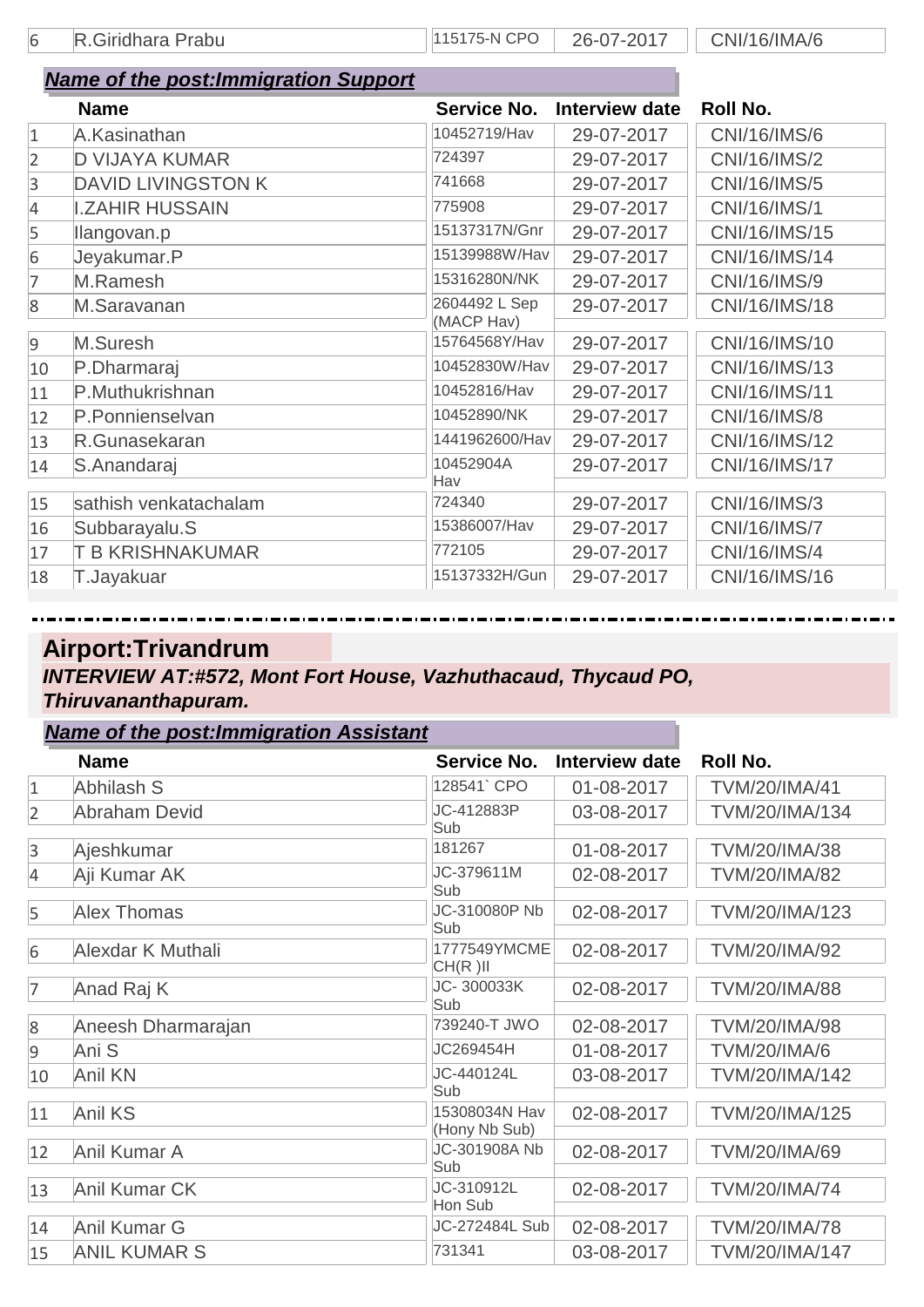| 16 | Anil Kumar V               | JC-439152L<br>Sub             | 02-08-2017 | TVM/20/IMA/121        |
|----|----------------------------|-------------------------------|------------|-----------------------|
| 17 | Anil V                     | 15665702W                     | 01-08-2017 | <b>TVM/20/IMA/7</b>   |
| 18 | Arun Vijayan               | 734467 JWO                    | 01-08-2017 | <b>TVM/20/IMA/46</b>  |
| 19 | Ashokan Nair D             | 7775355A Hav<br>(Hony Nb Sub) | 03-08-2017 | TVM/20/IMA/135        |
| 20 | <b>ASOKAN N</b>            | 762321M                       | 01-08-2017 | TVM/20/IMA/16         |
| 21 | <b>Babukkuttan Nair</b>    | JC 375410 Sub                 | 01-08-2017 | TVM/20/IMA/39         |
| 22 | <b>BENNY VARGHESE</b>      | 301013H                       | 01-08-2017 | <b>TVM/20/IMA/17</b>  |
| 23 | Biju A                     | JC-271610A Sub                | 03-08-2017 | TVM/20/IMA/141        |
| 24 | Biju A                     | 6393245K                      | 01-08-2017 | TVM/20/IMA/13         |
| 25 | <b>Biju D</b>              | 14399289H                     | 03-08-2017 | TVM/20/IMA/126        |
|    |                            | <b>ACP NB Sub</b>             |            |                       |
| 26 | <b>Biju George</b>         | JC-377631, Sub<br>(Hon Lt)    | 03-08-2017 | TVM/20/IMA/136        |
| 27 | <b>Binoj G</b>             | JC695511K                     | 01-08-2017 | <b>TVM/20/IMA/1</b>   |
| 28 | Byju B                     | JC-281633P Nb                 | 03-08-2017 | <b>TVM/20/IMA/127</b> |
|    |                            | Sub                           |            |                       |
| 29 | C Deepak                   | 121202<br><b>CHMECH</b>       | 01-08-2017 | <b>TVM/20/IMA/55</b>  |
| 30 | Chandran Pillai B          | JC275256                      | 01-08-2017 | <b>TVM/20/IMA/23</b>  |
|    |                            | N/Sub                         |            |                       |
| 31 | <b>Cherian Thomas</b>      | 767363R JWO                   | 02-08-2017 | TVM/20/IMA/112        |
| 32 | <b>CHMECHPraveen Raj V</b> | 115281B<br><b>CHMECH</b>      | 01-08-2017 | <b>TVM/20/IMA/61</b>  |
| 33 | Devidson                   | JC-768482L Nb<br>Sub          | 02-08-2017 | <b>TVM/20/IMA/80</b>  |
| 34 | Dileep Kumar S             | JC-378948 Sub                 | 01-08-2017 | TVM/20/IMA/29         |
| 35 | Geethakrishnan nair B      | JC-274367Y                    | 02-08-2017 | TVM/20/IMA/101        |
| 36 | Geneshkumar KR             | 181628 MCEAP-                 | 02-08-2017 | TVM/20/IMA/119        |
|    |                            | Ш                             |            |                       |
| 37 | Gopakumar N                | Jc 378489 Sub                 | 01-08-2017 | <b>TVM/20/IMA/40</b>  |
| 38 | Gopalkrisna Pillai S       | 177541B CHME                  | 02-08-2017 | <b>TVM/20/IMA/91</b>  |
| 39 | Hari Lal TS                | 15129493 NB<br><b>SUB</b>     | 01-08-2017 | <b>TVM/20/IMA/25</b>  |
| 40 | Hari P                     | JC-413207M<br>Sub             | 03-08-2017 | TVM/20/IMA/143        |
| 41 | Hari Unnithan G            | 171297N CPO                   | 02-08-2017 | TVM/20/IMA/114        |
| 42 | Hariprasad Kg              | JC 768903 Nb                  | 01-08-2017 | <b>TVM/20/IMA/37</b>  |
|    |                            | Sub                           |            |                       |
| 43 | J Varghese                 | JC-811277A Sub                | 03-08-2017 | <b>TVM/20/IMA/132</b> |
| 44 | JA Sajikumar               | JC-439992 SUB                 | 01-08-2017 | <b>TVM/20/IMA/26</b>  |
| 45 | <b>Jackson David</b>       | 174364HCPO                    | 02-08-2017 | <b>TVM/20/IMA/90</b>  |
| 46 | Jameson J                  | 73960-L JWO                   | 02-08-2017 | TVM/20/IMA/115        |
| 47 | Jaya Kumar J               | 4079237P                      | 01-08-2017 | <b>TVM/20/IMA/9</b>   |
| 48 | Jayachandran Pillai        | JC246046L                     | 01-08-2017 | <b>TVM/20/IMA/5</b>   |
| 49 | Jayaprakasan.S             | Jc.413364                     | 01-08-2017 | <b>TVM/20/IMA/20</b>  |
|    |                            | Nb/Sub<br>JC-380542N          | 02-08-2017 | <b>TVM/20/IMA/67</b>  |
| 50 | Jayaprakash P              | Sub                           |            |                       |
| 51 | John Varghes AG            | JC-332054N<br>Sub             | 02-08-2017 | TVM/20/IMA/63         |
| 52 | Johnson TY                 | JC-266085L Sub                | 02-08-2017 | <b>TVM/20/IMA/107</b> |
| 53 | <b>KP</b> Priji            | 178496Z                       | 02-08-2017 | TVM/20/IMA/93         |
| 54 | <b>Kumuda Nadh.KR</b>      | CPOUC1<br>Jc 246059 RIS       | 01-08-2017 | <b>TVM/20/IMA/28</b>  |
| 55 | Lujimon L                  | 180705W                       | 02-08-2017 | TVM/20/IMA/104        |
|    |                            | <b>MCERA II</b>               |            |                       |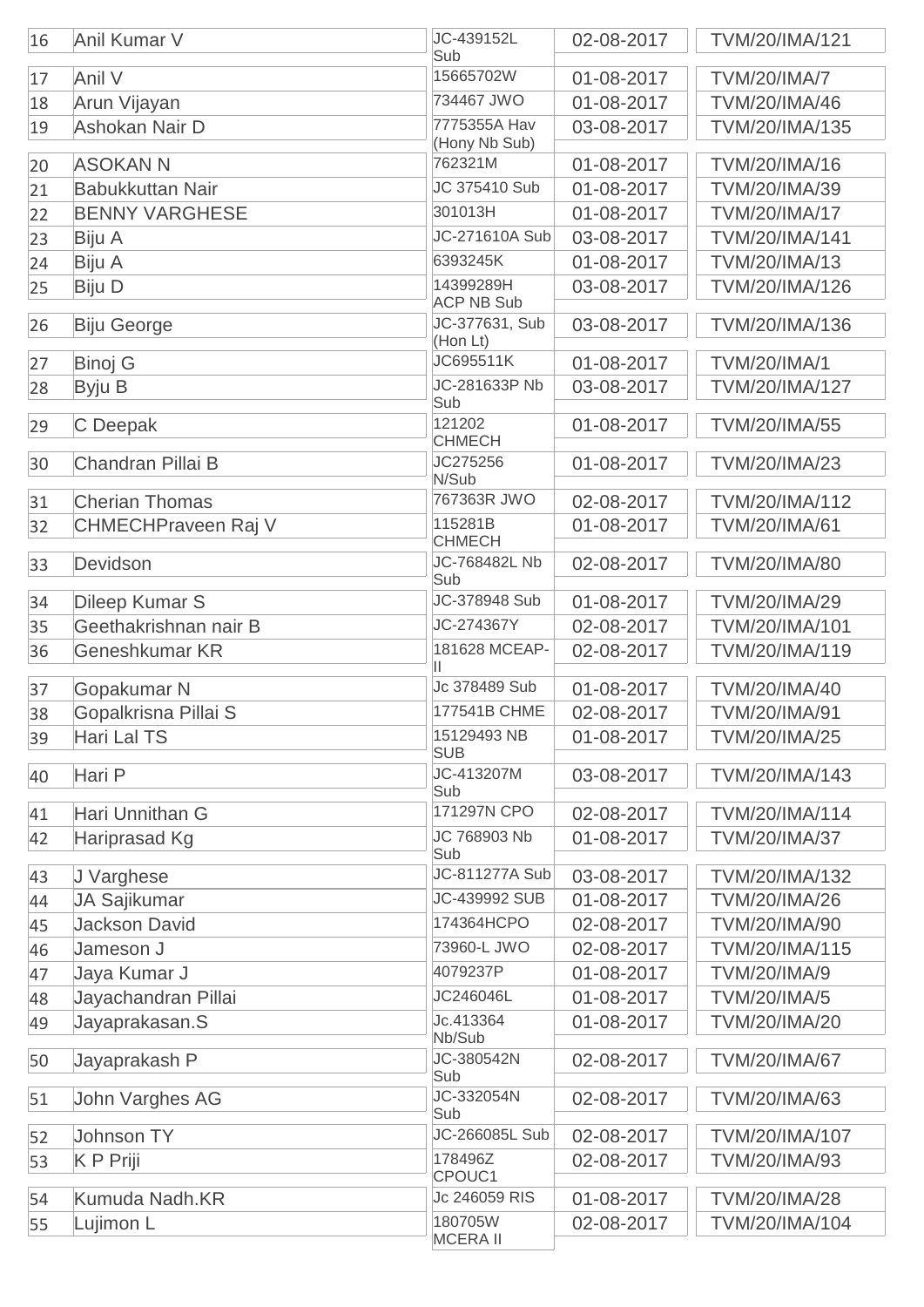| 56 | Manoj Kumar CK          | JC-811480W<br>Nb Sub       | 02-08-2017 | <b>TVM/20/IMA/73</b> |
|----|-------------------------|----------------------------|------------|----------------------|
| 57 | <b>Mathews Thomas</b>   | JC-698057T<br><b>JWO</b>   | 02-08-2017 | TVM/20/IMA/124       |
| 58 | MCERA II, Lujimon L     | 180705W<br>MCERA II,       | 02-08-2017 | <b>TVM/20/IMA/62</b> |
| 59 | Mohanakumar KP          | 749536K JWO                | 02-08-2017 | TVM/20/IMA/109       |
| 60 | Mujeeb Mohammed         | 775542B JWO                | 02-08-2017 | TVM/20/IMA/113       |
| 61 | <b>MUJEEB MUHAMMED</b>  | 775542                     | 03-08-2017 | TVM/20/IMA/146       |
| 62 | Nb Sub Shaji PG         | Nb Sub S                   | 02-08-2017 | <b>TVM/20/IMA/70</b> |
| 63 | Omanakuttan R           | JC-25470W<br>Sub           | 02-08-2017 | <b>TVM/20/IMA/77</b> |
| 64 | P Janardhanan Nair      | JC 309811 Sub/<br>Hon Capt | 01-08-2017 | <b>TVM/20/IMA/42</b> |
| 65 | P M Manojkumar          | 180628W<br><b>CHEAP</b>    | 02-08-2017 | TVM/20/IMA/99        |
| 66 | <b>Pradeep Kumar ER</b> | JC-440257F<br>Sub          | 03-08-2017 | TVM/20/IMA/133       |
| 67 | Prasanth B              | JC-440516Y Nb<br>Sub       | 03-08-2017 | TVM/20/IMA/139       |
| 68 | Prasanth KJ             | 2602717K                   | 01-08-2017 | <b>TVM/20/IMA/14</b> |
| 69 | Prasastha Pillai        | 194249A<br><b>CHERA</b>    | 02-08-2017 | <b>TVM/20/IMA/95</b> |
| 70 | Pratheepan SR           | JC 727305 Sub              | 01-08-2017 | <b>TVM/20/IMA/27</b> |
| 71 | Praveen Raj V           | 115281B<br><b>CHMECH</b>   | 02-08-2017 | <b>TVM/20/IMA/97</b> |
| 72 | Priji PR                | 181439 MCEAA<br>Ш          | 01-08-2017 | <b>TVM/20/IMA/56</b> |
| 73 | Radhakrishnakurup J     | JC-310596K,<br>Nb Sub      | 02-08-2017 | <b>TVM/20/IMA/75</b> |
| 74 | Rajeev CP               | 131238 CHELA               | 01-08-2017 | <b>TVM/20/IMA/57</b> |
| 75 | Rajeevan Pillai K       | JC-665849A<br>Sub          | 02-08-2017 | <b>TVM/20/IMA/96</b> |
| 76 | Rajesh GR               | 15379157K                  | 01-08-2017 | <b>TVM/20/IMA/8</b>  |
| 77 | Rajesh S                | JC-380471X Nb<br>Sub       | 02-08-2017 | TVM/20/IMA/102       |
| 78 | Ramesh Babu R           | JC-740268<br><b>JWO</b>    | 01-08-2017 | <b>TVM/20/IMA/58</b> |
| 79 | Ranjith N Nair          | JC440358P                  | 01-08-2017 | <b>TVM/20/IMA/3</b>  |
| 80 | <b>Ratheesh PG</b>      | 130217 CPO                 | 01-08-2017 | <b>TVM/20/IMA/47</b> |
| 81 | Ravi Kumar R            | JC-440443X<br>Sub          | 03-08-2017 | TVM/20/IMA/140       |
| 82 | Reghunathan Pillai M    | JC-175375<br><b>CHERA</b>  | 02-08-2017 | <b>TVM/20/IMA/85</b> |
| 83 | Remesh Babu R           | JC-740268 JWO              | 02-08-2017 | <b>TVM/20/IMA/84</b> |
| 84 | <b>S ANIL KUMAR</b>     | 690627                     | 03-08-2017 | TVM/20/IMA/145       |
| 85 | S Pradeepkumar          | JC 381788<br><b>NbSub</b>  | 01-08-2017 | <b>TVM/20/IMA/31</b> |
| 86 | S Sureshkumar           | 120092 ME 1 S              | 01-08-2017 | <b>TVM/20/IMA/51</b> |
| 87 | Sabu V                  | JC-689490R<br><b>JWO</b>   | 02-08-2017 | <b>TVM/20/IMA/86</b> |
| 88 | Sajeevan Nair C         | JC-697157 Sub              | 03-08-2017 | TVM/20/IMA/138       |
| 89 | Sajimon G               | 702876 JWO                 | 02-08-2017 | TVM/20/IMA/120       |
| 90 | Sajimon T               | JC-378913M<br>Sub          | 02-08-2017 | <b>TVM/20/IMA/81</b> |
| 91 | Saju P                  | JC-378621K Sub             | 02-08-2017 | <b>TVM/20/IMA/76</b> |
| 92 | <b>Samkutty G</b>       | 704581 K JWO               | 02-08-2017 | <b>TVM/20/IMA/94</b> |
| 93 | Sandeep S               | 176742N<br><b>CHELR</b>    | 03-08-2017 | TVM/20/IMA/129       |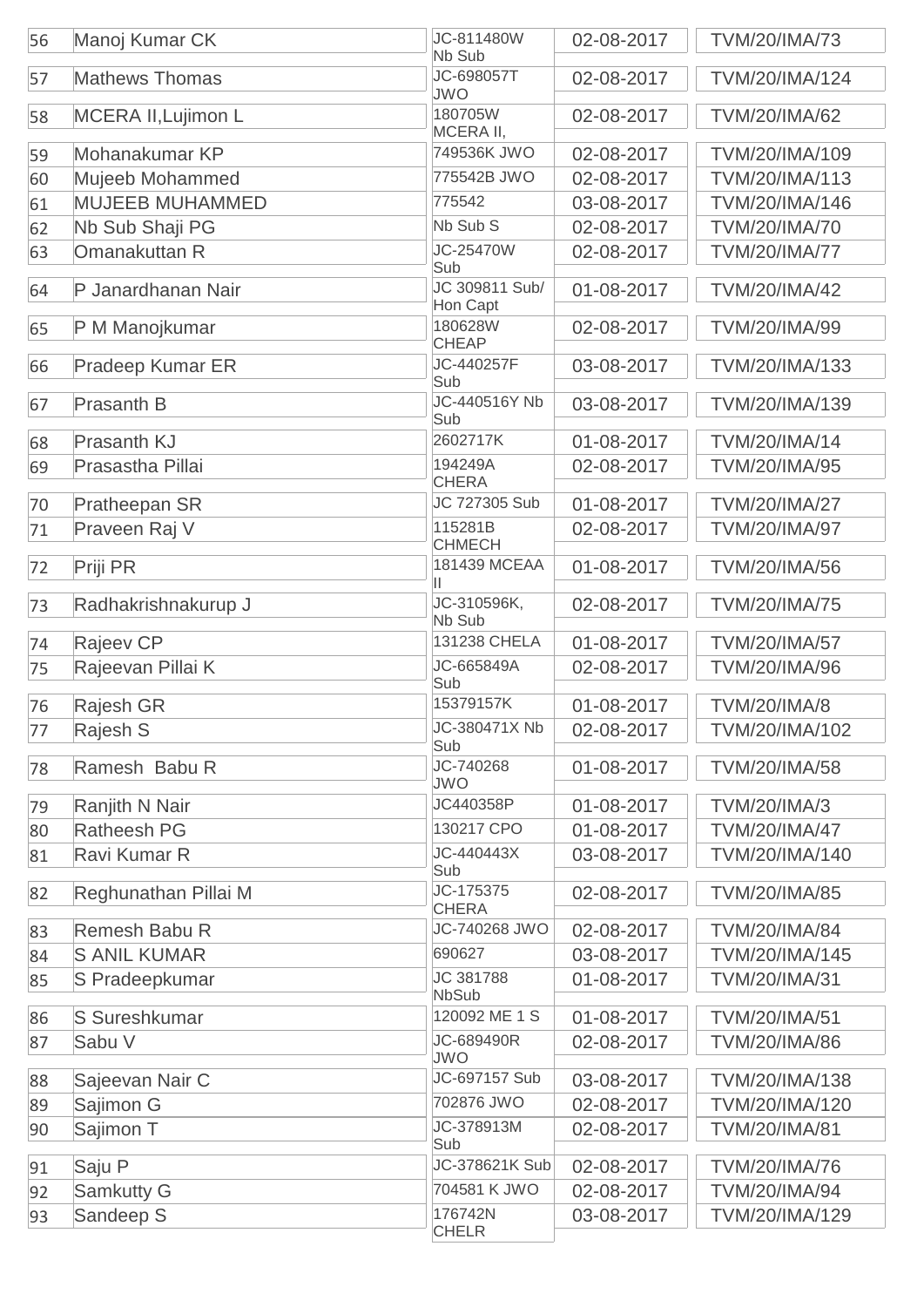| 94  | Sanjayanath V B        | JC-219579K<br>Sub Maj/Hony | 01-08-2017 | <b>TVM/20/IMA/59</b>  |
|-----|------------------------|----------------------------|------------|-----------------------|
| 95  | Sanjayanath V B        | JC-219579K                 | 02-08-2017 | <b>TVM/20/IMA/87</b>  |
|     |                        | Sub Maj/Hony Lt            |            |                       |
| 96  | Sanjeev Kumar MG       | JC-438748Y Sub             | 02-08-2017 | <b>TVM/20/IMA/72</b>  |
| 97  | Sasidharan Pillai      | JC-293904,                 | 03-08-2017 | TVM/20/IMA/130        |
|     |                        | Sub                        |            |                       |
| 98  | Sasikumar A            | JC 669078 Sub              | 01-08-2017 | TVM/20/IMA/33         |
| 99  | Satheesh kumar B       | JC-665033 Nb               | 01-08-2017 | <b>TVM/20/IMA/22</b>  |
| 100 | Shabu CS               | 2606249M                   | 01-08-2017 | <b>TVM/20/IMA/18</b>  |
| 101 | Shajimon S             | JC-758719K Sub             | 02-08-2017 | TVM/20/IMA/116        |
| 102 | Shibu R                | JC-330551Y                 | 02-08-2017 | <b>TVM/20/IMA/66</b>  |
| 103 | Shilu G                | 741994 JWO                 | 01-08-2017 | <b>TVM/20/IMA/52</b>  |
| 104 | Shinu R                | 180551W<br>MCAR2           | 02-08-2017 | TVM/20/IMA/100        |
| 105 | Sooraj S Nair          | 181760 CHEAA               | 01-08-2017 | <b>TVM/20/IMA/54</b>  |
| 106 | <b>Sreekumar CR</b>    | JC-765387N                 | 02-08-2017 | <b>TVM/20/IMA/79</b>  |
|     | <b>Sreeraman MC</b>    | Sub<br><b>TJ6045W</b>      | 01-08-2017 | <b>TVM/20/IMA/4</b>   |
| 107 | <b>Sub Devidson</b>    | JC-768482L Nb              | 03-08-2017 | TVM/20/IMA/144        |
| 108 | Sub Prabhakaran Nair   | <b>JC 762274 SUB</b>       | 01-08-2017 | <b>TVM/20/IMA/43</b>  |
| 109 |                        | JC 771131 Nb               |            |                       |
| 110 | Sub Saravanan B        | Sub                        | 01-08-2017 | <b>TVM/20/IMA/44</b>  |
| 111 | Sub Shibu R            | JC-330551Y                 | 02-08-2017 | TVM/20/IMA/108        |
| 112 | Subhash G              | JC277769F                  | 01-08-2017 | <b>TVM/20/IMA/2</b>   |
| 113 | Subhash KV             | JC-243375W<br>Sub          | 02-08-2017 | TVM/20/IMA/122        |
| 114 | Sudhakaran C           | JC 763995 Sub              | 01-08-2017 | <b>TVM/20/IMA/34</b>  |
| 115 | Sudheer B              | JC 311000 Nb               | 01-08-2017 | <b>TVM/20/IMA/48</b>  |
|     |                        | Sub<br>731042 JWO          |            |                       |
| 116 | Sudheer sundaresan     | 181257                     | 01-08-2017 | <b>TVM/20/IMA/21</b>  |
| 117 | Sujith NS              | MCAA_II                    | 01-08-2017 | TVM/20/IMA/36         |
| 118 | <b>SUNIL KUMAR KO</b>  | 300311M                    | 01-08-2017 | <b>TVM/20/IMA/15</b>  |
| 119 | <b>SUNIL KUMAR N</b>   | 772959                     | 01-08-2017 | TVM/20/IMA/19         |
| 120 | Sunil Kumar P          | Sunil Kumar P              | 02-08-2017 | <b>TVM/20/IMA/83</b>  |
| 121 | Sunil Kumar S          | JC-698458 Nb               | 01-08-2017 | TVM/20/IMA/30         |
| 122 | Sunilkumar M           | Sub<br>2605782 NB<br>Sub   | 01-08-2017 | <b>TVM/20/IMA/49</b>  |
| 123 | Sunilkumar N           | 772959 JWO                 | 01-08-2017 | <b>TVM/20/IMA/50</b>  |
| 124 | Sunilkumar SL          | JC 311098 Nb<br>sub        | 01-08-2017 | <b>TVM/20/IMA/45</b>  |
| 125 | <b>SUREESH KS</b>      | 6393244F                   | 01-08-2017 | <b>TVM/20/IMA/11</b>  |
| 126 | Suresh Babu R          | 6393240L                   | 01-08-2017 | <b>TVM/20/IMA/12</b>  |
| 127 | <b>Suresh GS</b>       | JC-764072X                 | 02-08-2017 | <b>TVM/20/IMA/117</b> |
| 128 | <b>Suresh KN</b>       | JC 373828 Sub              | 01-08-2017 | <b>TVM/20/IMA/53</b>  |
| 129 | <b>SURESH KUMAR RV</b> | JC 275929 NB               | 01-08-2017 | <b>TVM/20/IMA/24</b>  |
|     |                        | <b>SUB</b>                 |            |                       |
| 130 | Suresh Kumar V         | JC-272521N<br>Sub          | 02-08-2017 | TVM/20/IMA/103        |
| 131 | T Jayamohan            | 15308303P<br>Sub/Maj       | 02-08-2017 | TVM/20/IMA/118        |
| 132 | T Joy                  | 716075 JWO                 | 01-08-2017 | TVM/20/IMA/35         |
| 133 | Thampikunju T          | JC-804498K Nb              | 01-08-2017 | <b>TVM/20/IMA/60</b>  |
|     |                        | Sub                        |            |                       |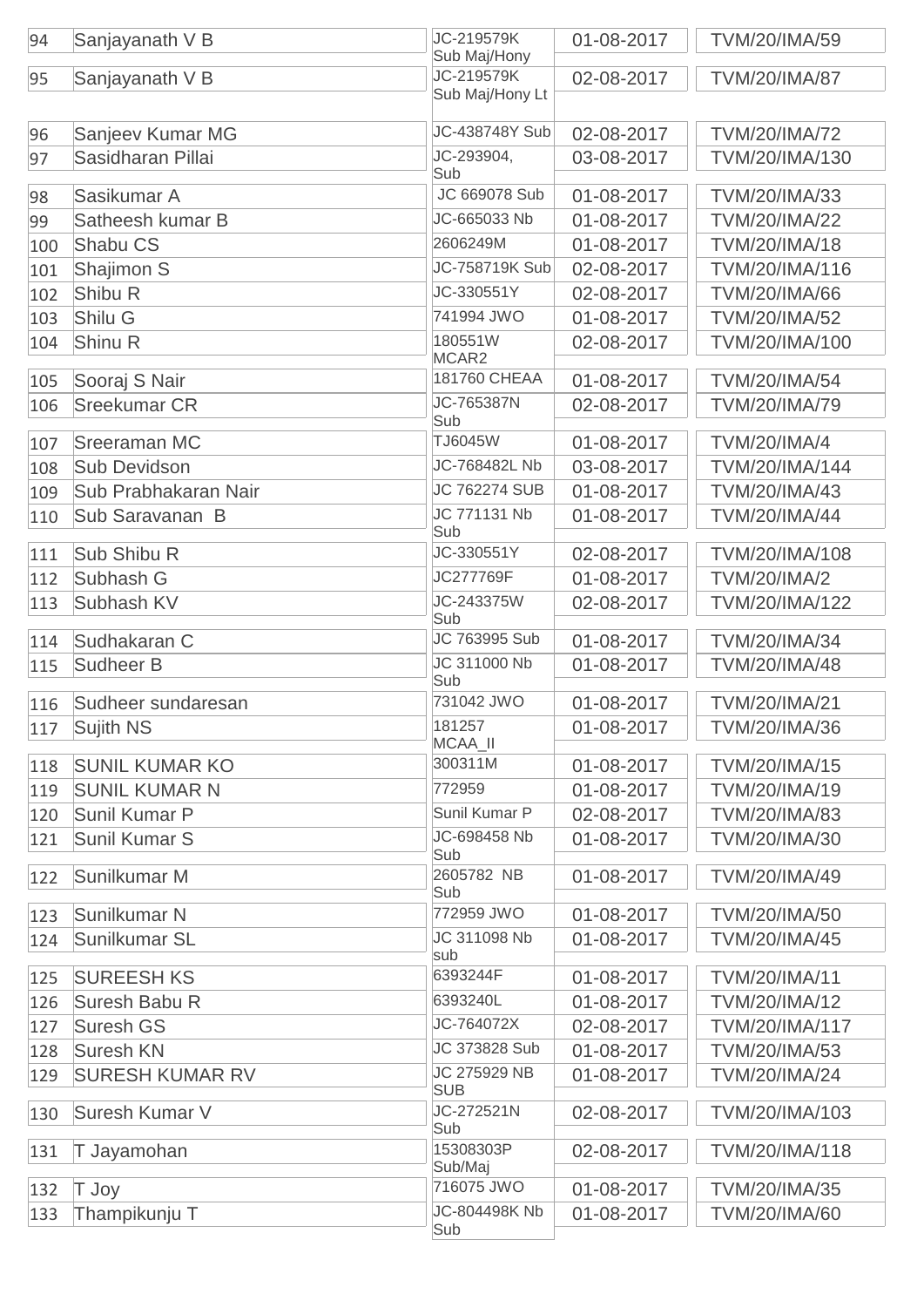| 134 | <b>Thomas Kuriyakose</b> | JC-328423H<br>Sub Maj (Hony | 02-08-2017 | <b>TVM/20/IMA/71</b> |
|-----|--------------------------|-----------------------------|------------|----------------------|
|     |                          | Lt)                         |            |                      |
| 135 | <b>Toyson Thomas</b>     | JC310893L                   | 01-08-2017 | TVM/20/IMA/10        |
| 136 | Vaishakan KS             | JC-271384X                  | 03-08-2017 | TVM/20/IMA/128       |
|     |                          | Sub                         |            |                      |
| 137 | <b>Varghes AG</b>        | JC-332054N                  | 02-08-2017 | TVM/20/IMA/105       |
|     |                          | Sub                         |            |                      |
| 138 | Venugopal R              | JC-440032Y                  | 03-08-2017 | TVM/20/IMA/137       |
|     |                          | Sub (Hony<br>Capt)          |            |                      |
| 139 | Venukuttan R             | JC-377193 Sub               | 03-08-2017 | TVM/20/IMA/131       |

## *Name of the post:Immigration Support*

|                  | <b>Name</b>              | Service No.          | Interview date | Roll No.             |
|------------------|--------------------------|----------------------|----------------|----------------------|
| $\mathbf{1}$     | <b>ABDUL HAKKEEM A</b>   | 15379160K            | 05-08-2017     | <b>TVM/20/IMS/5</b>  |
| $\overline{2}$   | <b>ABDUL HAKKEEM A</b>   | 15473401X            | 07-08-2017     | <b>TVM/20/IMS/25</b> |
| 3                | <b>ABHILASH S NAIR</b>   | 15473369N            | 05-08-2017     | <b>TVM/20/IMS/13</b> |
| $\overline{4}$   | <b>AJAY KUMAR OK</b>     | 15664307W            | 07-08-2017     | <b>TVM/20/IMS/24</b> |
| 5                | <b>AJAY KUMAR OK</b>     | 15393763L            | 05-08-2017     | <b>TVM/20/IMS/4</b>  |
| $6\phantom{1}6$  | <b>Anand K</b>           | 121363A,             | 07-08-2017     | <b>TVM/20/IMS/59</b> |
| 7                | <b>ANANDAKUMAR A</b>     | 776199               | 07-08-2017     | <b>TVM/20/IMS/40</b> |
| $\boldsymbol{8}$ | <b>ANEESH G</b>          | 6939466A             | 07-08-2017     | <b>TVM/20/IMS/17</b> |
| $\overline{9}$   | Aneeshkumar.CS           | 178850 LS.PTI        | 07-08-2017     | <b>TVM/20/IMS/51</b> |
| 10               | Anil Kumar A             | JC-301908A Nb<br>Sub | 07-08-2017     | <b>TVM/20/IMS/62</b> |
| 11               | Anil Kumar A             | JC-301908A Nb<br>Sub | 07-08-2017     | <b>TVM/20/IMS/78</b> |
| 12               | Baiju J                  | 770367               | 07-08-2017     | <b>TVM/20/IMS/44</b> |
| 13               | Bijukumar P R            | 146338761H           | 07-08-2017     | <b>TVM/20/IMS/60</b> |
| 14               | <b>BINU ABRAHAM</b>      | 763720               | 07-08-2017     | <b>TVM/20/IMS/42</b> |
| 15               | <b>Binu P Thomas</b>     | 14919722N            | 07-08-2017     | <b>TVM/20/IMS/64</b> |
| 16               | <b>BINUS</b>             | 15379315N            | 05-08-2017     | <b>TVM/20/IMS/2</b>  |
| 17               | <b>BINUS</b>             | 15474667W            | 07-08-2017     | <b>TVM/20/IMS/22</b> |
| 18               | <b>DEEPURNAIR</b>        | 736798               | 07-08-2017     | <b>TVM/20/IMS/33</b> |
| 19               | <b>Devalal BL</b>        | 741593               | 07-08-2017     | <b>TVM/20/IMS/30</b> |
| 20               | <b>DILEEP KUMAR SR</b>   | 734822               | 07-08-2017     | <b>TVM/20/IMS/36</b> |
| 21               | <b>Girish Kumar CS</b>   | 738319F Sgt          | 07-08-2017     | <b>TVM/20/IMS/76</b> |
| 22               | Hari kumar N             | 15311755 Spr         | 07-08-2017     | <b>TVM/20/IMS/73</b> |
| 23               | <b>HARIDASAN R</b>       | 13993755X            | 05-08-2017     | <b>TVM/20/IMS/7</b>  |
| 24               | <b>HARIDASAN R</b>       | 14627428K            | 07-08-2017     | <b>TVM/20/IMS/27</b> |
| 25               | Harikumar D              | 15357522A<br>Hav     | 07-08-2017     | <b>TVM/20/IMS/69</b> |
| 26               | J Radhakrishanpillai     | 15381330FSig<br>Man  | 07-08-2017     | <b>TVM/20/IMS/74</b> |
| 27               | <b>JYOTHI KRISHNA CM</b> | 749976               | 07-08-2017     | <b>TVM/20/IMS/31</b> |
| 28               | <b>K</b> Prasad          | 15376056L<br>Sigman  | 07-08-2017     | <b>TVM/20/IMS/70</b> |
| 29               | M Madhu                  | 175948<br>PO(QAI)    | 07-08-2017     | <b>TVM/20/IMS/54</b> |
| 30               | <b>MAHABOOB KT</b>       | 13698085M            | 05-08-2017     | <b>TVM/20/IMS/14</b> |
| 31               | Minu George              | 15668699M            | 05-08-2017     | <b>TVM/20/IMS/9</b>  |
| 32               | <b>MOHAMED FEROSH M</b>  | 771739               | 07-08-2017     | <b>TVM/20/IMS/43</b> |
| 33               | <b>NK Vinod PS</b>       | 2601366N NK          | 07-08-2017     | <b>TVM/20/IMS/63</b> |
| 34               | <b>NKAnilkumar S</b>     | 15370083Y NK         | 07-08-2017     | <b>TVM/20/IMS/71</b> |
| 35               | NKVinodic C              | 15117874L NK         | 07-08-2017     | <b>TVM/20/IMS/56</b> |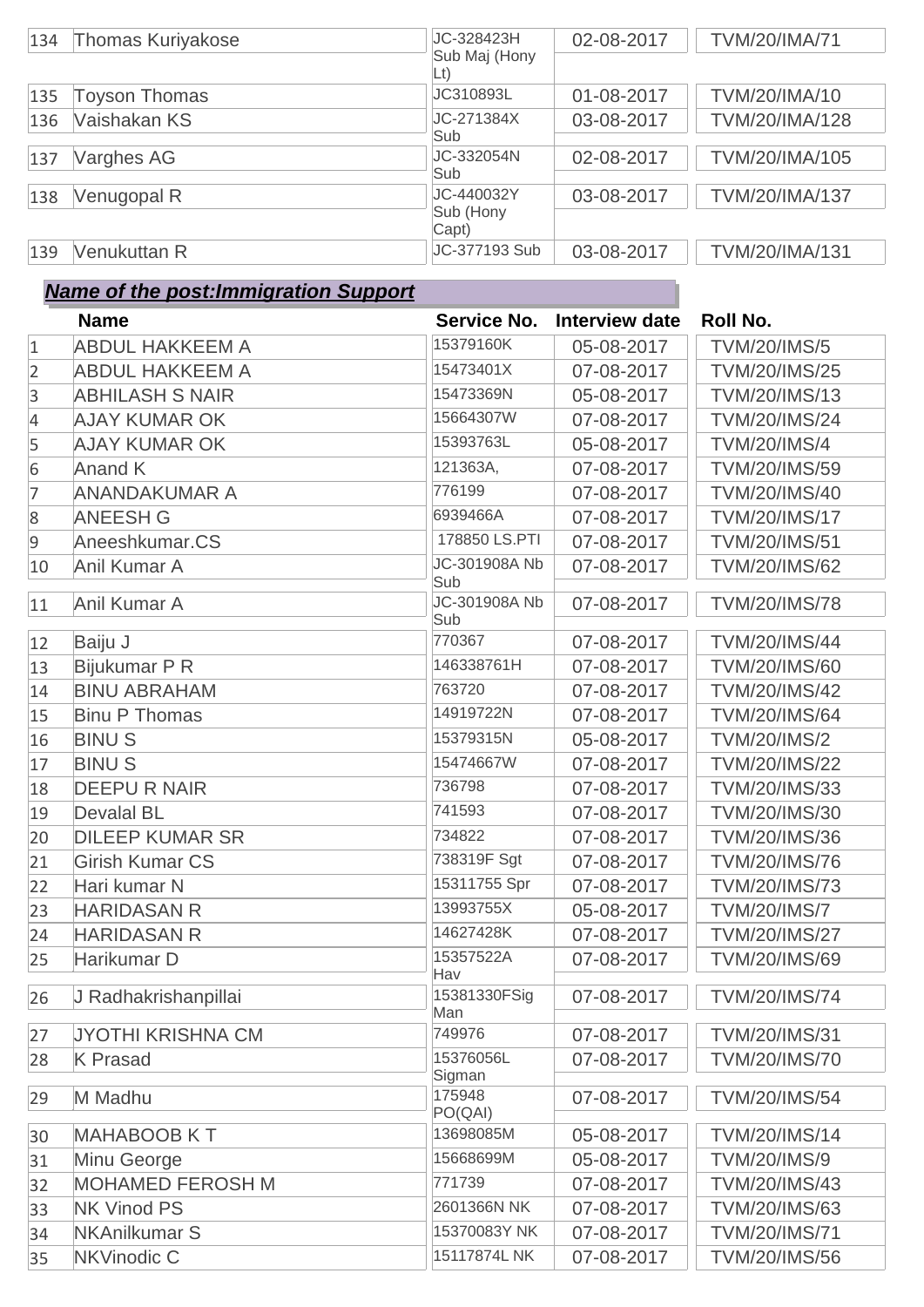| 15666205Y<br><b>PRADEEP KUMAR S</b><br>05-08-2017<br><b>TVM/20/IMS/11</b><br>37<br>15397944N<br><b>PRAMOD CP</b><br>05-08-2017<br><b>TVM/20/IMS/12</b><br>38<br>14430719L<br><b>PRATHEEP R</b><br>07-08-2017<br><b>TVM/20/IMS/20</b><br>39<br>746907<br><b>R REJI</b><br>07-08-2017<br><b>TVM/20/IMS/32</b><br>40<br>15306858X<br>Radhakrishan R<br><b>TVM/20/IMS/65</b><br>07-08-2017<br>Hav<br>2590511X Hav<br>Rajeev G<br>07-08-2017<br><b>TVM/20/IMS/68</b><br>42<br>15765298F<br>Rajeev N Pillai<br>07-08-2017<br><b>TVM/20/IMS/61</b><br>43<br>737867S Sgt<br><b>Rajeev S</b><br>07-08-2017<br><b>TVM/20/IMS/58</b><br>44<br><b>RAJEEV S</b><br>15312004N<br><b>TVM/20/IMS/1</b><br>05-08-2017<br>45<br>7780771H<br><b>RAJEEV S</b><br>07-08-2017<br><b>TVM/20/IMS/21</b><br>46<br>14408835W Hav<br>Rajesh P<br>07-08-2017<br><b>TVM/20/IMS/72</b><br>47<br>772788<br>Rajesh SJ<br>07-08-2017<br><b>TVM/20/IMS/34</b><br>48<br>730032<br>S Sreenivasa Raju<br>07-08-2017<br><b>TVM/20/IMS/35</b><br>49<br><b>SANTHOSH MATHAI</b><br>728808<br>07-08-2017<br><b>TVM/20/IMS/38</b><br>50<br>2597112<br>Satheesh kumar<br>07-08-2017<br><b>TVM/20/IMS/48</b><br>764019<br><b>TVM/20/IMS/29</b><br>Satheesh N S<br>07-08-2017<br>52<br>2603936X<br><b>SHERIF TS</b><br>05-08-2017<br><b>TVM/20/IMS/6</b><br>3002331H<br><b>SHERIF TS</b><br><b>TVM/20/IMS/26</b><br>54<br>07-08-2017<br><b>SHIBHU THOMAS</b><br>249049P<br><b>TVM/20/IMS/18</b><br>07-08-2017<br>14917266P<br>Shinu K<br>07-08-2017<br><b>TVM/20/IMS/67</b><br>56<br>Hav<br>15376056L<br>07-08-2017<br><b>TVM/20/IMS/57</b><br>SigmanK Prasad<br>Sigman<br><b>SIVA PRASAD.K</b><br>15473378P<br>05-08-2017<br><b>TVM/20/IMS/10</b><br>58<br>14640582F<br><b>SKARIA THANI</b><br>TVM/20/IMS/19<br>07-08-2017<br>59<br>15311295 SPR<br>SS.Baiju<br>07-08-2017<br><b>TVM/20/IMS/53</b><br>15371096<br>Sugatha Kumar<br>07-08-2017<br><b>TVM/20/IMS/47</b><br>Sunilkumaran Thampi.A<br>15461393 LD<br>07-08-2017<br><b>TVM/20/IMS/55</b><br>15310334<br>Sureshkumar.B<br>07-08-2017<br><b>TVM/20/IMS/49</b><br>772817<br><b>T MAHESH</b><br>07-08-2017<br><b>TVM/20/IMS/39</b><br>14406747 Hav<br><b>TVM/20/IMS/52</b><br>T.Sajeev kumar<br>07-08-2017<br>628966<br>Vairamuthu Essakki<br><b>TVM/20/IMS/41</b><br>07-08-2017<br>15771764F<br><b>VIJINDAS B</b><br>05-08-2017<br><b>TVM/20/IMS/16</b><br>13695618Y<br><b>VILSON BABY</b><br><b>TVM/20/IMS/15</b><br>05-08-2017<br>2604791 Rect<br>Vimalraj.A<br>07-08-2017<br><b>TVM/20/IMS/46</b><br>69<br>712074<br><b>VINOD KUMAR M</b><br>07-08-2017<br><b>TVM/20/IMS/45</b><br>70<br>Vinod PG<br>2604688Y<br>05-08-2017<br><b>TVM/20/IMS/8</b><br>71<br>15472810Y<br>Vinod PG<br>07-08-2017<br><b>TVM/20/IMS/28</b><br>72<br>738481<br><b>Vinod Thomas</b><br>07-08-2017<br><b>TVM/20/IMS/37</b><br>73<br>15117874L NK<br>Vinodic C<br>07-08-2017<br><b>TVM/20/IMS/66</b><br>74<br>15147406A<br><b>VINUV</b><br><b>TVM/20/IMS/23</b><br>07-08-2017<br>75<br>14431019K<br><b>VINUV</b><br>05-08-2017<br><b>TVM/20/IMS/3</b> | 36 | Padmakumar S | 15614053 Rect | 07-08-2017 | <b>TVM/20/IMS/50</b> |
|----------------------------------------------------------------------------------------------------------------------------------------------------------------------------------------------------------------------------------------------------------------------------------------------------------------------------------------------------------------------------------------------------------------------------------------------------------------------------------------------------------------------------------------------------------------------------------------------------------------------------------------------------------------------------------------------------------------------------------------------------------------------------------------------------------------------------------------------------------------------------------------------------------------------------------------------------------------------------------------------------------------------------------------------------------------------------------------------------------------------------------------------------------------------------------------------------------------------------------------------------------------------------------------------------------------------------------------------------------------------------------------------------------------------------------------------------------------------------------------------------------------------------------------------------------------------------------------------------------------------------------------------------------------------------------------------------------------------------------------------------------------------------------------------------------------------------------------------------------------------------------------------------------------------------------------------------------------------------------------------------------------------------------------------------------------------------------------------------------------------------------------------------------------------------------------------------------------------------------------------------------------------------------------------------------------------------------------------------------------------------------------------------------------------------------------------------------------------------------------------------------------------------------------------------------------------------------------------------------------------------------------------------------------------------------------------------------------------------------------------------------------------------------------------------------------------------------------------------------------------------------------------------------------------------------------------------------------------------------------------------------------------------------------------|----|--------------|---------------|------------|----------------------|
|                                                                                                                                                                                                                                                                                                                                                                                                                                                                                                                                                                                                                                                                                                                                                                                                                                                                                                                                                                                                                                                                                                                                                                                                                                                                                                                                                                                                                                                                                                                                                                                                                                                                                                                                                                                                                                                                                                                                                                                                                                                                                                                                                                                                                                                                                                                                                                                                                                                                                                                                                                                                                                                                                                                                                                                                                                                                                                                                                                                                                                              |    |              |               |            |                      |
|                                                                                                                                                                                                                                                                                                                                                                                                                                                                                                                                                                                                                                                                                                                                                                                                                                                                                                                                                                                                                                                                                                                                                                                                                                                                                                                                                                                                                                                                                                                                                                                                                                                                                                                                                                                                                                                                                                                                                                                                                                                                                                                                                                                                                                                                                                                                                                                                                                                                                                                                                                                                                                                                                                                                                                                                                                                                                                                                                                                                                                              |    |              |               |            |                      |
|                                                                                                                                                                                                                                                                                                                                                                                                                                                                                                                                                                                                                                                                                                                                                                                                                                                                                                                                                                                                                                                                                                                                                                                                                                                                                                                                                                                                                                                                                                                                                                                                                                                                                                                                                                                                                                                                                                                                                                                                                                                                                                                                                                                                                                                                                                                                                                                                                                                                                                                                                                                                                                                                                                                                                                                                                                                                                                                                                                                                                                              |    |              |               |            |                      |
|                                                                                                                                                                                                                                                                                                                                                                                                                                                                                                                                                                                                                                                                                                                                                                                                                                                                                                                                                                                                                                                                                                                                                                                                                                                                                                                                                                                                                                                                                                                                                                                                                                                                                                                                                                                                                                                                                                                                                                                                                                                                                                                                                                                                                                                                                                                                                                                                                                                                                                                                                                                                                                                                                                                                                                                                                                                                                                                                                                                                                                              |    |              |               |            |                      |
|                                                                                                                                                                                                                                                                                                                                                                                                                                                                                                                                                                                                                                                                                                                                                                                                                                                                                                                                                                                                                                                                                                                                                                                                                                                                                                                                                                                                                                                                                                                                                                                                                                                                                                                                                                                                                                                                                                                                                                                                                                                                                                                                                                                                                                                                                                                                                                                                                                                                                                                                                                                                                                                                                                                                                                                                                                                                                                                                                                                                                                              | 41 |              |               |            |                      |
|                                                                                                                                                                                                                                                                                                                                                                                                                                                                                                                                                                                                                                                                                                                                                                                                                                                                                                                                                                                                                                                                                                                                                                                                                                                                                                                                                                                                                                                                                                                                                                                                                                                                                                                                                                                                                                                                                                                                                                                                                                                                                                                                                                                                                                                                                                                                                                                                                                                                                                                                                                                                                                                                                                                                                                                                                                                                                                                                                                                                                                              |    |              |               |            |                      |
|                                                                                                                                                                                                                                                                                                                                                                                                                                                                                                                                                                                                                                                                                                                                                                                                                                                                                                                                                                                                                                                                                                                                                                                                                                                                                                                                                                                                                                                                                                                                                                                                                                                                                                                                                                                                                                                                                                                                                                                                                                                                                                                                                                                                                                                                                                                                                                                                                                                                                                                                                                                                                                                                                                                                                                                                                                                                                                                                                                                                                                              |    |              |               |            |                      |
|                                                                                                                                                                                                                                                                                                                                                                                                                                                                                                                                                                                                                                                                                                                                                                                                                                                                                                                                                                                                                                                                                                                                                                                                                                                                                                                                                                                                                                                                                                                                                                                                                                                                                                                                                                                                                                                                                                                                                                                                                                                                                                                                                                                                                                                                                                                                                                                                                                                                                                                                                                                                                                                                                                                                                                                                                                                                                                                                                                                                                                              |    |              |               |            |                      |
|                                                                                                                                                                                                                                                                                                                                                                                                                                                                                                                                                                                                                                                                                                                                                                                                                                                                                                                                                                                                                                                                                                                                                                                                                                                                                                                                                                                                                                                                                                                                                                                                                                                                                                                                                                                                                                                                                                                                                                                                                                                                                                                                                                                                                                                                                                                                                                                                                                                                                                                                                                                                                                                                                                                                                                                                                                                                                                                                                                                                                                              |    |              |               |            |                      |
|                                                                                                                                                                                                                                                                                                                                                                                                                                                                                                                                                                                                                                                                                                                                                                                                                                                                                                                                                                                                                                                                                                                                                                                                                                                                                                                                                                                                                                                                                                                                                                                                                                                                                                                                                                                                                                                                                                                                                                                                                                                                                                                                                                                                                                                                                                                                                                                                                                                                                                                                                                                                                                                                                                                                                                                                                                                                                                                                                                                                                                              |    |              |               |            |                      |
|                                                                                                                                                                                                                                                                                                                                                                                                                                                                                                                                                                                                                                                                                                                                                                                                                                                                                                                                                                                                                                                                                                                                                                                                                                                                                                                                                                                                                                                                                                                                                                                                                                                                                                                                                                                                                                                                                                                                                                                                                                                                                                                                                                                                                                                                                                                                                                                                                                                                                                                                                                                                                                                                                                                                                                                                                                                                                                                                                                                                                                              |    |              |               |            |                      |
|                                                                                                                                                                                                                                                                                                                                                                                                                                                                                                                                                                                                                                                                                                                                                                                                                                                                                                                                                                                                                                                                                                                                                                                                                                                                                                                                                                                                                                                                                                                                                                                                                                                                                                                                                                                                                                                                                                                                                                                                                                                                                                                                                                                                                                                                                                                                                                                                                                                                                                                                                                                                                                                                                                                                                                                                                                                                                                                                                                                                                                              |    |              |               |            |                      |
|                                                                                                                                                                                                                                                                                                                                                                                                                                                                                                                                                                                                                                                                                                                                                                                                                                                                                                                                                                                                                                                                                                                                                                                                                                                                                                                                                                                                                                                                                                                                                                                                                                                                                                                                                                                                                                                                                                                                                                                                                                                                                                                                                                                                                                                                                                                                                                                                                                                                                                                                                                                                                                                                                                                                                                                                                                                                                                                                                                                                                                              |    |              |               |            |                      |
|                                                                                                                                                                                                                                                                                                                                                                                                                                                                                                                                                                                                                                                                                                                                                                                                                                                                                                                                                                                                                                                                                                                                                                                                                                                                                                                                                                                                                                                                                                                                                                                                                                                                                                                                                                                                                                                                                                                                                                                                                                                                                                                                                                                                                                                                                                                                                                                                                                                                                                                                                                                                                                                                                                                                                                                                                                                                                                                                                                                                                                              |    |              |               |            |                      |
|                                                                                                                                                                                                                                                                                                                                                                                                                                                                                                                                                                                                                                                                                                                                                                                                                                                                                                                                                                                                                                                                                                                                                                                                                                                                                                                                                                                                                                                                                                                                                                                                                                                                                                                                                                                                                                                                                                                                                                                                                                                                                                                                                                                                                                                                                                                                                                                                                                                                                                                                                                                                                                                                                                                                                                                                                                                                                                                                                                                                                                              |    |              |               |            |                      |
|                                                                                                                                                                                                                                                                                                                                                                                                                                                                                                                                                                                                                                                                                                                                                                                                                                                                                                                                                                                                                                                                                                                                                                                                                                                                                                                                                                                                                                                                                                                                                                                                                                                                                                                                                                                                                                                                                                                                                                                                                                                                                                                                                                                                                                                                                                                                                                                                                                                                                                                                                                                                                                                                                                                                                                                                                                                                                                                                                                                                                                              | 51 |              |               |            |                      |
|                                                                                                                                                                                                                                                                                                                                                                                                                                                                                                                                                                                                                                                                                                                                                                                                                                                                                                                                                                                                                                                                                                                                                                                                                                                                                                                                                                                                                                                                                                                                                                                                                                                                                                                                                                                                                                                                                                                                                                                                                                                                                                                                                                                                                                                                                                                                                                                                                                                                                                                                                                                                                                                                                                                                                                                                                                                                                                                                                                                                                                              |    |              |               |            |                      |
|                                                                                                                                                                                                                                                                                                                                                                                                                                                                                                                                                                                                                                                                                                                                                                                                                                                                                                                                                                                                                                                                                                                                                                                                                                                                                                                                                                                                                                                                                                                                                                                                                                                                                                                                                                                                                                                                                                                                                                                                                                                                                                                                                                                                                                                                                                                                                                                                                                                                                                                                                                                                                                                                                                                                                                                                                                                                                                                                                                                                                                              | 53 |              |               |            |                      |
|                                                                                                                                                                                                                                                                                                                                                                                                                                                                                                                                                                                                                                                                                                                                                                                                                                                                                                                                                                                                                                                                                                                                                                                                                                                                                                                                                                                                                                                                                                                                                                                                                                                                                                                                                                                                                                                                                                                                                                                                                                                                                                                                                                                                                                                                                                                                                                                                                                                                                                                                                                                                                                                                                                                                                                                                                                                                                                                                                                                                                                              |    |              |               |            |                      |
|                                                                                                                                                                                                                                                                                                                                                                                                                                                                                                                                                                                                                                                                                                                                                                                                                                                                                                                                                                                                                                                                                                                                                                                                                                                                                                                                                                                                                                                                                                                                                                                                                                                                                                                                                                                                                                                                                                                                                                                                                                                                                                                                                                                                                                                                                                                                                                                                                                                                                                                                                                                                                                                                                                                                                                                                                                                                                                                                                                                                                                              | 55 |              |               |            |                      |
|                                                                                                                                                                                                                                                                                                                                                                                                                                                                                                                                                                                                                                                                                                                                                                                                                                                                                                                                                                                                                                                                                                                                                                                                                                                                                                                                                                                                                                                                                                                                                                                                                                                                                                                                                                                                                                                                                                                                                                                                                                                                                                                                                                                                                                                                                                                                                                                                                                                                                                                                                                                                                                                                                                                                                                                                                                                                                                                                                                                                                                              |    |              |               |            |                      |
|                                                                                                                                                                                                                                                                                                                                                                                                                                                                                                                                                                                                                                                                                                                                                                                                                                                                                                                                                                                                                                                                                                                                                                                                                                                                                                                                                                                                                                                                                                                                                                                                                                                                                                                                                                                                                                                                                                                                                                                                                                                                                                                                                                                                                                                                                                                                                                                                                                                                                                                                                                                                                                                                                                                                                                                                                                                                                                                                                                                                                                              | 57 |              |               |            |                      |
|                                                                                                                                                                                                                                                                                                                                                                                                                                                                                                                                                                                                                                                                                                                                                                                                                                                                                                                                                                                                                                                                                                                                                                                                                                                                                                                                                                                                                                                                                                                                                                                                                                                                                                                                                                                                                                                                                                                                                                                                                                                                                                                                                                                                                                                                                                                                                                                                                                                                                                                                                                                                                                                                                                                                                                                                                                                                                                                                                                                                                                              |    |              |               |            |                      |
|                                                                                                                                                                                                                                                                                                                                                                                                                                                                                                                                                                                                                                                                                                                                                                                                                                                                                                                                                                                                                                                                                                                                                                                                                                                                                                                                                                                                                                                                                                                                                                                                                                                                                                                                                                                                                                                                                                                                                                                                                                                                                                                                                                                                                                                                                                                                                                                                                                                                                                                                                                                                                                                                                                                                                                                                                                                                                                                                                                                                                                              |    |              |               |            |                      |
|                                                                                                                                                                                                                                                                                                                                                                                                                                                                                                                                                                                                                                                                                                                                                                                                                                                                                                                                                                                                                                                                                                                                                                                                                                                                                                                                                                                                                                                                                                                                                                                                                                                                                                                                                                                                                                                                                                                                                                                                                                                                                                                                                                                                                                                                                                                                                                                                                                                                                                                                                                                                                                                                                                                                                                                                                                                                                                                                                                                                                                              | 60 |              |               |            |                      |
|                                                                                                                                                                                                                                                                                                                                                                                                                                                                                                                                                                                                                                                                                                                                                                                                                                                                                                                                                                                                                                                                                                                                                                                                                                                                                                                                                                                                                                                                                                                                                                                                                                                                                                                                                                                                                                                                                                                                                                                                                                                                                                                                                                                                                                                                                                                                                                                                                                                                                                                                                                                                                                                                                                                                                                                                                                                                                                                                                                                                                                              | 61 |              |               |            |                      |
|                                                                                                                                                                                                                                                                                                                                                                                                                                                                                                                                                                                                                                                                                                                                                                                                                                                                                                                                                                                                                                                                                                                                                                                                                                                                                                                                                                                                                                                                                                                                                                                                                                                                                                                                                                                                                                                                                                                                                                                                                                                                                                                                                                                                                                                                                                                                                                                                                                                                                                                                                                                                                                                                                                                                                                                                                                                                                                                                                                                                                                              | 62 |              |               |            |                      |
|                                                                                                                                                                                                                                                                                                                                                                                                                                                                                                                                                                                                                                                                                                                                                                                                                                                                                                                                                                                                                                                                                                                                                                                                                                                                                                                                                                                                                                                                                                                                                                                                                                                                                                                                                                                                                                                                                                                                                                                                                                                                                                                                                                                                                                                                                                                                                                                                                                                                                                                                                                                                                                                                                                                                                                                                                                                                                                                                                                                                                                              | 63 |              |               |            |                      |
|                                                                                                                                                                                                                                                                                                                                                                                                                                                                                                                                                                                                                                                                                                                                                                                                                                                                                                                                                                                                                                                                                                                                                                                                                                                                                                                                                                                                                                                                                                                                                                                                                                                                                                                                                                                                                                                                                                                                                                                                                                                                                                                                                                                                                                                                                                                                                                                                                                                                                                                                                                                                                                                                                                                                                                                                                                                                                                                                                                                                                                              | 64 |              |               |            |                      |
|                                                                                                                                                                                                                                                                                                                                                                                                                                                                                                                                                                                                                                                                                                                                                                                                                                                                                                                                                                                                                                                                                                                                                                                                                                                                                                                                                                                                                                                                                                                                                                                                                                                                                                                                                                                                                                                                                                                                                                                                                                                                                                                                                                                                                                                                                                                                                                                                                                                                                                                                                                                                                                                                                                                                                                                                                                                                                                                                                                                                                                              | 65 |              |               |            |                      |
|                                                                                                                                                                                                                                                                                                                                                                                                                                                                                                                                                                                                                                                                                                                                                                                                                                                                                                                                                                                                                                                                                                                                                                                                                                                                                                                                                                                                                                                                                                                                                                                                                                                                                                                                                                                                                                                                                                                                                                                                                                                                                                                                                                                                                                                                                                                                                                                                                                                                                                                                                                                                                                                                                                                                                                                                                                                                                                                                                                                                                                              | 66 |              |               |            |                      |
|                                                                                                                                                                                                                                                                                                                                                                                                                                                                                                                                                                                                                                                                                                                                                                                                                                                                                                                                                                                                                                                                                                                                                                                                                                                                                                                                                                                                                                                                                                                                                                                                                                                                                                                                                                                                                                                                                                                                                                                                                                                                                                                                                                                                                                                                                                                                                                                                                                                                                                                                                                                                                                                                                                                                                                                                                                                                                                                                                                                                                                              | 67 |              |               |            |                      |
|                                                                                                                                                                                                                                                                                                                                                                                                                                                                                                                                                                                                                                                                                                                                                                                                                                                                                                                                                                                                                                                                                                                                                                                                                                                                                                                                                                                                                                                                                                                                                                                                                                                                                                                                                                                                                                                                                                                                                                                                                                                                                                                                                                                                                                                                                                                                                                                                                                                                                                                                                                                                                                                                                                                                                                                                                                                                                                                                                                                                                                              | 68 |              |               |            |                      |
|                                                                                                                                                                                                                                                                                                                                                                                                                                                                                                                                                                                                                                                                                                                                                                                                                                                                                                                                                                                                                                                                                                                                                                                                                                                                                                                                                                                                                                                                                                                                                                                                                                                                                                                                                                                                                                                                                                                                                                                                                                                                                                                                                                                                                                                                                                                                                                                                                                                                                                                                                                                                                                                                                                                                                                                                                                                                                                                                                                                                                                              |    |              |               |            |                      |
|                                                                                                                                                                                                                                                                                                                                                                                                                                                                                                                                                                                                                                                                                                                                                                                                                                                                                                                                                                                                                                                                                                                                                                                                                                                                                                                                                                                                                                                                                                                                                                                                                                                                                                                                                                                                                                                                                                                                                                                                                                                                                                                                                                                                                                                                                                                                                                                                                                                                                                                                                                                                                                                                                                                                                                                                                                                                                                                                                                                                                                              |    |              |               |            |                      |
|                                                                                                                                                                                                                                                                                                                                                                                                                                                                                                                                                                                                                                                                                                                                                                                                                                                                                                                                                                                                                                                                                                                                                                                                                                                                                                                                                                                                                                                                                                                                                                                                                                                                                                                                                                                                                                                                                                                                                                                                                                                                                                                                                                                                                                                                                                                                                                                                                                                                                                                                                                                                                                                                                                                                                                                                                                                                                                                                                                                                                                              |    |              |               |            |                      |
|                                                                                                                                                                                                                                                                                                                                                                                                                                                                                                                                                                                                                                                                                                                                                                                                                                                                                                                                                                                                                                                                                                                                                                                                                                                                                                                                                                                                                                                                                                                                                                                                                                                                                                                                                                                                                                                                                                                                                                                                                                                                                                                                                                                                                                                                                                                                                                                                                                                                                                                                                                                                                                                                                                                                                                                                                                                                                                                                                                                                                                              |    |              |               |            |                      |
|                                                                                                                                                                                                                                                                                                                                                                                                                                                                                                                                                                                                                                                                                                                                                                                                                                                                                                                                                                                                                                                                                                                                                                                                                                                                                                                                                                                                                                                                                                                                                                                                                                                                                                                                                                                                                                                                                                                                                                                                                                                                                                                                                                                                                                                                                                                                                                                                                                                                                                                                                                                                                                                                                                                                                                                                                                                                                                                                                                                                                                              |    |              |               |            |                      |
|                                                                                                                                                                                                                                                                                                                                                                                                                                                                                                                                                                                                                                                                                                                                                                                                                                                                                                                                                                                                                                                                                                                                                                                                                                                                                                                                                                                                                                                                                                                                                                                                                                                                                                                                                                                                                                                                                                                                                                                                                                                                                                                                                                                                                                                                                                                                                                                                                                                                                                                                                                                                                                                                                                                                                                                                                                                                                                                                                                                                                                              |    |              |               |            |                      |
|                                                                                                                                                                                                                                                                                                                                                                                                                                                                                                                                                                                                                                                                                                                                                                                                                                                                                                                                                                                                                                                                                                                                                                                                                                                                                                                                                                                                                                                                                                                                                                                                                                                                                                                                                                                                                                                                                                                                                                                                                                                                                                                                                                                                                                                                                                                                                                                                                                                                                                                                                                                                                                                                                                                                                                                                                                                                                                                                                                                                                                              |    |              |               |            |                      |
|                                                                                                                                                                                                                                                                                                                                                                                                                                                                                                                                                                                                                                                                                                                                                                                                                                                                                                                                                                                                                                                                                                                                                                                                                                                                                                                                                                                                                                                                                                                                                                                                                                                                                                                                                                                                                                                                                                                                                                                                                                                                                                                                                                                                                                                                                                                                                                                                                                                                                                                                                                                                                                                                                                                                                                                                                                                                                                                                                                                                                                              | 76 |              |               |            |                      |